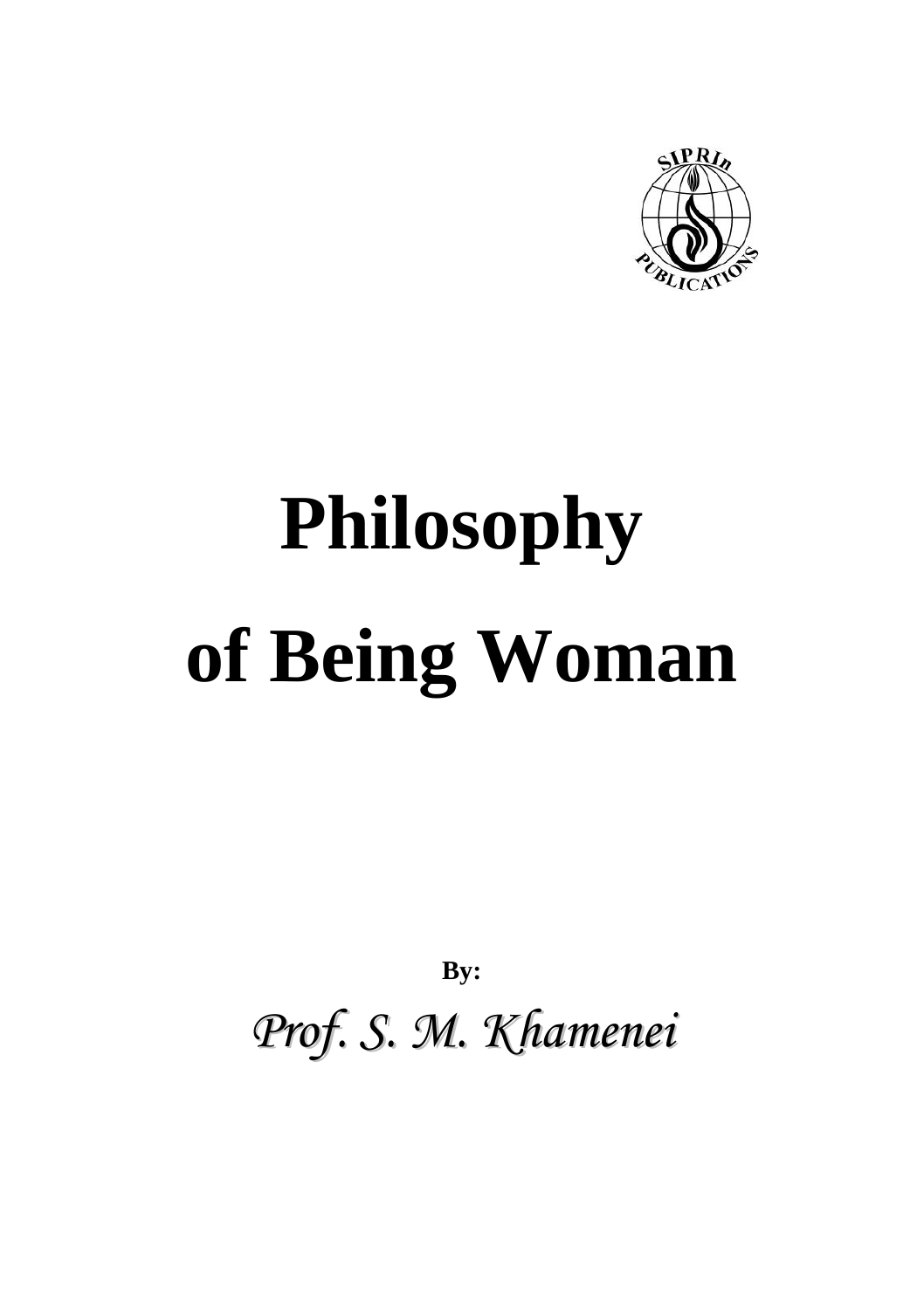## **Contents**

| <b>Chapter 1</b> |  |
|------------------|--|
| <b>Chapter 2</b> |  |
| <b>Chapter 3</b> |  |
| <b>Chapter 4</b> |  |
|                  |  |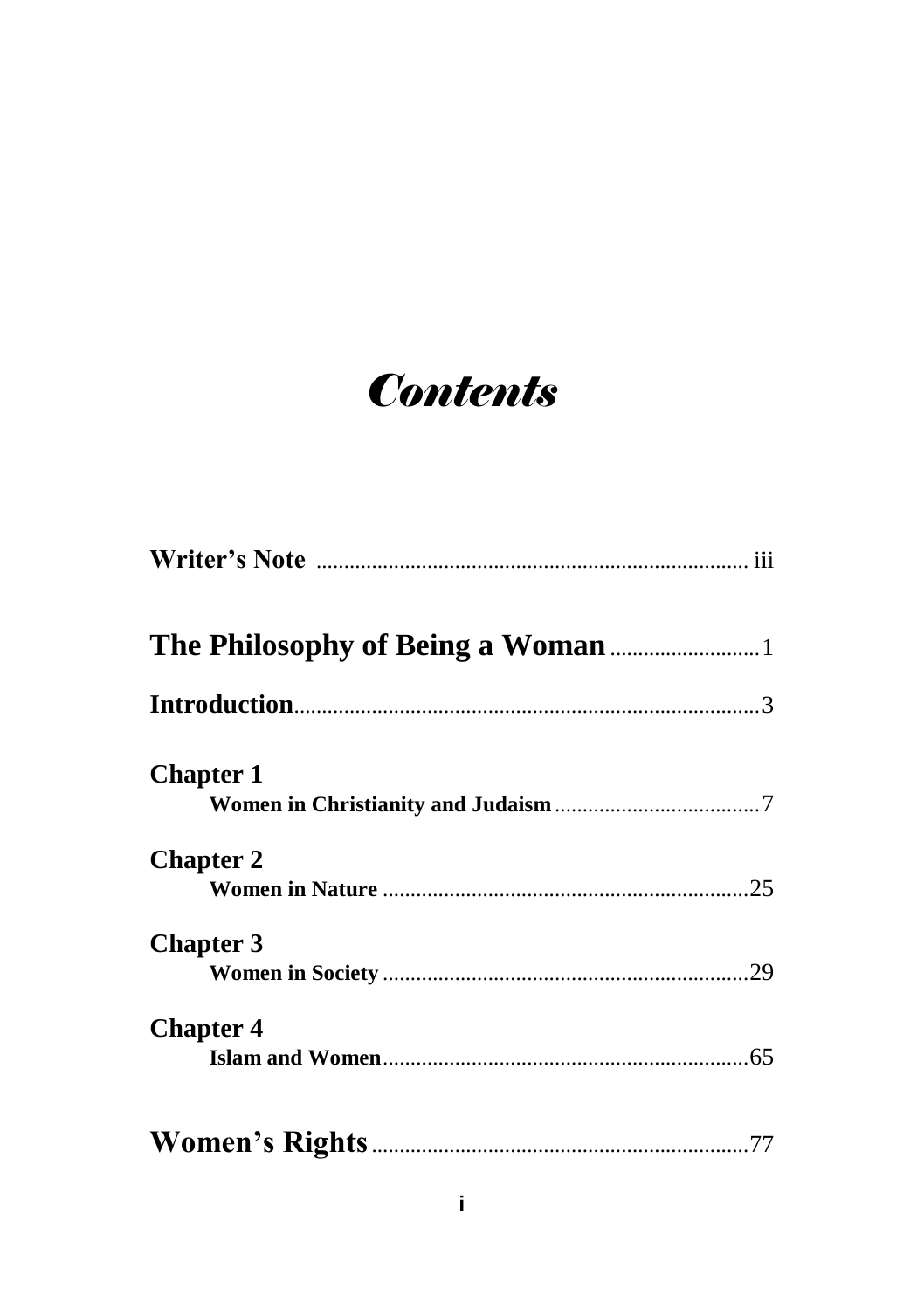|                                                                           | iii |
|---------------------------------------------------------------------------|-----|
| <b>Chapter 1</b>                                                          |     |
| <b>Chapter 2</b>                                                          |     |
| <b>Chapter 3</b><br>Another Glance at Women in the Islamic Worldview  125 |     |
| <b>Chapter 4</b><br>Natural Differences between Men and Women  131        |     |
| <b>Chapter 5</b><br>Sociological Differences between Men and Women 137    |     |
| <b>Chapter 6</b>                                                          |     |
| <b>Chapter 7</b><br>The Relation between Law and Worldview  155           |     |
| <b>Chapter 8</b>                                                          |     |
| <b>Chapter 9</b><br>Differences between the Rights of Men and Women  181  |     |
|                                                                           |     |
|                                                                           |     |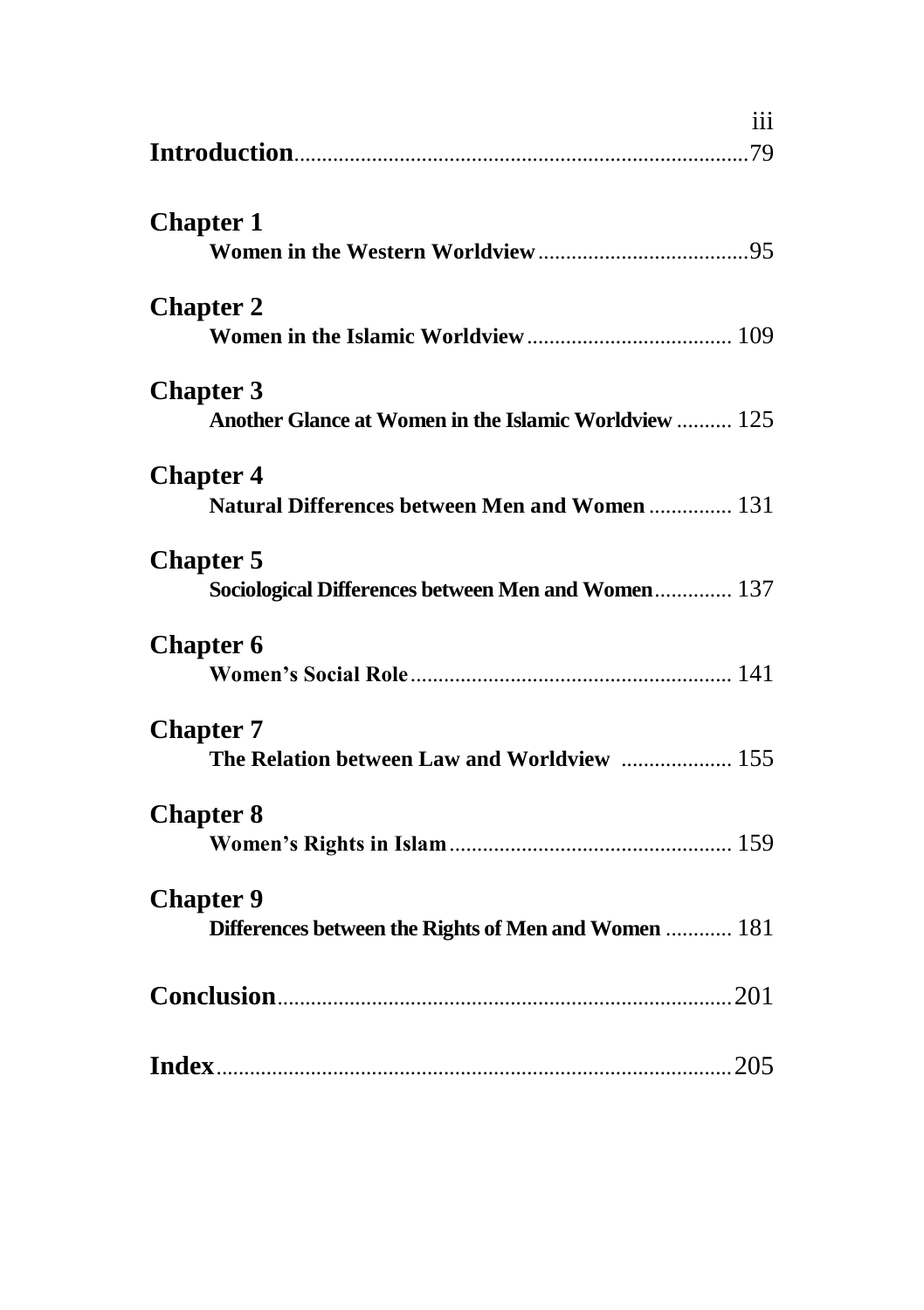## Writer's Note

ears ago, in a conference on human rights, the writer presented a paper entailing a comparative discussion of women"s rights **Example 19 Exercise 20 Exercise 19 Exercise 19 Exercise 19 Exercise 19 Exercise 19 Exercise 19 Exercise 19 Exercise 19 Exercise 19 Exercise 19 Exercise 19 Exercise 19 Exercise 19 Exercise 19 Exercise 19 Exercise 19 Exerci** This paper was later published in the form of a book and was greatly received by readers.

In later years, however, some questions were raised concerning women"s civil rights in Islam. These questions mainly pertained to women"s philosophical status and place in the Islamic worldview and even in a purely philosophical worldview.

In fact, in spite of the several feministic discussions and debates apparently on topics related to the philosophical support of women, the empty place of a scientific and philosophical study of women"s natural and social status was strongly felt. This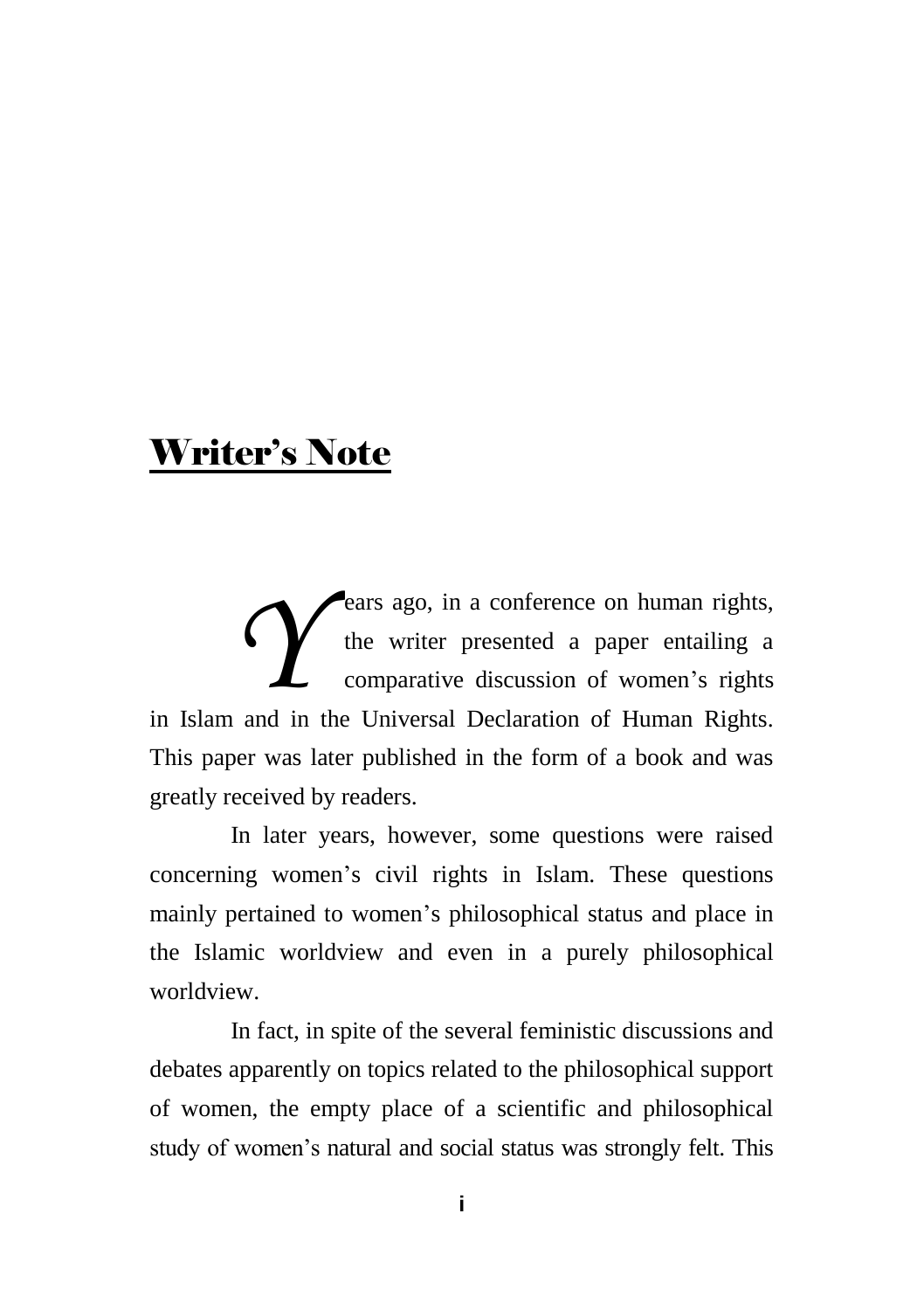was because the above discussions were highly unscientific and digressive, and, as a result, many of the related questions remained unanswered.

Accordingly, the writer decided to write a short treatise on a philosophical view of women"s status in creation following a comparative approach and based on Islamic principles and ideas. This could function as an introduction to the study and discussion of women"s rights prior to examining their legal rights and problems.

This book consists of two parts. The first part is a treatise entitled *The Philosophy of Being a Woman*, and the second is an article entitled *Women"s Rights.* The writer believes that a preliminary and necessary condition for having a scientific understanding of their rights and various problems is to know women themselves. This is an unprecedented endeavor, and, considering the uprising and threatening waves of the outburst of human emotions and prejudices, the writer does not really think that it would be an easy task to accomplish. However, he firmly believes that if women know themselves thoroughly, the humankind will have a better life in future.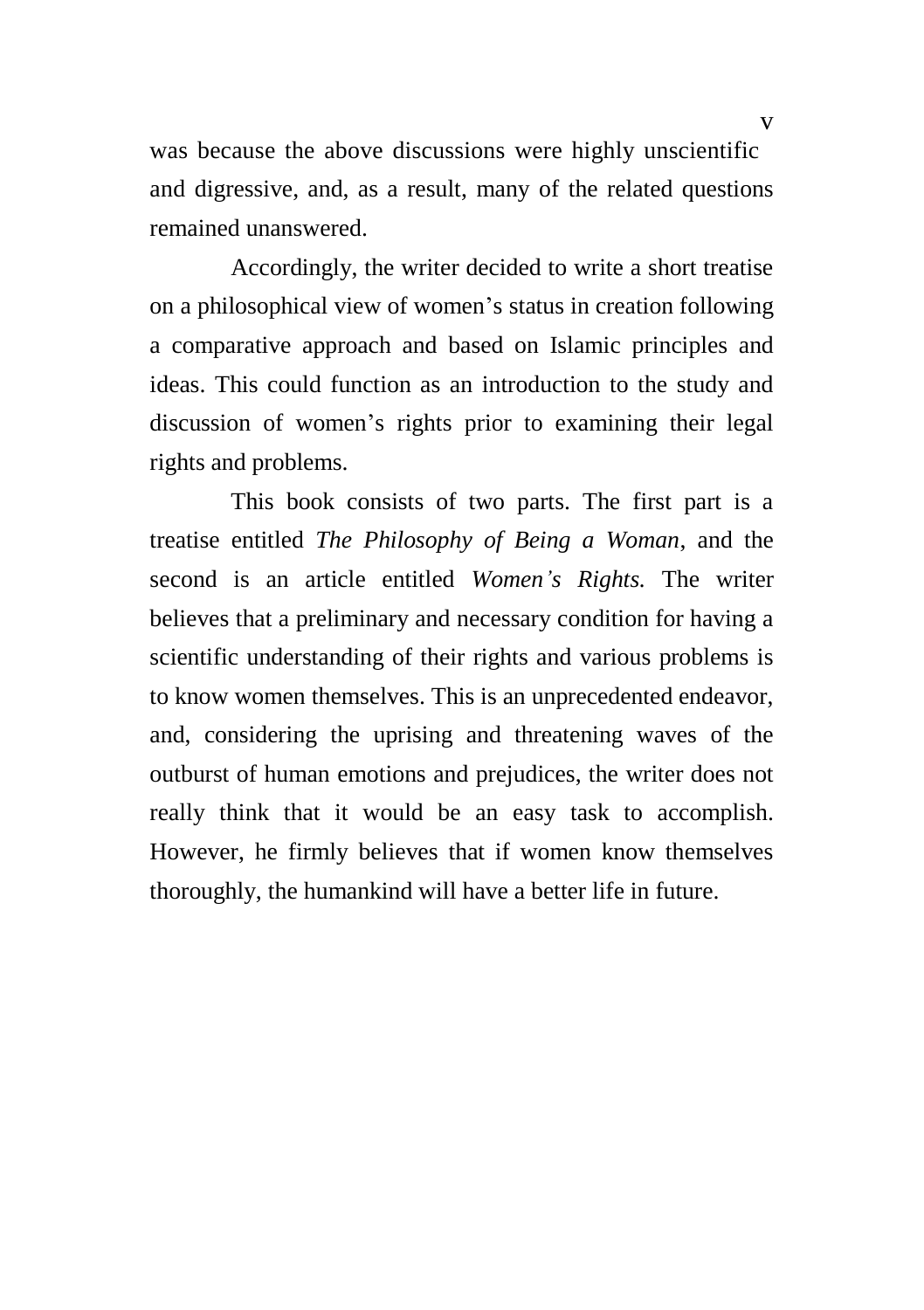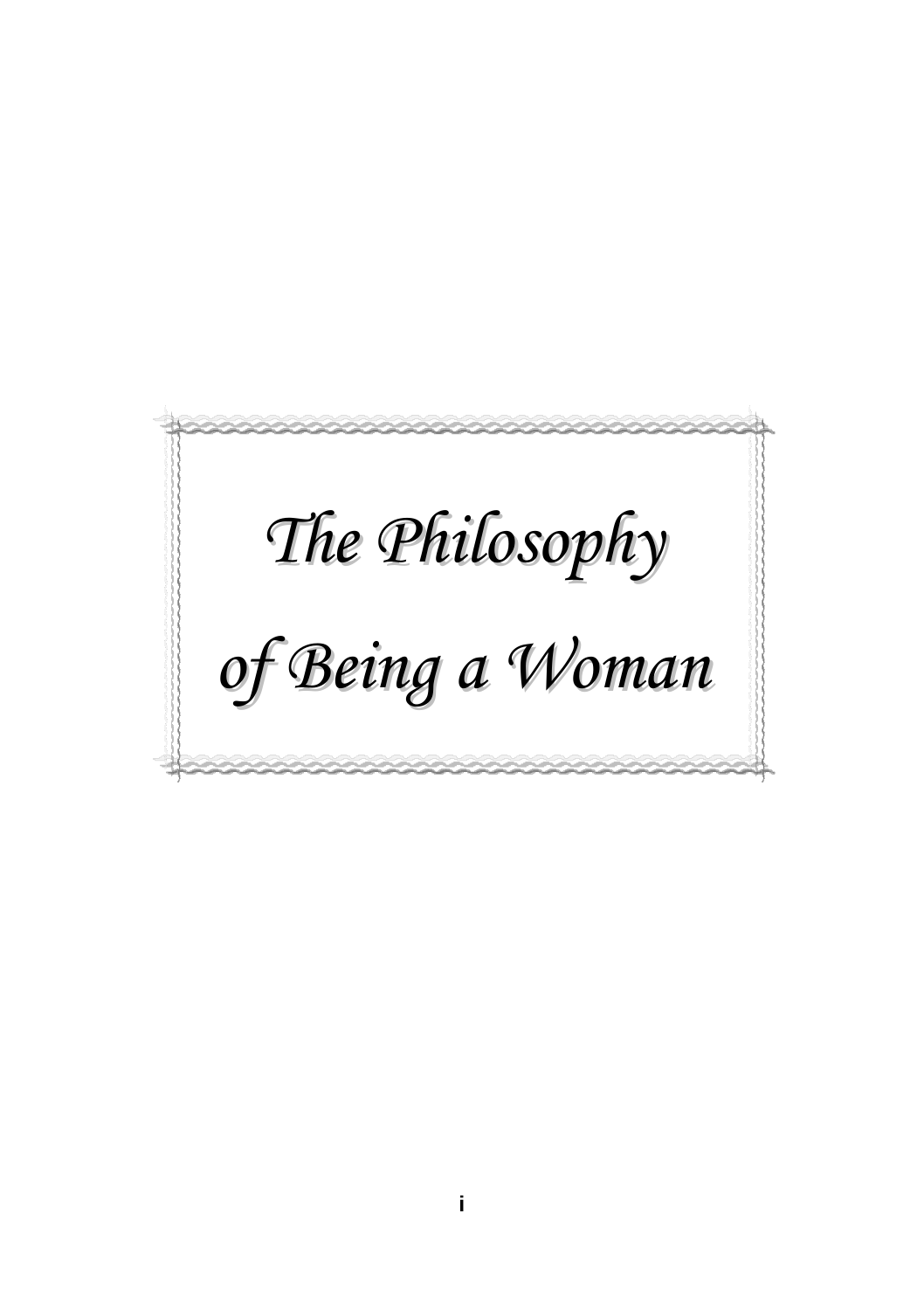## **Introduction**

owadays, the discussion of woman and her place, identity, and functions has become very common and even turned into a means of gaining reputation. Some women have entered this discussion following a feministic approach, and some men, perhaps in order to attract the attention of this big group, have even gone to extremes in this regard and said or written some words that are at times very far from the reality. Some other people have also judged this issue erroneously and unfairly with their eyes closed to the existing facts. *N*

Such differences in views of woman, which reveal her unknown nature and ambiguous reality, have turned the study of woman into a social or even scientific issue. However, unlike the studies conducted and the books and papers written in this regard, her true nature still remains a mystery.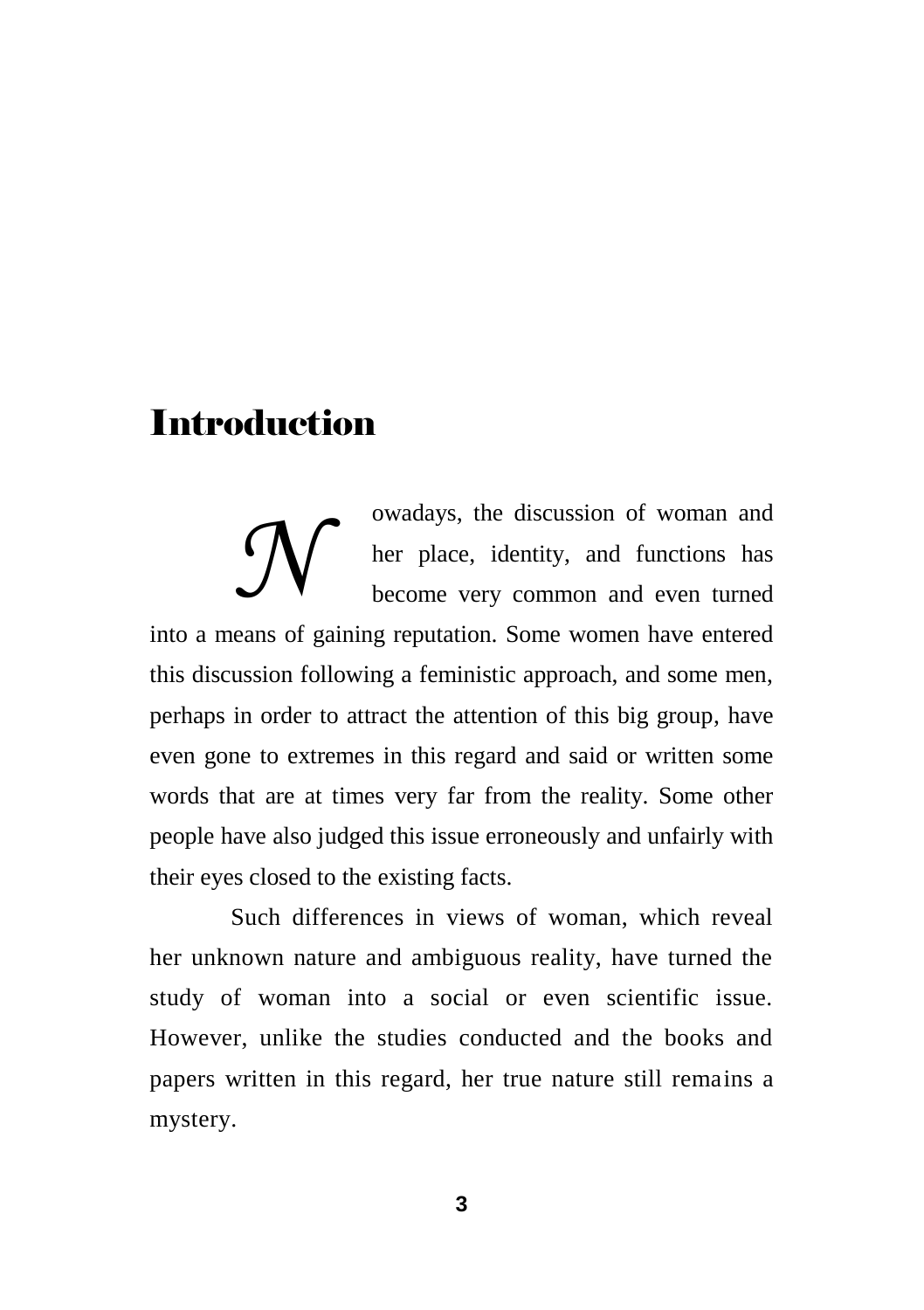The existing ambiguities concerning this topic and its being a universal and living problem are due to two reasons: first, knowing human beings, whether men or women, is an essentially difficult or even impossible undertaking. That is why some thinkers consider human beings to be unknowable existents. They believe that our knowledge of woman is even less than our knowledge of man. This is because women enjoy various characteristics that turn them into complicated phenomena and make knowing them very difficult.

Second, the methodology that we employ in this regard is also flawed. The various methods followed to know woman and the different views followed to judge her make the reality of the issue even more complicated. In other words, no specific theoretical or empirical method has been introduced for a scientific study of this topic, and researchers have mainly contented themselves with a series of related slogans, complaints, and quotations. Nevertheless, like any other scientific study, research on this topic requires an appropriate methodology.

In order to gain some scientific knowledge of woman, we should study her analytically from two natural and social dimensions. In doing so, we must study her as a natural phenomenon, along with her physical and psychological characteristics and the functions and duties that have been defined for her in natural laws. At the same time, through a sociological analysis of men and women, we can attain a true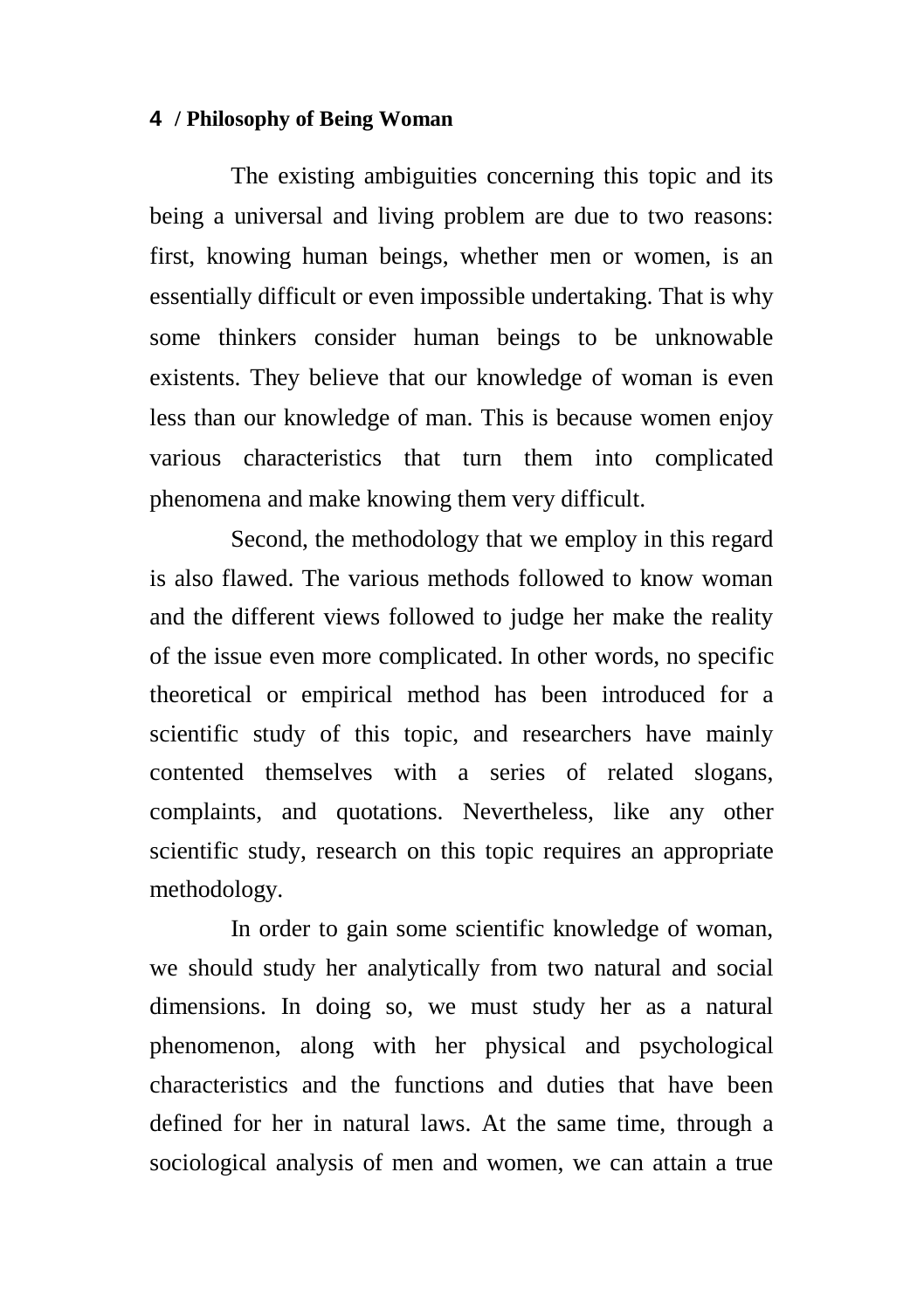perception of woman"s true place, value, and position as a social phenomenon.

The scientific solution to the problem of woman depends on correct and close-to-reality knowledge of both men and women. As long as this knowledge is not the center of discussions, our study of this issue will not be fruitful.

We believe that one of the other ways of knowing woman is to resort to heavenly religions. We can trust the definitions of human beings, including woman, that have been provided in religious texts, provided that they have remained intact and unclouded by the personal ideas and interpretations of the representatives of those religions. In this way, we can discover the natural place and social position of woman through the lines of such texts.

Unfortunately, except for Islam and the text of the Holy Qur"an, no other religion or religious text has remained immune against the distortions and misinterpretations of its advocates. A short glance at the wrong and bitter views of other religions concerning woman can clearly reveal the distortions of the major religious principles and the strong influence of ancient Greek, Roman, and vernacular cultures and traditions on them.

A historical-analytic study reveals that, apart from Islam and its heavenly book, the Holy Qur'an, which has remained intact over time, other religions have been distorted and the ideas of their clergymen have replaced their original principles. As a result, their views of woman"s station and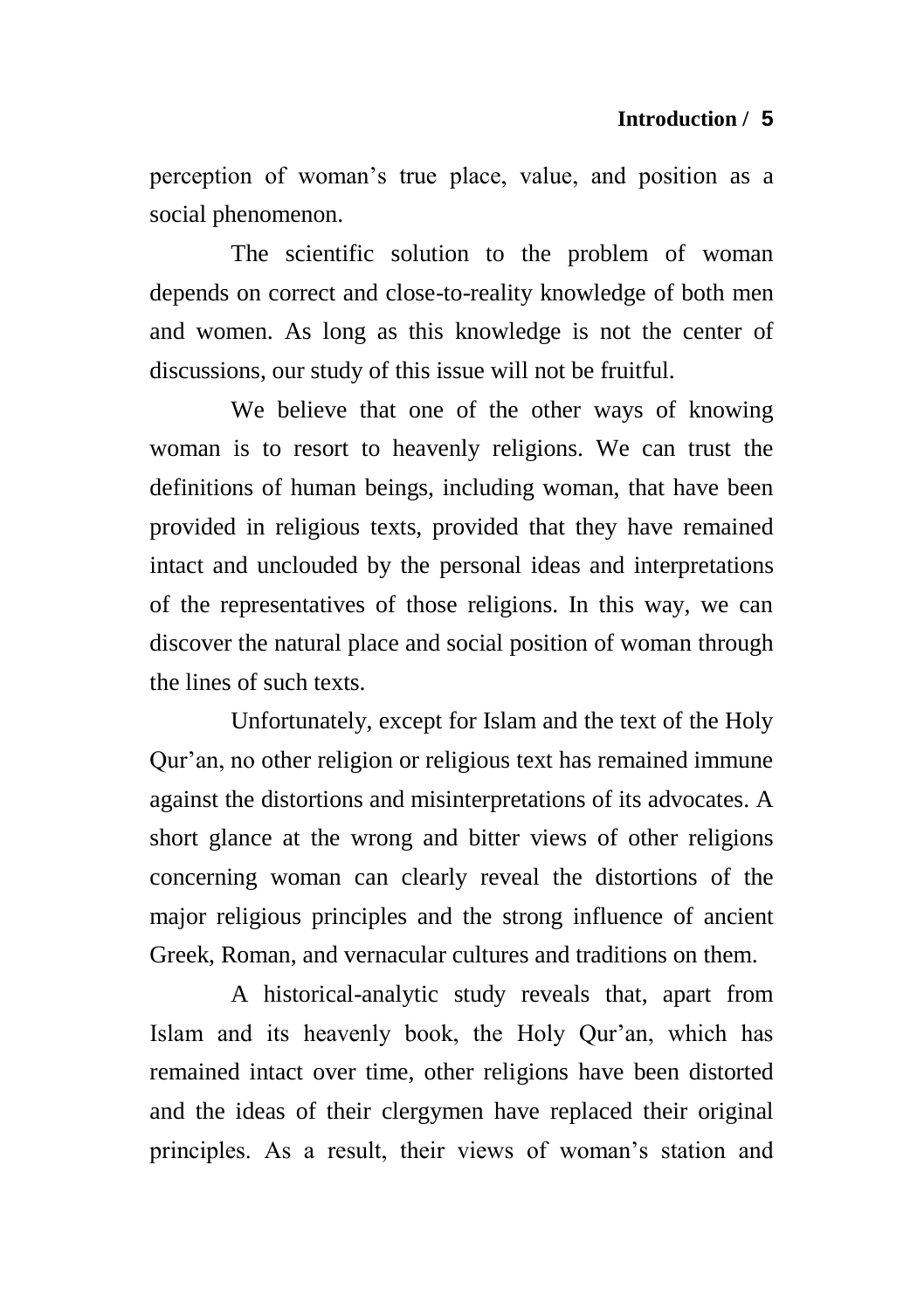rights have declined and returned to periods abounding in ignorance and having no sign of civilization.

Before entering the discussion of woman and evaluating her by the scales of "nature" and "society", we will first refer to some of the pessimism and wrong ideas concerning her in other religions. Here, we will merely deal with the related points in Christianity and Judaism because Western critiques have only dealt with the ideas and theories of these two religions about woman.

\* \* \*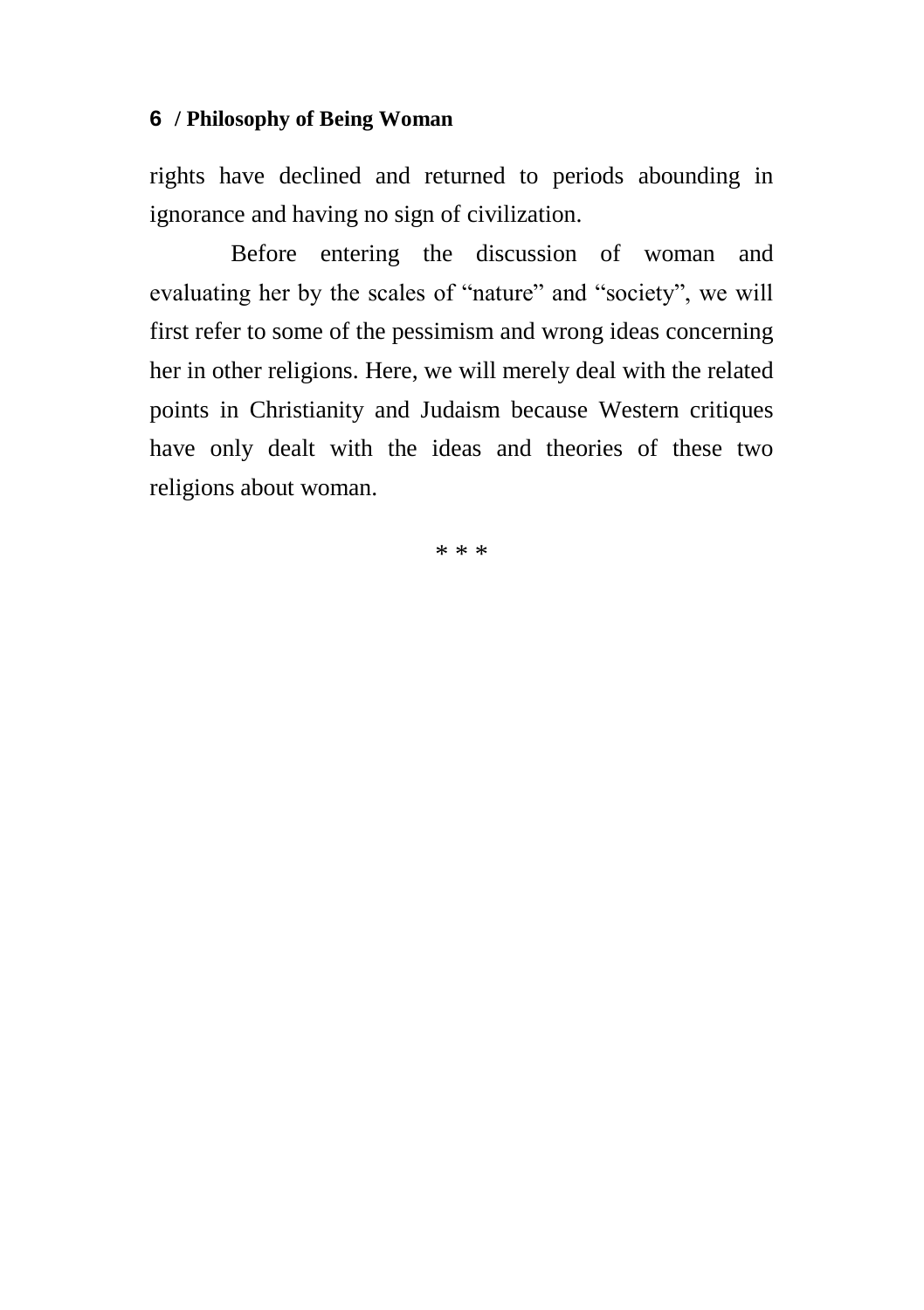## **Chapter 1**

## Women in Christianity and Judaism

n the Jews" heavenly book, the Torah, woman has always been looked down on and humiliated. For example, we read there that a **Father has the Form is always been** looked down on and humiliated. For example, we read there that a father has the right to sell his daughter like a slave and she does not have the right to disobey his decision (Exodus, verse 7). According to this rule, the daughter (or a female) is an object or property and has no human value and grace.

In another place in the Torah, we read, "Eve (woman) was born from Adam's (man's) rib" (Genesis), and thus woman must always obey man. Men"s ownership of women originates in this very self-made claim concerning creation. This very distorted claim, whose original form is unknown to us, has been interpreted in different ways by Christian and Jewish scholars, including Paul, the founder of Christianity. In his letter to Corinthians (11: 8-9), he writes, "For the man is not of the woman; but the woman of the man: for neither was the man created for the woman; but the woman for the man."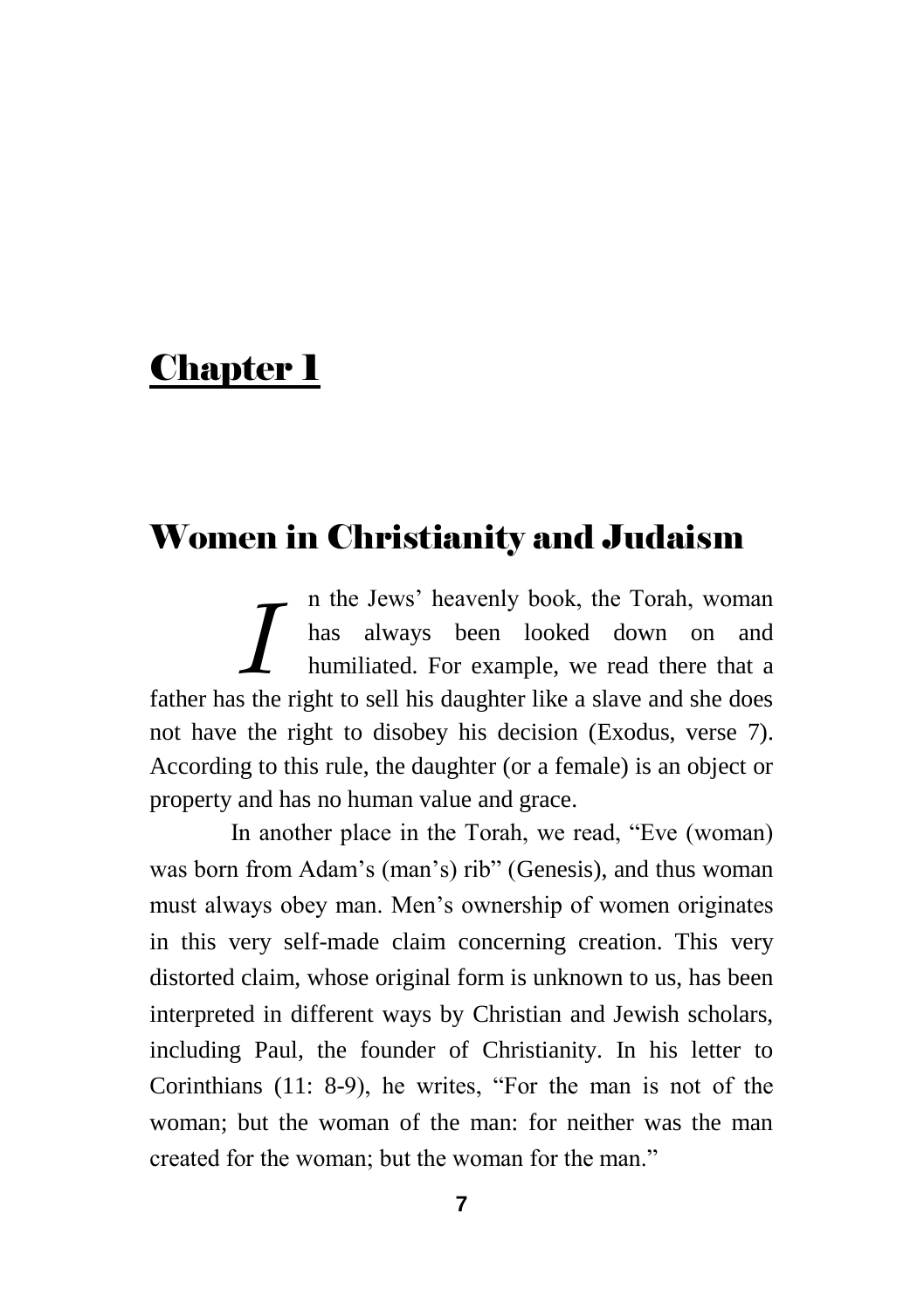In Judaism, Eve deceived Adam in the Garden of Eden into committing the sin of eating the forbidden fruit and caused his expulsion. Therefore, woman must always be punished as a permanent guilty species until eternity. According to the Torah (Genesis, 3: 6, 7, and 16), woman must be punished to the end of her life to compensate for Eve"s crime, resulting in her husband"s expulsion from the Garden of Heaven. A part of her punishment is her becoming pregnant and enduring labor. This part of the Torah considers a woman"s most important privilege over men (which is preserving human generation) to be her punishment and pictures her as an eternal sinful being. Such a judgment is a historical cruelty to women, and, has, unfortunately, turned into a cultural concept in the course of time and affected men"s behavior to women.

Evidently, such a judgment about women cannot be a divine message. As we will mention later, the Holy Qur'an, which is obviously a heavenly book, says that the forbidden fruit was eaten by both Adam and Eve and does not accuse merely Eve of this crime.

Unfortunately, most branches of Christianity follow this very Jewish view of woman found in the Torah. They have even intensified it by introducing some of the harsh and misogynistic aspects of Roman culture into it. As a result, the Church Fathers, in spite of the way Jesus himself talked to and treated women, speak quite unfairly and pessimistically about women. For example, we can quote Augustine who says that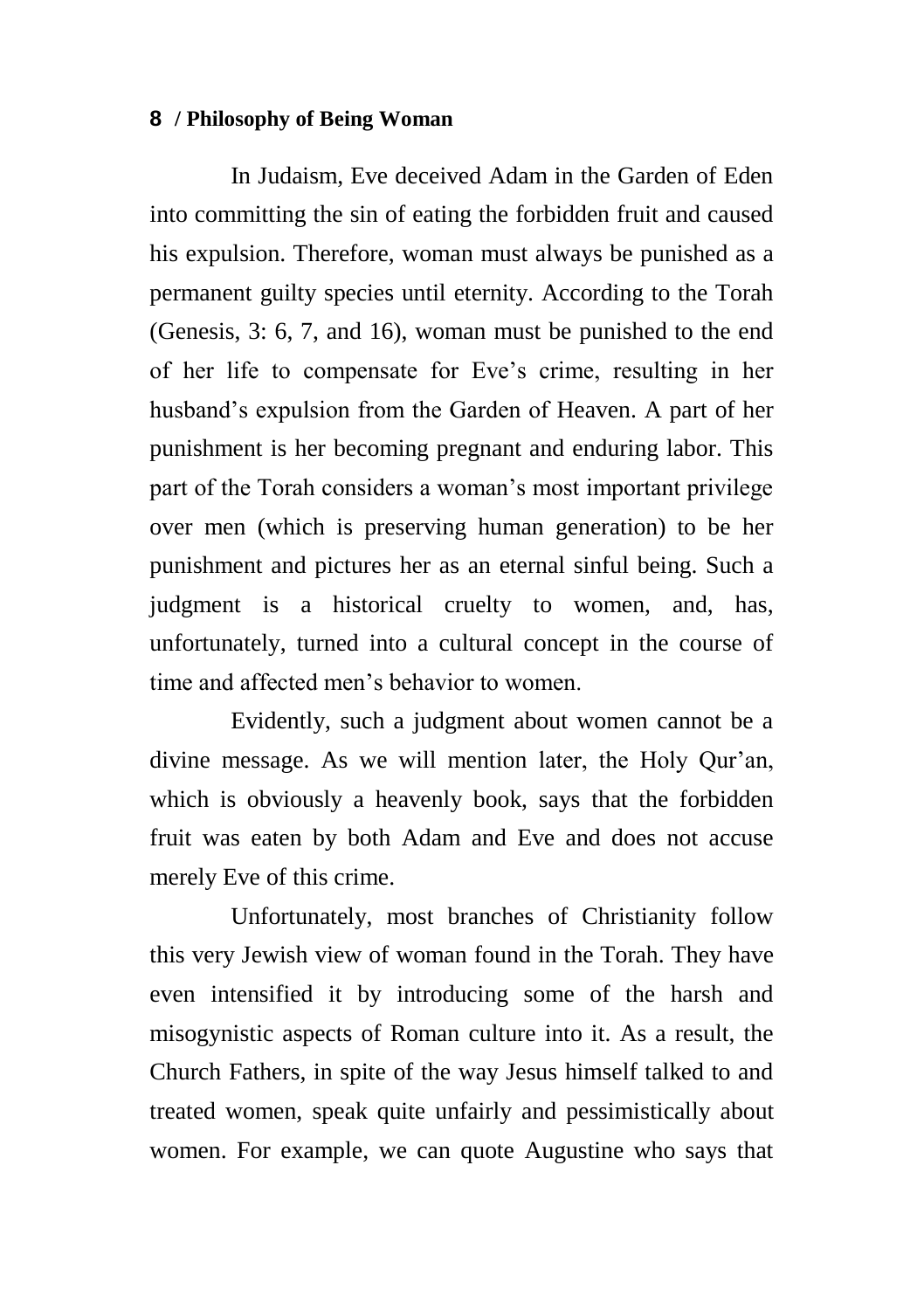woman is not a human being; rather, she is a receptacle for the reproduction of men"s species. Some of the other early leaders of Christianity, such as Tertullian, Clement of Alexandria, John Chrysostom, and even Thomas Aquinas, had a very low opinion of woman. They considered her responsible for all the pains and hardships from which human beings suffer (due to the Fall of Man). Thomas Aquinas also said, "Woman shoulders the load of the sin of humanity."<sup>1</sup>

Some of the above ideas are taken from the Torah and some of them from the religious texts of Christianity. For example, it is written in the Book of Ecclesiastes (7, 26-28):

> I found more bitter than death the woman who is a trap, whose heart is snares and nets, whose hands are fetters; one who pleases God escapes her, but the sinner is taken by her. See, this is what I found, says the Teacher, adding one thing to another to find the sum, which my mind has sought repeatedly, but I have not found. One man among a thousand I found, but a woman among all these I have not found.

In the eyes of Christian Fathers, a woman in comparison to man is like a servant in comparison to God. In Paul"s Epistle to the Galatians it is written, "Wives, submit to

 $\overline{a}$ 

<sup>&</sup>lt;sup>1</sup>. Tertullian introduces woman as the gate of Hell. Augustine says the woman is an animal. John Chrysostom says, "A woman"s beauty is the greatest sin against God. Keep away from her as you keep away from fire."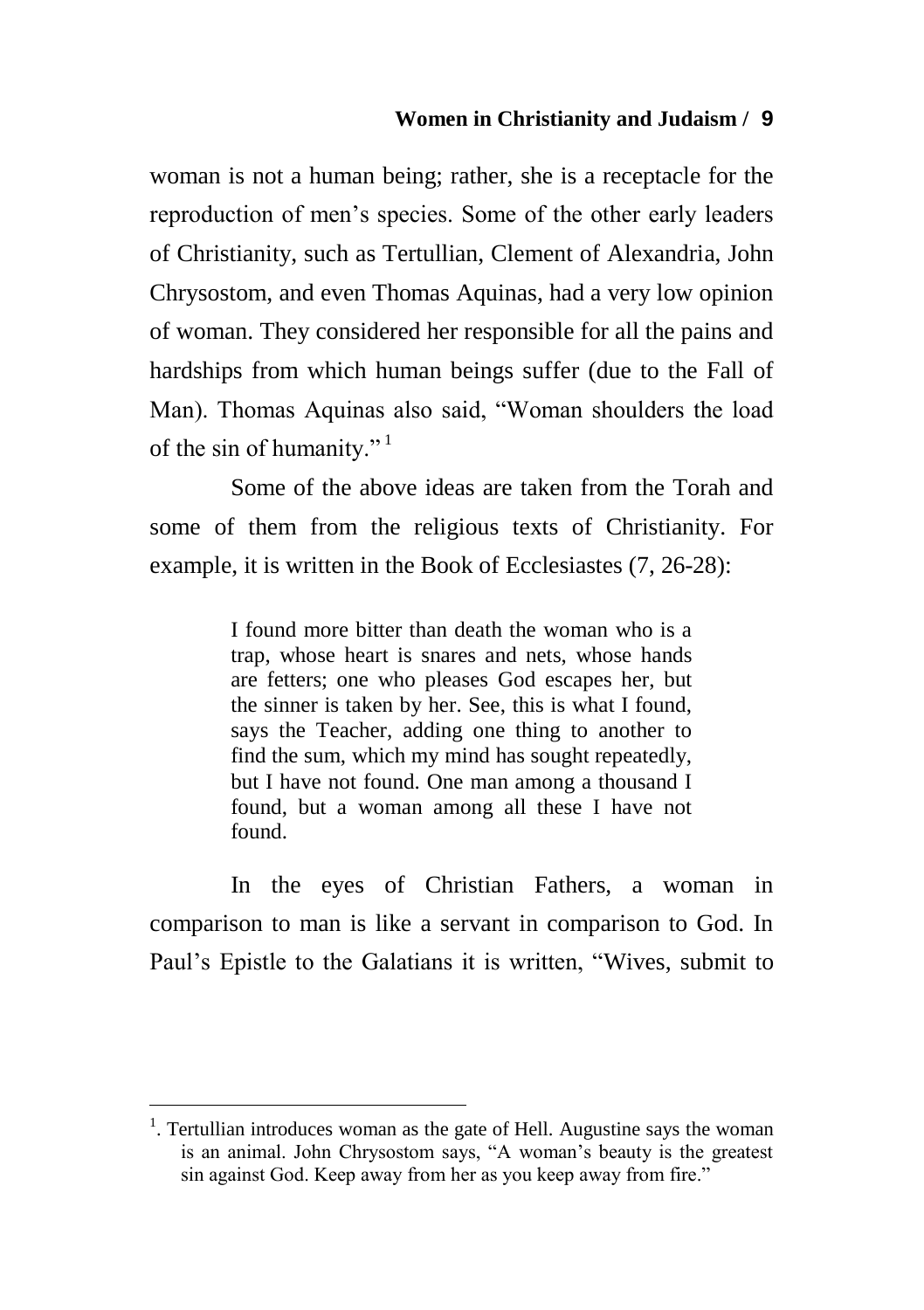your husbands as to the Lord."<sup>2</sup> In the Epistle to the Ephesians, it is also written, "For the husband is the head of the wife as Christ is the head of the church" (5: 22–23).

These very wrong interpretations in Judaism and Christianity led to the development of a great number of false views concerning women"s character and created numerous problems for them in the course of history. Nevertheless, the truth remained hidden to all until the dawn of Islam. It was because of the above interpretations and views that the modernists of the early years of the Renaissance Period in Europe and feminists of the recent centuries started writing several books against religions and disseminating the idea that woman"s freedom and enjoying her true rights lie in abandoning religions. In fact, by referring to the text of the Torah and the books written by church authorities, they introduced God and religions as woman"s main enemies. However, if they had known about the Qur"an and Islam, they would have understood that it was, essentially, the prophets, true religions, and particularly Islam that taught women"s rights (and, basically human rights and values) to people and warned men against treating women with cruelty and mischief. In fact, Islam has recognized a supreme station for woman in society.

The historical realities (that are kept secret in the West) indicate that certain issues such human beings' natural rights,

 $\overline{a}$ 

<sup>&</sup>lt;sup>2</sup>. As another example, we can refer to a bishop's words in the church assembly of Macon. He addresses all the members and wonders if women have souls! Or, another bishop asks whether women are human beings!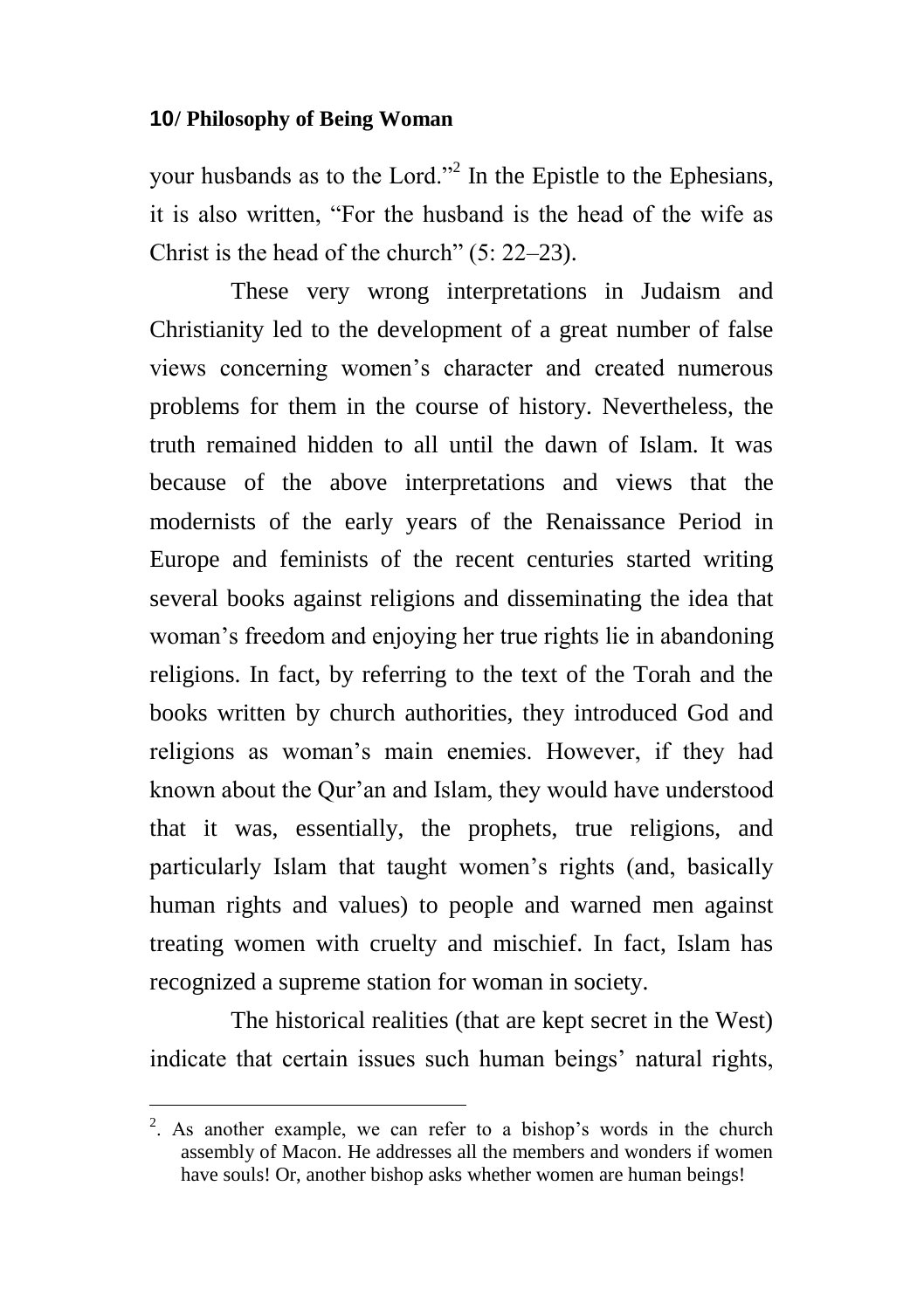#### **Women in Christianity and Judaism /11**

woman"s rights, and other important judicial branches (such as international law and rights of minority groups) were parts of the legacy of Spanish Muslim that was transmitted to the priests and Christians who had won the war. Later they translated Muslims" works into Latin and, during the Crusades, imitated them in terms of knowledge, philosophy, and ethics and made some adaptations from their works. European civilization was formed under their influence in the  $11<sup>th</sup>$  Christian century and after that.

The translation of Muslim books on philosophy, law, and other sciences (mathematics, natural sciences, medicine, and astronomy), a major part of which had been obtained from Spain"s important cultural cities such as Cordoba, Toledo, Seville, and the like by Christians who had invaded Andalusia, were translated into Latin. In this way a great evolution occurred in the scientific and social thought of the Roman (Western European) Church, and some philosophers such as Albert and Thomas Aquinas, who completely followed Muslim philosophers such as the Iranian thinker, Ibn Sīnā, and the Spanish scholar, Ibn Rushd, came into being. The books they taught had been written by Iranian Muslim philosophers and became the basis for the discoveries made in Europe later. Concerning judicial issues, certain topics such as human beings' natural rights and women"s rights and character which originated in the Qur"an and stood in total opposition to the views of the Church became the focus of attention.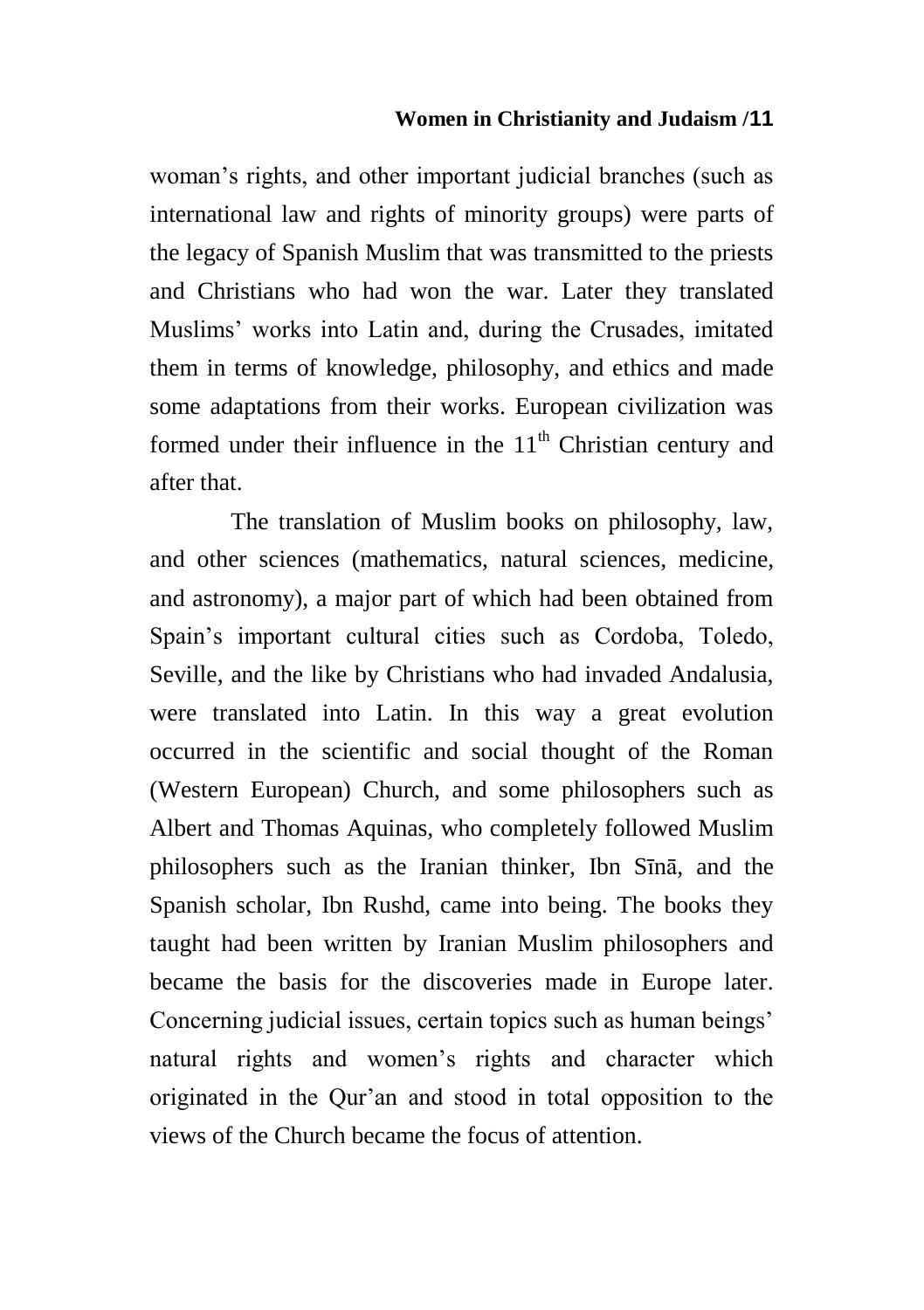With the transfer of Islamic civilization to Europe, certain topics that were new to the Church at that time, such as human rights and freedom, equality of men and women in humanity and grace, and freedom of speech and expression of ideas became popular among the priests and philosophers in monasteries and cathedrals. However, since all the translated books were in Latin, none of the ordinary people understood them, and thus the ideas and theories put forward in them did not become popular among the laity.

The European Renaissance was the natural outcome of the legacy of Spanish Muslims, the achievement of the Crusades, and was, to a great extent, rooted in the capture of Byzantine (today"s Turkey) by Muslims (the Ottomans). In this period, the realities about the human rights and the character of women entered the social domain, and contemporary intellectuals wrote some books on such topics.

After the temporary capture of Vienna (in Austria in 1529) and that of Istanbul (in Turkey in 1453 AH) and due to the Christians" contacts with Muslims and the translation of their books into European languages, the Turkish Ottoman Muslims exercised a very powerful influence over European science and civilization. In fact, they became the origin of a philosophical revolution and created a new period in Europe.

Luther (d.1546) in Germany and Calvin (d.1572) in France rose against the dogmatism of the Roman Church. Hobbes (d.1679), Francis Bacon (d.1626), John Locke (d.1704),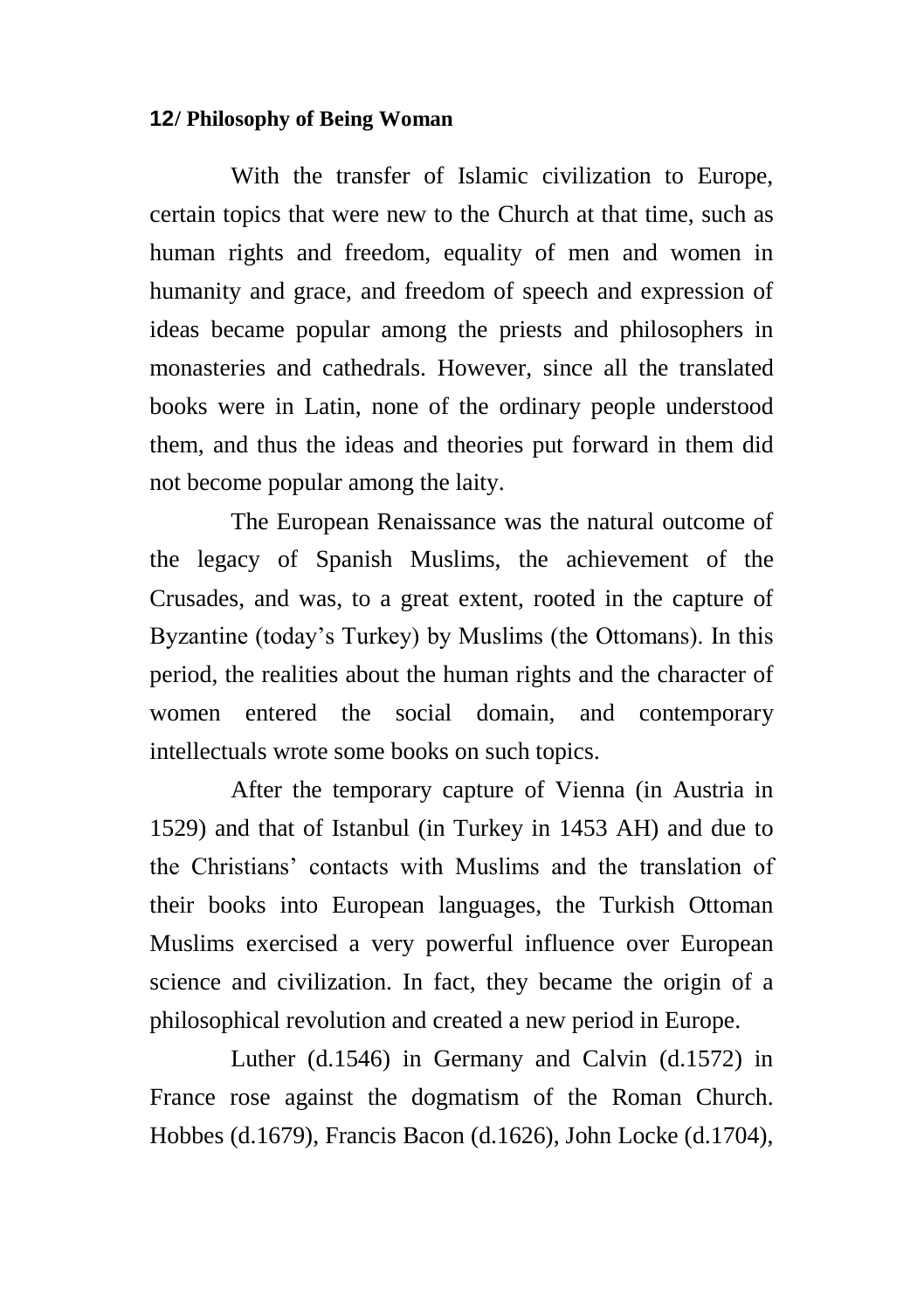and Mill unveiled priests" mistakes in their political and social philosophy and explained concepts such as human"s natural rights, freedom, and women"s rights to people.

Some writers such as Voltaire  $(d.1778)^3$ , Jean-Jacques Rousseau (d.1778), Montesquieu (d.1755), and the writers of the *Encyclopedia* (18<sup>th</sup> century) opposed the Church and even Christianity, and wrote books on human rights and freedom, women"s rights, and their equality with men. Due to their defense of such issues, a number of ideas were expressed under the flag of feminism. We can still see the traces of such ideas in some societies.

As mentioned before, these European intellectuals' defense of Islam was neither rooted in hidden inspirations nor in their superhuman ingenuity. Rather, it originated in the Europeans" familiarity with Islamic culture and civilization and their translation of Muslim books between  $11<sup>th</sup>$  and  $15<sup>th</sup>$ centuries. This was done in spite of the great efforts made to conceal this historical reality from the eyes of Europeans.

Moreover, the spread of Islamic culture and civilization by neighboring Muslim countries ruled by the Ottoman government from the  $15<sup>th</sup>$  until the  $18<sup>th</sup>$  century played a significant role in this regard.

 $\overline{a}$ 

<sup>&</sup>lt;sup>3</sup>. Voltaire openly attacked Jesus Christ and Christianity and admired and defended Islam. For example, in his *The Complete Works of Voltaire* he writes, "Christians impose their religions upon others with the help of sword and fire. Oh, God, if only all European nations followed the method of Muslim Turks" (vol. 11, p. 207). For more information, refer to *Islam in Voltaire"s View*, Dr. Jawād Hadīdī.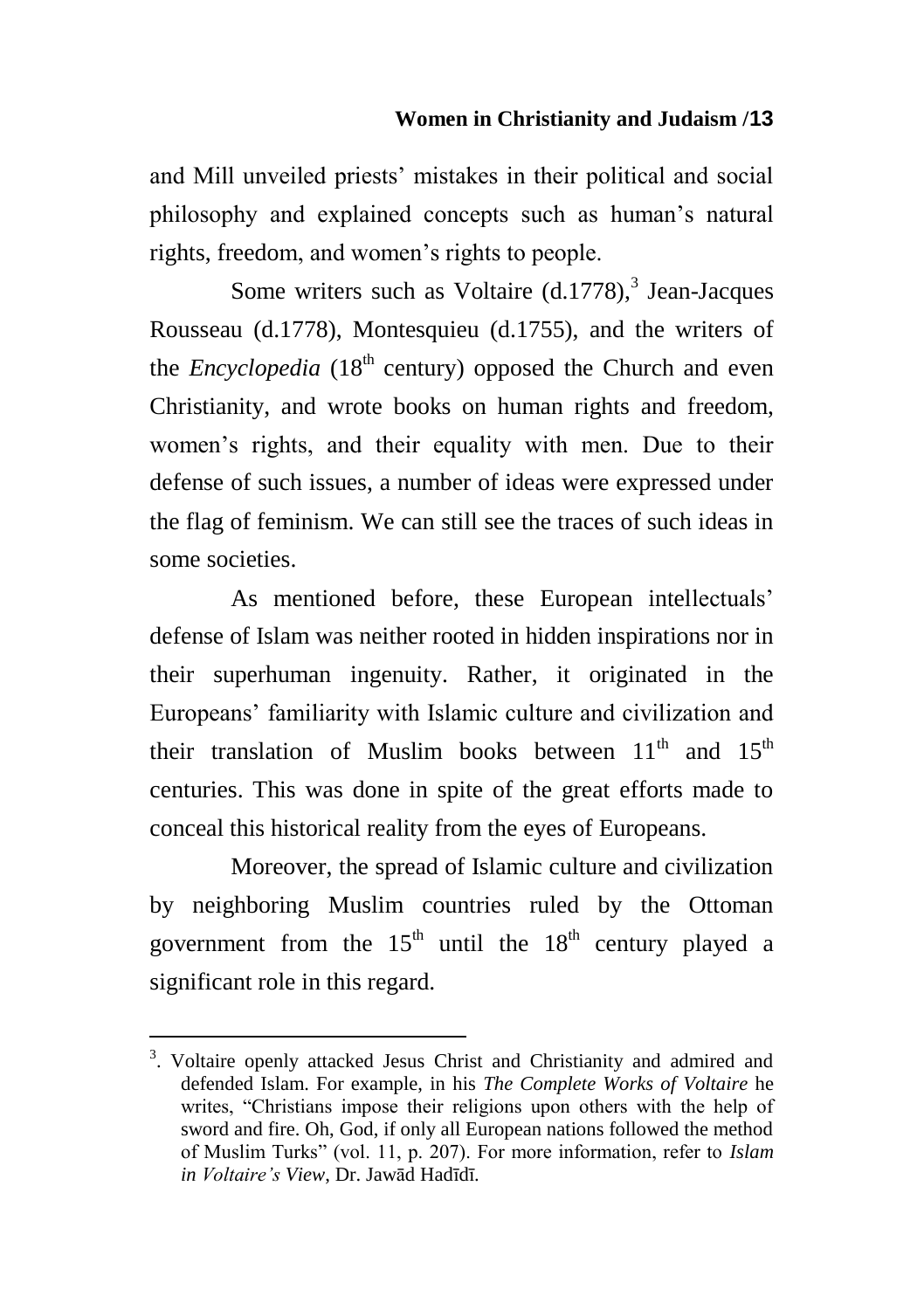The dignity of human beings, including both men and women, human rights, and woman"s rights were new topics in  $18<sup>th</sup>$  century Europe. However, they were known to Muslims since the  $6<sup>th</sup>$  century AD (that is, since the time of the descent of the Qur"an and the rise of Islam). Nevertheless, it took Western society more than one thousand years to learn about these certain Islamic facts through the writings of European intellectuals.

Apart from this social factor, which caused a number of great social and political changes in Europe, there was another factor that played a major role in this regard: the French Revolution. This led to the transformation of feudalism (which depended on land ownership) to the bourgeoisie (focusing on capitalism and middle-class property ownership).

Some members of this bourgeois minority who were Jewish turned into the pillars of the French revolution and caused the downfall of masters and land owners, such as the Pope and priests, from the peak of power, wealth, and authority.

In the aftermath of the French social and political revolution, which affected Europe, the subservient and almost low-class members of the feudal system came to power. The rich Jews developed some organizations for themselves, moved ahead with the wave of revolution, and became the origin of profound influences in Europe including the following:

> Founding and taking control of several huge factories, industrial and commercial centers, banks, insurance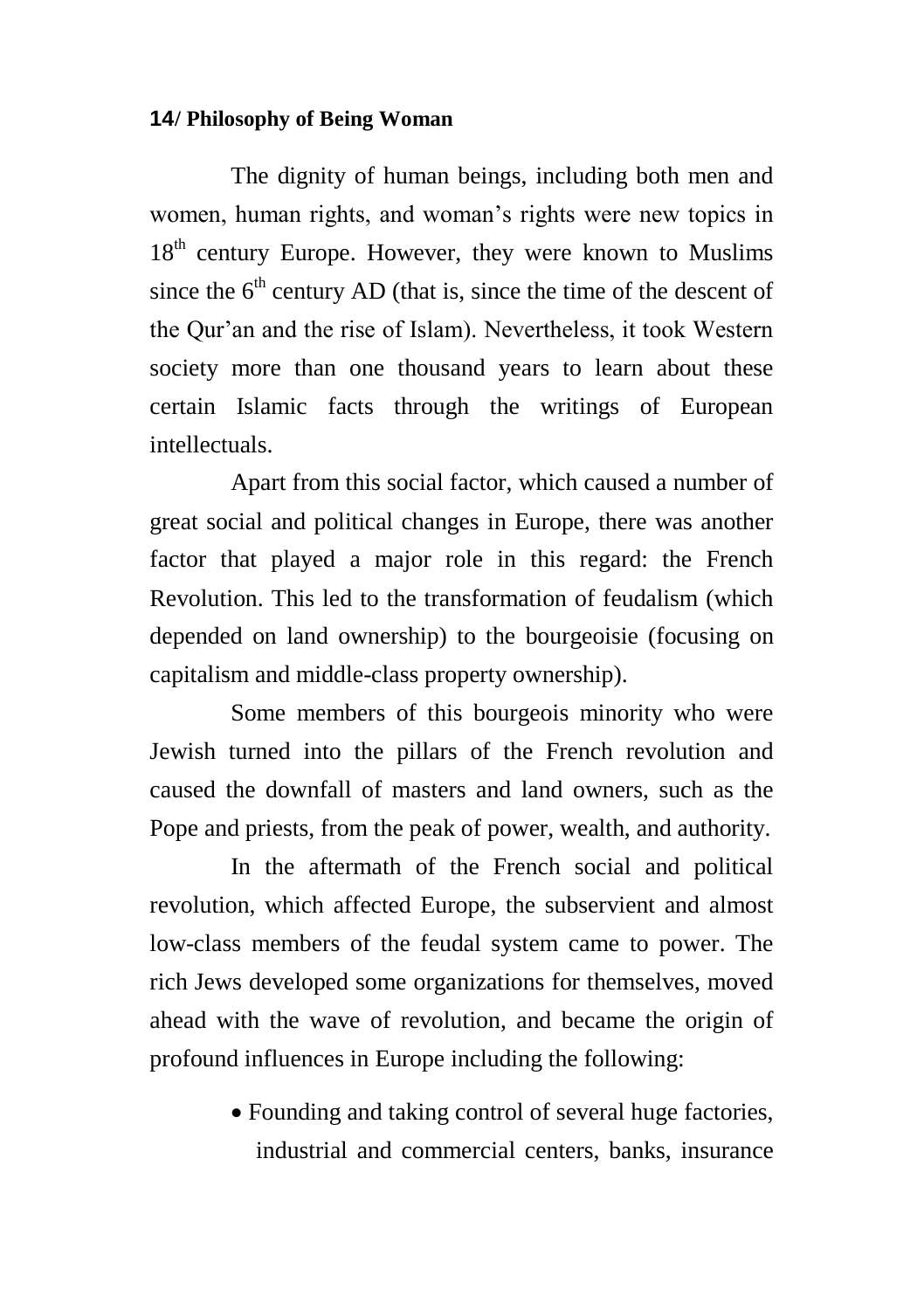companies, as well as benefiting from the services of a new social class called workers or the former farmers working under feudalists and land owners.

- Disseminating disbelief and quitting the church, adopting laity and secular life, and personalizing religion, which was a highly significant pillar in feudalism.
- Reviving the Roman, Greek, and Jewish cultures, denying absolute ethical principles, and spreading the idea of relativity in ethics.
- Disseminating the separation of religion and politics and preventing the church and priests from interfering with political and social affairs.
- Spreading immorality; uncivilized freedom, and women"s nudity and weakening the constitution of family in the name of women's freedom.
- Using women as a vast work force in order to have obedient and cheap workers.
- Weakening the foundations of family and disseminating free relations between men and women and even homosexuality and corruption.

With the rise of this group, a new culture came to the fore, and we can say that the present form of Western culture is, in a way, the product of their attempts.

In this new culture, women had apparently been freed, were not considered the property or slaves of men, attained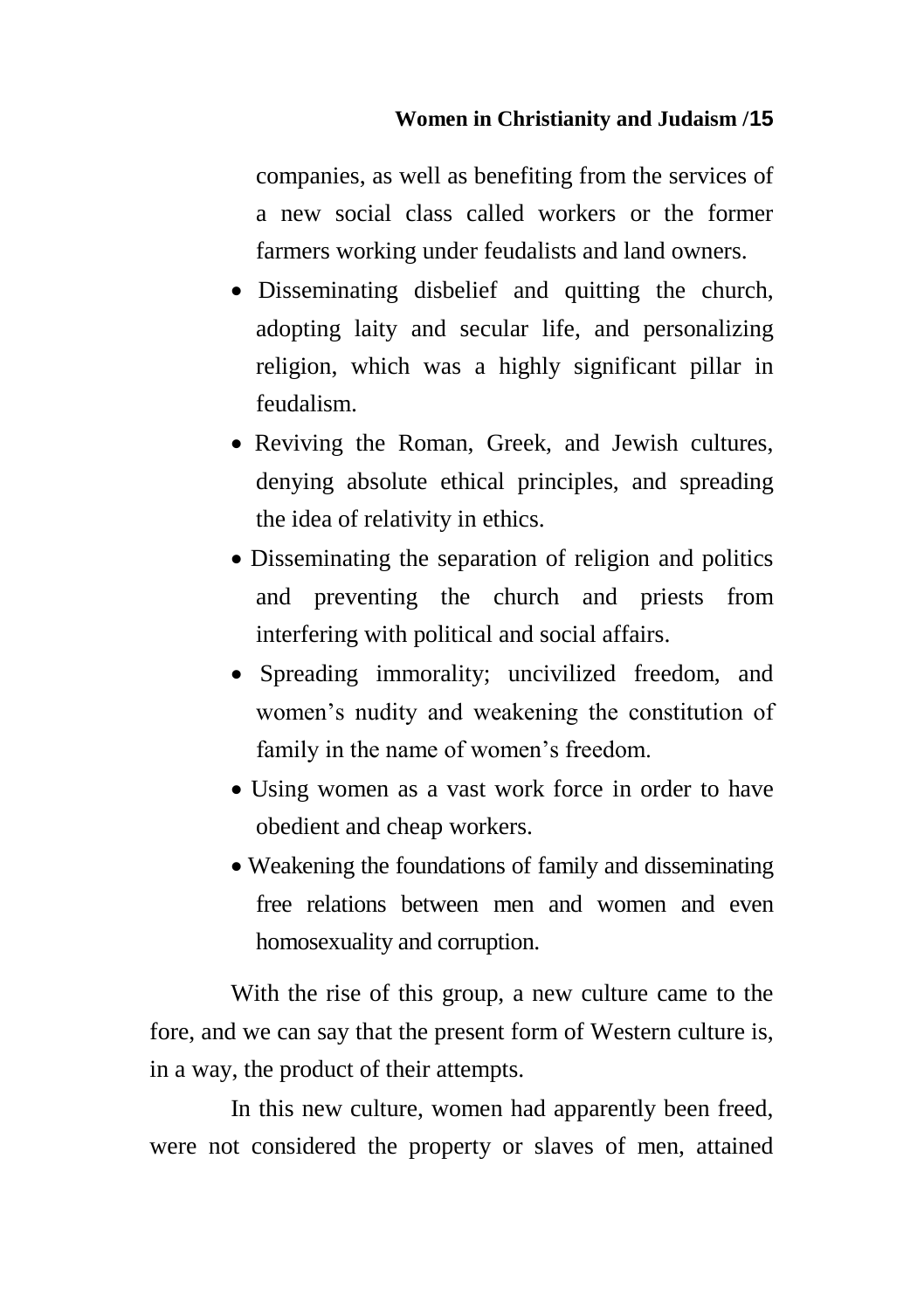sexual freedom instead of their natural rights, started working freely in order to earn money, and achieved independence. However, in reality they suffered from a kind of hidden but new kind of group slavery in the production and service centers of capitalists (who had replaced the masters and feudalists).

The important point that we should remind here is that in the Enlightenment Period, in spite of the efforts made by theoreticians such as John Locke and Mill and the books they wrote in opposition to the Church"s misogynous culture and on human rights and women's rights, freedom, and equality with men, the remains of the old Roman and Greek cultures and the ethnic traditions of certain European races did not allow people to enjoy equality in terms of social and other human rights, and did not view women worthy of having true freedom and independence. However, when Islam talks about human rights, it takes every single member of humanity into consideration and does not allow any kind of segregation.

For example, when John Locke, the English theoretician (1632-1706) talks about freedom and human rights, he does not have all people in mind. Rather, he means Europeans (or even only English people) and excludes women, slaves, African people, and Native Americans. $4$  He even referred to them as the scum that have absolutely no rights in

 $\overline{a}$ 

<sup>&</sup>lt;sup>4</sup>. Locke himself worked at the English colonial office and made great profits selling slaves.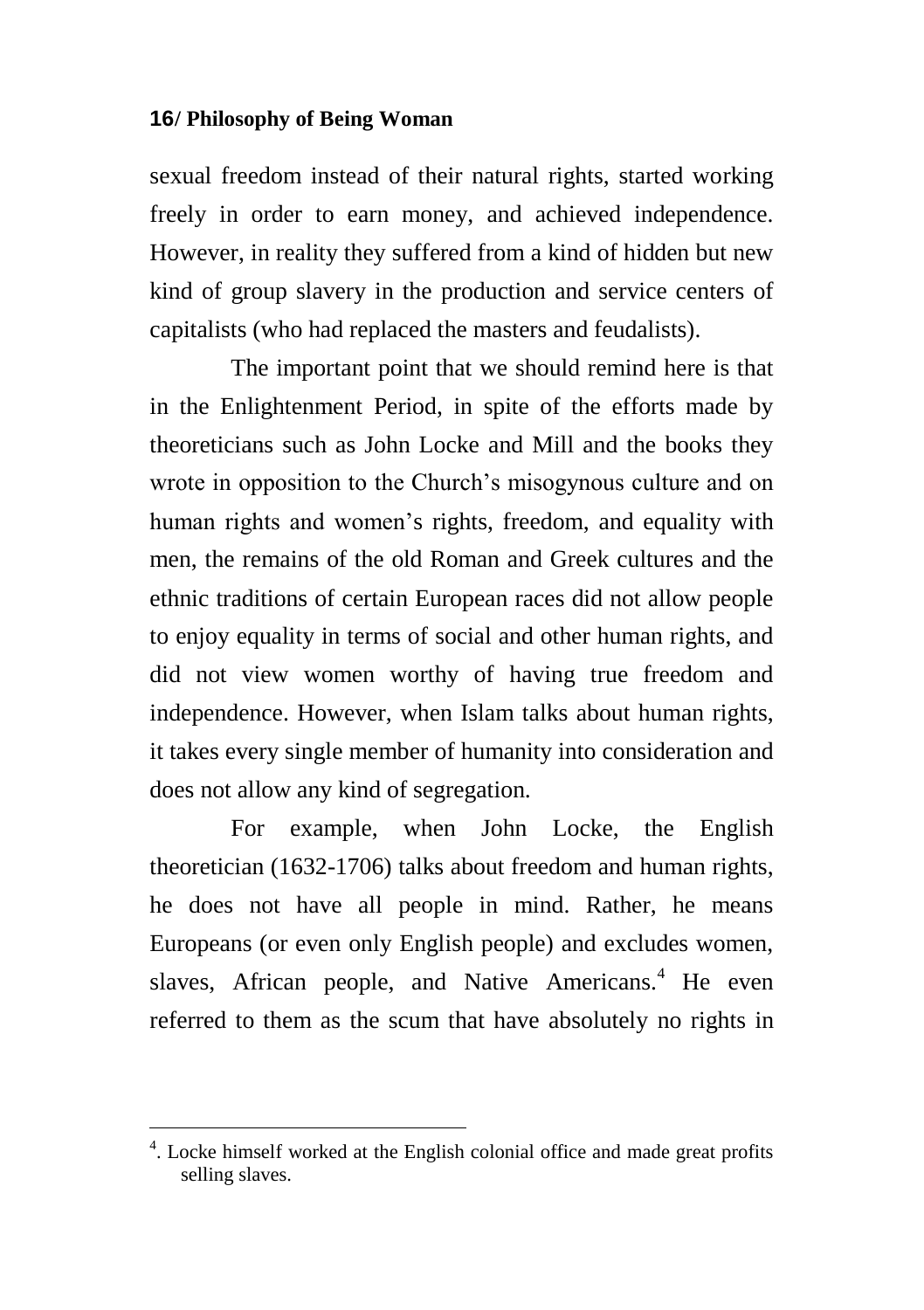human society and are owned by Europeans and must obey them.

He apparently believes in certain natural human rights and equality of all people; however, the point is that he always paid special attention to specific social classes, aristocrats and the middle class (the so-called bourgeois).<sup>5</sup> A little scrutiny reveals that by human, he meant men rather than women. If he admired a woman, she must have certainly belonged to a specific social class. This was the very culture or tradition of ancient Greece and Rome.

Such thoughts and philosophical bases are still dominant all over the present West. All the Ku-Klux-Klans of the United States and the anti-Eastern and anti-colored people racists, consciously or unconsciously, follow such thought and culture, which originate in the Jewish racist tradition and Roman culture.

In all these historical cultures, whether Greek, Roman, Jewish, or Christian, woman is nothing but a tool for the man"s enjoyment and for serving him. She lacks the right to independent ownership even if she inherits the property or earns it through hard work. Even nowadays, in spite of the apparent changes and given titles, women are still wanted for the satisfaction of men's desires and whims or for working in offices and factories. Even, a woman"s family name, which is

 $\overline{a}$ 

<sup>&</sup>lt;sup>5</sup>. Bourgeois means one who lives in a city (burg). It was a social class between the workers and property owners who were allowed to live in cities.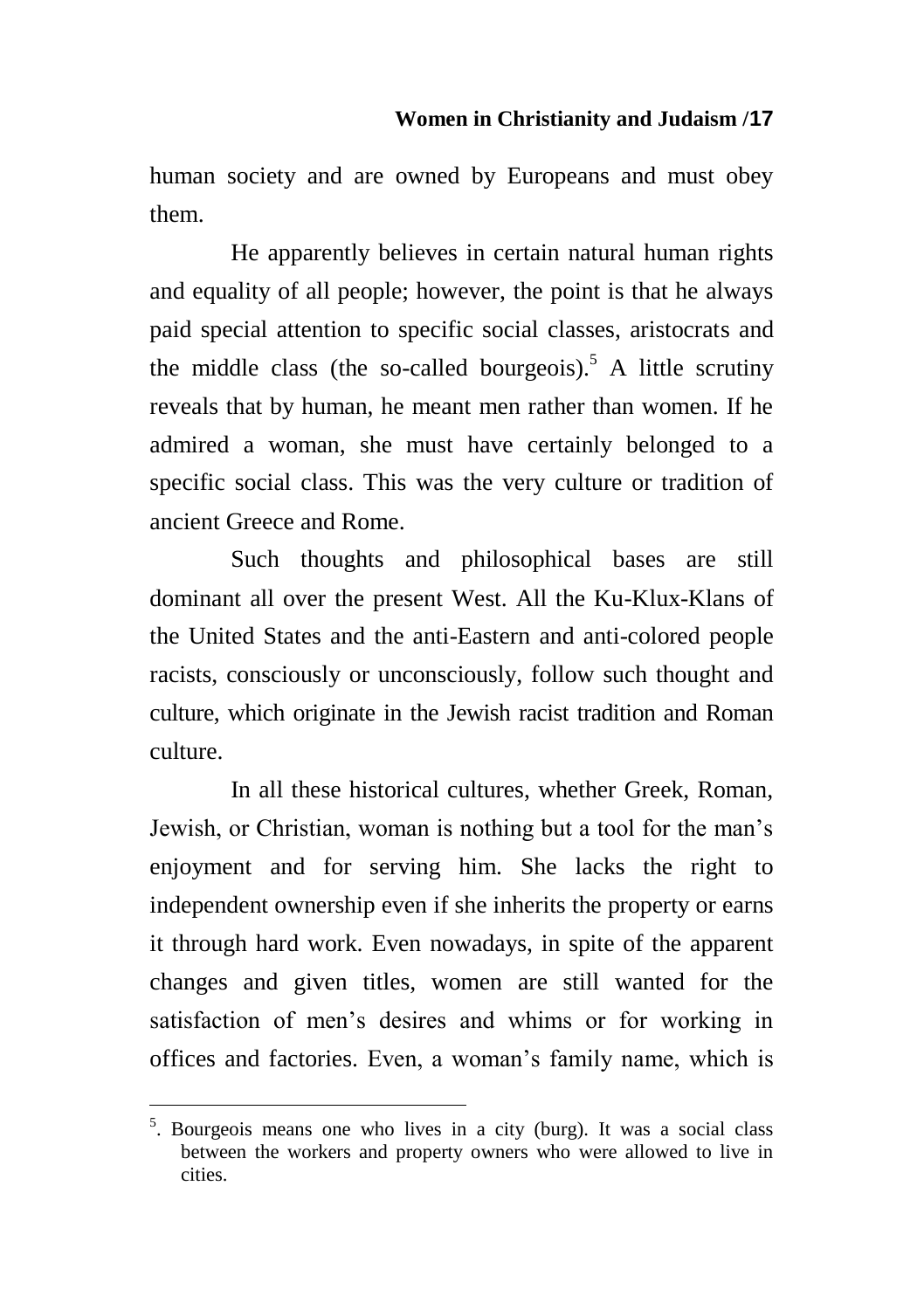an important part of her identity, still depends on her husband"s, and if she marries for a second time, she has to change her family name. This is because her identity depends on his and, of course, on his enjoyment and sexual satisfaction.

The rise of women"s reactive schools and movements, such as feminism, in the West is to some extent natural. This is because even today women are still owned by men, and their situation has not changed much. Thus feminism was a natural movement against this ancient European-American culture. Due to their long experience and close familiarity with this dominant culture, women coming from the lower classes of the society started writing in order to heal their wounds. However, nothing remains of their efforts but some words on the paper. The Western woman will never find a cure for her problems unless she learns about Islam and Islamic culture.

Unfortunately, this movement, i.e. the movement for the revival of women"s rights in Europe and the West, did not remain immune from the abusive hidden policies of anti-human groups. Such theoretical and philosophical reactions originated in a kind of secret and hidden politics that gradually spread its roots all over the West. It was not before long that it was revealed that such activities were a part of secret Zionist and Talmudian projects and fed on the related protocols and the manifests of their secret organizations. By discriminating against women and abusing their frustration with men, they lead half of the society to enmity against married life, pessimism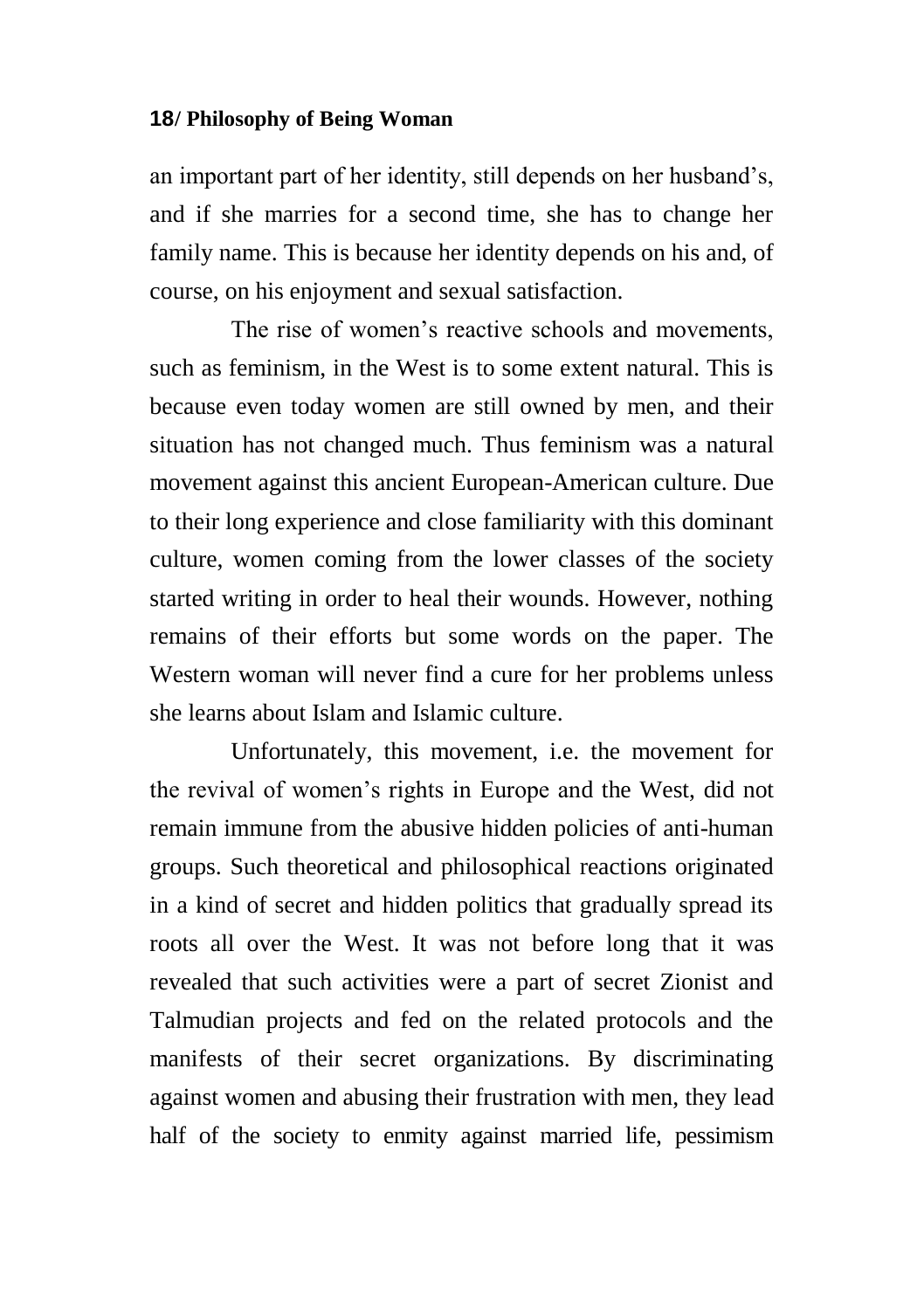#### **Women in Christianity and Judaism /19**

towards the family constitution, and, as a result, to homosexuality, corruption, prostitution, and free relationships with men. In this way, they spread sexual corruption in the world. In fact, world Zionism considers this as a prerequisite for its absolute dominance over the world and its economic and political development.

More than four centuries have passed since the Renaissance and Modernism of Europe and the relative intellectualism of its people, and there is still vast propaganda for women's rights in the world. However, the view of Westerners, both men and women, concerning women and their true place and value in the world is a defective one and does not introduce them as they really are and does not speak of their true rights.

For instance, one of the women who strictly defended their character and rights in Europe, Simone de Beauvoir, sometimes called a philosopher and even the founder of feminism in Europe, believes that the ideal character and situation for a woman is what existed in the communist system of the ex-Soviet Union! Everybody knows that at that time a woman was a slave-worker who was kept away from family relations. She was just a tool for the satisfaction of men"s sexual desires and had to earn her own money. In the words of the feminists, she lived to work and give enjoyment to men.

In her book, *The Second Sex*, while attacking the Church and Christianity, she presents a new scheme in which a woman enjoying dignity and true rights is assumed to be one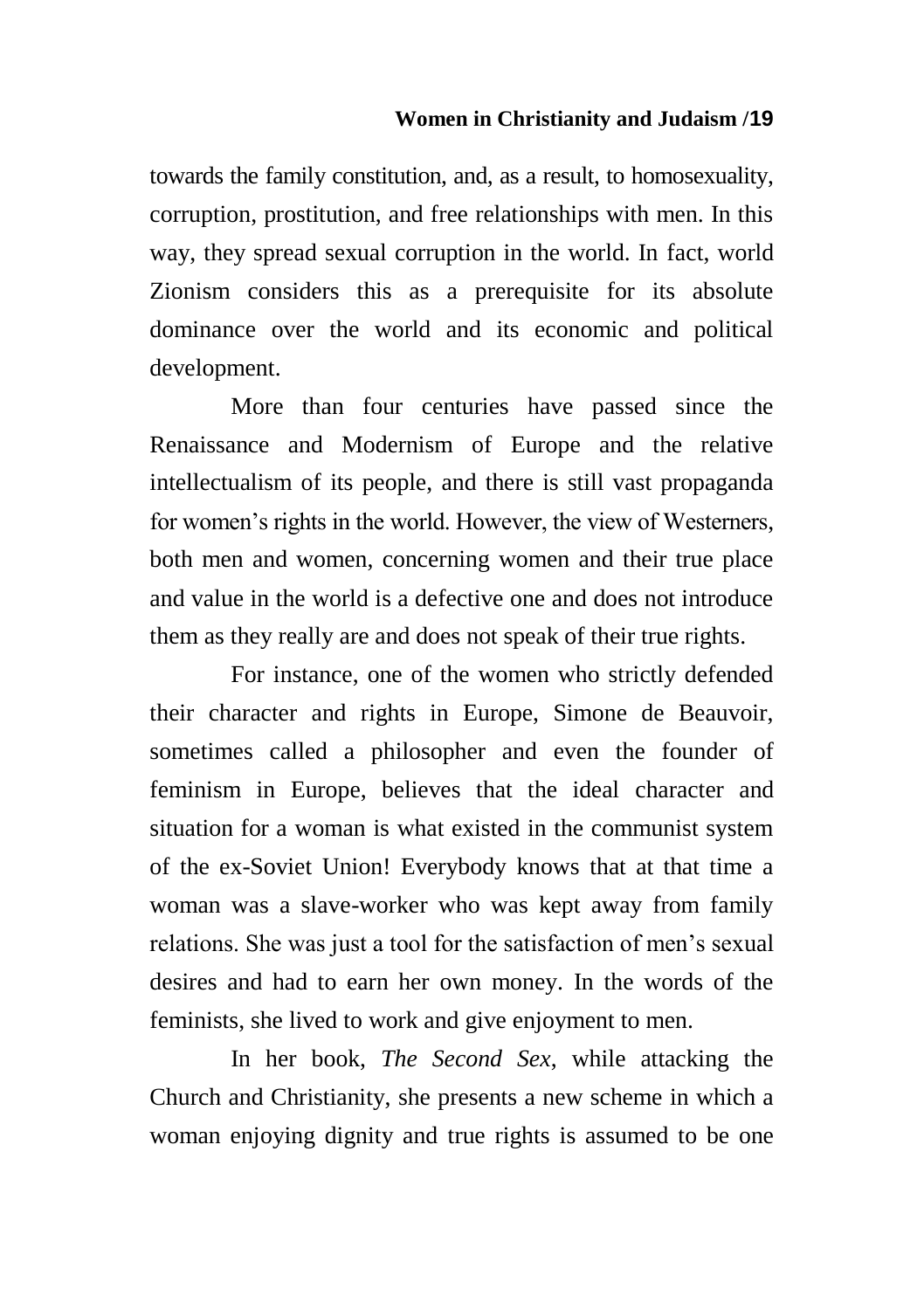who can work in the society like men and not under their supervision. Here, she can provide for herself, and nothing can stop her from prostitution and even homosexuality! The world she portrays is nothing but a purely corrupt and material world. However, this writer does not talk about woman's old age, when she has no beauty and freshness and has to die in loneliness in the gutter.

This is the peak of the European movement of intellectual and philosopher women in introducing women"s rights and status. Clearly, this wrong perception will not go anywhere, and today women are still commercial goods and the slaves of capitalists. They are who they were before or even worse. This is because before this so-called Women's Liberation Movement, girls had, at least, some security beside their parents in their families or beside their husbands and children.

Another woman studying women"s problems in the field of psychology believes that the problem is their nostalgia for being a man and, in her words, the complex of emasculation and not having organs similar to those of men.<sup>6</sup> She says that the only solution to this problem (although impossible) is to remove these physical differences. These pseudo-scientific myths and superficial theories that are vastly disseminated and popularized are rooted in nothing but Freudian theory. They merely lead to limiting women"s characters and problems to

 6 . Karen Horney, *Psychology of Women*.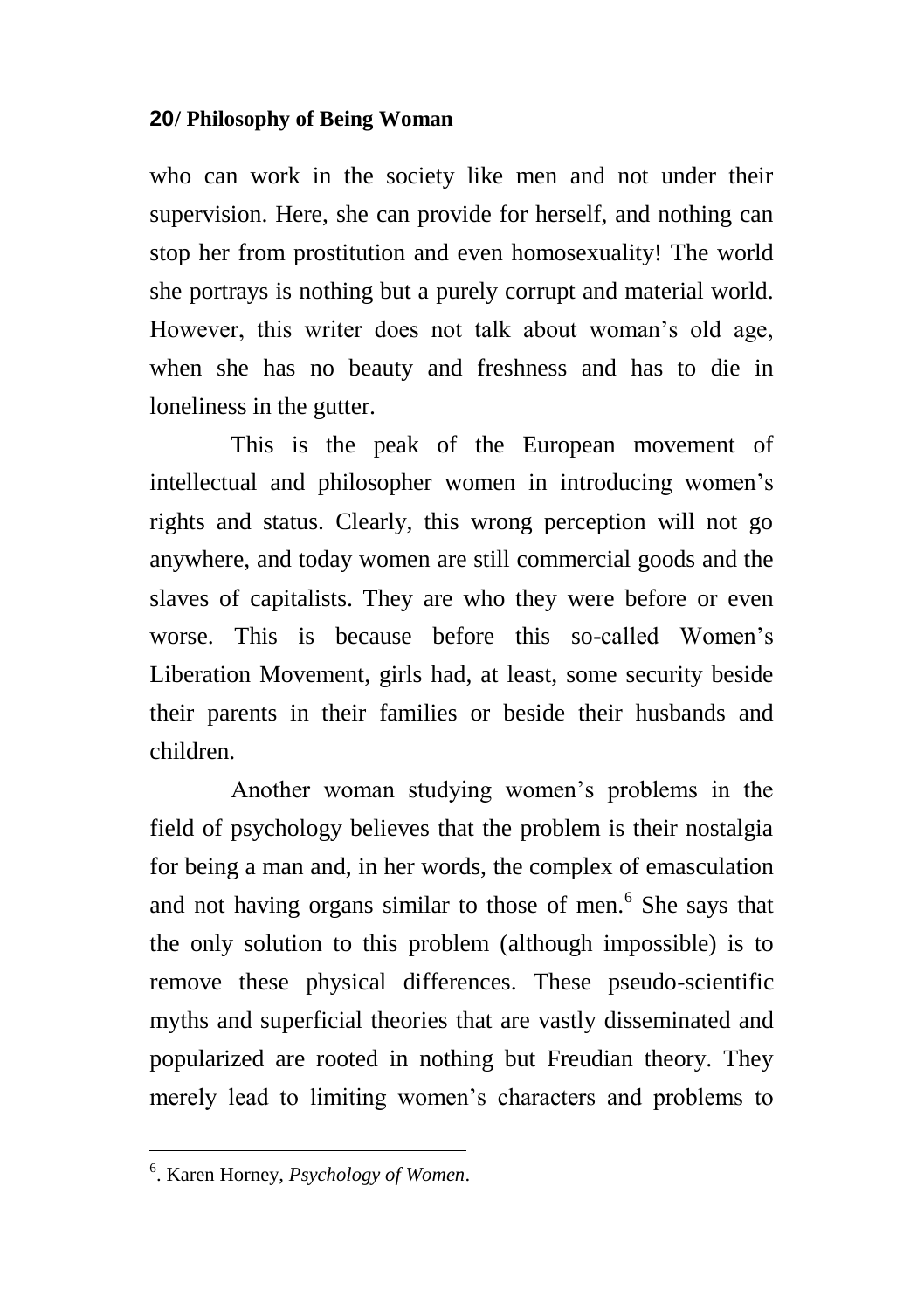sexual, anatomical, and bodily issues and do not help to untie the entangled knot of their problems.

Such supports and defenses that are worse than attacks, on the one hand, the sign of the non-Muslims" weakness in finding the right path and helping women to recognize and attain their true place in the world. On the other hand, as confessed by some Western and European authorities, they reveal that the hands of extremist Zionists and Jews are at work here to deprive women of learning about their rightful place in the world. For centuries they have led the Western civilization and directed its social development. Their policies and philosophies have never succeeded in saving women from their medieval status and have, rather, deprived them of their piety and welfare and left them alone in a dangerous situation.

The above points present a brief summary of what is said about women in the West, in general, and in European society, in particular. They not only show that the ideas of antiwoman groups were wrong and rooted in a lack of knowledge of woman"s nature, characteristics, and talents, but also indicate that even those women who have defended their own kind in a period which is considered the most complete of all periods have not been able to accomplish this task correctly. This is because this group of women deals with the problem following an approach that is rooted in the traditional cultures of the newly civilized European societies and sometimes in their crude and childish pride.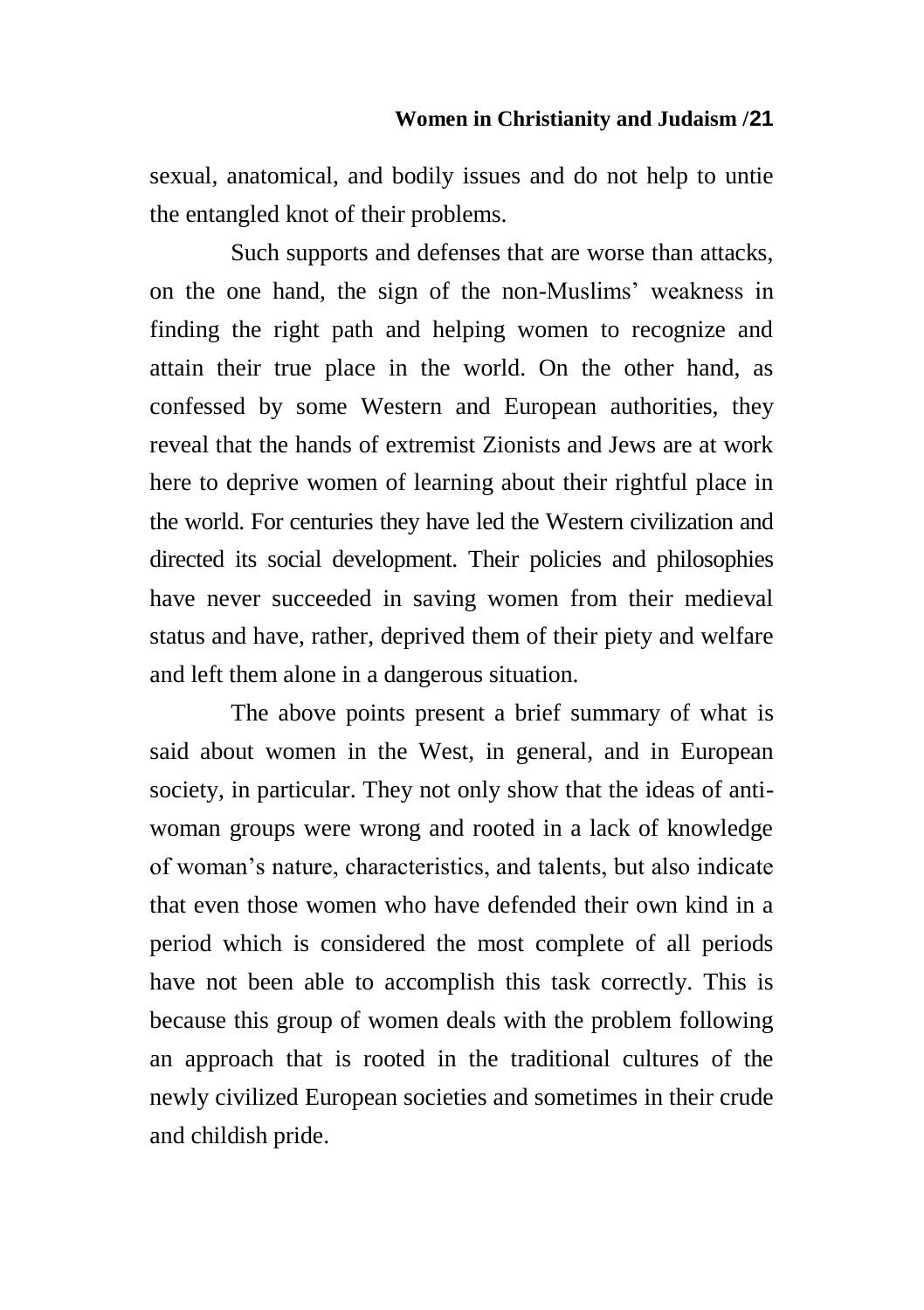Women"s greatest mistake in solving their problems has been mistaking the same cultural act which has caused their problems for the solution. In other words, women"s problem with men's authority was their physical power that subdued women. However, unaware of other concomitants and tools of authority that exist in them, women looked for physical and economical power to escape men"s control. They believed that if they attain power they can be independent and free. Thus they tried to prove that a woman"s brain is equal to or bigger than those of men in size, and that a woman can also play a role in economical, political, and social affairs. However, they were ignorant of the fact that the criterion for evaluating a woman's power and value is not muscular strength, wealth, or the ability to rationalize. Rather, the lack of these factors might sometimes lead to power. This is a very important point in solving women"s problems.

Some believed that if a woman does not accept becoming pregnant and a mother, forgets her delicate feminine emotions, attains physical strength and wealth, and wants the man for herself rather than vice versa, she will reach the level of man and obtain her true rights and place.

Such efforts made by European women did help to solve their problems in society but, rather, led to the rise of more obstacles before them. As a result, a **third sex** which was void of the advantages of both men and women was born.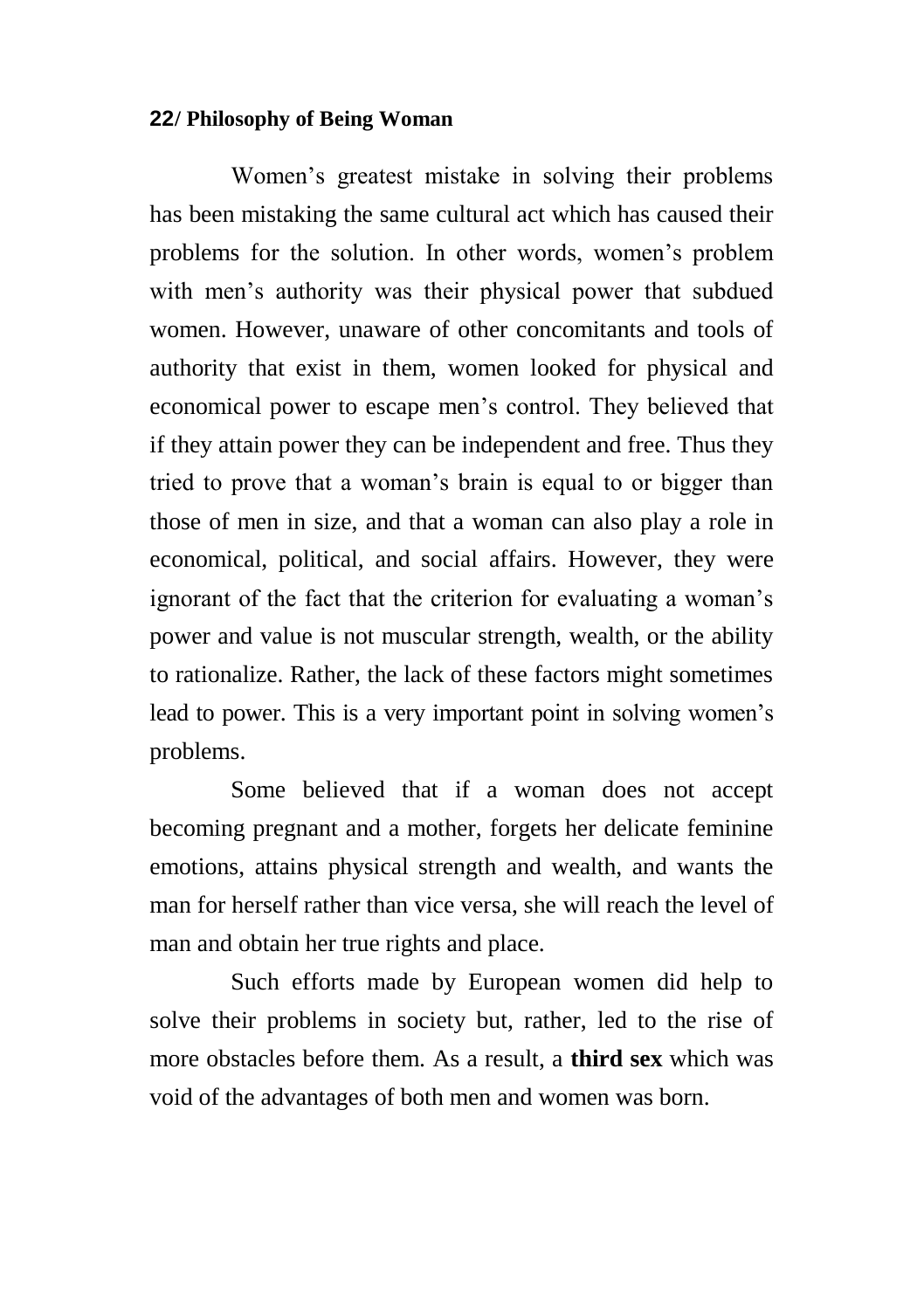#### **Women in Christianity and Judaism /23**

The instrumental view of women in the West has gone beyond sexual abuse and looks at women as an economical and political means. In addition to being paid less than men for the jobs that they do, women"s sexual attractions are being used for promoting commercial products, marketing, and making more money by companies and factories. It seems as if women are only good for sexual purposes, and all the beauty and delicacies with which God has created them are merely for granting enjoyment to men and nothing else.

In order to solve women"s problems, we have to totally change our view of them and cast a new look at them while trying to learn about their true identity and status in the world.

\* \* \*

### A New Outlook

We believe that there is only one solution to women's historical problem, and that is a return to the natural laws and the desires that nature has put in human beings. This is because whenever man lives in harmony with nature and does not swim against the torrent, he can live in peace and comfort and attain his rights. Nevertheless, when he does the opposite, he has to lead a difficult life and experience failure.

Men and women are the two natural phenomena and children of kind Mother Nature. In order to find the path to welfare and prosperity and, possibly, attain one's ignored rights,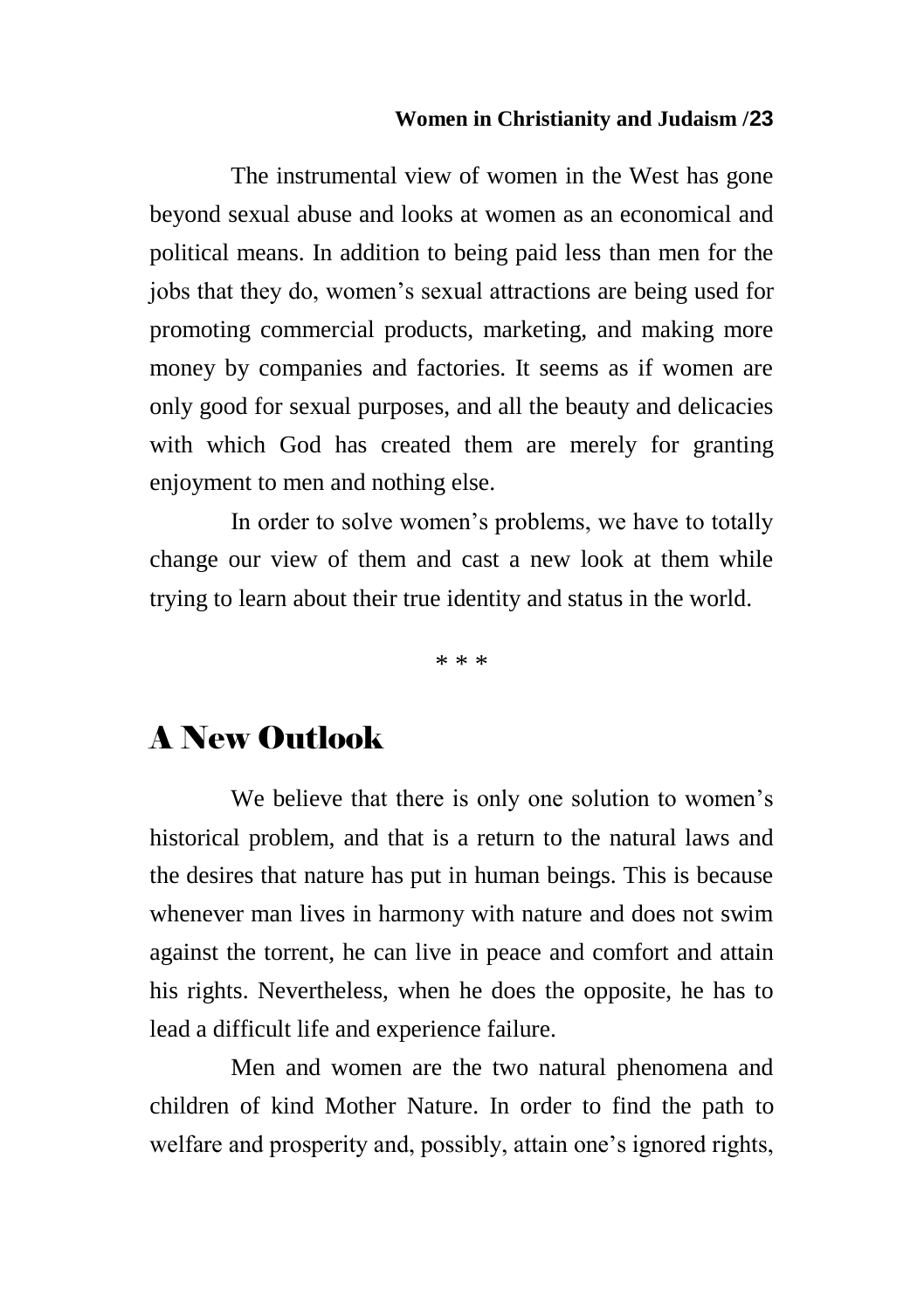one must know **human beings**. This knowledge depends on knowing the natural essence of both men and women and the demands that nature makes on them.

After coming to know the status of men and women in **nature**, it is necessary to define human society and study their place there without closing our eyes to nature and its principles. Even human societies are natural phenomena and the creations of human natures and social instincts. The changes, motions, dynamism of human societies (as they are discussed is sociology), history, and the philosophy of history must be considered a group of those very natural laws.

If we wish to have an accurate knowledge of women and study related problems, we have to view the issue from two angles and deal with the problem in two fields: women in nature and women in society.

\* \* \*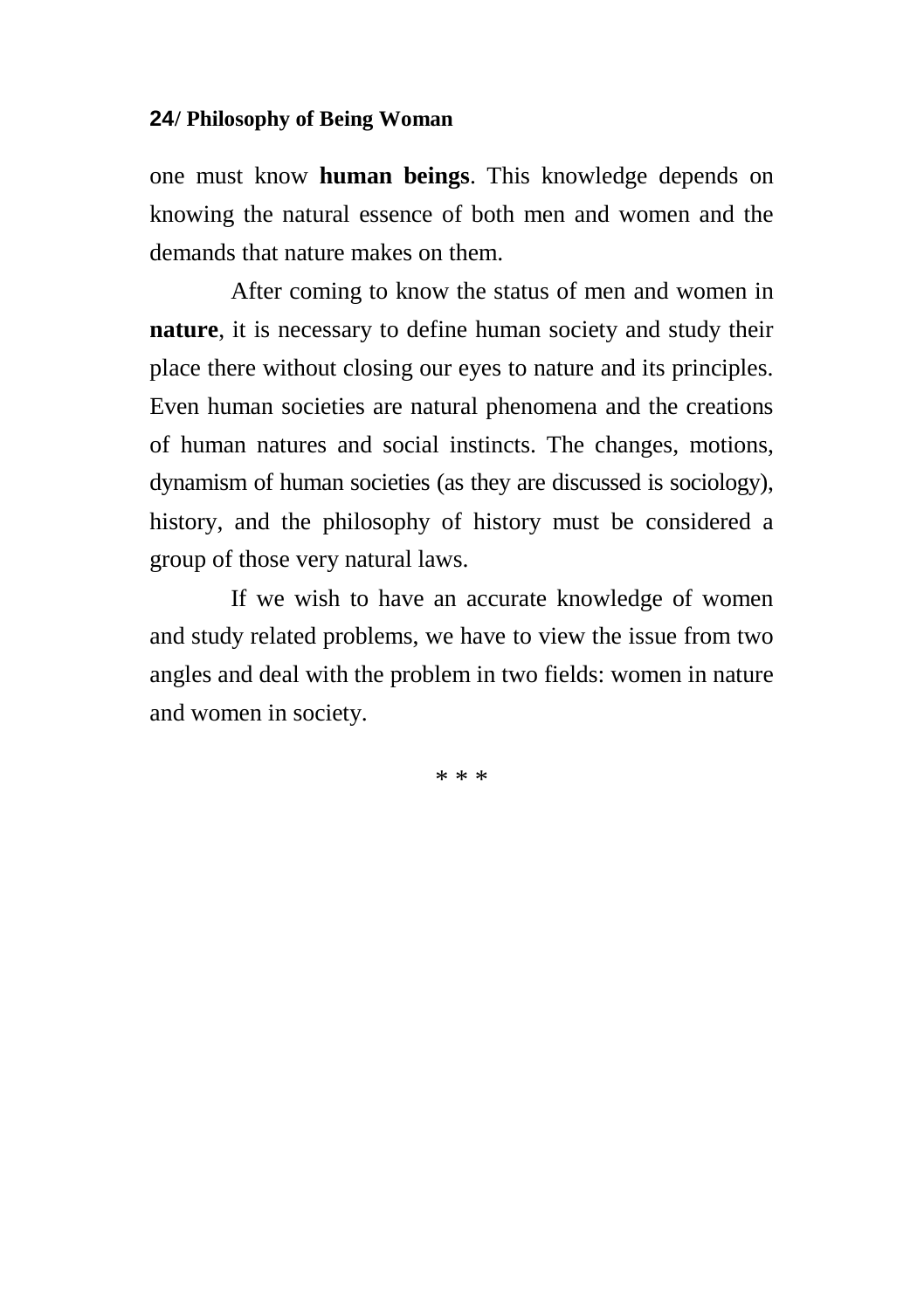## Chapter 2

## Women in Nature

hen the field of study is limited to nature and the researcher merely tries to clarify woman's status there, the first step is to refer to the most important natural laws, values, and principles. In this way, we will be able to discover and compare woman's place at different levels of natural values with the laws of nature and nature itself, and, in this way, learn about the extent of woman"s value and her known and unknown roles in nature. *W*

If we follow this approach and study all natural laws and principles, we can conclude that the most important natural law is nothing but the "**survival of species**". This is a point that is easily understood by everyone.

The circle of life in animate beings is based on the **'survival of generations'**, and this law is practically the most important and basic of all natural laws. In fact, it is the law underlying God"s creation of the world. Otherwise, the circle of being, whether in humans or in other living things, would come to a bitter end and the human species and other animate beings would be annihilated one after the other. A study of the life of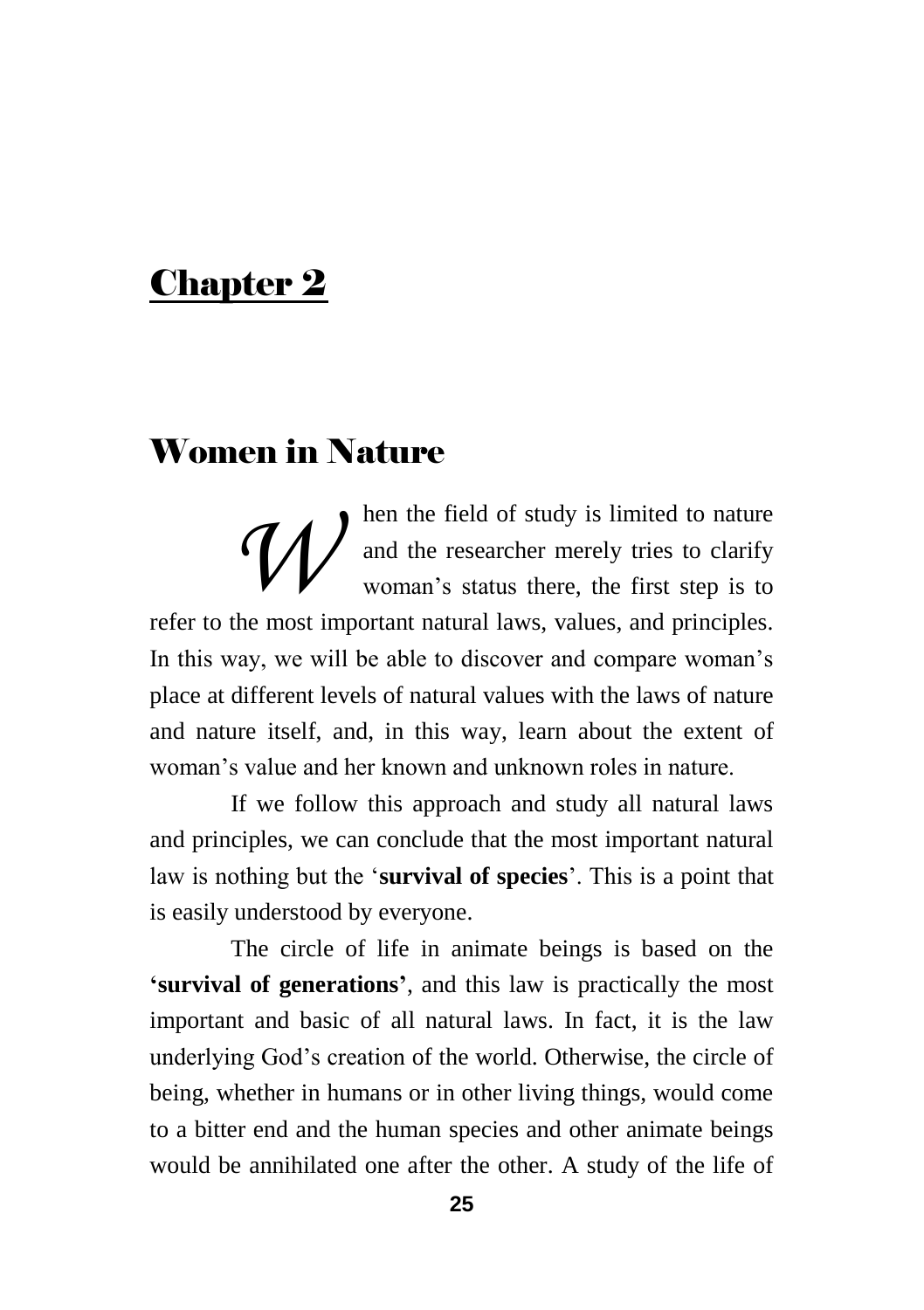living existents, from insects to more complete ones, reveals how, on the basis of their instincts (which are considered animate beings" hardware) and unconsciously, they try almost all their lives to survive, reproduce, and create a new generation to continue living in this world after them. They truly insist on and are serious about protecting their own species in the world.

Although observing the law of preserving the generation and reproduction is apparently necessary for both the male and female of each species, when it comes to human beings, the greatest responsibility is on woman"s shoulders. She is the center of reproducing, feeding, and protecting the generation. She plays the major role in the formation of the zygote and bearing the difficulties of pregnancy. Here, she is like farm land that is harvested by the man. Clearly, the land plays a greater role in this partnership.

A short scrutiny of the above conclusion will lead us to two natural principles: 1) woman has a central role in the field of nature and shoulders the crucial and basic responsibility for preserving humanity; 2) woman"s most important duty is to become a mother, give birth to children, bring them up, and protect their health. Other duties are outside the domain of her natural ones.

God has set the principles of nature in a way that each existent must perform a natural and universal duty. To aid the existent in this task, He has provided it with all the necessary tools, facilities, and emotions. For example, if we pay attention to woman"s physical and emotional structures, we see that all of her inward and outward features have been created in a way to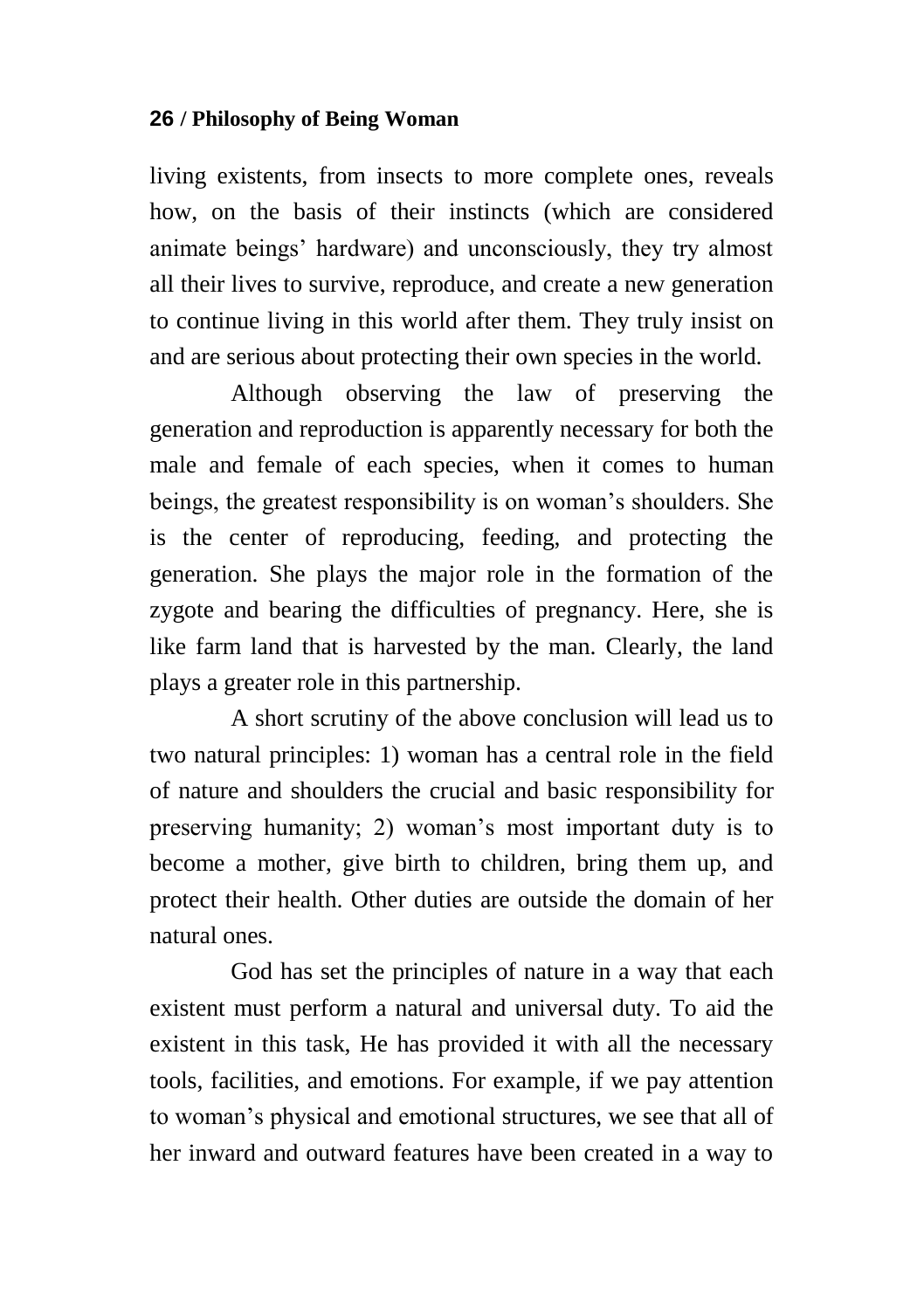aid her in performing this mission and duty in the best possible way and with the highest degree of motivation and enthusiasm.

A woman"s physical structure, including her reproduction system, which goes from her brain down to her knees and includes different organs, nerves, and a part of her cerebrum, her height, width of shoulders, flexibility of muscles, and pelvis, has been designed so that she can comfortably perform duties such as nursing children and live her normal life. Exactly for the same reasons, she should not become involved in difficult tasks such as fighting and doing jobs requiring a powerful body and muscles. Of course, it is possible for women to do such chores and harsh jobs, but they are difficult for them and not at all in harmony with their spirits.

A woman"s psychological structure is also delicate and sensitive like her body. On the one hand, she loves to have children<sup>13</sup> and can attract men towards herself by using her charms. Moreover, by arousing the instinct that God has placed in men for this very purpose, she can make him help in reproduction and satisfy her natural needs. On the other hand, in spite of all the difficulties of pregnancy and childbirth, she welcomes them wholeheartedly and takes delight in feeding babies and nursing and taking care of them.

These features show a woman's role in the field of nature and reveal how God has placed all the necessary tools and prerequisites for the survival of humanity in women by the hand of nature. Here, men are one of the required tools for the correct implementation of this task. Therefore, unlike what is

 $\overline{a}$ 

 $13$ . The childish interest of girls in playing with dolls is a sign of this instinct.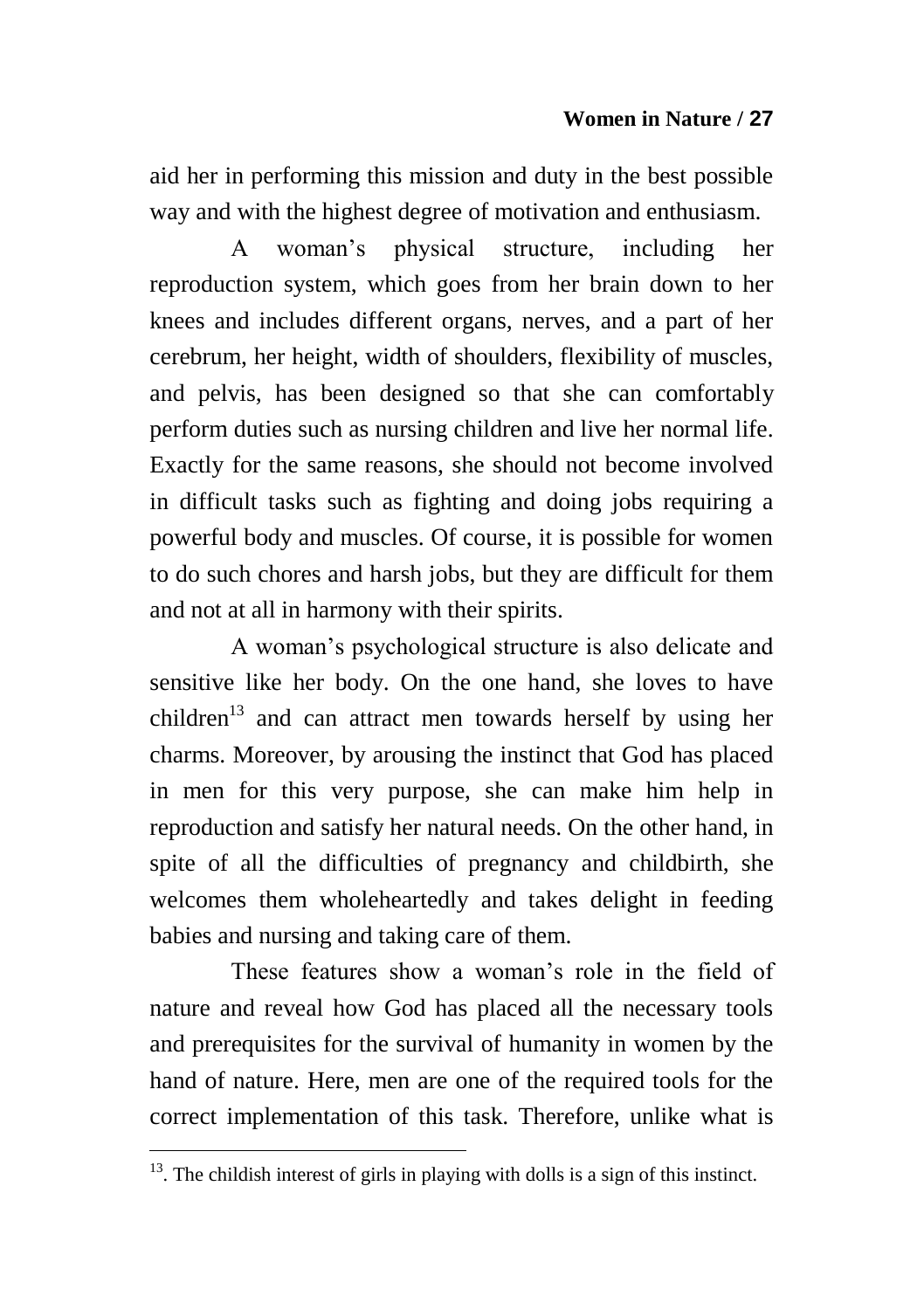commonly believed, the heroes of the field of nature are women rather than men. This is because they hold the main key of nature, i.e. the survival and preservation of generations, and men play only a secondary role, i.e. helping women in providing the prerequisites, forming the zygote, and protecting the family.

It is due to this very role that we learn about women"s value in nature and the world. The reason is that the real value of everything depends on the importance of its role, the natural need for it, and the dangers resulting from its absence.

However, why should such a great value remain hidden in the course of history even to women themselves? Why has no other religion, school, or ideology apart from Islam shown its importance and introduced it? An attempt to weaken women might be one of the reasons. The other is their great number and 50 percent presence in all societies. In the economic sense of the word, the wide offer of something or its abundance lowers its value for superficial people. Great presence of things and people decreases their value and turns them into normal and even cheap things and individuals.

\* \* \*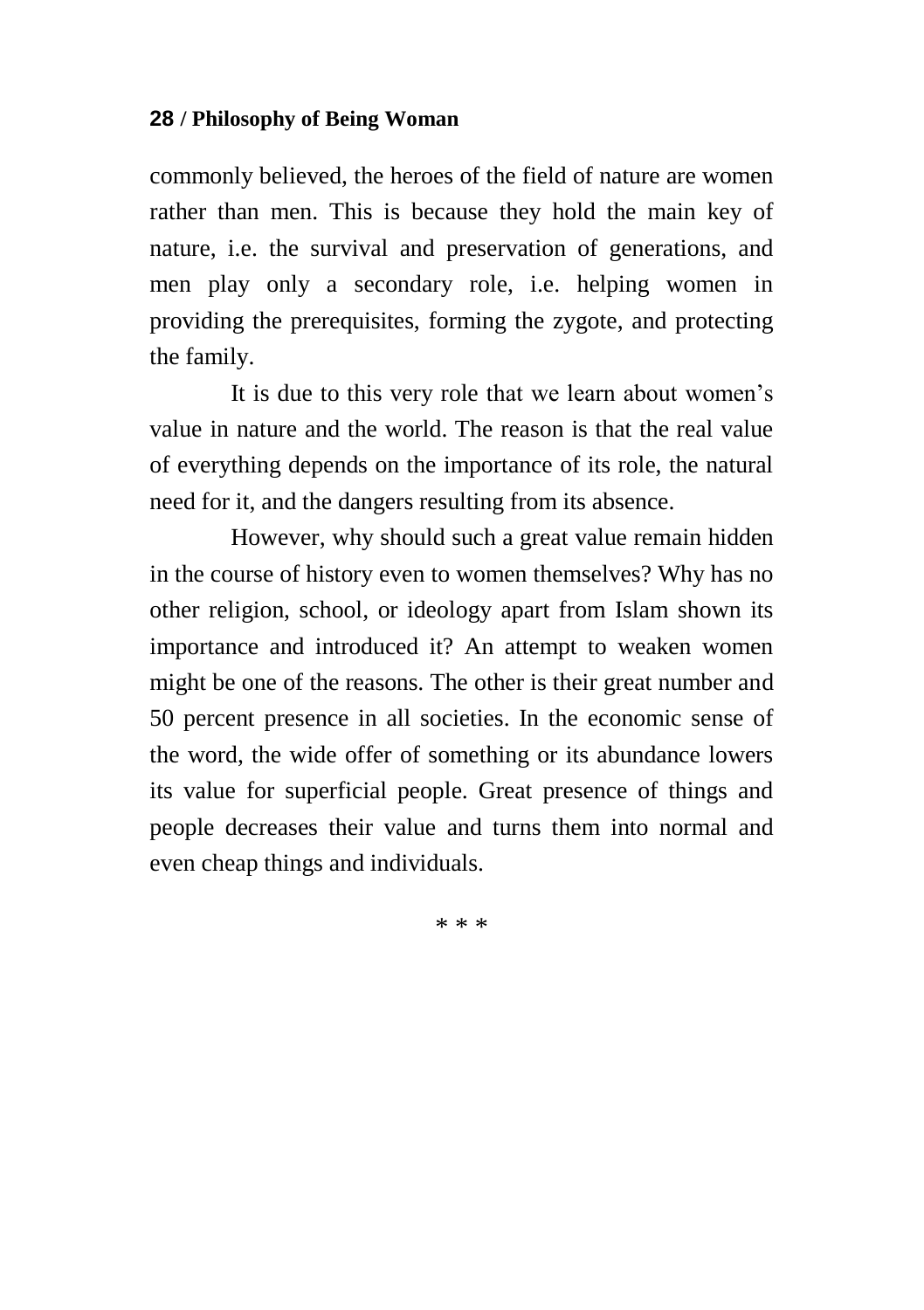## Chapter 3

## Women in Society

hen one leaves the field of nature and enters the field of human societies, one's view of woman and her situation in comparison to man changes. In this view, man occupies woman's social place; however, this situation and man's centrality in society is almost formal and superficial. The reasons for such a change of view are as follow: *W*

First, the criteria for "value" are, to some extent, changed here. This is because the problems, obligations, and needs in a society mainly arise from its security and the guarding of the lives of its individuals rather than merely preserving the generations. Nowadays, we can see that the principle of reproduction and maintenance of generation is not taken into consideration very much. Most of the basic needs of societies in the order of importance include: security and defending one's country, politics and proper government of the society, economics and providing for humans' basic needs, employment and obtaining the vital resources for survival.

Security: Any society looks at itself as a living body and understands that maintaining life and providing for the welfare and health of its members depends on the life and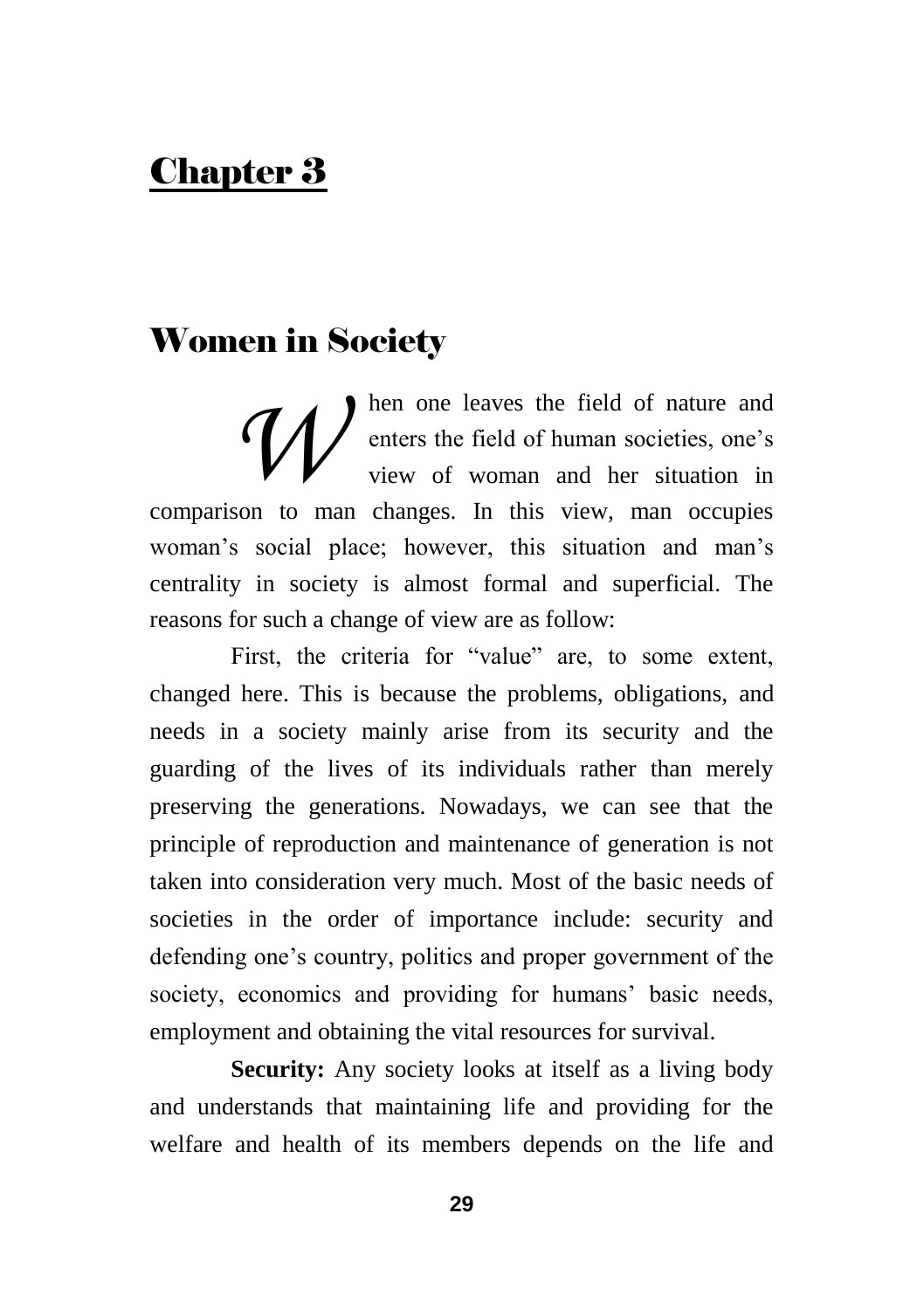health of the whole society and all of its members. This living body, i.e. society, requires, after air and food, safety in order to maintain its welfare, which directly depends on its security.

The establishment of security naturally requires the services of some members of society that are physically powerful and can defend others and fight in wars. They should also have strong nerves and souls, be courageous, and not fear danger and dealing with physical and psychological difficulties. Such characteristics are usually seen in men, and we rarely witness them in women

This very prominent role of men in society has granted them a high social value in the course of human history. For this reason, in the early human communities, in which wars, attacks, and defense were the normal tasks of the tribes, ethnic groups, and even cities of the same land, men attained a superior position in the societies and turned into their centers. In fact, their social roles had brought them high social value.

Due to their psychological and physical weaknesses and little ability for fighting and enduring danger, women were considered second-class members of society. In some cultures, they were considered beings of low or even no value (due to the possibility of their being captured by the enemy and dishonoring their tribe) and thus humiliated or tortured. We will later evaluate such ideas and societies and discuss whether if men are responsible for protecting social security, women are responsible for protecting the generations and preventing the annihilation of societies. Therefore, both enjoy equal value and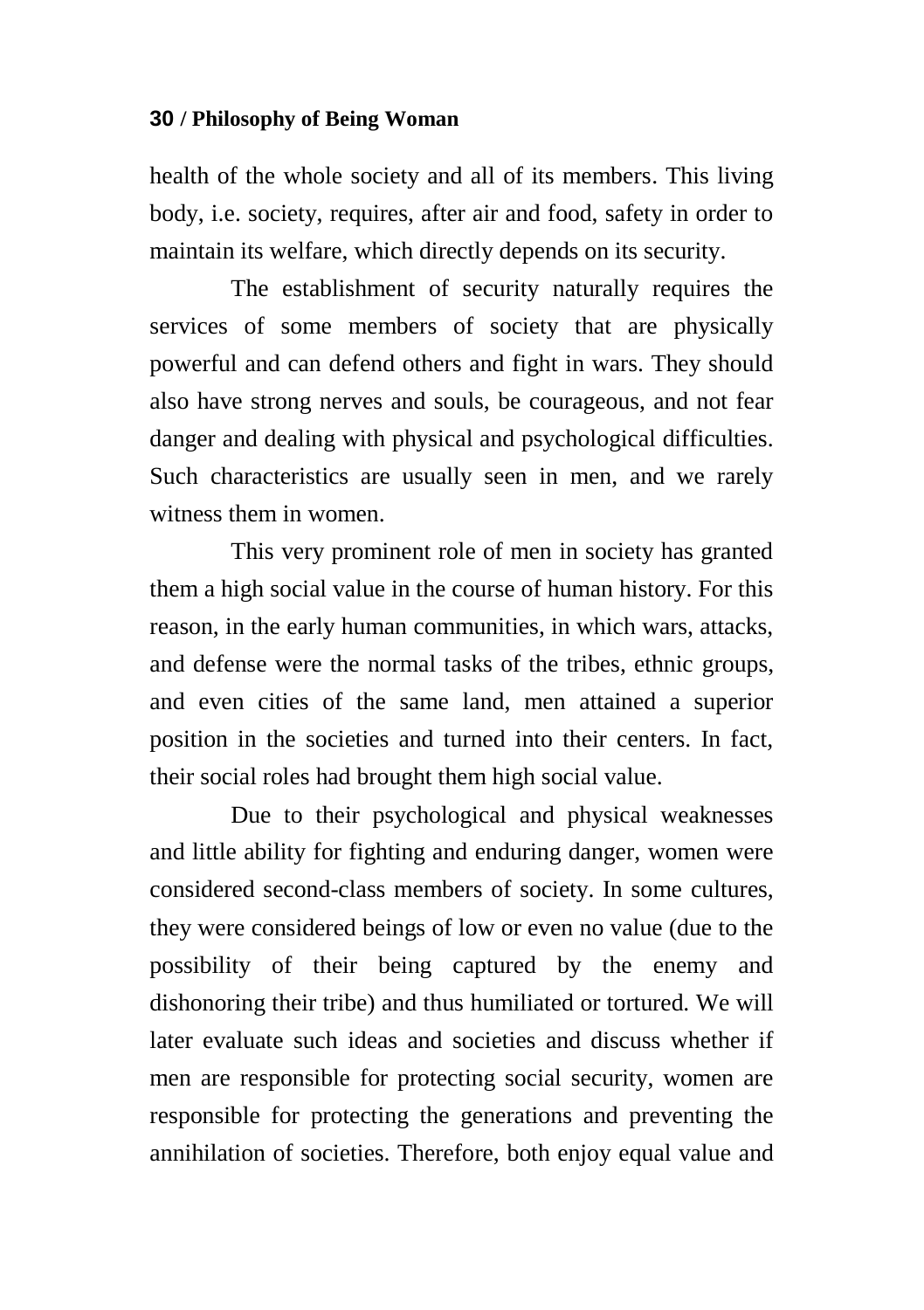serve the whole humanity according to a kind of natural division of tasks.

**Government and the administration of society:** Another reason for man"s superiority and centrality in society is his ability to control and maintain general order. Apparently, government, which, in the real sense of the word, means the correct administration of the society and providing and programming for people"s welfare and security, depends to a great extent on the abilities that were mentioned in the part on security and defending the society. In this regard, we can refer to powerful nerves, controlled emotions, and a powerful will, which are usually seen in men rather than women. History has rarely witnessed the rule of powerful women.

Such priority and strength of men in government, politics, and the command of military forces have always been among the reasons leading to their authority in society and dominance over women.

**Economics:** In the history of mankind, the provision of food for the family and earning money has usually been the man's responsibility. In recent centuries, in spite of women's entry into the field of employment, they are still men who play the major role in providing for the family.

In the past, certain difficult tasks such as hunting, making dangerous and long journeys, and working in mines, jungles, and mountains required a powerful body, iron-like nerves, and strong will-power. Nowadays, too, the administration of economic affairs, particularly on a large scale, demands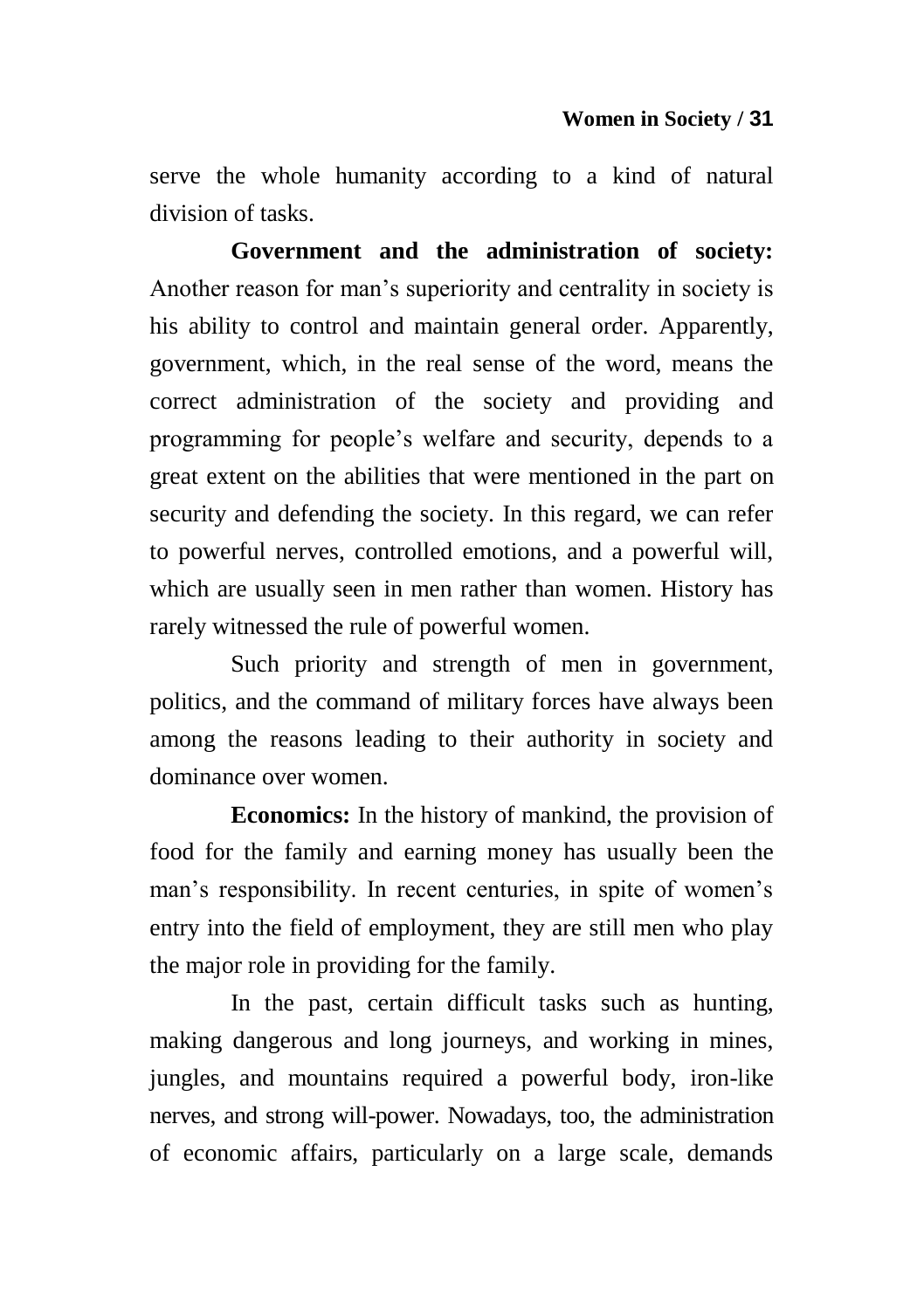certain features that are usually witnessed in men. Women"s jobs in different fields of works, such as economy or production, are of specific, simple, and second degree types.

As mentioned above, all societies grant a higher value and place to the men due to their significant role in maintaining the security of the country, defending it, and administrating social and economic affairs. Women themselves also acknowledge such a priority, depend on men, and expect them to perform these duties.

History tells us that women have not only accepted the apparent dominance of men over themselves but also instinctively find it pleasant. Nevertheless, we might say that one of the reasons for men"s authority is women"s financial dependence on them. However, even in cases where women do not have any financial needs, we can still see that they voluntarily find men qualified for leadership and accept their dominance. Of course, as mentioned before, by men"s authority and leadership, we do not mean women"s subordination and degradation. This is another topic that requires an independent discussion.

Shouldering the heavy responsibility of providing for his wife and family is a virtue for a man. He accepts it with honor. However, as emphasized in social and religious principles, this does not grant him the right to inhuman dominance over his wife. For example, in Islam, this is a pledge that the man makes in return for woman"s critical role in the family; nevertheless, this does not make her indebted to him.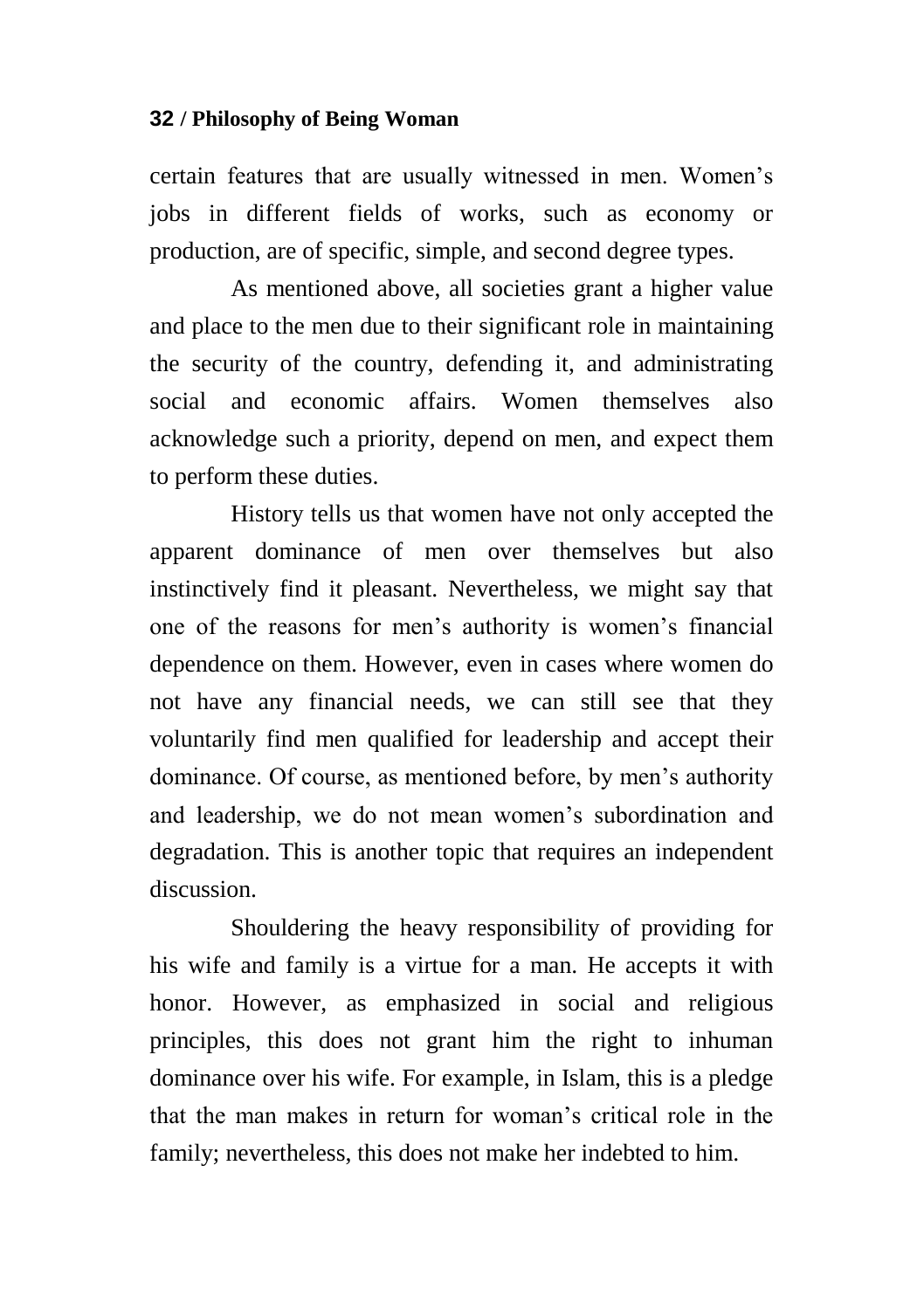The second reason for man's central role in human societies and his high social status in comparison to woman is his specific psychological and physical characteristics, which makes her need and depend on him. In this regard, we can refer to the following reasons: 1) woman"s bodily and muscular weakness and dependence on the man for doing difficult jobs, defending her and ensuring her security, 2) her being afraid of danger and accidents, 3) the man's greater rational and logical authority and greater power in solving the problems of living in society, 4) woman's financial dependence on the man in most peoples and families, and 5) women"s instinctive need to rely on men and yield to his leadership and management. Accordingly, even women themselves grant a higher social value to men and officially recognize their apparent dominance.

In a scientific analysis of the issue, man"s centrality in the society does not mean that woman is valueless and of a low status in society. However, most people, erroneously, consider these characteristics of women to be signs of their inferiority and men"s superiority in the society.

The above two reasons and their subordinate ones have always led to men's dominance and women's subordination in both civilized and pre-civilized societies. For example, the leader of the family, the master of the tribe, and the ruler of the country is almost always a man.

We can also add a third reason to the above, i.e. the instinct for dominance and ruling in men in particular, and males, in general. In the natural structure of human beings and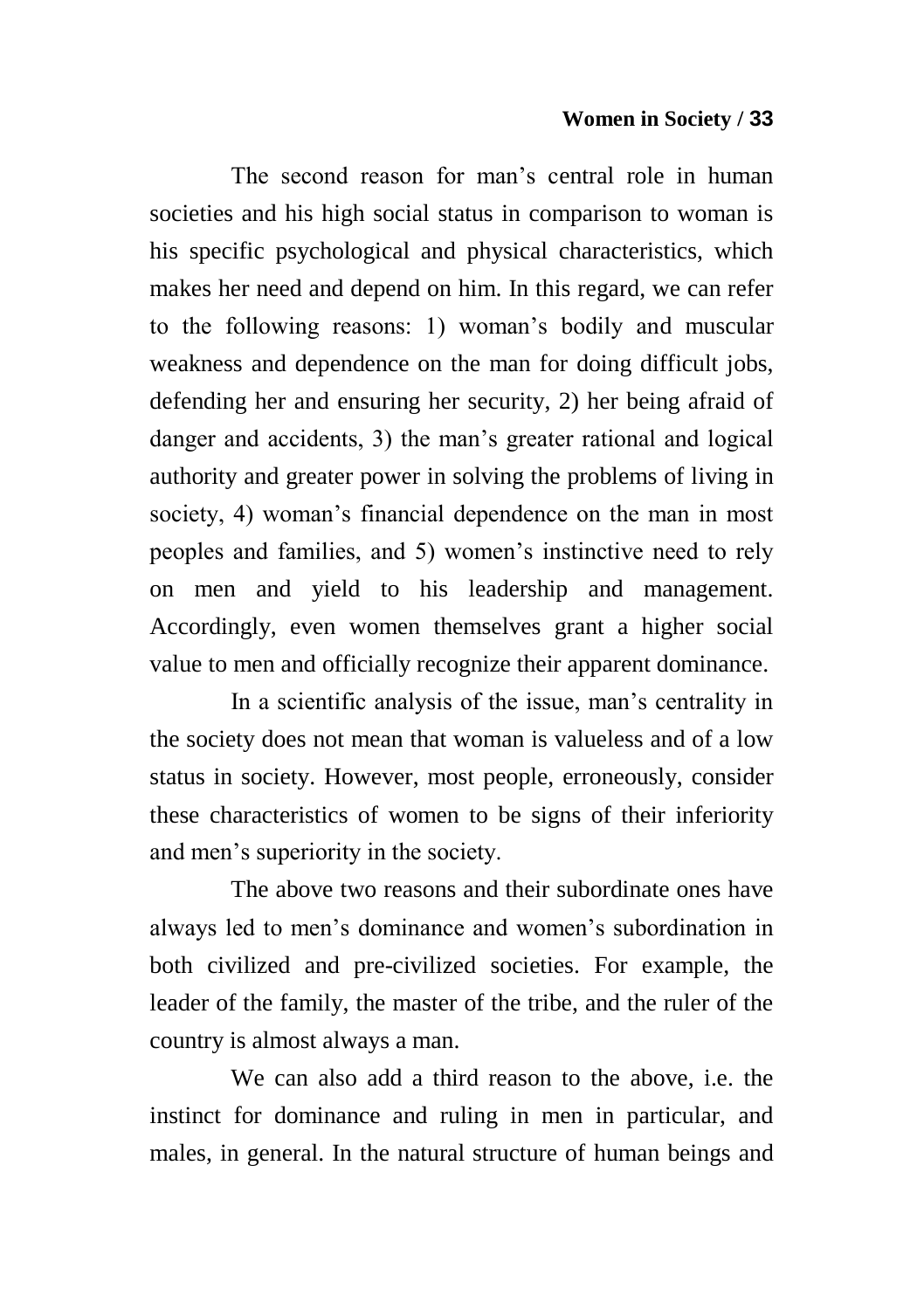some other animals, the male always dominates the female due to his psychological and physical power and superiority. For instance, we see that from the very early years of childhood boys use their physical power to dominate girls of their own age. This natural principle is also seen in families and societies in later years, during adolescence.

Such a natural and instinctive dominance is modified and limited to a great extent in religious (Islamic) and legal systems. On the other hand, women naturally take pride in men"s physical and psychological power and even feel that they need it. Women do not favor weak, obedient, and mild men, and we can even say that they hate them. A woman likes a man who can dominate her without hurting her or playing with her soul and character.

The sexual relations between a husband and wife and the quality of their bodily contact also reveals women"s acceptance of dominance. It is emphasized again that women consider this situation, i.e. men"s psychological and physical dominance over them to be useful for their security and life. This is because in a secret womanly view, men are the symbols of their own power and grace, as well as a means or weapon for securing the family and their honor. The more powerful this weapon, the more the benefits. That is why women easily surrender to men's authority and endure the problems and difficulties of carrying these heavy but useful weapons.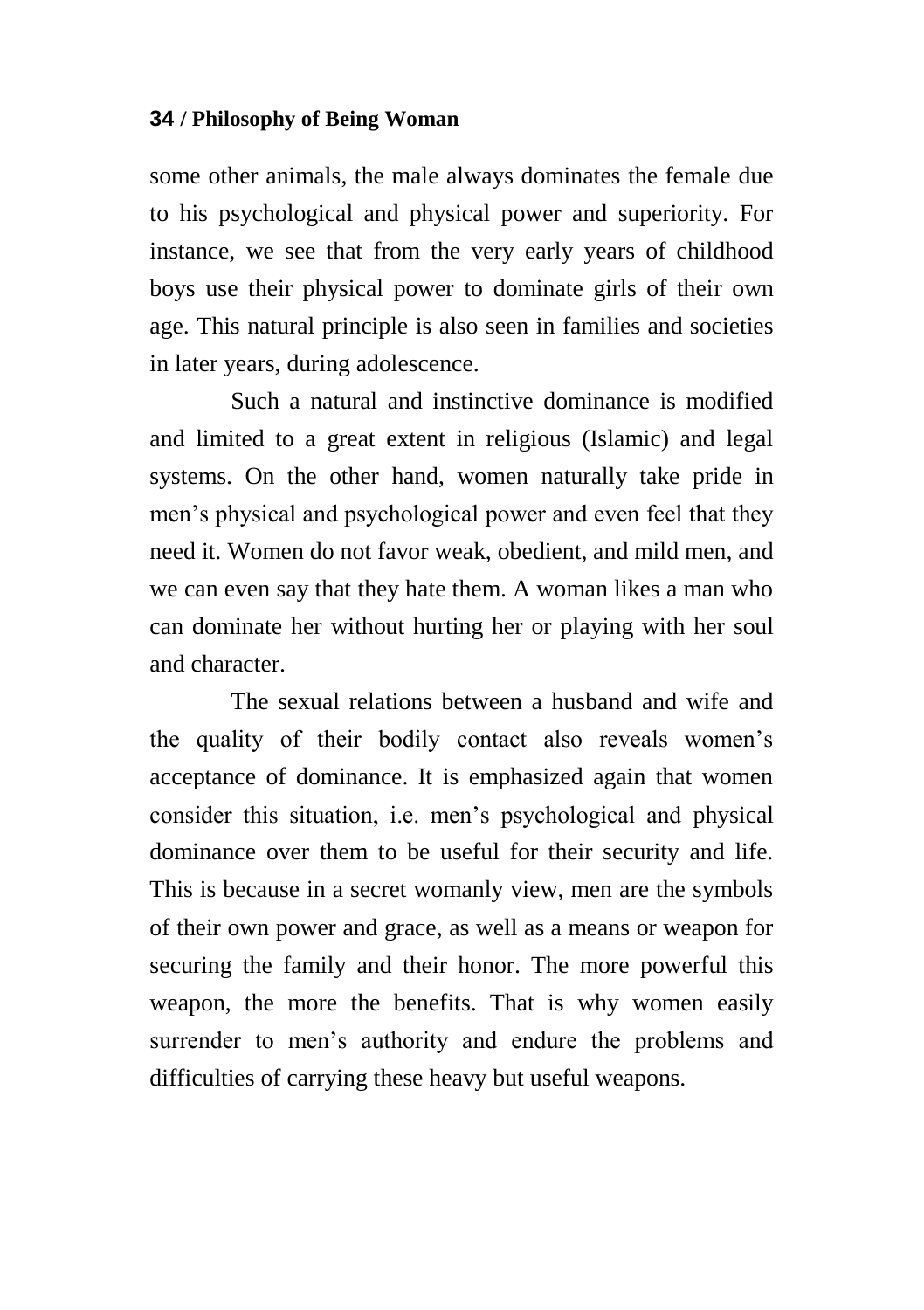Considering these natural characteristics of men and women, the law, too, has sometimes asked women to follow men so that the foundations of family are more firmly established.

\* \* \*

In a short study of the reasons for men"s central role in the society, we will cast a second look at the second reason (women"s psychological features and their related weaknesses), which has apparently lowered their status in the society and caused their downfall from the first place in nature. Here, we will inquire into women's psychological characteristics – which are usually interpreted as their weaknesses and the reasons for blaming them – and see that they are, in fact, signs of power, and a lot of different occulted abilities and strengths are hidden behind them. They are indeed the reasons that make women dominant over men.

In spite of what appears at first sight and common assumptions, a kind of agreed upon dominance of the man is to the woman"s good and not in contrast with her superiority in the field of nature. Rather, we can say with certainty that man's authority and leadership in society is, in fact, a guarantee for the successful accomplishment of woman"s natural mission – preserving the human species – and not the sign of her decline in society. As well as her central role and supreme position in nature, she also has her own place in society beside man and does not turn into a low existent there just because of what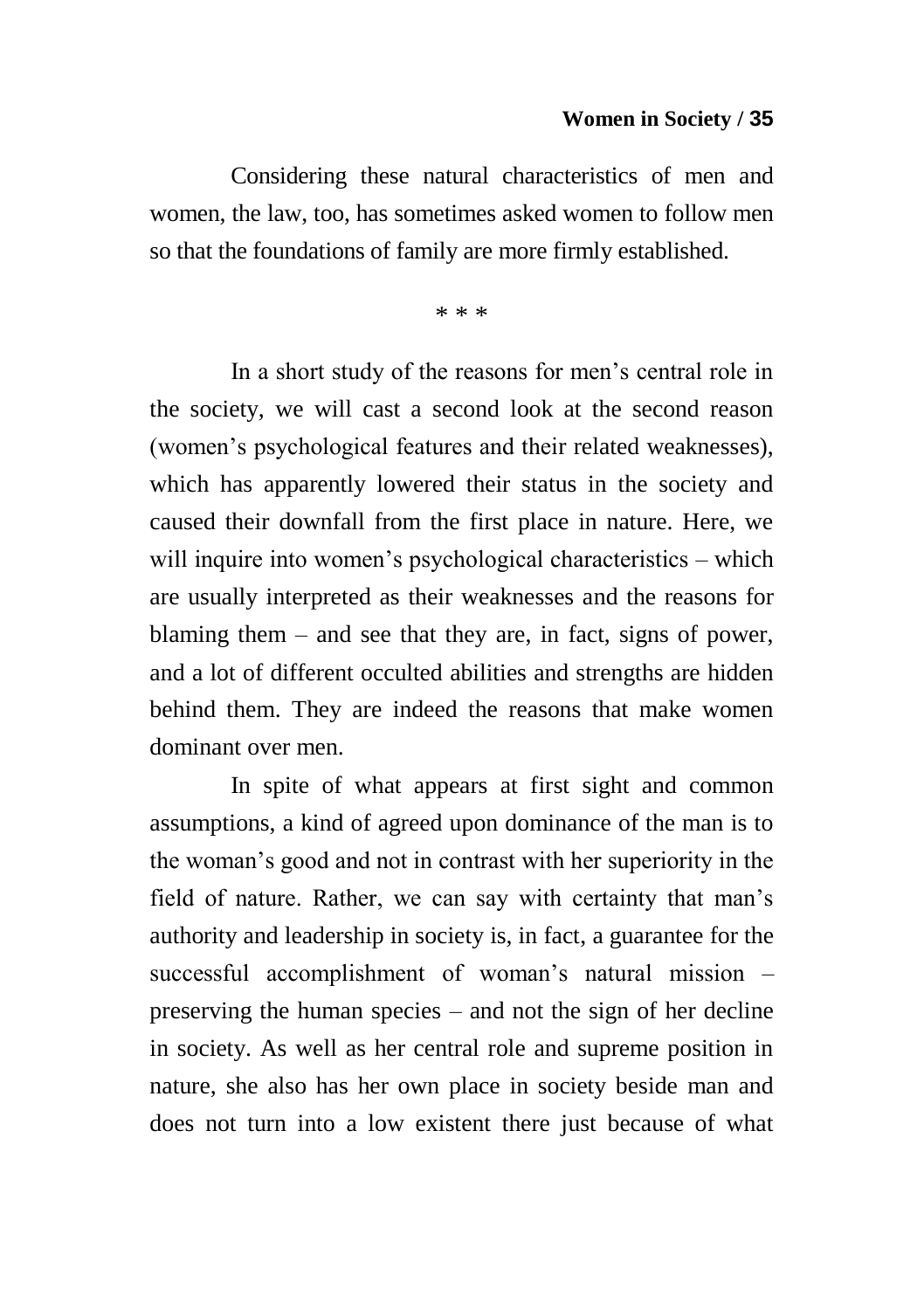some people call weakness. This is a point that all women should primarily learn about and believe in.

\* \* \*

## **1. Physical Weakness**

Unlike what most people assume, women are not physically weaker than men. Rather, it is the form and power of their muscles that make them appear weaker than men; otherwise, they are no different from men in their other organs.

The concept of women"s weakness is one of the common mistakes that came to Europe as the legacy of the early Jews, Greeks, and Romans and is still spoken of everywhere. The claim that women are the weaker sex originates in the historical view of man-orientedness.

Evidently, when men are considered the criteria for evaluation, women"s strengths and weaknesses are also determined in comparison to them. Since men are physically more powerful than women, the criterion for strength will be muscular and bodily power, which is normally greater in men than in women. As a result, on the basis of this illogical measure, women are considered weak and men strong. However, if the criterion for power is the ability to do the given tasks in the best way possible, our judgment of strength and weakness will be different.

As the power of an athlete lies in his muscles, the power of a philosopher lies in his reasoning; the power of a lawyer or judge lies in his judicial inferences; the power of an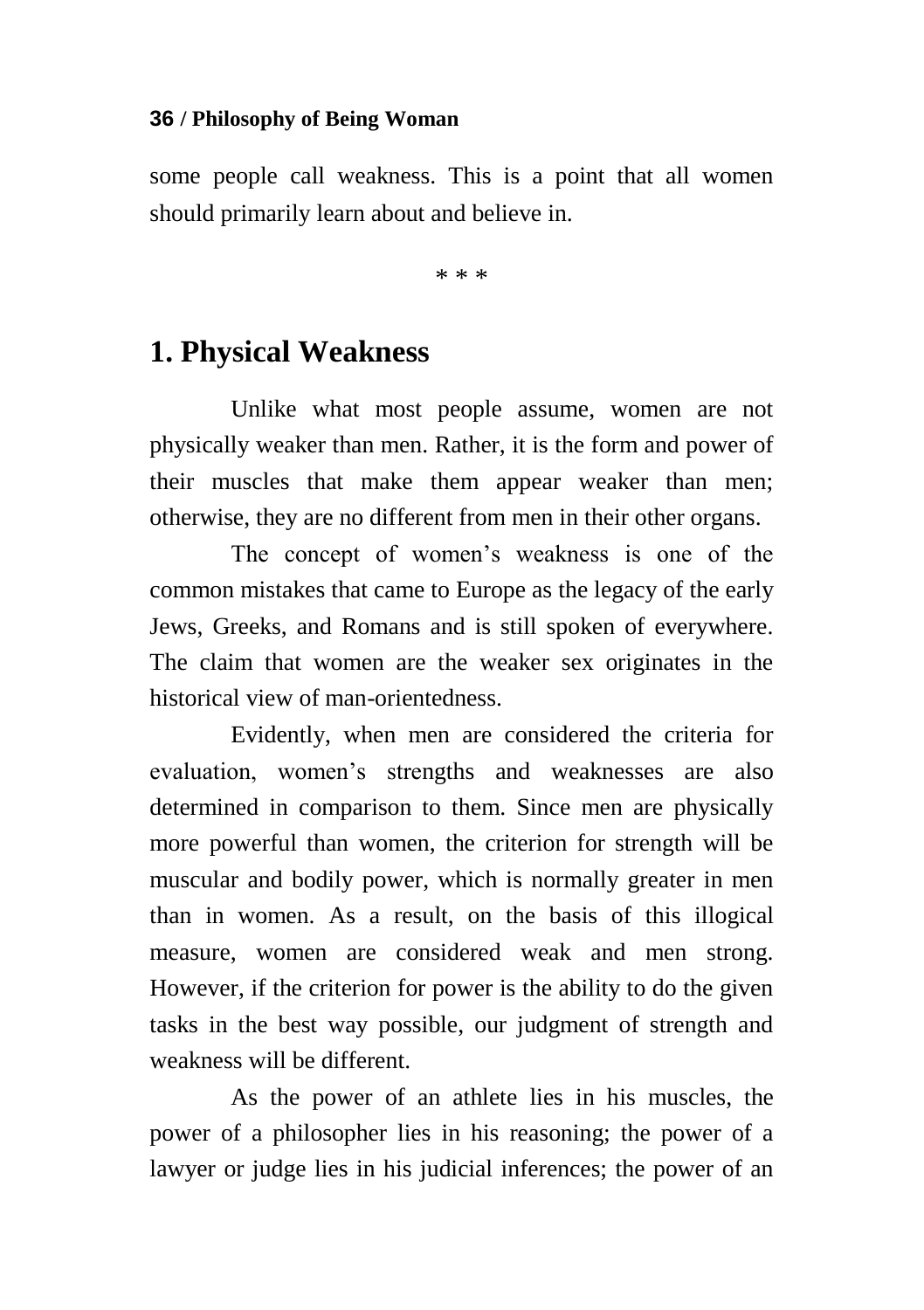army commander lies in his military plans; and the power of a speaker lies in his speech. Thus we must seek where the power of a woman lies. In other words, one"s power is not always judged in terms of one's muscles, because a physically strong man might be nothing more than a toy or tool in the hands of some men or women who enjoy a greater power of administration, thought, and management. There are several examples of women who have been physically weak but more powerful than men in such respects. As experience shows, in reality, men have usually obeyed women rather than vice versa. However, superficially it appears to be the opposite.

When comparing more delicate and bigger man-made machines and objects with each other, the observer should be careful not to be deceived by appearances and assume that a big machine is always more powerful than a delicate one. This is because delicacy is not the opposite of power. In other words, one should not mistake delicacy for weakness because, sometimes, it is technically more sensitive, accurate, and powerful.

Women"s psychological and physical delicacy, which is mistakenly considered their weakness, is one of their tools necessary for the performance of their vital role in nature. The relative delicacy and weakness of their bodies and muscles originates in divine wisdom and art of making. This is because He has not given them anything more than what they need to perform their main tasks. It is at this point that we can find out about the role that nature has given to them. She has not, in fact, demanded them to do what is beyond their capabilities.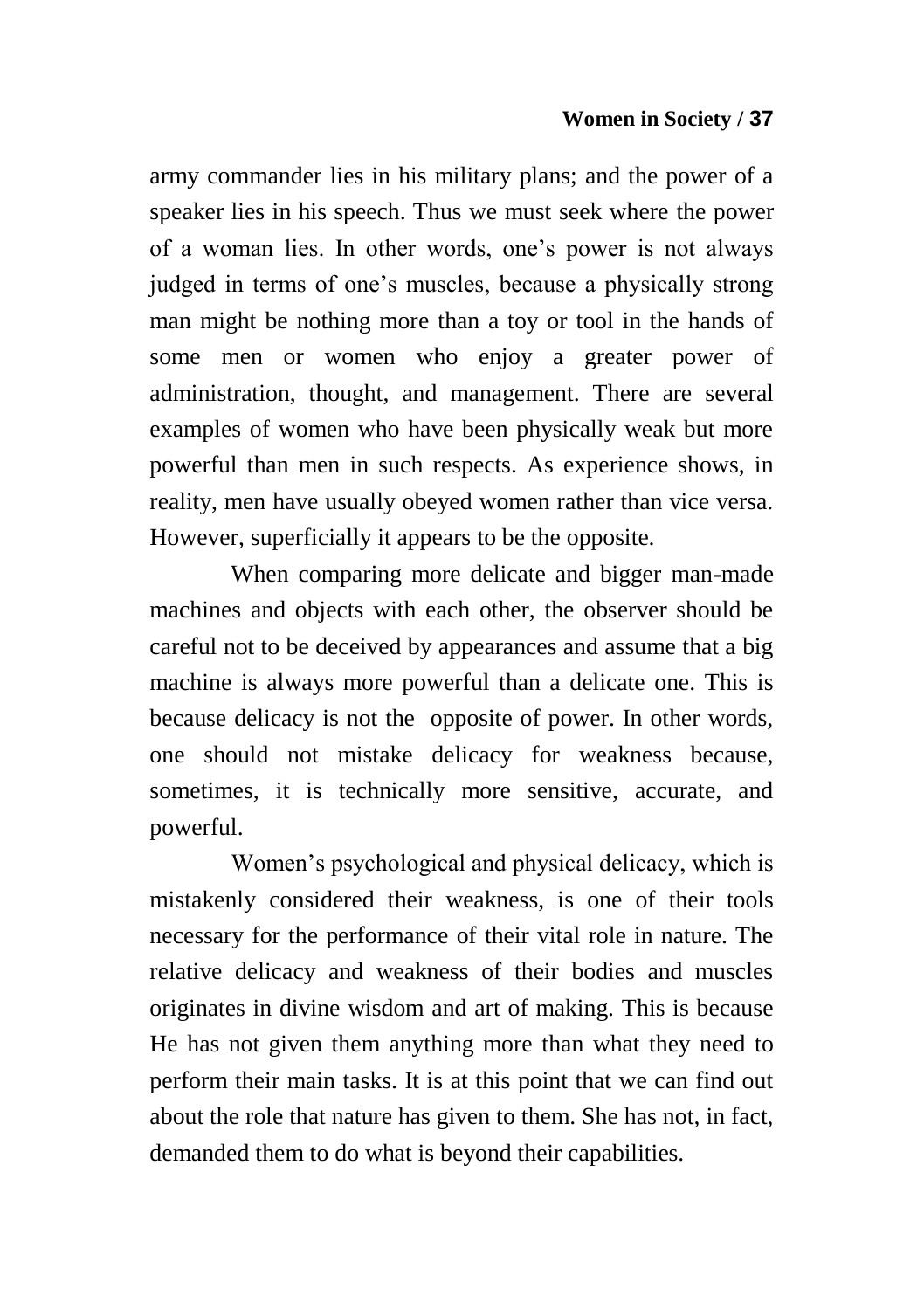God has always observed the principle of economy and eliminating redundancies in the creation of existents. According to a natural principle, women do not require powerful muscles to perform their natural duties and main mission, and men are responsible for providing them with security and welfare. God has given women the powers, organs, and specific physical and psychological features that they need. They are also more immune against diseases and can bear them better.

Women are responsible for the survival of human species and preserving the generations. They do not need strong and muscular bodies to give birth to children and take care of them. Thus, according to natural laws, women do not need to have bigger and stronger bodies.<sup>15</sup> This is not a defect and, rather, shows their perfection. In other words, women"s relative muscular weakness in comparison to men is to their advantage. That is why God has appointed men to protect and support them and do the difficult jobs. Naturally, women are exempt from such tasks and do not have to shoulder laborious responsibilities.

In return and by the hand of nature, God has granted men strong bodies and mental strengths in proportion to their natural and social duties to provide for their families, secure their safety, support them, and help women in doing their important tasks.

 $\overline{a}$ 

 $15$ . Of course, a woman can gain physical strength if she wishes to. That is, it is not forbidden for her to strengthen her body, but she does not need to do so.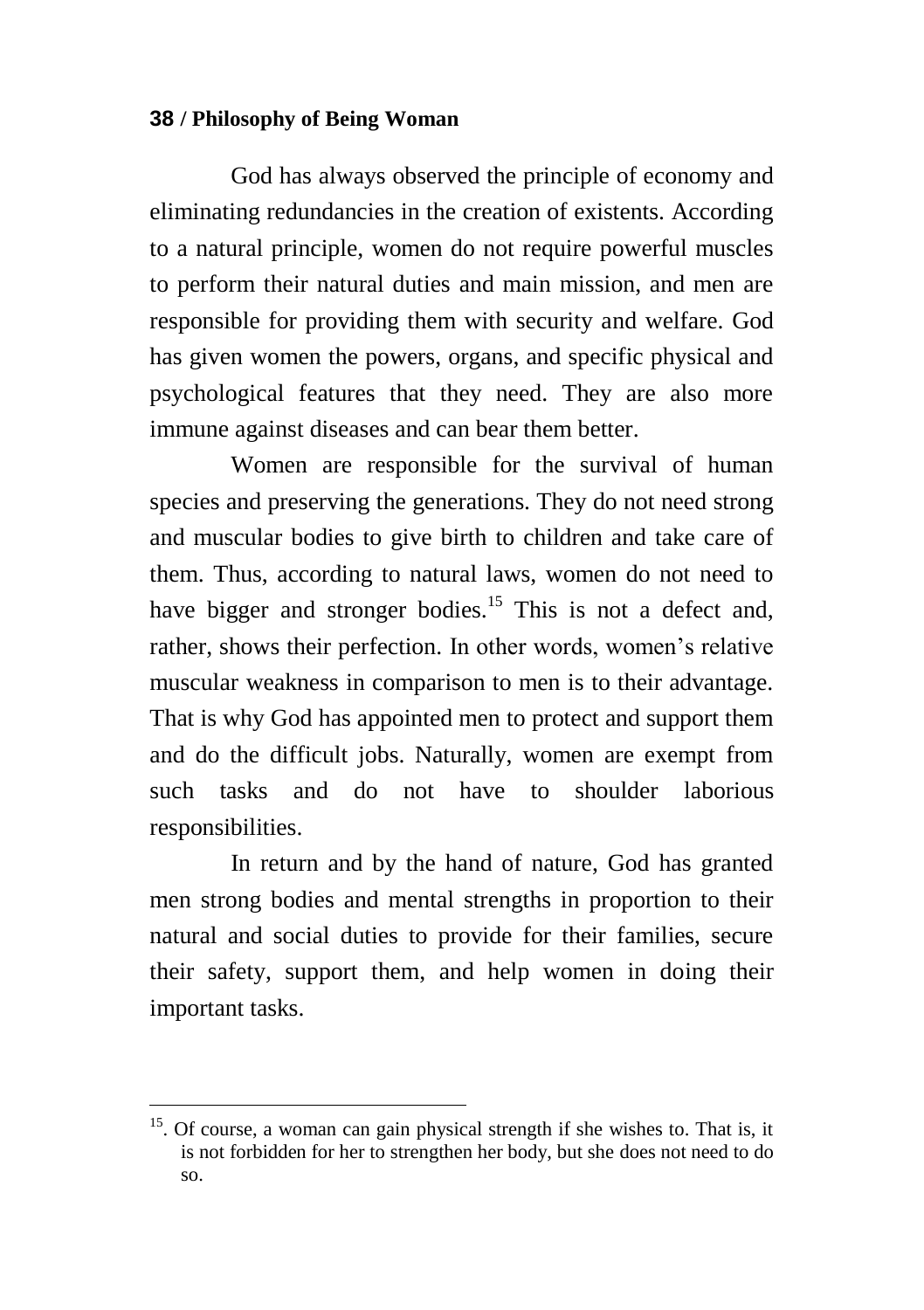If, under improper ethical and family conditions (which might even have been created by his wife), a man harms his wife physically or psychologically (through the use of physical or verbal violence), it will be an exceptional, abnormal, and unnatural phenomenon. In fact, it must be considered a kind of disease that has plagued the relationship between the husband and wife. This is because men"s greater physical and psychological power is not intended to be misused in order to abuse the family. Rather, he has been given this privilege in order to defend his wife and children against harmful factors or enemies in the best way possible. As mentioned before, defending the woman is the man"s task, and that is why the necessary power in this regard has been given to him.

Fighting, defending, providing for food, and earning money by hard work outside the home requires strong hands and indefatigable nerves and a less sensitive heart. The above duties are called *Oawāmmiyat* in the Our'an. The man is the woman"s *Qawwām* (support). That is, the woman should undertake all the responsibilities related to life, childbirth, and child-rearing. According to Islamic laws, even doing the housework is not obligatory for women. The heavy burden of taking care of the family is upon men"s shoulders. As Iranian women say, men are the pillars of the tent of the family.

Women have always posed the question of why men must be stronger than them, and, in a Our'anic sense, why should men be a support for women rather than vice versa? This question results from ignorance of the natural and divine secrets. Even if God had created men and women equal in terms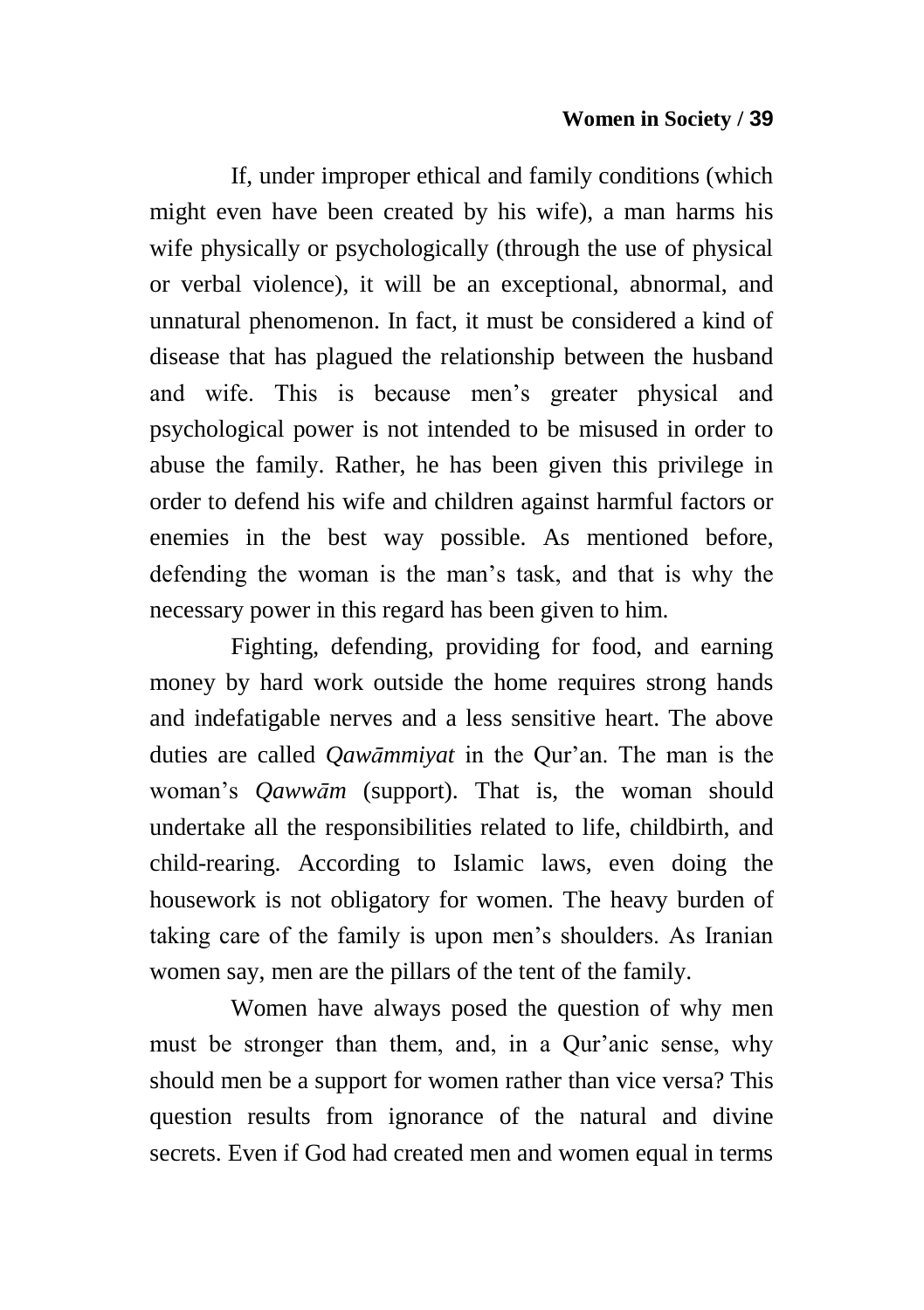of strength, since women have their specific duties, and men"s support is vital for them. He would have put women's share of power in **trust** with men, so that they would have spent it on protecting their wives and children. That is why Islam defends women strongly against men"s betrayal and cruelty. This is because men"s physical power must be used to the advantage of women rather than their disadvantage. In fact, the latter is a crime and worthy of punishment. Strength cannot be the man"s sole honor because many animals are stronger than him. A man"s honor is his responsibility of supporting his family, and this grants him a high value.

\* \* \*

Some people believe that women"s muscular weakness is the reason for men"s dominance and authority over them and say that it indicates women's pure subordination to men. As mentioned before, there is no necessary concomitance between pure dominance and bodily strength. Defining dominance in terms of greater physical power is not a complete definition because it does not include the other types of dominance in the field of human life. It is a definition based on specific animal instincts and cannot be considered an all-inclusive one.

Related examples, such as the authority of kings over their servants (dominance of power), commanders' authority over their soldiers (dominance of discipline and order), and the authority of managers of big workshops and factories over their workers (dominance of capital) reveal that authority is not measured in terms of physical power. Wealth, weapons, and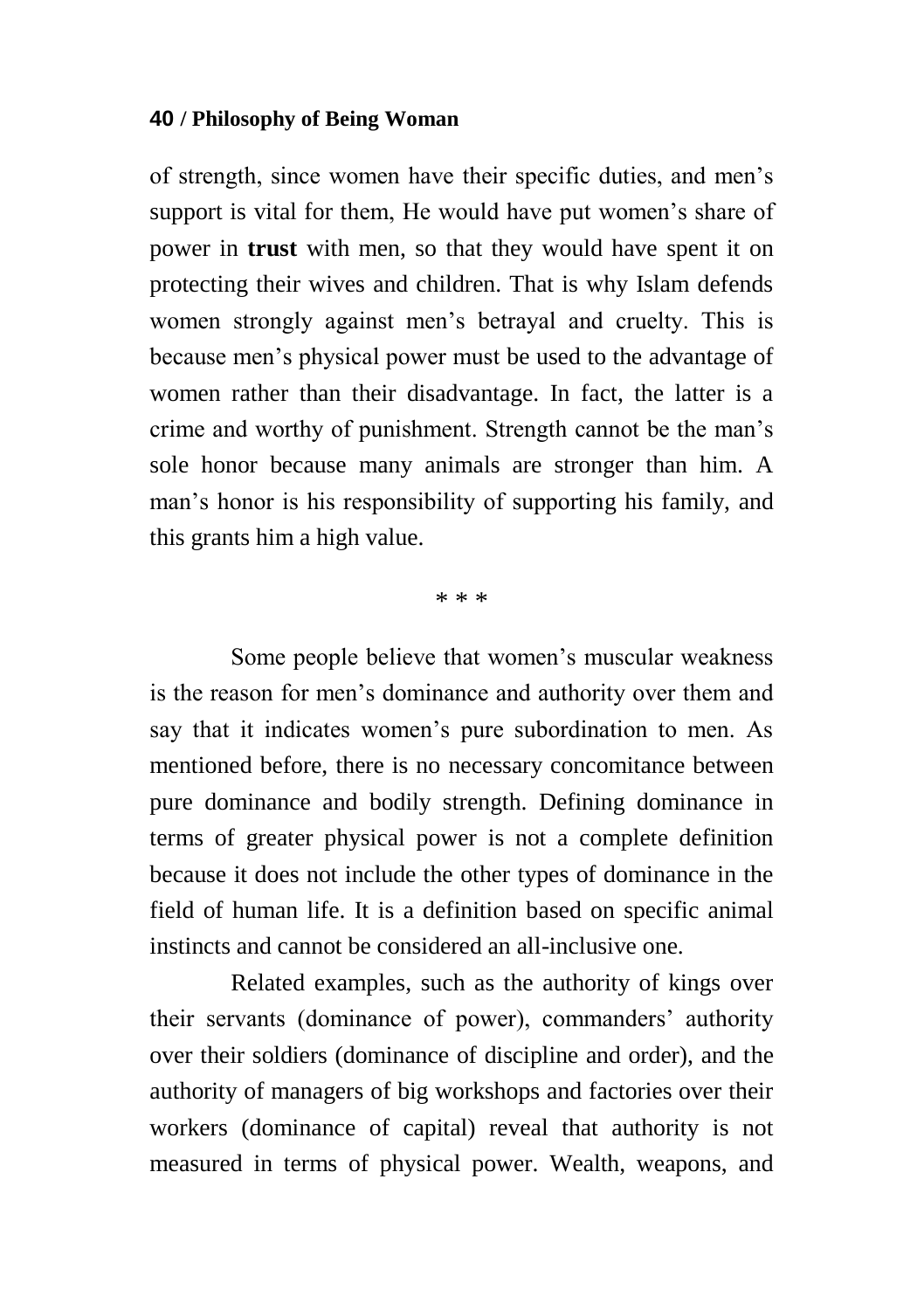other material, or even spiritual, tools can lead to the dominance of physically weak people over physically powerful ones. This is specific to mankind and not seen in other animate beings. Therefore, in order to learn about the real referents of authority in the field of humanity, we require a more profound study of the issue. In this way, human beings' authority-related problems, including those of women, can be solved.

Apparently, power, wealth, thoughts, and even ethnic and political supports are tools of dominance. However, the story is different concerning the relationship between the man and woman. The reason is that the man"s physical power, his ability to protect woman, his financial power (if he has it), and the woman"s sexual and psychological need of the man"s power of thinking, administration, and policies for the management of family life can turn into some tools in his hands to dominate the woman and make her follow his orders. Nevertheless, through a careful study, we can discover that woman, too, has certain tools for dominating man. If we look at the issue from another perspective, man is feeble before woman and can be dominated by her. These two types of parallel dominance finally reach a kind of balance and, as a result, peace and quiet spread in families and societies.

In the light of His justice, God has created man and woman in such a manner that they can live together under equal and fair conditions. As it appears from the Qur"an and other Islamic texts, God created man and woman from the same soul or spirit. They are like an apple that has been divided into two equal parts, each completing the other. According to Divine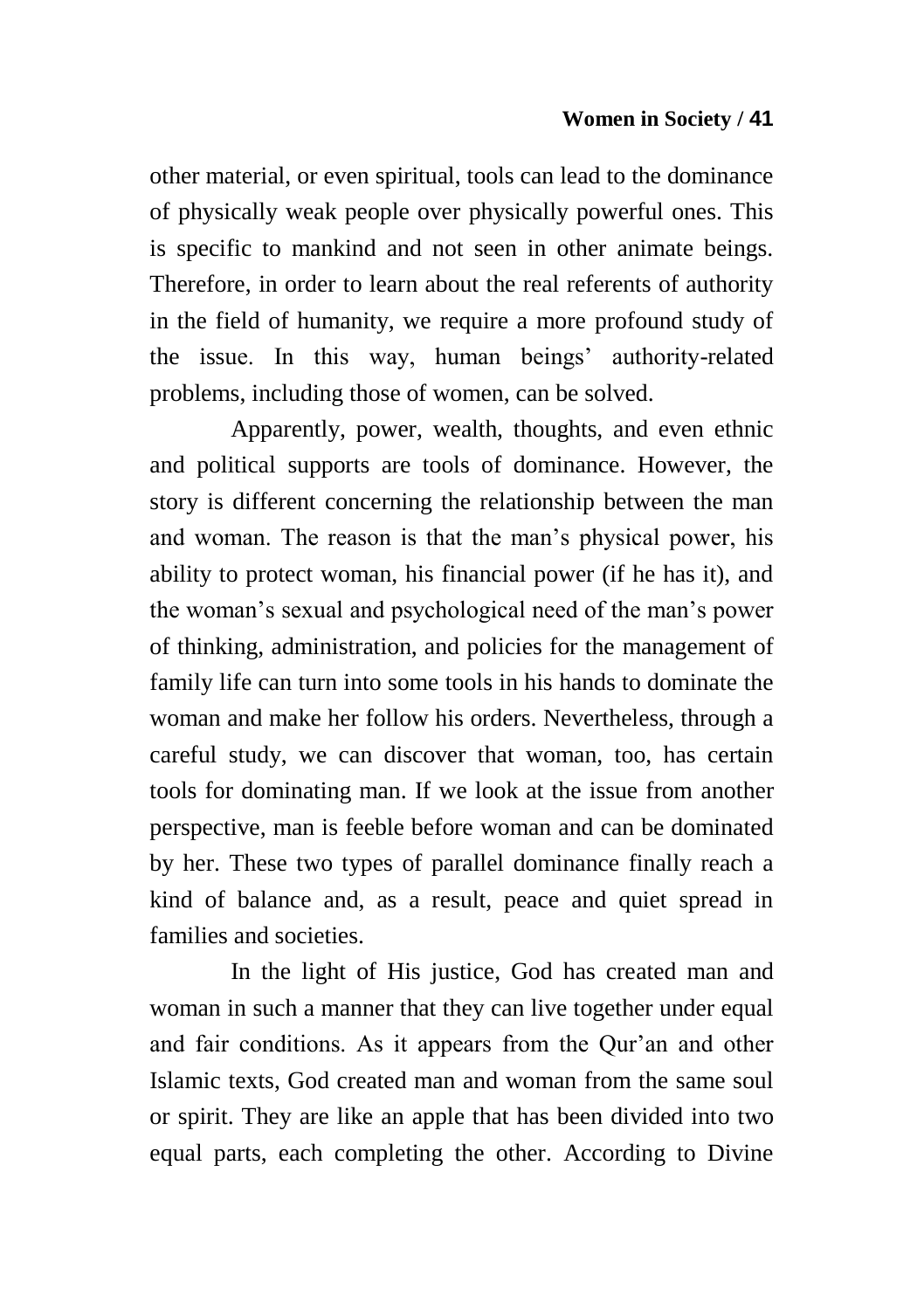justice, neither can purely dominate the other. Rather, each is given certain abilities and talents to compromise with the other and establish a fair relationship.

If man and woman were two independent units, it would be necessary for the world and human society to be divided into two different parts, one for men and one for women. However, in reality, a couple, consisting of a man and a woman, is a human unit. The differences between their talents and characteristics does not signify their separation from each other. Rather, they show that the purposes behind creation have been completely achieved. In other words, a share of the purpose of creation has been given to the man and another to the woman.

If man has been given bodily strength, woman has been equipped with weapons which not only protect her but also take her to the summit of power. Of course, this will come true provided that she knows about the gifts that have been bestowed upon her and uses them in the right place and way.

# **2. Emotional Weakness**

Normally, women fear danger more than men. Therefore, they hate war and perilous situations. Their nerves are more sensitive and fragile than those of men, and that is why they easily lose their self-control when facing danger and start crying or screaming. Sometimes, they even faint.

Men usually view the above points as signs of women's weakness of character and disability. Even during childhood,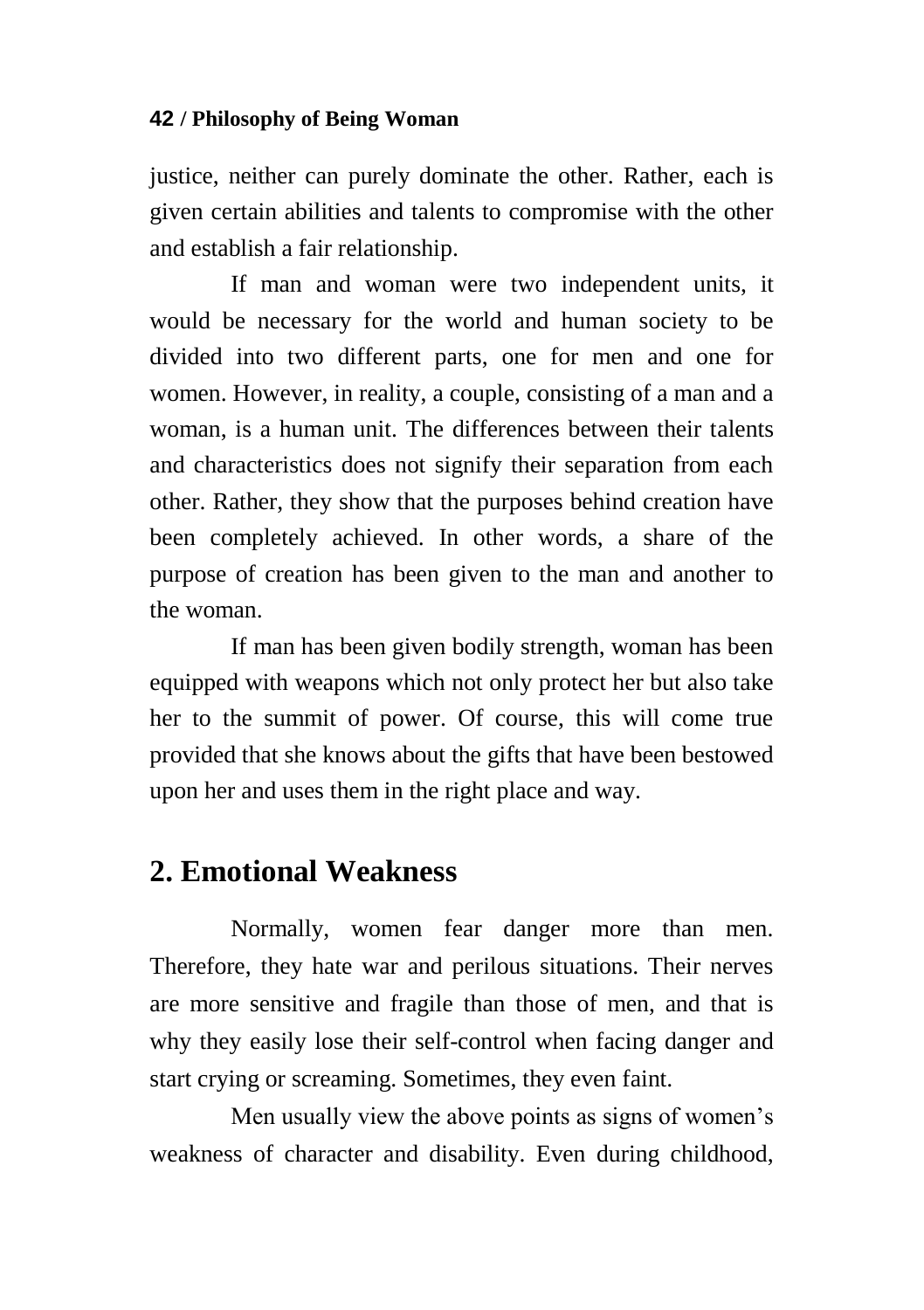when playing boys do not like such womanly characteristics in girls of the same age. Therefore, they consider them to be weak and improper playmates and do not give them important roles in their games.

Likewise, when they grow into adults, some superficial people consider such apparent signs of weakness in women to be indicative of their low status in comparison to men and their authority and superiority over women. This childish feeling remains with boys until they grow into men and affects their judgment. Such unwise confrontations between boys and girls unconsciously create complexes in them and make them believe that girls have been created inferior to and weaker than boys. Obviously, such a masculine judgment in this regard is an unscientific and crude one and rooted in ignorance of the truth and the secret of God-given and innate differences.

Therefore, like their physical features, women"s emotions are also one of their other strengths. This is because they do not allow men to fight them and, on the contrary, make them feel responsible for protecting, helping and supporting them. It is an honor for a man to be asked by a woman to help her in dangerous and difficult situations.

God has placed certain emotions in women due to His Wisdom and the perfect logic of creation. The appearance of the so-called weaknesses in women follows their natural duty and role in nature, i.e. the heavenly responsibility of reproduction and preserving the generation.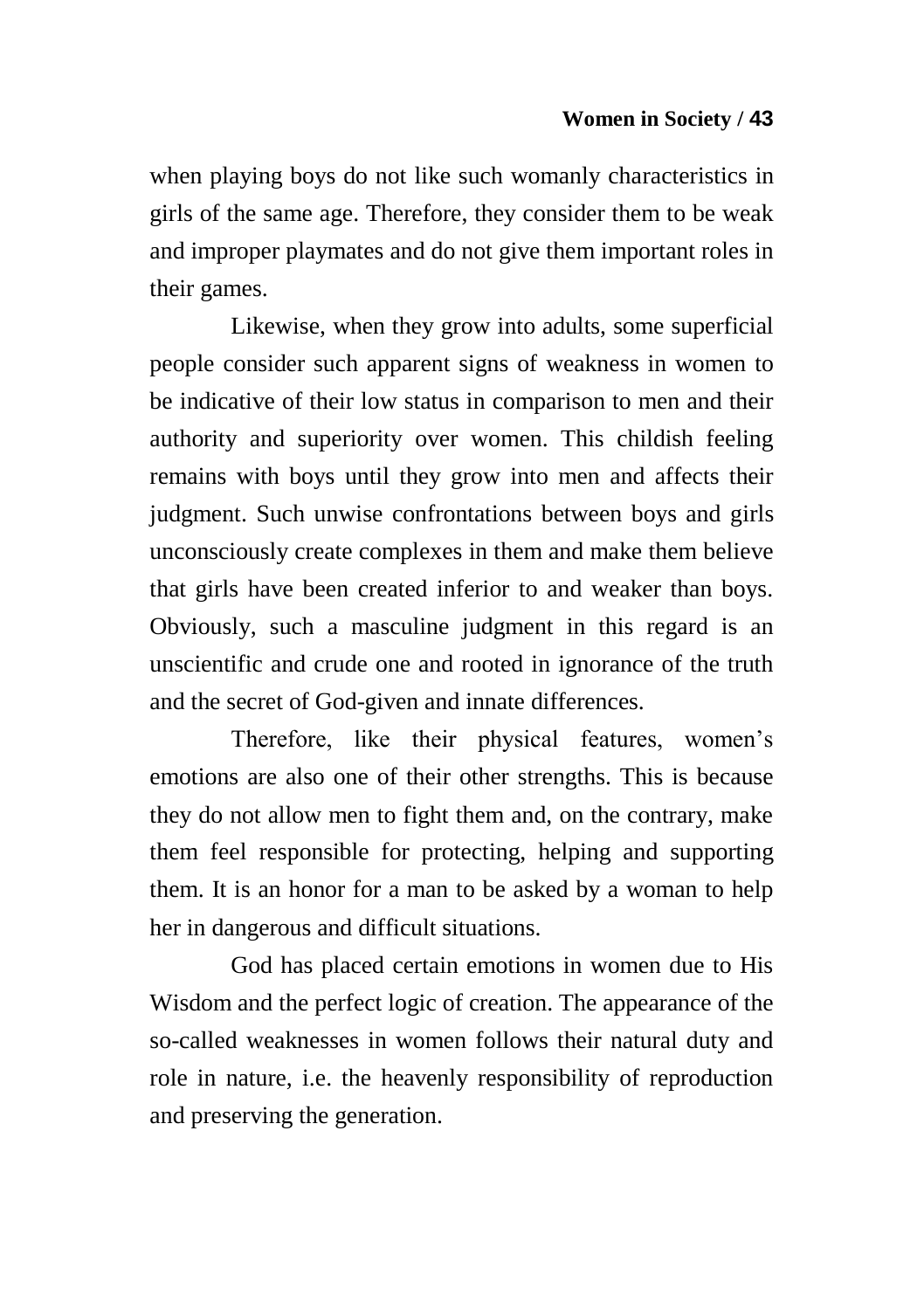In order to accomplish her tasks, woman should be more sensitive than man when dealing with enemies, danger, and natural and unnatural harms. Like security detectors, the higher their sensitivity and the sharper their sensors are, the sooner they feel danger and prevent it. With their delicate nerves, women do not take many risks and, as a result, do not have to confront danger as much as men do. This is necessary for women"s critical role in taking care of children.

If we set human beings' natural sensitivity as the criterion, the equation will change and women will be considered more powerful than men. The reason is that sensitivity is one of the positive aspects of a system. However, in the law of creation, the criteria are different and are determined on the basis of the differences in roles and functions. In society, the man has the duty to defend and support his family, and thus extreme sensitivity, which is called fear – and is considered a privilege for women – is a shortcoming and weakness for men.<sup>16</sup> The essential perfection of men or women lies in what nature has left in trust with them, and in the role that they are required to play. As the saying goes, we expect the lion to attack and the deer to run away.

# **3. Dominance of Emotions over Rationality**

 $\overline{a}$ 

<sup>&</sup>lt;sup>16</sup>. It is written in a *hadīth* that bravery and generosity are perfections for men and defects for women.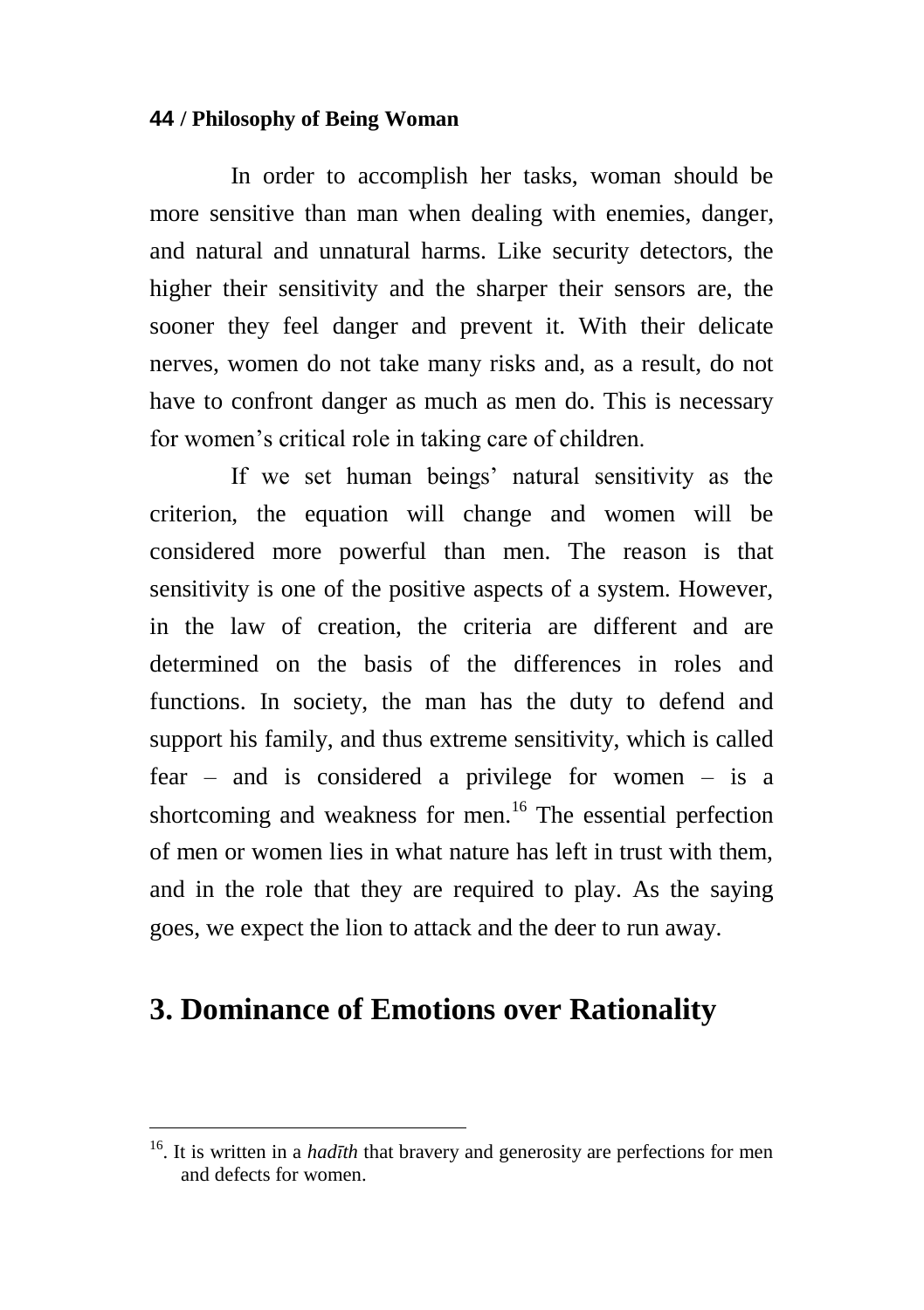### **Women in Society / 45**

One of women"s other characteristics that is usually considered to be a reason for their weakness and inferiority and even leads to men"s dominance and authority in the society and family is that their emotions and feelings usually overcome their wisdom and rationality. This is rarely seen in men. In spite of having the necessary tools for rationalization, women usually allow their emotions to dominate their wisdom and intellect. That is why they are accused of being weak in rationalization. Having a delicate heart and tender emotions underlie women"s tendency to love and be kind and, at the same time, hate violence, harm, and enmity. They try to love others and be loved by them.

Unlike the general belief and popular and unscientific ideas, these emotions are not absurd and have been created in women for a reason. Thus they cannot be viewed as weakness for this group of people. On the contrary, according to the Divine Wisdom and the philosophy of the creation of humanity, these emotions and feelings help women to set the pulse of social and individual life, to remove tension from the body of the family or society, to help spread calmness everywhere, and to turn war and conflicts into peace and friendship. It is with this very tool that women can show their art and talent in taming men"s restless souls.

A comforting and loving role in the family and society is of great importance; however, it is often taken for granted. If women were also warlike, quarrelsome, and lacking in feelings of love and kindness, the family and, thus, the whole of human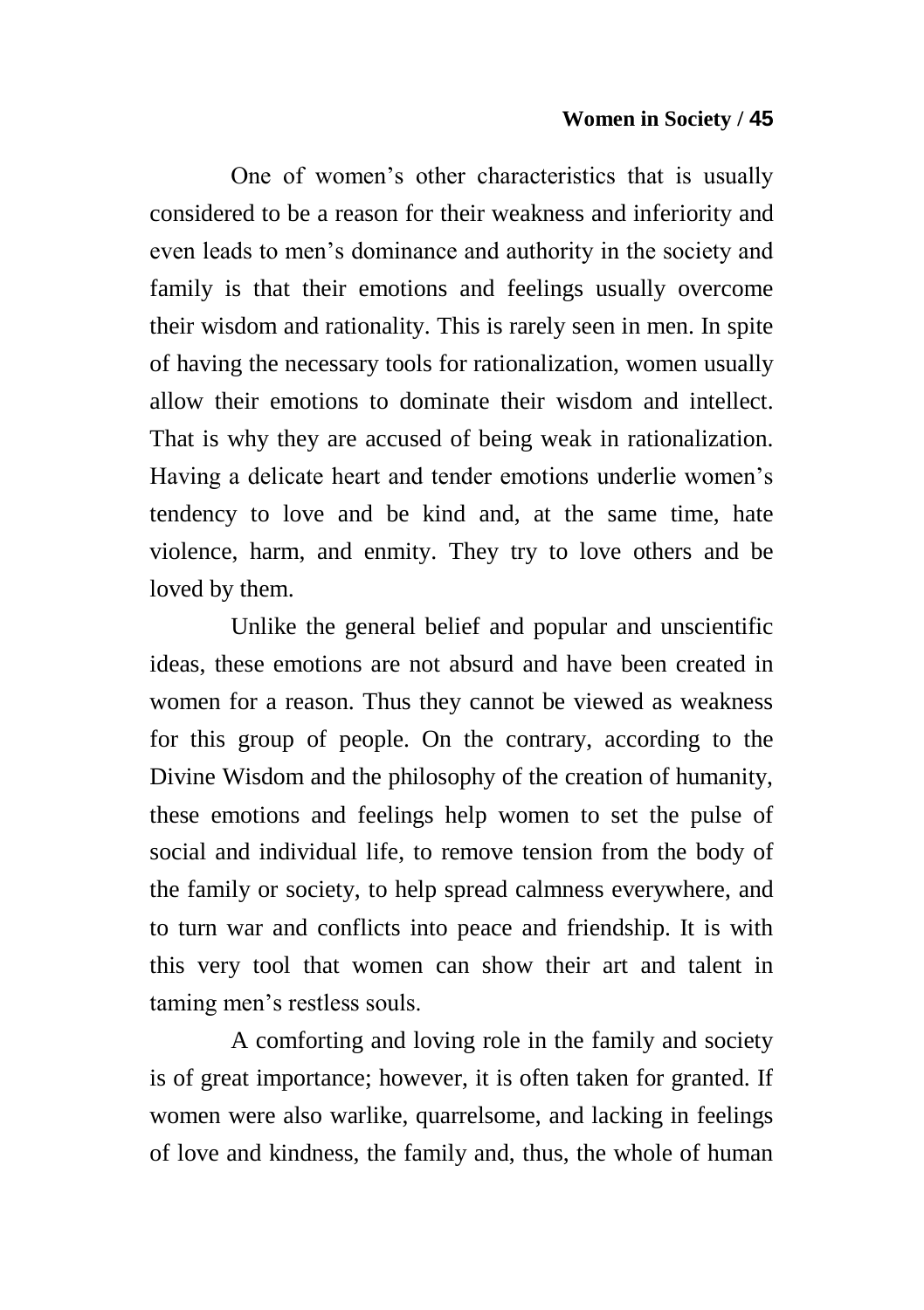society would turn into a battlefield. With the disappearance of love and kindness the life of the whole of humanity would turn into a hell and, after a while, be annihilated altogether.

The woman"s kindness and comforting soul, whether she is a wife or a mother, is what transforms a man"s rough and adventurous nature into one abounding in the love of his wife, children, relatives and other people. God has placed such a talent and ability as a blessing in women"s nature and the Holy Qur"an has also introduced them as the center of calmness and peace.<sup>17</sup> A woman"s collection of emotions is a fortress that can create a secret connection between a husband and wife and make them be kind to each other. A man's natural and emotional need of a woman"s love and kindness is immeasurable. It is, in fact, one of the tools that decreases feelings of selfishness and dominance in cruel and oppressive men and turns them into obedient, calm, kind, and useful people.

Men guarantee the safety of society and the family, while women provide for the psychological and spiritual comfort and security of men, the family, and society. Moreover, they use their emotions to better accomplish the duty of motherhood, the training of their children, and the bearing of the difficulties of pregnancy and labor. Men do not need such

 $\overline{a}$ 

<sup>17</sup>. Chapter *al-Room*: verse 21: "*And of his signs is this: He created for you helpmates from yourselves that you might find rest in them, and he ordained between you love and mercy*…"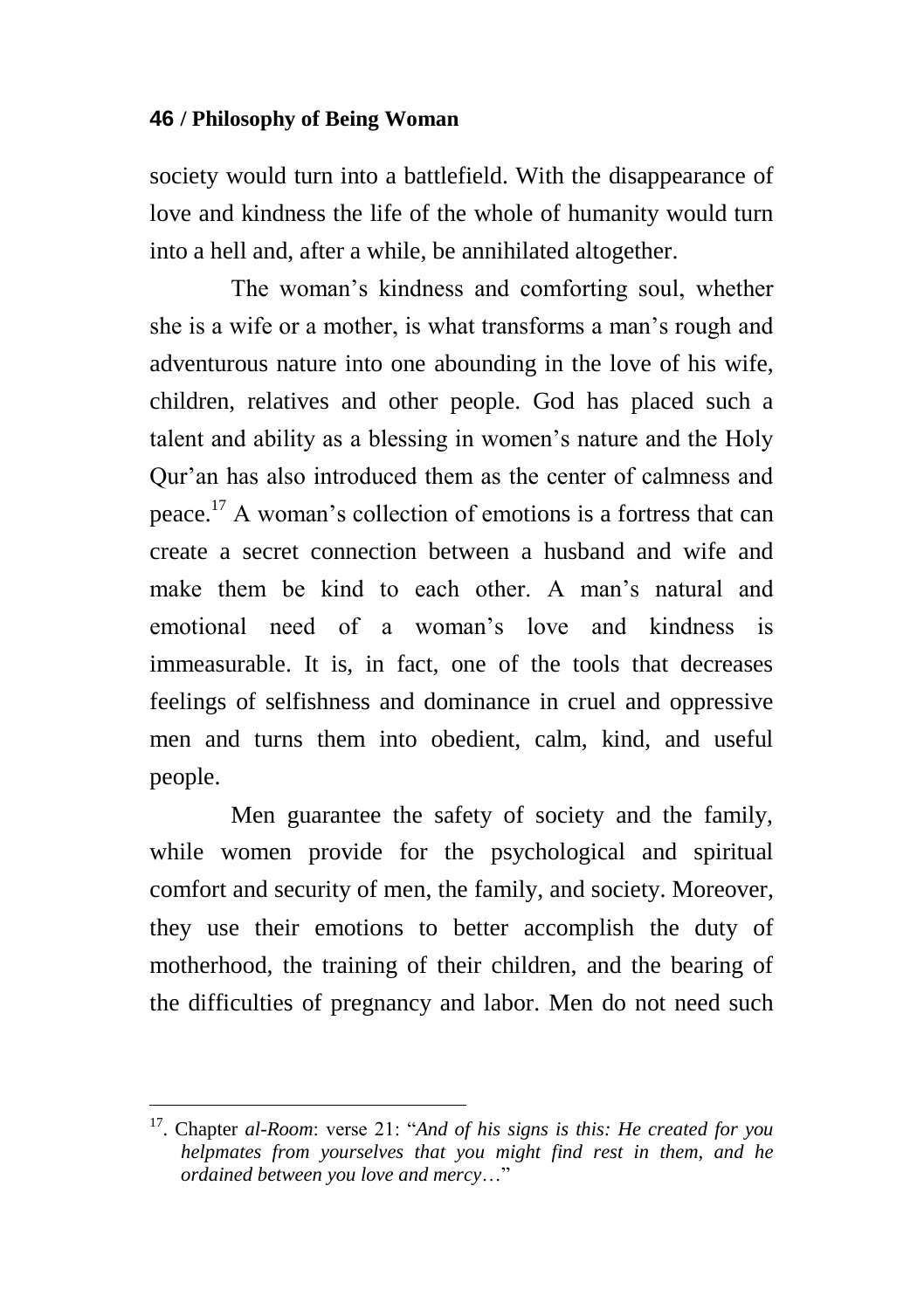tender feelings because they prevent the optimal performance of their social tasks.

Through nature, God has granted the important task of preservation of generation to women and placed in them all the necessary tools and prerequisites to carry out this mission in the best way possible. Since they enjoy such tender feelings and a high level of sensitivity (technically, since their sensors are extremely subtle and powerful), God has equipped them with other systems that decrease the life-threatening dangers of this extremely great sensitivity. In this regard, we can refer to some reactions such as screaming and crying, which are necessary for women and prevent the destruction and impairment of their emotional systems. Therefore, these states and reactions, which are apparently rooted in weakness, are created on the basis of the Divine Wisdom and have a logic behind them. In fact, they must be viewed as their useful sensitivities rather than weak points and defects.

Another point which is hidden beyond these so-called weaknesses is women"s talent for attracting, hunting and taming men. Their skillful – and sometimes even natural and unconscious – use of these natural features and talents that are placed in women, apparently in the form of weaknesses, will bring every man to his knees. Thus it is better to call the use of them the pretension to weakness. This is an instinctive feature of women and is used to prepare men to do difficult tasks voluntarily.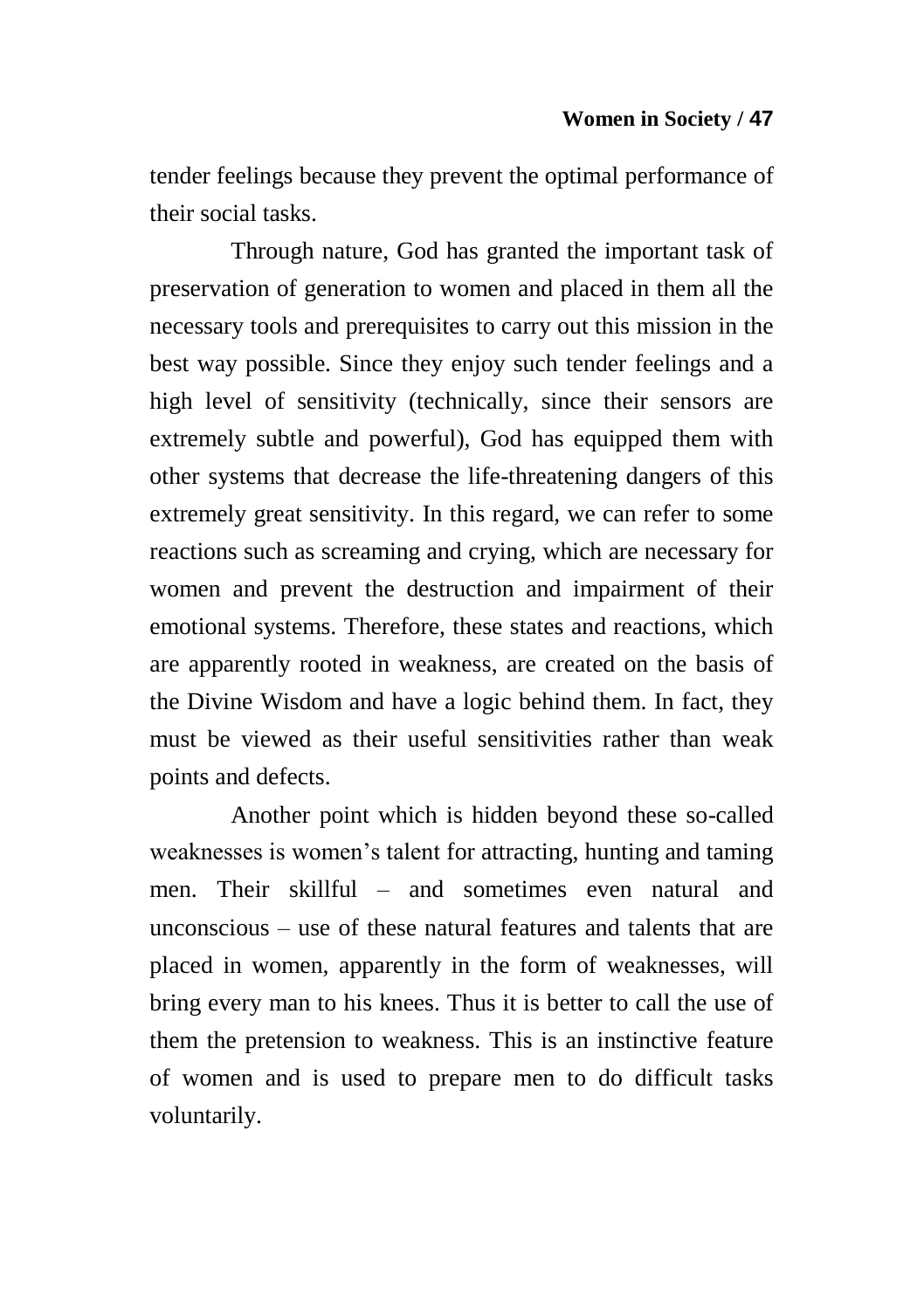With His Wisdom and Knowledge, God has not given these apparently weak sensitivities to woman out of cruelty. Rather, they are intended to be used as tools to make her look more attractive to man. In this way, she can tame and dominate him. That is why she sometimes uses her weaknesses to attract man"s attention and hunt him.

Woman"s emotional expressions and tears are in most cases more useful than physical power to break and subdue man because resorting to strength cannot impress his beliefs and thoughts – and his so-called heart. However, the expression of womanly emotions, such as crying or feminine behavior, is among woman"s tools for overpowering man and cannot be easily taken for granted.

Physical strength and a coarse voice are not always signs of authority and power. Almighty God has created two types of dominance: the first is physical, and the second is spiritual and emotional. The latter is much more effective than the former. Tamers of wild animals are well-aware that in order to dominate them, the best policy is to be kind rather than cruel to them.

God has granted woman the power to dominate emotionally. However, she should be aware of this divine talent, gift, and inner strength and learn when and where to use it. She should also learn about her role and place in the family – and, as a result, in the whole of society – and not show her weakness by imitating the man"s physical or verbal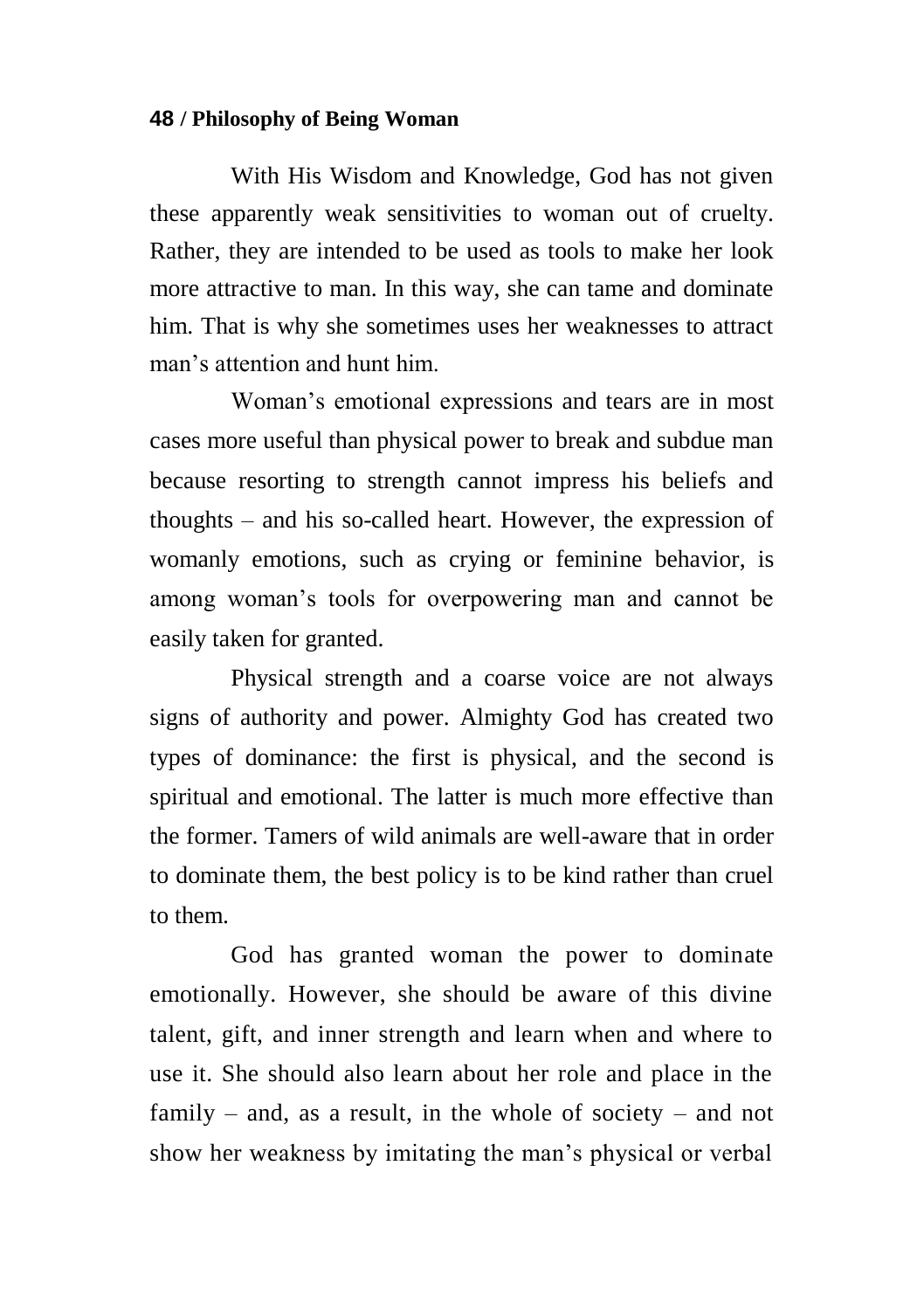(in the form of swearing or giving irrational answers) power. She should try not to lose her superior place and status of being a woman, i.e. establishing order and peace in the family and society and controlling the stability of others' characters and conduct.

# **4. Material and Psychological Needs**

Some people believe that one of the reasons for woman"s subordination to the man is her need for him. As mentioned before, this is a superficial, defective, and biased view of the issue. This is because they ignore man"s need of woman. In the light of His justice, God has created both men and women in a way that they need each other equally so that they can manage their family and social affairs side by side with each other's help.

The most important of all these needs is sexual desire which is sometimes, erroneously, called the "maternal role" and viewed as a sign of woman"s weakness, inferiority, and neediness. Sexual desire is a feeling shared by both men and women. Here, in practice, a man"s need for a woman is apparently greater than the other way round. Moreover, a woman does not need to be a mother, and not being one does not decrease her value and dignity. Rather, it grants her superiority and power and increases her social value.

In order to raise his children and supervise the affairs of his house, family, property, and wealth, and even to maintain his social status, a man needs a woman. This woman, who is a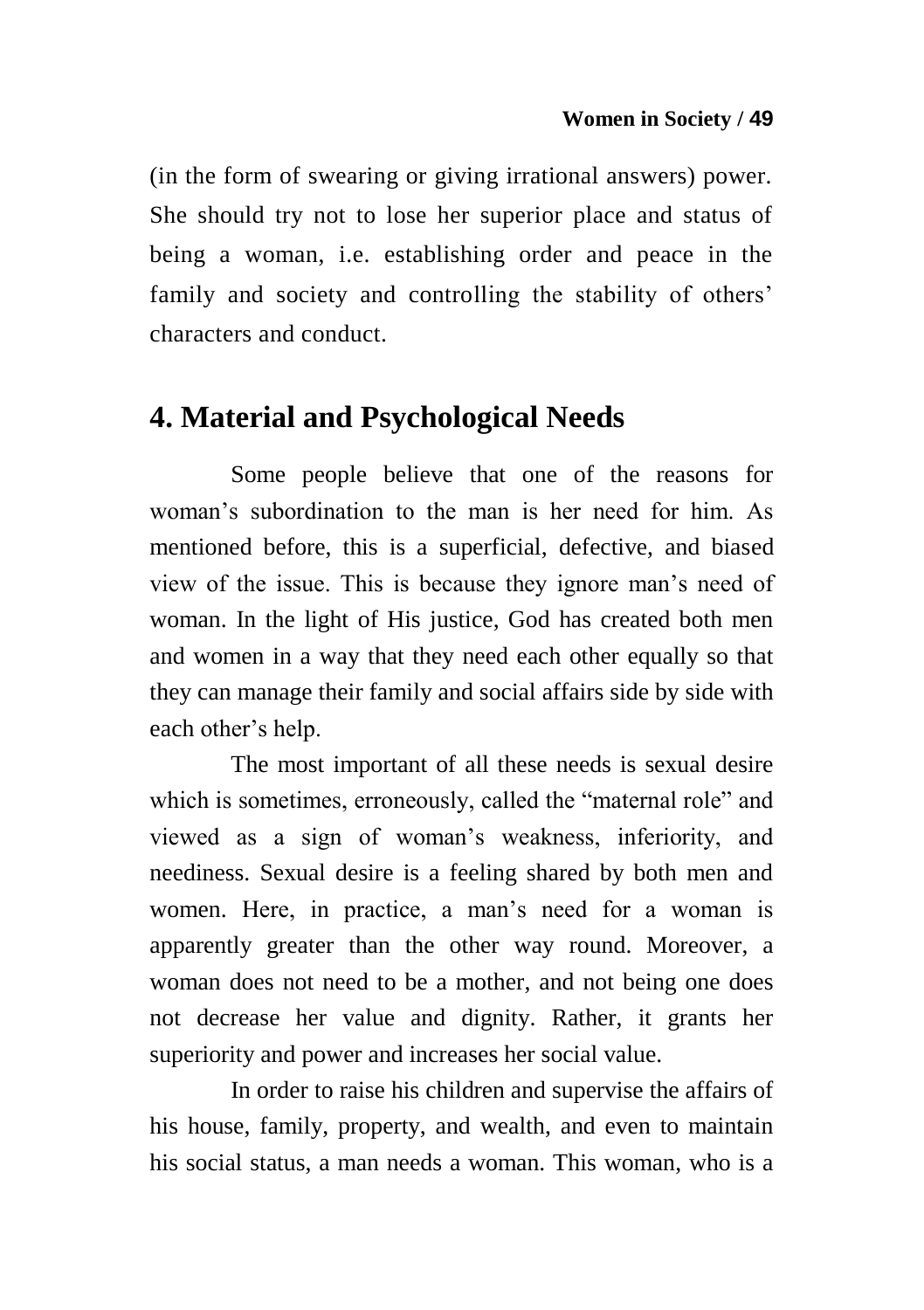member of at least half of the population, plays her role in society as a wife, mother, manager of the house, and sometimes protector of her husband"s social credence and position.

The existence of sexual desire in the man naturally makes him need the woman, and, as a result, the constitution of the family will be consolidated; the generation will survive; and the society will be protected better. Such a desire even leads the man to give a greater value to the woman and recognize her rights officially. In a sense, the man"s sexual needs make him follow the "*de jure*" diplomacy.

Provided that she is clever enough and refrains from disclosing her moral weaknesses, she can sometimes bring the man under her control in her married life by benefiting from this natural instinct. Unfortunately, in the  $20<sup>th</sup>$  century some people, in the name of feminism, under the pretext of supporting women, and based on the claim that a woman's sexual attraction and desire cause her decline and degradation and deprive her of her rights, invited her to keep away from men and try lesbianism.

Perhaps such false protectors of women were not aware that abandoning a correct relationship with men will not only degrade women and decrease their credence but also result in certain physical and psychological damage to them. This absurd idea, which is supported and publicized by Zionists, destroys even the extremely low culture and value of women in Western societies (in which women are only needed to satisfy men's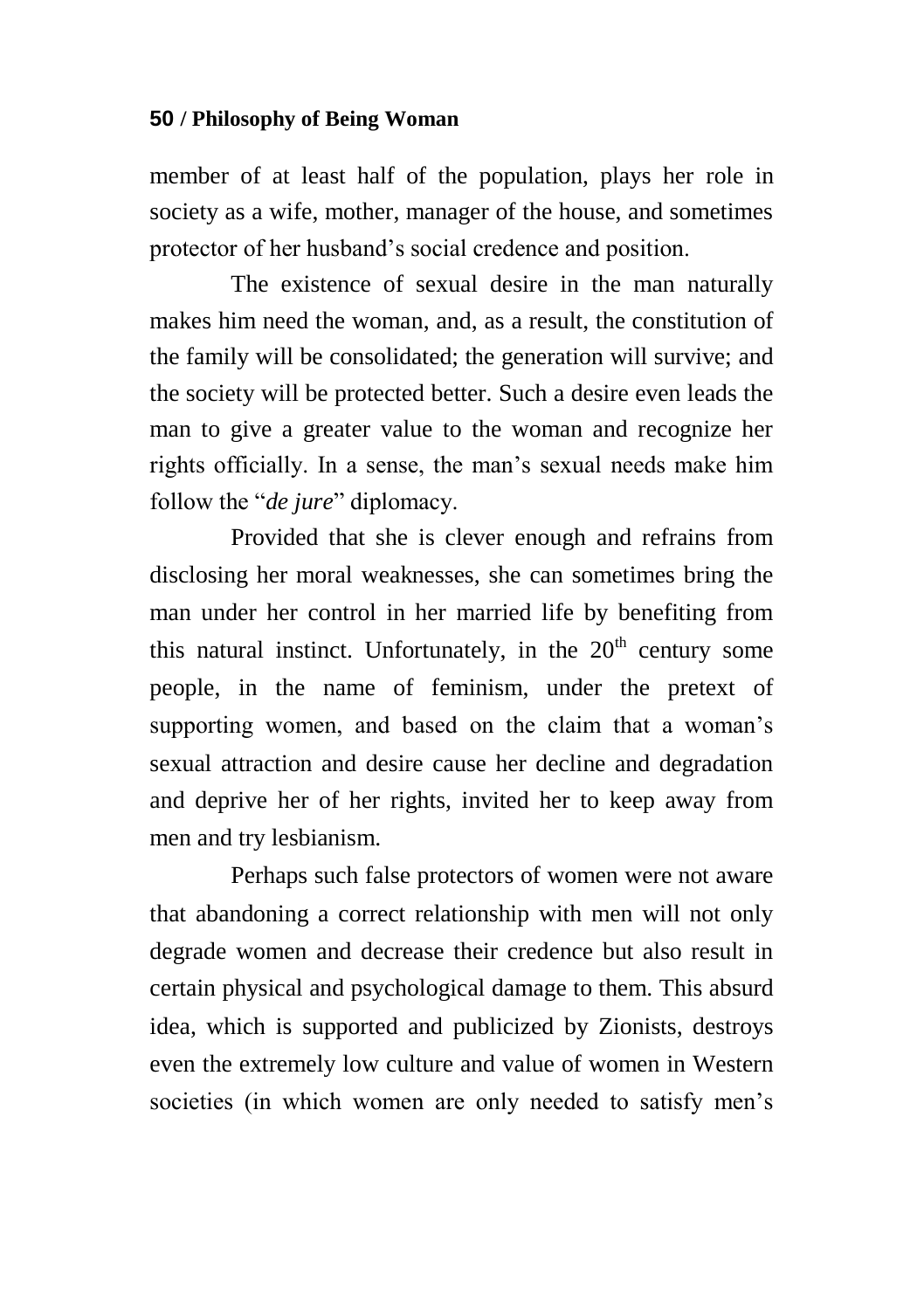sexual desires) and disrupts human society. This portrays a dark perspective and future for women.

Having healthy and natural sexual relations is useful, and even necessary, for women from a hygienic and medical point of view. Likewise, quitting them are equally harmful both for men and women, particularly, if they are replaced by the unnatural and noxious act of homosexuality. If the false enjoyment of this act is not taken into consideration, it will do a lot of physical, spiritual, and mental harm to people. Such disadvantages might lead to mania or mental diseases and nervous breakdowns.

# **5. Motherhood**

In the field of feminism, some of the women's socalled supporters make some false complaints about their social degradation and say that motherhood is one of the reasons for this. Thus they invite women to pursue a masculine life and abandon their natural duties in this regard.

Such a perception of the above role is extremely superficial and the given conclusion is biased. Motherhood is so important in the structure of creation that most human powers and instincts can be considered as its prerequisites. A woman"s beauty, her physical and spiritual delicacy, men"s sexual desires and strong motivation for paying attention to women, and women's use of tens of different natural and artificial methods in order to attract the opposite sex makes men gravitate to them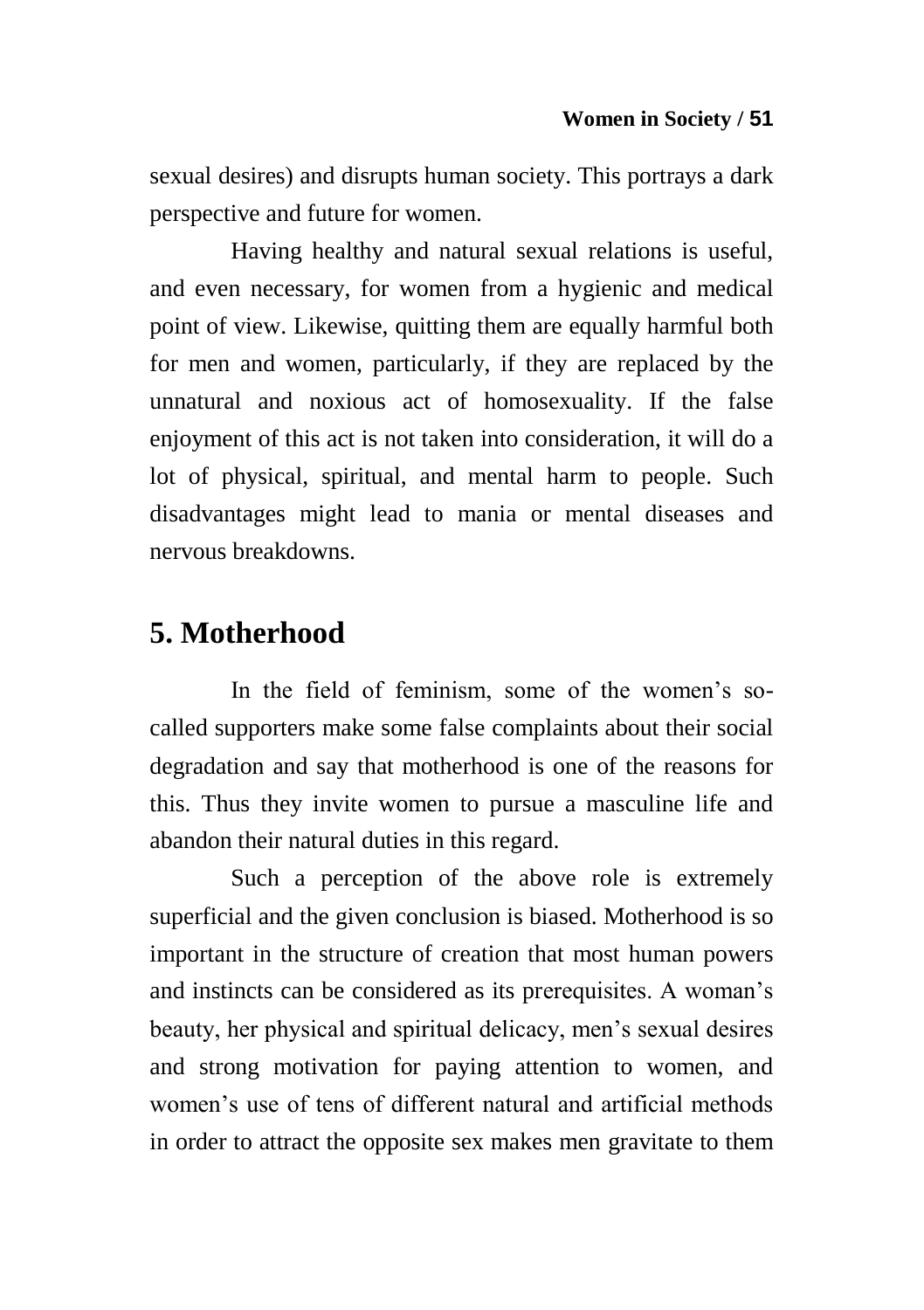either consciously or unconsciously and encourages them to share in the process of childbirth. All of this is at the service of an important goal, i.e. production of later generations (from pregnancy to childbirth and child-rearing). This proves the importance of motherhood and its natural, social, and human value.

A woman"s sexual attraction, on the one hand, and her role of motherhood, on the other, are two powerful natural and social factors that attract men and give her place and status in the family and society formal recognition. Whenever this status is well-recognized, maintained and used by clever women, it has enabled them to reach high levels in society and even bring men under their control. On the contrary, whenever women have lacked the necessary intelligence and knowledge for maintaining their status, they have turned into sexual slaves and a means for the temporary satisfaction of men"s desires and whims. Or, at best, they have turned into child-making machines. The decline from such a divine status is nobody"s fault, but that of a group of women who have not made optimal use of their God-given gifts and talents and fallen into the trap of friendly-looking propaganda of the enemies of humanity, including those of women, or been captured by their own sexual desires.

Motherhood and having the children of a man who needs and loves children, in most cases, brings a kind of authority and honor for woman and makes her husband dedicated to serving her and his family more than ever before.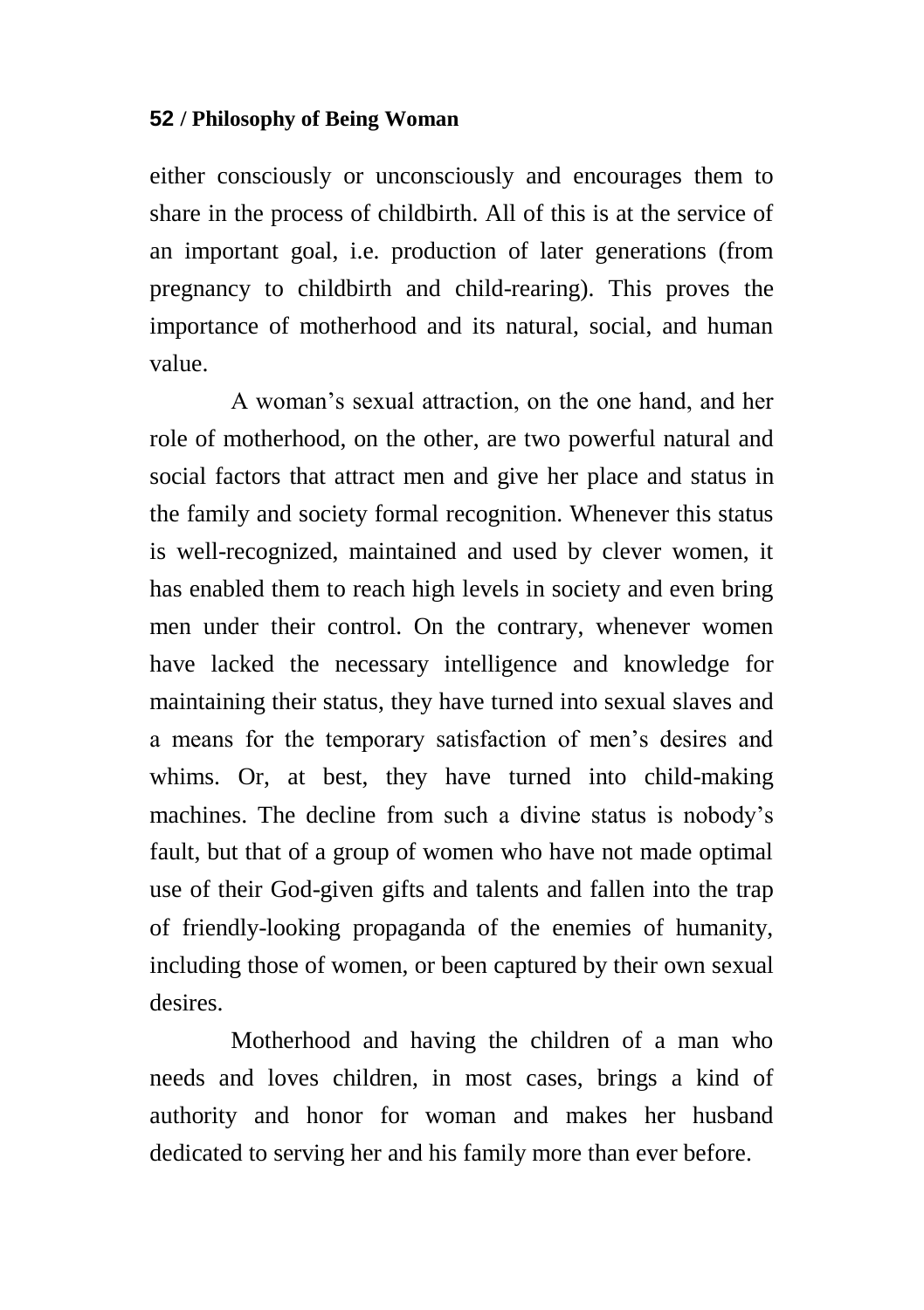Some women, because they are unaware of their status or because of other women"s malice and bad teaching, view the responsibilities of motherhood as a compulsory job, hard labor, or the like. Now the question is, "why do they not make the opposite judgment?" "Why do they not consider men as slaves who, in spite of their coarse voice and harsh behavior and spirit, stay at the service of their wives and families like captives, endure thousands of hardships, pains, and humiliations in order to provide for their comfort and welfare?"

# **6. A Sex-Oriented View of Woman**

Sometimes, in addition to women"s outward weakness, which is viewed as a sign of their imperfection, the sex-oriented and whimsical approach to women introduces them as a means for satisfying men"s sexual desires. This by itself is considered a kind of weakness and the cause of their degradation and inferiority in the society. This is one of the big mistakes of some European societies and, as mentioned before, has been emphasized in Jewish and Christian religious literature.

Men and women are the two sides of a natural principle, i.e. the responsibility to produce and preserve the human generation. They complete each other and their copulation is based on the "principle of duality and matrimony in nature" and in creation. Accordingly, except for God (Who, based on rational and philosophical arguments, is one), all material creatures must complete the process of creation with a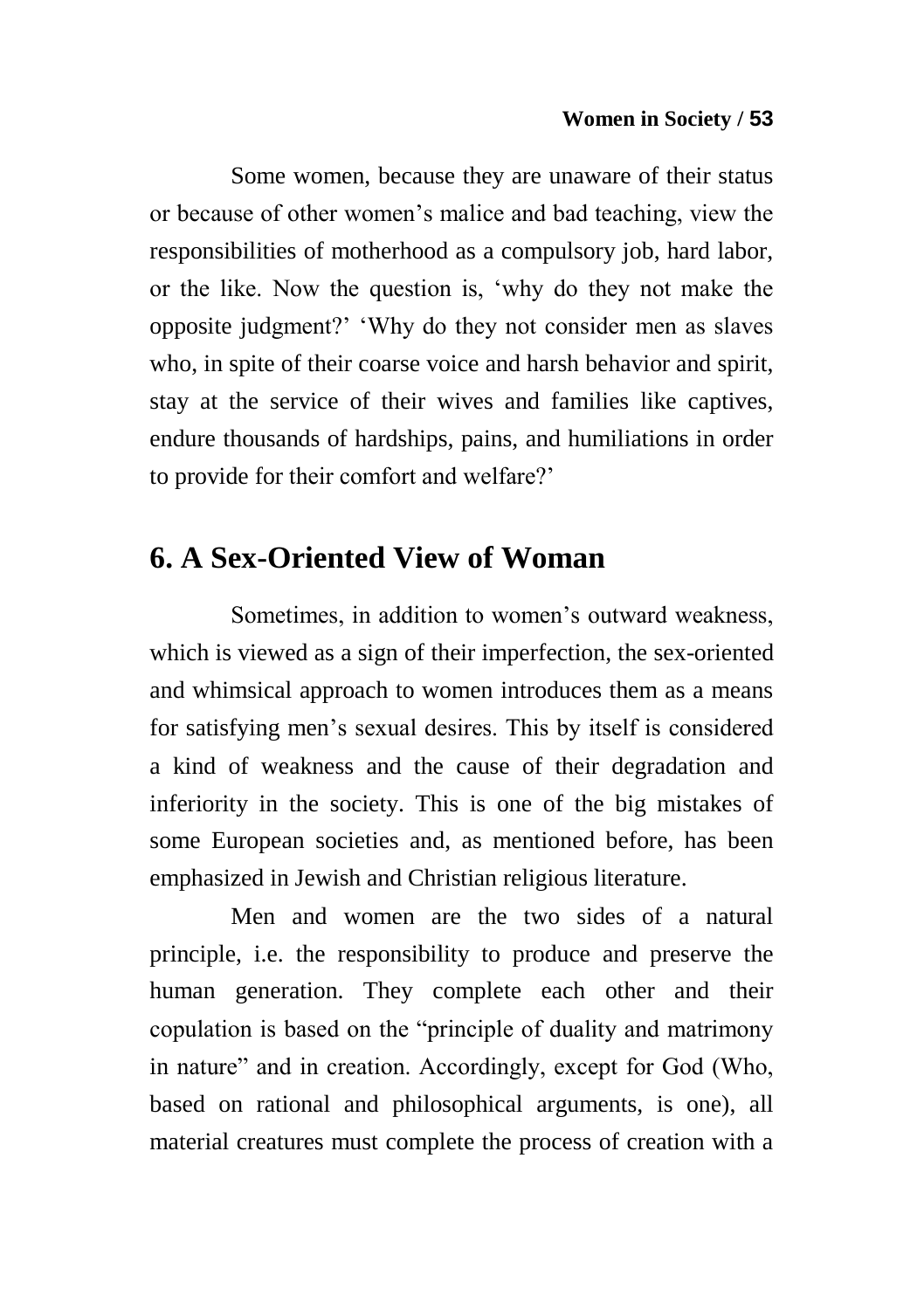kind of duality and live in matrimony. God has placed the instinct for sexual desire in the nature of all animals so that they go towards the opposite sex automatically and, in this way, the purpose of the nature is obtained through a bilateral relation between them.

However, ever since early times, women have been recognized as the objects of sexual desire and men"s satisfaction in human societies. This erroneous point of view claims that men are the sole purpose of creation and, like other God-given gifts in nature, women have been created to give them (sexual) pleasure.

The above is a primitive, common-place, and far from natural principle to which religions and some philosophical schools have referred. As mentioned before, according to the law of nature, women are mainly responsible for raising children and protecting the human generation from destruction and annihilation. In order to help a woman to accomplish this task in the best possible way, a man must do certain tasks including having sexual intercourse with his wife, helping to raise the children, and providing for everything that his family needs.

The necessary psychological and physical tools are placed in women and men, respectively, to perform this task. If we do not say that women are more in need of men in order to satisfy their sexual desires, we must, at least, say that they are equal in terms of this specific instinct, and each plays the role of water in extinguishing the fire in the other. Here, the man has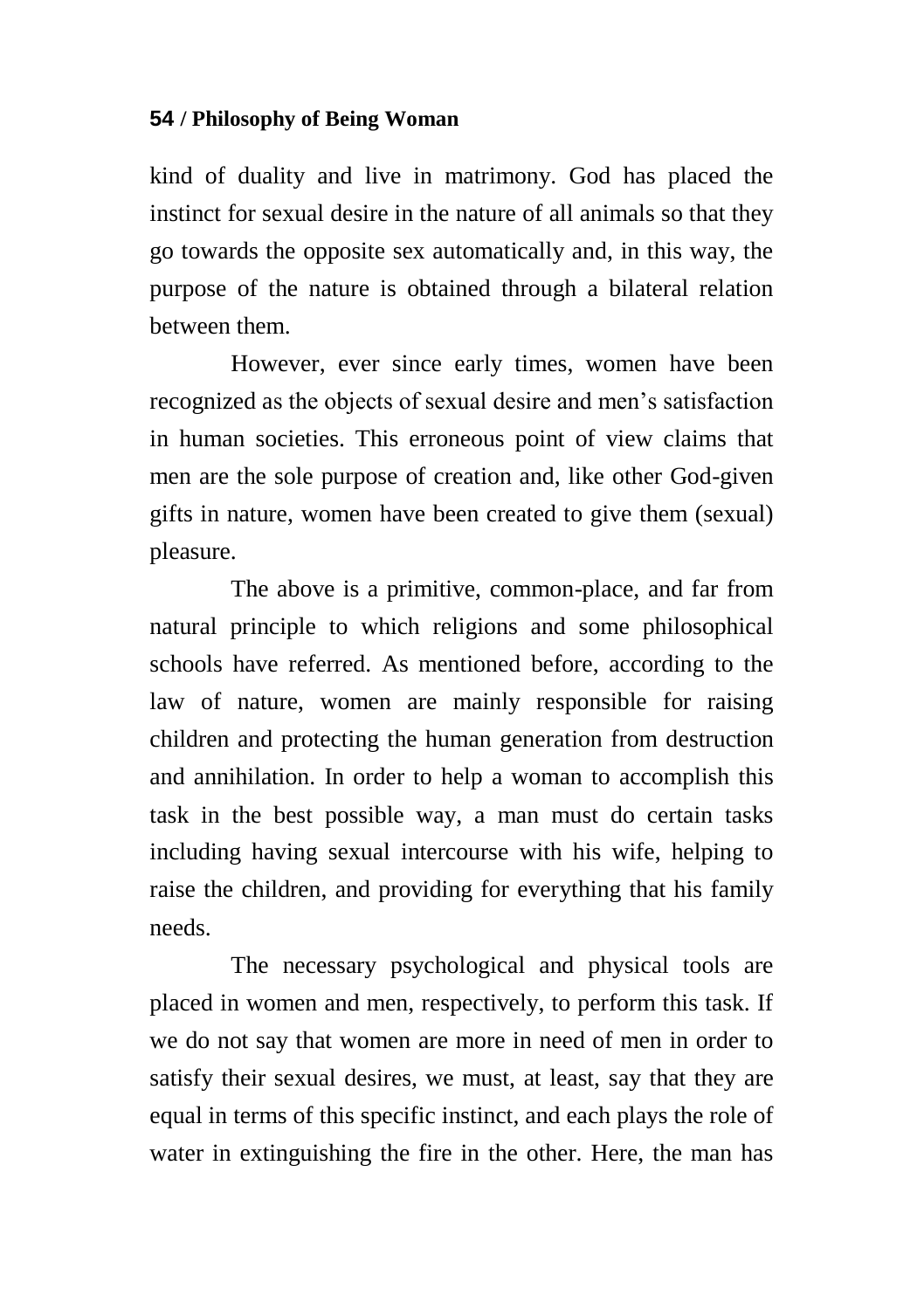no superiority over woman and has the same share in this relationship.

\* \* \*

In order to illustrate the logical and natural relationship between men and women and their mutual need of each other which leads to a kind of contract and agreement (marriage), we can cite the following example: imagine a workshop or factory that specializes in producing a certain kind of product but cannot produce its raw materials. At the same time imagine another factory that specializes in producing the raw materials for the first factory and delivers them to that place. Both of them require each other and if one of them refuses to comply with the terms of the contract or contradicts them, the other one will suffer a loss. In fact, their cooperation and shared production is to the advantage of both of them.

Each needs the other, and the need of the producing workshop of the deliverer of the raw materials is not a defect or sign of its weakness. The opposite also holds true. That is, the need of the latter for a buyer for the production of the product is not a defect.

The relationship between a husband and a wife is based on a mutual need beyond which a great purpose – survival of humanity – lies. God has placed an instinct in the two sexes' natures to drive them to each other in order to have physical and spiritual pleasures. In fact, they need each other in a logical manner.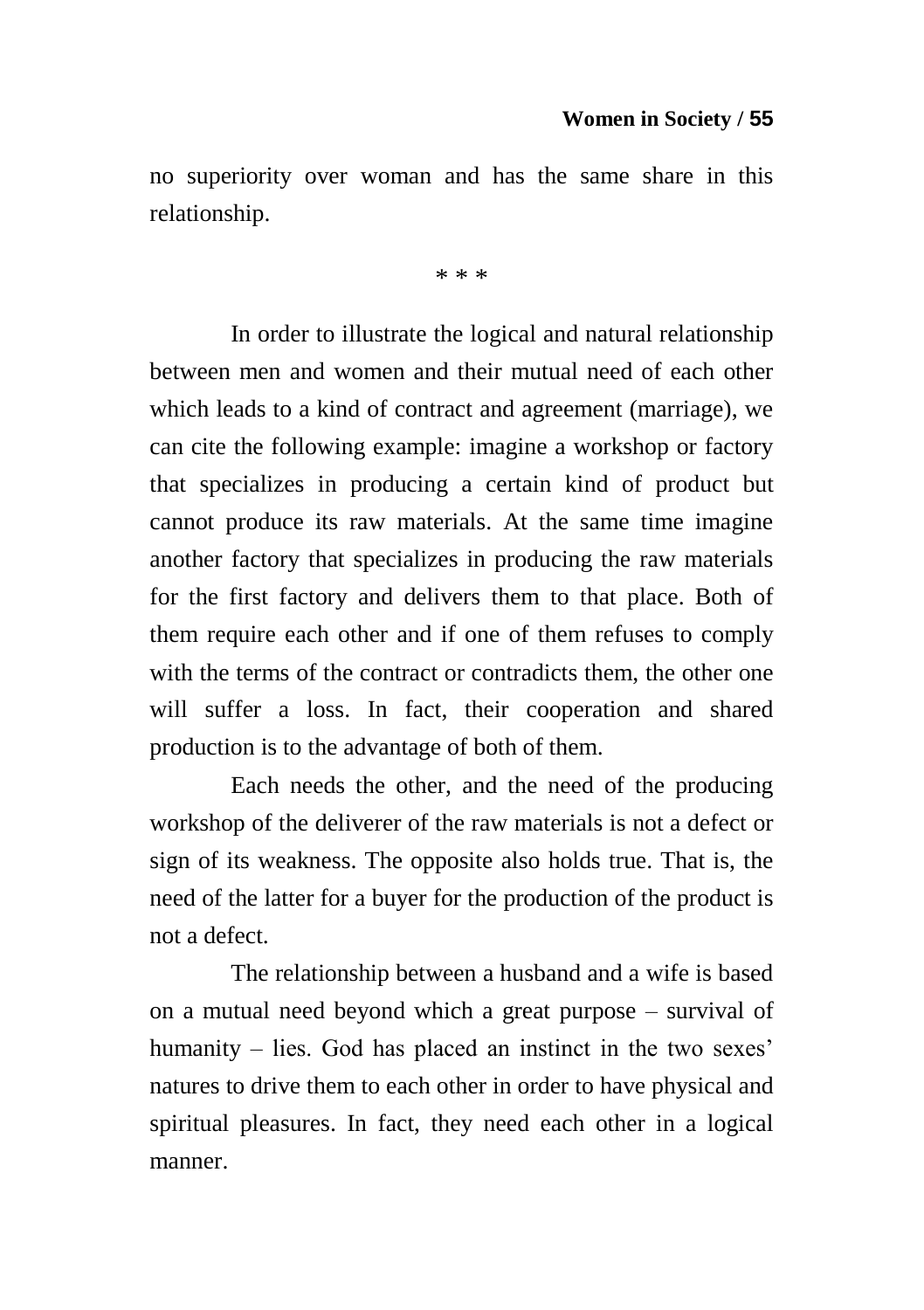Thus a woman gives as much sexual pleasure to a man as he gives to her. Even, according to some religious texts, 90% of the pleasure in the intercourse is for women and only 10% for men. There are also some ill-effects in this process for men.

However, the common view in this regard introduces woman as an inferior and lonely creature who is nothing but a means for voluptuousness and sexual pleasures and has failed to perceive the natural and scientific dimensions of this issue for two reasons: the first is her physical characteristics, such as her skin and the way she moves, and the other is her ingenuity in hiding her sexual desires and whimsical looking at men. The latter is rooted is a kind of pride and refusal and becomes manifest in pretending not to need men and keeping away from them. These two feelings, along with men"s tendency for power and authority, have turned women into sources of sexual pleasure and men"s only means of enjoyment. We can even say that they are considered the only womanly roles and their other values have been forgotten.

The other reason in this regard is women's irrational pretensions in all periods, particularly in the present century, that take the form of nudity and presenting their bodies as a commercial product for men"s short term consumption.

This phenomenon which was started by Western women and publicized by anti-human movements and schools defined two roles for women: 1) the woman is a means of satisfying the man's sexual desires; 2) the woman is cheap labor. Unfortunately, following this social phenomenon, which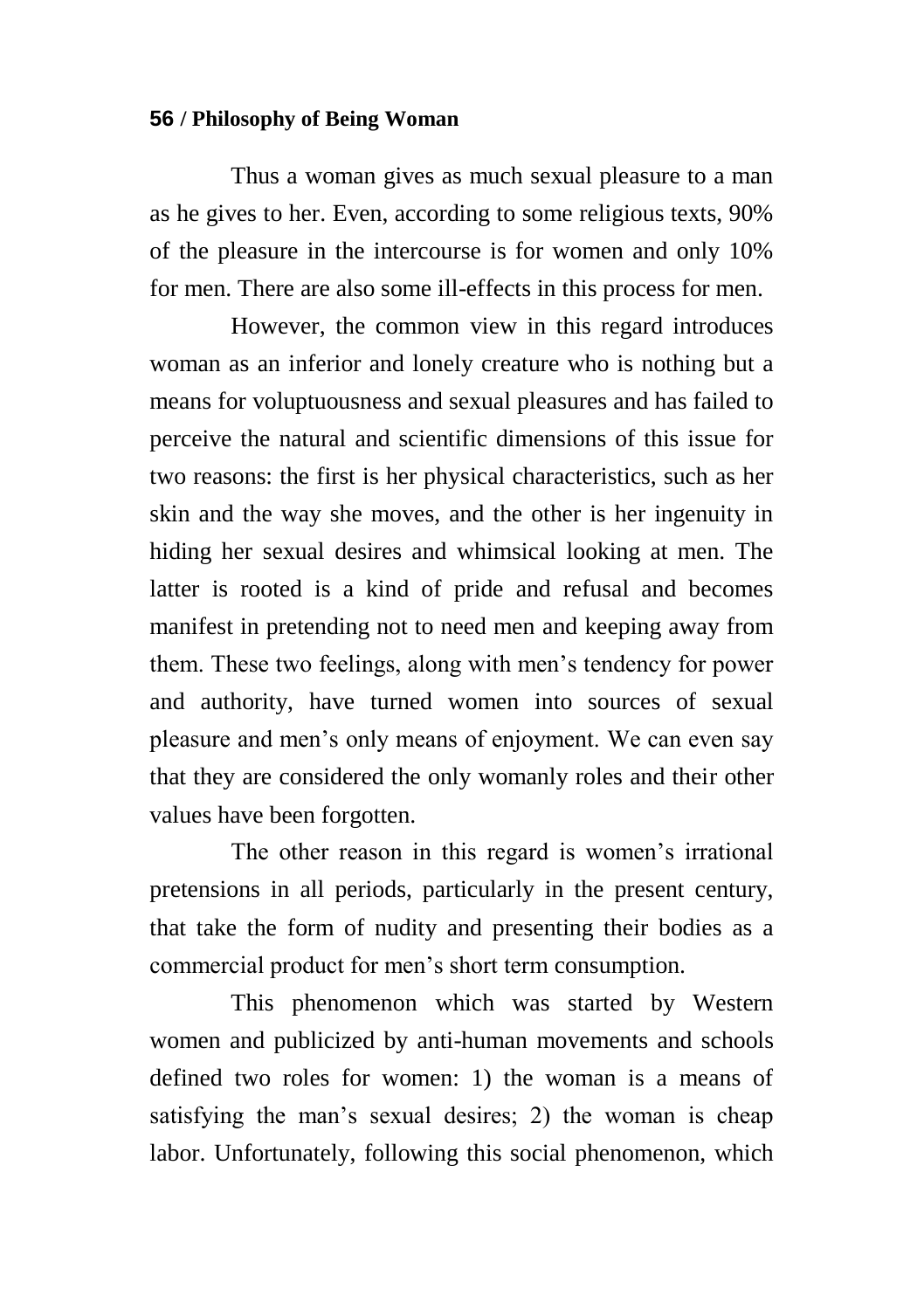later turned into a habit and culture, women signed the document of their slavery unknowingly. In this way, they went back centuries, i.e. to the pre-historic uncivilized world and did not understand that they hold a higher place in creation. This is because they are the main pole of the nature and one of the two basic pillars of the human society. Moreover, they have various dimensions only one of which is the sexual one, which, of course, exists in both men and women. However, from the time women tried to introduce themselves as symbols and centers of sexual desire through their individual and social behavior, their other values were forgotten, and they were introduced as a means for the satisfaction of men"s passions and lust. As a result, from all that God-given glory, nothing remained for woman and she declined into a doll for men's short-term pleasure.

Strangely enough, the women who introduce themselves as the symbol of sex by revealing their bodies and arousing men intend to prove that this is their most conspicuous characteristic. In this way, they ignore their other capabilities, values, and important responsibilities (which are no less than ruling a country in terms of importance) in nature and society and remain at the level of a sexual tool for men. The interesting point is that these men themselves sometimes complain about women"s low social status!

Like women, men also have a sexual dimension and role; however, we see that, by recognizing and attaching importance to their social role, they conceal the sexual one in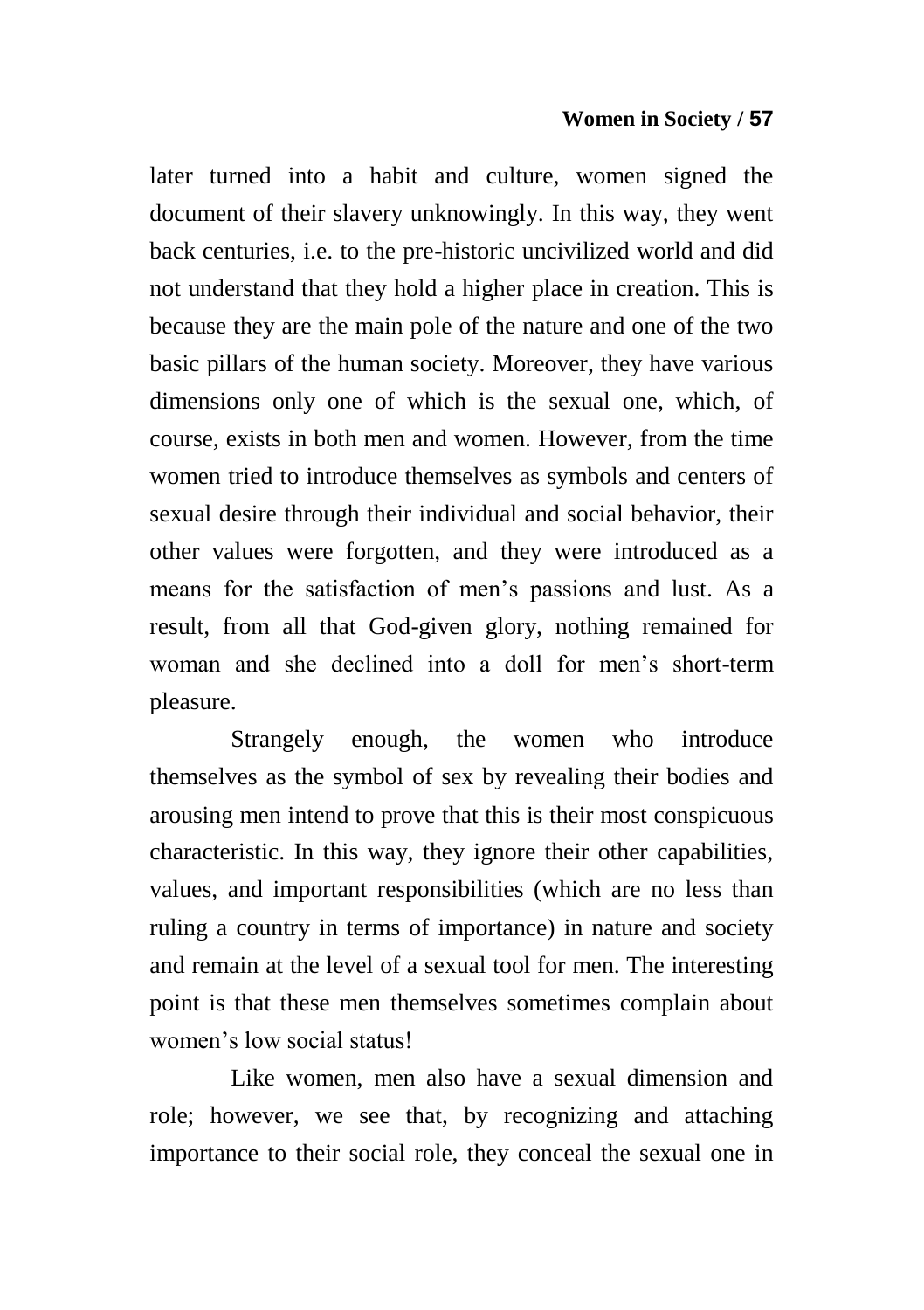practice and always try to introduce themselves as people with other various significant social responsibilities. What is the reason for the fact that in non-religious societies men are not recognized as symbols of sexual desire while woman are? Is it not just because women themselves have been guilty in the process of the degradation of their social rank?

In order to keep away from becoming the focus of lust and desire in society, in addition to religious (Islamic) laws and principles, women have access to certain talents and instincts. Women inherently pretend that they do not need men and take no heed of them (we can see this in Eastern women more than in Western women). This instinct, while being one of nature's beautiful tricks for attracting men more towards women, raising women's value in their eyes, and preventing their impotence, functions to prevent women's identity from unidimensionality, protect their social status, and guard other feminine values in the society.

One of the philosophies behind women's covering themselves (or *hijāb*) is to protect women"s social status and honor and safeguard them against becoming prey to sexual harassment and other threats. Women"s nudity in Western or westernized countries is publicized with the purpose of attracting men. However, it has sometimes had some opposite consequences and led to men"s impotence and heedlessness of women. As a result, women's need for men has increased and, in spite of a rise in the supply, there has been a fall in the demand. That is why in Western societies a woman has a lower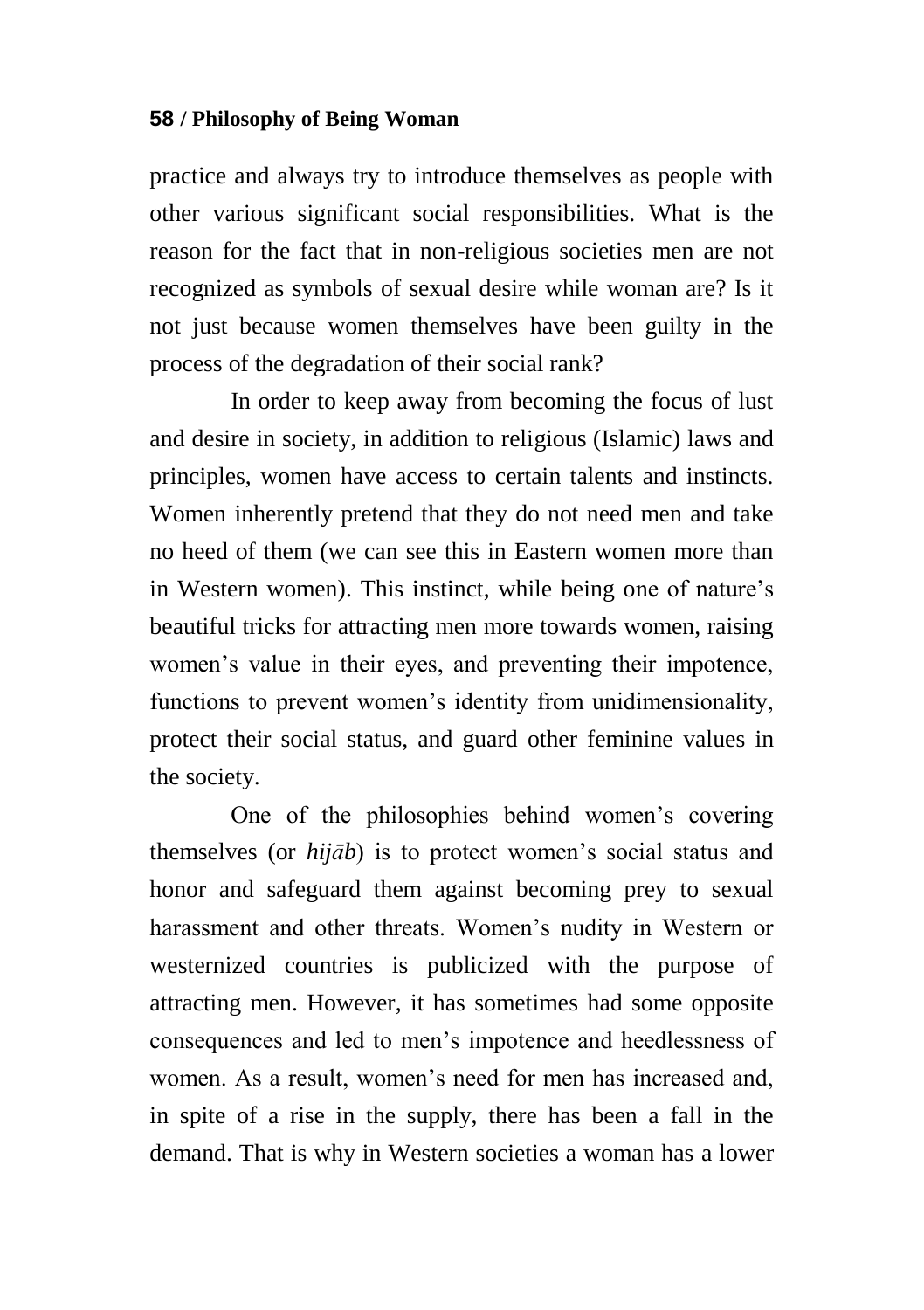status in comparison to that in Eastern and, particularly, in Muslim societies. Moreover, there are fewer cases of marriage and forming a family in the West then in the East.

In the shelter of her *hijāb* and proper clothing, a woman can conceal her sexual characteristics and dimensions to a great extent in society. In this way, in normal social evaluations, her other personal dimensions and important roles (social, scientific, political, etc.) are revealed more clearly.

Like men, a woman must be an official member of an office, a respectable citizen in a formal or informal environment, an influential and learned person in a scientific and cultural center, a political person in a political environment, and, in sum, an efficient, active, and dignified person in any possible area. She should behave in a way that her sexual attraction, which is a part of her private family life, does not catch others' eyes and is forgotten.

When a woman wears *hijāb* (covers most of her body), she is not a tool in men"s hands or a product for their consumption. As a result, she insures herself against threats to her life and honor, prevents men's arousal when encountering them, and does not share in their wrong-doings or make them involve in inappropriate acts or commit any crime. In this way, she guarantees her own safety and helps to the establishment of security in the society.

Nowadays, by disseminating their destructive culture, the hidden hands of the enemies of humanity all over the world and, particularly, in the West, pretend that the necessary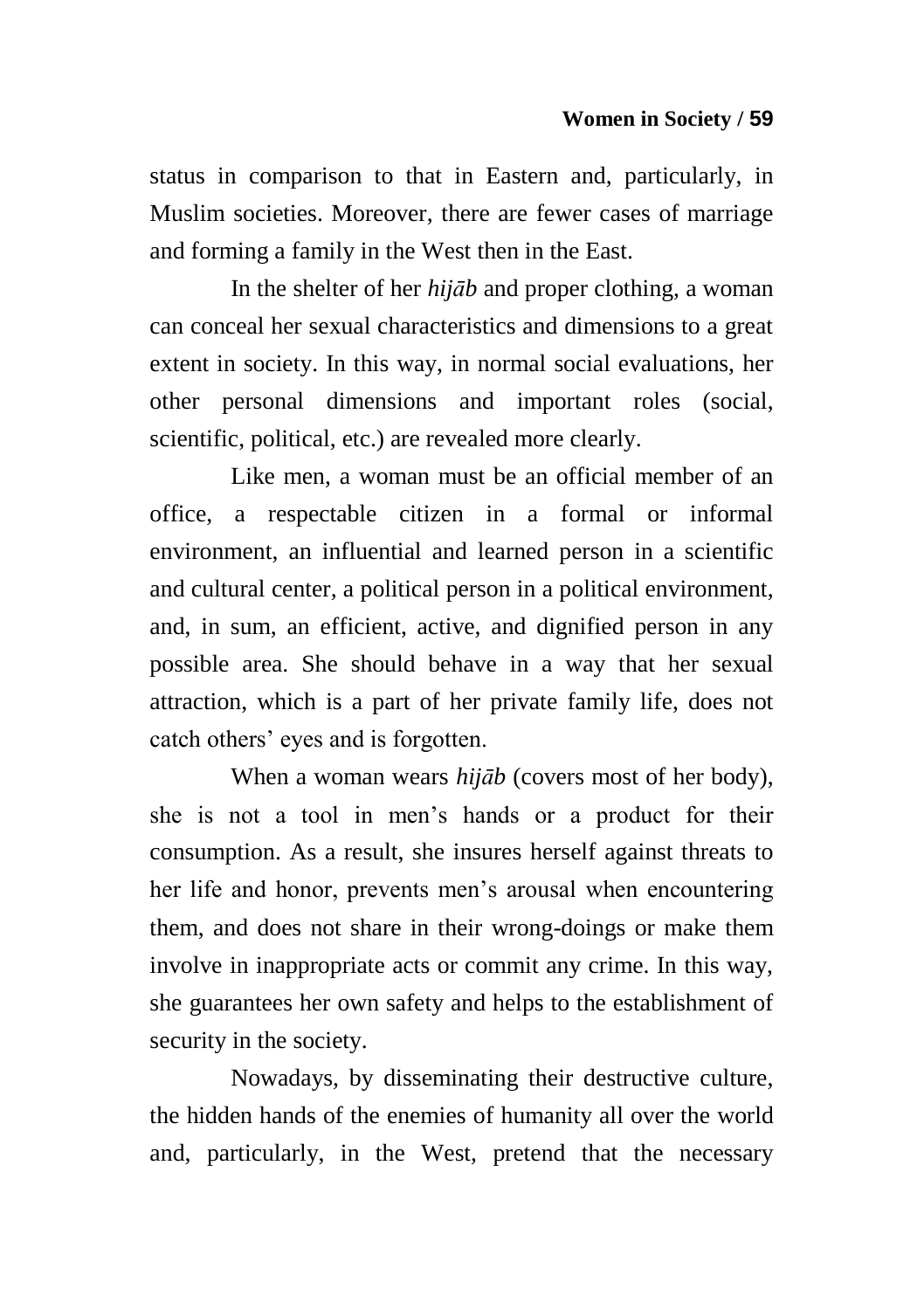condition for the equality of men and women is that women should do whatever men do. For example, they should remove their *hijāb*, forget about their chastity, and break the fortress of their continence. This is the first step for driving women astray and making them deviate from the road of nature and fall from their true status.

The equality of men and women in their social rights does not necessitate, and is not concomitant, with their becoming naked or even working in factories. Rather, it lies in a woman"s concealing her strong sexual attractions and desires in society and outside the family. In this way, like a man, she will have sexual security, and society will have enough time to officially recognize her character and respect her significant natural and social roles, far from her sexual characteristics.

When dealing with the problem of the two sexes, Islam and other religions have always tried to establish a rational system as the norm so that both of them can accomplish their tasks, perform their roles, and respect each other"s God-given values and gifts.

A woman"s *hijāb* is one of the proper and rational divine traditions that has been established to encourage people to recognize all of her values rather than merely her sexual characteristics.

Controlling a woman"s sexual attractions, particularly her beautiful and seductive physical structure, at the level of the society (and not in her private life with her husband) is one of the wise and rational principles that can function efficiently for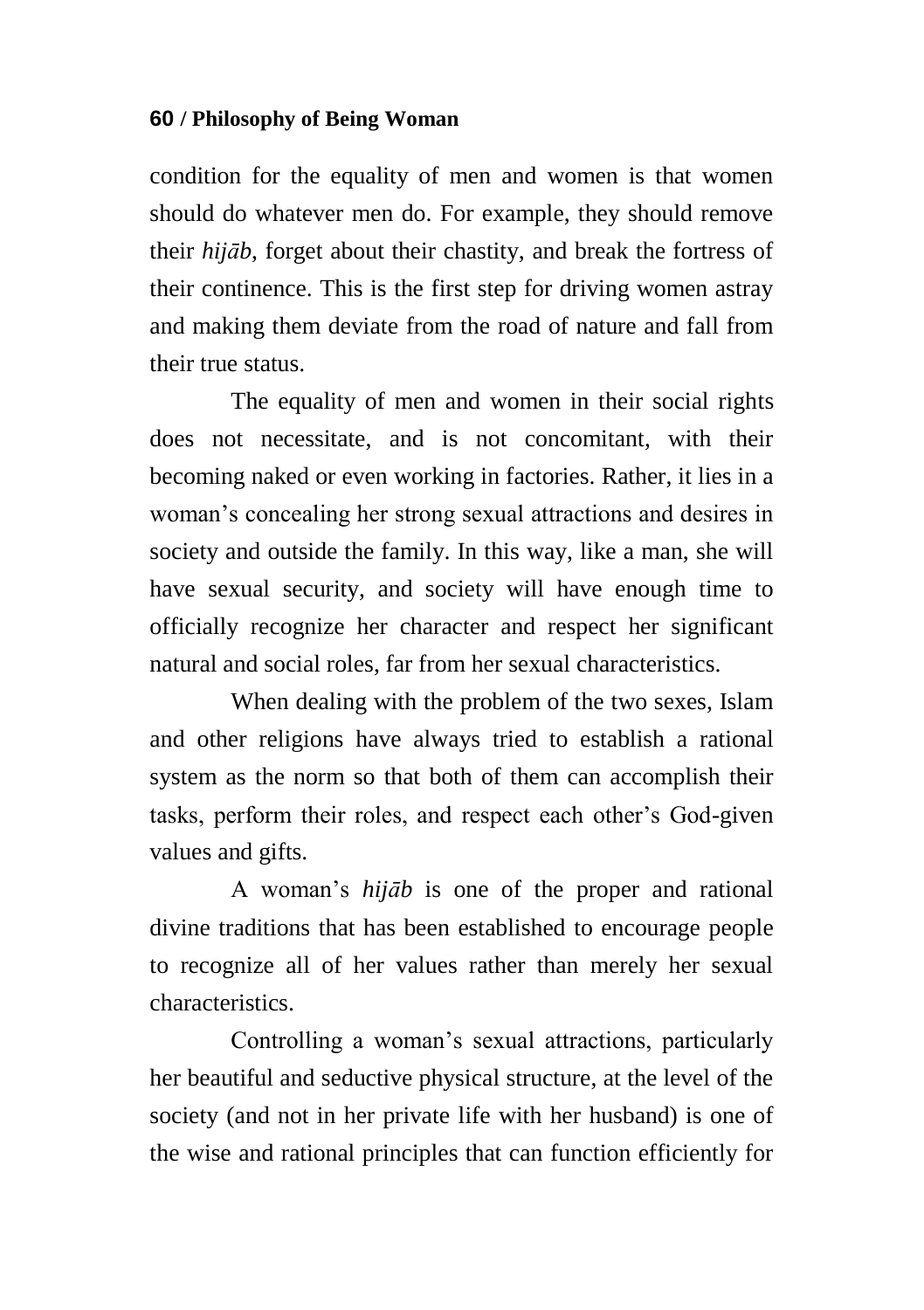protecting public order in every community. This is because women"s sexual manifestations are not only totally to the disadvantage of their true characters, but also cause disorder, endanger social health, weaken the constitution of the family, threaten children"s psychological health, and even cause an increase in the rate of crime and murder.

An analysis of the terrible statistics concerning the level of crimes and murder, the unstable bases of families, the ever-increasing number of illegitimate children, and the bitter and destructive impacts of this phenomenon on future generations in the so-called civilized and developed Western countries reveals to a great extent the dangerous and ill effects of sexual freedom and women"s nudity or half-nakedness.

One of the most important problems of today"s woman is her wandering between two opposite poles and having doubts concerning which to follow. One of these poles consists of religion, ethics, social and human order, which invite women to refuse to transgress taboos and selling the guard of her character (covering herself by wearing *hijāb*). They also encourage her to high-mindedness and magnanimity of taste.

The other pole that follows its own advantages (and possibly the spread of corruption among human beings) and has various names and masks uses women"s nakedness and impiety as a tool to collect money and draw huge benefits. The advocates of this pole view women as a beautiful object or commodity, as well as a commercial product.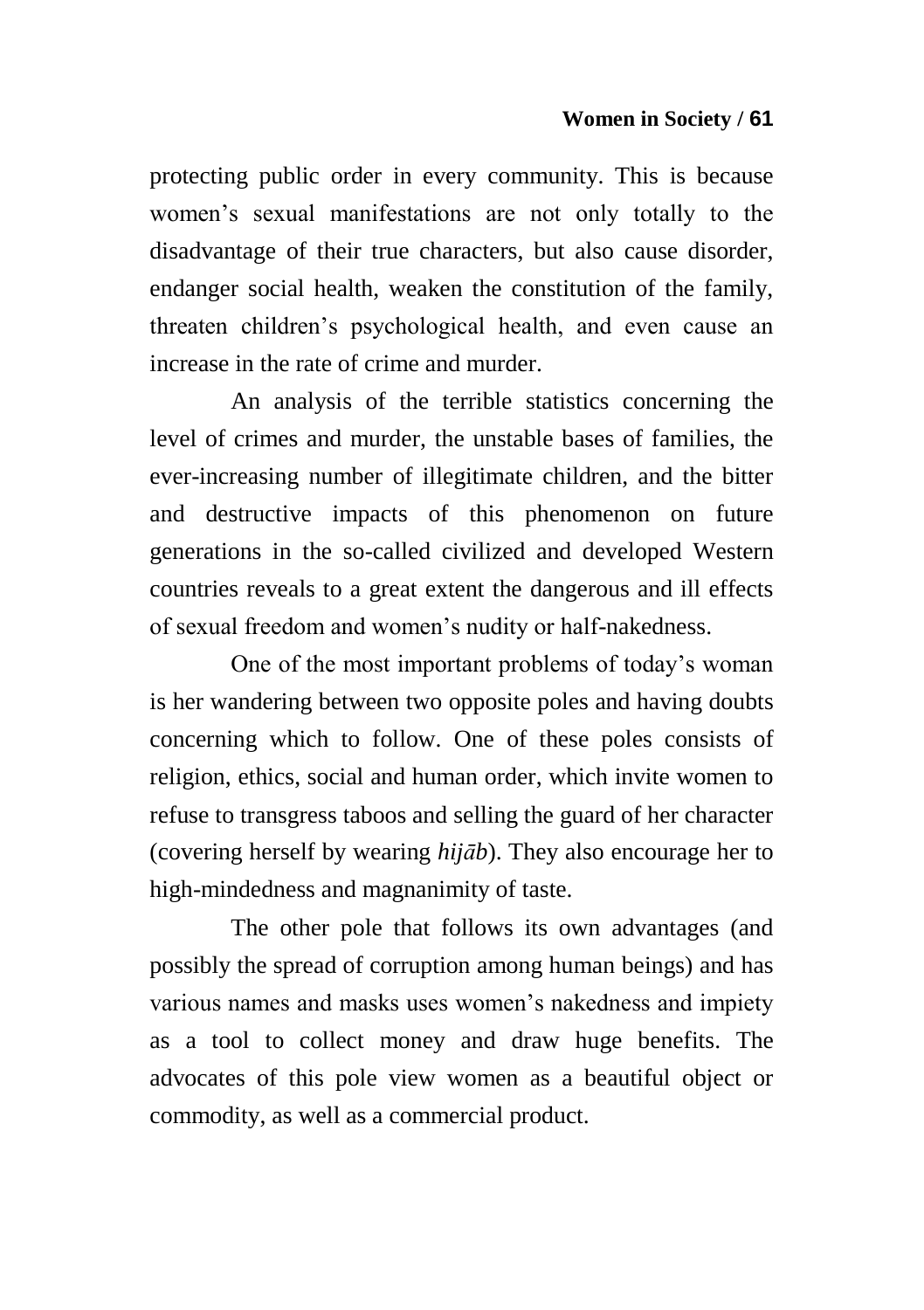One of these poles is the women"s friend and the other is her enemy. It is the woman herself who should decide which to choose provided that she has the power to make the right judgment.

Woman is the much-loved and honored creature of God and, as the saying goes, "the art of creation". God wishes for her, as a human being, to have grace, honor, reverence, and prosperity. Accordingly, He has prohibited anything or any act that blocks her access to them. It is a great mistake and childish idea for women to assume that God has been unkind to them by setting certain restrictions for them such as wearing *hijāb*! One who believes in this idea is as foolish as a jeweler who views the security recommendations of the police enmity to him or all the jewelers and wishes to leave his goods unprotected in his shop at night and go home.

A woman"s means of prosperity and true happiness (her physical, spiritual, and behavioral advantages or her sexual attractions), which can give order to her life, are threatened by those thieves who want to rob her of her character and use it easily for their own or other men"s temporary pleasure. They also intend to use her for commercial purposes and to obtain more benefits. That is why Islam and various philosophies have arrived at the conclusion that, due to the specific features with which they have been created and are the means to their happiness and well-being, women have to be more careful about themselves than men. In fact, they must make a fortress around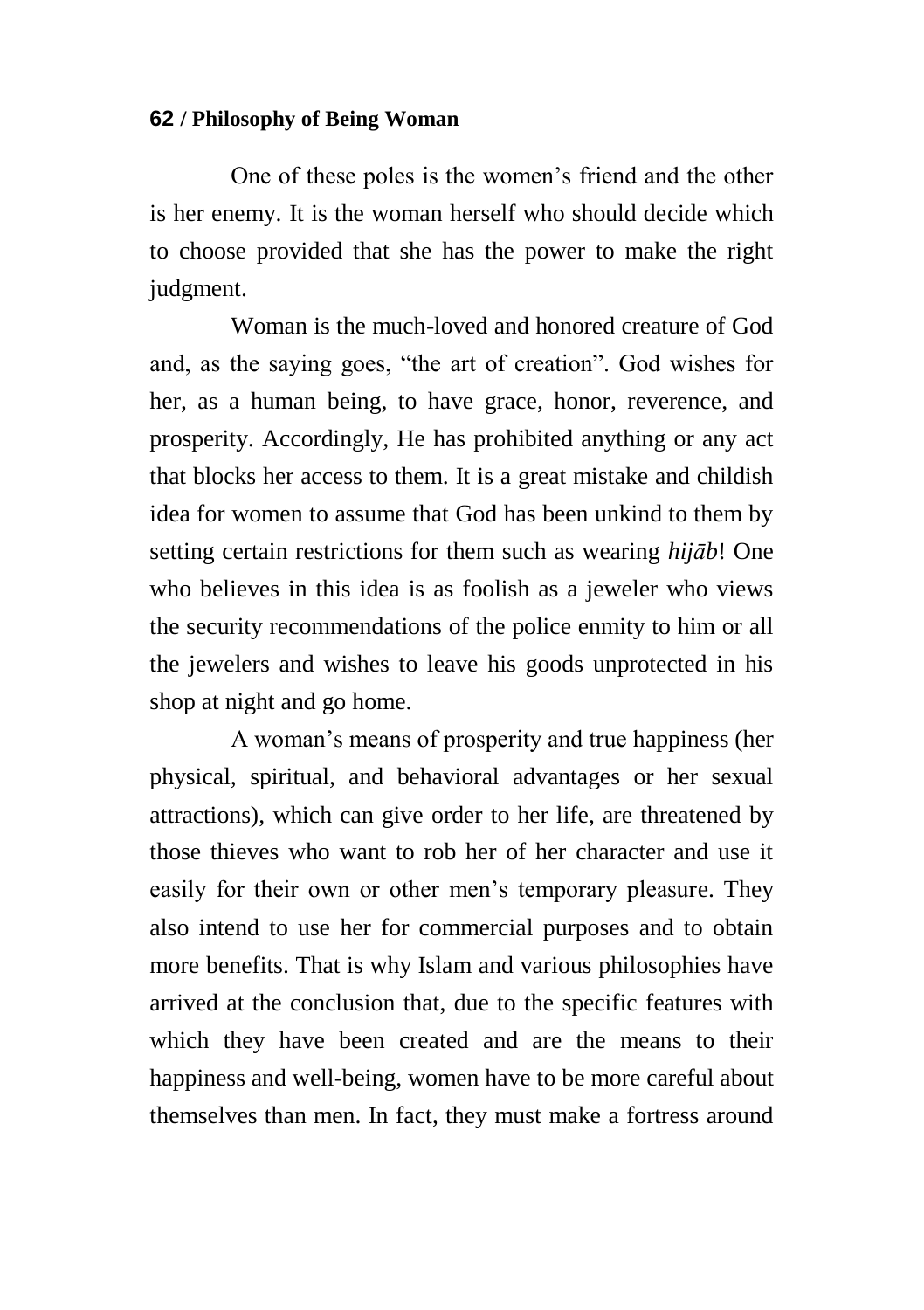this invaluable treasure and do not allow the eyes and hands of the enemies and violators of chastity endanger their security.

In almost all human cultures, there have been people or even objects that have been kept away from being met or touched by ordinary people and respected greatly. In the sociology of religions, they are called "taboos". The elders of tribes and the religious leaders and prophets of divine religions enjoyed the same privileges and were referents for taboos. It is important to emphasize that in the culture of divine religions, woman enjoys the station of a taboo. That is why she is called "*haram*" in Arabic. This name is only given to holy places. Like other taboos, no one, except for people who have the right to do so, has the right to touch or watch a woman.

In its sociological sense of the word, a "taboo" is a thing or person who enjoys a kind of sacredness and respect, and ordinary people are forbidden to have contact with it. Otherwise, they have sinned and, thus, will be punished by unseen forces and rejected by others. Taboos have always existed in this sense in all religions, cultures, and lands.

In a religious culture, the woman has such a station, i.e. unlike what is nowadays considered a kind of advanced culture in the West, she enjoys spiritual sacredness, and there are certain rules for touching and shaking hands with her. If these rules are not observed, the order of society will be disrupted.

Woman herself, due to her not being a lifeless and indecisive person and enjoying all human rights and values, is to take this respectable station into consideration and does not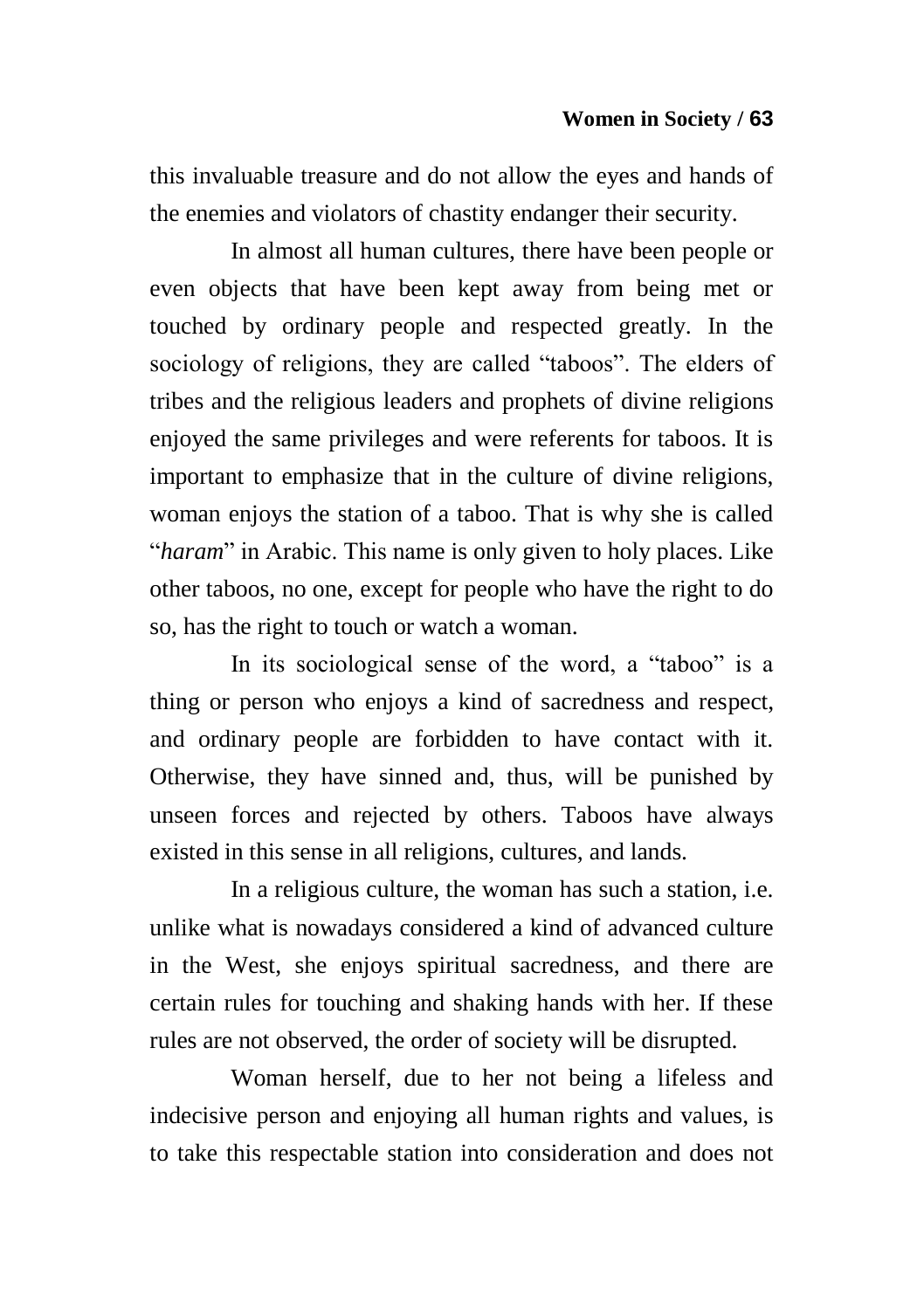remove her covering. She must also observe certain rules, principles, and limits when having physical contact with others. She must not shake hands with men or have any bodily contact with them so that her honor and public order are secured. This limitation is worth the resulting social discipline, honor, respect, and values. In fact, they make the possible difficulties and pains of wearing *hijāb* easy to endure for women.

\* \* \*

The points discussed in the part on women's status in society prove that, in spite of the so-called weaknesses in women that come to mind in comparison to men and function as excuses for feminist propaganda, they have some talents and capabilities which, if used properly and consciously, can help them learn about their social status and value and true Godgiven place. In this way, they will look at themselves as one of the main pillars of the society, as well as the center of nature.

As mentioned before, with the natural abilities and tools that have been placed in her in the form of various emotions, in spite of her outward weakness, woman can even influence man"s physical strength. If she fails to do so, it is because of her own weakness and does not indicate nature's cruelty. In fact, as the natural and essential rights of men and women are equal, so are their authority and power, provided that we do not limit them to physical strength.

Historical evidence also indicates that women have sometimes managed to become the real rulers of their houses,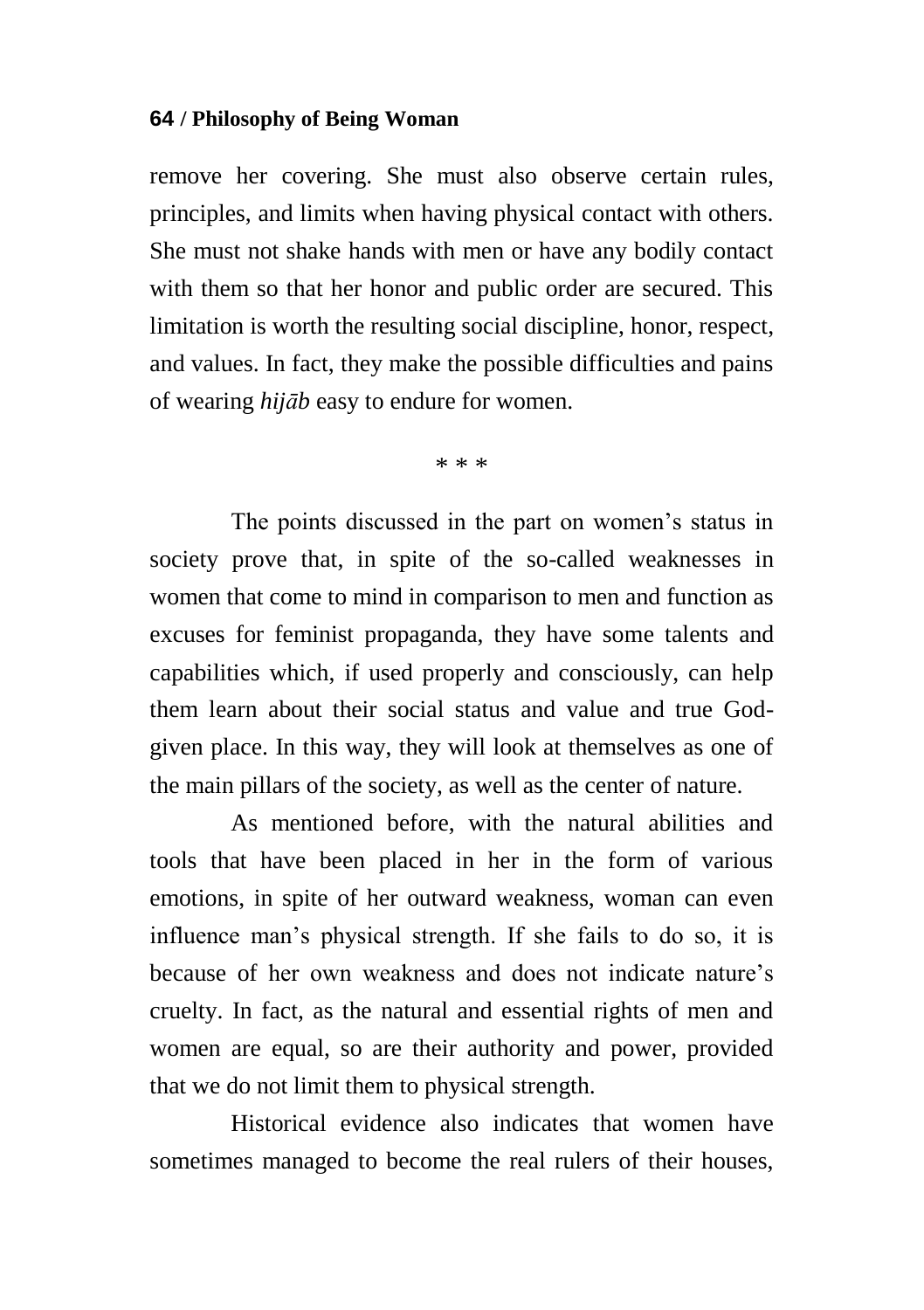families, or even countries. In such cases, their husbands, despite their outward strengths and social position, have obeyed their wives" will and decisions. Even in normal life, in which men are apparently violent or cruel, women"s secret but final and true dominance and superiority are still perceivable.

Woman"s true weakness and the main reason of her fall from a high level of honor, glory, and grace, which (according to the text of the Holy Qur"an) God has granted to her does not originate in men"s cruelty and society"s abuse of them. Rather, it lies in her taking no heed of her true place and unfamiliarity with the "philosophy of woman".

\* \* \*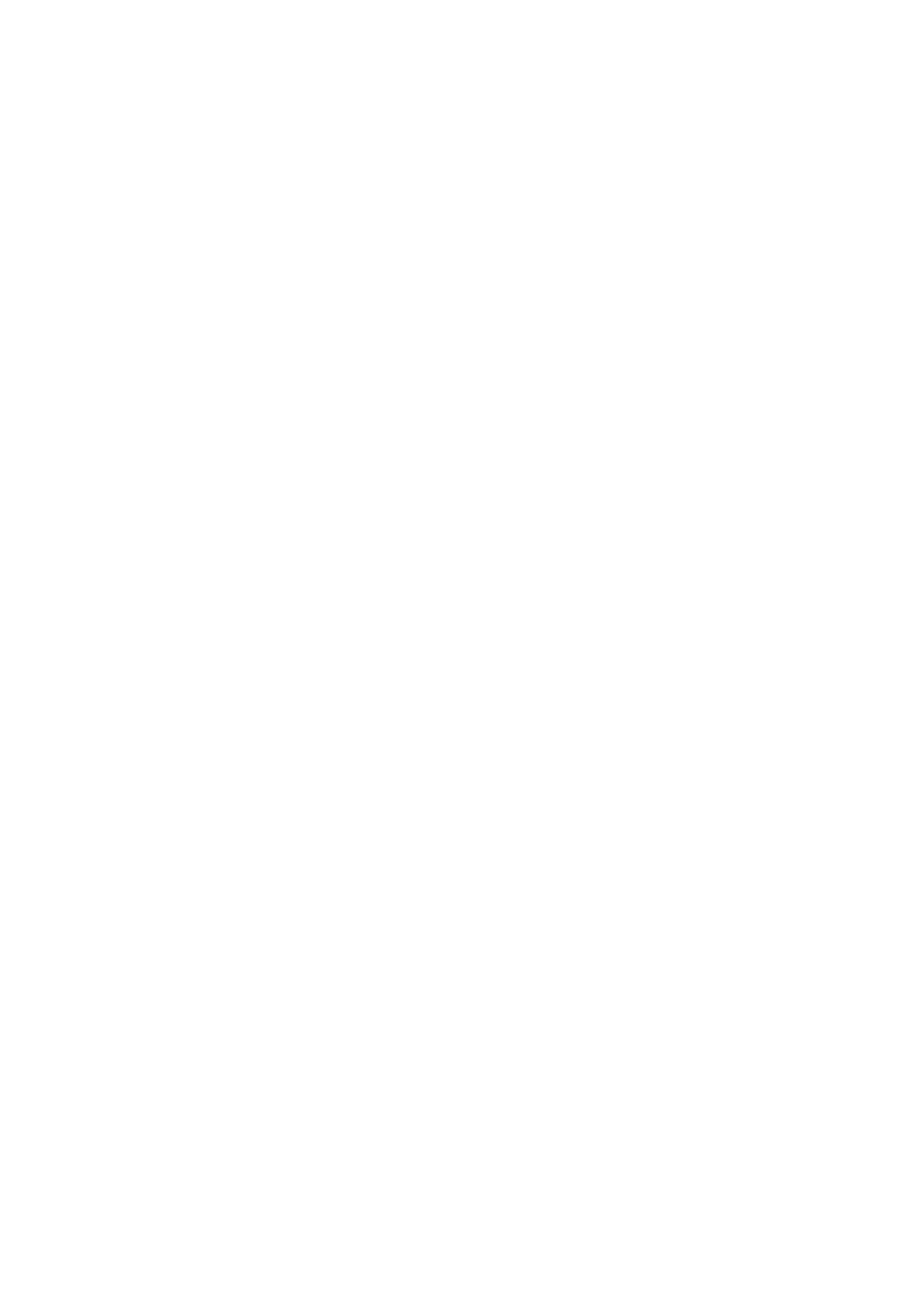# Chapter 4

# Islam and Women

study of different cultures, traditions, religions, and their views of men, as well as a purely scientific analysis of the woman in the fields of nature and society, which has, for the first time, been presented in this treatise, reveals that, as a religion, culture, tradition, and ideology, Islam has a comprehensive view of woman. This view is based on her natural and essential rights, begins with the principles of the genesis of human beings (the story of eating the forbidden fruit), and then continues with explaining all the stages of the woman"s life, whether from a natural and social aspect or from a legal and philosophical one. In what follows, we will cast a look at the above mentioned issues from an Islamic point of view: *A*

# **1. Principle of the Creation of Woman**

The first point concerns the principles of woman"s creation beside the man (Adam and Eve). Unlike the Torah and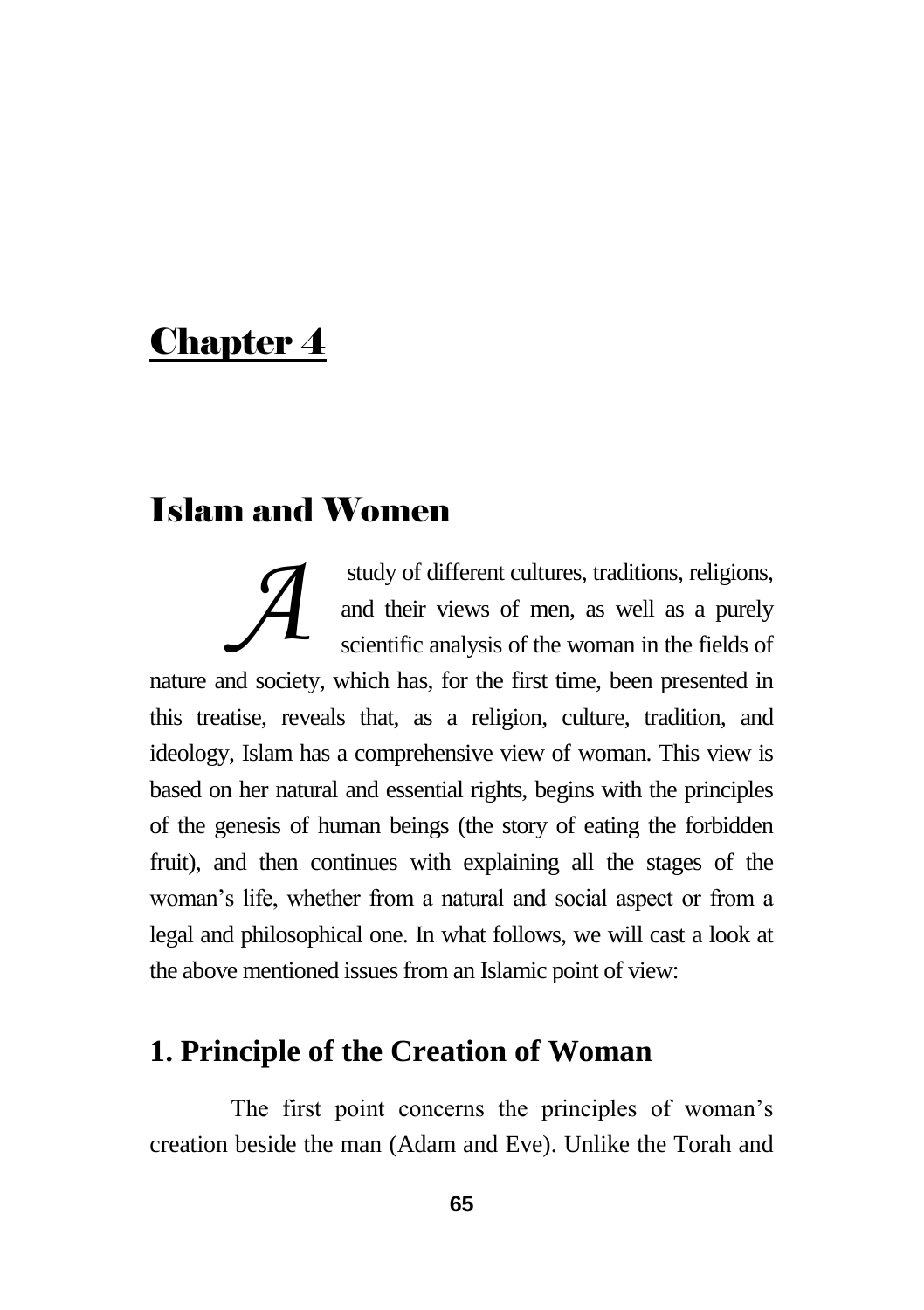other Jewish texts, the Qur"an maintains that woman and man have been created from a single substance or common soul that God has breathed into their bodies. However, the difference is that He first created the man and then the woman. This succession is not a temporal one; rather, it refers to a kind of relationship, pursuance, and copulating (*al-A"raf* chapter: verse 189; *al-Zumar* chapter: verse 6; *al-An"am* chapter: verse 98)

The word "pair" (*zoj*) is frequently used in the Our'an to show that a man is incomplete without a woman, and that they are inseparable from each other. In more precise terms, neither a man nor a woman is the referent and true instance of a human being without the other. This is because each lacks certain spiritual elements that exist in the other. In sum, they are equal to each other.

The incorrect and distorted interpretation of the story oft the creation of Eve from Adam"s rib in the Torah has led the Jewish and Christian clergy to view women as lower than men and deprive them of many of their human rights. $^{21}$ 

This view also affected the cultures of Christian, Jewish, Greek, and Roman peoples. The two Christian and Roman cultures coincided in the Catholic branch of Christianity and created a false view against women. They went so far as introducing remaining single or abandoning married life as one of the ways of keeping away from evil and its temptations.

 $\overline{a}$ 

 $2<sup>1</sup>$ . In the interpretation of Qur'anic verses, the People of the Prophets' House (*Shi"i* Imāms) have said, "Could God not create Eve from something other than Adam's chest rib? When Adam was created, he saw the woman beside himself and asked who the creature that resembled him was. Then the revelation came, 'She is Eve, my other creature and your wife'."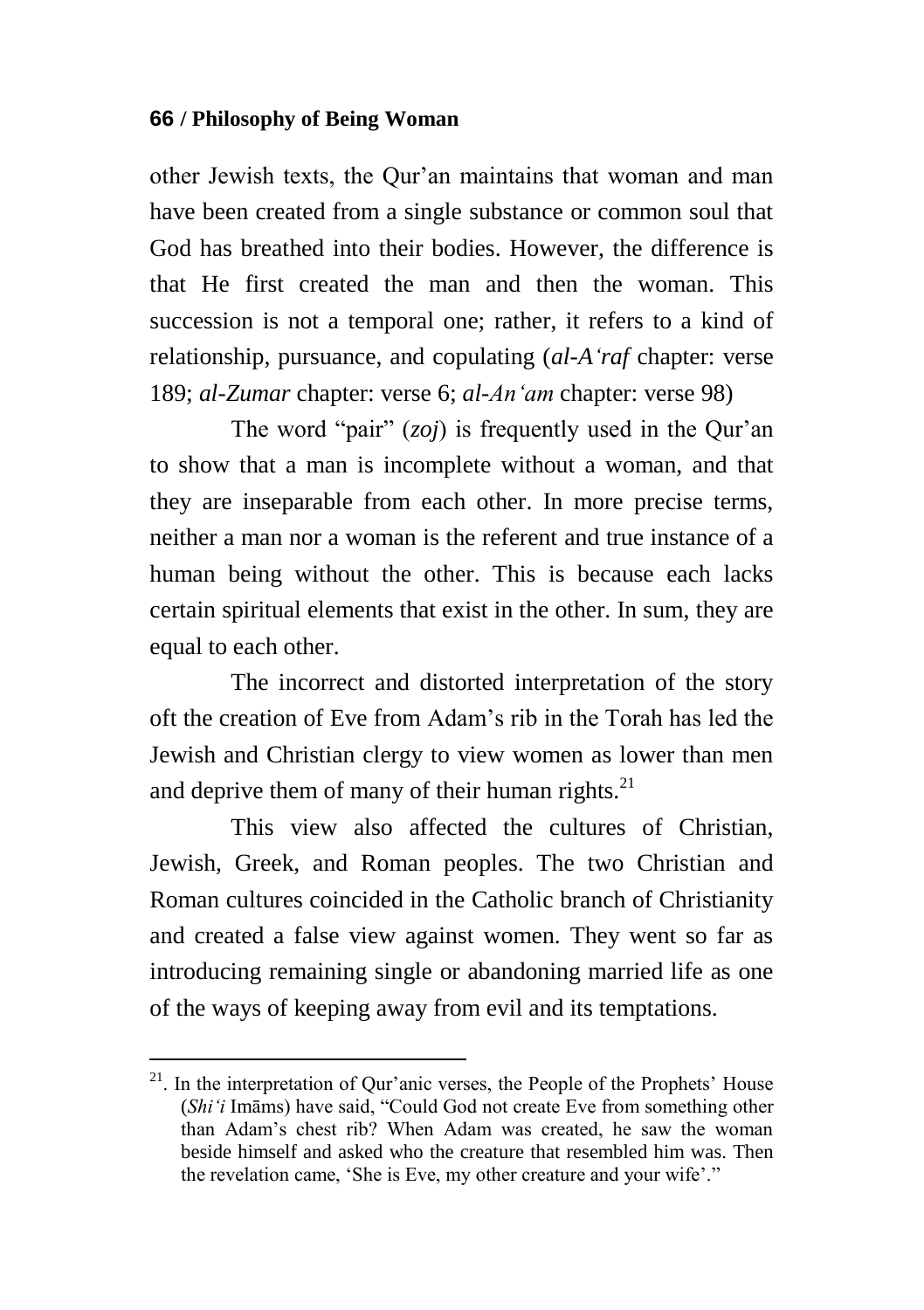The religious interpretations of women's place and honor, whether positive or negative, influence to a great extent social opinions and behaviors and even cultures. Islam has done women a great service to in this regard and voted for their superior status in nature and law.

Therefore, it is not surprising that, unlike earlier religions and ideas, Islam views men and women to be equal in humanity and their essential rights. According to Islamic principles, woman , like a man, has certain obligations and must obey the law. In return, she has certain rights that are divided into three categories: human rights, common civil rights, and the rights arising from the division of labor (which we will refer to later).

For human beings, having obligations is more important than having rights. This is because it is the sign of spiritual maturity, talent, intellect, the ability to distinguish between the good and evil, and free will. None of these virtues exists in animals, the young and insane; therefore, according to religious principles and the law, although they enjoy certain rights, the latter do not have to observe the law and follow the existing principles.

## **2. The First Sin**

As mentioned before, according to the Old Testament or the Torah, Adam and Eve lived a good life in Paradise; however, when Eve was deceived by evil and ate the forbidden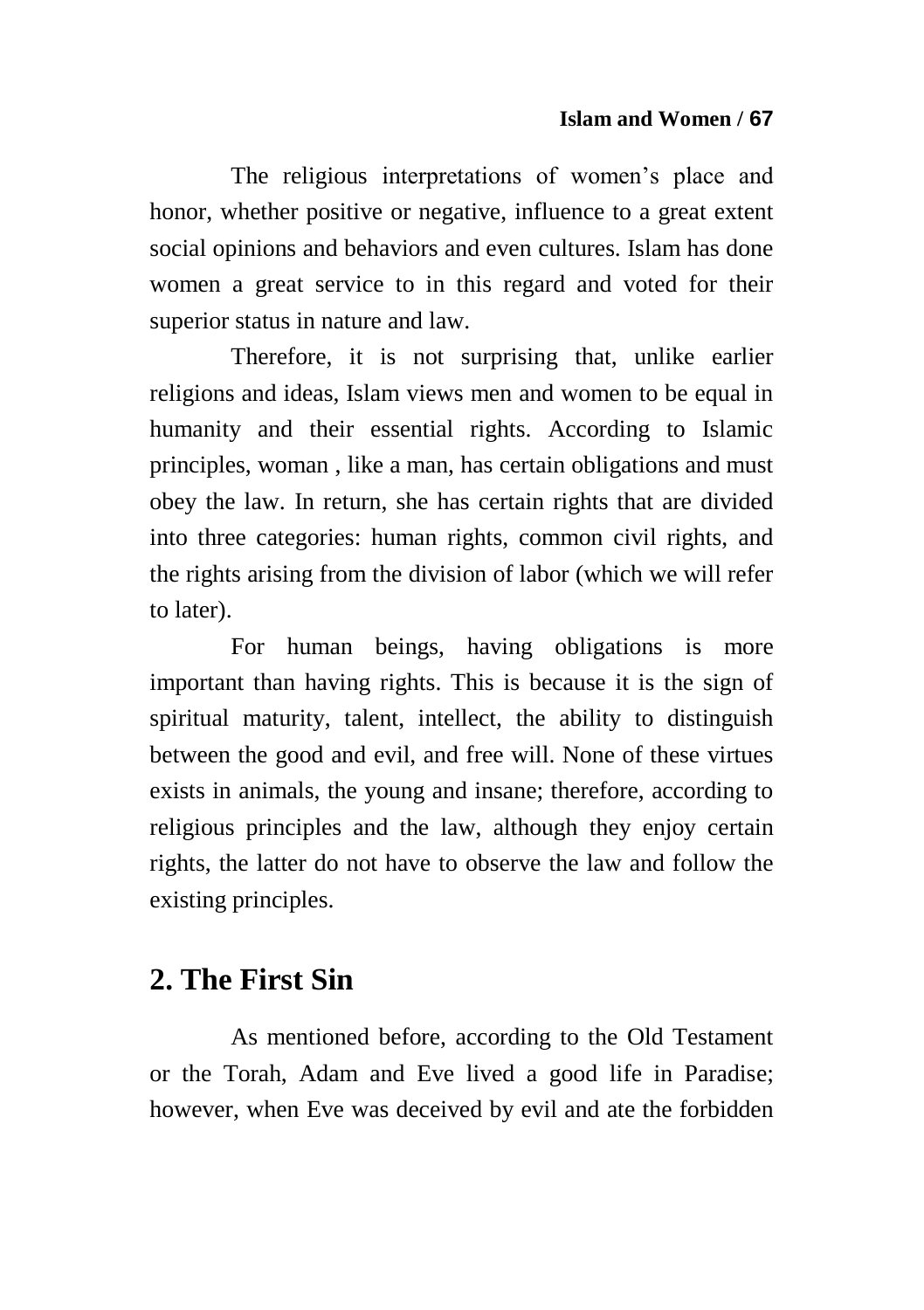fruit, she forced Adam to do the same. As a result of her sin, Adam was also expelled from the heaven (*Genesis*, 3: 16).

According to historical-religious Jewish texts, Christian and Jewish religious men consider woman as the first and principal sinful creature and believe that she must pay the penalty for this sin and be blamed and humiliated until the end of her life.

Nevertheless, the Qur"an does not prefer either Adam over Eve or Eve over Adam. Rather, it says, "*But Satan caused them to deflect there from and expelled them from the (happy) state in which they were, and we said: Fall down, one of you the foe unto the other! There shall be for you on earth a habitation and a provision for a time*." (*al-Baqarah* chapter: verse 35-36)

Even in the following verse ("*Then Adam received from his Lord words* (*of revelation*), *and He relented toward him*..."). He says that Adam repented and not both of them. Here, we can infer that the main culprit was Adam. This point has also been emphasized in Persian literature.

According to these verses and the general view of the Qur"an and Islamic *Sunna* of woman, she is neither the main culprit nor has to be punished in this world. Pregnancy and child labor bring honor to women but motherhood is the cause of their holiness. The man requires the woman in order to have children and raise them. He does his best to provide for his wife's welfare and comfort in life. According to Islamic law, a woman"s sole duty at home is to satisfy her husband"s sexual desires, become pregnant, and raise children. She does not have to do any other thing at home, whether easy or difficult, and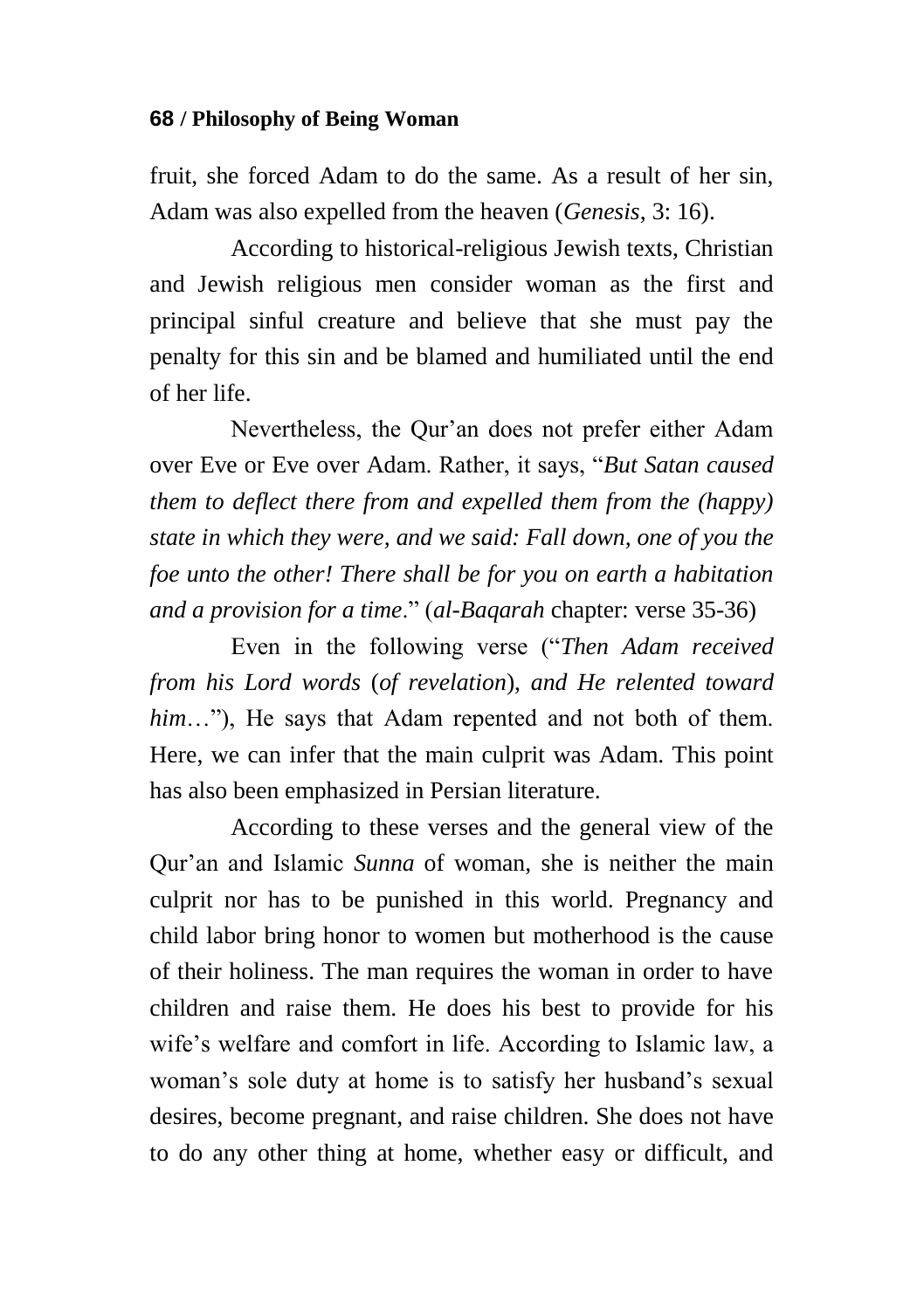thus a Muslim woman does all the household chores voluntarily and without any religious or legal obligation. Islam has also removed heavy social responsibilities such as military service, fighting, and *jihād* from women's shoulders.

### **3. Woman's Social Rights**

Woman has a valueless social role in the Roman and Greek cultures and the Christian and Jewish ideologies. In contrast, in Islam she has an important role in society and enjoys the same rights as men in the field of politics. She can have her basic rights realized and elect the members of the government. For example, the first time in the history that women obtained the right to determine their own future was in the Holy Prophet"s time. At that time, the Prophet (pbuh), according to the order of the Qur"an (*al-Mumtahinah* chapter: verse 12), allowed women to vote for the leader of the Islamic government (known as *bey"at* or swear to allegiance). In another place (*al-Tawbah* chapter: verse 71), the order has also again been given to the Prophet (pbuh) to grant the right to vote to women and familiarize them with the new civil laws and penal codes of the government so that they do not commit any criminal acts and, as a result, do not receive a punishment. The above points reveal the equality of men and women in their fundamental and civil rights. Like their obligations, women's right to vote and her other rights are separate from those of men, and this shows their originality and independence in the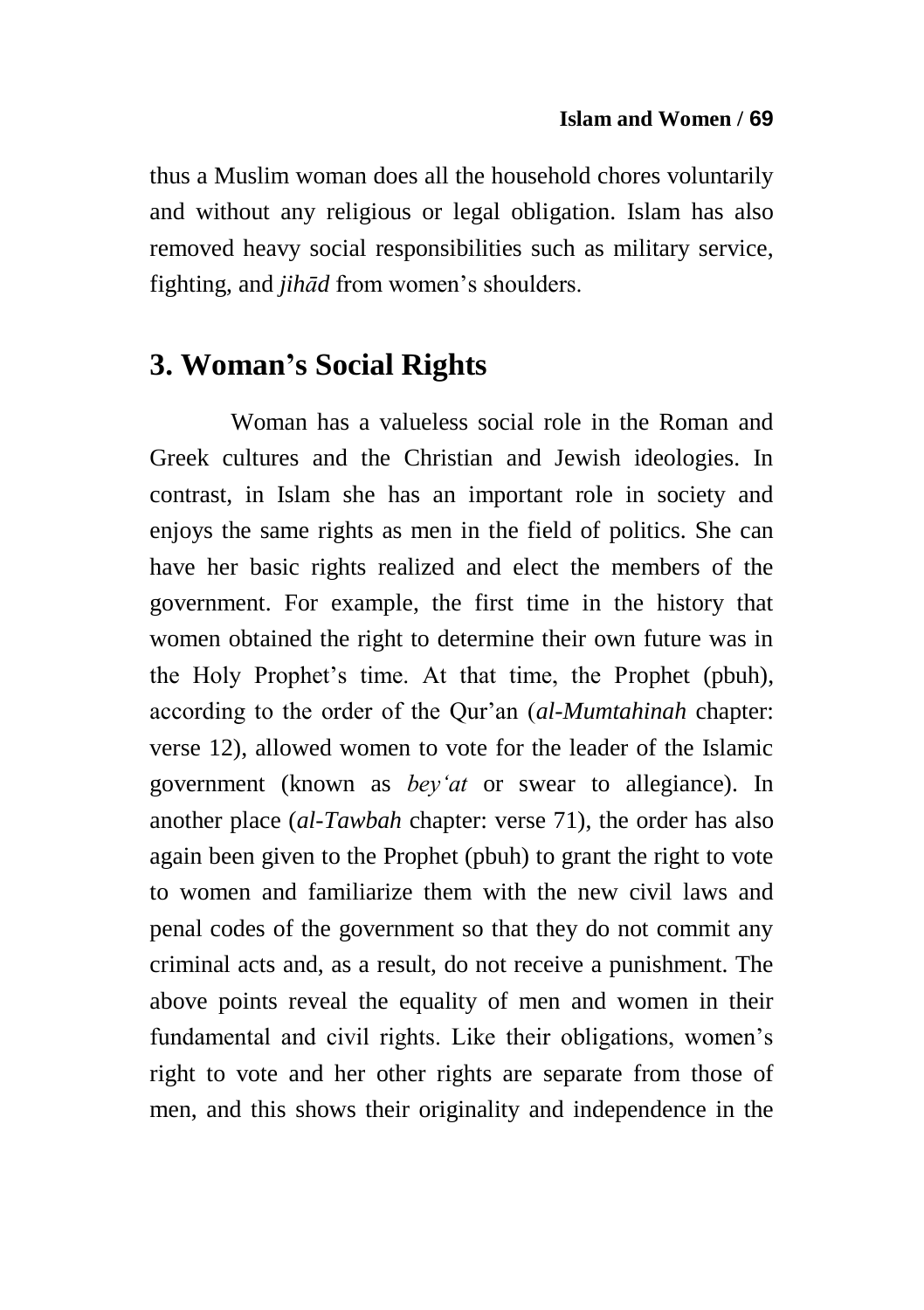society.<sup>22</sup> As we will discuss later, exactly like a man, a woman is responsible for her acts and obligations before God and society. She is independent in performing this responsibility and her character is valid and officially recognized.

One of the signs of human beings" social rights is their social responsibility. In Islamic law, men and women are equal in terms of their social duties. According to Islamic law, "all people are responsible before each other (like a shepherd before his flock).<sup>23</sup> There is no difference between men and women in this regard. Therefore, women are responsible for the prevention of social diversion and corruption not only among themselves but also among men. Today, Muslim women perform this duty naturally in society.

One of the other common social rights and obligations of men and women is their responsibility for social inspection or, in the Qur"anic sense, the law of "bid good and prohibit doing evil". In other words, they should encourage people to behave correctly and warn them in a friendly manner against doing wrong deeds and breaking the law.<sup>24</sup> According to this law, both men and women, enjoy "*wilāyah*", i.e. the legal right to stand against social diversion, suppression of moral values, and even the political mistakes of government people and bid or prohibit. As we know, these two acts are something other than demand and plead. They require a kind of official right according to which women have legal authority over others,

 $22$ . A woman has certain obligations in her married life and must act in coordination with her husband when making joint decisions in family life.

<sup>23</sup>. An Islamic *hadīth*.

<sup>24</sup> . *al-Tawbah* chapter: verse 71.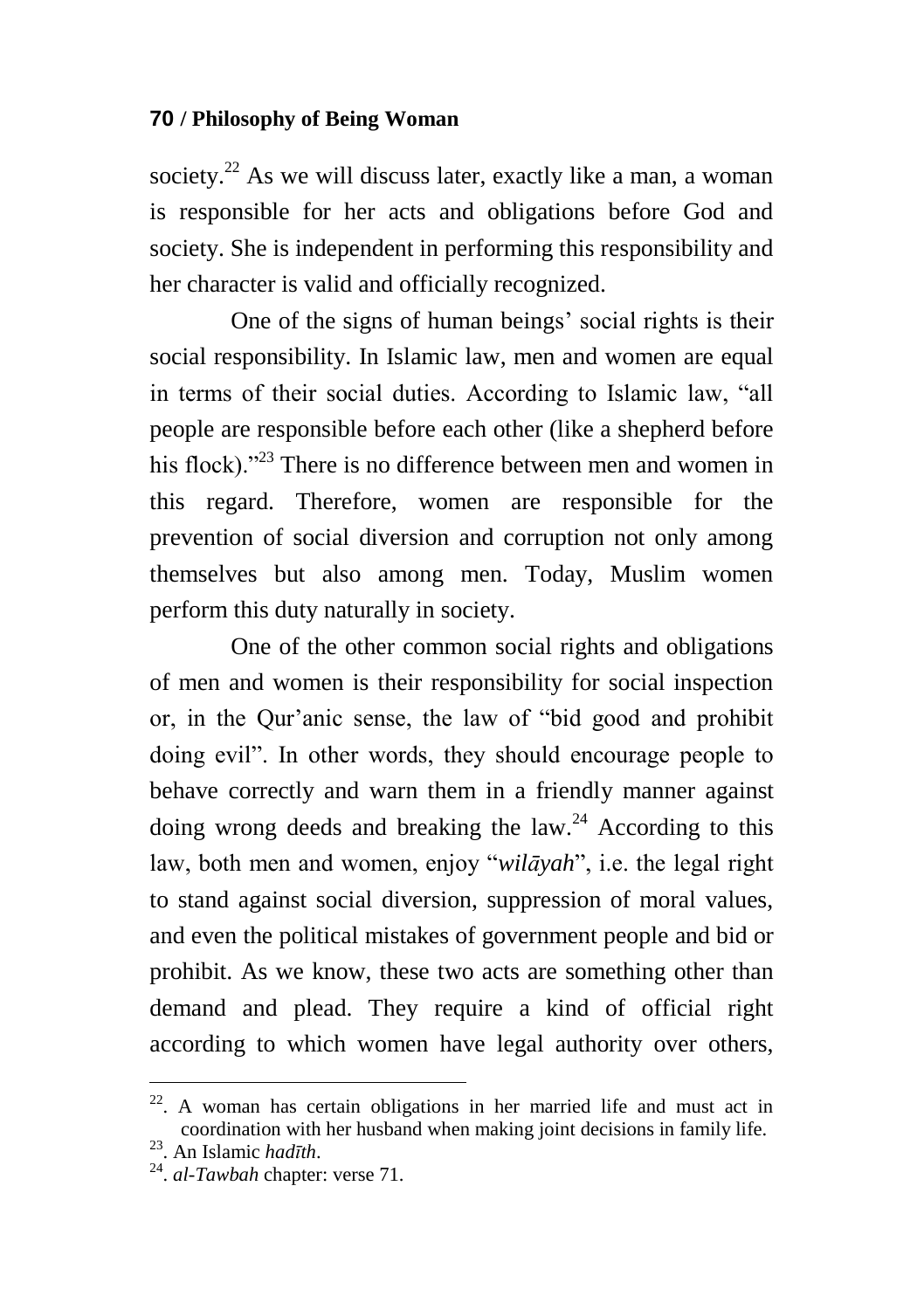whether men or women, in order to guide them. God has granted this fundamental right to them, and as we know, a fundamental right cannot be negated by means of normal laws. This indicates that women are qualified and have the necessary talents and prerequisites to enjoy this right.

This law and the previous one reveal the warp and woof of the human society from the viewpoint of Islam. Here, both men and women, without one being superior to the other, build this human structure and perform their specific roles in creating an honorable and healthy society and protecting its values. This reveals woman"s high character and equality with man.

Woman"s peripheral roles and tasks, such as doing the housework, taking care of children, and the like, can never tarnish or decrease her real value and social status. By no means are they the signs of her inferiority to men. Likewise, doing low-level jobs can never harm men's main rights and human character.

## **4. Woman's Essential Dignity**

The issue of "human dignity" has no philosophical place in the common law of the world. Nevertheless, it has been explained in form of a fundamental philosophical principle in Islam (and in the Qur"an). The Western schools of thought that claim to have dealt with this topic cannot offer any natural and essential cause for it, and thus what they say remains merely at the level of an unfounded claim. Although Europe became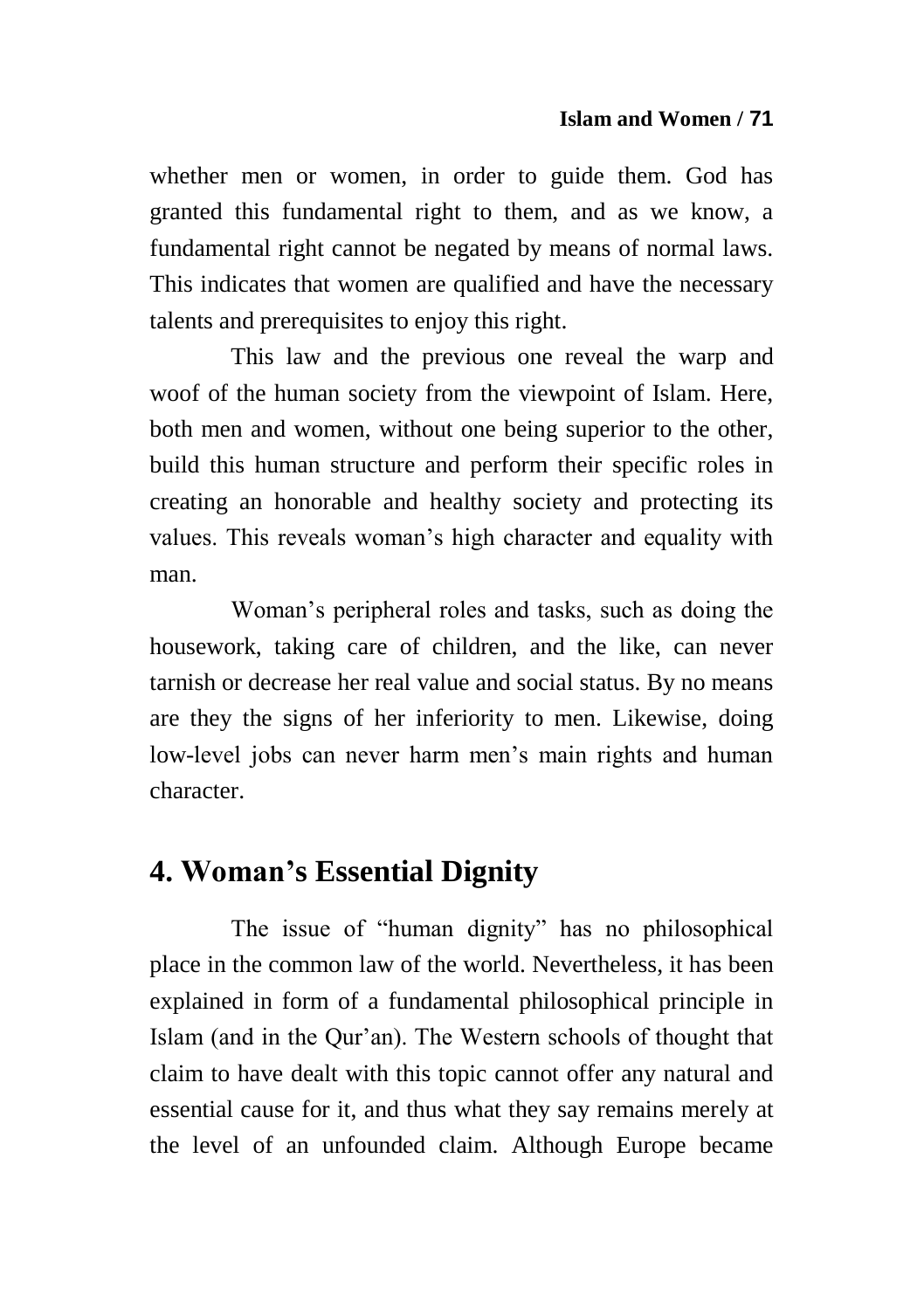familiar with this issue after the rise of Islam and after the conquest of the Muslim Spain, it never tried to find its natural roots.

However, Islam believes that human beings enjoy essential and innate dignity because, according to the text of the Holy Qur"an, they are God"s vicegerents and successors on earth. They are responsible for His other creatures, and, evidently, enjoy more dignity and grace than other earthly creatures and are superior to them. The sublime position of being God"s successor brings grace and honor by itself. God has given this as an essential gift to human beings along with their existence.

This dignity is equally shared by men and women and no one can deprive either of them (for example, the woman) from it by force or deception. It is the human being himself or herself who can lose this dignity by committing sins, i.e. breaking the laws of nature (which God has sent to them in the name of religions). The criterion for this dignity before God is "piety". This issue has been explicitly emphasized the Qur'an. $^{25}$ The important point here is that, like men, women also enjoy the position of divine vicegerency on earth and essential dignity. There is no higher station for human kind than this, and as we see, there is no difference between the two sexes in this regard. Rather, we might even say that a pious woman enjoys more grace and dignity than a pious man and holds a higher place than him.

<sup>25</sup> . *al-Hujarat* chapter: verse 13.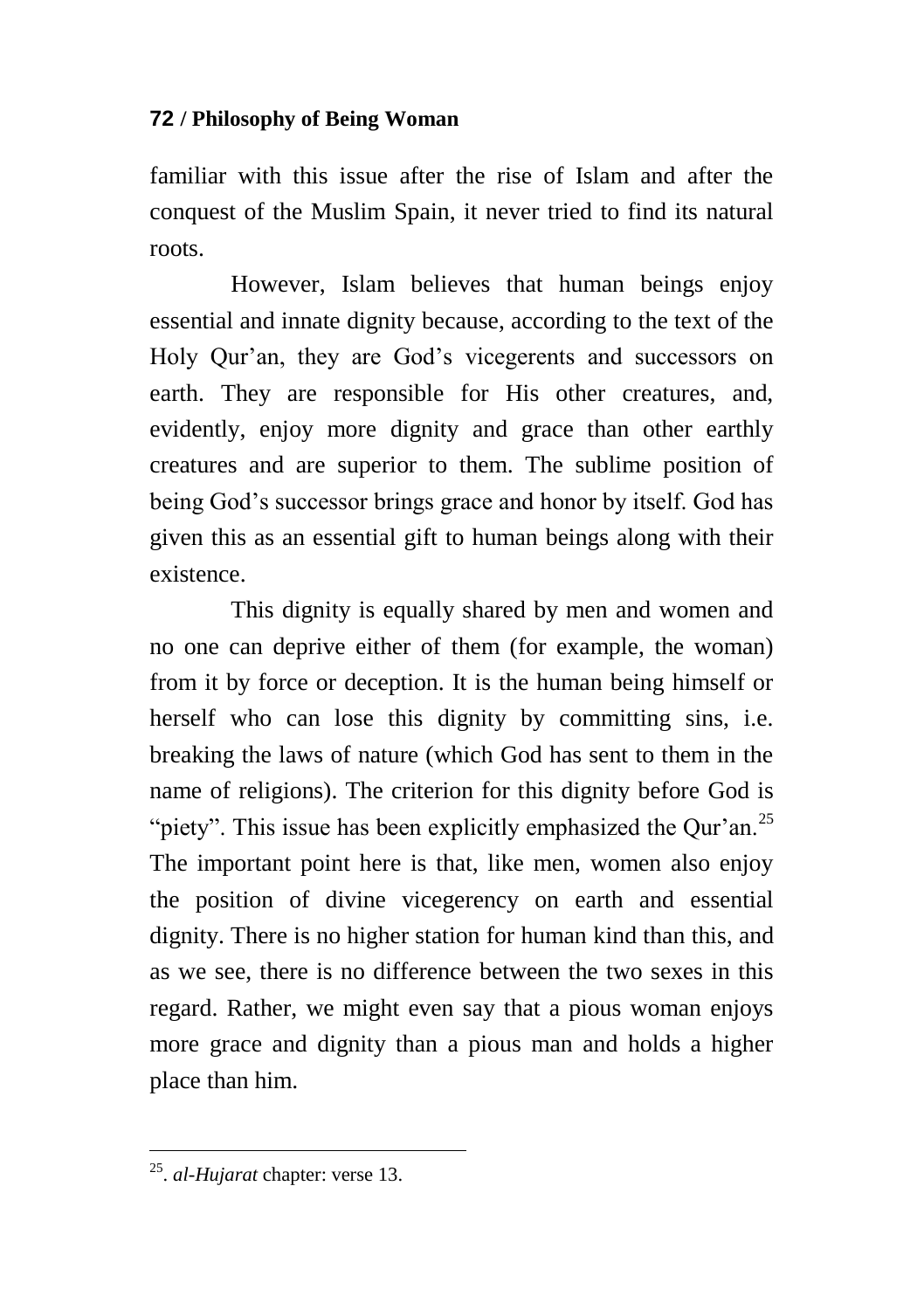#### **Islam and Women / 73**

Islam is the only religion that openly and unlike all misogynistic traditions introduces woman as man"s equal in humanity and defines her social and familial positions in plain terms. It also limited to a great extent their duties in the social division of labor and, due to their natural important role – which is called "motherhood" in practice, granted them a high place in the social domain. At the same time, it released them from a great number of tasks and duties that were more compatible with men's natural powers and talents. However, this does not mean that their essential or social degree and status is lower than those of men. The denial of such masculine duties to women can even, in a sense, be considered an extra credit for them. As we can see, God has set certain superiorities for women; for example, He says in the Qur"an, "*Make them superior to yourself*."<sup>26</sup> The Holy Prophet (pbuh) says, "Paradise is under the feet of mothers" and recommends fathers to be kinder to their daughters.

\* \* \*

We cannot decide, based on the social division of tasks. which duties are more suitable for women, and which difficult social tasks have been removed from their shoulders. Likewise, we cannot claim that household chores (doing the housework) should specifically be done by women.<sup>27</sup> In Islam, woman does

 26 . *al-Room* chapter: verse 23.

 $27$ . Working in the house has a vaster meaning and is mainly used in the sense of taking a greater moral and spiritual care of the husband and children and preparing them for performing their social duties, protecting their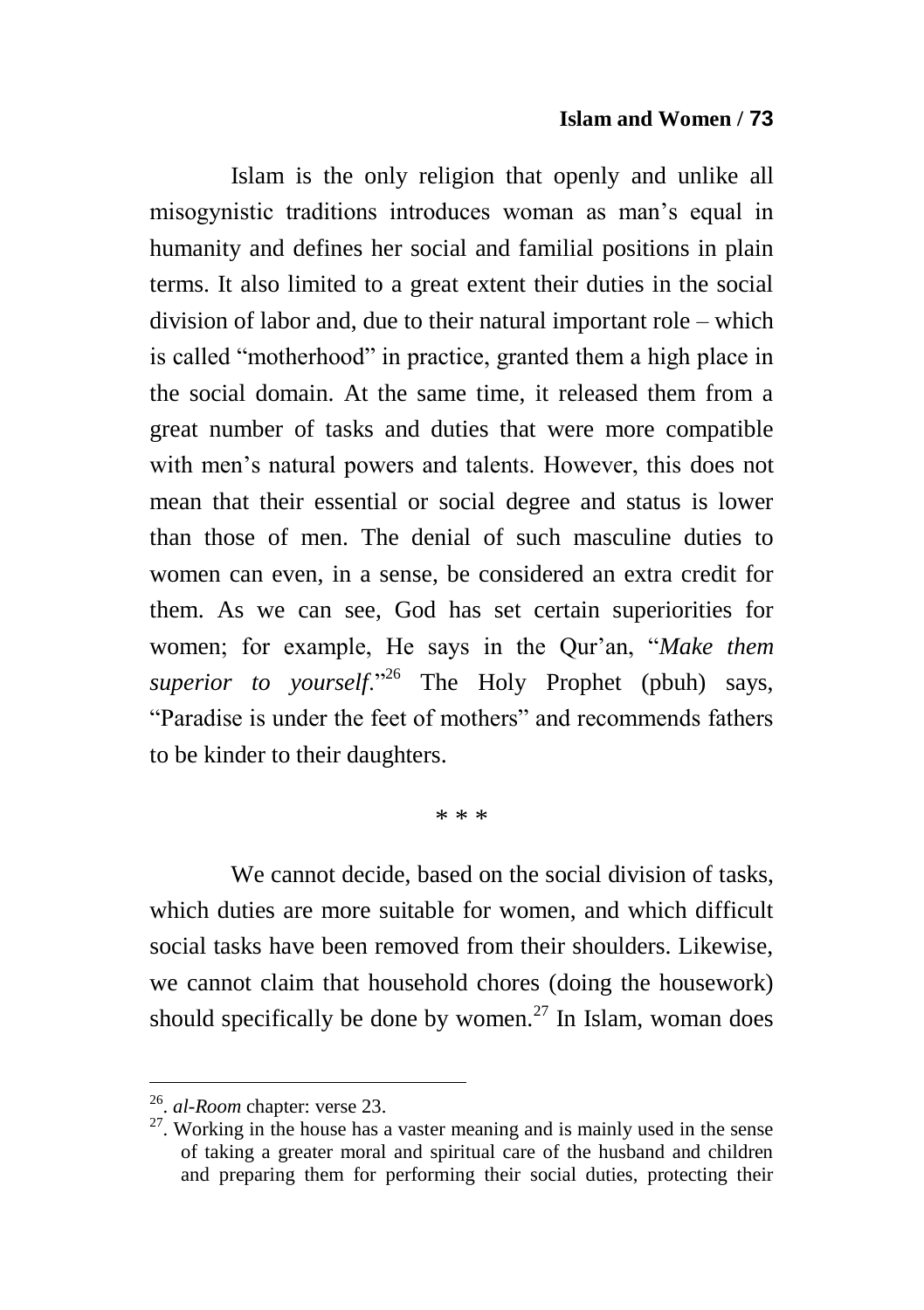not have to work in the house, but she has been asked to marry (preferably in a friendly manner), have children and, in her married life, look at everything that is directly related to these two moral and natural duties (giving a positive response to sexual relationships with her husband and taking care of her children and, particularly, her babies) as necessary obligations.

According to her natural and social duty, the woman is responsible for giving birth to children and protecting them. However, she has never been forbidden any social work and partnership with men in political and governmental affairs which do not interfere with her main responsibilities, unless she considers them to be heavy jobs or obstacles to her natural and religious duties. A woman"s working in society means accepting a kind of extra work. However, if it endangers her mental and sometimes physical health, it is not usually to her good and advantage. Of course, if she can dispense with her peace and comfort, there is no problem with her having a job. From an Islamic point of view, there is no defect in the woman that makes her incapable of doing social jobs and tasks.

\* \* \*

### **5. Heaven and the Hereafter**

 $\overline{a}$ 

In some Jewish and Christian texts, woman is not considered worthy of heaven and her good deeds are said not to be taken into consideration in the Hereafter. In contrast to such

mental security and peace, and the like in the home. This is called "taking care of a husband in the best way possible" in *hadīth*.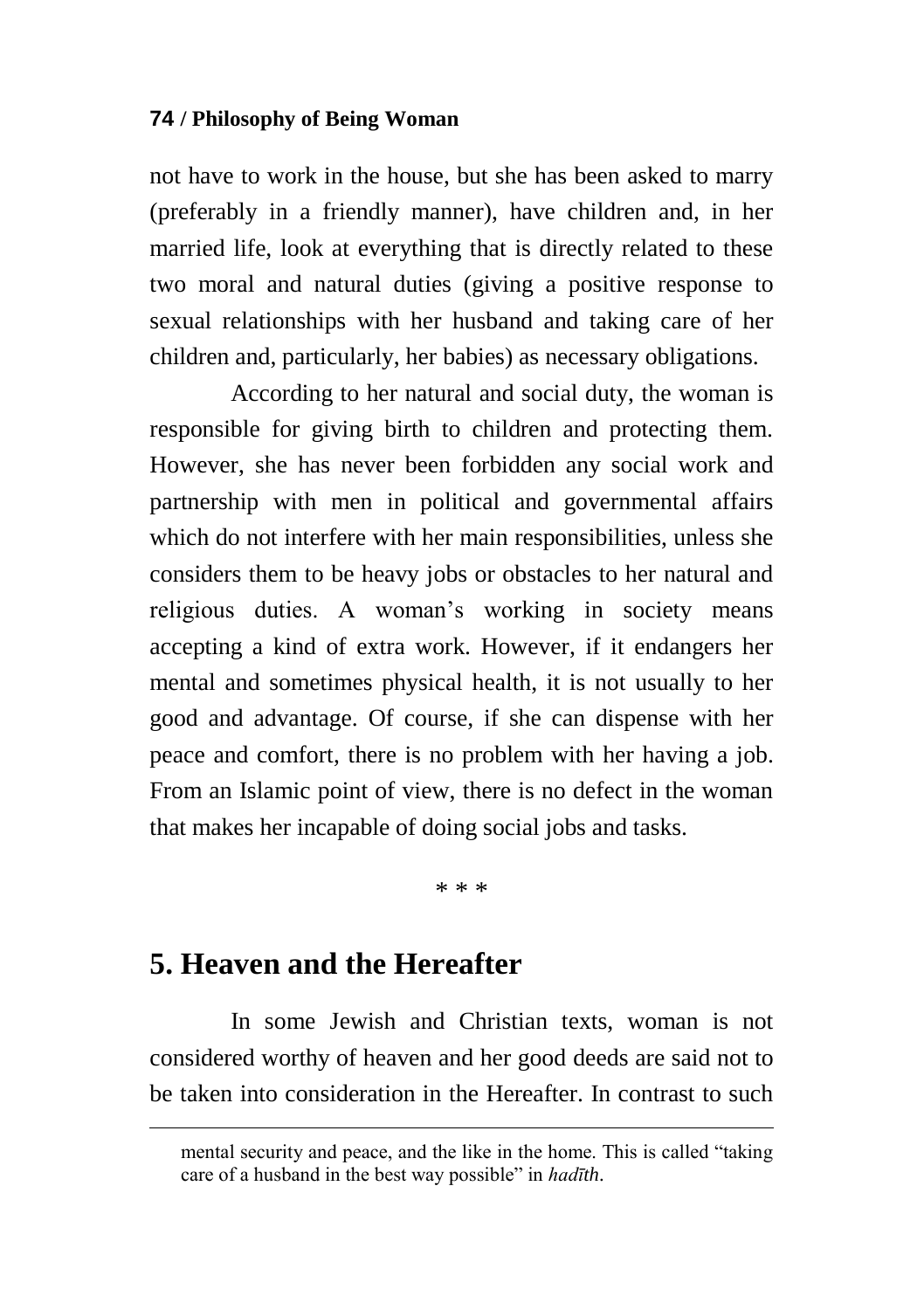decrees of the clergymen of other religions and the oppressive culture of Arabs in the Period of Ignorance, the Qur"an says in several places, "*Whoever does good deeds, whether male or female, and he (she) is a believer, such will enter paradise.*" 28

Being qualified to enter Heaven is the highest honor and privilege for human beings among all other creatures. According to the Qur"anic verses and the Prophet"s *Sunna*, not only such holy women as Lady Fātima Zahra (as) (the Prophet's honorable daughter) and the Blessèd Virgin (as) but also all faithful and pious women have a sublime place there, exactly in the same way that faithful men do. This is another reason for the equality of men and women, and men"s official privileges and responsibilities in the society cannot contradict it.

\* \* \*

The issues discussed so far represent Islam"s view of women in terms of their creation, status, and essential dignity in a brief comparison to those of other cultures, Judaism, and Christianity in this regard. Evidently, the short explanations provided above cannot present a comprehensive discussion of what Islam offers on this topic. However, it might be useful as an introduction to the issues in the field of philosophy of women in Islam.

The Islamic philosophical view of women is the foundation of women's rights in Islam. The Our'an introduces Islam as a religion in harmony with nature (*fiìrat*). That is,

<sup>28</sup> . *al-Nisa* chapter: verse 124; *al-Ahzab* chapter: verse 35.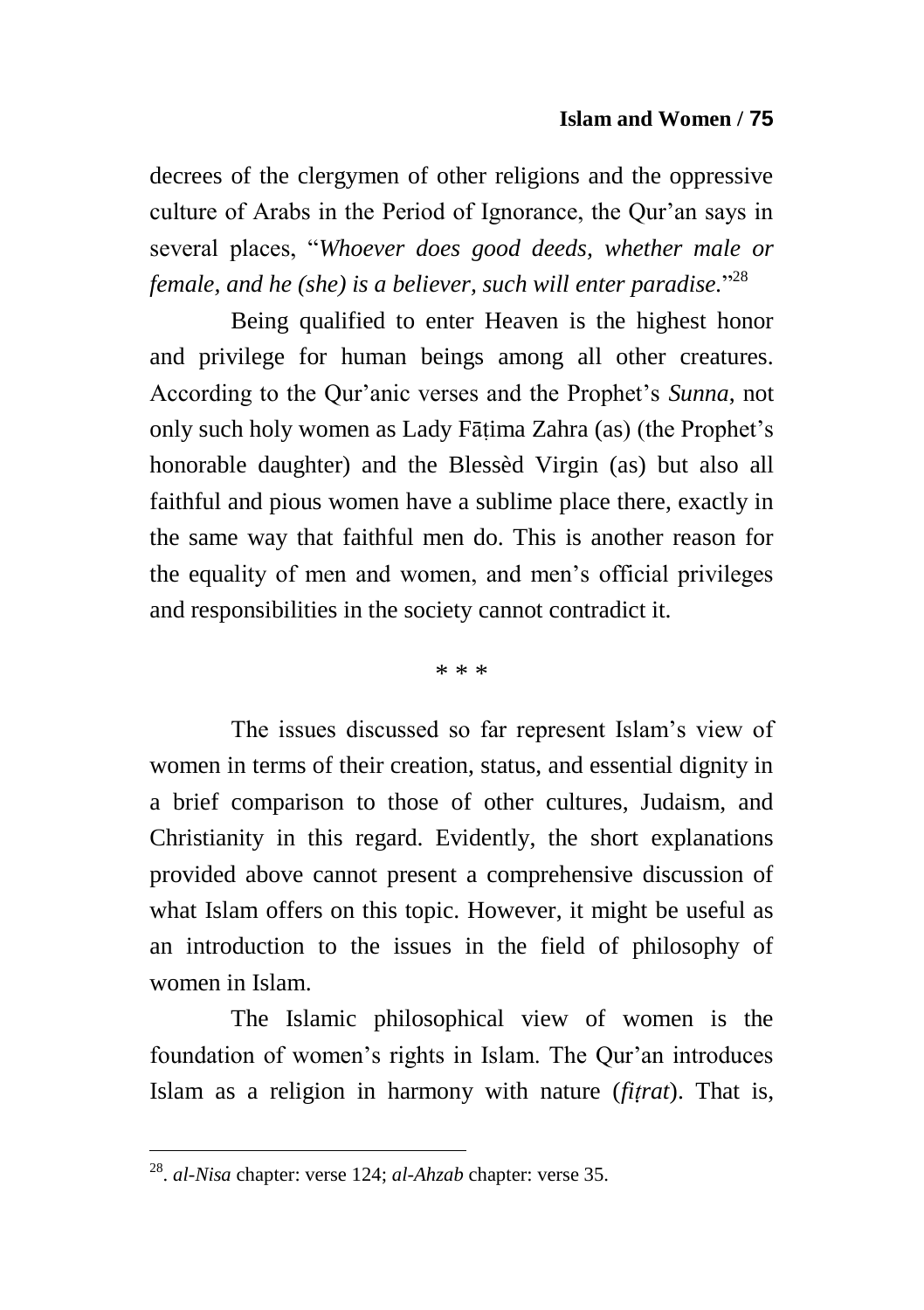Islamic laws conform to natural laws and are rooted in them. Therefore, all Muslims should bring their lives into harmony with its nature and principles. Woman's rights in Islam can be viewed as rights that nature has determined for her considering her physical and mental structures. Her spiritual and bodily characteristics necessitate the devising of a series of specific rights (different from those of men), and Islam has taken this important point into account. Unfortunately, women themselves have an incomplete knowledge of such critical differences and are only aware of the existence of some outward physical or spiritual differences between men and themselves.

\* \* \*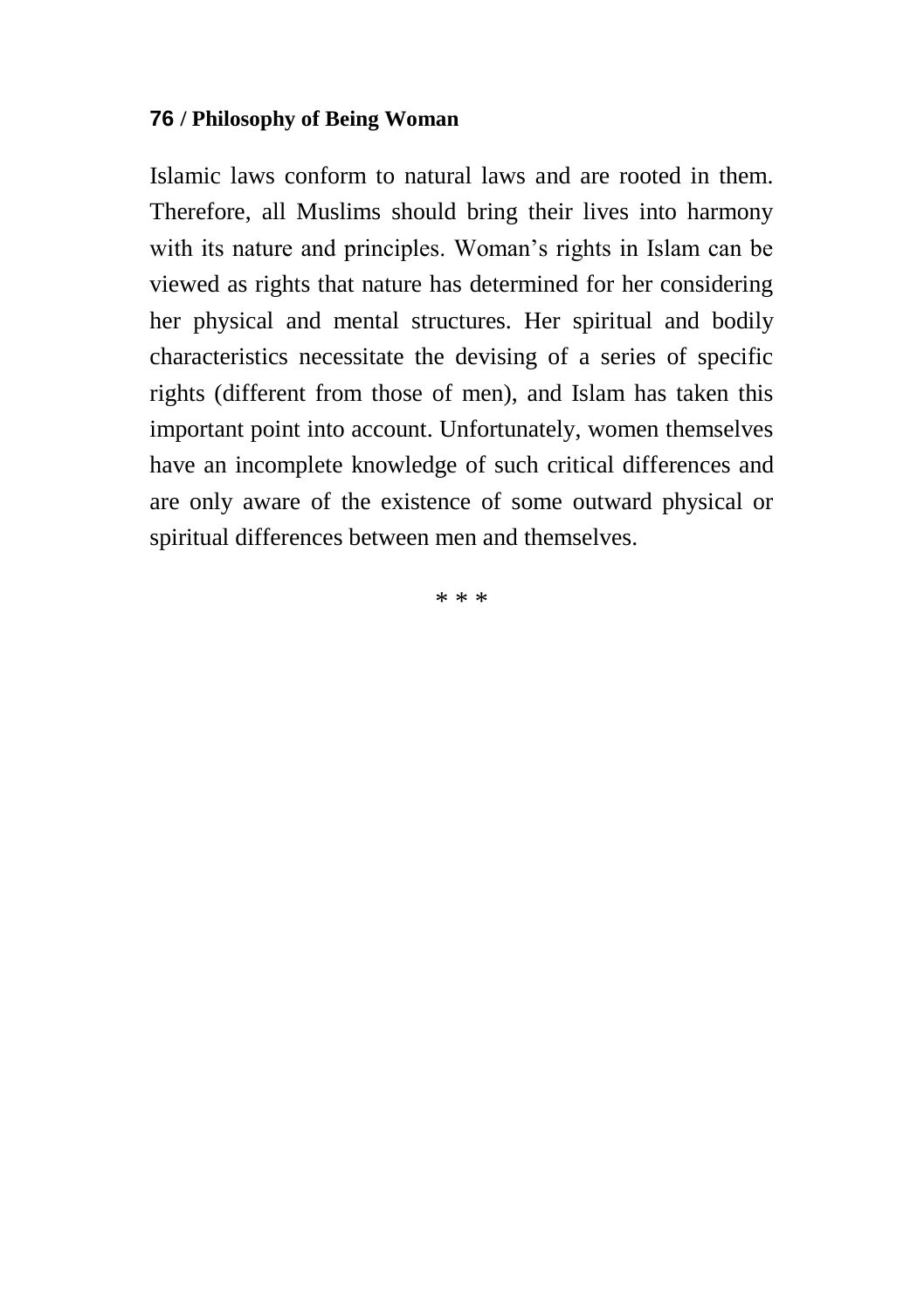

**A Comparison of Women's Human and Civil Laws in Islam and in the Universal Declaration of Human Rights**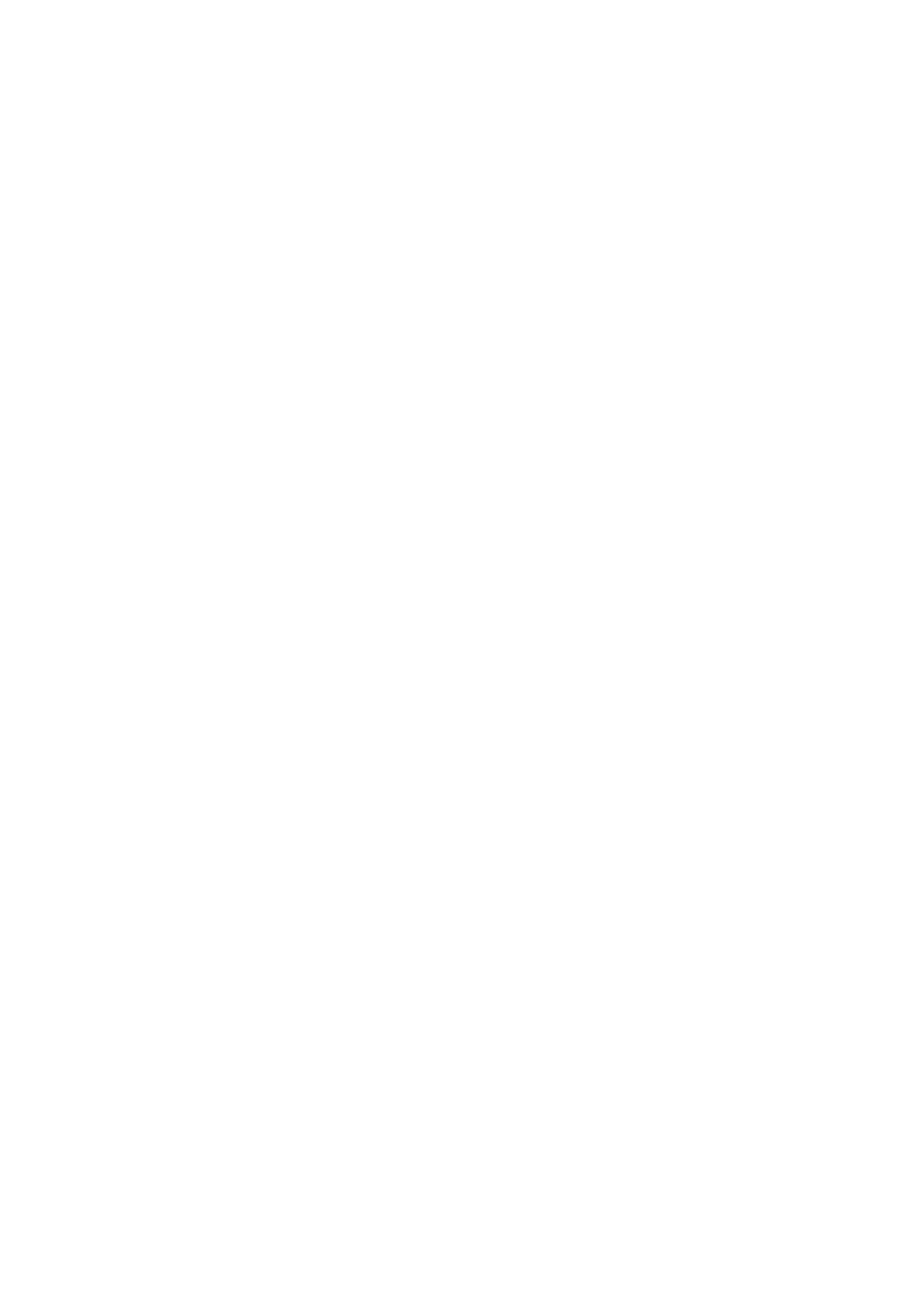# **Introduction**

n order to begin a comparative study of women"s human rights in Islam and in the Universal Declaration of Human Rights, it is first necessary to cast a glance, however short, at the history of human rights and the development of related laws. *I*

The writer believes that the first founders of human general laws were the prophets and heavenly religions. In fact, all the human efforts to introduce or revive these rights during the previous centuries have been, consciously or unconsciously, rooted in the religious cultures inherited from past times.

In the some-thousand year history of human culture and civilization, similar efforts have been made mainly by kings and rulers of the time with motives which are neither very sublime nor human. As a result of such activities, in addition to the specification of the rights of the social elite, some laws were also designated for the public, and some references were made to human rights.

The first efforts in this regard have been attributed to Hammurabi, the ruler of Babylon, in about 1700 BC. Some others believe that the Charter of Human Rights declared by the Cyrus the Great, the king of Iran and conqueror of Babylon,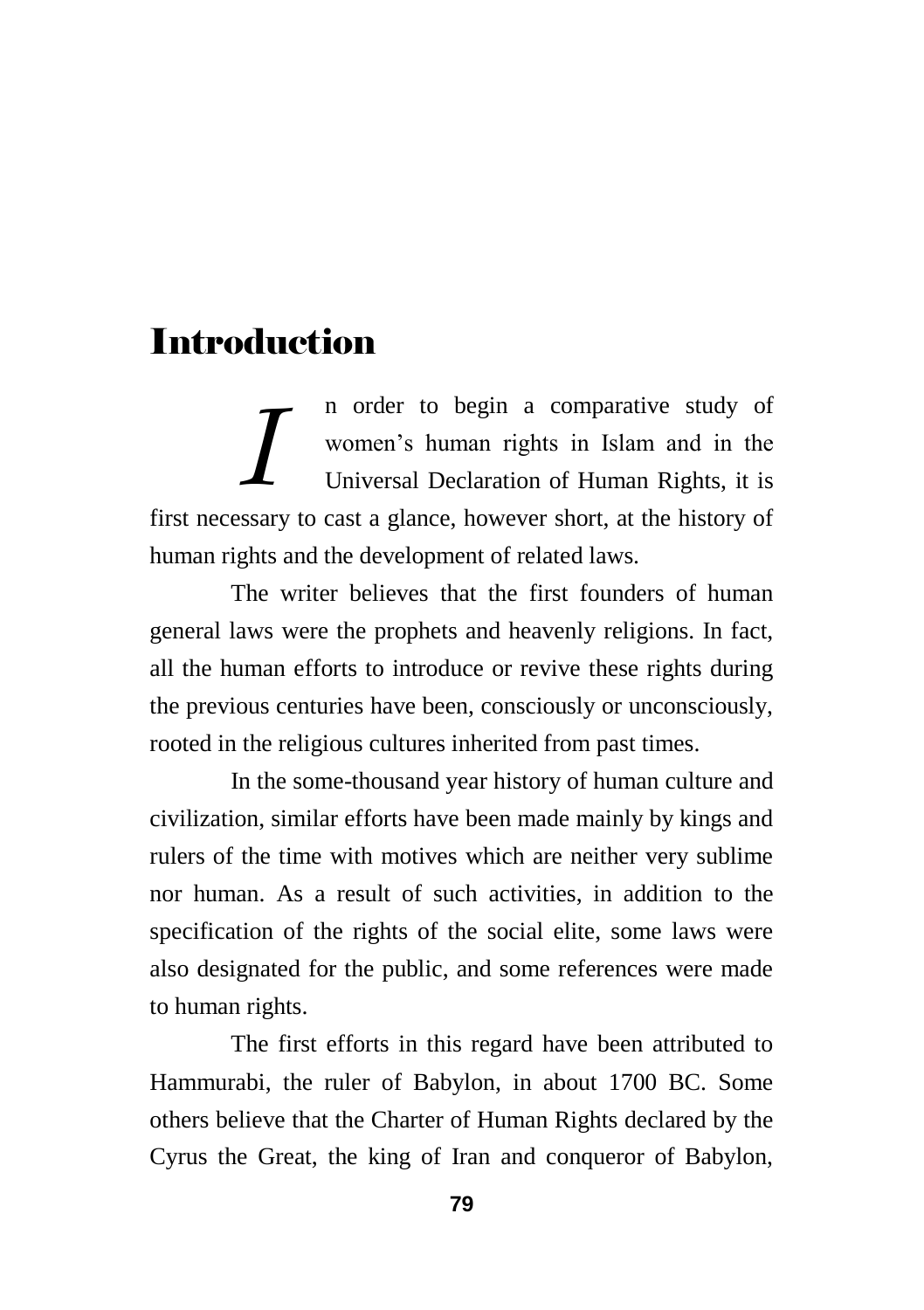who granted freedom to Jews and other nations about 15 centuries later, was the first manifesto of human rights.

History also records in this regard some less important attempts by other political and academic figures of the world. For example, we can refer to some activities in Greece and Rome which were mainly limited to lectures and writings in academies and not very useful to humanity.

The last effort made in this regard was the manifesto that the General Assembly of the United Nations adopted and proclaimed to the world on  $10<sup>th</sup>$  December 1948 called the "Universal Declaration of Human Rights". The authorities of this organization believed that they had presented the latest achievements of human beings in order to maintain and support the essential and original rights of all individuals.

Here, it is necessary to refer to two fundamental flaws. First, the main historical roots of this declaration, either deliberately or due to ignorance, have been neglected and the undeniable effects of Islamic culture on it have not been taken into consideration.

Of course, we can refer to several political, economic, and cultural factors underlying the French Revolution, the English Glorious Revolution, and other movements in the world. Some of them include the cruelty and injustice of rulers in the Middle Ages, the dictatorship of churchmen, extreme poverty in society, cruel social classifications, and tens of other similar issues. However, the first sparks of knowledge and the principiality of human identity originated in the original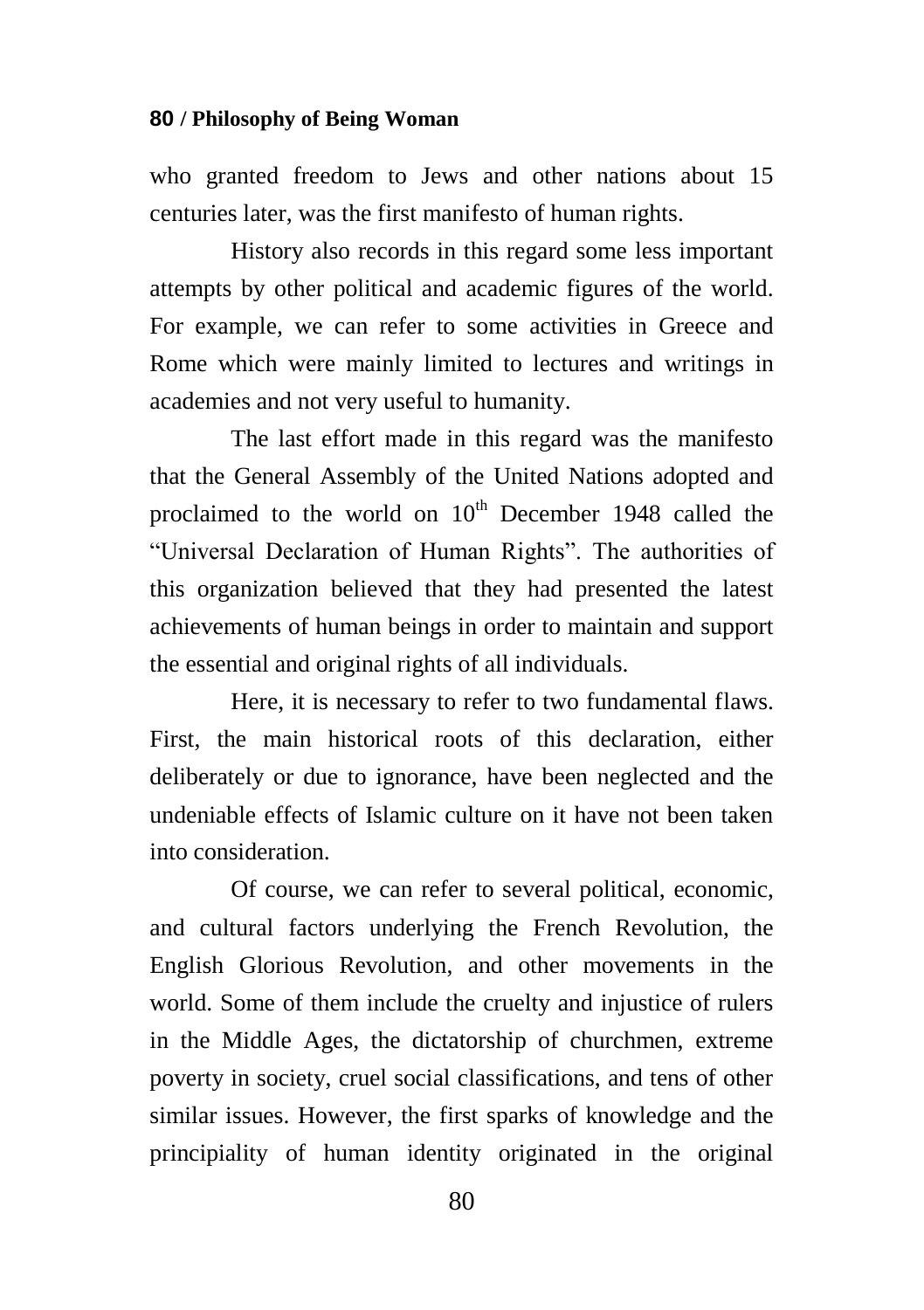teachings of heavenly religions and, particularly, in the brilliant and dynamic Islamic culture. The influence of this culture can be clearly seen in the thoughts of philosophers, jurists, and even rulers of the world, and it has frequently turned into a source of inspiration for revolutions and formulation of justice-spreading laws to the advantage of the majority of people in various societies.

It is not very difficult to demonstrate the existence of such a cultural relation; however, it requires some necessary and independent studies. This issue has also been explicitly and implicitly confirmed in the works of some Western scholars themselves. Here, we will suffice to a statement from Dozi, the Dutch Orientalist (in *Histoire des Musulmans d"Espagne* or *History of the Muslims of Spain*) saying, "The slogan of "Liberty – Equality – Fraternity", in the French Revolution has been borrowed from Andalusian Muslims."

A study of the history of the West, from the time of Charlemagne until recent centuries, clearly reveals the impact of Islamic culture on modern European culture. Some scholars such as Thomas Aquinas, who had taken the main principles of his knowledge and philosophy from the Islamic East, can also be seen among them. Therefore, it is likely that European jurists and social philosophers such as Rousseau, Voltaire, and Montesquieu had been influenced by the Islamic manifesto of human rights, which after about 2 centuries led to the adopting of the Universal Declaration of Human Rights by the United Nations Organization.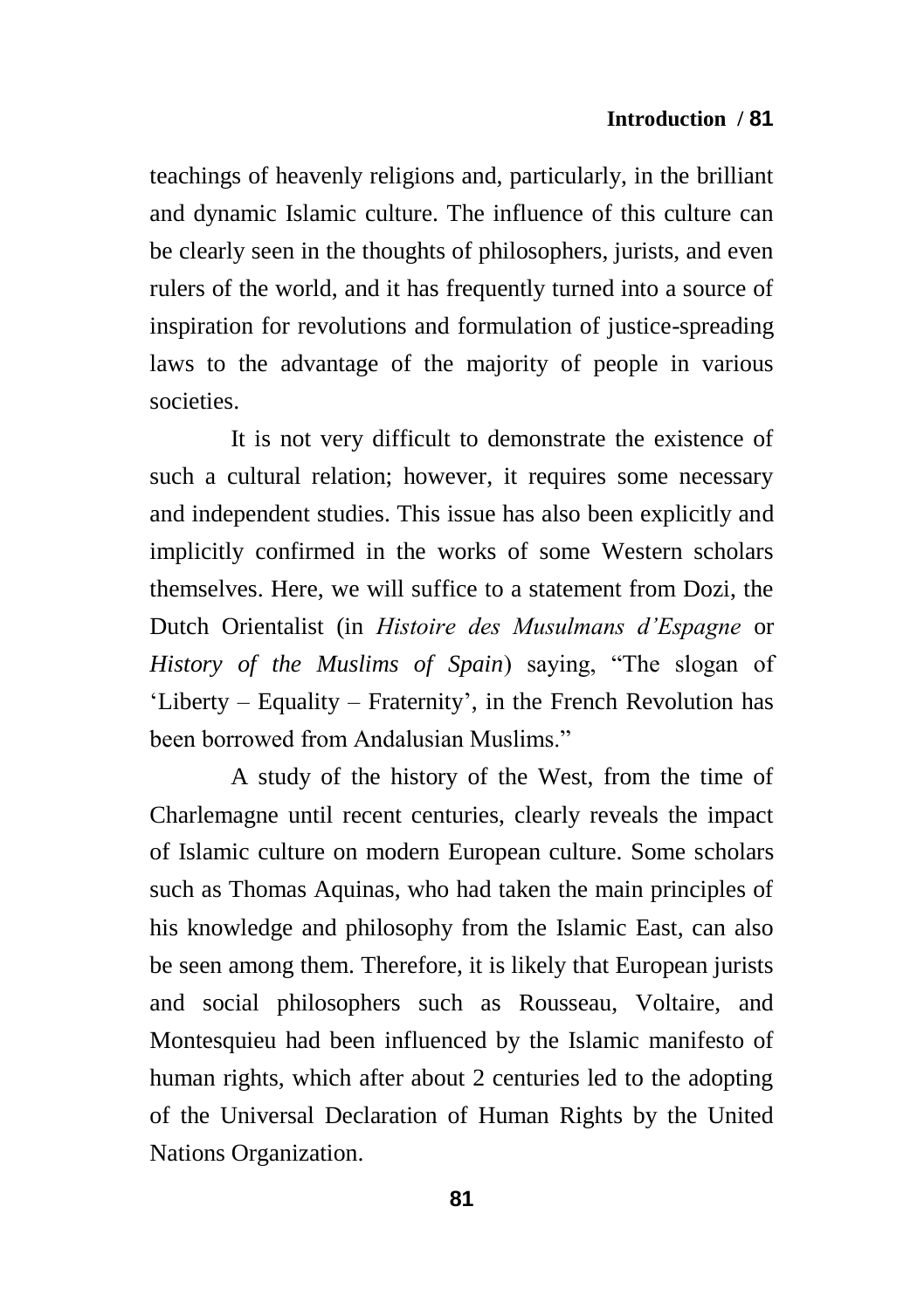It is also worth knowing that Hammurabi"s Charter was also devised about 200 years after the mission of Ibrāhīm Khalīl (as) (Abraham) and the spread of the heavenly culture of human rights and human freedom of that prominent prophet. Therefore, it is very unlikely that Hammurabi had not been influenced by Islamic culture in developing his law code.

### **Defects of the Worldview Dominating the Declaration of the United Nations**

The second point concerns the basic defects of this clamorous declaration and the worldview dominating it. There are some weak points in the Universal Declaration of Human Rights declared by the United Nations. They originate in the weak insight and defective worldview of its devisers.

The first shortcoming of the Universal Declaration of Human Rights pertains to its form. In fact, it is nothing more than a manifesto and merely contains some pieces of advice and words of wisdom. It has no sanction and does not even specify any clear commitments for governments and rulers in order to put its content into practice.

Another great problem of this declaration which arises from its nature and substance and testifies to the weak insight dominating it is that the concept of "human being" as used therein lacks the necessary universality and inclusiveness in the culture and worldview of its devisors. It is rooted in a culture that has always excluded a group of people from the circle of humanity. As we know, Western thought, which is derived from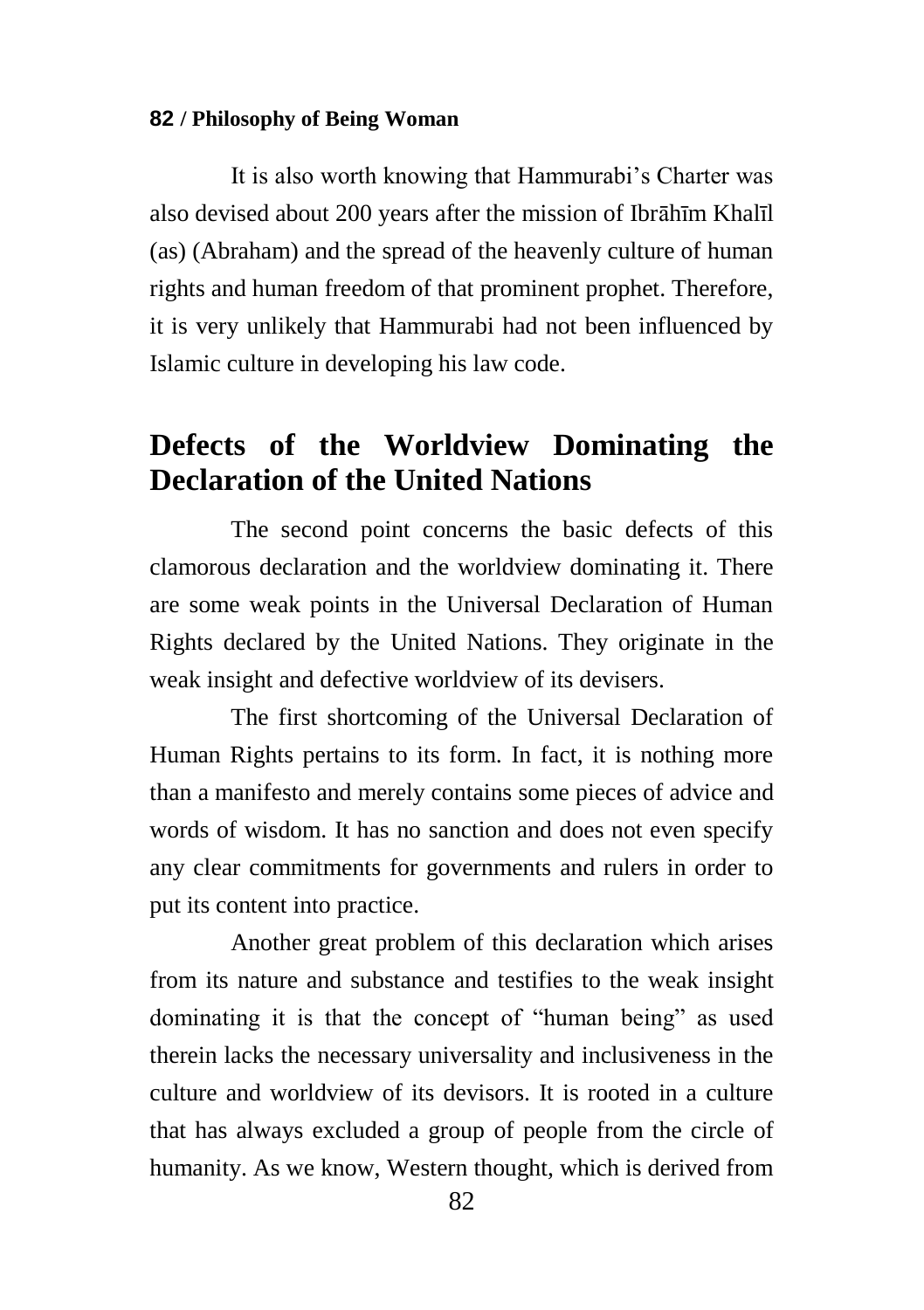Greek and Roman culture, is based on racial discrimination and the superiority of some races over others.

In ancient Greece, they believed that no one except Athenians, or perhaps other Greeks, was a perfect man. They called strangers and, particularly, slaves, barbarians, or savage people. That is why their successors, i.e. Romans, named their civil law "Jus-Gentium" or the human rights. Plato, who was the chief of all divine philosophers not only in Greece but also in the West, said, "I thank God for my having been born a Greek, not a non-Greek, a free man not a slave, and a man not a woman." This very philosophical basis turned into Nazism or the originality of Anglo-Saxon race or white people"s priority over colored ones later, which has led to an unending line of massacres in history.

The idea of dividing human beings into different classes has a long history and no civilization or school of thought, except heavenly religions, has denied it. If any school or ideology ever removes the common classifications of its time on the surface, it will replace them with another one that is once again based on discrimination.

For example, in Hammurabi's time, people were divided into three groups of aristocracy, middle class, and the third class. Similar classes also existed in various forms in Egypt, China, the Far East, India, ancient Iran, Greece, and Rome. We can even witness the impacts of Egyptian and Roman cultures in this regard on the religious ideas of Jews and Christians.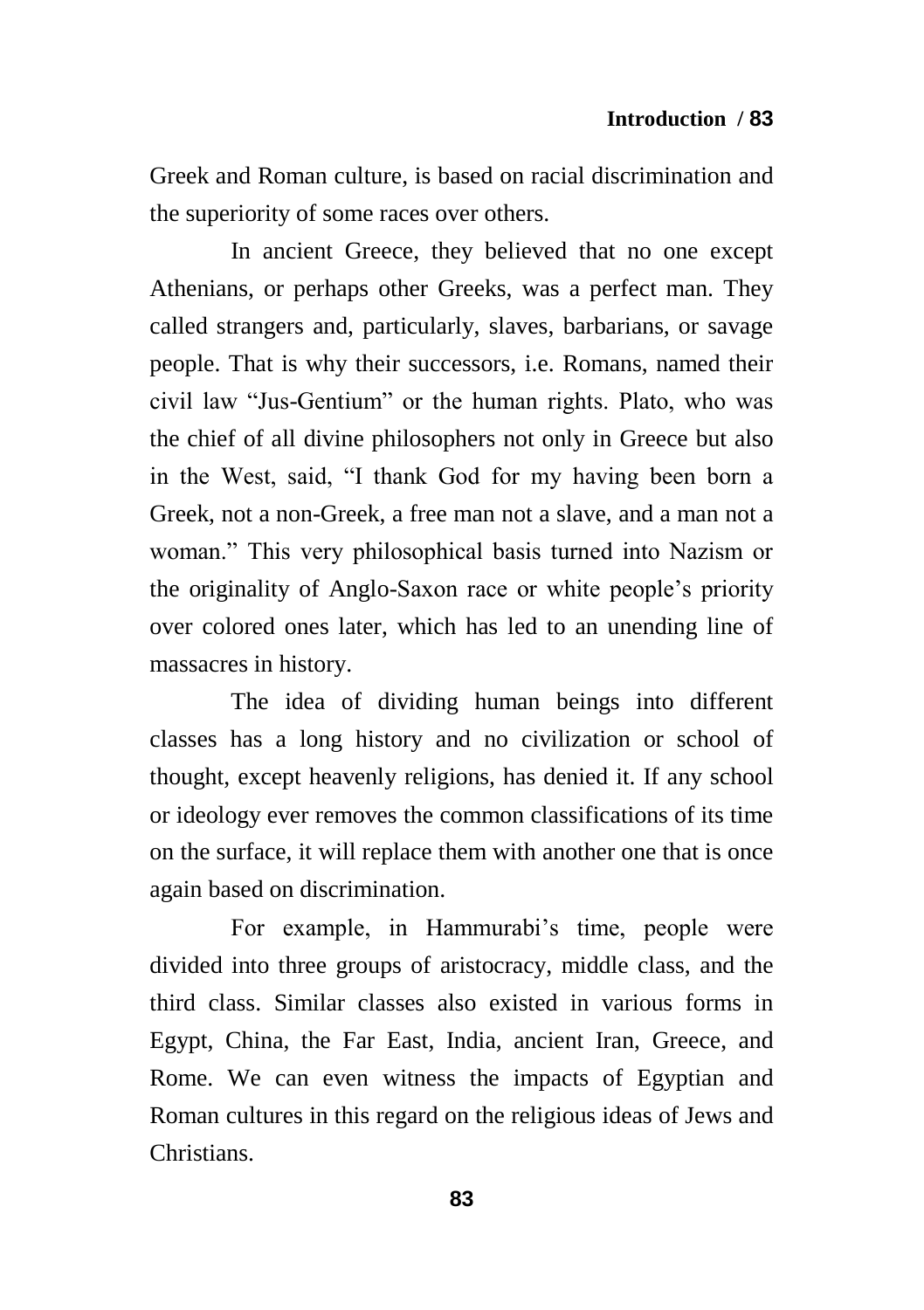Zionist Jewish scholars always introduced their own people as the chosen and superior ones and others as inhuman existents who had been created in order to serve the Jewish race.<sup>19</sup> Christian scholars, instead of trying to remove such discriminations, were influenced by their ideas and believed that non-Christians were deprived of many rights.

It has been said about Saint Ambrose (340-397), the religious leader of Christianity, who is believed by some to be the founder of Western International Law, that he did not consider non-Christians a part of human society and maintained that divine human rights exclusively belong to Christians. The same idea has also been attributed to other religious leaders such as Saint Augustine. $20$ 

\* \* \*

Another important problem of this Declaration is its use of a limited concept of freedom and slavery. The Declaration can be summed up in two terms: human respect – human freedom.

However, the above two concepts have been imprisoned in a petty framework and under a low roof. They lack the glory and depth with which human respect and freedom have been defined in the Qur'an. This problem of the declaration of human freedom, which has been devised by a group of human beings, either originates in the weak perception

<sup>19</sup>. Muåammed Khalīfah al-Tunī, *al-Khatar al-Yahudi*, p. 56.

<sup>&</sup>lt;sup>20</sup> . Safdar, *General International Law*, vol. 1, pp. 126-127.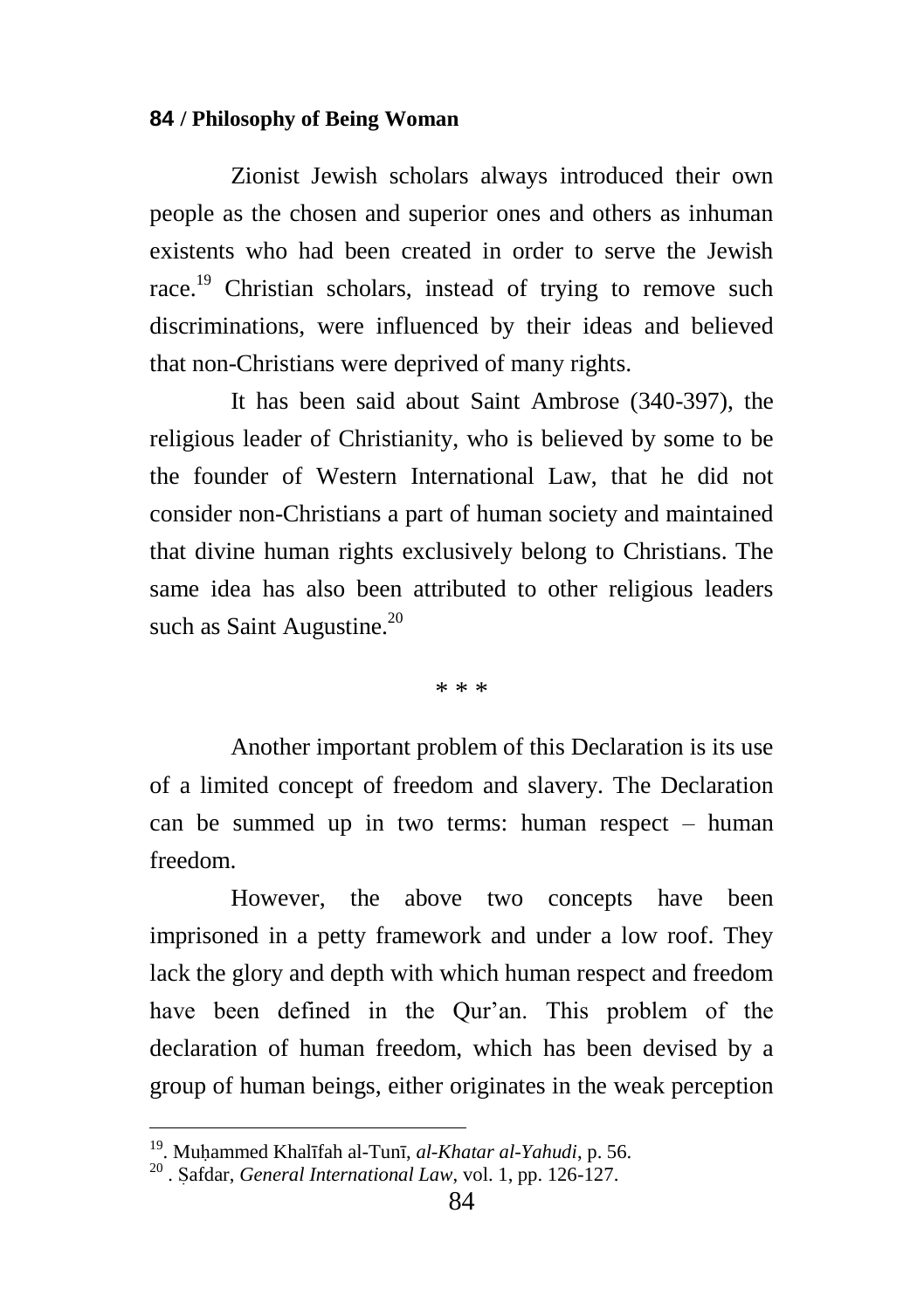of the creators of such concepts or in the very specific European culture that has been derived from the racist Greek and Roman law.

The  $4<sup>th</sup>$  Article of the Declaration talks about slavery: "No one shall be held in slavery or servitude; slavery and the slave trade shall be prohibited in all their forms." Here, it limits the concept to buying and selling human beings. On the other hand, the Commander of the Faithful, Imam Ali (as), defines the concept of slavery in Islam by the following short but glorious sentence: "Do not be a servant to anyone since God has created you a free person."<sup>21</sup> When we compare the former concept with the latter or the one presented in *al-Tawba* chapter: verse 31, "*They take their priests and their anchorites to be their lords in derogation of Allah*… ", we see that according to the Declaration, blindfolded and irrational obedience to priests and Christian monks is equal with worship and servitude to God. Clearly, Islam greatly despises this attitude and such an understanding of the concepts of slavery and freedom.

The meaning of freedom in the eye of the United Nations is that no one must be a slave to another; however, Islam does not see freedom merely in negating apparent slavery. Rather, it believes that one is free provided that his soul, body, thought, and intellect are free, and no one can imprison them.

According to the freeborn literary man, George Gordache,

<sup>21</sup> . *Nahjolbalagheh*.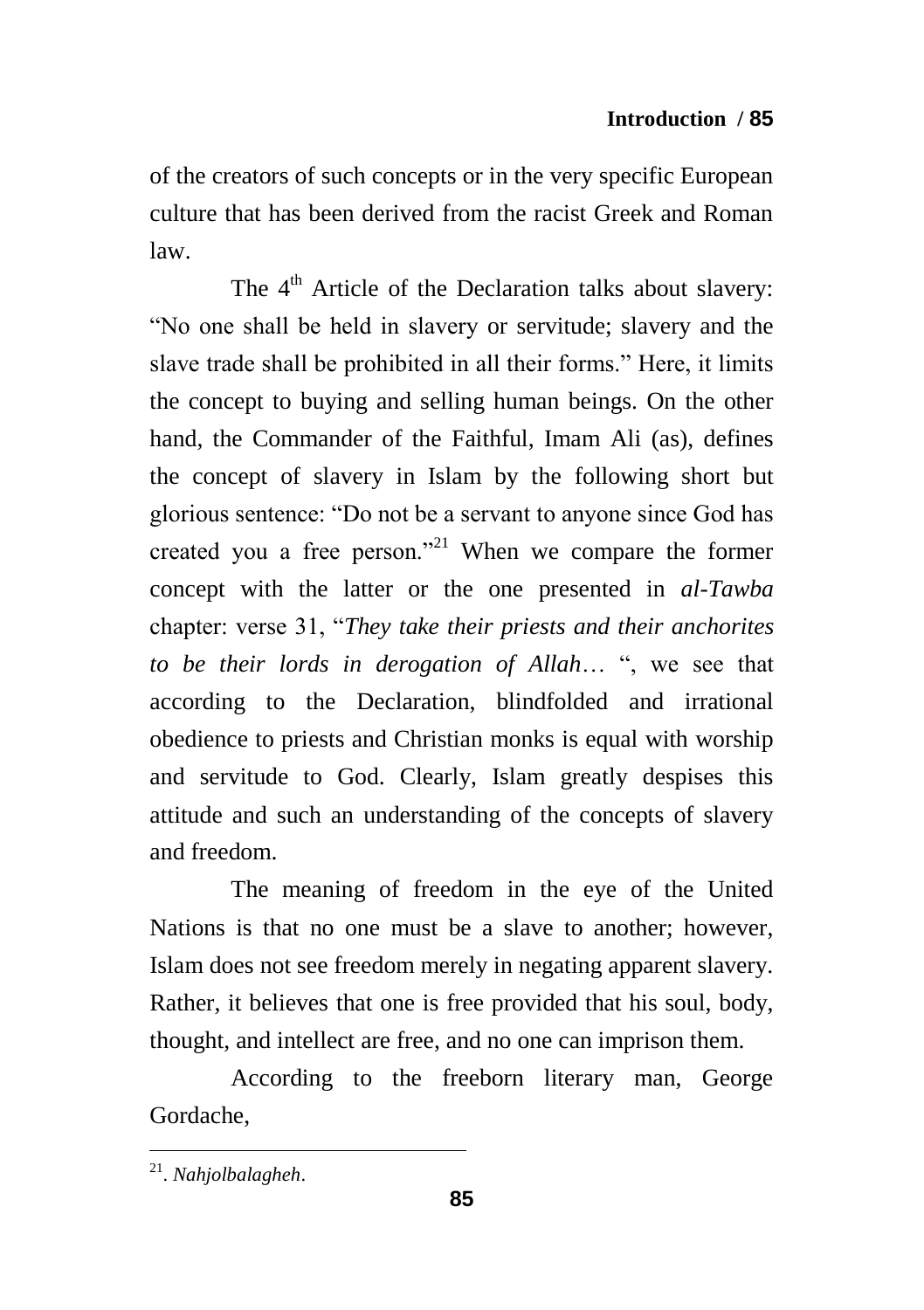The freedom that is referred to in the language and words of Imām "Ali (the expressive language of Islam) is what creates civilizations and human revolutions and plants the seeds of philanthropy and trustworthy relationships among people … In view of Imām "Ali (and Islam), freedom is the basis of other human rights.

According to Islam, slavery is also equal to being a prisoner to one"s low and animal instincts, accepting the humility of serving oppressors and dastardly people and being captured by love of wealth and position, gluttony, and womanizing, however strong and powerful the person appears on the surface.

In Western culture, freedom means not being owned by others. Therefore, Western countries and organizations, including the United Nations, do not recognize mass slavery, which capitalist and communist exploiters have supported at all times, and which shows its face in different ways sometimes in factories, sometimes in farms, and sometimes at war fronts, as slavery in the real sense of the word. Neither do they believe that capturing the countries and lands of the people who are not capable of protecting their own benefits, having political and economical expansionist desires, making weak people do forced labor, and looting their wealth and property is against any ideology advocating human freedom.

Therefore, the United Nations, on the basis of its limited insight, allows powerful governments to take "custody" of other groups of people without their consent. This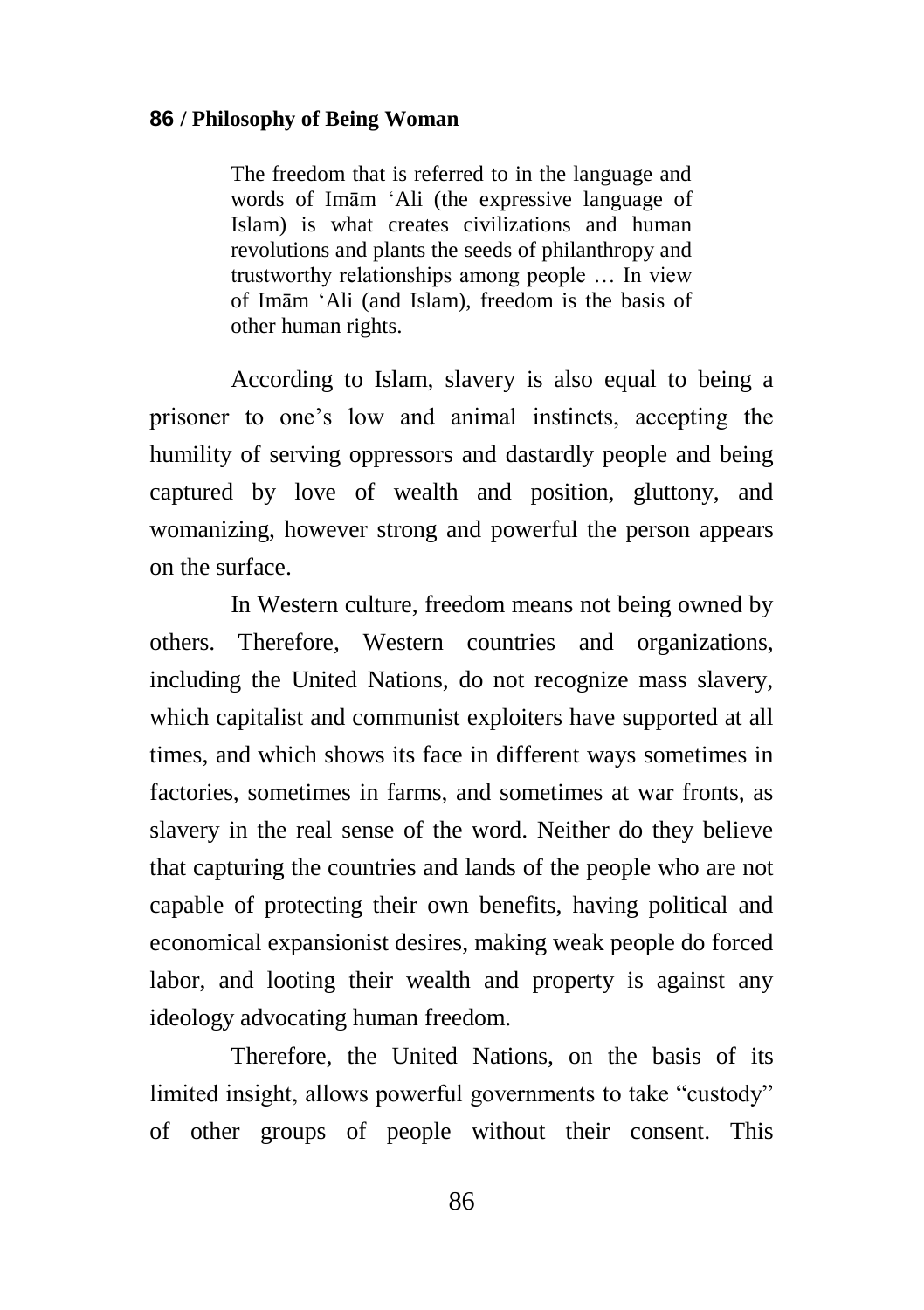organization completely supports this behavior, which is a kind of enslaving others.

Economic dominance and enslaving millions of people collectively in "monopolized industries" and huge industrial farmlands for very low payment is one of the main policies of some of the governments that are members of the United Nations. The interesting point is that the Declaration of Human Rights has been signed by these very governments.

\* \* \*

Here is the right place to compare this kind of freedom with what Islam presents and develop an idea of what kind of freedom it advocates for human beings, and how it rejects and despises forced labor and human oppression.

> One day, one of Imam Ali"s governors wrote to him, "It has been suggested to me to force people to work in order to repair the subterranean canal … This will benefit the people themselves and their land…" The Imam (as) answered, "No one can be forced to work unless he gives his consent to do so. Moreover, anyone who works must be paid  $\ldots$ <sup>22</sup>

In response to his political opponents who intended to take a journey to join Ma"awiya (his enemy), he gave them permission to go wherever they wished. In doing so, he ignored his friends" warning against this decision. This was because he feared depriving someone of his freedom. When Imām "Ali"s

 22 . *Imam Ali (as) and World Peace*, S.M. Khamenei, pp. 46-48.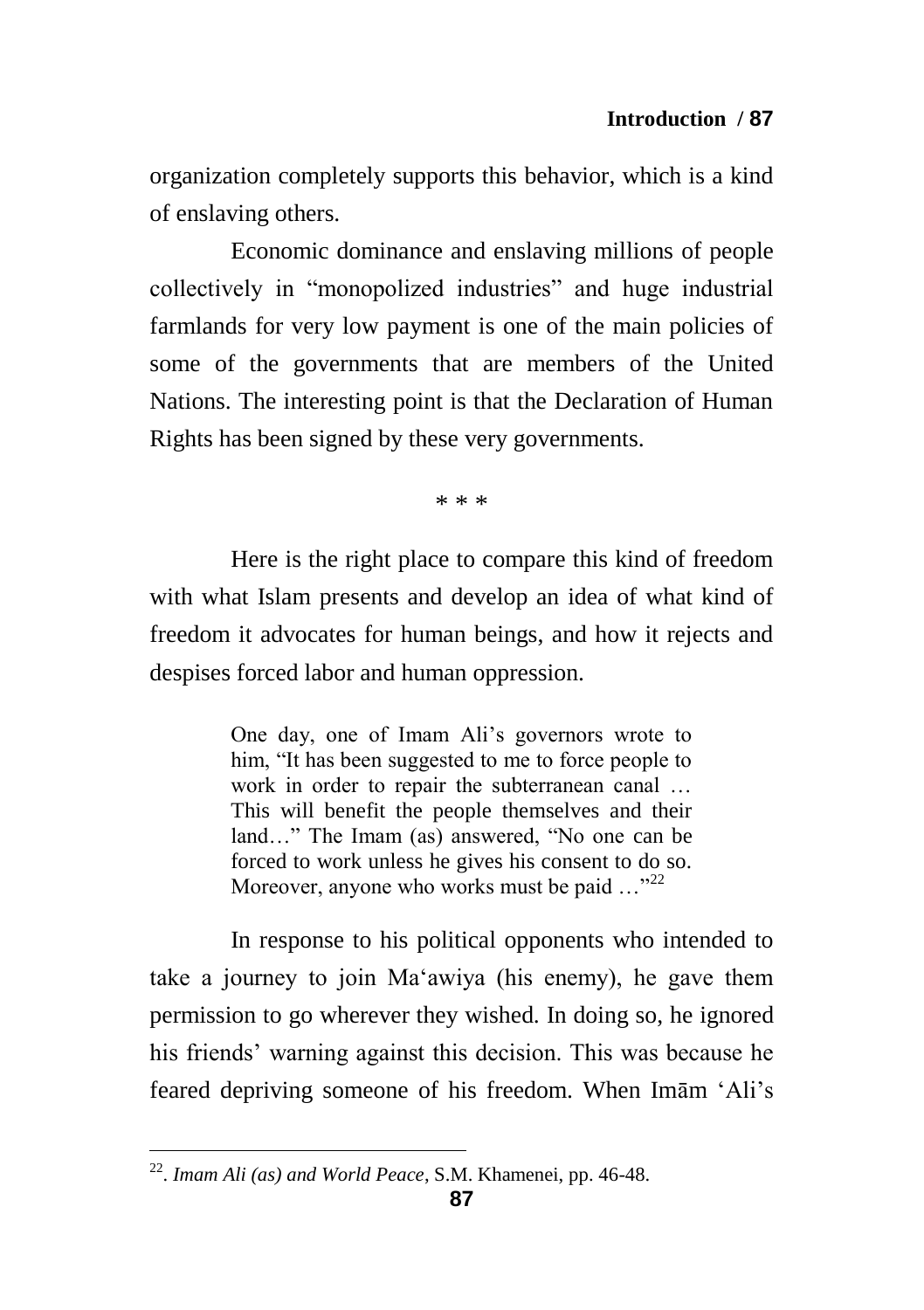opponents asked him if he allowed them not to take the oath of allegiance to him, he replied nicely that they were free to take it or not  $23$ 

The respect for humanity and its place in Islam are very different from those in the Western culture and in the eye of the United Nations. In the latter, human respect is a superficial issue that pertains to his body and appearance. In their view, human being is nothing more than an organic body of an animal species. He is an existent that can reproduce, speak, carry loads, etc. This very insight has allowed them not to consider the massacre of millions of people all over the world, from Vietnam, Cambodia, and Korea to Afghanistan, Iran, Iraq, Palestine, the Lebanon, Nicaragua, Chile, and hundreds of other places, as disrespect to human being"s station in the world. Likewise, mass murder of people with atomic, hydrogen, neutron, and chemical bombs, other war crimes which are encouraged by the superpowers, denying people"s rights to their ancestral lands, and usurping their property and national wealth are not considered as any damage or harm to human honor and nobility.

Western culture is a mixture of so-called scientific philosophies and ideas each of which serves to diminish man"s position and respect to the lowest possible level. According to Darwinism, human beings are descendants of the ape family; according to Freudism, he is a collection of whimsical emotions; according to Marxism, he is an existent captured by

23 . *Ibid*.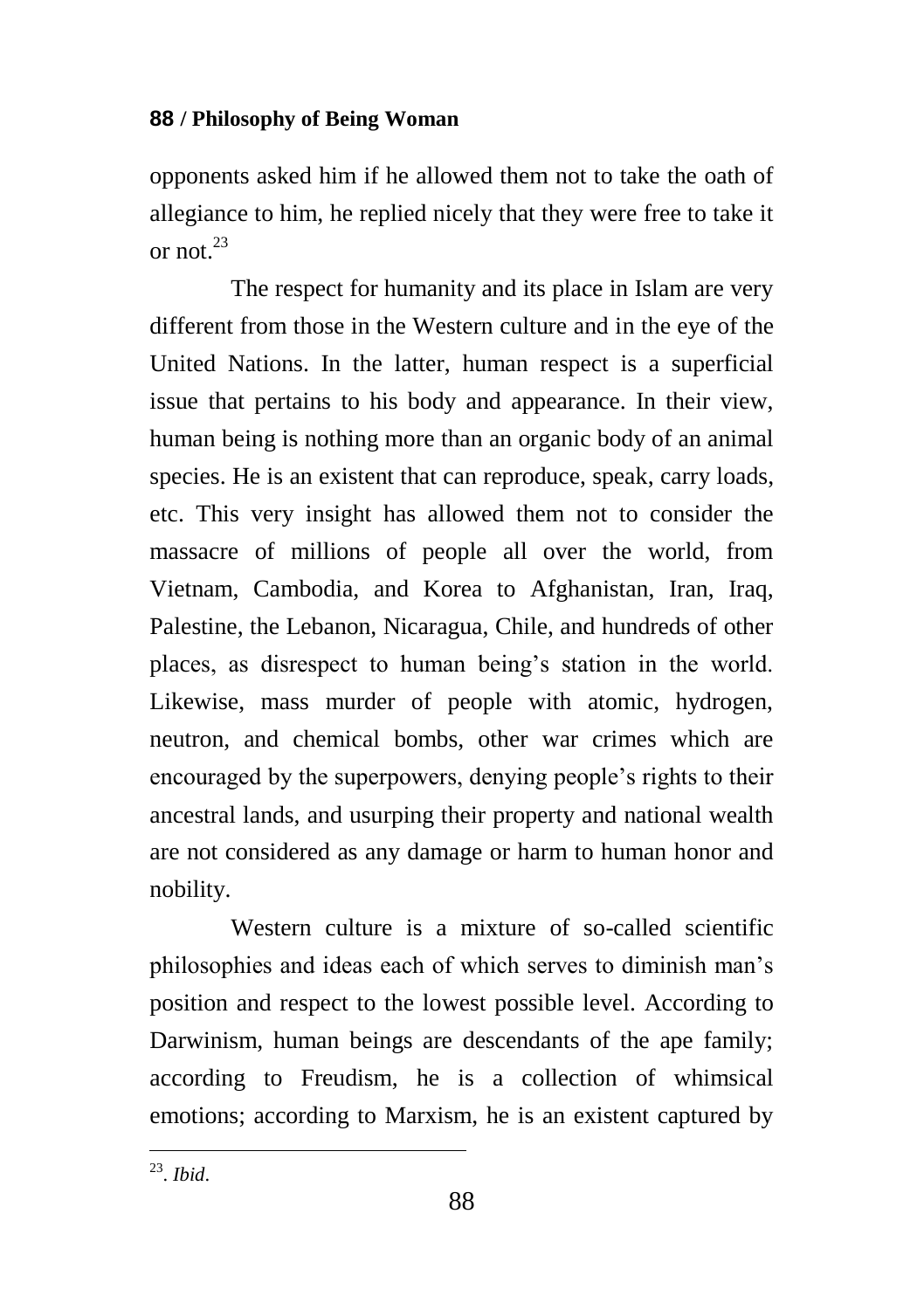the tools of production and the automatic process of economics and lives following the inevitable process of history and nature without having any control or knowledge of himself. (Therefore, according to the politicians of Western countries, human beings are machines made of organic rather than metal substance. They merely have their own specific needs and nothing more.) Another Western view maintains that human beings have been created to gradually sacrifice themselves in modern temples; i.e. economic and commercial centers, and before terrestrial idols and gods, i.e. capitalists, superpowers, and the rich and cruel. What is defined in Western economic liberalism as a human being is an unnecessary leftover of nature which is useless and purposeless and lacks respect and honor. He must breathe for some time and then rush to the world of non-existence, since his creation – and perhaps the basis of the creation of the world – is absurd and purposeless. This idea is advocated by nihilism. Another theory indicates that he is a foxlike being who must spend his short life, like Machiavelli, with deception, lies, and betrayal in order to seize food or position.

This is the human being that Western culture, the very universal and all-inclusive culture of those who claim to be civilized and save humanity, introduces. Those who claim to be the people"s saviors try to protect the freedom, respect, and rights of this very human being and, every once in a while, present a charter to the world in order to acknowledge his rights. However, the question is, "can we expect such an anti-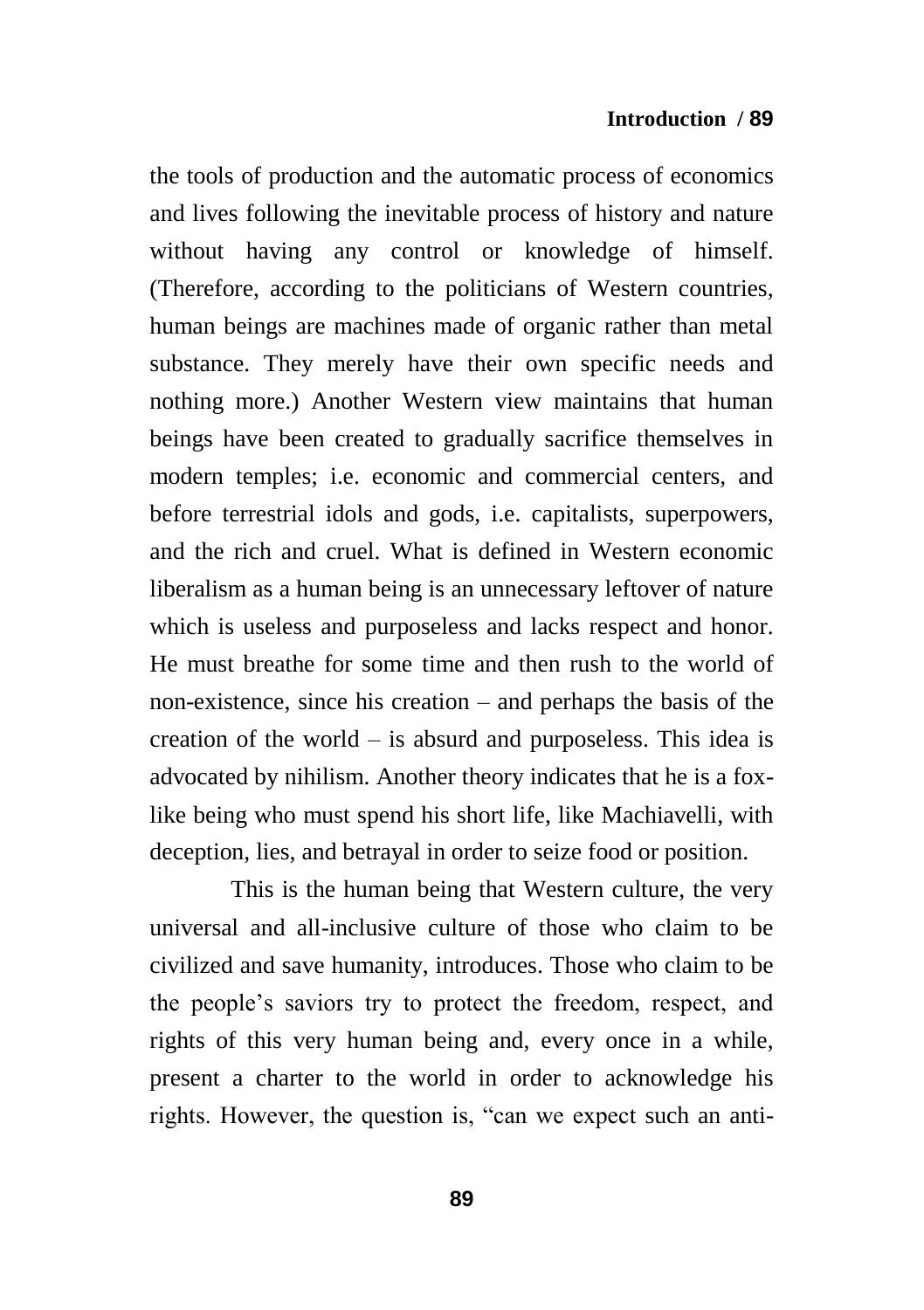human culture to devise a correct, perfect, and real declaration of human rights?"

The basic and substantial shortcomings of the Universal Declaration of Human Rights and lack of a correct insight in its devisers or the authorities of the United Nations and the centers that protect human rights all over the world have resulted in the failure of this declaration and the big organization that supports it to grant human beings' rights to them. Sometimes, they even turn into some tools that deprive them of their true rights. As we can see, every now and then, the Security Council, with the help of the "Veto" rights of the five powerful and invasive member countries, turns into an instrument in order to consolidate the dominance of oppressors based on the law of power.

It is an undisputed principle that without a correct knowledge of human and true belief in his<sup> $24$ </sup> honor and position. it is impossible to designate and clarify the human rights, much less to defend and protect it.

### **Human Beings in the Islamic Worldview**

 $\overline{a}$ 

Islam, which originated in revelation and the commandments of nature and intertwined with human being"s primordial nature and essence, is the first founder and messenger of humans" true rights. It presented the most perfect declaration of human right to the people of the world 14

 $24$ . The pronoun "he" is used throughout the text for stylistic reasons and does not imply the inferiority or superiority of either sex. In Persian the third person singular pronoun does not indicate gender.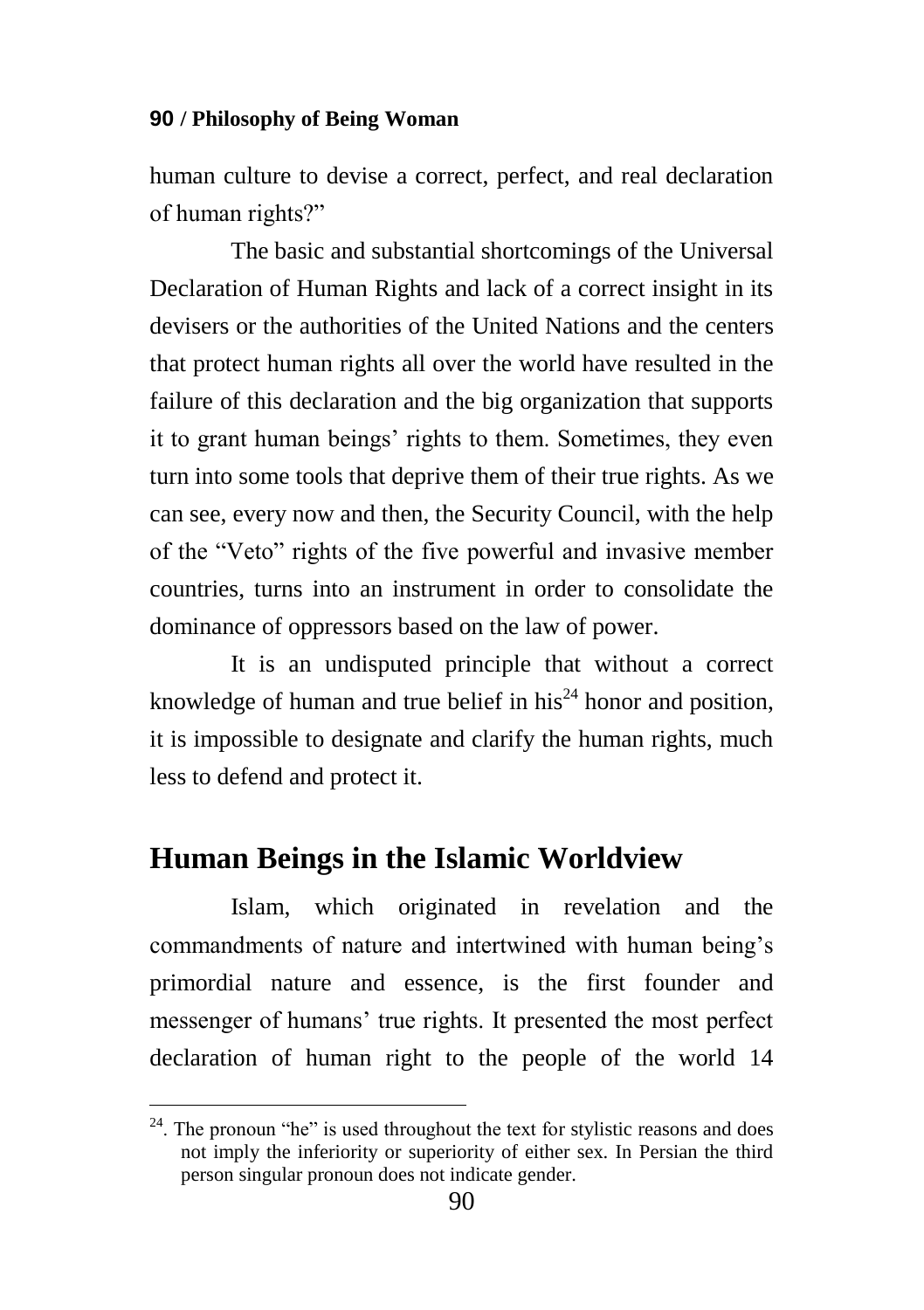centuries before that of the United Nations. It has also granted the highest position and spiritual status, both in words and in practice, to human beings in the world. In what follows, we will shortly discuss this issue.

Islam introduces humanity as the "caliph" and vicegerent of God. Clearly, the vicegerency of God will never be given to a low, weak, or incompetent person. This position reveals the glory of human beings" status in the world in the most sublime way. From among these very human beings arose the prophets – the most amazing and greatest of all spiritual phenomena in the world.

In addition to this practical honor, the Holy Our'an clearly and formally grants the specific divine honor and grace to human beings: "*We have honored the sons of Adam; provided them with transport on land and sea; given them for sustenance things good and pure; and conferred on them special favors, above a great part of our creation."* (*al-Isra* chapter: verse 70). In another place, the Holy Prophet (pbuh) refers to human individuals as the family of God. We also read in a *Nabawī* (related to prophethood) *hadīth*, "All people belong to the family of God, and the most favorite of them is one who benefits the other members most of all." "*Nās*", as used in this *hadīth* and in the Qur'an, is the most comprehensive term embracing all human beings, both Muslims and non-Muslims, from all races, of any color, with any religion, and speaking any language.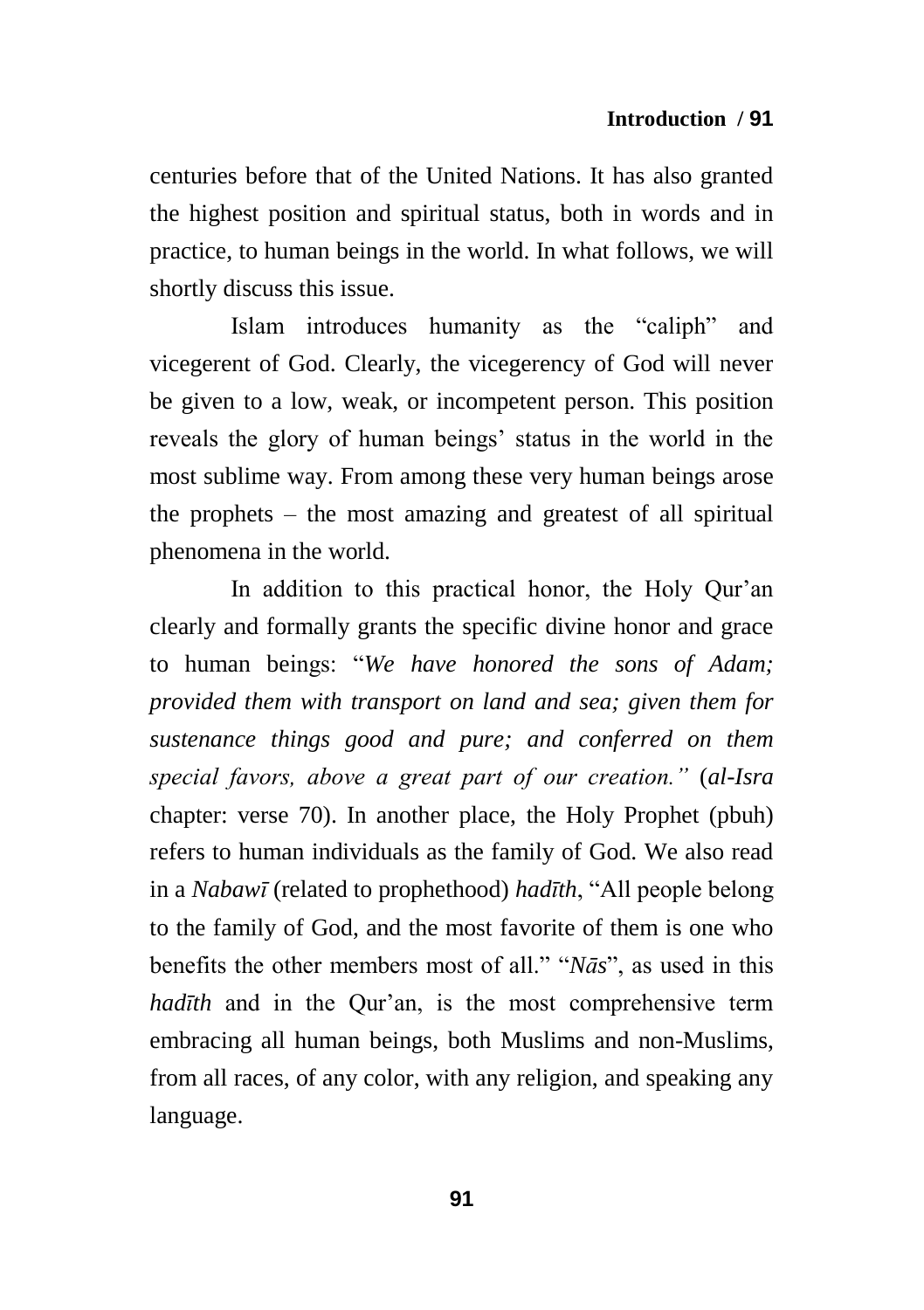Undoubtedly, a school that views man as the vicegerent of God and a member of his family grants him great rights and a sublime status in the world. One of the manifestations of Islam"s respect for human beings and their place is its attitude towards cruelty and oppression. It not only considers them to be great insults to man"s dignity and does not tolerate them, but also forbids "*Inzilām*" or tolerating cruelty (which Christianity and some ethical schools consider to result in perfection and reward) to the oppressed and views suffering as an offence to man's status.

Another manifestation of this issue is the principiality of truth or the principle of having a favorable opinion of free human, for which Islam has presented some laws. It is emphasized in administrative and tax laws that judgment should be based on the truth of people"s words. Tax officers and alms collectors must accept their claims and denials. It is firmly forbidden in Islam to resort to force to obtain the government's demands or press claims from people. In other words, in doing so officers cannot resort to violence, keep people standing for a long time, or sell a debtor's property to obtain the claim because it is against man"s honor.

Imām "Ali (as) gives some invaluable advice in an order to one of his tax collectors in this regard.<sup>25</sup>

Concerning freedom, which is the most sublime manifestation of man's honorable place, Islam views man's freedom in its most perfect sense, i.e. the freedom of spirit,

<sup>25</sup> . *Nahjolbalagheh*, letter 51.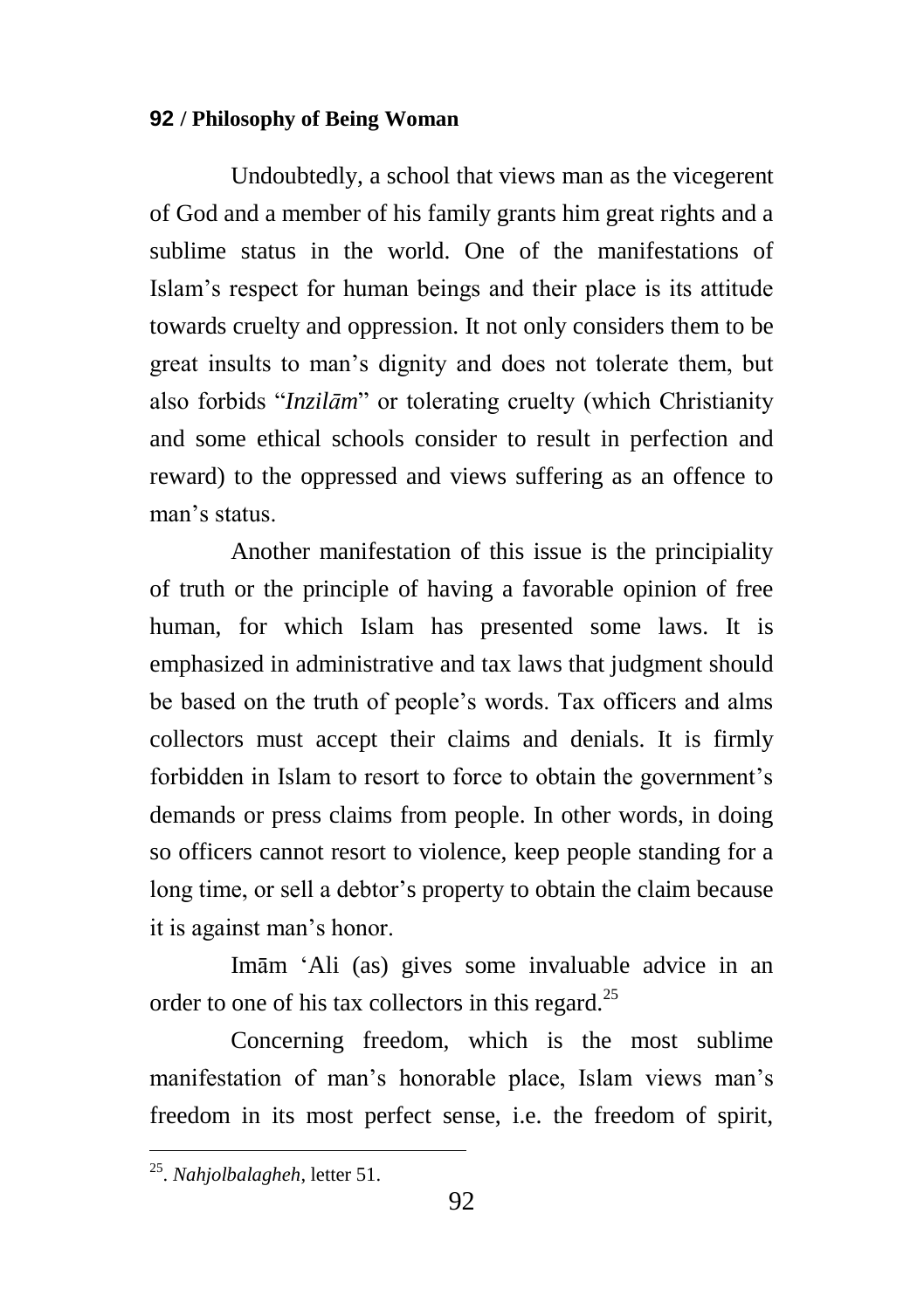body, thought, and the intellect. According to Islam, man deserves freedom, which is an essential mode of human being; therefore, in the Islamic worldview, human beings are respectable and free irrespective of their identity, race, color, language, and land.

Human beings enjoy freedom of opinion in Islam more than in any other culture. No one can be forced to give up his religion and accept Islam. According to the Our'an, "*Let there be no compulsion in religion*…" (*al-Baqarah* chapter: verse 256). This is because everything is clear here, and if human beings are not left free to choose their way, they have been disrespected and deprived of their freedom.

Human beings are free to go wherever they want and stay wherever they desire. As mentioned before, the Commander of the Faithful allowed the people of his time to do everything they wished freely – even to go to Ma"awiya"s court and plot against the Imam himself.

Human beings have the right to other kinds of freedom as long as they do not damage the Islamic system of government and individual and social interests. This is because the freedom of other people must also be respected and their rights must necessarily be observed. The principle of the negation of damage is one of the other certain social and legal Islamic principles. It states that no one"s freedom can be threatened by that of others.

The above principle and the other principles and laws related to human rights in Islam originate in its realistic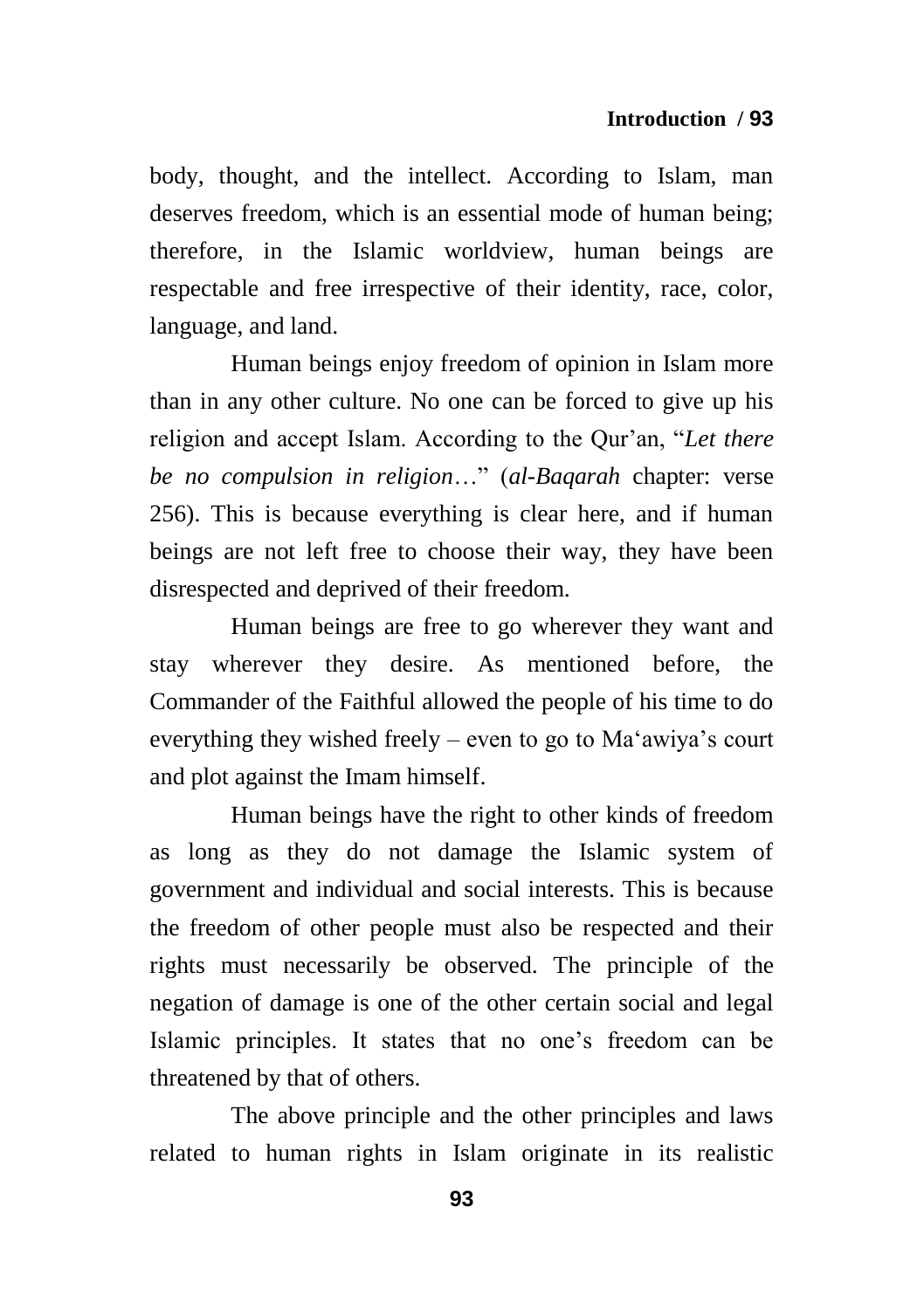worldview and the divine ideology dominating it. The realism embedded in Islam and its worldview, rules, and principles lie in its having been sent from the Creator of the world to humanity. They can only be created by One Who can say: "*It was We Who created man, and We know what dark suggestions his soul makes to him: for We are nearer to him than (his) jugular vein.*" (*Qaf* chapter: verse 16).

It is on the basis of this very argument (that the Creator of all Knows His creatures and their needs better than anyone else) that we believe that the most perfect declaration of human rights for all, including men and women, black and white, rich and poor, in the east, west, north and south, …, has been devised by Islam and not the United Nations.

In practice, lack of a real knowledge of human being in other cultures, societies, and civilizations has resulted in no one"s being able to take an effective step for reviving and protecting the human rights during the last 4000 years, i.e. from the time of Hammurabi until the modern age. The defective perception and knowledge of these supporters of humanity (the United Nations Organization) concerning the best ways to defend human beings might have even led to the development of some new problems for them.

\* \* \*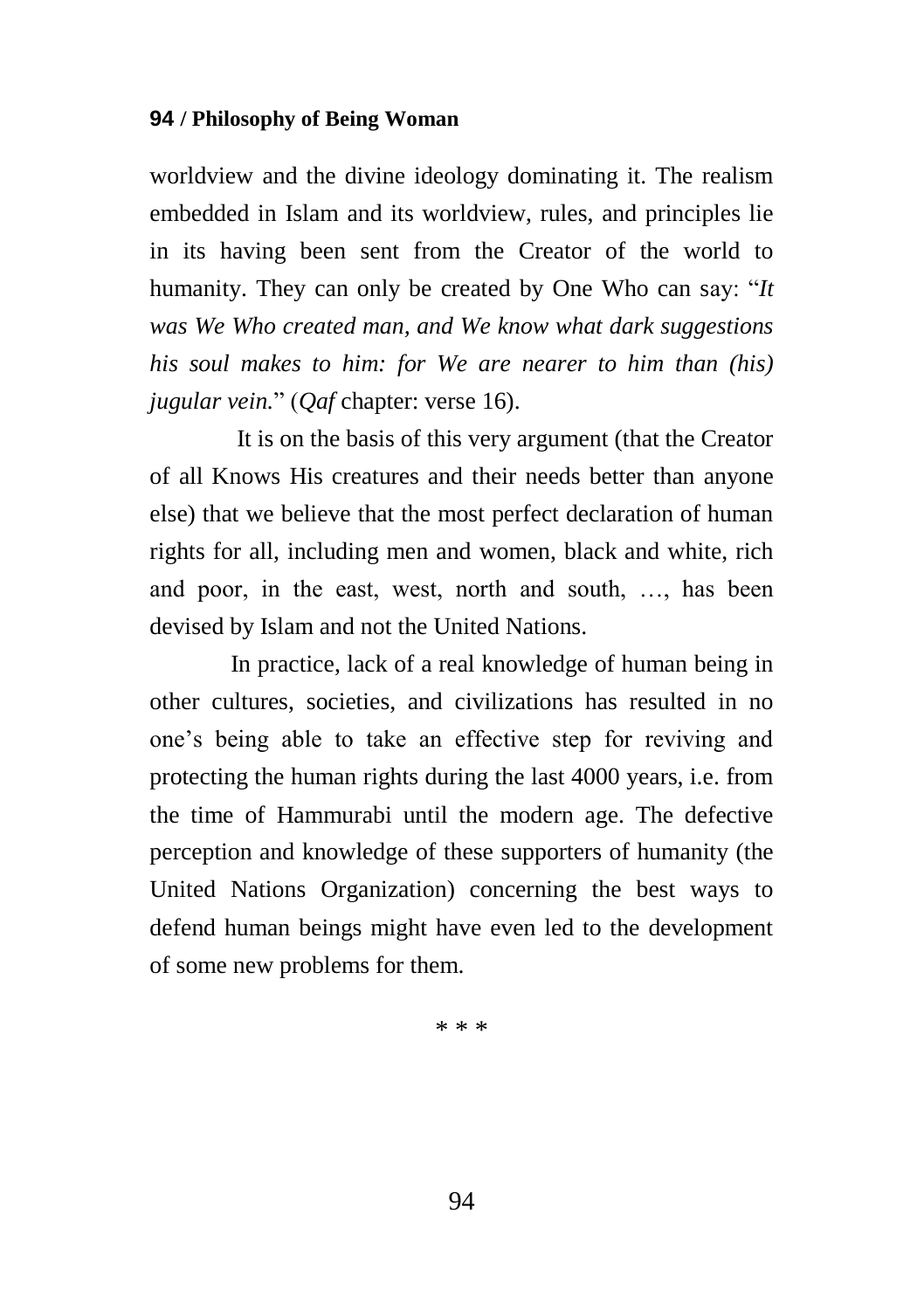# **Chapter 1**

## Women in the Western Worldview

study of the weaknesses and shortcomings of the United Nations" Universal Declaration of the Human Rights can clearly reveal its inability in reviving and maintaining women"s rights. Apart from the limited and unrealistic worldview underlying this Declaration (which has led to its failure in protecting human rights), a more defective and imperfect insight dominates Western culture and thoughts and, thus, the above Declaration. *A*

\* \* \*

In the Western worldview, philosophy, and thoughts, whether religious or non-religious, women are more deprived and oppressed than men. For a long time, it considered woman a low, impious, and wicked existent who was the cause of disaster. In spite of the present propagandas and apparent respect for women and official recognition of their rights in the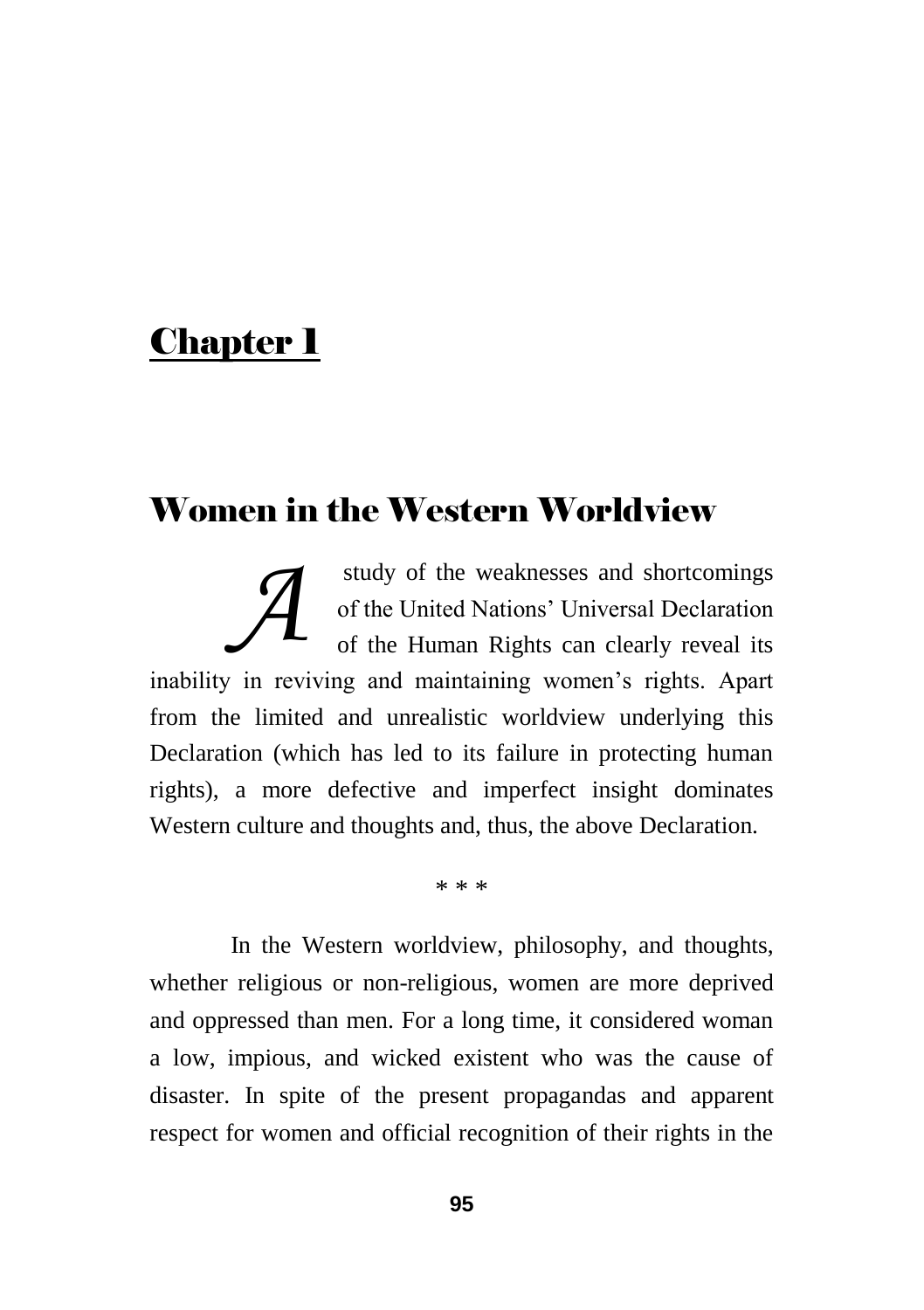present century, there are still some traces of this thought in Western culture.

In what follows, we will present a summary of the main ideas in Western philosophy and religious ideology concerning woman in the past:

> – Woman is a parasite. The divine gifts are only for man.

> – Woman has merely been created for man (rather than vice versa or both for each other).

– Woman is a mean and impious existent.

– Man has honor but woman lacks it.

– Woman is evil. She is the origin of sins and the source of wickedness.

 $-$  Woman has no access to paradise.<sup>33</sup>

Unfortunately, the above wrong and cruel ideas are not limited to the West. There are some unreal and unjust beliefs about women in all cultures and even philosophies and religions of the world. It is merely Islam (and other heavenly religions, apart from the distortions and changes made to them) that has come into the field with an opposing insight and defends woman"s human identity.

In order to prove this point, we should first cast a glance at a short history of the ideas and customs concerning women and their rights in the past centuries of the great civilizations of the world (China, India, Iran, Greece, and

<sup>&</sup>lt;sup>33</sup>. System of Women's Rights in Islam, Murtaḍa Muṭahharī, pp. 115 onwards.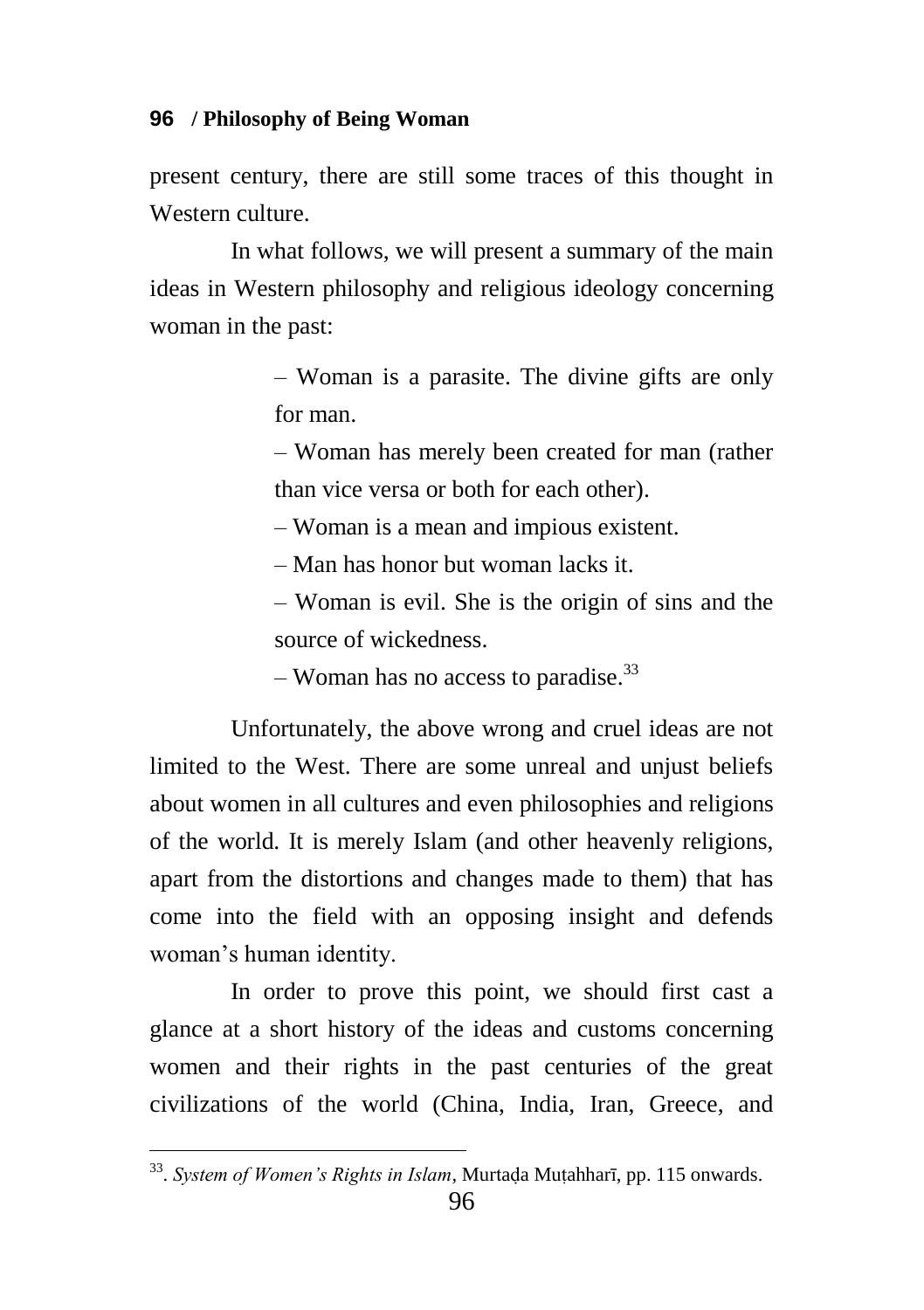Rome) and refer to some of the statements that have been collected by other writers in this regard.

Women had a low social status in China. An aristocratic Chinese woman wrote about the women of her time in her notes as follows: "We women have the lowest social status and do the lowest kinds of job." A line in a Chinese song says: "In the world there is nothing lower and cheaper than a woman." In ancient China, a woman did not have the right to eat food in front of her husband, and girls did not inherit from their fathers.

In India, women were known as servants and slavemaids. A wife had to call her husband master or lord, and it was forbidden for her to call him by his name. It is written in Indian myths: "Women are as wicked as falsehood."

In ancient Iran, woman usually had no social and economic independence; her situation was different in the Ashkanid and Sassanid periods. Although a woman in ancient Iran enjoyed more privileges than those in other civilizations, except for favorite ones, other women lived like workers and servants. At that time, woman was basically deprived of the right to vote and express her ideas and wishes and lived like a slave.

In ancient Greece, women lacked social identity and played no role in the construction of the brilliant civilization of that golden age. She was kept hidden in the house in one period and sold as a means of pleasing men in another. One of the Greek historians wrote: "A woman"s name, like herself must be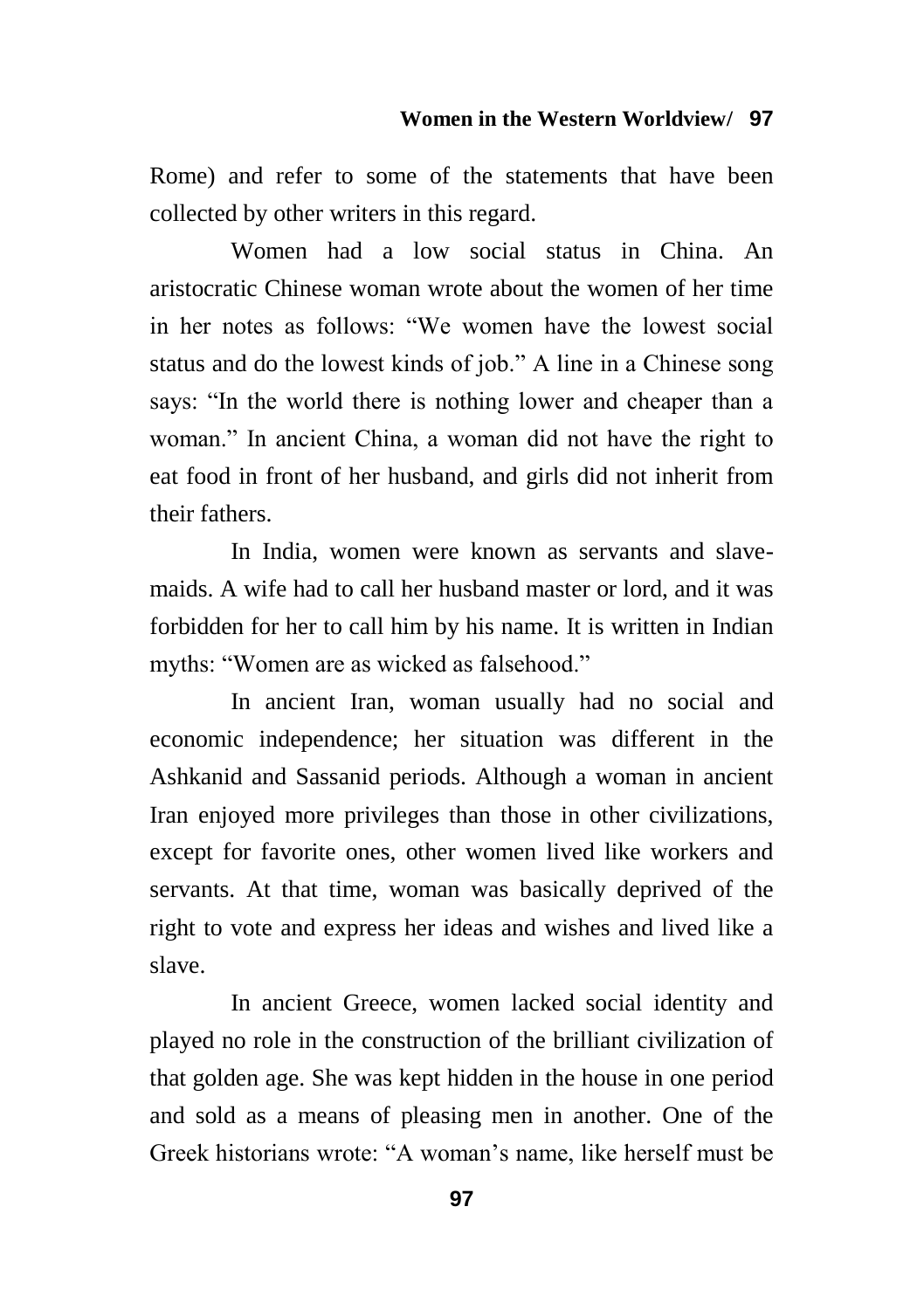imprisoned in the house." Demosthenes, the well-known Greek orator once said: "We want capricious women for pleasure … and our wives for legitimate children."

In Greece, women could be sold or given as gifts to others. Demosthenes" mother had been donated by her father to one of his friends. It is also said that Socrates had lent his wife to Alcibiades, who was an orator, too. According to the customs of that time, an old man had to find a young man to sleep with his young wife; however, a woman was not allowed to have an affair without her husband"s permission; otherwise, she would be sentenced to death  $34$ 

In Rome, women were bought and sold like slaves. They had no right to possess anything, socialize with others, or live according to their own free will. Fathers or husbands could sell their daughters and wives, lend or rent them out, or kill them.

Obviously, woman"s status in that civilization, whose brilliance still dazzles the eyes of Western and westernized people, and which is the founder and mother of Western law and the countries that it dominates, was extremely humiliating. It goes without saying that she played no role in determining her destiny.

In some Jewish and Christian point of views which are based on distorted forms of their prophets' decrees, woman was portrayed as she was in other ideologies in other countries. For

<sup>34</sup>. al-Bahī al-Khalī: *al-Islam wal mar"at al-mu"aæirah*, p. 10 onwards, H. Æadr, *Woman"s Rights in Islam*, p. 90.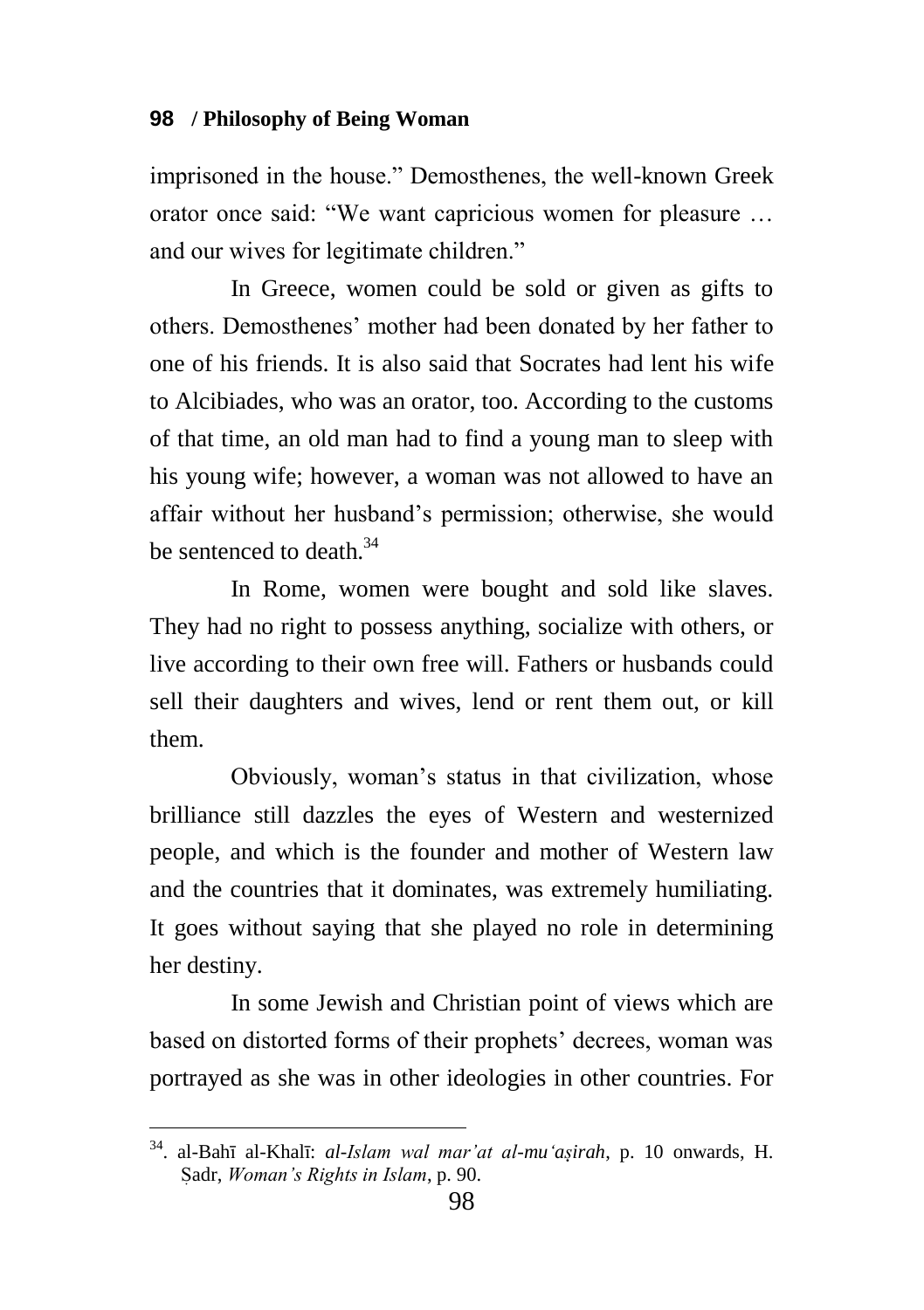example, some Jews believed that a father had the right to sell his underage daughter.

Christian priests believed that woman was the agent and manifestation of evil and the cause of corruption and prostitution. For a long time, they even conducted some research in their educational centers on the following issues: Should woman be permitted to worship God as men do? Can woman enter heaven? Is woman a human being with an eternal soul or mortal matter lacking a disengaged spirit?<sup>35</sup>

In Christianity, due to the spread of the culture of hatred for woman and her worthlessness, remaining single and, sometimes, emasculation were encouraged. The followers of such ideas believed that marriage was a trap set for leading people to hell.

Before the rise of Islam, woman had the same position and status for Arabs that she had for other nations. In fact, when great and ancient civilizations view woman as discussed above, we cannot expect a high opinion from a primitive desertdwelling nation.

The half-barbarian pre-Islamic Arabs considered women as slaves and hated having daughters because they were incapable of fighting, collecting spoils, and doing difficult jobs. Their faces turned black with fury when they heard that their newborn baby was a girl. In some tribes, they even buried their baby girls immediately after they were born. In some of these

<sup>35</sup> . *Woman"s Strategy in Islam*, p. 15.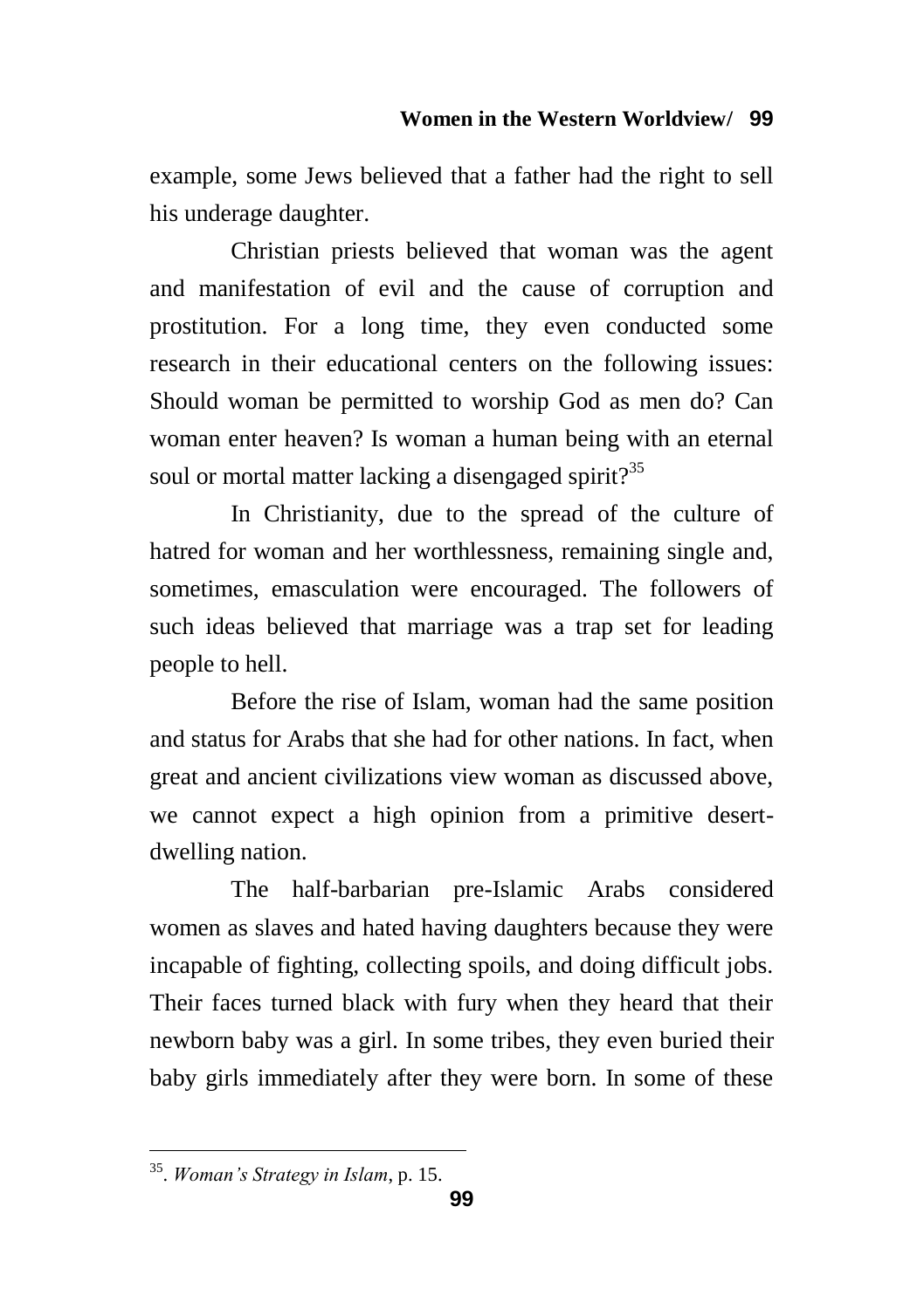Arab families, when a woman"s husband died, she belonged to the eldest son of that family.

In a *hadīth* from 'Ayshah, the Holy Prophet's wife, it has been narrated that among the Arabs of the Age of Ignorance, apart from the normal form of marriage, there were two other types of marriage. In one of them, the husband lent his wife to another man and kept away from her. In another one, a group consisting of less than 10 men married one woman, and the resulting child belonged to only one of them. This is the very view that diminished woman"s status to that of a slave or a commodity. The Holy Qur"an has referred to some of these ideas in different places and criticized them.

The above was a short summary of the ideas of various nations of woman in the pre- and post-Islamic periods. Unfortunately, in spite of the development of different societies and civilizations, the revival of scientific and philosophical life (Renaissance) in Europe, and vast economic and social advancements all over the world, the traces of these primitive and beastly ideas can still be seen in various cultures.

A comparative and historical study of woman"s rights and the related social opinions reveals various stages. Considering the process of their development, researchers have divided them into three general periods:

**A.** In the first period, they viewed woman as a commodity which could be bought, sold, rented, and owned; she was meant to work, serve men, give birth to children, watch man"s offspring and property, carry loads like tamed animals,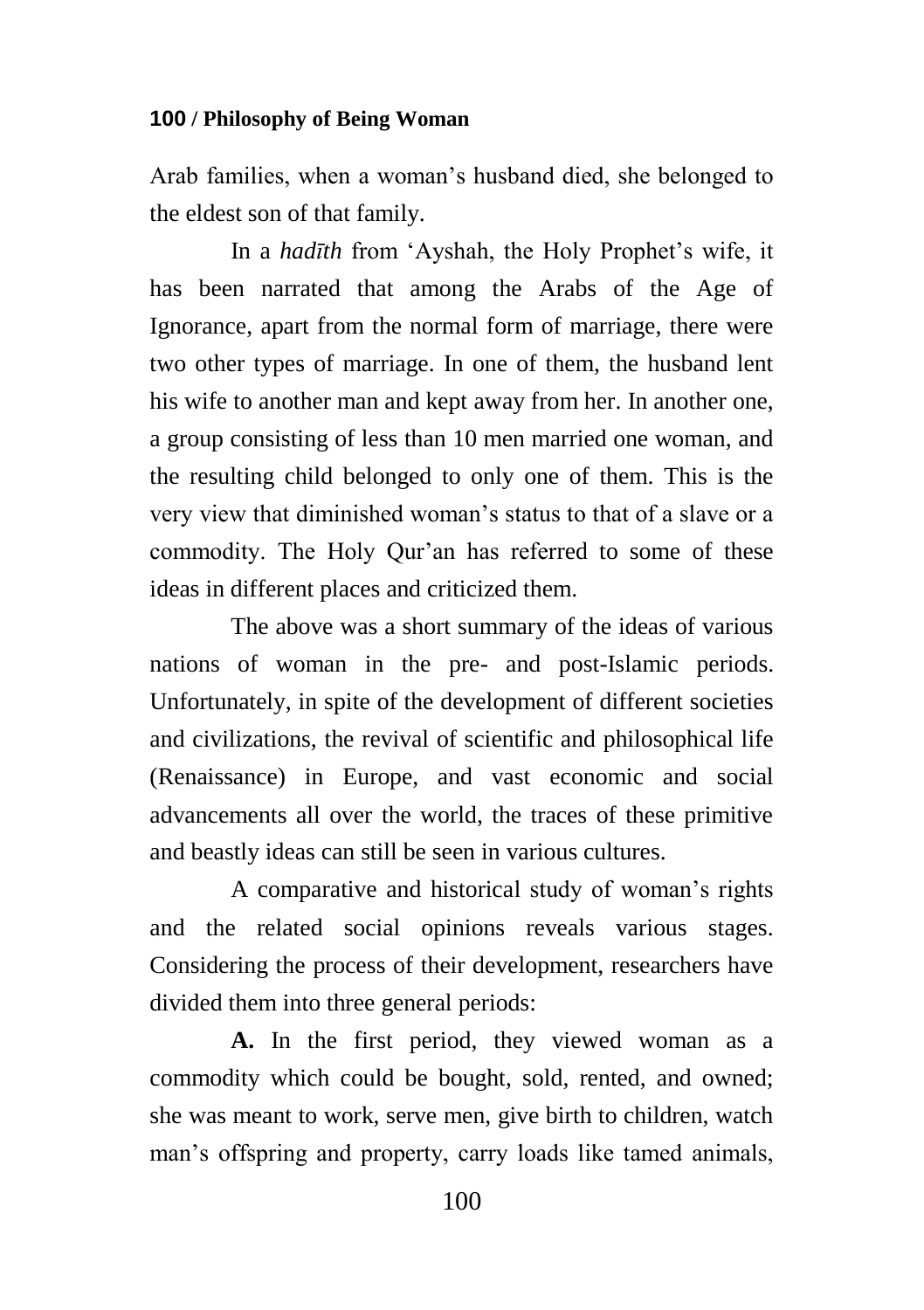and work. In most cases, she did not have the right to be with her husband and eat with him. Her husband even had the right to kill or torture her.

**B.** In the second period, due to the influence of heavenly religions on the culture dominating the Age of Ignorance, human social groups were civilized to some extent. As a result, woman was not considered a commodity anymore and was, rather, accepted as a human existent and of the same species with men. However, the civil and legal relationship between them was still of the slave-owner type. Here, woman was still sold and bought by man, given as gifts to friends, left in trust with other men, rented, or lent. She had to work for man and satisfy his sexual needs and provide for him. She had no free choice, could not inherit anything, and lacked financial independence. She could not own anything, and everything in the house she lived in belonged to the male members of the family. After the death of her husband, everything went to his father or brothers.

'Allāmah Tabātabā'ī wrote in one of his works that, in 586 AD, after a lot of discussions and research, the Religious Assembly of France arrived at the following conclusion: "Woman is a human being, but she has been created to serve man." Moreover, until about 100 years ago, woman was not considered a member of human society.<sup>36</sup>

**C.** The third period started with the rise of Islam. Here, woman is equal to man in terms of the role she plays in

<sup>36</sup> . *Ibid*.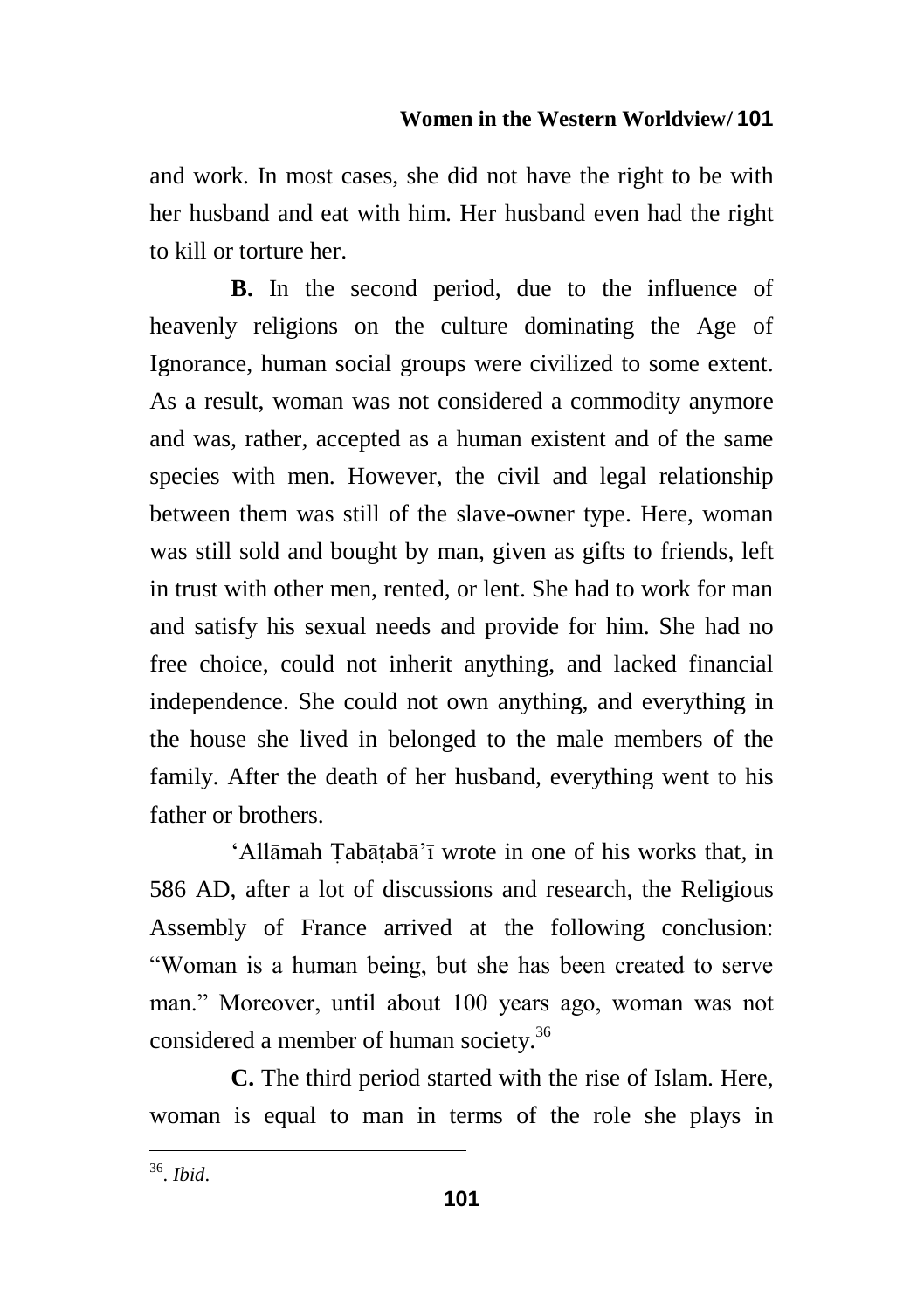protecting the continuity of the generation, her share of social and individual growth, her responsibilities and obligations before God, society, and family. She also enjoys equal rights with men concerning education, ownership, financial independence, and other social and political rights. The minor differences between them in the Islamic worldview and law are rooted in their specific characteristics and the duties each may accomplish better than the other.

It is emphasized that the above classification does not portray the reality perfectly and lacks the necessary explanations concerning the changes made in women"s rights and their origins.

The writer believes that the development of women"s rights in the West has left four periods or stages behind and just started the fifth one. These five periods include the following:

The first is the period of barbarism or half-civilized human. Here, woman was considered an object rather than a human due to her physical fitness, lack of training, and lack of culture and knowledge.

The second is the period of ancient civilization. In this period woman was viewed as a human being; however, she was known as the lower sex and had the duty to serve men as a slave-maid.

In this period, not only did she belong to man, but also her life and death depended on him. Without relying on and believing in the imaginary classification provided by historical materialism, we are of the opinion that the second period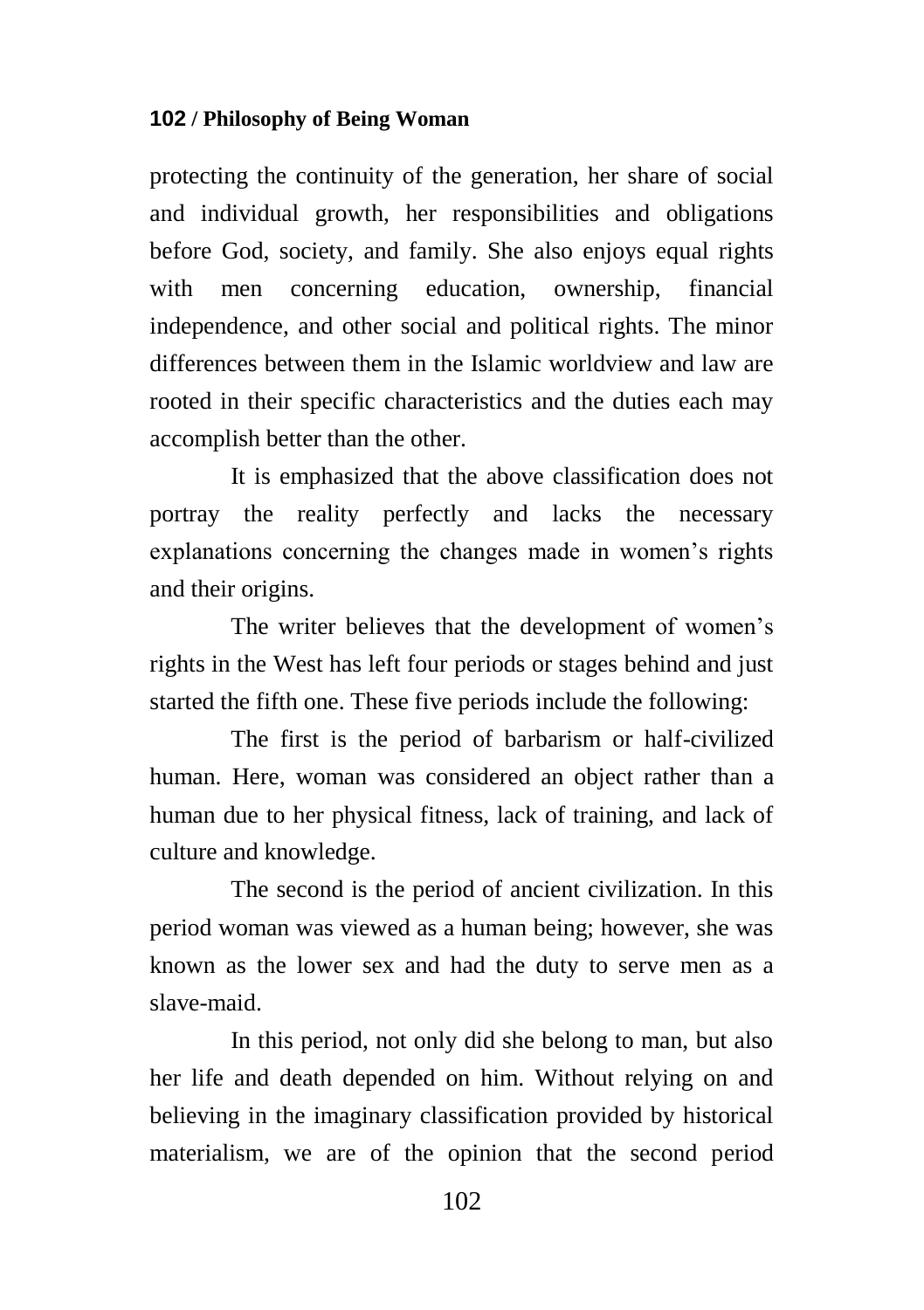#### **Women in the Western Worldview/ 103**

corresponds mainly to the feudal period of ownership of huge pieces of land. Therefore, with the annihilation of that system and its move towards capitalism, which is known as bourgeoisie, another period started and women"s rights changed in form.

The third stage of the development of women"s rights enters a revolutionary period during which she is, to some extent, freed from the fetters of men and family. With the disintegration of the feudal aristocratic culture and its particular formal and ceremonial customs and traditions, women felt that they had been freed from slavery and could sometimes enter political and economic domains. As a result, a breeze of freedom apparently touched their hidden faces.

The above period, which started after the Renaissance and the French Revolution, led to the Industrial Revolution in the West and marked the period of the growth and maturity of political and economic liberalism and capitalism. It was a deceptive period which did not take women anywhere further than where they had stood in the previous two periods. Rather, it embellished them with a false glaze of independence and freedom and covered the ugly face of their slavery with a beautiful mask. At this time, she was absorbed by the job market and started working out of the house alongside with men. With the relative financial independence that she obtained, woman managed to provide for herself. Girls left their families and extended families changed into small families (or the socalled nuclear families). Following this, female attractions and,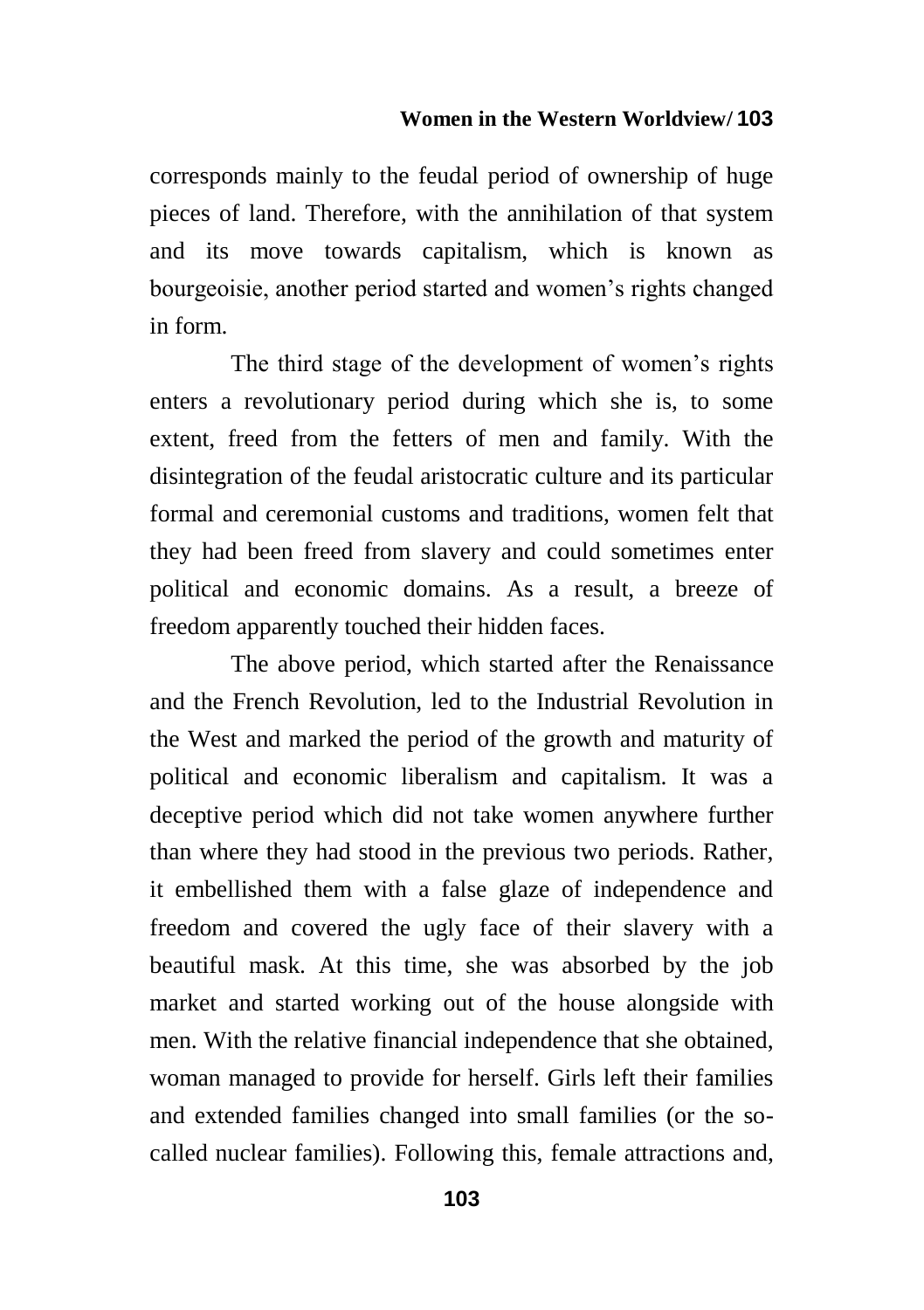along with them, woman"s status and character came to the service of economy and, sometimes, politics. The relationships between man and woman became free, and humanity gradually moved back towards its primitive corrupt nature and barbarism. Sexual freedom and, perhaps, immorality were secretly encouraged and facilitated by ruling powers and governments. Artificial attractions, such as make-up, clothes, fashion, and material possessions, surrounded woman and imprisoned her. In this period, the foundation of the family, which enjoyed some sacredness previously, lost its value and became shaky. As a result, ethics and original emotions were replaced by pleasure and profiteering.

Here, women lost the little honor they had in the aristocratic feudal system and, in the real sense of the word, turned into luxurious commodities that could be bought, sold, rented, and lent. The only difference between the woman of this period and that of previous ones was that she was surrounded by a halo of deceptive slogans concerning human rights and a beautiful rainbow of the propaganda for woman's freedom and her release from the prison of old traditions and placed in a stage play representing a modern, mechanical life.

A comparative study of the political phenomena of this period reveals that there was a secret movement beyond the fall of feudalism and annihilation of its aristocratic limits and its change into an apparently free system after the Revolution. The leaders of this new system were freemasons and international Jewish Zionists. Their protégés abused the ripe conditions in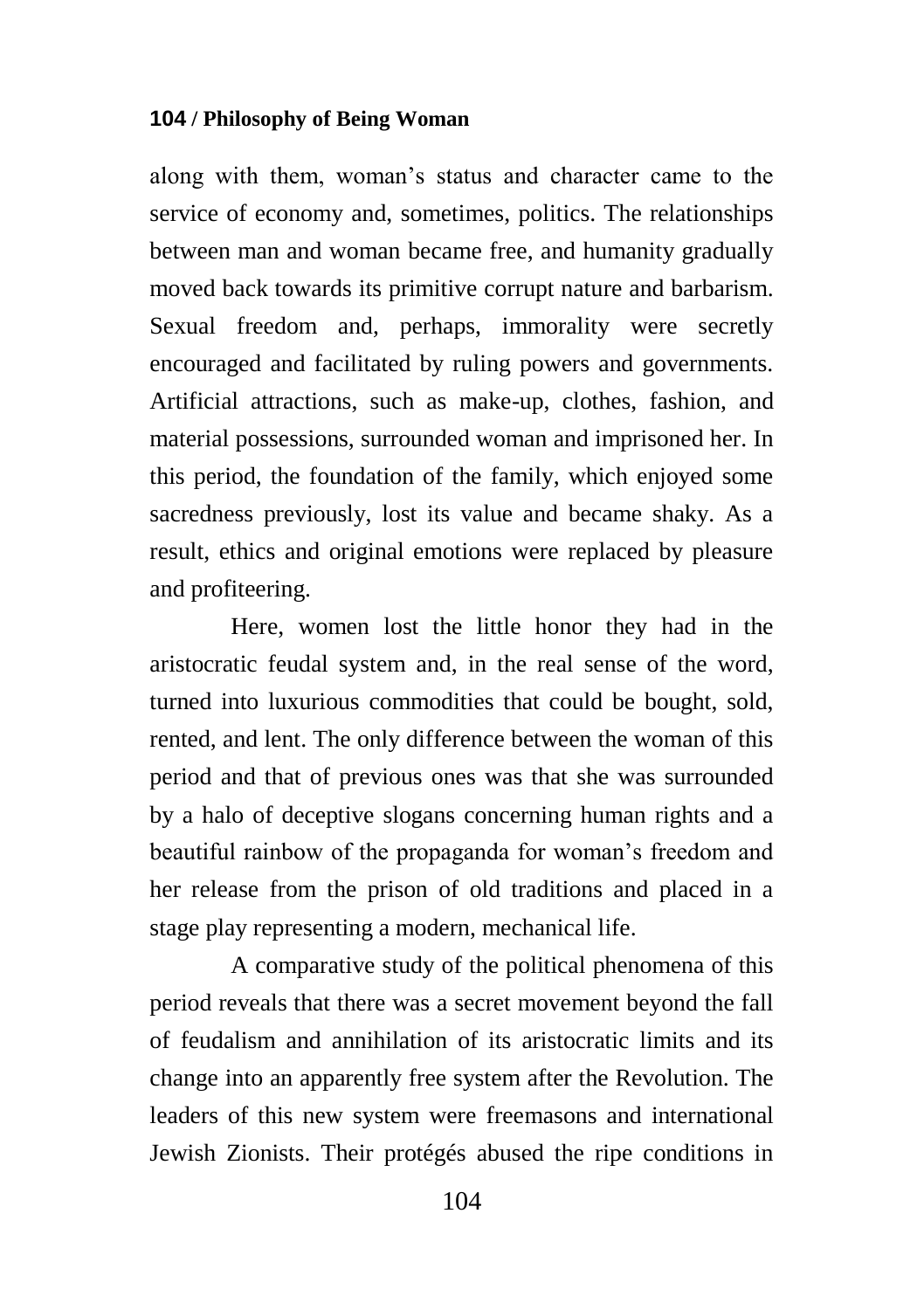### **Women in the Western Worldview/ 105**

different ways with the motto of "Liberty, Equality, and Fraternity" (and the like) – which is still used under the pretext of defending human rights – in order to spread and encourage the culture of sexual corruption, economic chaos, and resistance to discipline (possibly with the help of the press, motion pictures, and other media). Woman is considered a major instrument in achieving these purposes, and she is the first victim of such acts.

What woman lost through this liberalism was much more than what she gained: she lost her honor and true character. Of course, some advanced rules in favor of women were written and approved, and some groups of women, while maintaining their relative honor, succeeded in attaining some achievements in scientific and technical fields and stood in the line of professors, inventors, leaders of suffragette movements, and politicians. Nevertheless, a general analysis of woman"s situation indicates that she lost her true role in the society and, as a result, the real value of being a woman (i.e. being the center of natural society). What remained of her was a neutral and metamorphosed existent who was neither a man nor a woman; an existent who is called "the third sex" in the West.

The fourth period is the one in which woman is living now. It is the era of reviewing woman's undesirable situation and inquiring into her true human rights rather than producing a handful of absurd and useless sentences. It is the period of the failure of the experiences accumulated during the centuries of the so-called Renaissance and the stage of freedom and return to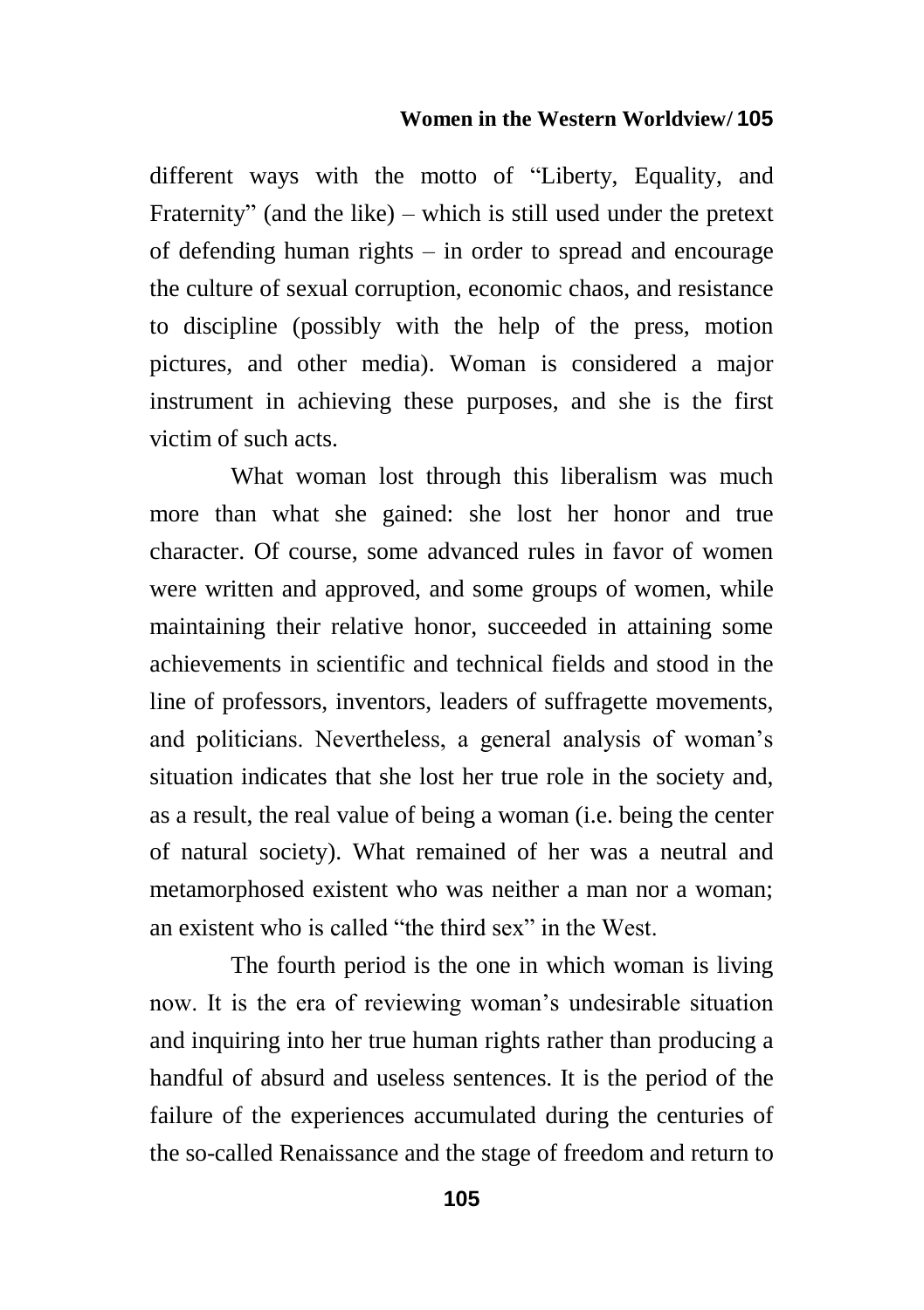humanity's primordial nature and natural laws. We can observe the beginning of this period among western intellectuals, as well.

The West and the world following it, in their last effort to learn about the true place of woman and, basically, human rights in the general sense of the word, will finally turn to Islam. However, it is imperative that we present it correctly and introduce women"s rights and the true rights of the whole humanity in Islam in a practical and scientific manner in order to satisfy their thirst in the best possible way.

The fifth period will begin when the life-giving Islamic principles dominate the world. It is only in the light of Islamic laws that we can claim that human beings and, particularly, women can obtain their true and natural place. We will see this period in a future so near that our eyes can catch sight of its promising rays and lights.

A comparison of the development of women"s rights in the West with that in Islamic societies indicates that this process and its stages in the East have been much more complicated than those in the West. With the Industrial Revolution in Europe, some changes appeared in European cultures, systems, and social constitutions, yet their old and new cultures were of the same nature and born in the same society and land. However, with the oppressive attacks of European industrial civilization and ancient European and Greek bourgeois culture to Islamic countries, their long-standing, local, and Islamic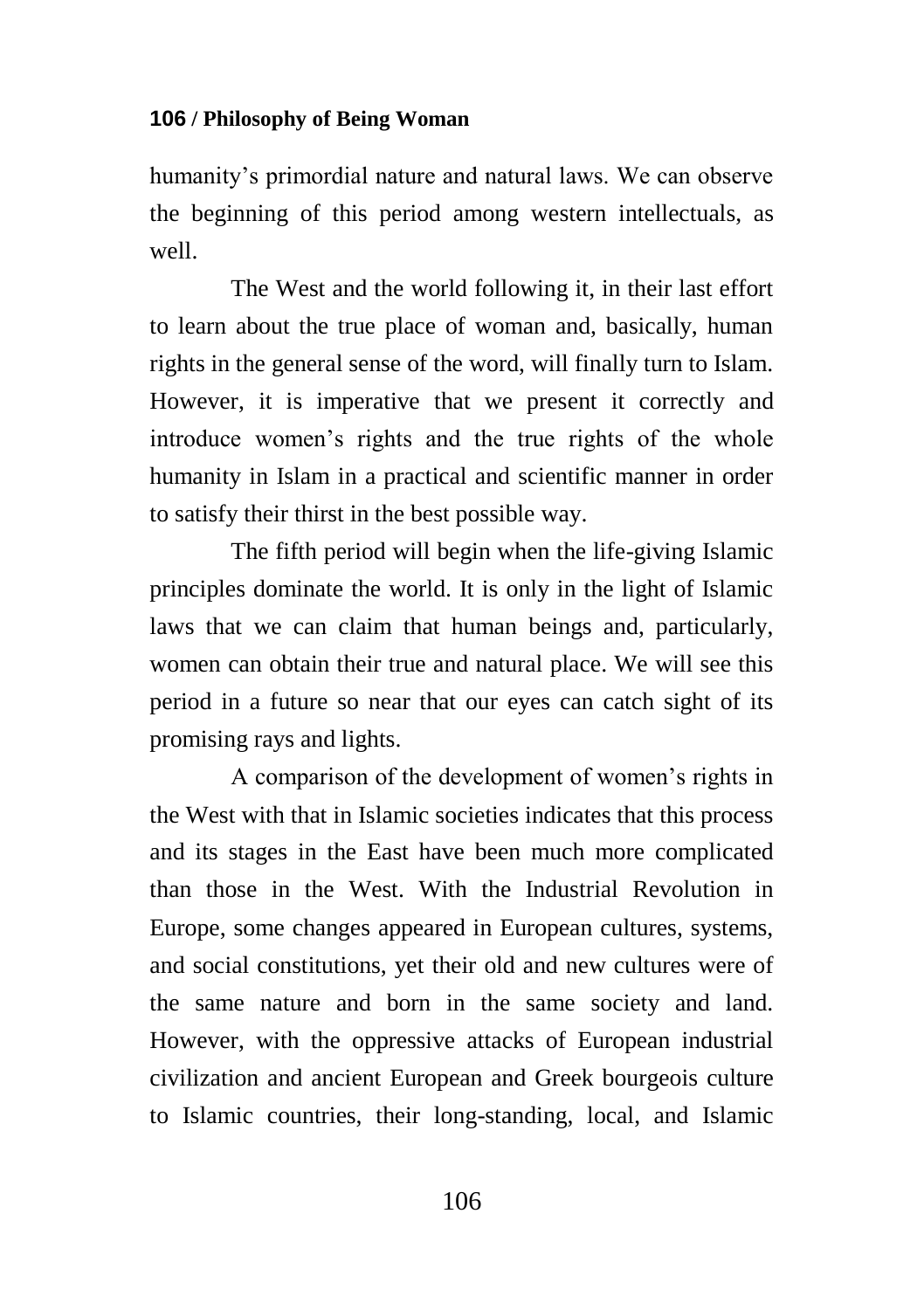culture was greatly damaged, and a lot of their useful achievement was ravaged.

Considering the above differences and historical and social background, we can divide the process of the development of women"s rights and their social opinions into the following periods:

- **First Period:** Here, primitive, low-civilized societies viewed woman as an object that could be owned by man.
- **Second Period:** This was the time of great landowners, kings, independent rulers, and tribal chiefs. During this period, woman belonged to man like a slave.
- **Third Period:** At this time, Islam appeared, revived woman's perfect human rights, and paved the way for her reaching the peak of honor and respect.
- **Fourth Period:** During this period, under the pressure of national and traditional cultures, there was a return to the customs and beliefs of the Age of Ignorance in Muslim countries. Under the influence of new royal systems and tribal and feudal governments, women were treated again according to the traditional principles of the Age of Ignorance. In fact, there was a return to the norms of the second period.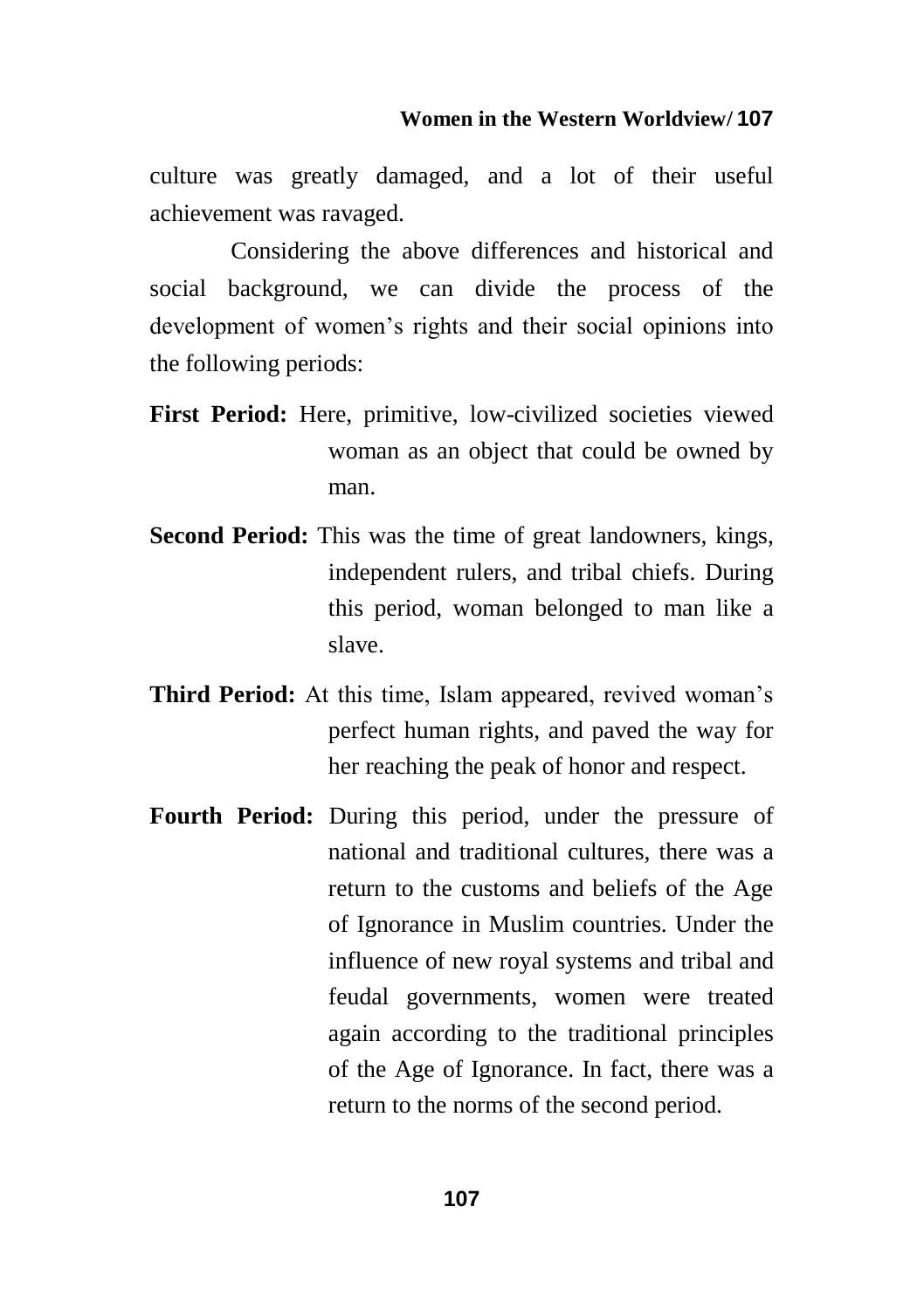- **Fifth Period:** At this time, Western culture attacked Muslim countries and had a destructive impact upon their local pagan-Islamic culture. As a result, a number of cultural dualities arose. The following contradictions affected the social psychology of these societies and, ultimately, resulted in woman"s self-estrangement.
- **Sixth Period:** We are now at the threshold of the period heralding the second rise of Islam: an original and revolutionary Islam, untainted with previous distortions and decorations, establishing the true and natural rights of women.

\* \* \*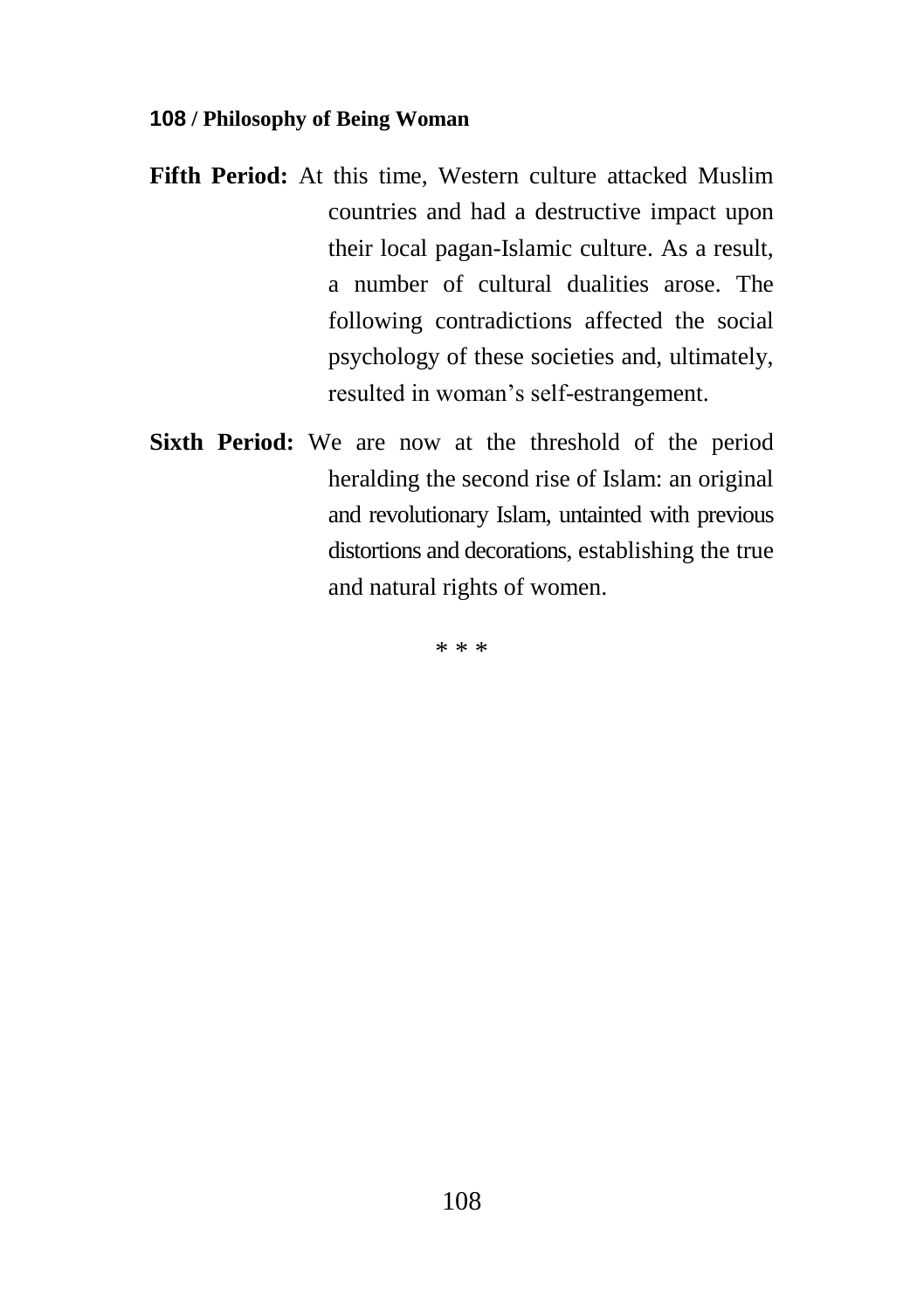# Chapter 2

## Women in the Islamic Worldview

he Islamic worldview and idea of woman and her human rights created a magnificent and huge revolution in the world. This is **be Islamic worldview and idea of woman** and her human rights created a magnificent and huge revolution in the world. This is because by presenting this worldview, Islam threw all humiliating ideas and absurd and pagan worldviews and introduced a new model of social relations with woman to all people.

If church-related insights introduced woman as a parasite created from man"s left rib, and man as a different and chosen creature, Islam explicitly announced that man and woman are the same in nature and creation and both have been created from "a single soul", i.e. a unique existence.

The Holy Qur'an replied clearly to all pagan ideas and, particularly, academic theories of Christianity in verse 1 of *al-Nisa* chapter: "*O mankind! reverence your Guardian-Lord, who created you from a single person, created, of like nature, His mate, and from them twain scattered (like seeds) countless men and women …*" In this way, it nullified all the absurd ideas and thoughts of the people of the world.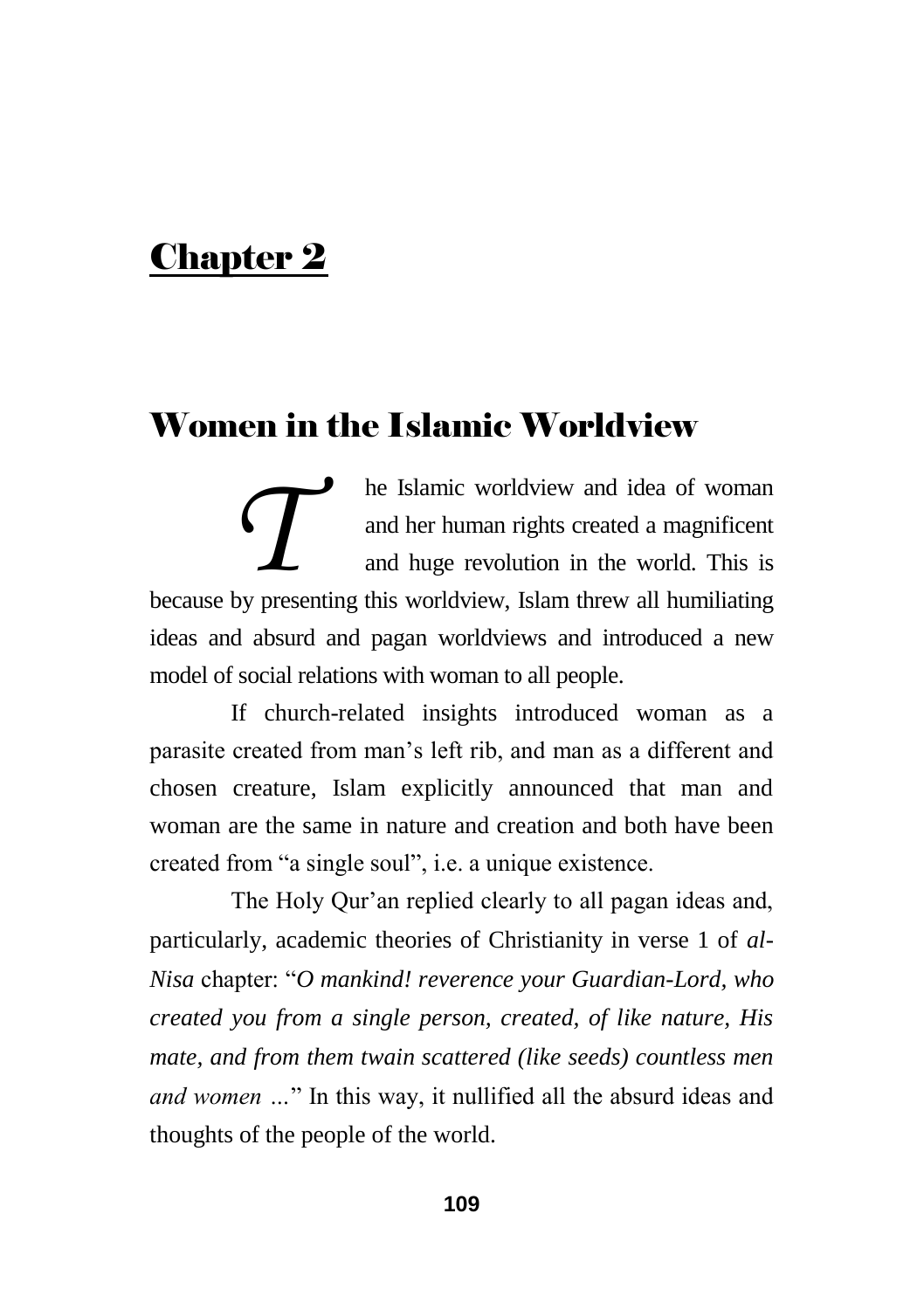If we pay more attention to this Qur'anic verse, we will learn about more realities. Here, first, readers are addressed with the world "*nās*", which includes both men and women equally. This shows that in the eyes of Almighty God, men and women are the same and equal in terms of their human characteristics and essential value.

Second, the verse invites both men and women to "piety", obedience, and worship. This shows women's potential for spiritual development and attaining the highest levels of human perfection on equal terms with men. It also proves woman"s growth and wisdom, which are necessary conditions for religious obligations and worship.

Third, both man and woman have been created from a single soul (which is the common origin of these two sexes). Like a member of the body of humanity, woman completes the existence of man and is not just a branch of his existence. As we read in a *hadīth* from the Holy Prophet (pbuh), "Women have been born together with men." This shows the equality of man and woman in honor and dignity.

We can take Islam"s concept of women into account from four different angles: 1) Islam"s general view of women, 2) Islam"s view of mothers, 3) Islam"s view of wives, 4) Islam"s view of daughters.

## **1) Islam's General View of Woman**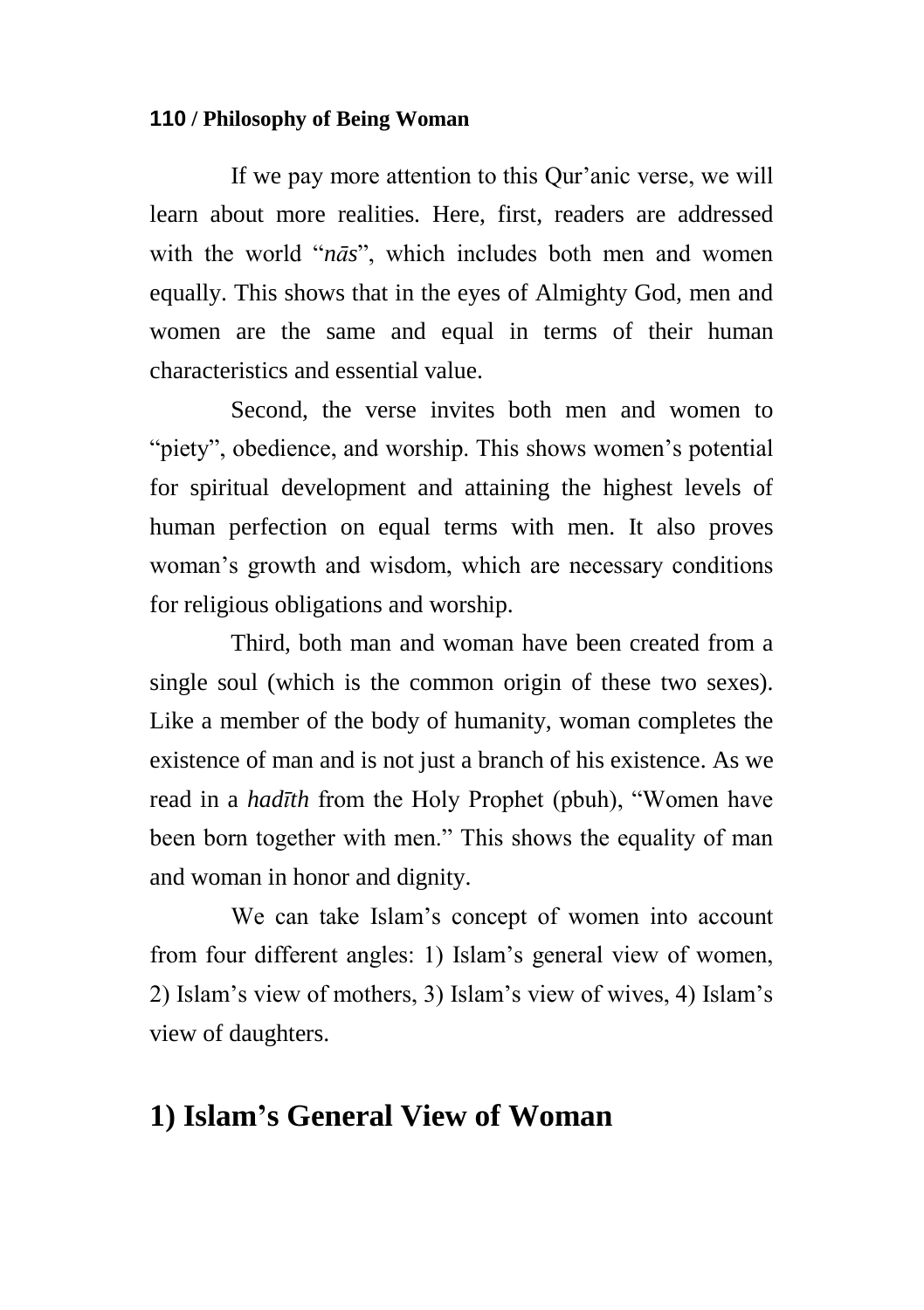A great number of verses in the Qur"an and *hadīths* from the Prophet (pbuh) are related to this issue. However, since it is not possible to present all of them here, we will content ourselves with the following:

### **A. The Qur'an's View of Woman**

Verse 35 in *al-Ahzab* chapter says:

*For Muslim men and women,- for believing men and women, for devout men and women, for true men and women, for men and women who are patient and constant, for men and women who humble themselves, for men and women who give in charity, for men and women who fast (and deny themselves), for men and women who guard their chastity, and for men and women who engage much in Allah"s praise,- for them has Allah prepared forgiveness and great reward*.

Accordingly, woman and man are both Muslims and faithful. They have an equal right and complete freedom to choose their religion; both enjoy growth of thought; and both are the same in terms of their true character. They are also equal in worshipping God and personal prayer, which are the most sublime of all human activities. They are the same in truthfulness and patience and their fight to defend their ideas and *jihād*, which are the brightest of all human social dimensions. Woman is no different from man in paying alms, piety, submission to God, and invoking His Name, which are among the main stages of practical worship or mystic wayfaring. It is also emphasized that, when rewarding them for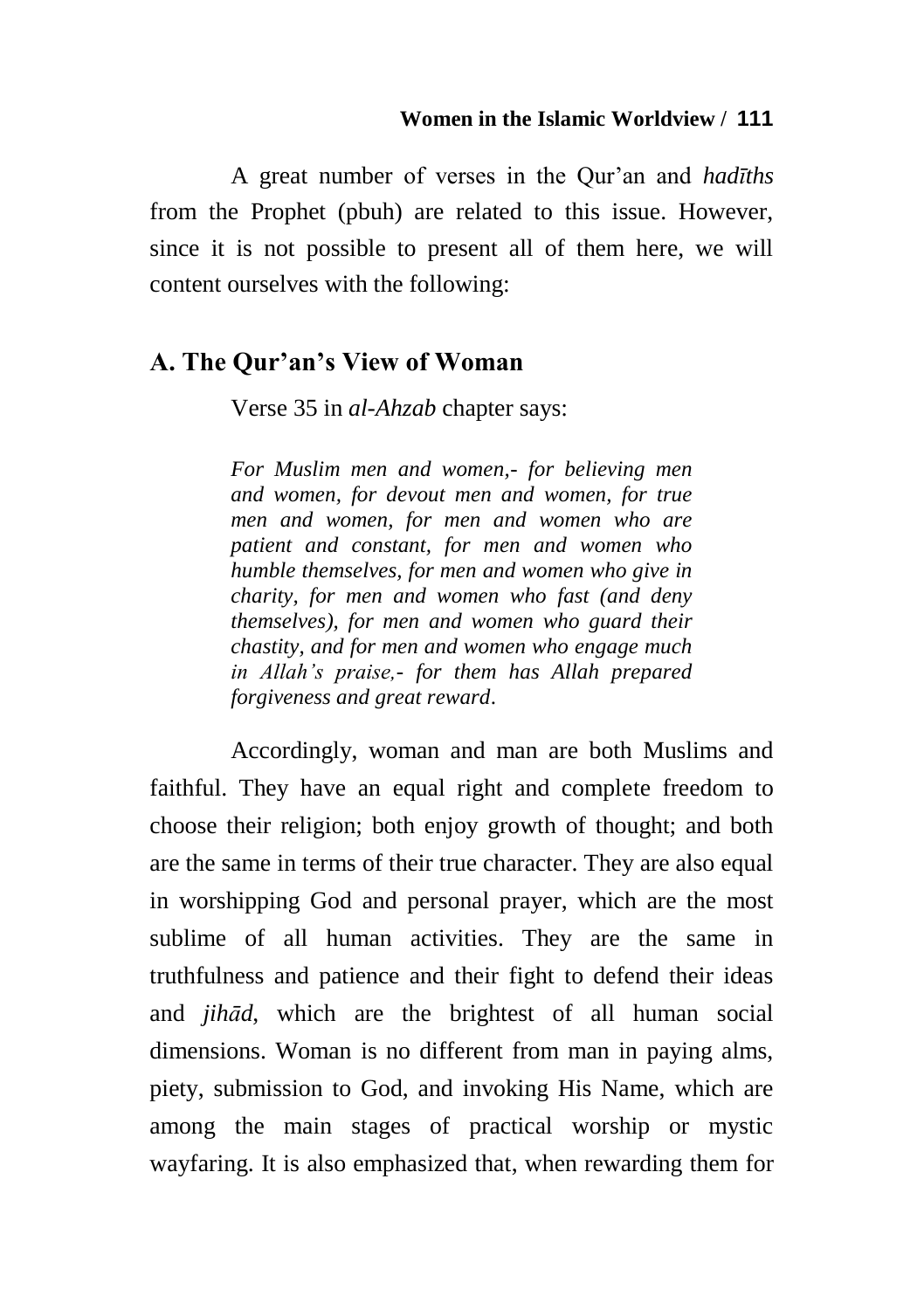these emanations of the sublime human spirit, God never discriminates between man and woman.

In another verse, it is written, "*Our Lord! Grant us what Thou didst promise unto us through Thine messengers, and save us from shame on the Day of Judgment: For Thou never breakest Thy promise.*" (*al-e-Imran* chapter: verse 194). Here, God addresses man and woman in equal terms, as in other places, and promises them great rewards for their good acts and *jihād* irrespective of their sex.

In verse 23 of *al-Mulk* chapter, we read, "*Say: "It is He Who has created you (and made you grow), and made for you the faculties of hearing, seeing, feeling and understanding: little thanks it is ye give.*" In other words, men and women enjoy equally "*fo"ād*" (human hidden perceptions, and, as "Allāmah Tabātabā'ī says, the intellect). Still, in another verse we read, "*And pursue not that of which thou hast no knowledge; for every act of hearing, or of seeing or of (feeling in) the heart will be enquired into (on the Day of Reckoning).*" (*al-Isra"* chapter: verse 36). God considers the owner of this system of perception and recognition, whether a man or a woman, as a responsible human being. Evidently, responsibility derives from authority and competency. In the above verse, no distinction has been made between men and women concerning their authority and, as a result, their responsibility and power of perception.

Moreover, according to verse 71 in *al-Tawba* chapter, "*The Believers, men and women, are protectors one of another: they enjoin what is just, and forbid what is evil: they observe*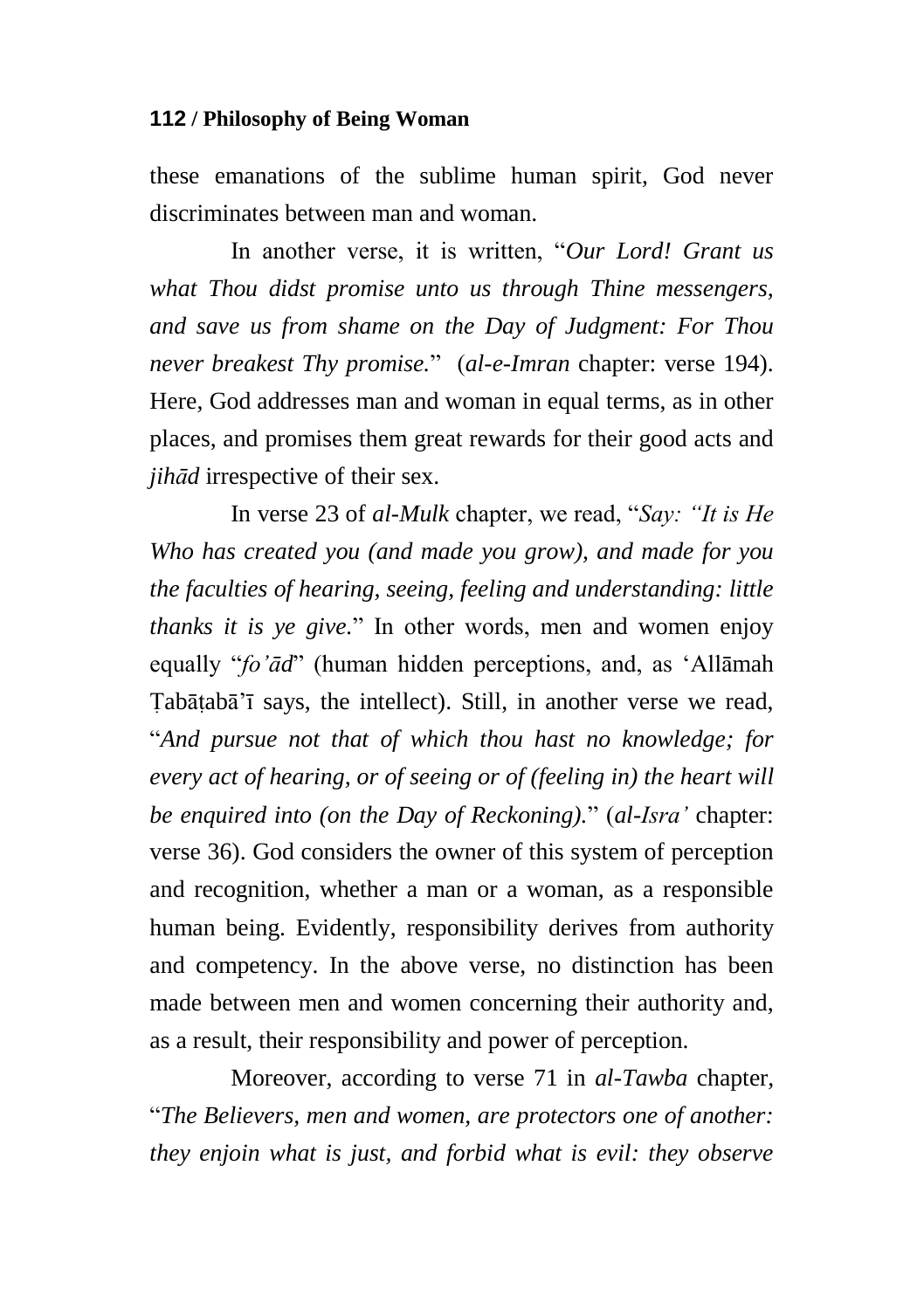### **Women in the Islamic Worldview / 113**

*regular prayers, practice regular charity, and obey Allah and His Messenger. On them will Allah pour His mercy: for Allah is Exalted in power, Wise.*" This means that male and female believers equally enjoy the right of "*wilāyat nizārat*" or the authority to supervise or investigate each other"s actions. In its sociological sense, it means "social inquiry". According to this right, every individual can supervise the good and bad acts of other individuals so that the general principles and criteria of Islamic society are not violated or ignored.

In addition, man and woman are equally asked to say their prayers (the most sublime kind of worship and the best way to connect to the Beloved). Both are also obliged to pay the alms tax (which indicates their financial independence) and obey God and the Prophet (pbuh) (which shows their being the official members of the political and administrative community in Islamic society). As mentioned before, men and women equally benefit from God"s blessing.

In verse 20 of *al-A"raf* chapter, in order that Adam and Eve do not touch the forbidden tree, God uses the same order to prevent them from doing so: "*Then began Satan to whisper suggestions to them, bringing openly before their minds all their shame that was hidden from them (before): he said: "lest ye should become angels or such beings as live for ever*"."

Unlike the idea of the church as to woman"s being the cause of man"s deception, this verse stipulates: "*Your Lord only forbade you this tree*." This shows that both of them are equally guilty of violating God"s order, and that Eve must not shoulder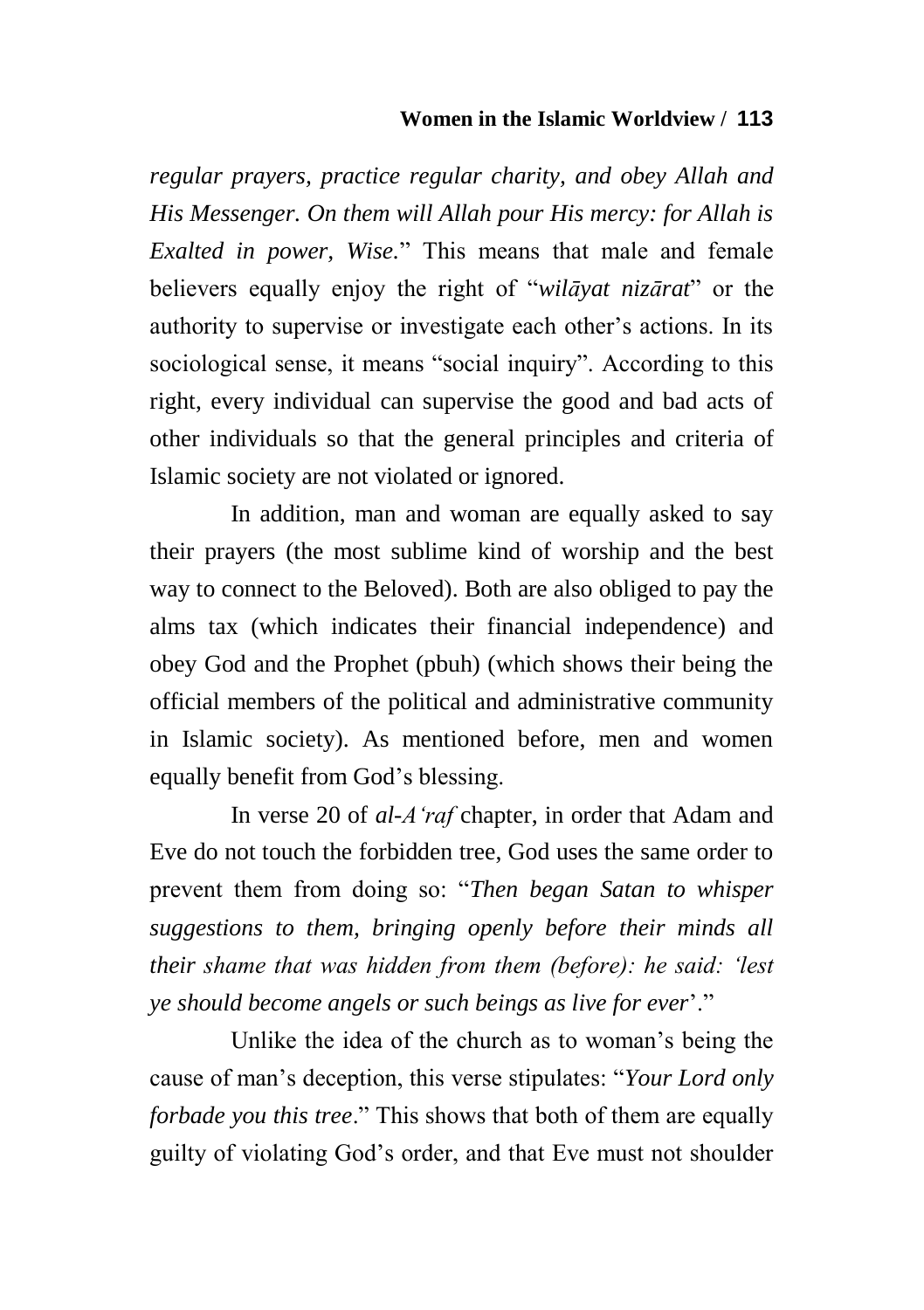Adam's sin. This joint obligation and reproach is a sign of their equal status in the eyes of God and their sameness in terms of intellect and perception.

There are several sentences in many places in the Qur"an addressing readers with "*You who have brought faith*", which is not limited to one sex and includes both man and woman.

Moreover, there are many indications in the Our'an showing that Heaven and worldly and otherworldly gifts are created as much for woman as they have been for man.

Unlike what Christianity preaches, woman is not the origin of sin and wickedness by essence. Rather, she can be the symbol of piety and servitude to God like the women that have been referred to in the Our'an as great and holy figures, such as the Virgin Mary, Moses' mother, the Lady Fātima Zahrā, Khadījah, and other women of the early years of Islam.

In the Our'an, it is also written that some women, such as the mothers of Moses and Jesus Christ, were honored by receiving revelations from God. In this way, women are glorified in the best way possible.

In his magnum opus, *System of Woman"s Rights in Islam*, Murtadā Mutahharī has discussed this issue thoroughly and said:

> No man, except for the Holy Prophet (pubh) and Imām "Ali (as), enjoys the high status of Lady Fāțima Zahrā. She is superior to her offspring, who are Imams, and to all the Prophets, except the Seal of Prophets. In the journey from people to Truth,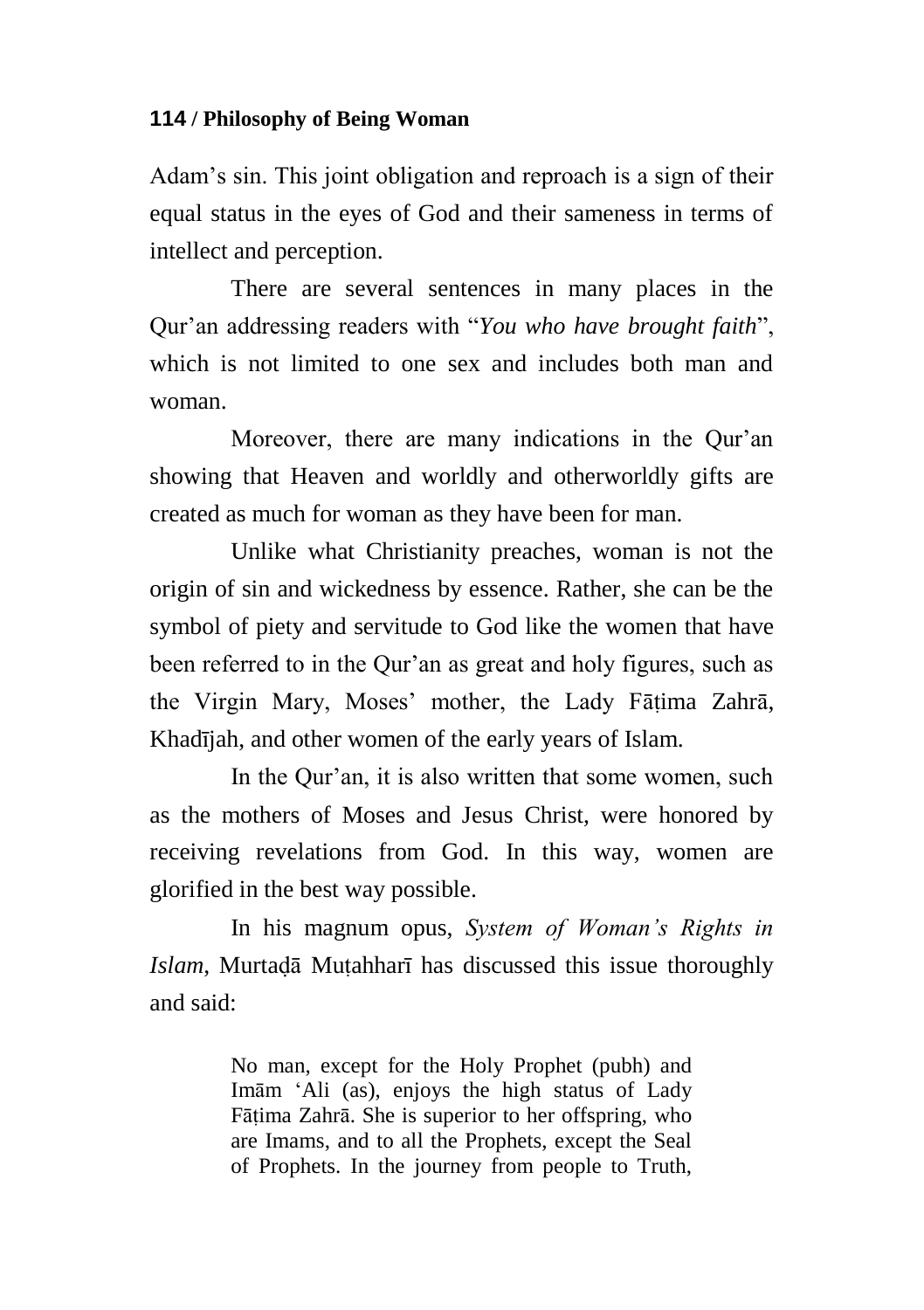Islam sees no difference between man and woman. However, it sees a difference there in "the journey from the Truth to people". Here, it says that men can bear the responsibility for prophethood better than women $140$ 

According to Mutahhari, one of the humiliating theories about women was the one advocating the necessity of celibacy and abandoning the tradition of marriage, which was disseminated by the Church. The authorities of the Church considered kindness to women as one of the "greatest ethical corruptions" and encouraged keeping away from women and marriage.

Islam stood against this pagan theory firmly and encouraged and even ordered people to get married. It is written in *hadīth* that the Prophet (pubh) is proud of the children who are the fruit of matrimony.

Islam not only views marriage as one of the factors that protect the foundations of religion and says, "Whoever marries has maintained half of his religion", but also considers it the peak of human perfection and a prophetic conduct. According to the Holy Prophet (pbuh), "One of the features of prophets is loving women." In another famous *hadīth* from the Prophet (pubh), we read, "I like three things in your world: perfume, woman, and prayer."

Islam is strictly against celibacy and reproaches single people in all traditions. In the culture of many ancient nations, children merely belonged to the father and the mother was only

 $\overline{a}$ 

<sup>&</sup>lt;sup>40</sup>. Murtadā Mutahharī, *System of Woman's Rights in Islam*, p. 118.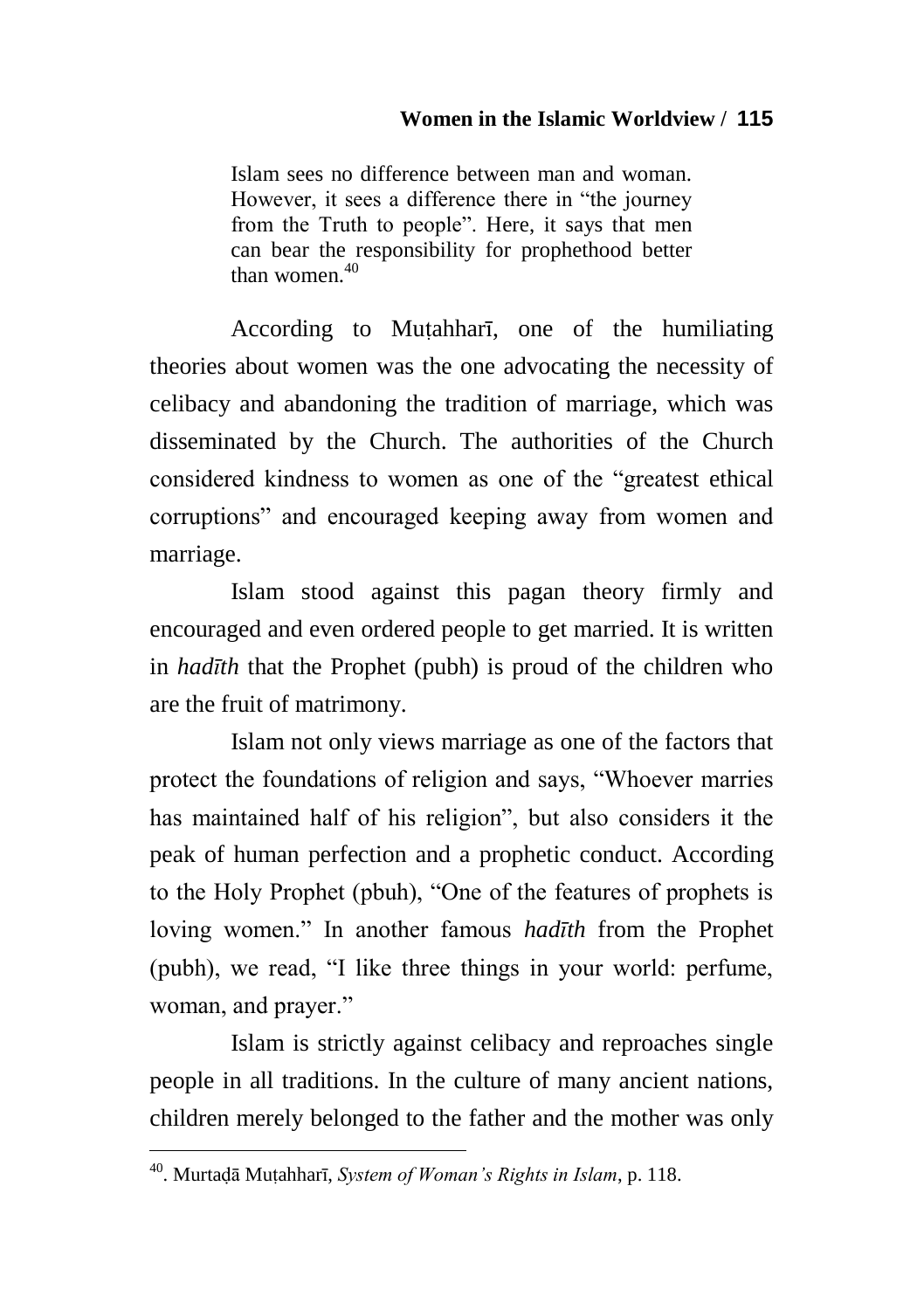considered a channel through whom they were born. However, by means of a sentence in verse 1 in *al-Nisa* chapter, "… *and from them twain scattered (like seeds) countless men and women*...", the Qur'an announced that children belong equally to both parents.

### **B.** *Hadīth's* **View of Woman**

Considering the explicit verses of the Our'an concerning the revival of women"s rights and the revolutionary movement of Islam in order to return her true character to her, there was no need for the Prophet (pubh) and his descendants to emphasize this point again. However, there are still several rules about introducing woman"s place in society and her rights in Islamic traditions. Unfortunately, we cannot refer to all of them here. In order to gain more information in this regard, interested readers are referred to the list of books on *Shi"i* and *Sunnite hadīths*. In what follows, we will refer to a few *hadīths*:

1. There are some traditions that explicitly introduce woman as bearing certain responsibilities in society. Such responsibilities show her social status, roles, potential for management, and authority and competence for doing demanding and difficult jobs.

2. There are many traditions that emphasize the necessity of treating women kindly. They directly forbid illtreating them and recommend respecting their feelings due to the delicacy of their souls and emotions. We read in a prophetic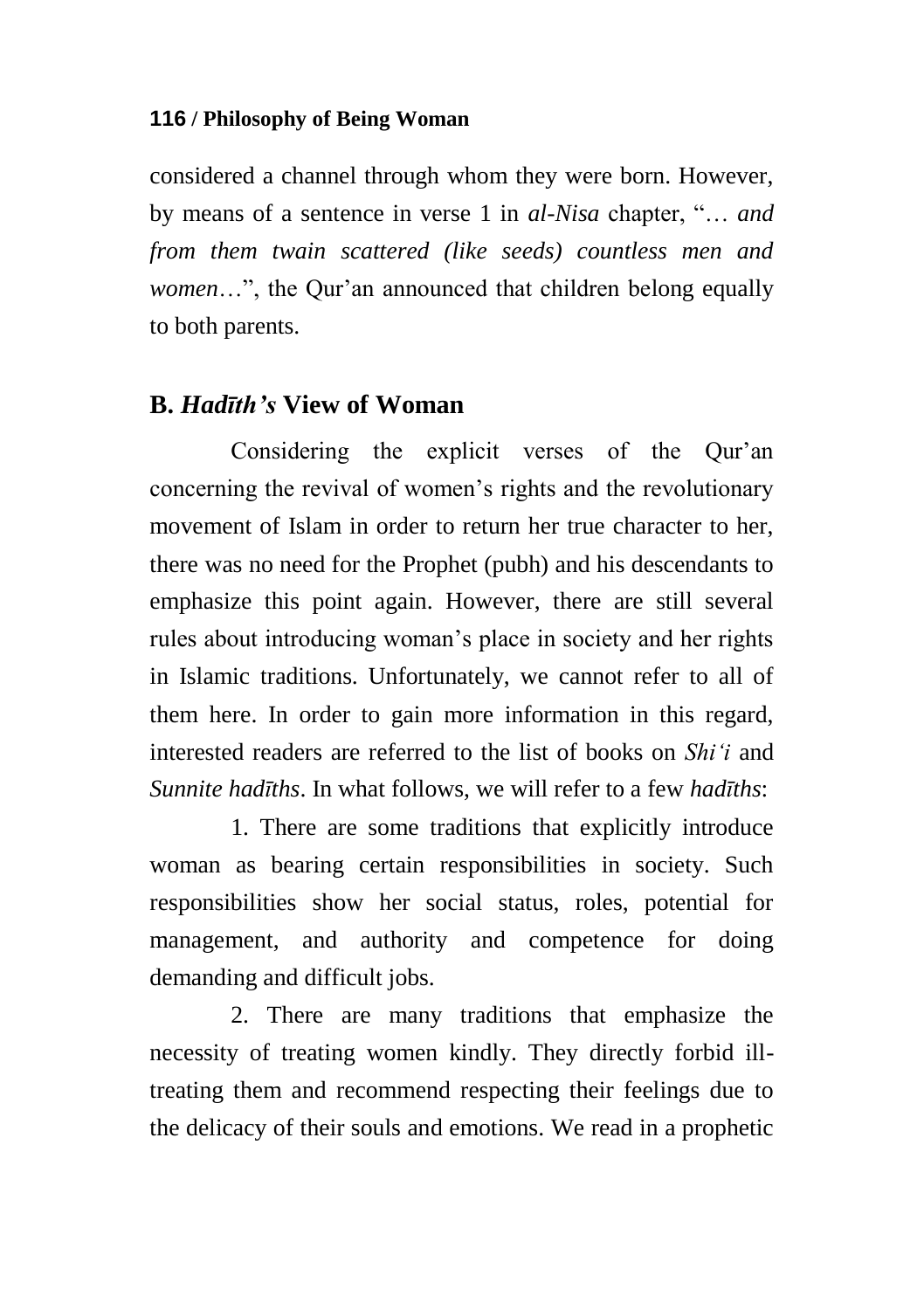*hadīth*, "Gabriel recommended women [so much] that I assumed it is forbidden to divorce them."

3. The way the Holy Prophet (pbuh) treated women, respected them, and assigned important social responsibilities to them reveals the subtle practical character of women in Islam. One of the emanations of their social value and honor was their mission to nurse and take care of wounded soldiers in the early days of Islam in Prophet Muhammed's time. This point has been emphasized in various traditions. It is written in books of *hadīth* that women returned the wounded and the martyrs to the city and treated injured soldiers behind the line of battle or in the frontline. In fact, Islam set the principle for women"s working as nurses, particularly, during wartime, centuries before the new-money and clamorous West, which claims to be the founder of the field of nursing.

Another emanation of women"s social character in the Prophet's view is his consultations with them. The late jurisprudent, Rashīd Miæri, writes in this regard:

> Because of the *Åudaībīyyah* treaty, according to which the Holy Prophet (pbuh) had to change his mind about going on Hajj and return to Medina from behind the gates of Mecca, he had faced a lot of disagreements and opposition on the part of believers and Muslims. The issue had, in fact, occupied his mind to a great extent. No one could help him in this regard except his wife Umm Salamah. She advised the Prophet (pbuh) to offer a sacrifice, shave his head (*halq*), cut his nails (*Taqæīr*), change his pilgrim garment, pack his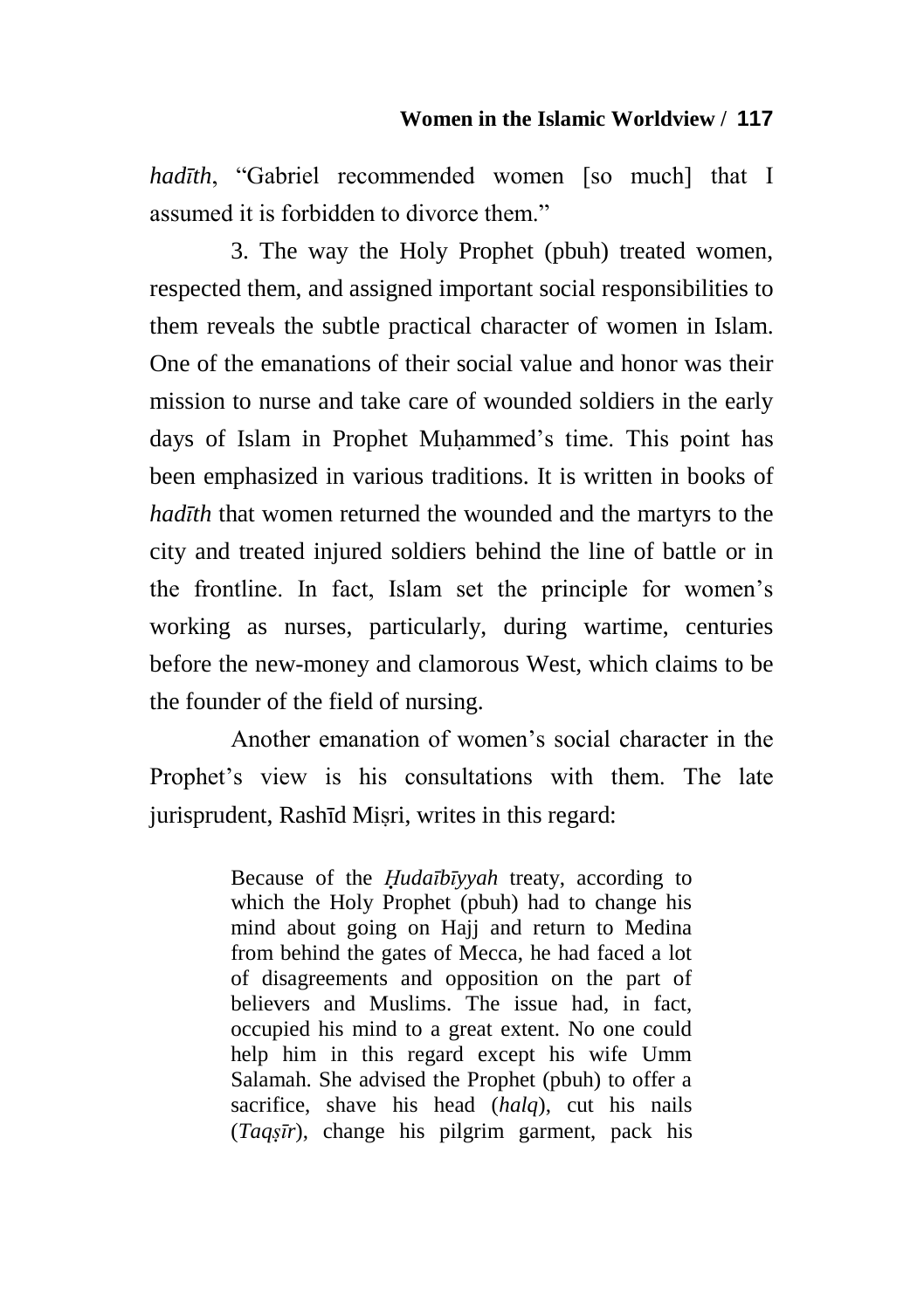luggage, and return to Medina without giving an order to his companions.

This happened in spite of the fact that the people of that time in the East and the West, and even the scholars and thinkers of ancient world believed that woman"s mental powers were weak and, therefore, they did not take her ideas into consideration. This view is also shared by some of the thinkers and scientists of modern times.

4. There are some traditions that instruct men to greet women and their wives first. This order was issued in a traditional and pagan society in which woman lacked a human identity and existence. When we see that even in our contemporary society most men do not consider woman even worthy of being greeted, we understand how amazing and revolutionary this custom was at that time. It was, in fact, accepted and found a firm place in Islamic culture because Islam appeals to human beings" primordial nature and penetrates their hearts.

A *hadīth* transmitted by Imām Sādiq (as) states that the Prophet Moåammed (pbuh) and the Commander of the Faithful (as) forestalled women in greeting them. In another *hadīth*, men are not only directly ordered to greet their wives, but also they are referred to as "man's soul and spirit", $41$  which indicates the internal unity of man and woman.

 $\overline{a}$ 

<sup>41</sup> . *Wasa"il al-Shi"a*, Hajj, p. 211.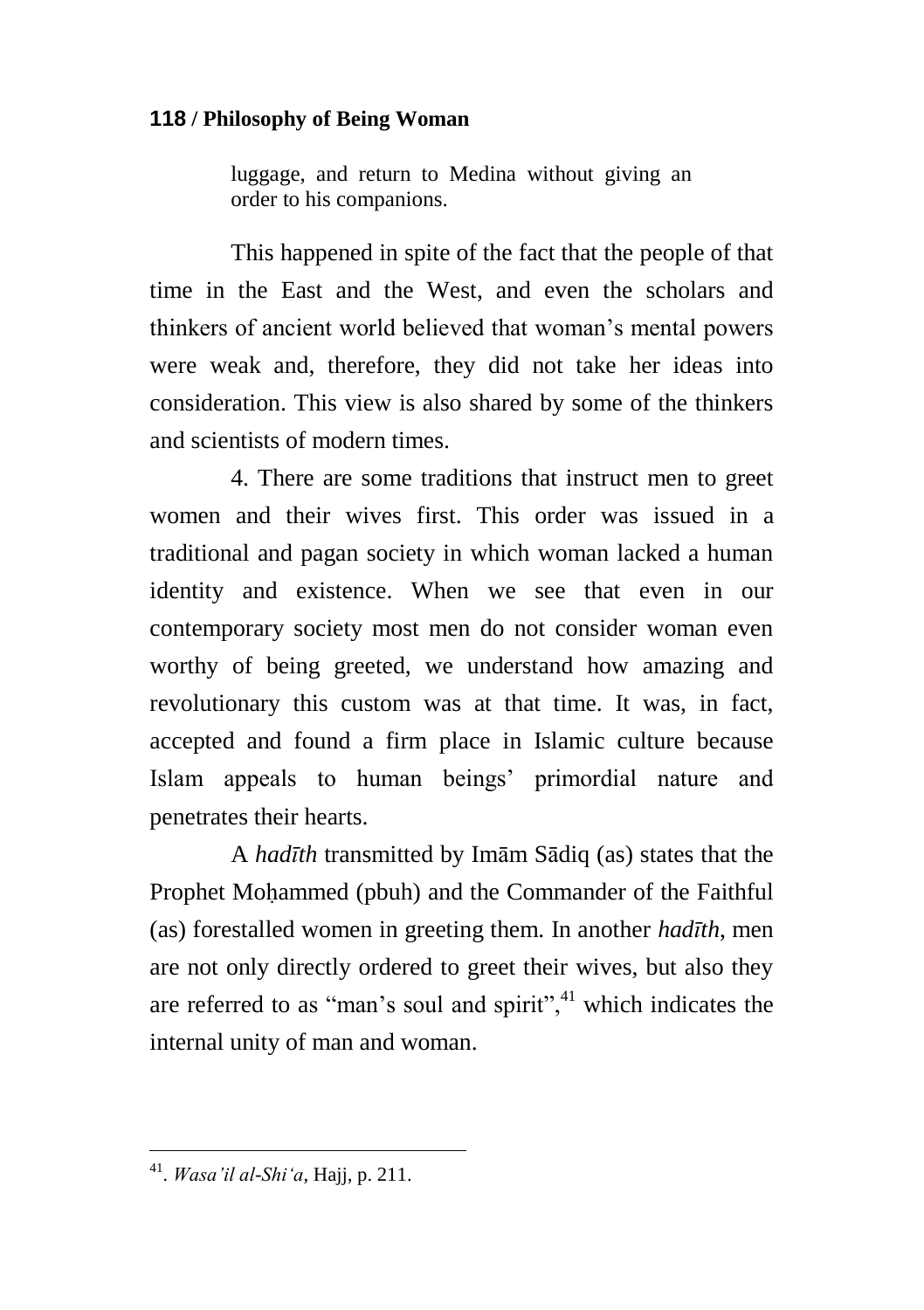### **2) Islam's View of Mothers**

Becoming a mother is one of the subtle and valuable manifestations of being a woman. This position is of relative respect in all cultures, both civilized and uncivilized. The role of motherhood, which holds the thread for the continuity of societies and enjoys a supreme value in nature and history, enjoys the highest level of glory and magnificence in Islam"s view.

In the Holy Qur'an, respecting parents and being kind to them is the same as obeying God, worshipping Him, and believing in His Oneness. In some of its verses, gratitude for parents is the same as gratitude for divine gifs: "*And We have enjoined on man (to be good) to his parents: in travail upon travail did his mother bear him, and in years twain was his weaning: (hear the command),* "*Show gratitude to Me and to thy parents: to Me is (thy final) Goal.*" (*Luqman* chapter: verse 14). Here, the difficulty and importance of the responsibility of motherhood is referred to as the reason for the necessity for expressing this gratitude.

A series of successive *hadīths* emphasize mothers" more important place in comparison to that of fathers and promise more rewards to those who obey their mothers and are kind to them. In another *hadīth*, we read that Heaven is under the feet of Mothers.

### **3) Islam's View of Wives**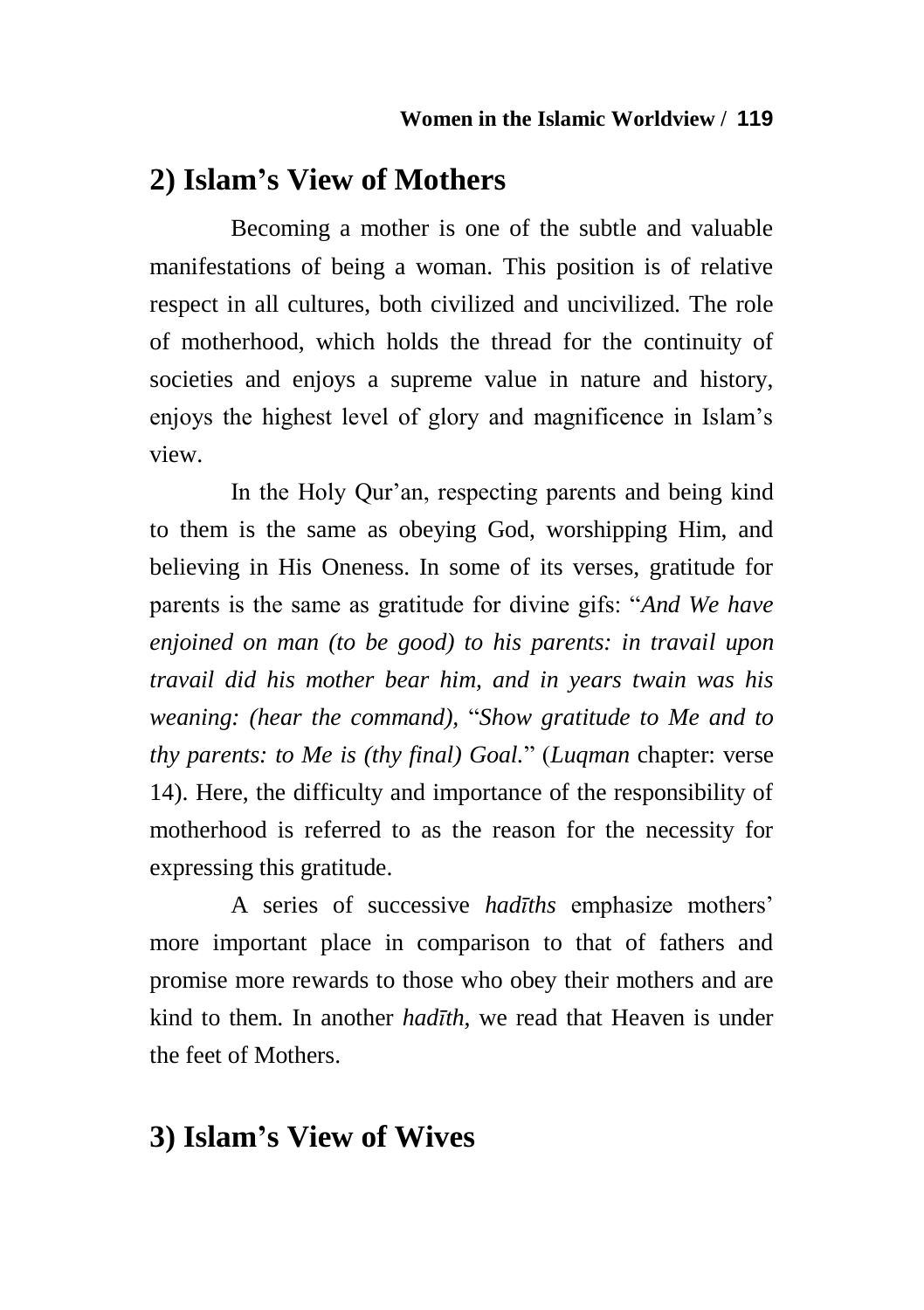One of the stages of woman"s social life pertains to her becoming a wife. This begins with matrimony and reaches its perfection by her motherhood and performing other important roles in the family and society. Unfortunately, in the course of history, woman has suffered the highest level of cruelty and ugliest form of slavery during this period.

In the Holy Qur'an, the most explicit and decisive verses concerning family rights are related to wives. In this regard, we can refer to, for example, "*…They are your garments and ye are their garments* …" (*al-Baqarah* chapter: verse 187) and "*… And women shall have rights similar to the rights against them, according to what is equitable* …" (*al-Baqarah* chapter: verse 228). They express couples' rights, their mutual need of each other, and their spiritual unity in the best possible way.

The following verses are on predicting disagreements and conflicts among husbands and wives and preventing woman"s rights being taken away or ignored:

"… *If ye take a dislike to them it may be that ye dislike a thing, and Allah brings about through it a great deal of good*." (*al-Nisa* chapter: verse 19).

*"If a wife fears cruelty or desertion on her husband"s part, there is no blame on them if they arrange an amicable settlement between themselves; and such settlement is best; even though men"s souls are swayed by greed. But if ye do good and practice self-restraint, Allah is well-acquainted with all that ye do*." (*al-Nisa* chapter: verse 128).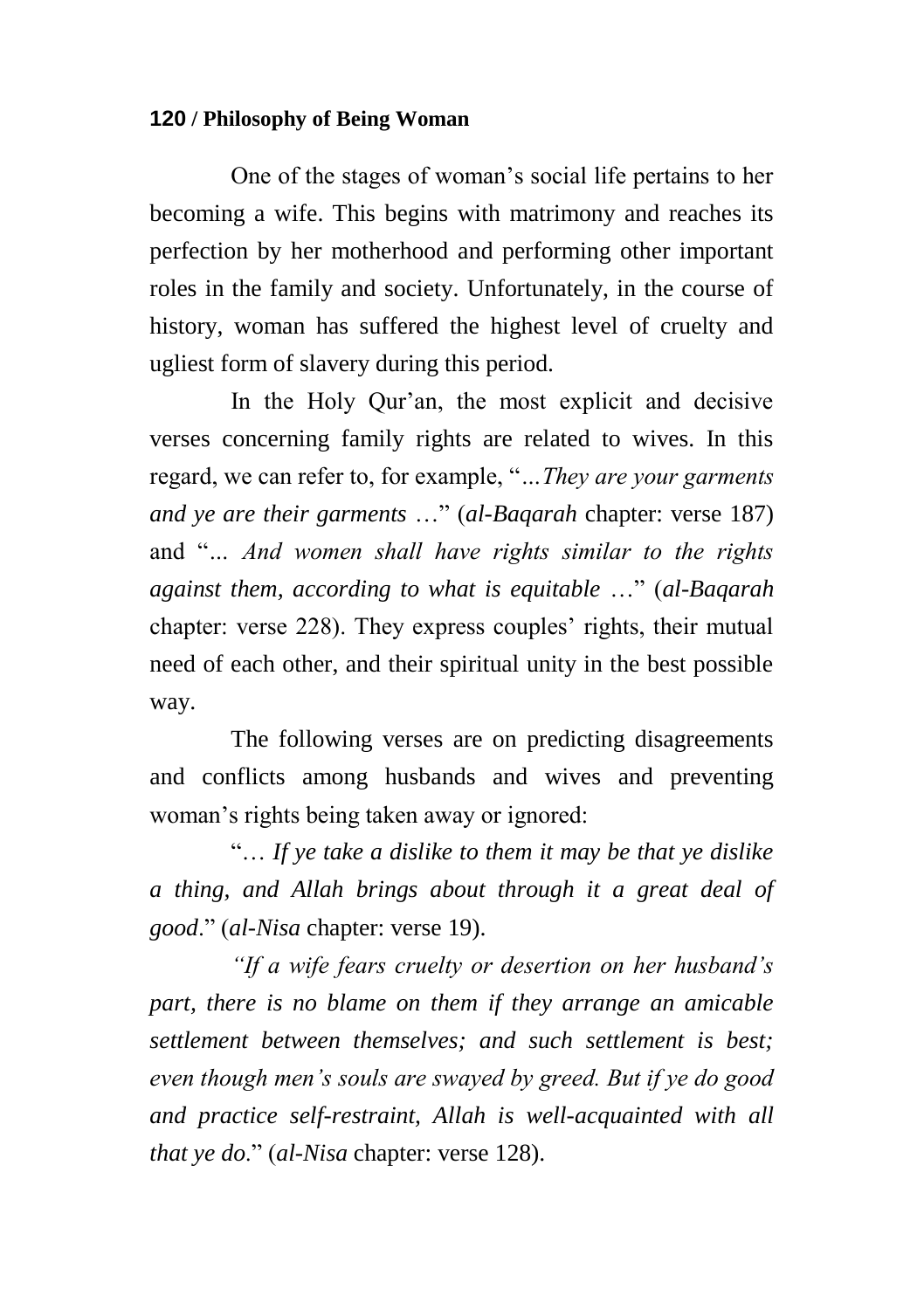#### **Women in the Islamic Worldview / 121**

"*If ye fear a breach between them twain, appoint (two) arbiters, one from his family, and the other from hers; if they wish for peace, Allah will cause their reconciliation* …" (*al-Nisa* chapter: verse 35).

"*Let the man of means spend according to his means: and the man whose resources are restricted, let him spend according to what Allah has given him …*" (*al-Talaq* chapter: verse 7).

The following verses are related to cases in which the disagreements have ended in divorce. Here, too, the Qur"an recommends respect, compromise, and good behavior.

"*… and turn them not out of their houses, nor shall they (themselves) leave, except in case they are guilty of some open lewdness, those are limits set by Allah …*" (*al-Talaq* chapter: verse 1)

"*Thus when they fulfill their term appointed, either take them back on equitable terms or part with them on equitable terms …*" (*al-Talaq* chapter: verse 2)

"*Let the women live (in "iddat) in the same style as ye live, according to your means: Annoy them not, so as to restrict them. And if they carry (life in their wombs), then spend (your substance) on them until they deliver their burden: and if they suckle your (offspring), give them their recompense: and take mutual counsel together, according to what is just and reasonable. And if ye find yourselves in difficulties, let another woman suckle (the child) on the (father"s) behalf.*" (*al-Talaq* chapter: verse 6)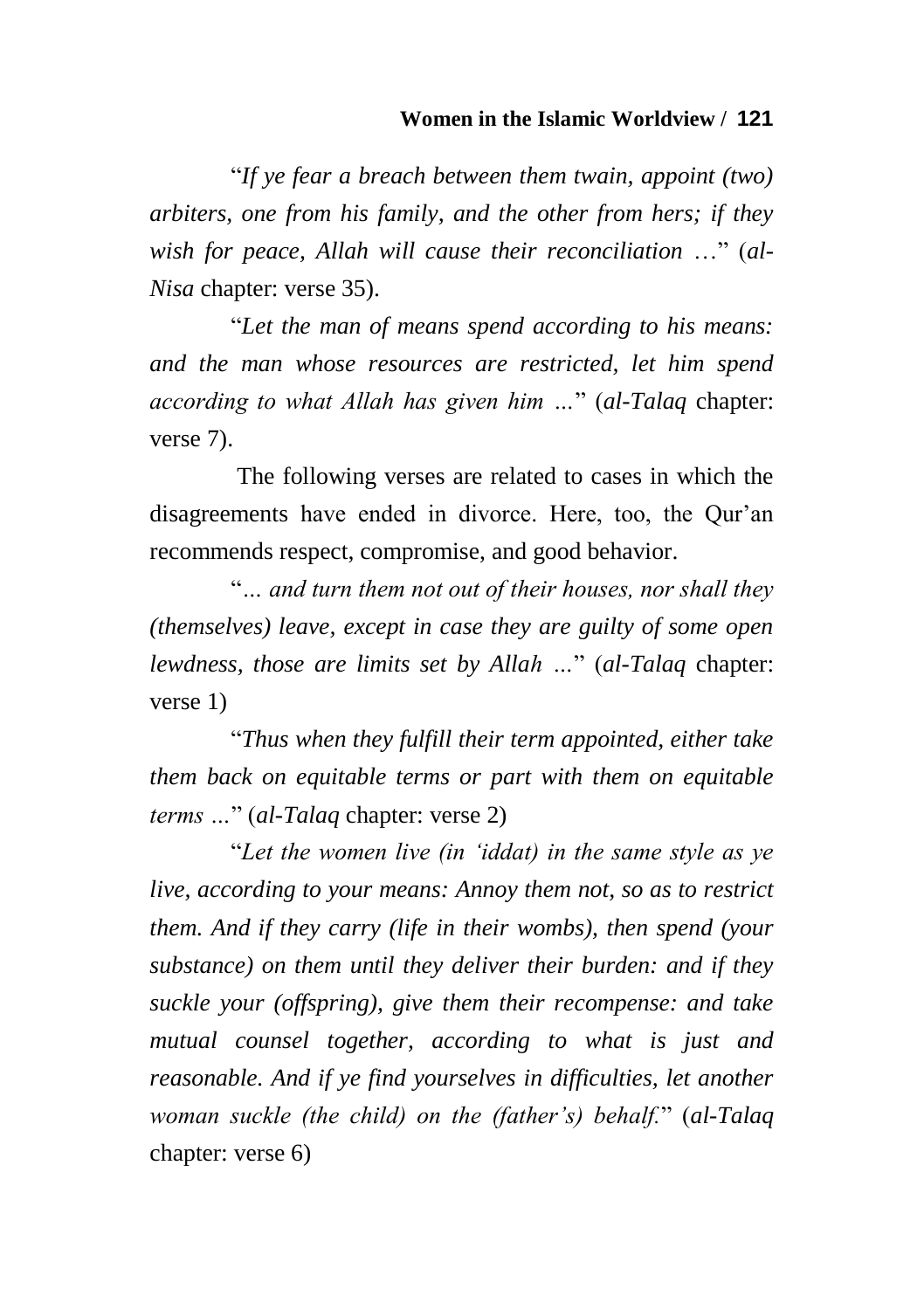"*When they have fulfilled their term, there is no blame on you if they dispose of themselves in a just and reasonable manner …*" (*al-Baqarah* chapter: verse 234)

In another place, by using the phrase "*… but do some good act for your souls beforehand* …" (*al-Baqarah* chapter: verse 223), the Holy Qur"an orders man to give the priority to his wife in enjoying the pleasures and fruits of life and not to humiliate her or view her as a slave and mark of dishonor.

There are several traditions and *hadīths* which recommend that men should respect their wives. As mentioned before, the Holy Prophet said, "Gabriel recommended wives so much that I thought it was forbidden to divorce them." There are some other *hadiths* in this regards, for example, in *Wasa"il al-Shi"a* and *Bahār al-anwār*. 42 & 43

It has also been quoted from the Commander of the Faithful (as), "Do not impose on woman any responsibility that is beyond her capacity because woman is like a flower not a fierce warrior …"<sup>44</sup>

Islam has emphasized observing woman"s rights so much that it gives her the right to receive some money for the job she does in the house from her husband and even for breastfeeding her baby. It is explicitly written in *Shi"i* traditions that man must buy early fruit for woman and make her happy by giving her gifts. Man is also recommended to work harder in

 42 . *Wasa"il al-Shi"a*, vol. 2, part 86, p. 21.

<sup>43</sup> . *Bahār al-anwār*, vol. 16, p. 296.

<sup>44</sup> . *Nahjolbalagheh*, letter 31.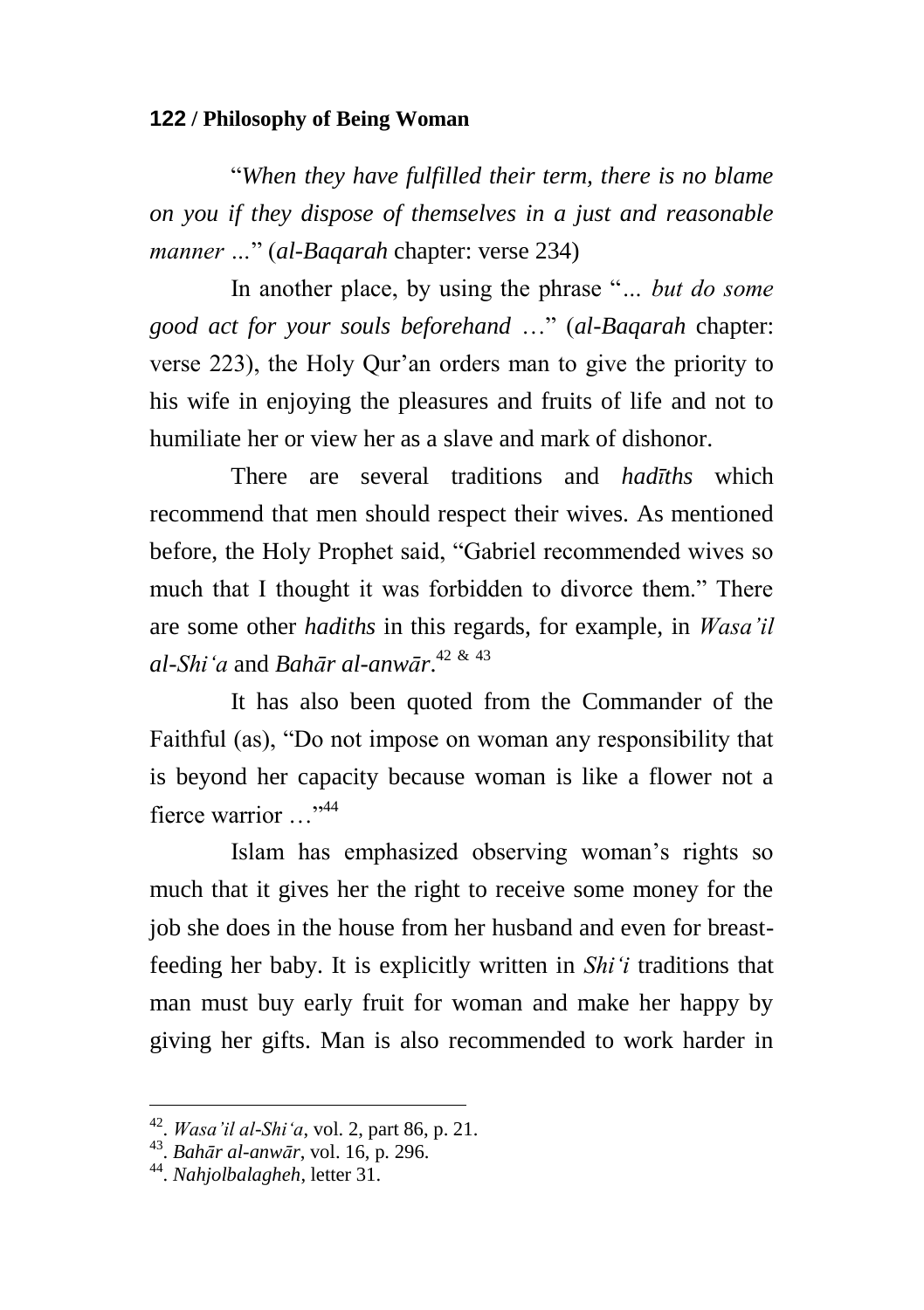order to gain more and, as a result, provide more welfare for his wife and family.

## **4) Islam's View of Daughters**

Islam"s view of woman"s conduct and character and its emphasis on her emotional need of more kindness and attention, having patience with her mistakes, and treating her weaknesses cautiously are too general to be restricted to mothers or wives. Therefore, Islam obliges men to treat their daughters as they treat their wives.

One of the reasons for woman"s lack of self-confidence in all societies is the dominant and, sometimes, cruel behavior of fathers and brothers or their so-called superiors during their childhood.

In order for woman to have an appropriate spirit for living an equal life with man and not to feel low, humiliated, or deprived (this is other than her being humble, not confronting her husband, and being kind to him), Islam has ordered fathers to treat their daughters better than their sons in the family. It also recommends them to take side with daughters when there is a disagreement or conflict among their children. Unlike the common custom of Arab society and the civilized world of Iran and Rome of that time, Islam demanded fathers to value their daughters more so that equality would be established among their children, and they would not grow into subservient slavemaids under the cruel dominance of their brothers. As a result, their talents, souls, and thoughts would flourish and grow.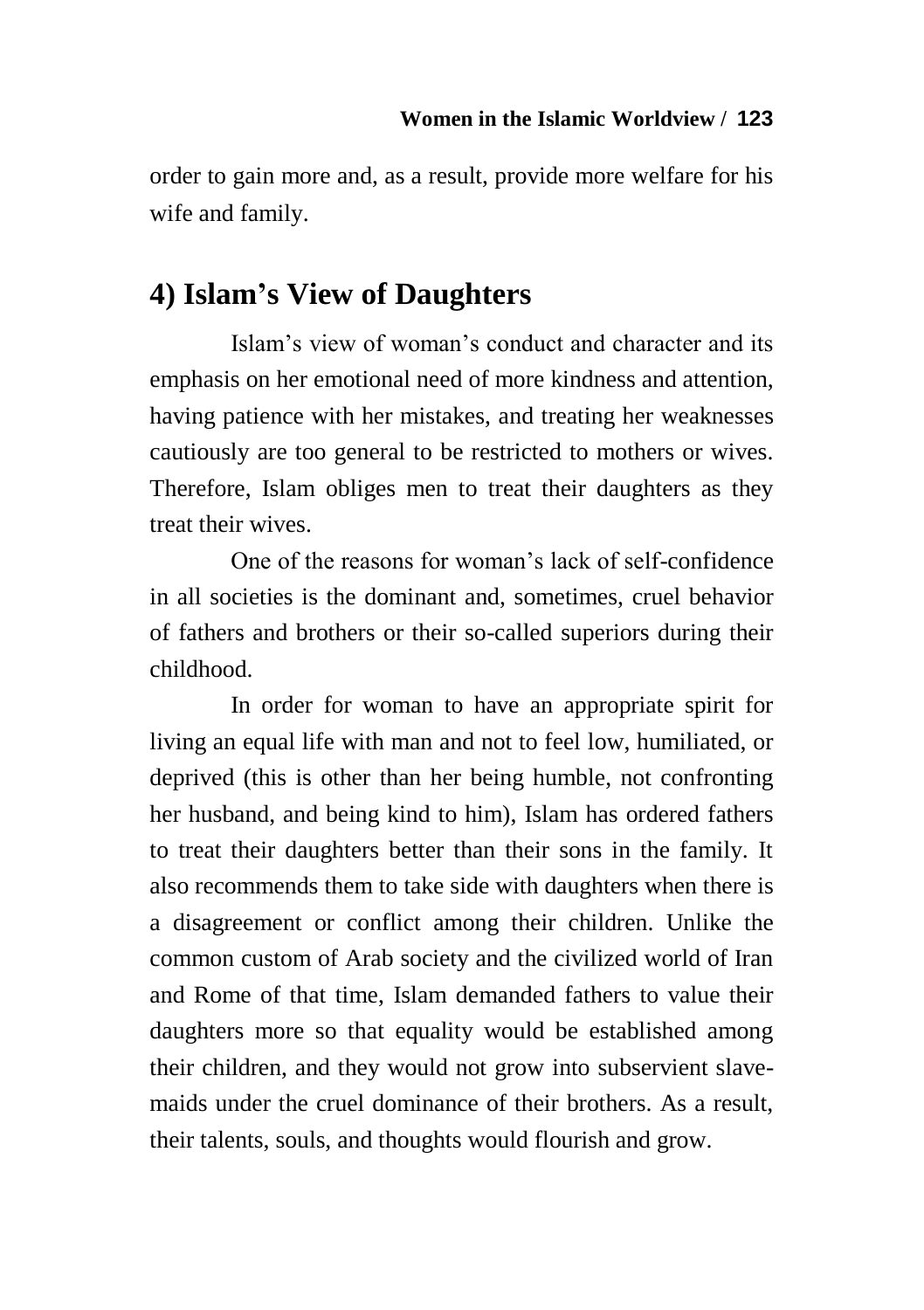The Holy Prophet (pbuh), who broke the traditions of the Age of Ignorance and founded the above human customs, was so kind and respectful to his daughter, Lady Fātima (as), when she was still at home that some of his wives became jealous of her.

There are some traditions narrating the attempts of Mohammed (pbuh) and the Imāms (as) to teach their companions and people not to prefer their sons to their daughters and to show girls' advantages over boys. For example, a tradition refers to the story of Moses and the religious man who accompanied him on a journey. Here, when the man killed a boy on their way, Moses was surprised and asked the man why he did it. He said in response, "So we desired that their Lord would give them in exchange (a son) better in purity (of conduct) and closer in affection.<sup>345</sup> However, instead of a boy, God gave them a daughter from whom 70 prophets descended.

In another *hadīth* we read, Yaåyā Ibn Zakarīyā wrote in a letter to Imām Hādī (as), "I am going to be a father. Pray to God to grant us a boy." The Imām wrote back, "Perhaps a girl is better than a boy."

\* \* \*

 $\overline{a}$ 

<sup>45</sup> . *al-Kahf* chapter: verse 81.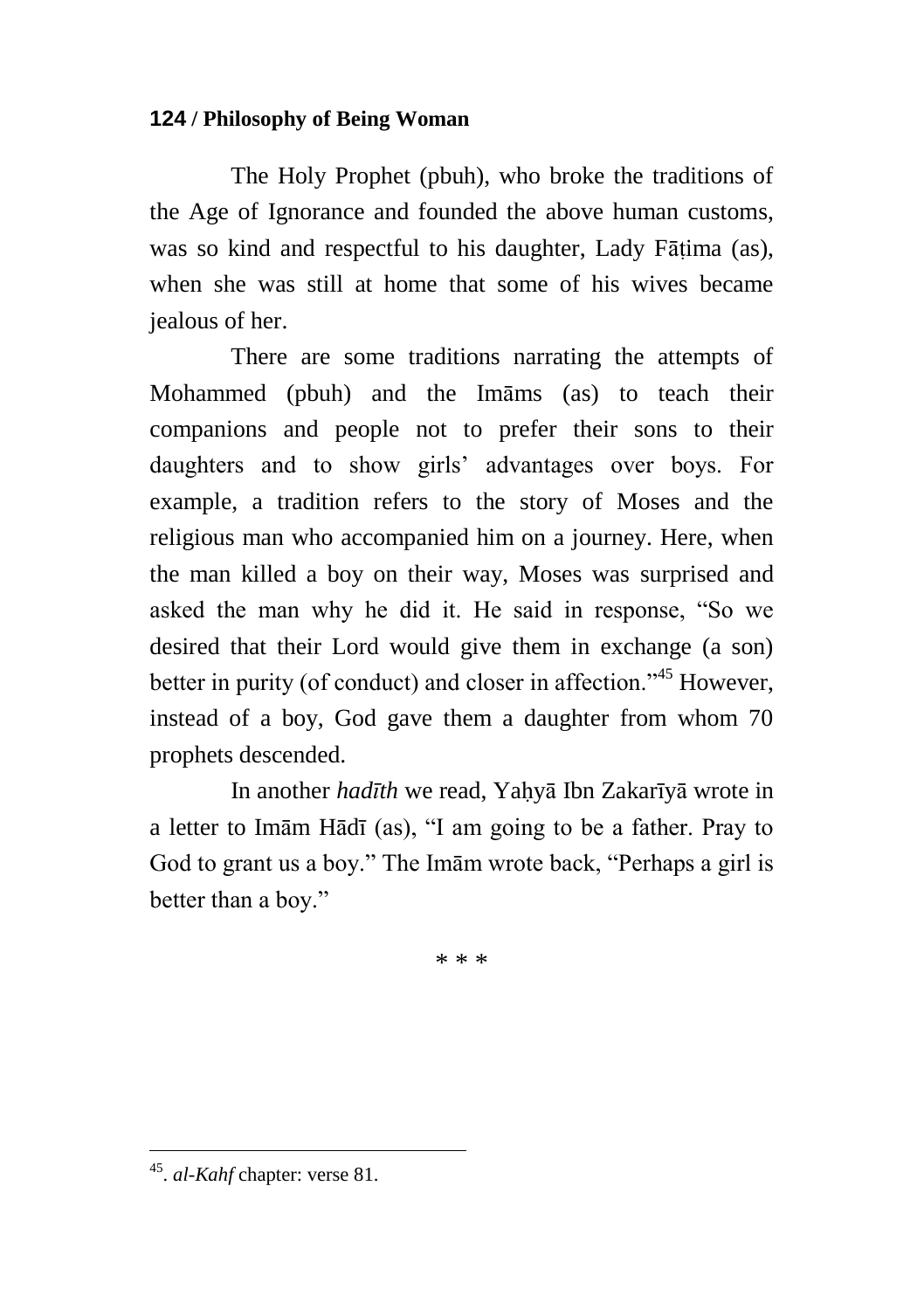# Chapter 3

# Another Glance at Women in the Islamic Worldview

n order to gain a more analytical familiarity with Islam"s concept of woman, it is necessary to pay attention to the fact that Islam views man and woman from two angles: the "anthropoid" and "human" dimensions. The sexes are the same in terms of the former but not in terms of the latter, which represents their human natures and characteristics. Of course, the existing differences complete their essences and benefit them. *I*

**A. Anthropoid dimension:** Men and women are equally human, i.e. both are qualified for God's vicegerency. They are not different from each other in determining their own fate and future, choosing good or evil, adopting a way of life the might lead to happiness or misery, and undergoing spiritual development.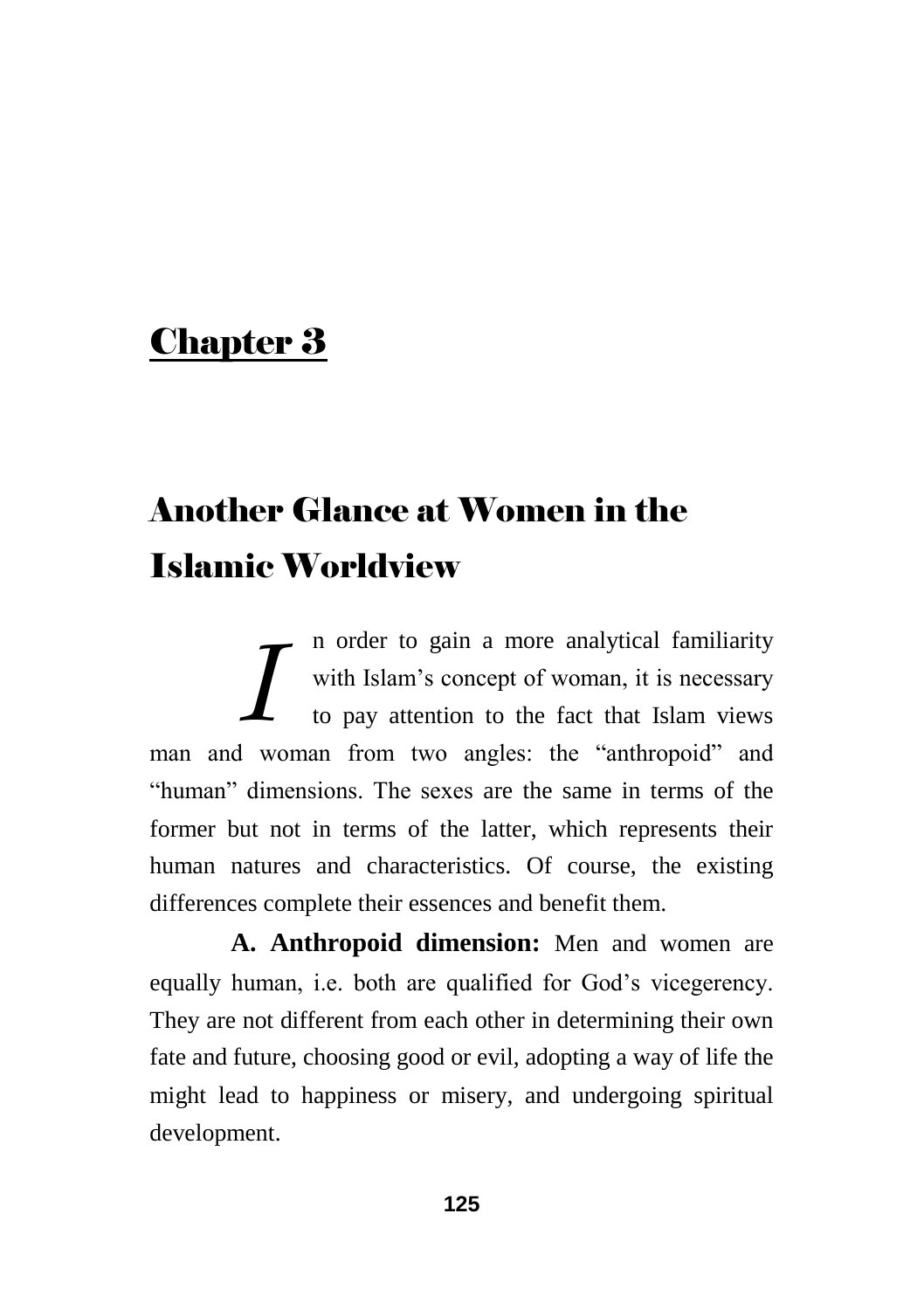Moreover, both are equally subjects of divine obligation and responsible before God. Wherever human beings are addressed, ordered, or forbidden to do something, they have been addressed as "you people", implying that men and women are equal.

They are also the same in terms of the position and grace that they can attain, unless one tries to be more pious than the other. In this regard, we can refer to verse 13 in *al-Hujarat* chapter stating, "… *Verily the most honored of you in the sight of Allah is (he who is) the most righteous of you…*", whether that person is a woman or a man. It also emphasizes that both men and women must pursue piety.

Both are the same in terms of having faith in God and accepting the Prophet's invitation to swear allegiance to him or his legatee. In other words, men and women make a pledge with the Imām or leader of the time to follow and obey him. Like a man, woman is free to choose her religion and does not have to follow anyone in making her choice.

Men and women are equal in terms of freedom, which is necessary for being a human being and is a part of their identity and essence. Both are born free and, except for God and His obligatory principles, which they accept to obey according to their own free will and absolute consent, no one and nothing can limit their God-given and legal freedom. They are indeed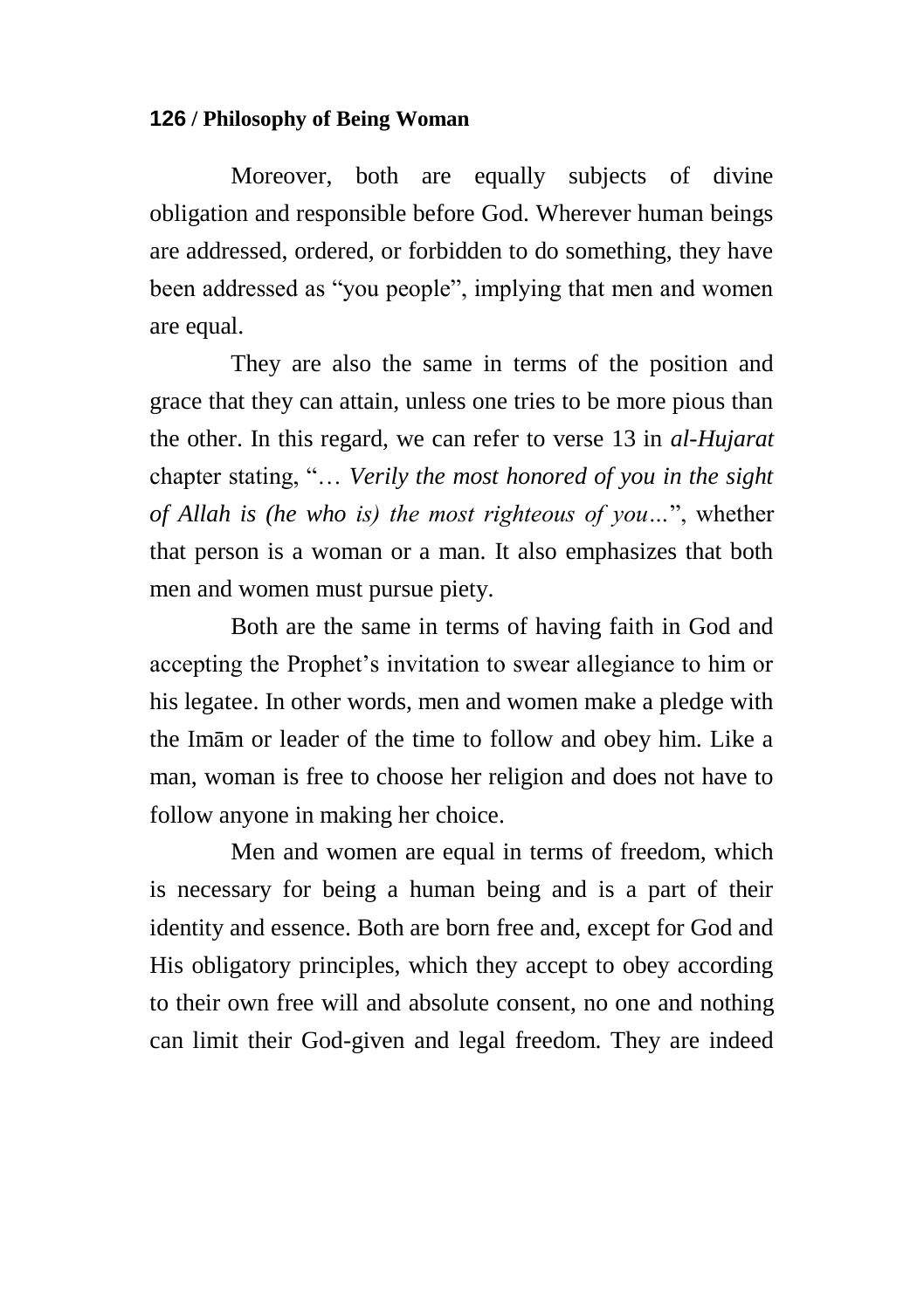### **Another Glance at Women in the Islamic Worldview / \_\_\_\_\_\_\_\_\_ 127**

responsible for the consequences of their own acts: "*Every soul will be (held) in pledge for its deeds*."<sup>52</sup>

Like a man, woman can use her legal rights. She is equal with men before the law and can use her right to live, protect her social character, and benefit from divine gifts: "*And women shall have rights similar to the rights against them, according to what is equitable…*" <sup>53</sup> Both men and women have been created in order to traverse their journey of development towards God. Through worship and prayer, which is the very absolute submission before God, and traversing the right path, i.e. following religious principles (the closest way to happiness), they will reach the station of "divine example". We read in the holy *hadīth*: "My servant, obey me so that I make you like Myself." Women and men are also the same in terms of the reward or punishment they receive or their place in Heaven or Hell. We read in verse 97 in *al-Nahl* chapter as follows: "*Whoever works righteousness, man or woman, and has Faith, verily, to him will We give a new Life, a life that is good and pure and We will bestow on such their reward according to the best of their actions.*"

As a result, we can say that there is complete equality between man and woman regarding their anthropoid dimension.

**B. Human dimension:** Men and women are both perfect referents for humanity; however, considering the necessity of dividing jobs and responsibilities, organizing their

 $\overline{a}$ 

<sup>52</sup> . *al*-*Muddaththir* chapter: verse 38.

<sup>53</sup> . *al*-*Baqarah* chapter: verse 228.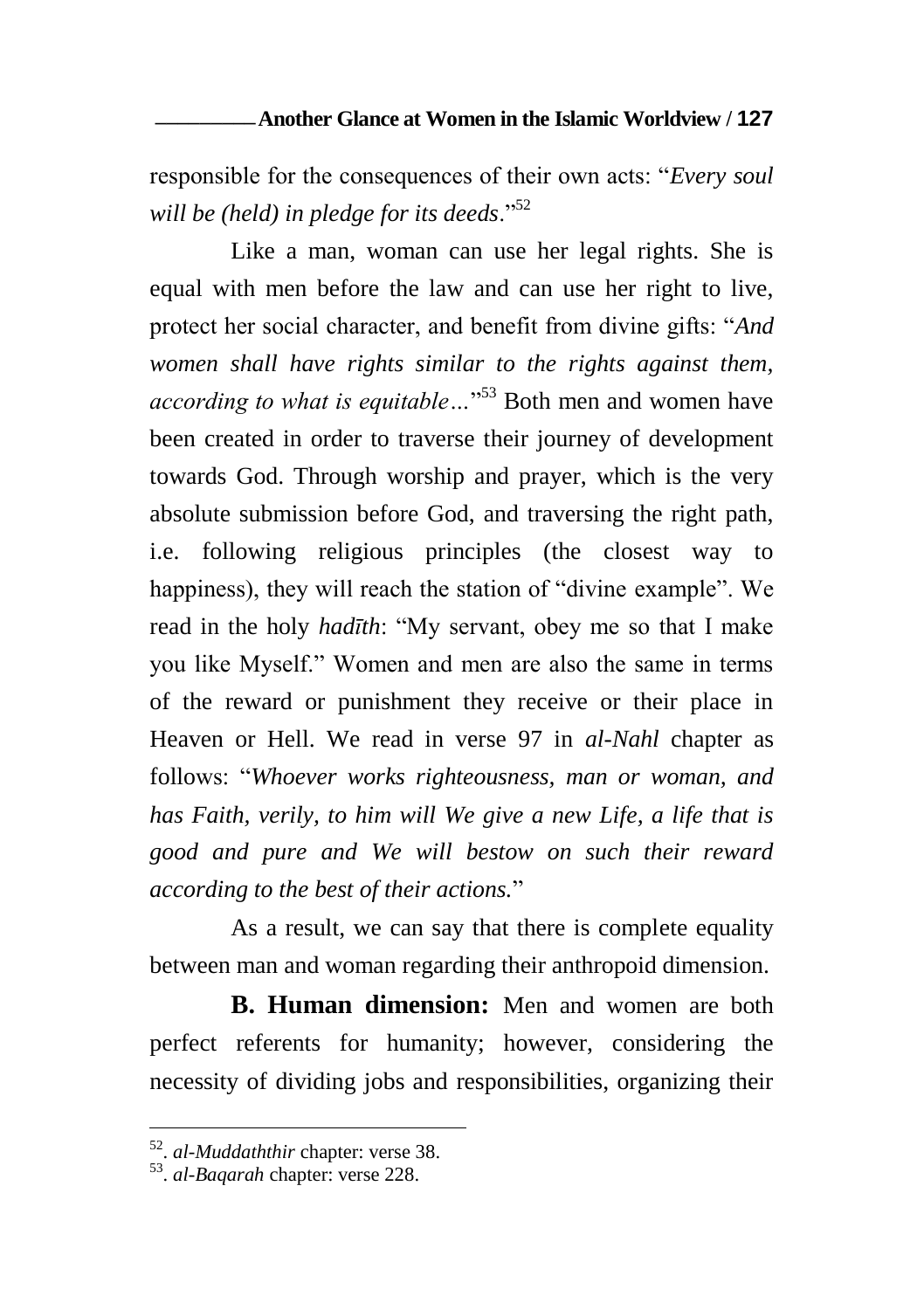natural functions, which is one of the basic purposes of creation, and observing their specific types of expertise and unique duties, there are certain differences between them. According to Murtadā Muṭahharī, although these differences negate their similarity in nature and divine legislation, they do not contradict their equality in terms of humanity and human rights.

According to the explicit text of the Holy Qur"an, man and woman have been created from a common essence and soul. Woman is a part of the "soul" from which man has been created. It is emphasized in a prophetic *hadīth* that women are twins with men. Nevertheless, this common origin does not indicate their natural unity; rather, it shows their distinction from each other; a distinction that creates their primordial duties and specific internal features.

The great natural difference between man and woman is due to their specific characteristics in terms of nature, body, nerves, and spirit. Therefore, both sexes complete each other, and each has a strong natural, physical, and spiritual need of the other for his/her own perfection.

Unfortunately, such welcome natural differences (according to which the laws in relation to woman must be changed from their current violent forms into ones that are more appropriate to her delicate nature) are not taken into account by any of the existing social and legal schools and approaches in the world except Islam. The legal and philosophical theory of woman in Islam is the first true manifesto and declaration of woman"s freedom. As we will discuss later, all the existing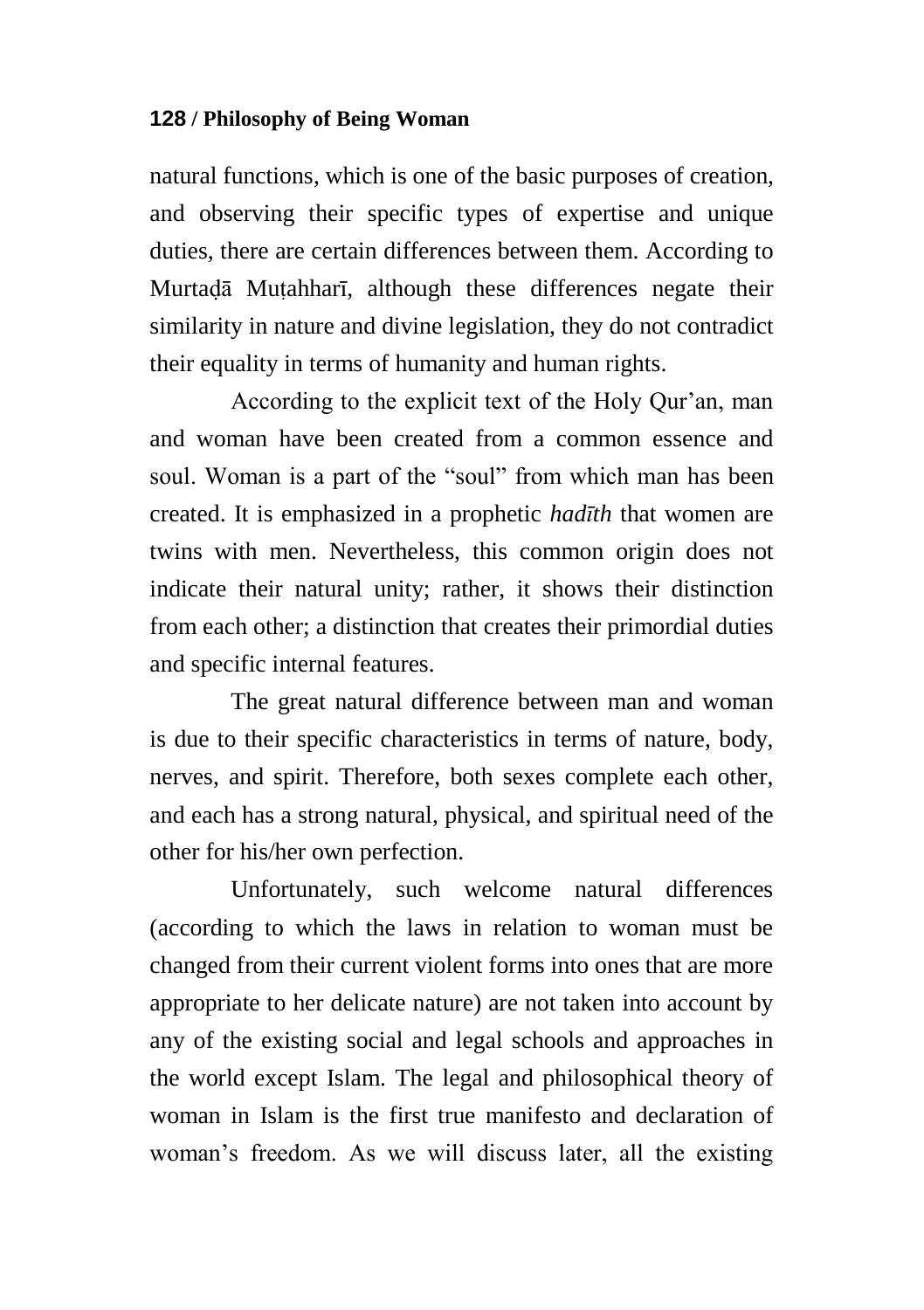### **Another Glance at Women in the Islamic Worldview / \_\_\_\_\_\_\_\_\_ 129**

differences between the rights of men and women in Islam, which have been exaggerated, criticized, and harshly attacked by its enemies, originate in this very realistic Islamic view, which is to the advantage of both men and women and provides individual and social welfare for whole of humanity.

Therefore, as we will see later, unlike the Universal Declaration of Human Rights, which has granted the same rights to both men and women, in addition to some common human rights, Islam has granted women some specific and firstrate rights of which men are deprived.

\* \* \*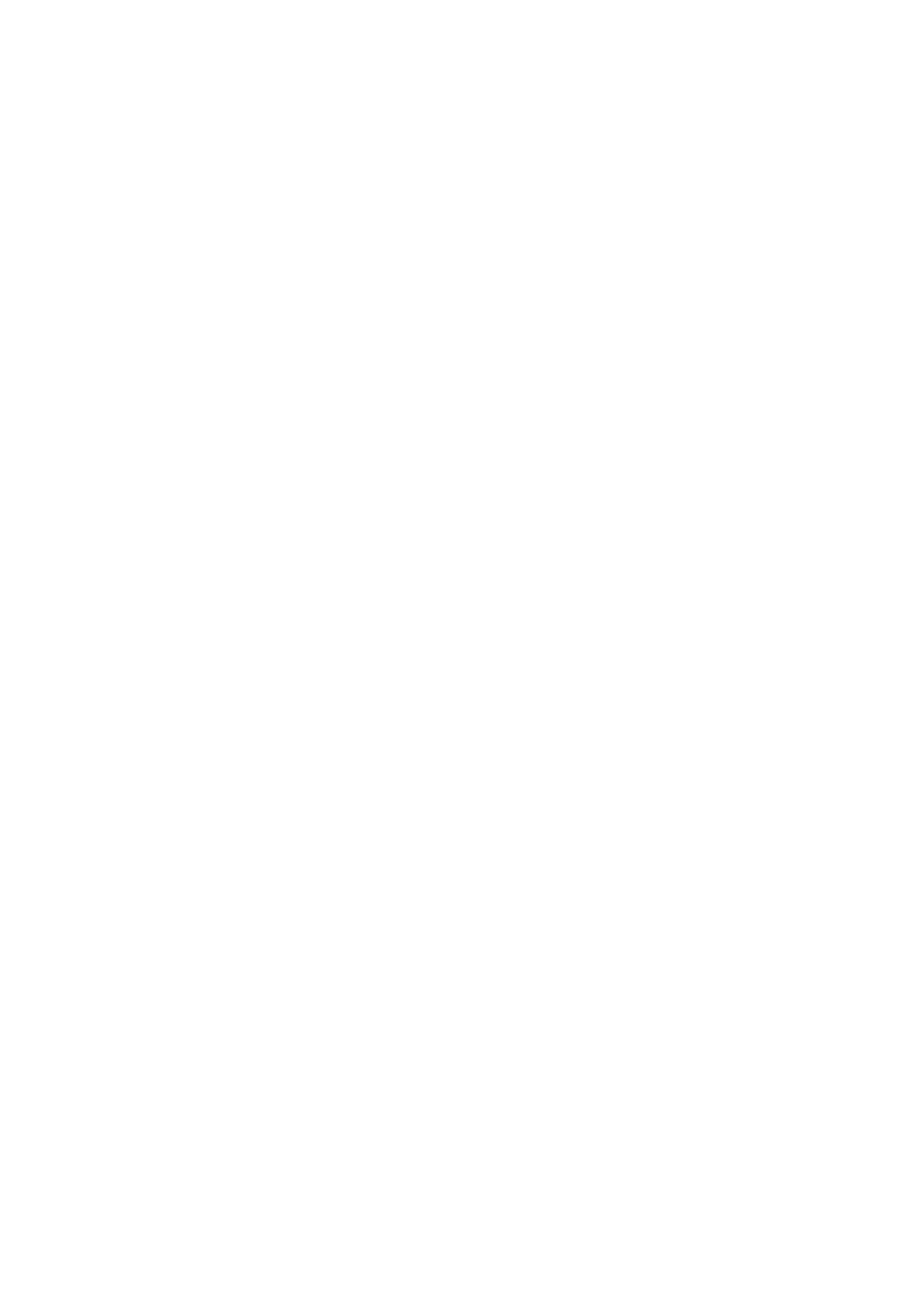# Chapter 4

# Natural Differences between Men and Women

en and women are different from each other in nature (biologically and psychologically) and their place in society and social groups (sociologically and in their social psychology). The range of such natural and social differences is much vaster than that of a simple physical difference. According to Alexis Carl, there is a sign of one"s sex in each and every cell of his or her body. *M*

As mentioned before, these great differences originate in the purposes of creation and nature. The absence of each aspect of such differences will cause disruption in the necessary and optimal order and balance of nature and cause men or women to deviate from the path of unity, friendship, and even go towards the path of profiteering, selfishness, and defensiveness.

Concerning the process of legislation and correct administration of human social affairs, these differences should also be taken into consideration by legislators and be the origin of certain differences in the law without resulting in discrimination against either sex or disrespecting either of them.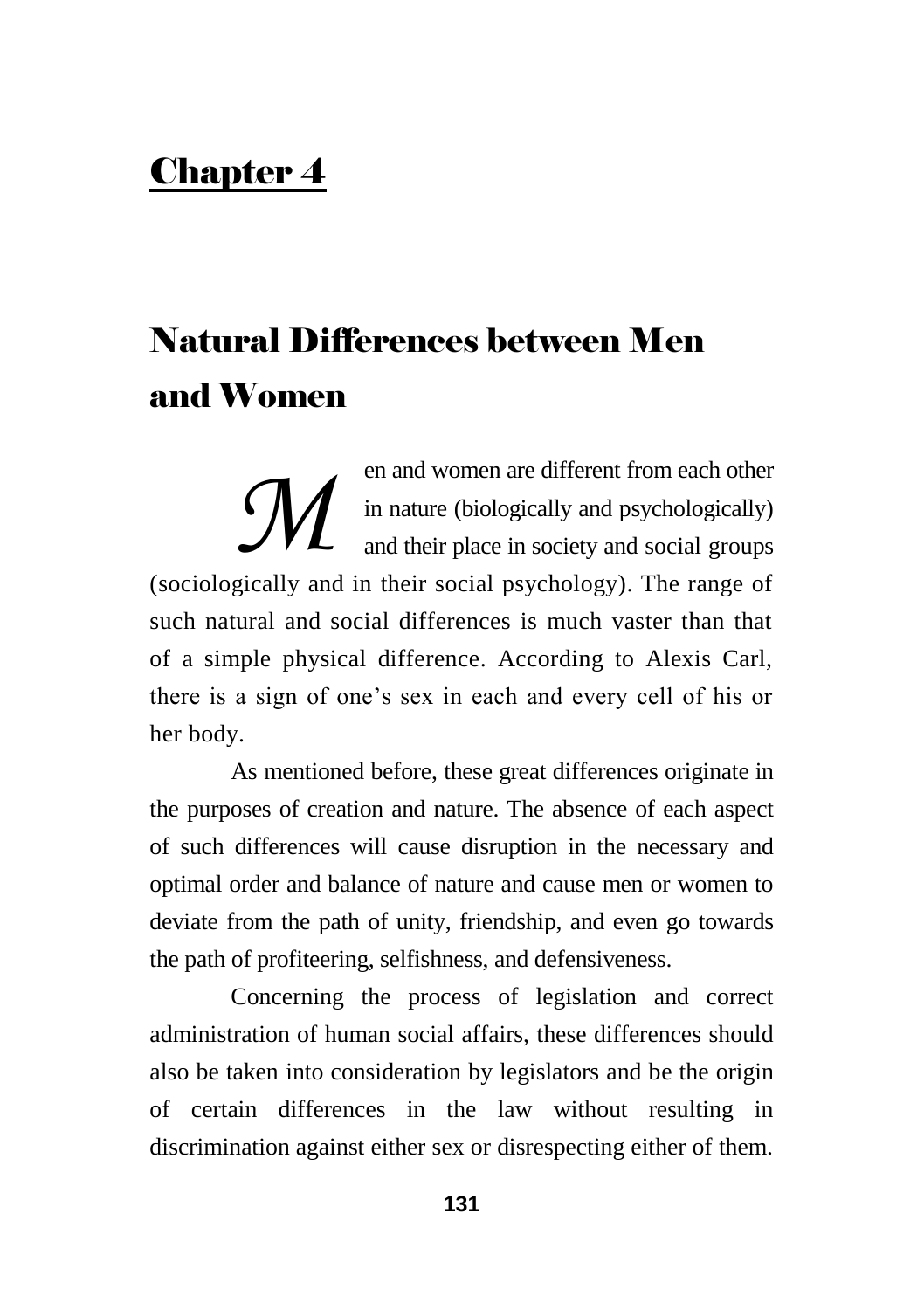Lack of attention to this point has sometimes resulted in the oppression of women and violating and suppressing their rights.

The existing differences between men and women can be generally divided into physical and spiritual ones.

### **A. Physical Differences**

Scientists have expressed the differences between the sexes by means of various expressions and phrases. Murtada Mutahharī writes in his *System of Women's Rights* in Islam as follows:

> Man is, on average, of a bigger size, taller, and more violent, while woman has a smaller body and is shorter and more delicate. Man"s voice is coarse but woman"s is gentle; woman"s physical growth is faster than man's, while man's grows more muscular than woman, and his physical power is more than hers. Woman matures sooner than man and has more resistance against illnesses than him. However, she loses her ability to reproduce before man. Baby-girls start speaking sooner than babyboys. Man"s brain is, on average, bigger than that of woman"s, but, considering the proportion of brainsize to body-size, woman"s brain is bigger than man"s. Man"s lungs have a greater volume and his heartbeats are less than woman's. Meanwhile, man"s nerves are more powerful, and he feels less fear. He fights danger more easily and is capable of doing hard work. Due to her monthly menstrual period, woman has some natural bleeding that leads to physical weakness and psychological tiredness. Moreover, woman might spend a long time of her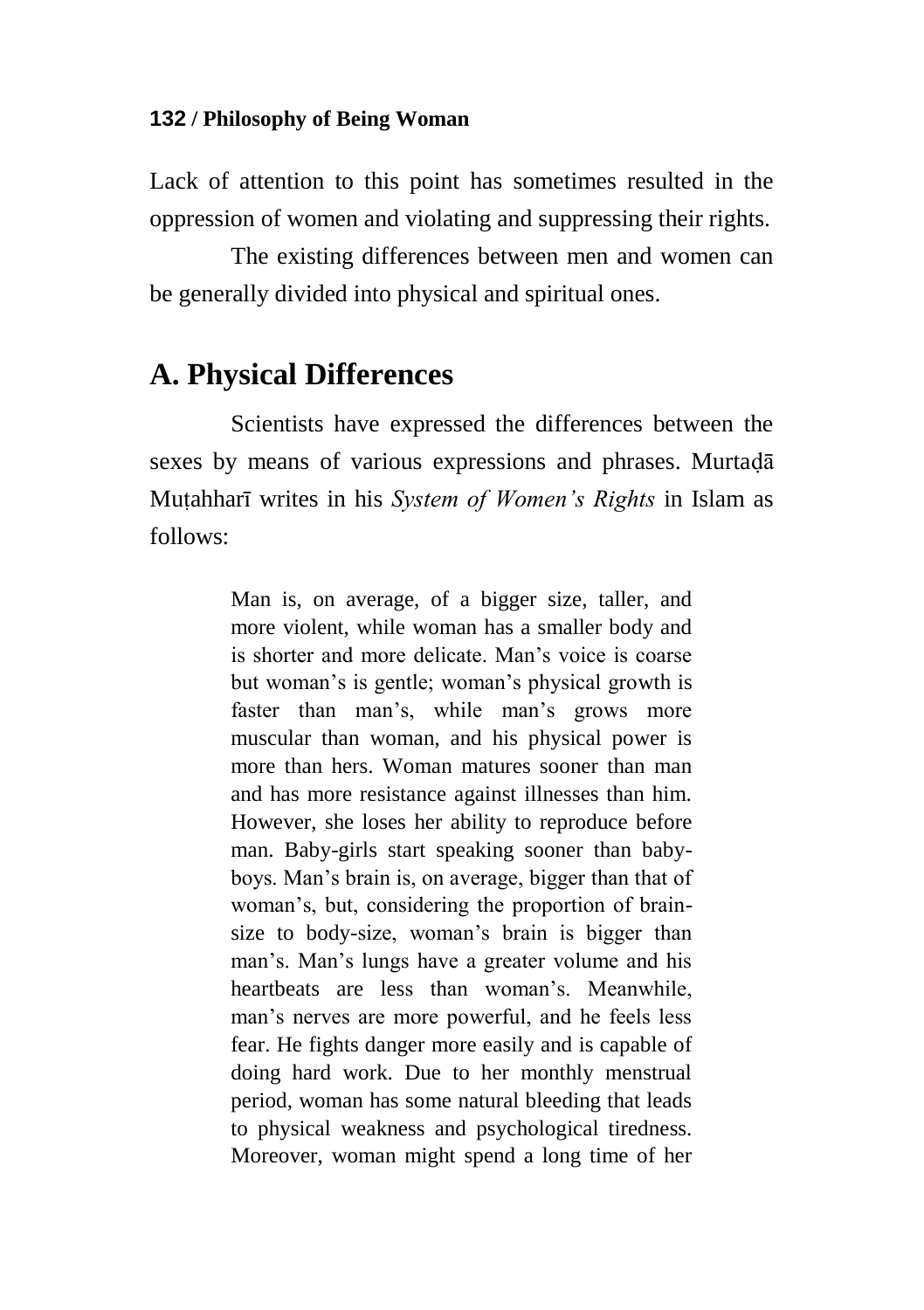### **Natural Differences between Men and Women / 133**

life being pregnant or feeding her children (these very physical characteristics naturally necessitate it for woman to rest by staying at home and giving up the tiring out-of-the-house jobs).  $56$ 

### **B. Psychological Differences**

Men and women have some basic psychological differences. Man is typically coarse, quarrelsome, warlike, adventurous, authoritative, and interested in commanding, whereas woman typically keeps away from violence, fighting, and danger and tends to conform and compromise. She loves being a mother and having children of her own and is interested in housework, taking care of family internal affairs, and looking after her husband and children.

Man manifests love by self-restraint and protecting his wife and children, but woman shows it by giving and selfsacrifice, particularly, for her husband, children, and family. Man is sexually an invader and hunter (because the protection of generation and increasing one"s offspring necessitates the existence of this feeling in man, like a farmer who requires more land in order to increase his crop). However, woman is evasive, secretive, and manipulative (in order to have enough time to make the best choice). Man"s nature demands polygamy, while woman"s nature demands monogamy. She is satisfied with one husband who has been correctly chosen in

 $\overline{a}$ 

<sup>56</sup> . Murtaèā Muìahharī, *System of Woman"s rights in Islam*, p. 173.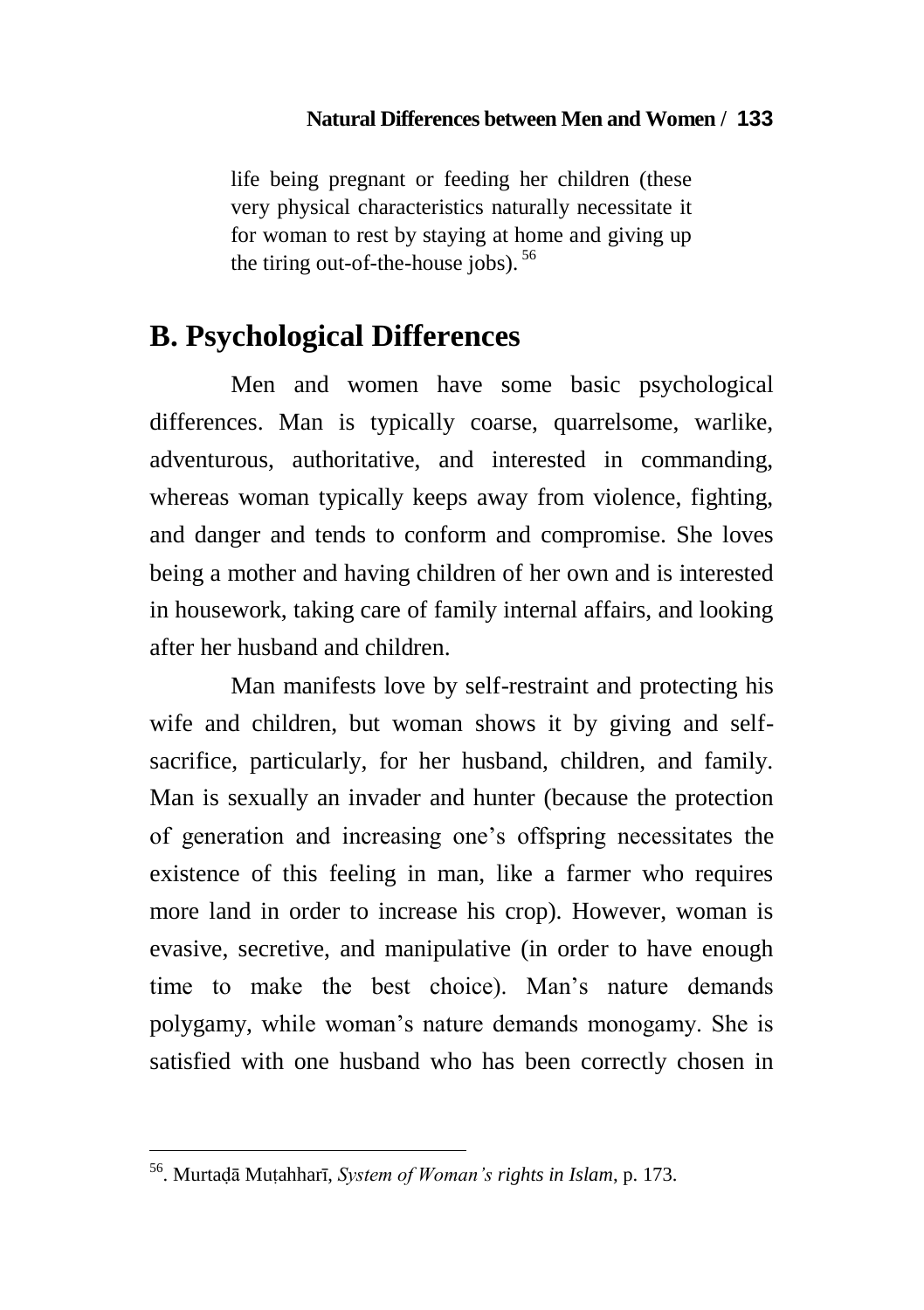order to help her in having children and helping her protect and take care of them.

Chastity is in the essence of woman. In order for nature to achieve its purposes, woman has been ornamented with the jewel of piety and love of *hījab*. This guarantees woman"s grace and attraction.

Woman becomes mentally and emotionally mature sooner than man, and her early perfection proves her readiness to enter society and form a family. Murtadā Muṭahharī writes in this regard as follows:

> Man is more interested than woman in sport, hunting, and tasks that require a lot of action. He likes fighting and challenge, while woman likes peace and pleasant relationships. She avoids violence, and that is why the level of suicide is lower for women than men. Man is also more violent than woman in his style of committing suicide. Woman is more passionate than man; she becomes excited faster and is easily influenced by her own feelings.

Woman is interested in ornaments, jewelry, beauty, and make-up, which is not the case with man. She is also more unstable than man in terms of her feelings. She is more cautious, religious, easily frightened, talkative, and formal than man. Her feelings are motherly even when she is just a child, and she is more interested in the family than man.

Woman cannot compete with man when dealing with inferential sciences and arid rational problems; however, she is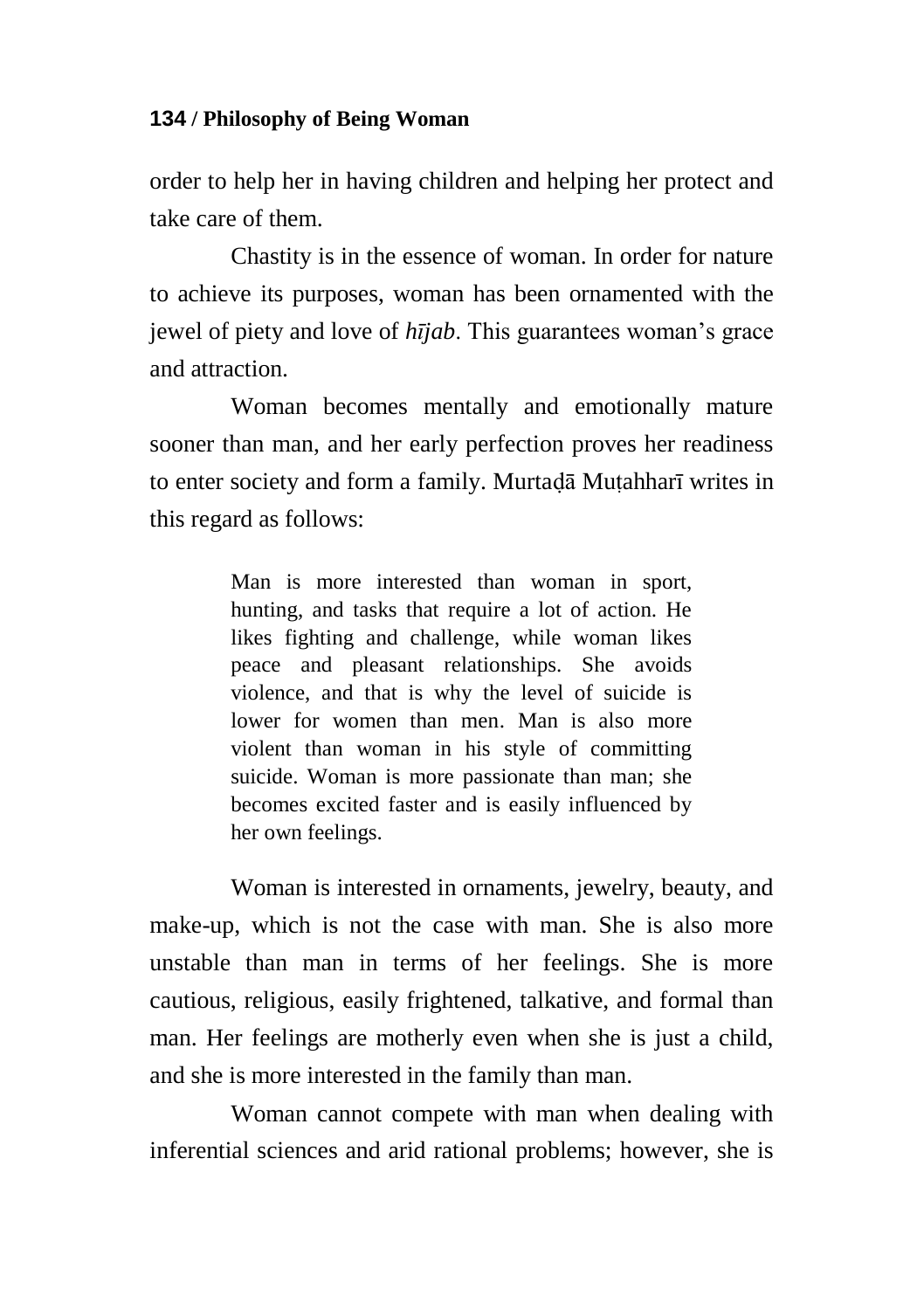### **Natural Differences between Men and Women / 135**

no less than him when dealing with artistic works, talent-related sciences, and statistics. Man is a better secret keeper than woman and can hide his sadness more skillfully. Therefore, he suffers more from psychological diseases due to keeping things to himself. Woman has a more tender heart and cries and even faints more easily than man.

Man is more passionate than loving, while it is the opposite for woman. He wants to own woman herself, but she wants to capture his heart rather than him himself. Man wants to take woman, but woman wants to be taken by man. Woman expects courage from man, while he expects beauty and charm from her. Woman can control her lust better than man; however, when she is at the peak of pleasure, she finds it more difficult than him to give it up.

Concerning the basic differences between men and women, an American researcher says:

> Like two stars, man and woman move in two different orbits. They can understand and complete each other; however, they can never be one with each other. That is why they can fall in love with each other, live with each other, and do not get tired of each other<sup>57</sup>

> > \* \* \*

 $\overline{a}$ 

<sup>57</sup> . Murtaèā Muìahharī, *System of Woman"s Rights in Islam*, p. 177.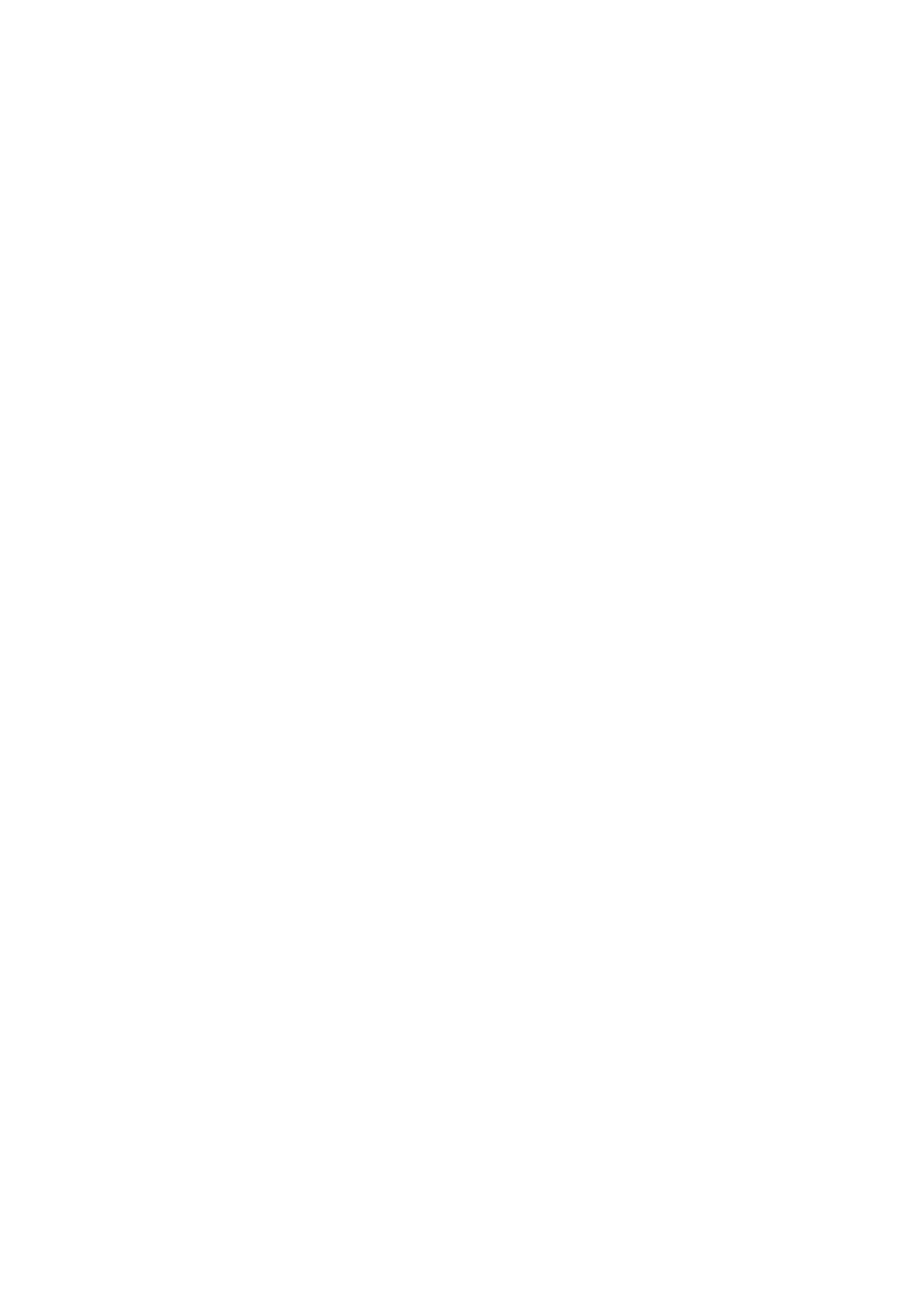# Chapter 5

# Sociological Differences between Men and Women

ince physical and psychological differences lead to various social functions in human beings and separate the roles of man and woman from each other in society and family, they naturally create some differences between the two sexes from a sociological point of view. In this way, the purposes of creation of such differences between them are fulfilled, and the optimal order and process of the human world which are based on those purposes continue their way. *S*

Lack of each of these differences in society and in either man or woman relatively disrupts the above order and creates a kind of chaos and disorder in individuals and their surrounding environment.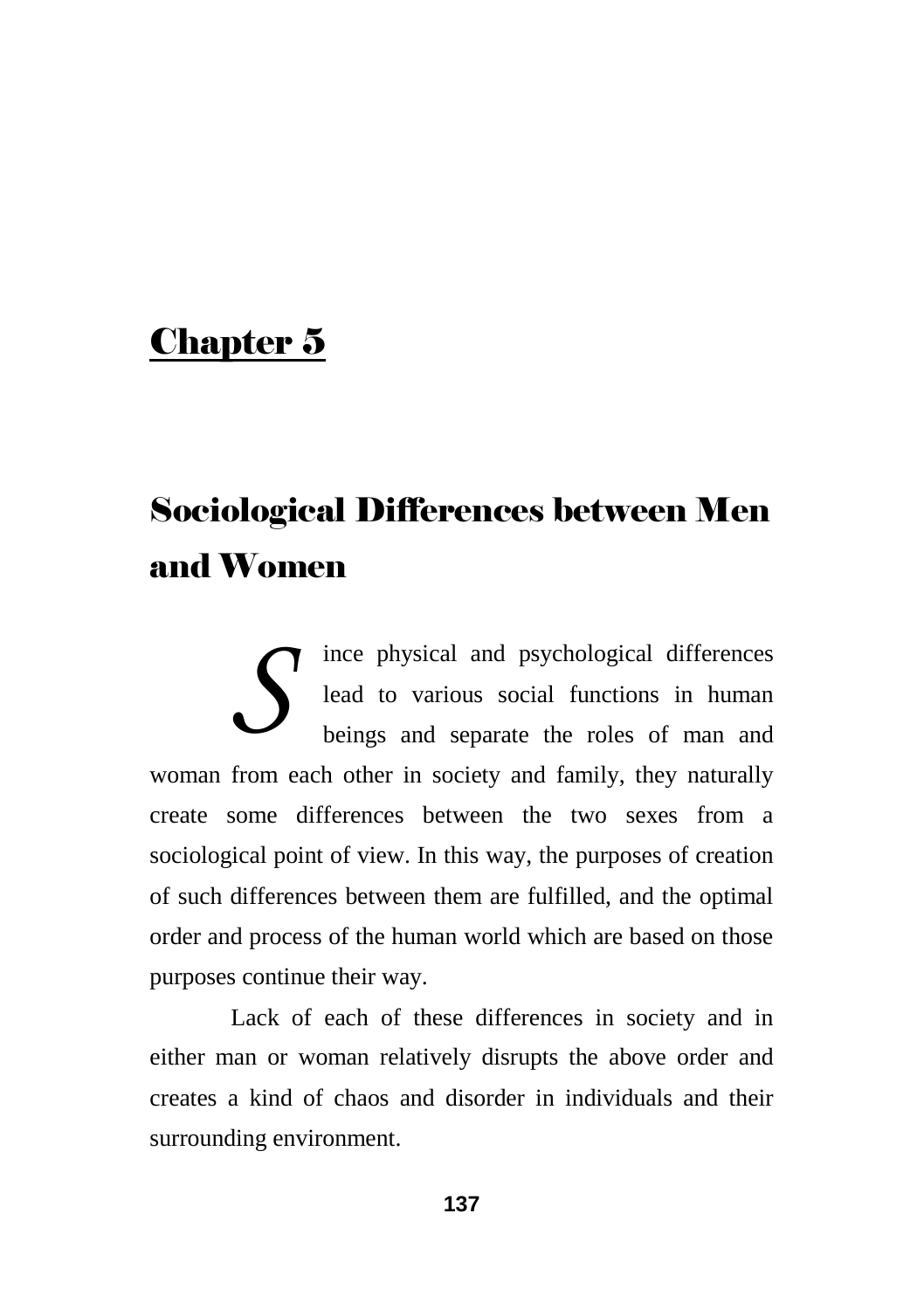Woman"s particular functions in society include:

- 1. Establishing an atmosphere of peace, friendship, and compassion in society and family <sup>60</sup>
- 2. Giving birth to children  $61$
- 3. Supporting man and helping him to show his manly emotions
- 4. Transferring culture and language to children and training them
- 5. Taking care of the feelings of children, particularly, girls
- 6. Assisting man is his particular social and financial tasks
- 7. Organizing the internal affairs of the family (establishing discipline and order in the family)
- 8. Creating loving atmosphere in family and society, and decreasing the level of harshness, violence, and other masculine behavior at home

A sociological study of the specific duties and functions of man and woman leads us to an important point called the "social role". The circle of life, its motion, and development of society consists of these very roles and their

 $\overline{a}$ <sup>60</sup>. "*And among His Signs is this, that He created for you mates from among yourselves, that ye may dwell in tranquility with them, and He has put love and mercy between your (hearts): verily in that are Signs for those who reflect.*" *al-Room* chapter: verse 21.

<sup>61</sup>. "*… in travail upon travail did his mother bear him …*", *Luqman* chapter: verse 14, "*… In pain did his mother bear him, and in pain did she give him birth* …", *al-Ahqaf* chapter: verse 15.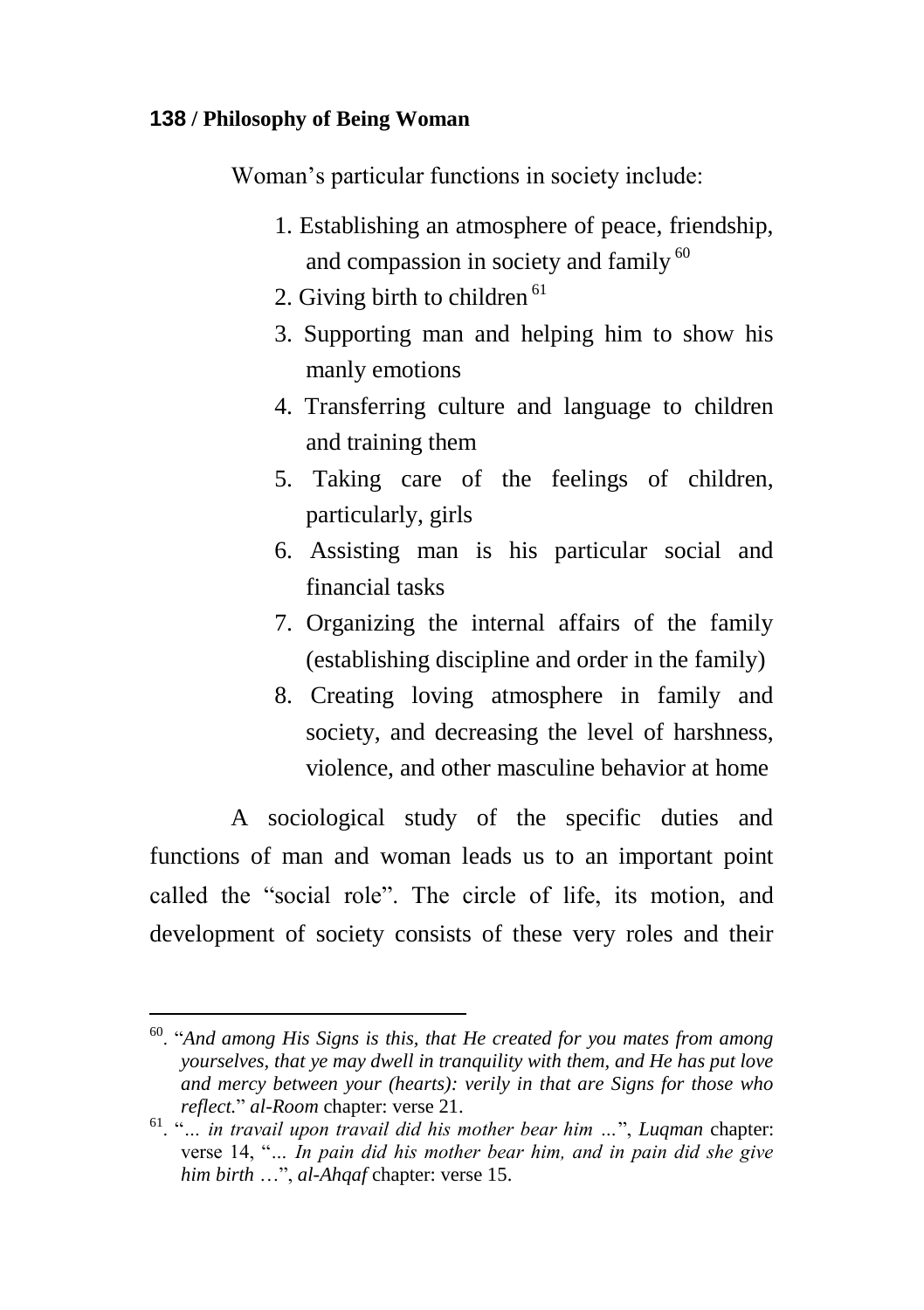correct accomplishment. Basically, history is created by them and their dynamism and continuity.

Woman"s social role is determined based on her physical-psychological features and specific functions. The latter are vital, life-giving, and productive and only limited to woman.

Unfortunately, in the course of history, either deliberately or due to ignorance, woman"s particular functions and important roles have not been studied scientifically, or they have been considered as unimportant issues that are there simply because, like the sunrise and sunset or rain and snow, they have to be there.

Since woman has always been available and provided service when required, the consequences of her absence have never been experienced in any society. Therefore, she has never been able to achieve her real value and place in any society, even in the civilized world of today. It is now useful to refer to "social value" and its relation to social role.

In the sociological sense of the word, social value is a status and position that each individual gains due to his or her characteristics, usefulness, and effects on ongoing social processes (or, basically, his or her good or bad effects on the society).

Religious, military, or political leaders, physicians, teachers, and even inventors and artists have always enjoyed a higher social value than other members of society. They are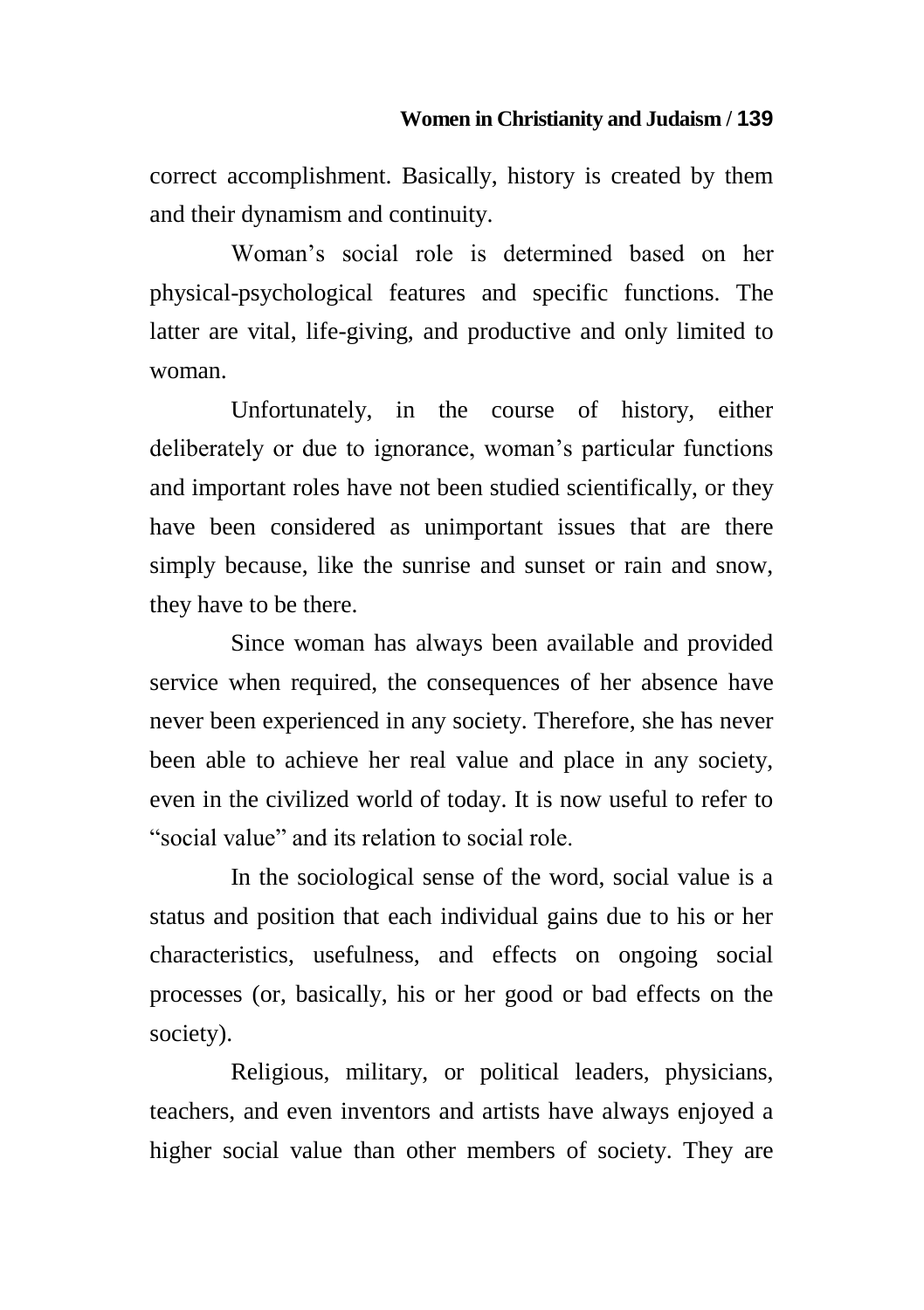people who themselves recognize such values. Of course, public opinion and thought also play their roles in this regard. In an Islamic society, values enjoy principilaity and are derived from Islam and primordial nature far from any contract.

Woman obtains her true social value as a result of her social unity with man, forming a family, performing her social roles, and attaining her particular social status. It is emphasized that her social roles are essential and vital and among the most fundamental tasks and pillars in society.

Woman"s value, like her objective and undeniable roles, has always been denied, ignored, or forgotten due to ignorance, her lack of intellectual maturity, man"s polygamous and dominant nature, lack of observing religious, particularly, Islamic rules, and under the heavy shadow of human destructive instincts. However, it is possible to revive it through a just reconsideration and profound and scientific analysis and propounding it in the field of the ideas and theories of individuals, particularly, those of women themselves, in society. Islam has followed the same process concerning enlightenment in various communities.

\* \* \*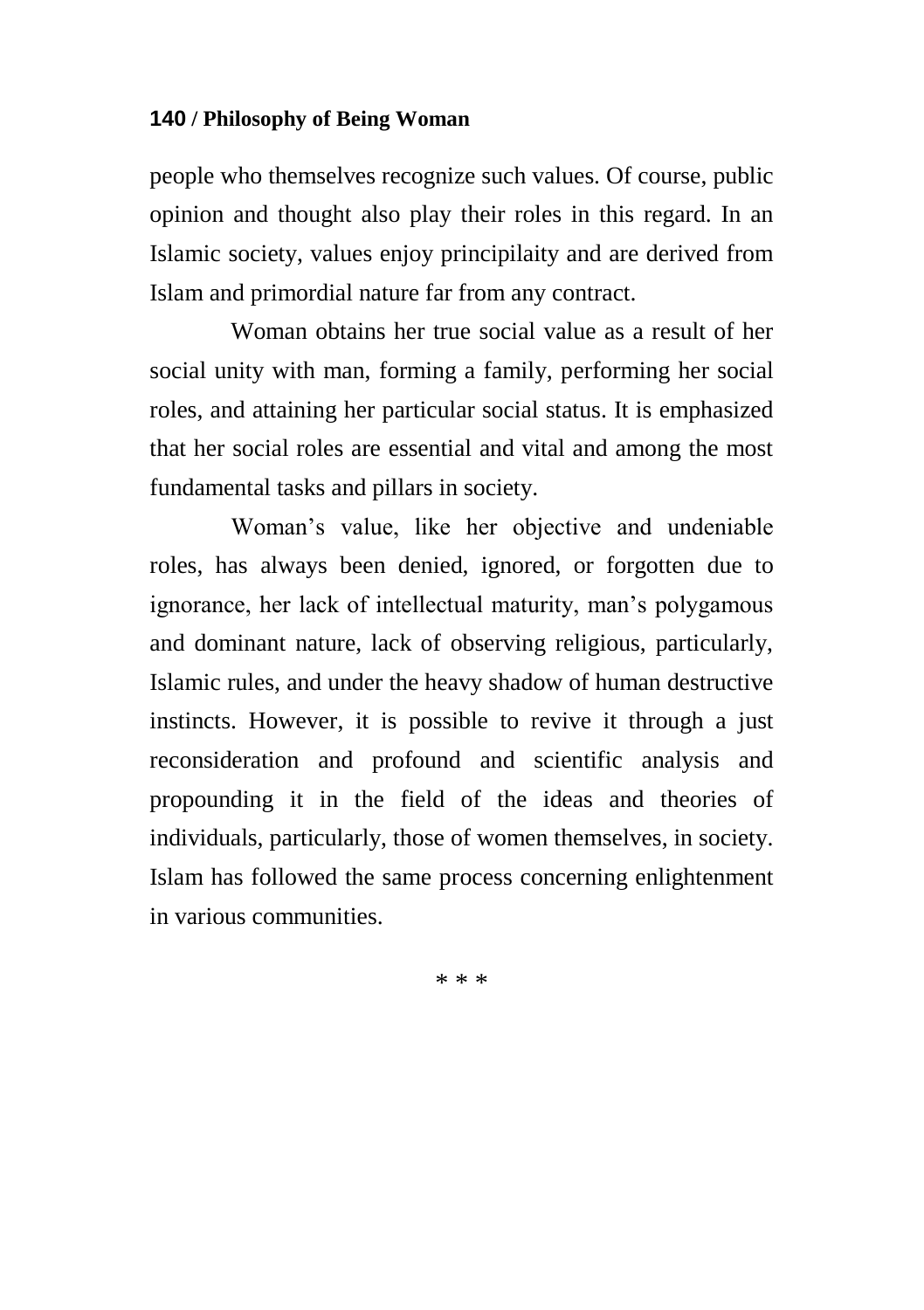# Chapter 6

 $\overline{a}$ 

# Women's Social Role

oman"s basic and life-giving roles, which are the results of her specific functions, are as follows: *W*

# **1. Protecting the Generation**

Woman"s role in the continuity of human generation and preventing the annihilation of humanity is completely clear. Here, the writer would like to draw the attention of readers to this unique role of woman in the world of nature and domain of human society.<sup>64</sup> If we merely consider this one task for woman, we will be able to perceive her effect on nature as the most important pillar of humanity's existence.

<sup>&</sup>lt;sup>64</sup>. According to Will Durant, woman's specific task is protecting the survival of species, while man"s specific task is serving his wife and children and defending them.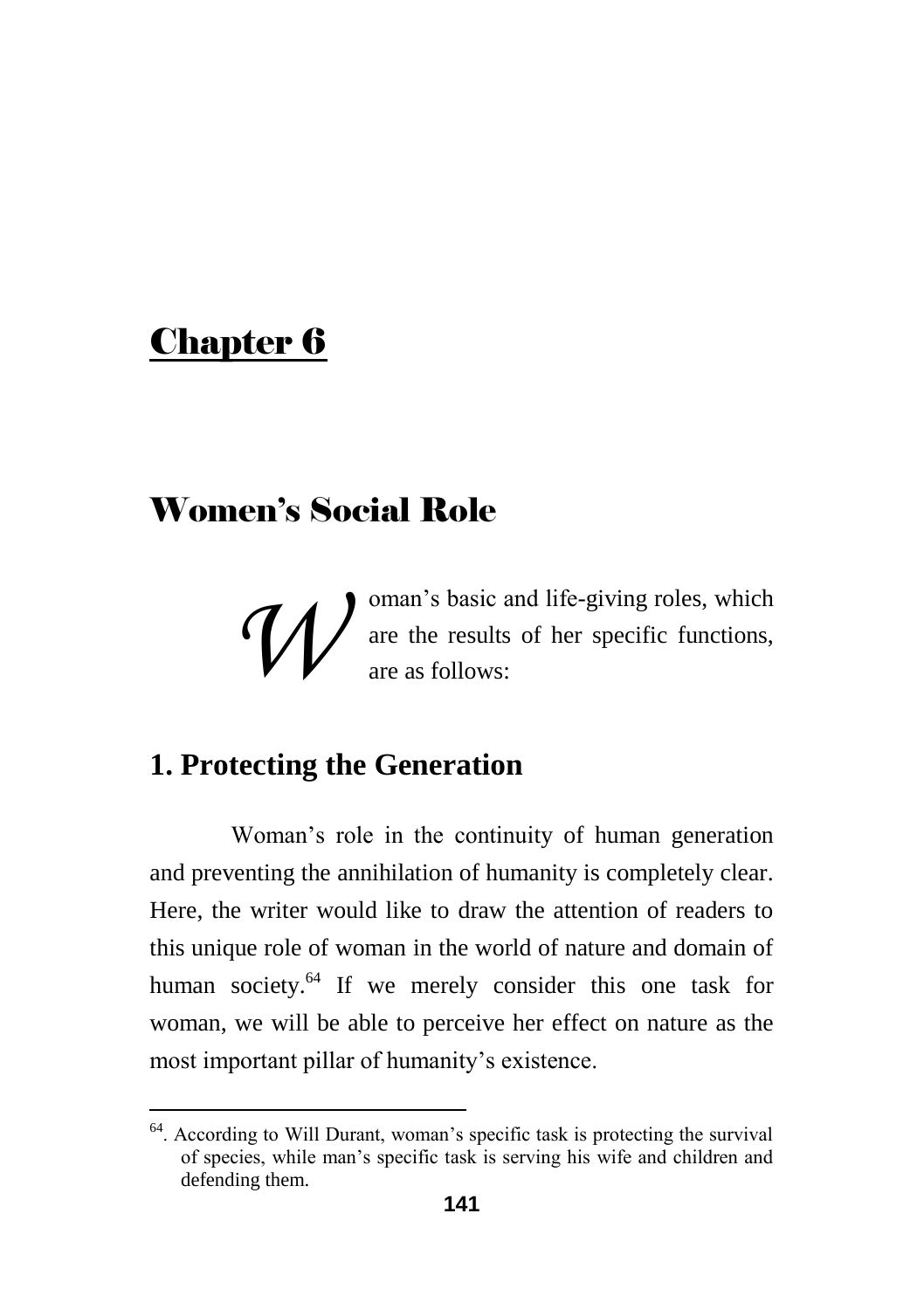### **2. Taking Care of Children**

Looking after children from the time of their birth until the end of their infancy and after that is one of the most important factors that guarantees the survival of children and the continuity of human generation. This holy and critical role is called "motherhood". It has always been the responsibility of woman and is united with her flesh and bone and every aspect of her existence.

### **3. Comforting Man**

As we saw in chapter *al-Room*: verse 21, "*And among His Signs is this, that He created for you mates from among yourselves, that ye may dwell in tranquility with them* …," woman is responsible for giving peace and comfort to man. In other verses, we read that the kind and tranquilizing cradle of night grants peace and quiet to all human beings.

Woman naturally brings comfort for her husband and family. However, this will be the case only when her ignorance, weakness, evil nature, or lack of good training or her husband"s ill-behavior does not distort her true nature.

### **4. Emotionalizing the Environment**

It is emphasized in the above verse that by creating woman, God also created "friendship", "affection", and "compassion". In other words, He paved the way for filling the family and social environments with beautiful emotions.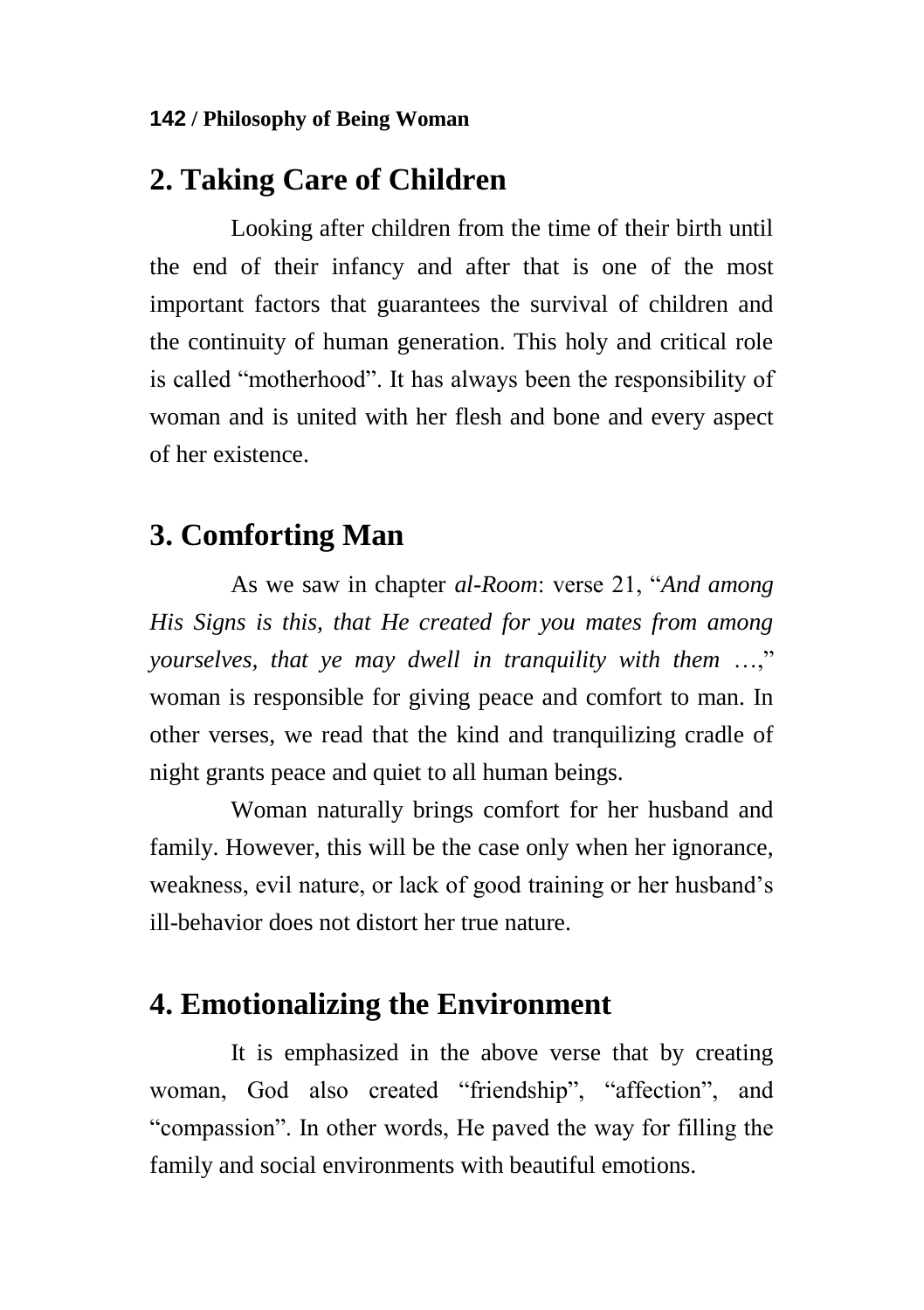According to the Holy Qur"an, woman is the messenger of love, forgiveness, and conformity. If she is absent in society and human groups, violence and enmity will fill the space, and life will become difficult and unbearable.

The desirable combination of this characteristic of woman with man"s fluctuating and aggressive instincts creates a pleasant environment for her, her husband, and other people to live in and socialize with each other. In fact, by benefiting from man"s logic and particular characteristics, woman prevents the dominance of her emotions over her intellect.

If in a family or society, instead of spreading love, extinguishing the fire of disagreements and conflicts, and creating a healthy and emotional atmosphere, woman herself causes quarrels and violent encounters, it means that she has given up her true nature or lost it. Thus she must try to be healed and regain her main character.

# **5. Strengthening Man's Spirit**

The presence of woman awakens the sense of responsibility in man and provokes some hidden spiritual features such as courage, generosity, and perseverance in him. These characteristics have only been placed in man"s nature in order to persuade him to use them for the protection and support of his family. After getting married and starting a family, a great number of men change so noticeably that all the people around them understand immediately.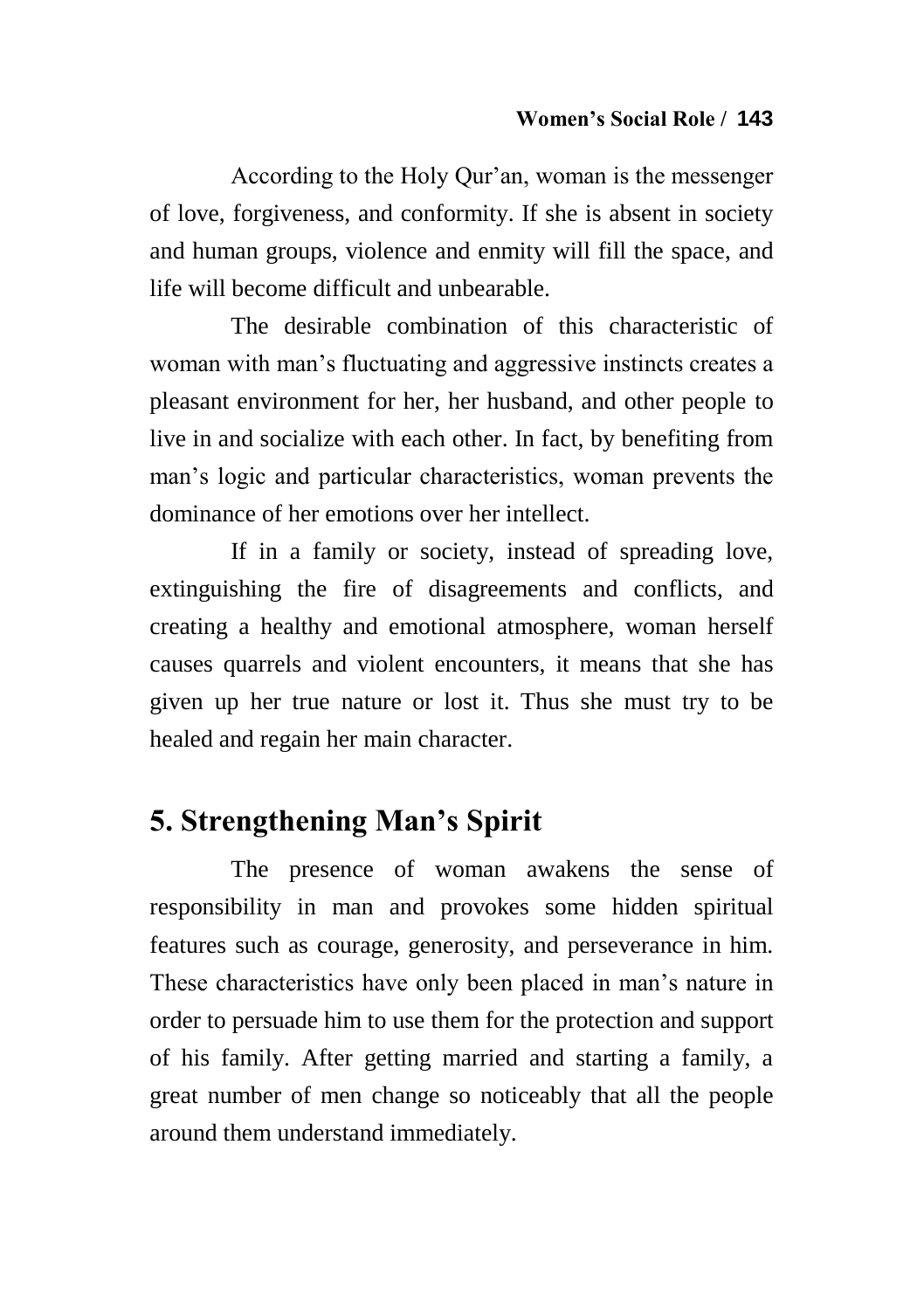### **6. Transferring Culture and Language**

In a family environment, woman is the most perfect means of transferring the language and culture to her children. Evidently, the culture of each society is one of the factors that determines its identity and guarantees its independence.

A great part of the culture of the society – if not all of it – is naturally transferred to the child by the mother. This is an important social function that demands the performance of some organization and complicated programs. However, woman accomplishes this duty smoothly in a bed of emotional and training relations. If woman herself has been trained in the supreme Islamic culture, she will easily distinguish between pagan customs and traditions and good ones and stop the penetration of wrong ideas into her offspring"s mind.

## **7. Training Children and their Emotions**

The main context of a human's soul is the collection of his emotions, which, in turn, comprise his character, and in which all human behavior originates. The training and perfection of these emotions is the subject matter of ethics, which has always been the center of attention of Islam, other religions, and spiritual philosophies. The essential value of each person and others" judgment of him depends on these very behaviors that rise out of human being"s internal characteristics.

A great number of human emotions require training, growth, maturity, and purification. Some of this training has to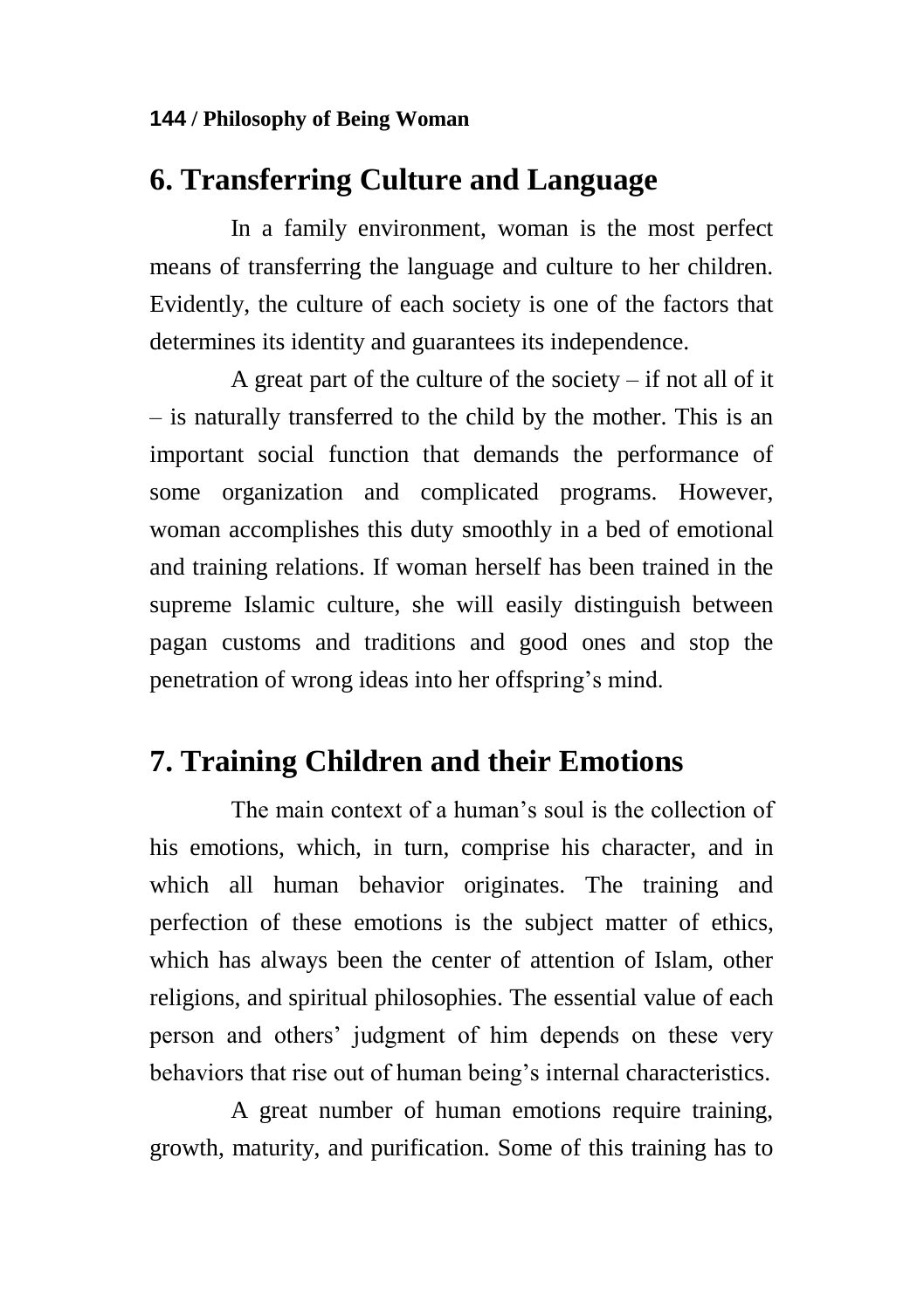be done by people themselves in the course of their spiritual development in life. A primary and major part of this process must be pursued during childhood and under the supervision of parents, particularly, the mother. Otherwise, when they grow up, the resulting destructive and ominous effects will sometimes lead to the annihilation of these emotions. Therefore, a crowd of mentally sick individuals with anti-human and anti-social features will flood society.

The mother"s lap is the child"s first school. In this school, not only are the spoken language and norms of behavior taught, but also the foundations of child"s mental and spiritual structure are laid. Here, the primary formation of child"s character begins. Even in later stages of his growth, the training a mother offers greatly dominates the one provided by school and society or the one provided by the father or teacher and can decrease or increase their influence.

Children learn their first life-lessons from their mother through merely looking at her. The impact of a mother"s training – the most important type of which is indirect training carried out through children"s voluntary imitation of their mother or their inevitable suggestibility or internal vulnerability to various influences – is greater on girls than boys. As the saying goes, girls always take after their mothers. If we imagine the future role of these girls (motherhood), we will clearly perceive the increasing influence of mothers on the construction or destruction of individuals (which will spread all over society).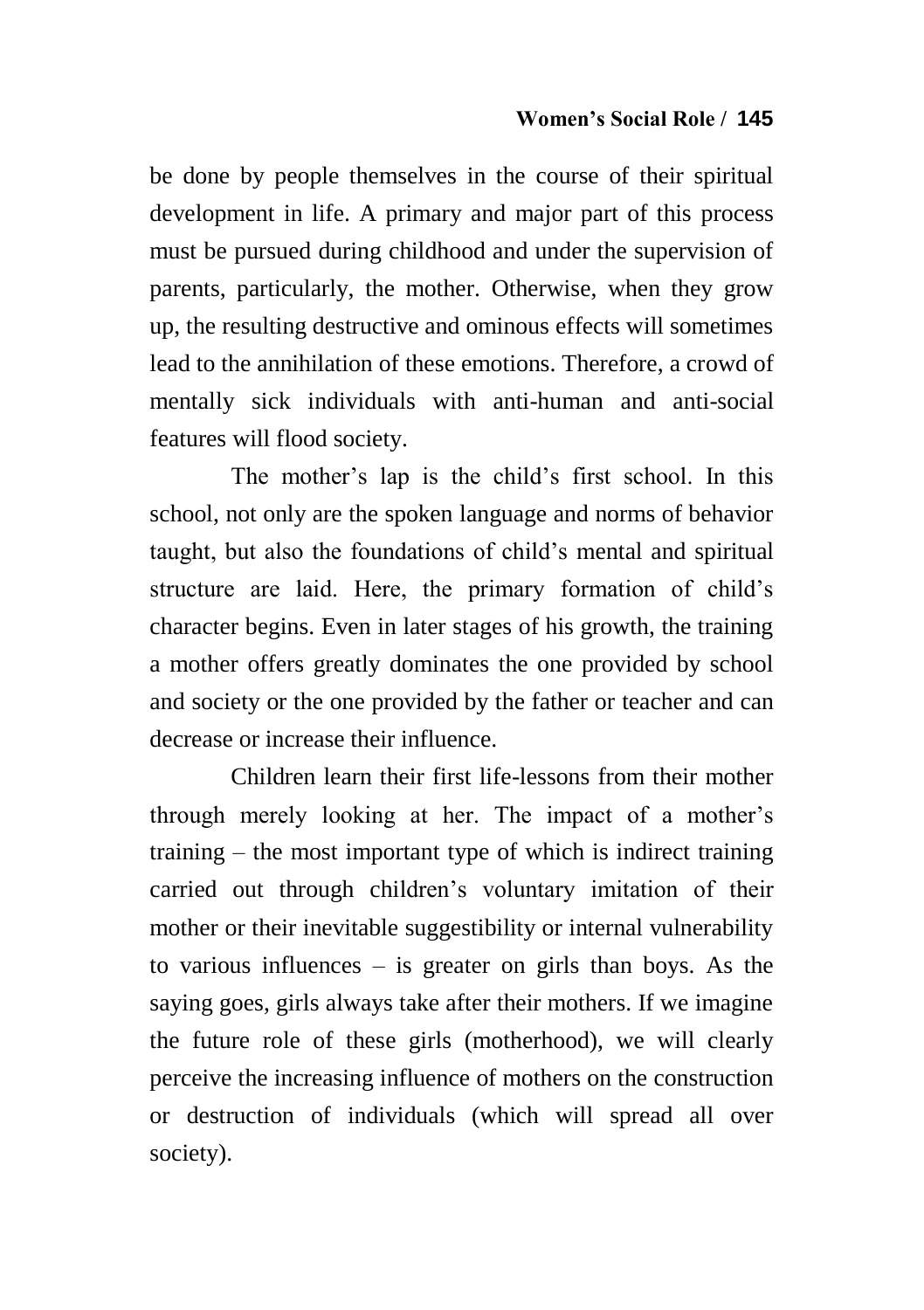Obviously, mothers who are ill-trained themselves will have some destructive effects on their children and, as a result, on society through the training they provide. Consequently, they damage the human community to a great extent.

# **8. Contributing to the Organization of the Family**

In our view, the "organization" of family is different from the "constitution" of family and what sociologists conceive of it. Some researchers in the field of sociology believe that each family constitution is a social organization.

We believe that "the family constitution", like many other social constitutions, is a natural and self-subsistent unit. It is established in line with the rules of nature and not according to social will and decisions. However, every organization follows an arbitrary order and discipline and voluntary operations. Moreover, all the principles of management must be observed there, and planning, administration, supervision, leadership, and timely remedial activities are the necessary conditions for its survival.

In order for a constitution to turn into an organization, an executive and transfer program is necessary. A family can be considered an organization only when it fulfills the necessary conditions and is managed according to a specific system and model. This happens merely in families that observe the principles of an Islamic model or a particular school or law in the administration of related affairs.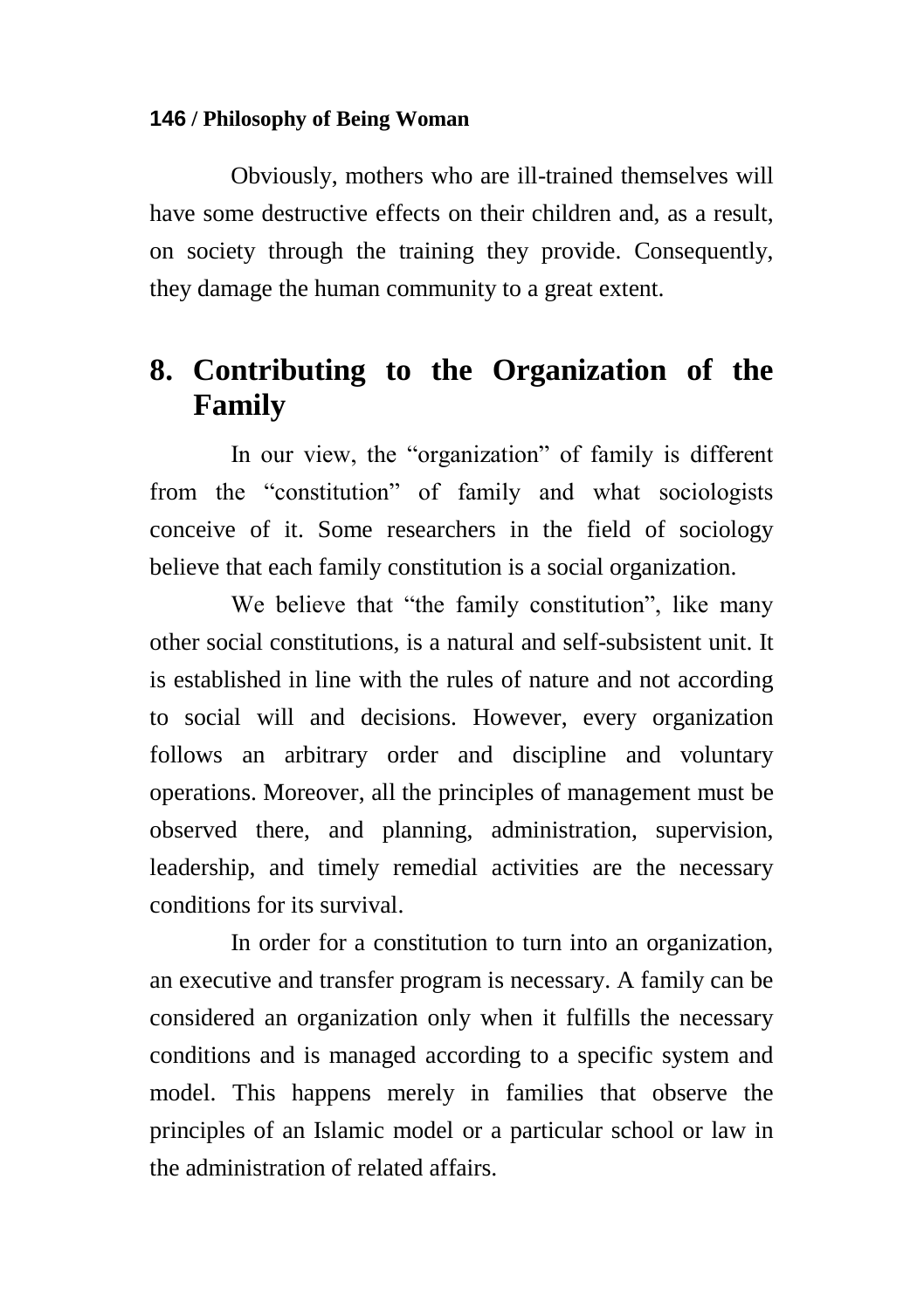Therefore, if in a normal family (which exists in the form of a "constitution" in every corner of the world), woman does not perform the role of an administrator, she must do it in a legal and *Shar"i* (Islamic) family. She must certainly be the organizer and manager of this society and observe the principles of management, which is a necessary condition for every "organization" in the execution of the plans determined by religion (or law) in the family. This is one of the roles of a typical woman in the Islamic society.

In order to accomplish this supreme task, woman requires not only strong will and powerful management skills but also a rich background in Islamic culture, a correct social, individual, and ethical insight, a *tawåīdī* (theistic) worldview, and realism.

### **9. Cooperation with Man**

According to correct insight and considering the philosophy of creation, woman is responsible for supporting man in the battlefield of society with her careful, logical, and emotionally-inclined behavior and her particular delicacy and subtlety. She is the best person who can encourage man to do his tasks inside and outside the house in the best possible way. She sends him to work like a bullet that has been shot towards its target and plants a great spiritual power, happiness, and ironlike will-power in his mind and body. Based on an evaluation of the positive and negative effects of a man outside the house, for example in his job environment and in public places, and the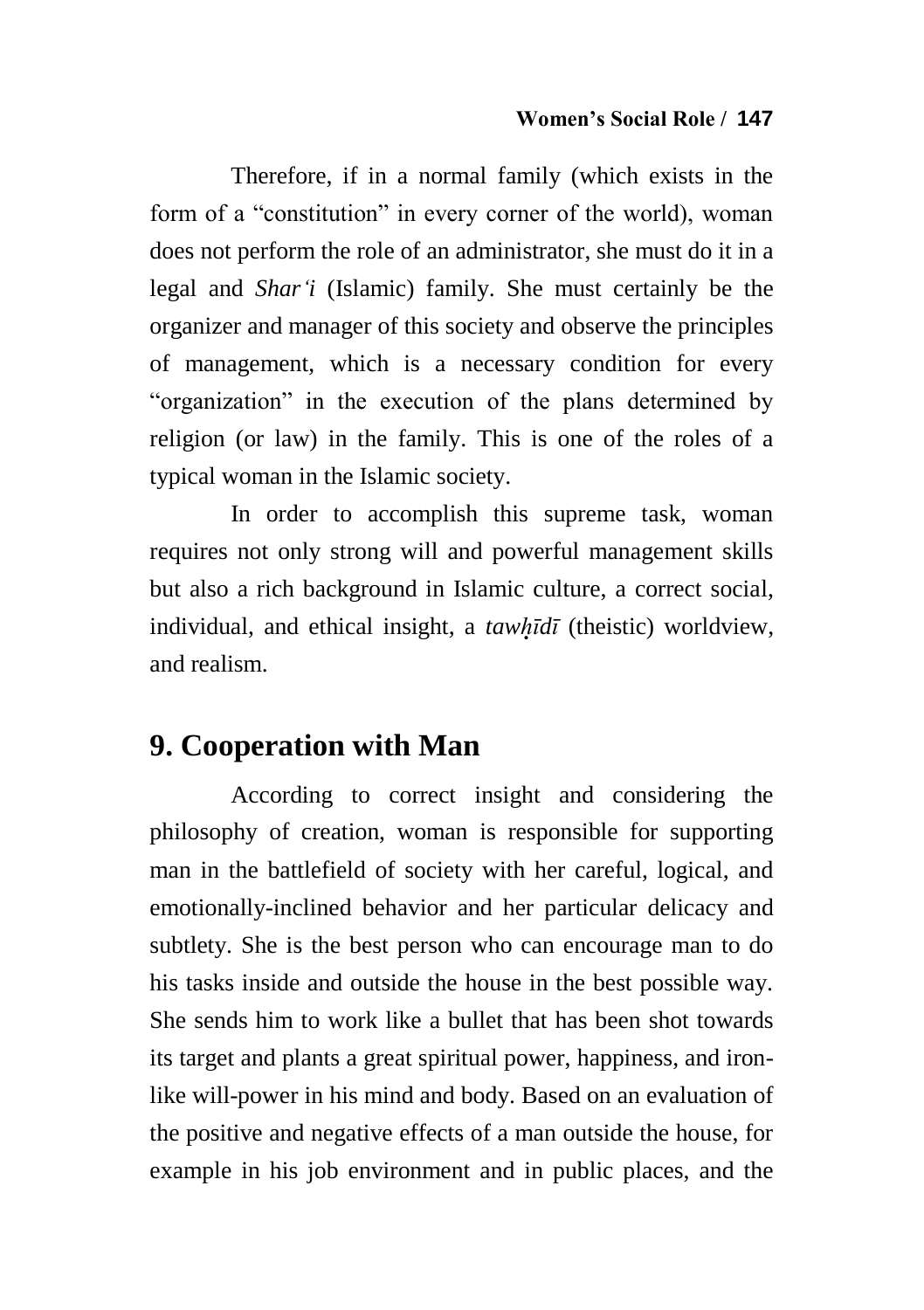estimation of the geometric progression of the impacts of his dealings and confrontations with others (which sometimes change the destiny of a society or country), one can perceive the depth of this vital role of woman. In other words, this will not only give us a clear picture of woman"s direct cooperation with man in dealing with his affairs and problems but also clarify her indirect role in the betterment or destruction of society.

A great number of distinguished men, leaders, political figures, scientists, artists, poets, writers, commanders, and kings have obtained their supreme position in the light of the spiritual training and mental cooperation and contribution provided by woman. No one can deny the roles Khadījah and Lady Fāīima Zahrā (as) played in the Holy Prophet's life. We can even say that without their contributions, perhaps Islam would have never grown as it has, and thus history would have followed some other courses of development.

On the other hand, a woman"s bad temper or heedlessness of man's roles and functions outside the house might sometimes have some bad effects on him and turn him into an evil man. As a result, some mischievous and dangerous men will step into society and become the source of wicked acts, corruption, and destruction. Moreover, an inappropriate behavior on woman"s part might hinder man"s efficiency in his job and prevent him from performing his duties in society.

Woman also cooperates with man in taking care of family's financial affairs. Some women work in and out of the house in order to earn some money to help the economy of the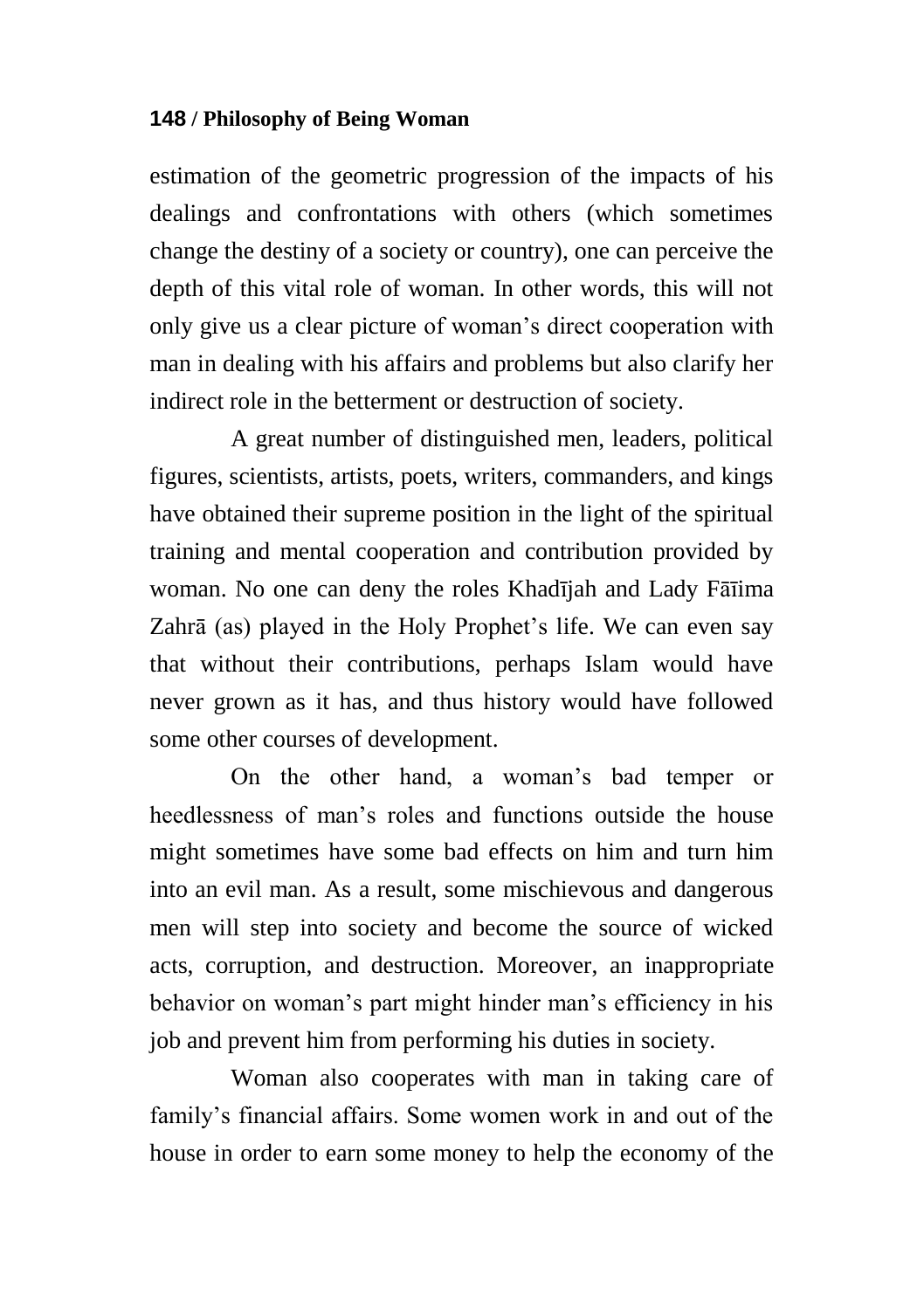family, and some others help to increase the income of the family or decrease the expenses by economizing and protecting man"s property.

Doing the housework is one of woman"s other materialspiritual roles. When man's only companion in his time of loneliness and the mother of his beloved children begins to take care of house chores, she turns into a servant, cook, laundress, nanny, social worker, and guard of the house and man"s wealth without asking for any money in return for the work she does and the difficulties she bears in accomplishing all these tasks. Hardly ever does she object to doing all these works alone and give them up.

Doing the housework has deep roots in woman. Although Islam has appointed man to provide for woman"s welfare, it is an unbearable mental and spiritual torture for woman to give up housework, and even if she does it, she cannot continue it for a long time. According to a *hadīth*, the Holy Prophet (pbuh) told his daughter Lady Fātima (as) and his son-in-law, 'Ali Ibn Abī Tālib (as), "The responsibility for house affairs is on woman"s shoulders up to the door of the house and on man's shoulders on the other side of the door."

## **10. Calming Man's Instincts**

God has placed restless and uprising instincts in man in proportion to his functions and the tasks nature expects him to do. The only person who can calm him down and respond to his instincts is woman. That is why we can say that woman's nature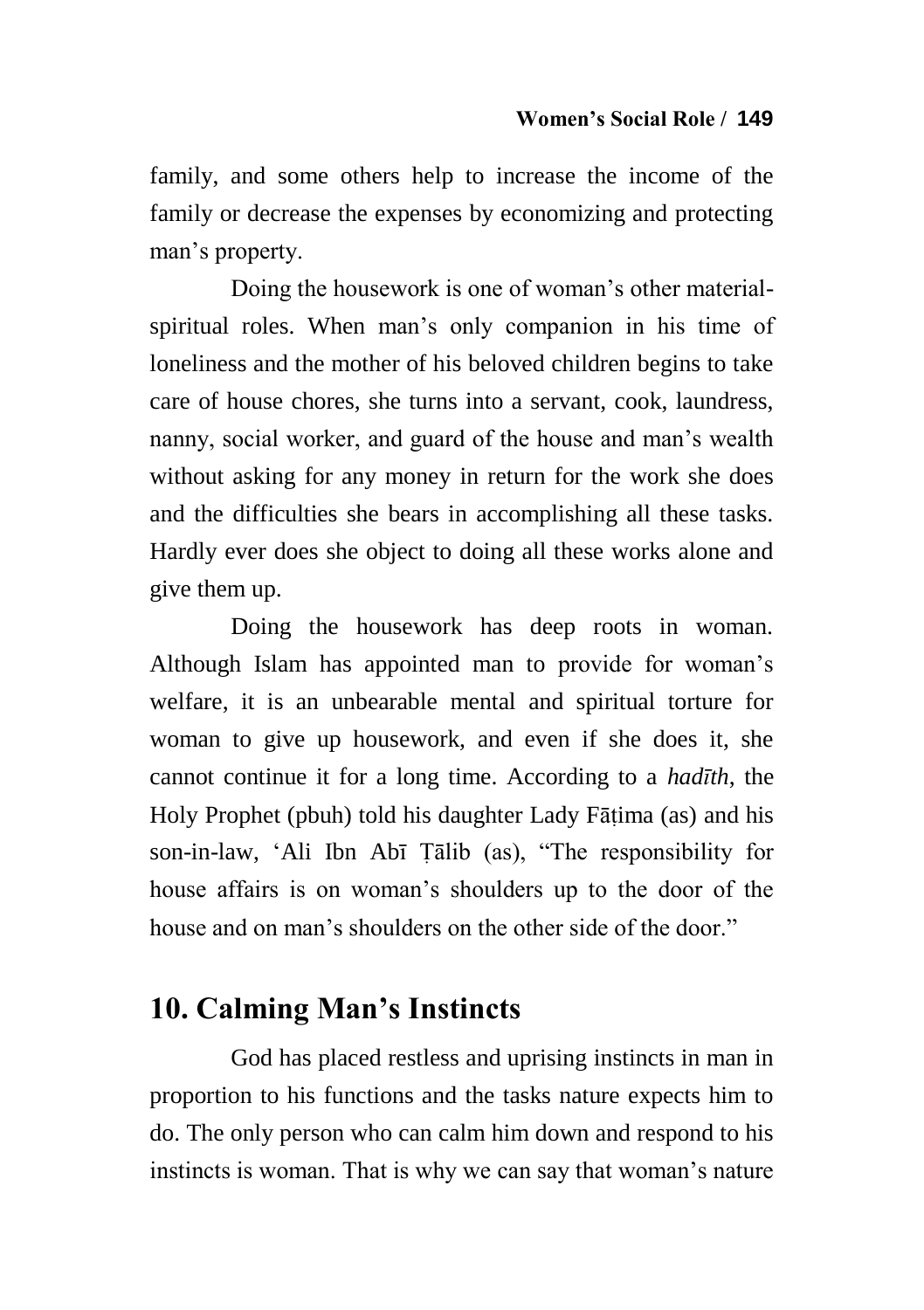is "constructive". One of the constructive features of woman is responding to man"s restless sexual desires. Through this instinct, the function of which is not only different in man and woman but also opposite in their existence, God has guaranteed the continuity and survival of generation in all existents.

Any harm to this instinct or its malfunction due to human beings' intentions and acts disrupts the natural order of the relationships between man and woman. Consequently, a lot of material and spiritual damage arise in society in the form of corruption, moral deviation, prostitution, psychological complexes, and incurable physical or mental diseases.

Woman is not merely a means of satisfying man"s sensual desires. Rather, by combining sexual instincts with womanly emotions and her delicate soul and beautiful behavior and conduct she can be a life-giving source of inspiration for man and cast the subtle shadow of a pleasant peace on both herself and her husband. In this way, she will also benefit the advantages of a peaceful life and refresh her body and soul.

The downfall of a woman to the lowest level of her natural and social role lies in her viewing herself as a means of satisfying man"s lustful needs, devoting all her energy to beautifying herself in order to provoke men and enjoy momentary pleasures, and sufficing to performing the role of a female animal.

A woman"s beautifying herself for other than her husband, revealing her body and hair to other men, arousing them sexually, and finding sexual pleasure out of her family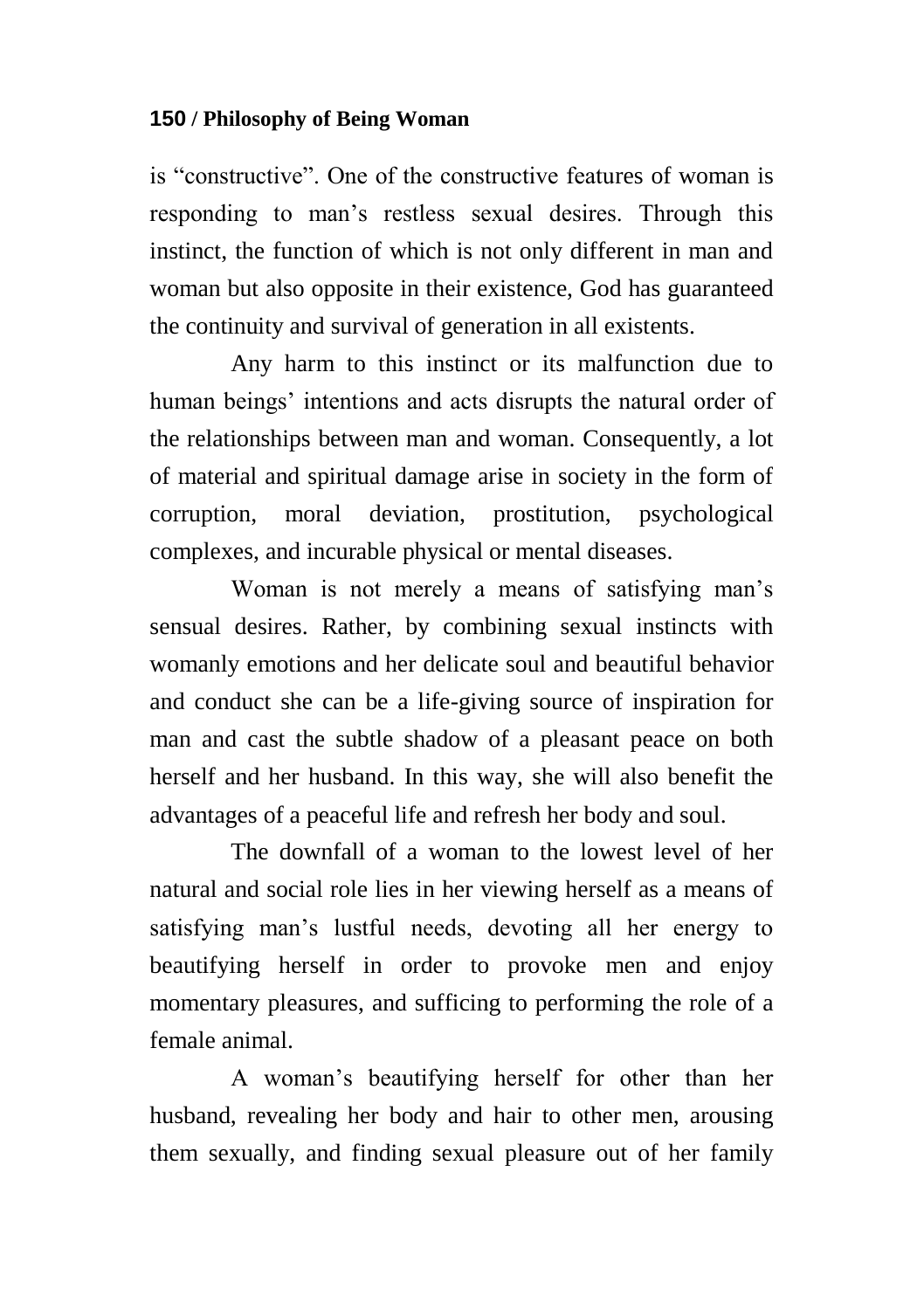results in woman"s metamorphosis, forgetting her true roles and functions, and turning into a "female" existent who bears no similarity to an honorable woman of high human character.

### **11. Moving towards Perfection and Development**

Perfection is a fixed rule of the nature of the world. Human beings also obey this general rule due to their primordial nature. They inevitably follow the path leading to physical and material perfection. However, in terms of humanity and in order to reach the height of growth of character and perception, to develop a supreme insight regarding the world around them, themselves, and God (which is technically called worldview and ideology and is the final result of religious principles), and obtain ultimate human perfection, i.e. the station of proximity to God (technically called spiritual wayfaring toward God), they need strong will power. If they wish to gain this perfection, they need to try continuously and persistently; nature and their primordial nature can only facilitate the process of this development for them.

Physical perfection means leaving childhood and youth behind and reaching a natural equilibrium. It is a kind of animal and vegetative perfection. Nevertheless, spiritual perfection means people"s growth in terms of humanity. In order to attain it, one must go through the first stage of life, i.e. animal life, and then follow the later endless stages by means of will-power, programming, and effort (or *jihād*).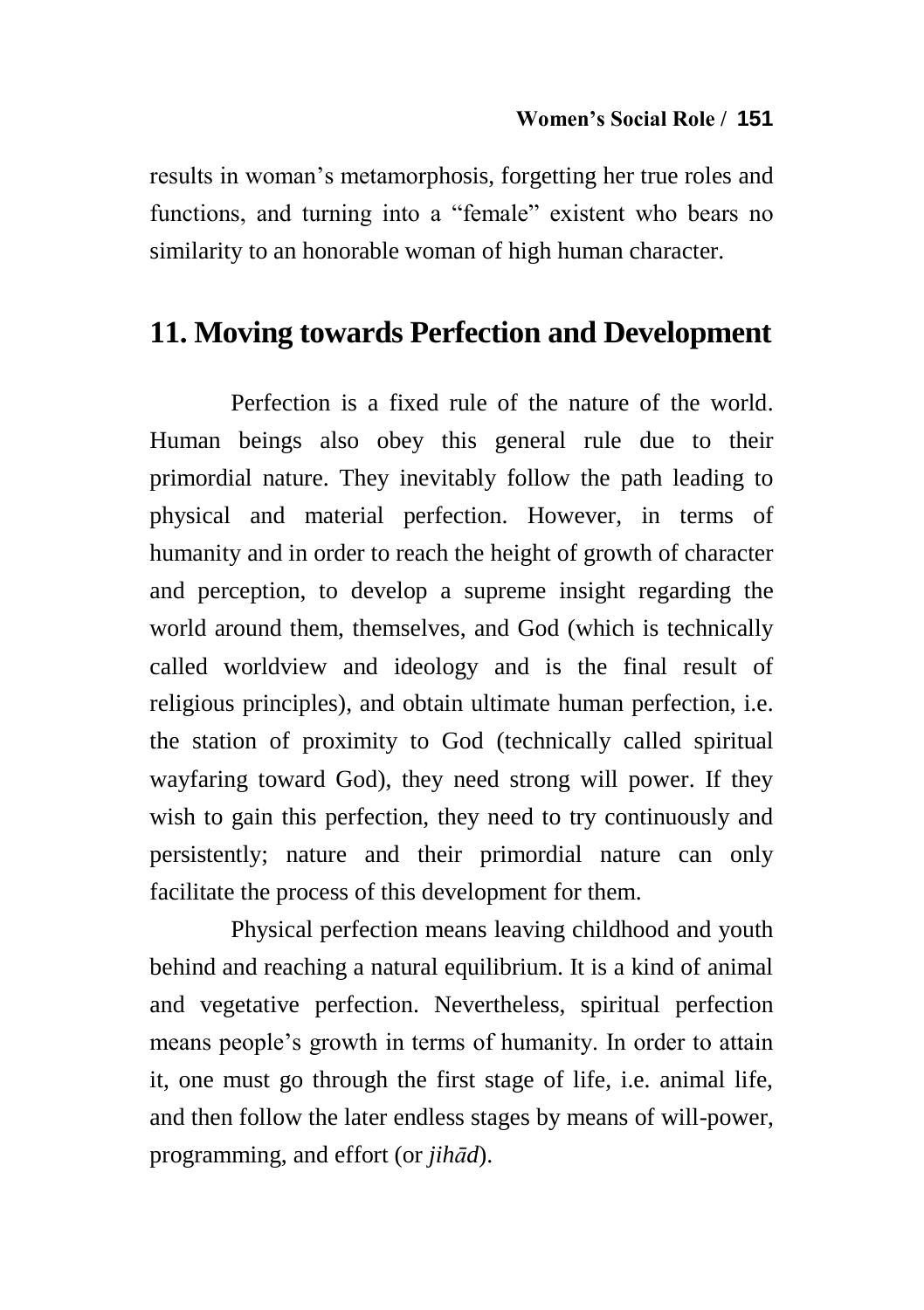Going through such spiritual stages, which comprise a human's spiritual perfection, in family life is only possible through the cooperation and assistance of a wife. Having an improper wife who is lacking in understanding and purpose will always block man"s way towards achieving his goals and, like a heavy weight tied to his foot, prevent him from a continuous and beneficial movement towards perfection.

It is at this point that the role of woman in helping her husband to traverse this spiritual path and accelerating his process of development or hindering or blocking it becomes clear. According to S"adi, "A bad woman in the house of a good man can make his life like hell for him."

## **12. Creating History**

As mentioned before, woman"s continuous presence among human beings has turned her into a cheap and unimportant existent that exists in abundance and downgraded her social role. People believe that a woman"s job is limited to satisfying man"s sexual needs, giving birth to his children and bringing them up, doing the housework, and serving her husband. Woman herself has always believed in this idea as well. Some women consider themselves as men's companions in their times of loneliness. Some of them also view themselves as men"s servants, and in some societies they even see themselves as their husbands" property and nothing more. Here, the other roles of woman, including her role in nature and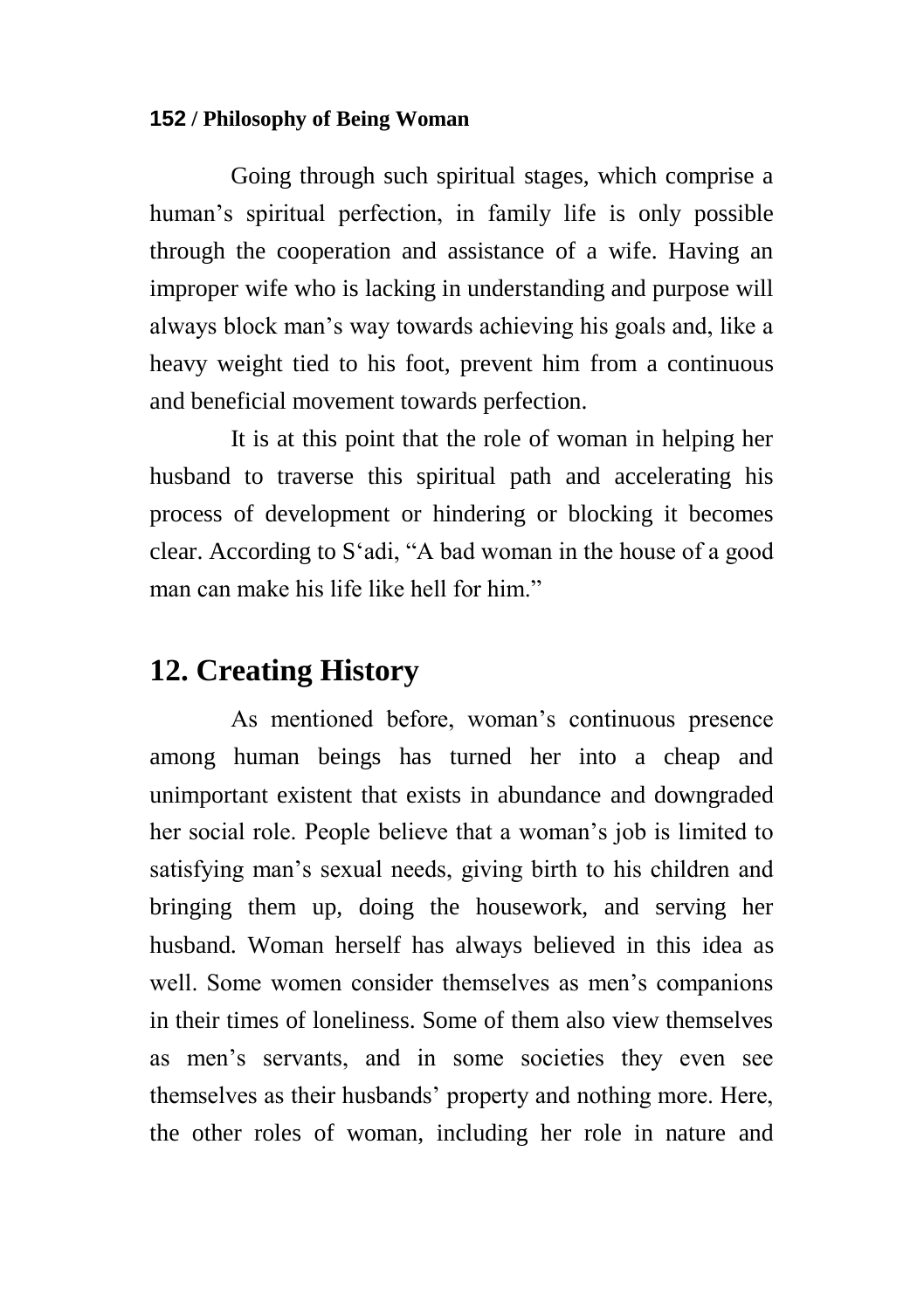history, have remained hidden to all except the leaders of humanity, i.e. prophets and their descendants.

Based on a short but accurate calculation, we can say that, apart from her role in the continuity and survival of generation and training of children, as well as her effects on her husband in all social changes and evolutions, woman has another important role, namely, "creating history".

Woman is the "mother of history". This is because history is nothing but the continuous and conjunctive motion of human societies and the collection of ascending and descending curves of positive or negative human phenomena. If there were no societies, history would be meaningless, and if individuals or families – which are the foundations of social structure – did not exist, there would be no society. Neither would exist any of the amazing phenomena and events that we witness everyday around us.

No role is more important than giving birth to human beings, who are the main focus of history, and the training of people (including their children or husbands) who are leaders of societies and makers of history.

We can see the influence of mothers on every single line of the pictures of the lives of all prophets, leaders, scientists, thinkers, and those who have served humanity. However, those men who have been disgraces on the face of humanity and blackened the pages of history have been born to wicked mothers who have been their sources of inspiration and motivation for their evil acts.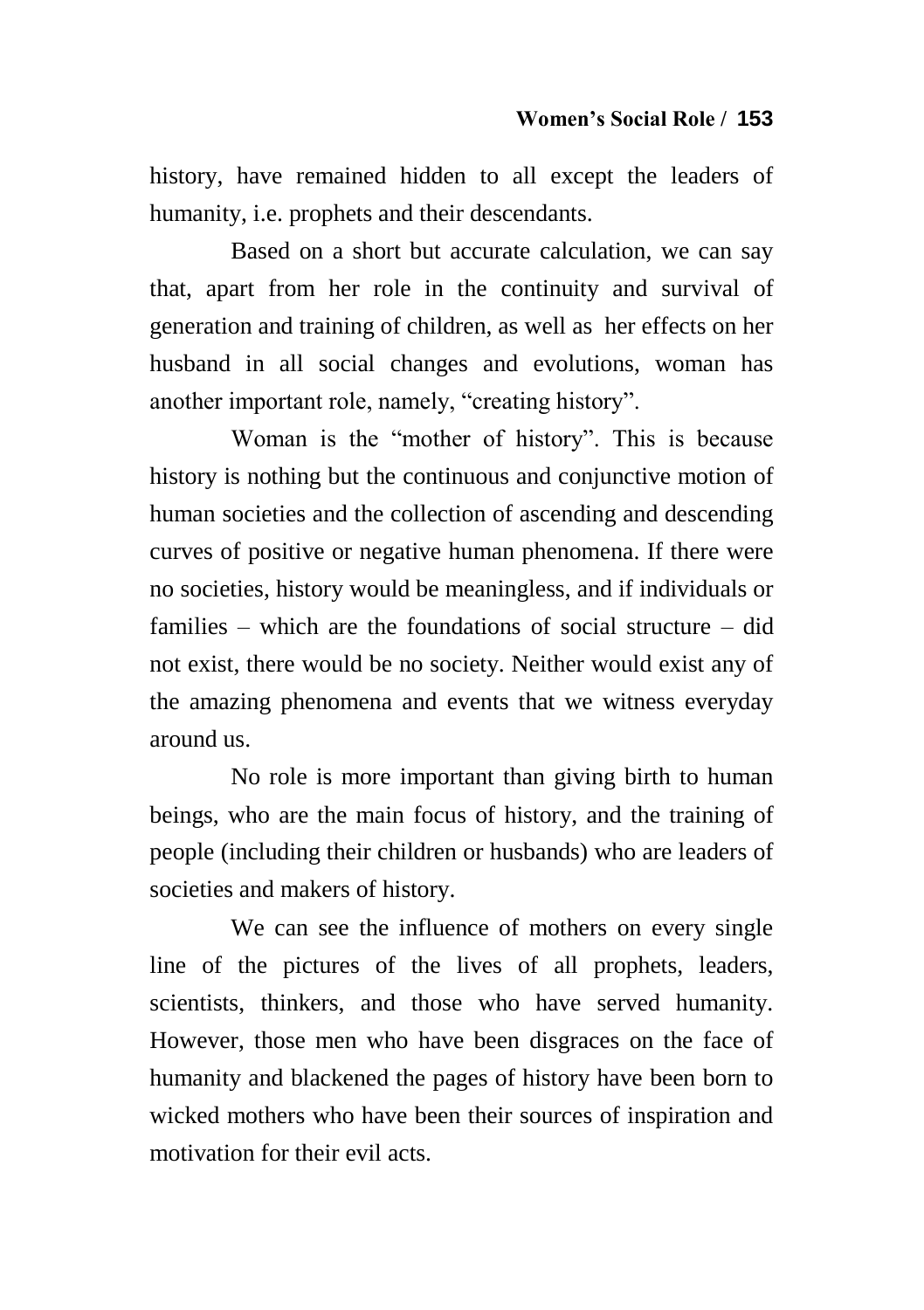Here, we can clearly recognize the roles that good and bad mothers can perform in the creation of history. Apart from mothers who have been the center of social and historical movements and changed its course, there have at times been some women who have shown more efficiency and competency than their male contemporaries.

However, like most children, history itself has never appreciated the immense benevolence, perseverance, and servitude offered by mothers as it should. Unfortunately, after centuries of the life of history, woman is still the same person who was sitting like a slave beside the cradle of history and whispered the song of love for her child.

What was discussed above was a summary of woman"s roles which originate in her natural, physical-psychological differences from man. It is the collection of these social roles of woman that provides a criterion for the evaluation of her character and the distinction of her rights and tasks in society from those of man in the eyes of legislators. A thorough perception and study of these roles can ultimately invalidate the blindly formulated general theory of the equality of men and women, which is the most hurriedly devised and crudest doctrine proposed to support woman's rights.

\* \* \*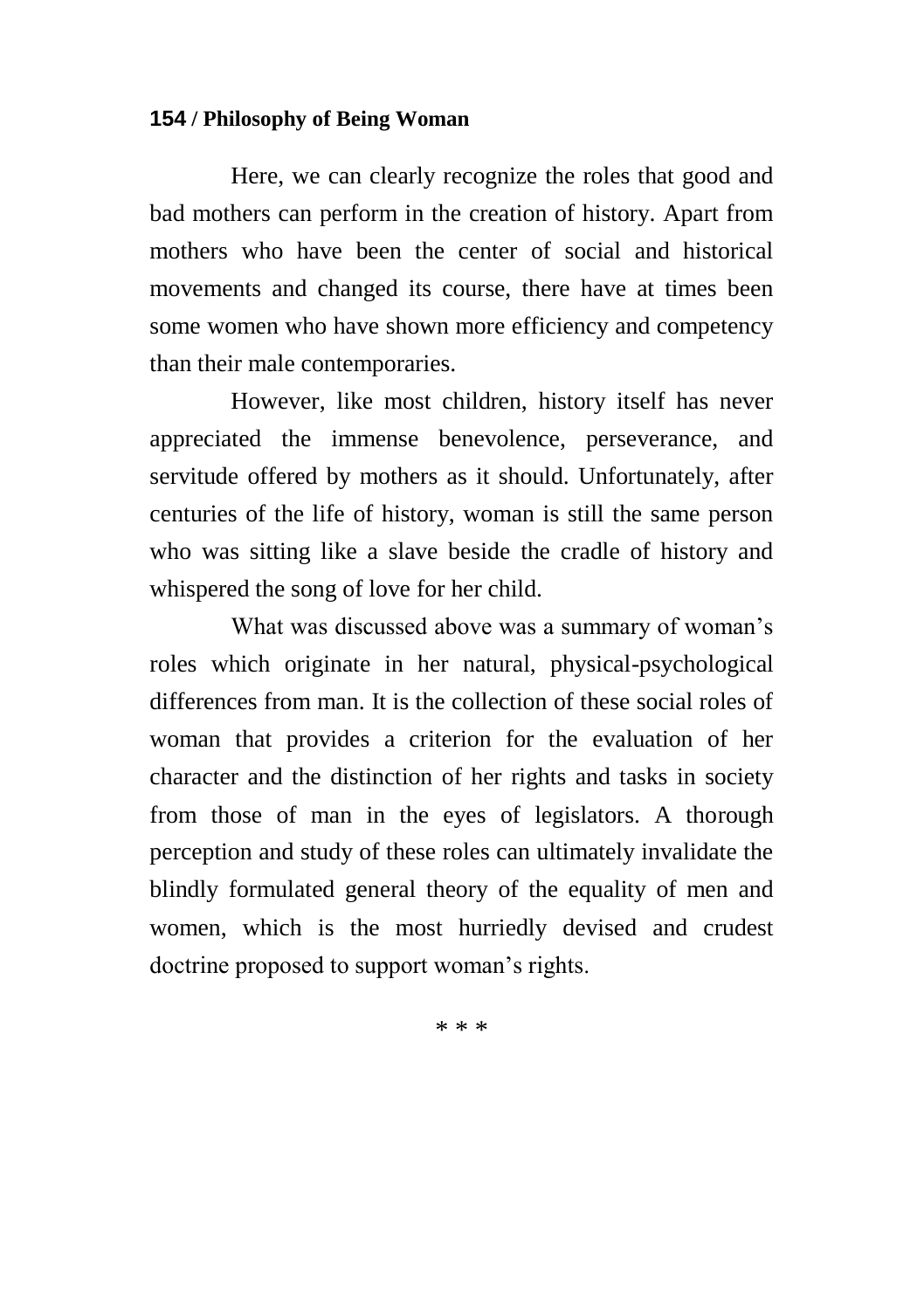# Chapter 7

# The Relation between Law and **Worldview**

bviously, considering the realistic, accurate, and scientific worldview of Islam and its specific approach to woman and the various bviously, considering the realistic, accurate, and scientific worldview of Islam and its specific approach to woman and the various dimensions of the human constitution, which we divided into "anthropological and human dimensions", the fundamental differences between men and women and their separation from each other in many respects, and their particular and distinct existences in psychological and sociological terms, we cannot expect them to perform the same functions. Woman cannot be sent to wars and fields of violence and bloodshed or required to do difficult jobs. Neither can one forget her delicacy and fragile nature in the course of events or ignore the words of the Holy Prophet (pbuh) stating: "Be calm; treat glass with delicacy" or those of Imām "Ali (as) stating: "Woman is like a flower; she is not a hero." This is because it is one of woman"s true human rights to have her subtle spirit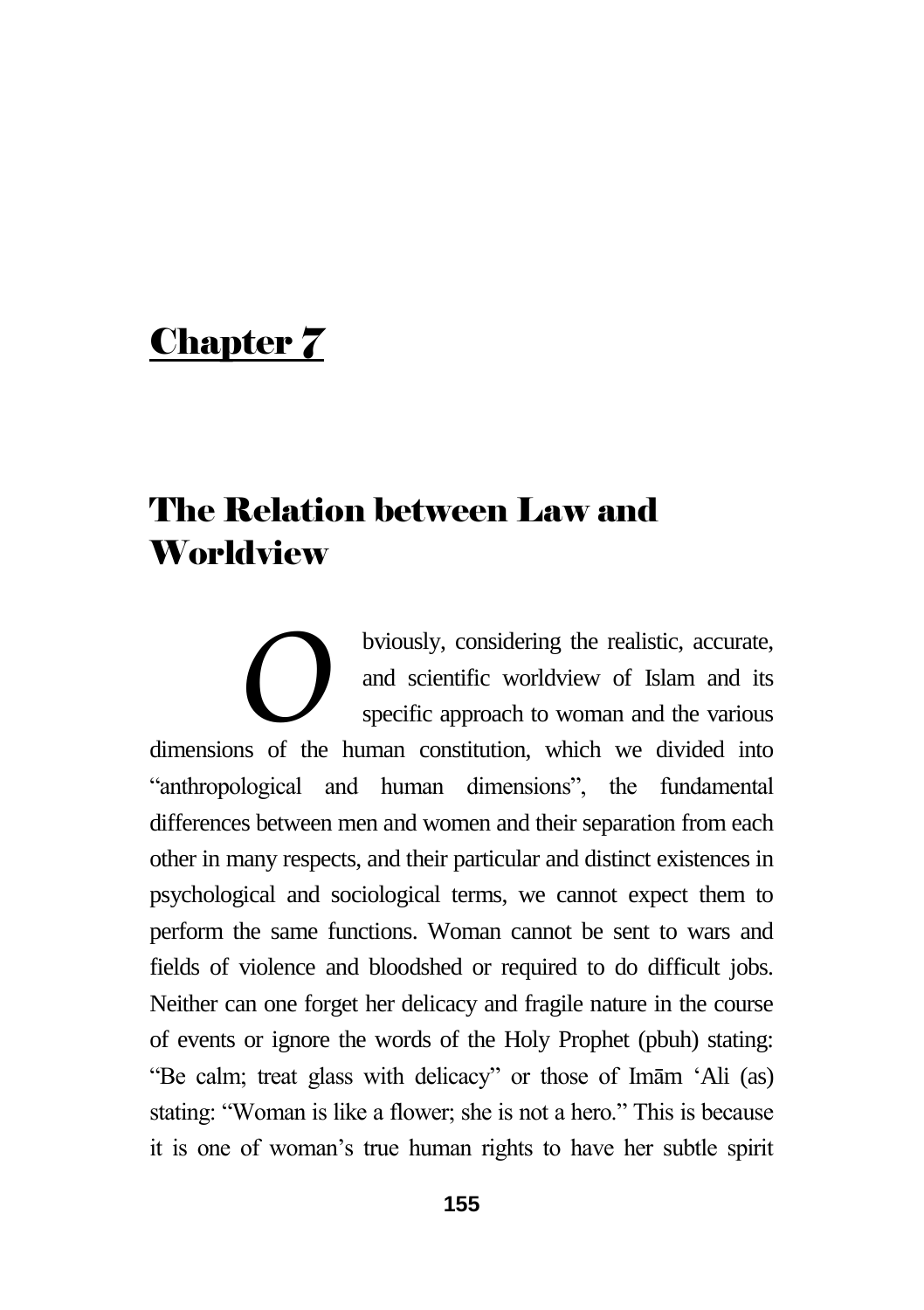taken into consideration. If this right is not observed, it will result in cruelty to woman and leading her towards pain and corruption. Consequently, she will fail to perform her individual and social tasks appropriately and, as a result, society will be directly damaged.

Hurting woman and depriving her of her true rights creates confusion, nervous problems, mental disorders, and violence in society and leads to separation, divorce, and corruption of children in family. In this way, prostitution, murder, drug addiction, and perversion spread among people. Certainly, this undesirable destiny will deny their human rights to them.

The most important basis of legislation is a thorough knowledge of the nature and psychology of those people for whom the law is written. Law represents the exterior of various issues and is always based on biological, psychological, and sociological factors. In other words, it is based on an objective and real worldview. If we do not observe this fact, law will be impractical and imperfect and create disorder in practice. The main reason for many of the present chaotic situations in societies and violating human-related laws is lack of this very essential pillar, i.e. paying the attention necessary to objective knowledge and the reality of the objects and phenomena for which law is enacted.

Islam has observed all the natural and intrinsic characteristics of man and woman in an accurate designation of their rights and responsibilities. If there is a little difference between the rights of man and woman, it is merely due to their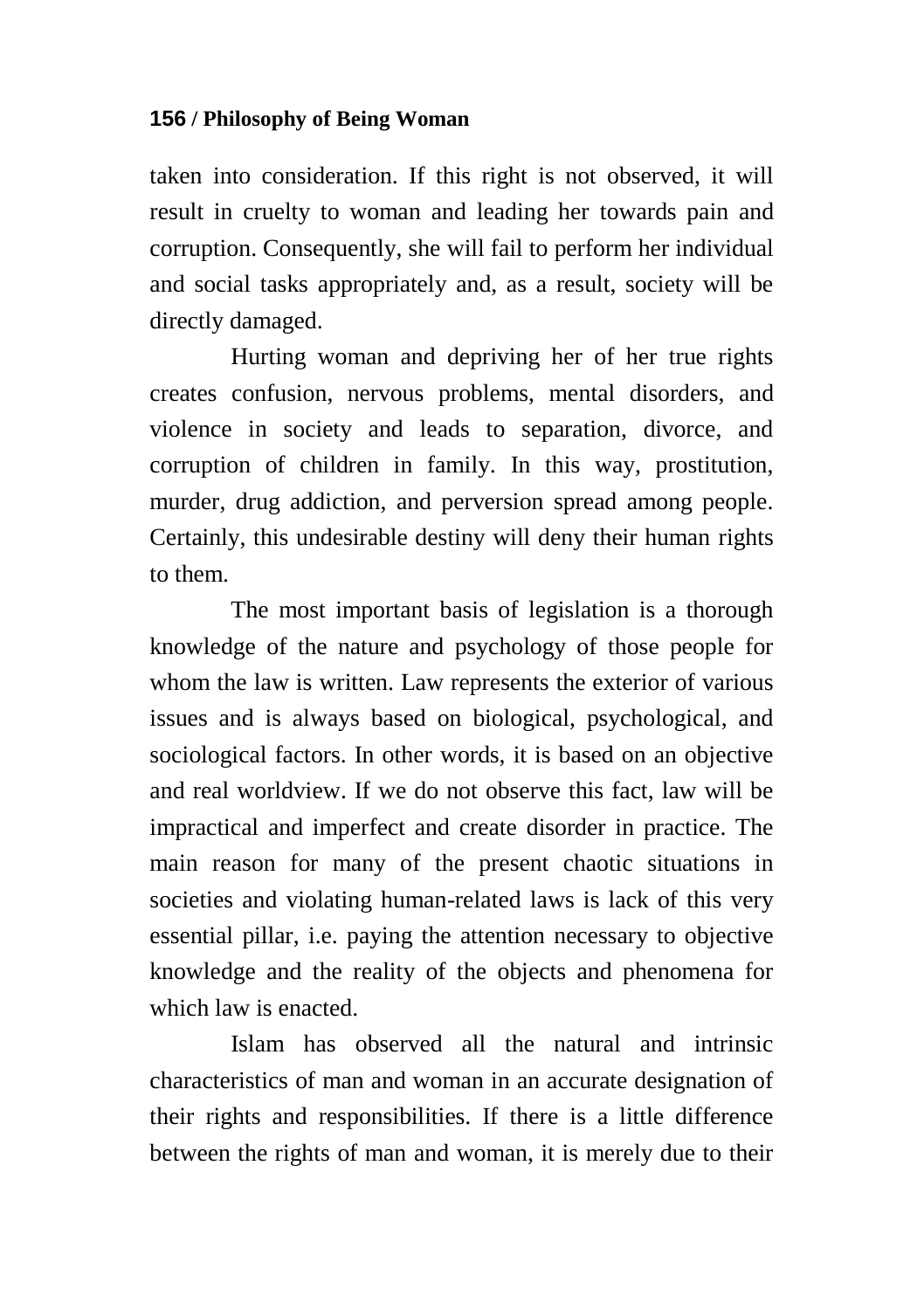substantial differences, which are beyond their apparent physiological differences. Ignoring these natural distinctions and acknowledging similar rights for both of them will not help woman and will, rather, damage her more than anybody else.

The equality of man and woman in their anthropological dimension is reflected in Islamic principles. According to them, they are equal in terms of many of their rights without one of them being superior to the other. However, their distinctive features concerning their human dimension have led to some differences in terms of their responsibilities and tasks.

It is also necessary to emphasize that in spite of the differences in some of their rights and lack of apparent similarity between them, man and woman are, on the whole, the same regarding their rights and status. In fact, genetic and divine justice has given them an equal share of everything.

Islamic law (which is called *Shar*") symbolizes and reflects the true roles of man and woman and their natural characteristics and functions. If Islamic principles are observed correctly and without any discrimination against anyone and in the form of a single system, the differences that are claimed to exist between the rights of man and woman will not cause any worries or problems.

The existence of differences in the appearance or responsibilities of the components of a system do not basically indicate that some of them are discriminated against or subject to cruelty. This happens when the parts are misplaced, and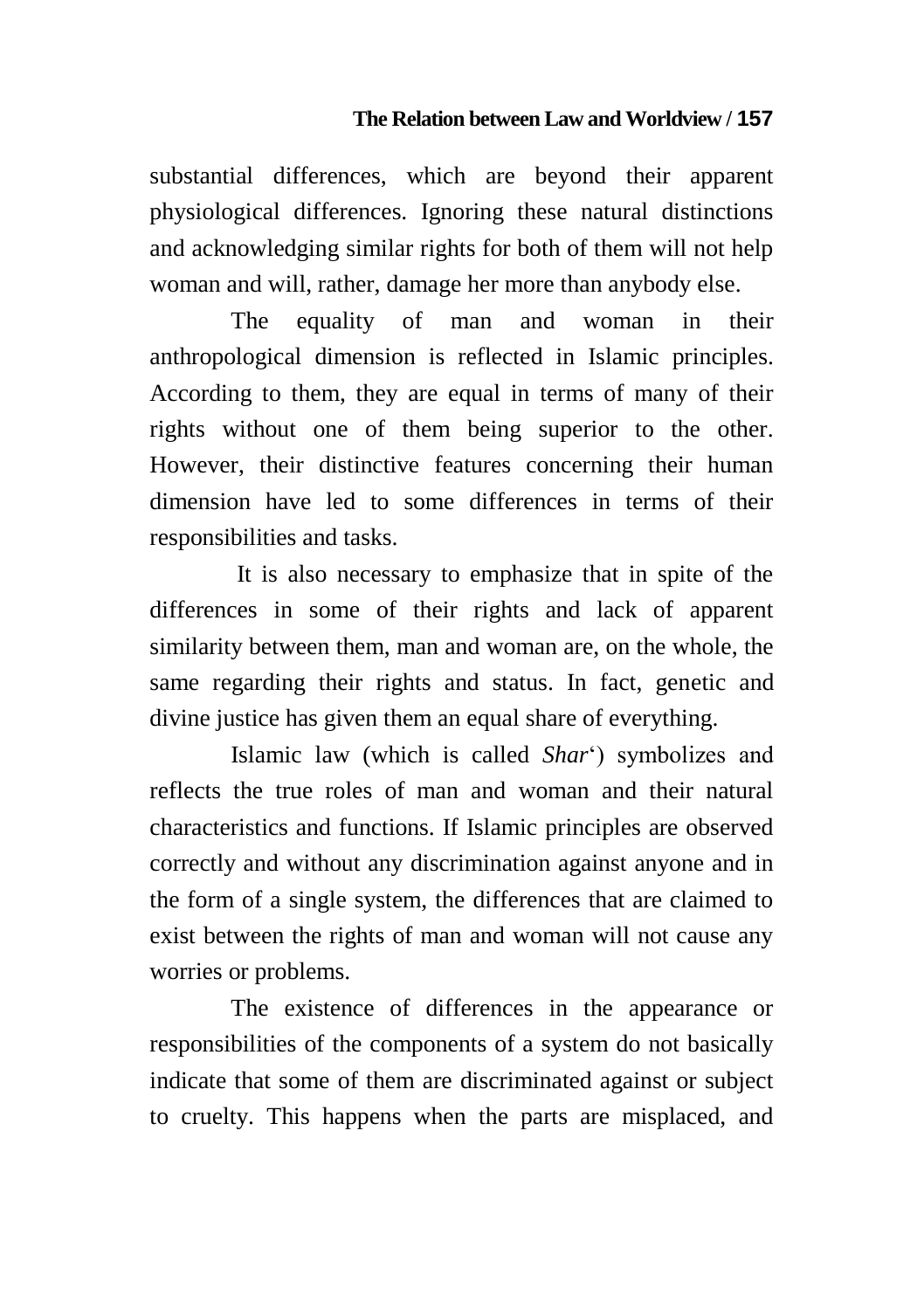when the responsibilities assigned to them are beyond their capabilities.

The amazing conformity between law and man"s nature in Islam and its principles, particularly, the ones related to woman (and her relations with man and the entire human society) is rooted in the primordial nature, laws, and traditions of creation. This is the very magnificent revolution that Islam has created in human rights, in general, and woman's rights, in particular. Such a close relation between Islam, on the one hand, and primordial nature (*fiìrat*) and reality, on the other, is a guarantee for the survival of this divine religion and its conquering the whole world. Most of the rules of this world are devised hurriedly, superficially, and irrespective of natural laws and die out like dim candles in the storm of events.

\* \* \*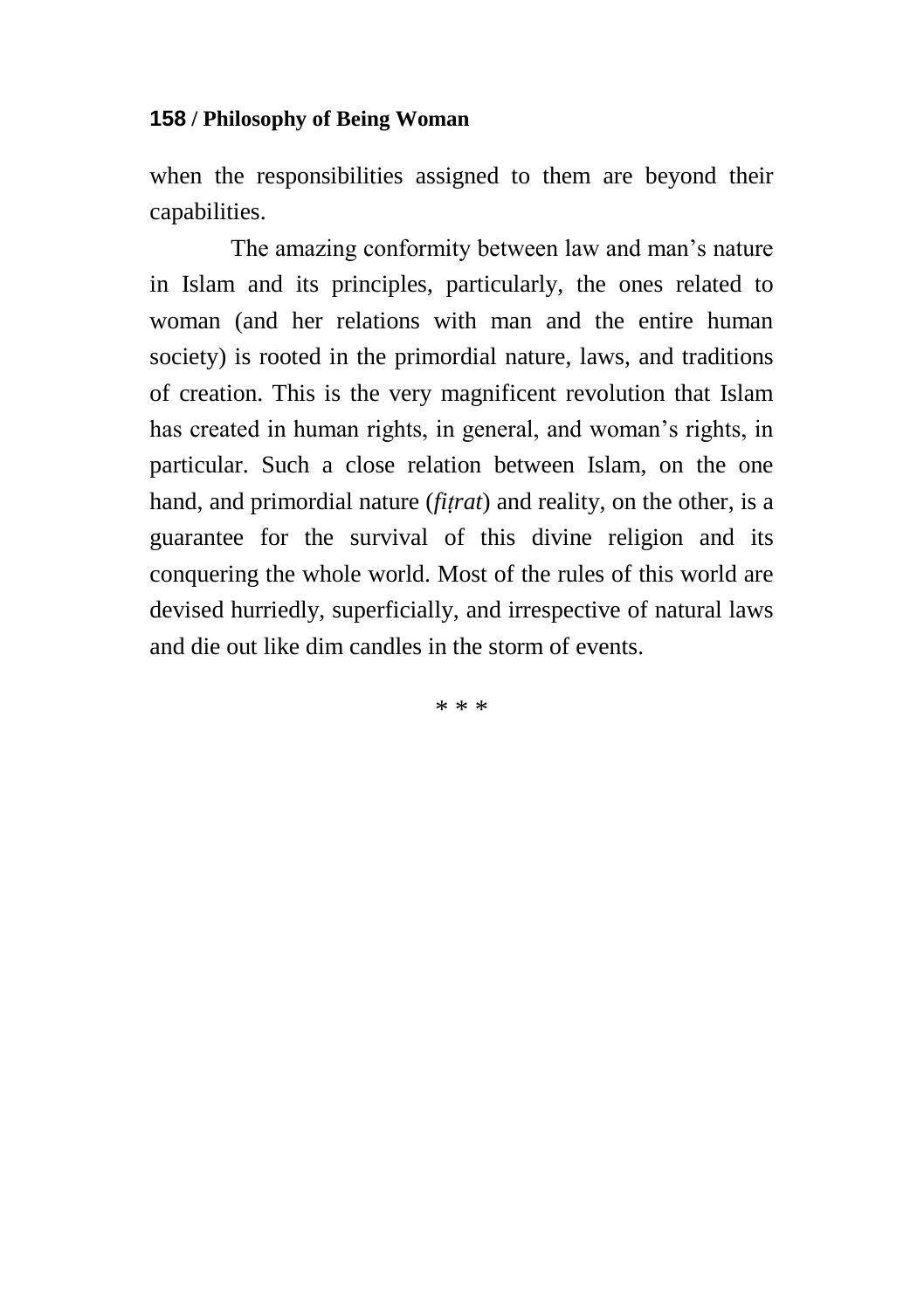# Chapter 8

# Women's Rights in Islam

fter a review of Islam"s worldview of human beings, particularly, its view of women, it is worth casting a glance, although list-like, on woman"s rights in the Islamic legal system. *A*

Women's rights in Islam can be divided into two parts: 1) general rights, i.e. those that they share equally with men, 2) particular rights, i.e. those that are exclusively devised for women and are considered a privilege for them in comparison to men.

In addition to their rights, women have some specific duties and responsibilities. Therefore, we can also refer to them as "men"s particular rights".

# **Part I. General Rights**

General rights are the ones that men and women share as equal human beings. As mentioned before, women have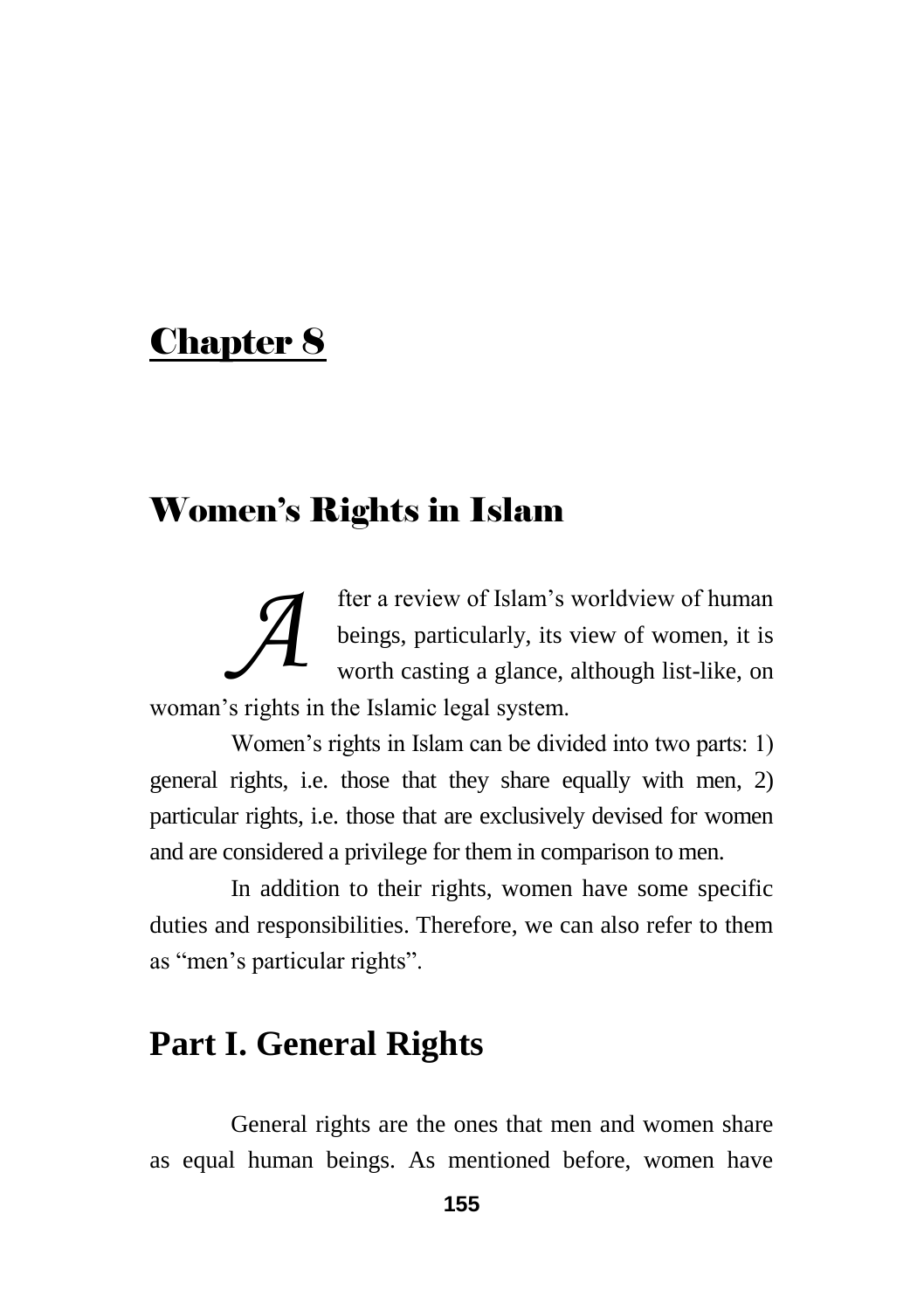always been deprived of a part of their human rights in the course of history. Islam created a storm through its social and cultural revolution, destroyed the ignorance and paganism of its time, and, for the first time, granted all of women"s true rights to them. This divine religion accomplished this task 14 centuries before the United Nations talked about the equality of men and women on paper in the Universal Declaration of Human Rights.

The equality between men and women is a dominant principle in Islam. In other words, because both of them are human beings, there cannot be any difference between them and the "principle of equality" must govern their relationships, unless they decide to make some exceptions to this rule in order to benefit from them. This is a very important principle because it grants women"s rights to them and officially recognizes them.

Islam returned to women the financial, social, political, judicial, and other rights which, according to traditions, customs, and social customs, had always belonged exclusively to men in history. As a result, it reestablished an equality and balance that had been disrupted previously. Here, we will refer to some of the most important of these rights and, then, deal with women's particular rights.

## **A. Financial Rights**

The main financial rights that Islam, unlike the traditions of the Age of Ignorance dominating the society of that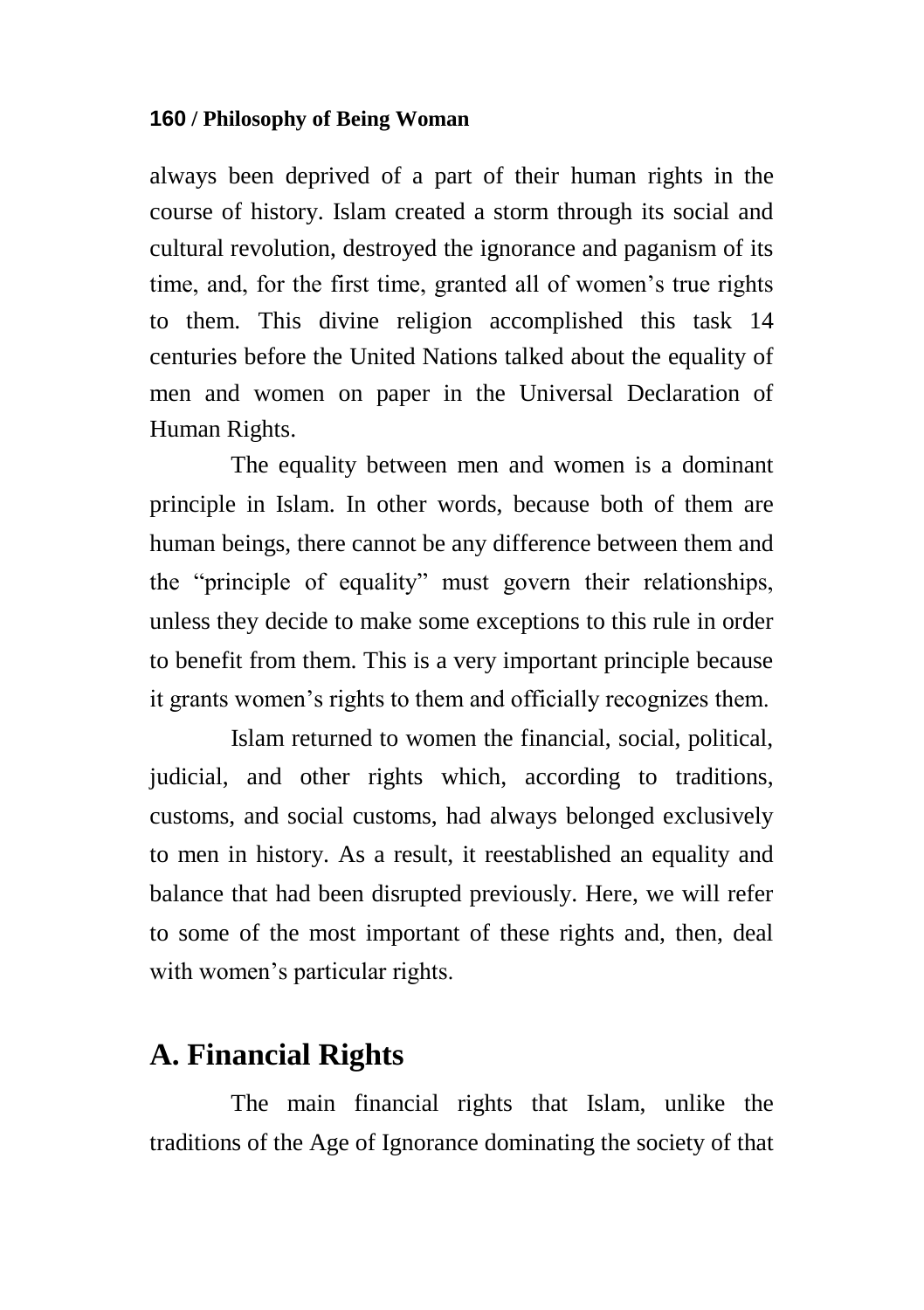### **The Relation between Law and Worldview / 161**

time, granted to women included the rights of ownership and inheritance.

### **1) Right of Ownership**

For a very long time in the history of mankind women had no right to ownership and was, rather, viewed as the property of men. In rare cases in which a woman was known as an owner, she had no right to enjoy the benefits of her possessions or make changes to them. Even until recent decades, it was forbidden for women in Europe to own property or, at least, use its benefits for themselves. In some cases, immediately after marriage, she lost the right to the possession of some part of her wealth and property to her husband. Even today, woman cannot have complete ownership of her property in some societies.

In spite of the dominant ideas of the age in which Islam appeared, it officially recognized woman"s independence in possessing and benefiting from her property and wealth and acknowledged that woman is equal to man in this regard. Islamic principles declared woman"s absolute right to own what she earns and achieves by the following verse: "…*To men is allotted what they earn, and to women what they earn*…" (*al-Nisa* chapter: verse 32). In this way, neither her husband nor any other man can consider himself the owner or shareholder of what she owns. Khadijah, the gracious wife of the Holy Prophet (pbuh), had great wealth. She used it for business purposes and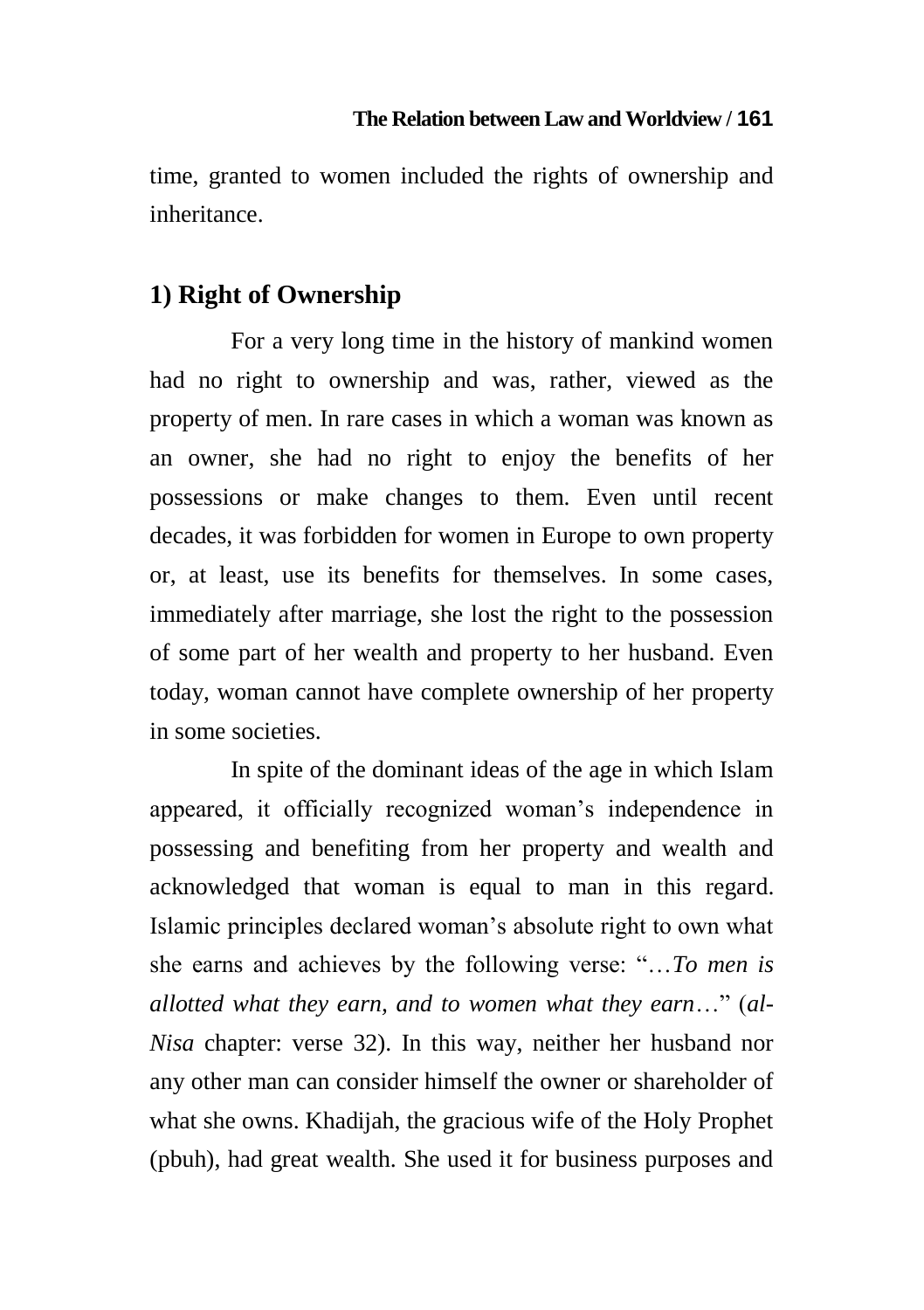freely spent it on the dissemination and spread of Islam among people.

After centuries of cruelty to woman and denying her independence to her, the West returned her financial independence to her only when it intended to benefit from a cheap work force to the advantage of capitalists. That is why, simultaneously with their financial freedom, she was enslaved in masses in factories, workshops, and markets. On the other hand, they also harmed her by creating a rebellious spirit in her against her husband, family and father and used her independence as a means to destroy her.

By announcing woman"s financial independence, Islam did not provoke her to rebel against her husband and family. Rather, it consolidated the bases of family constitution more than ever.

### **2) Right of Inheritance**

Inheritance is a part of woman"s right of ownership. In the laws of many countries and civilizations, particularly in the period of the rise of Islam, woman was deprived of the inheritance right, and no one even talked about it. It remained a common tradition even until centuries later. For example, in Scandinavia and some other European countries girls could not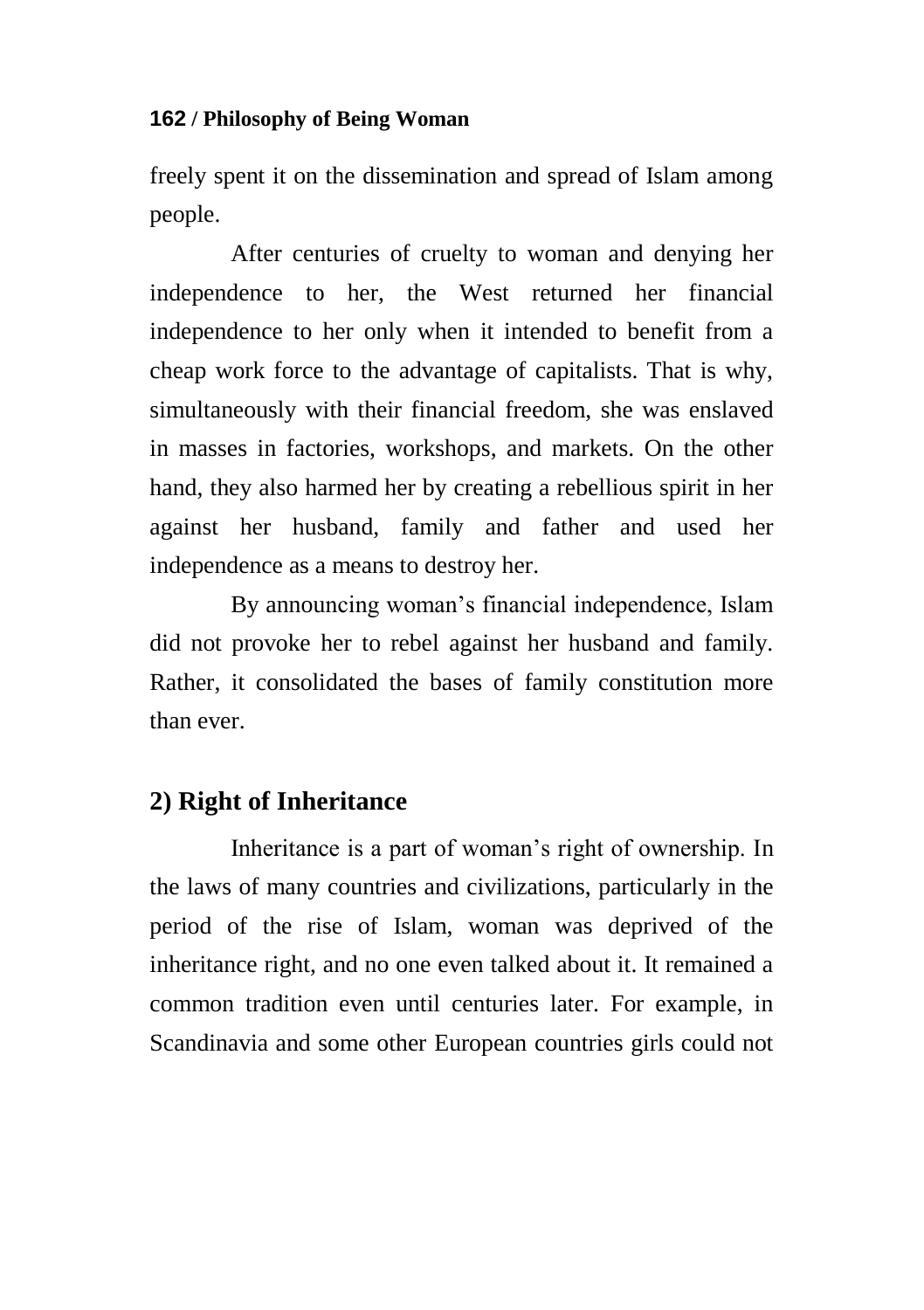inherit anything before the Crusades and penetration of Islam into Europe.<sup>66</sup>

Islam broke this custom of the Age of Ignorance and granted the right of inheritance to woman like man. In most cases, her share of legacy is half of that of man. There is also a philosophy behind this difference and discrimination. According to 'Allāmah Tabātabā'ī, half of man's share will naturally be spent on woman"s expenses and maintenance and returned to her.

There is a verse in the Qur'an concerning woman's right of inheritance: "*From what is left by parents and those nearest related there is a share for men and a share for women, whether the property be small or large, – a determinate share.*" (*al-Nisa* chapter: verse 7). Here, woman is introduced as being qualified to inherit like a man and as an independent person. This verse was sent at a time when in the Arab society of that period and even in other contemporary nations, woman neither could be an heiress nor had the right of ownership.

## **B. Political Rights**

 $\overline{a}$ 

Political rights are the most important of all human rights because by them people can play a role in determining their own political, social, and economic future and destiny. In this way, they can determine the form and structure of their

<sup>66</sup>. Hassan Æadr, *Woman"s Rights in Islam*, p. 33.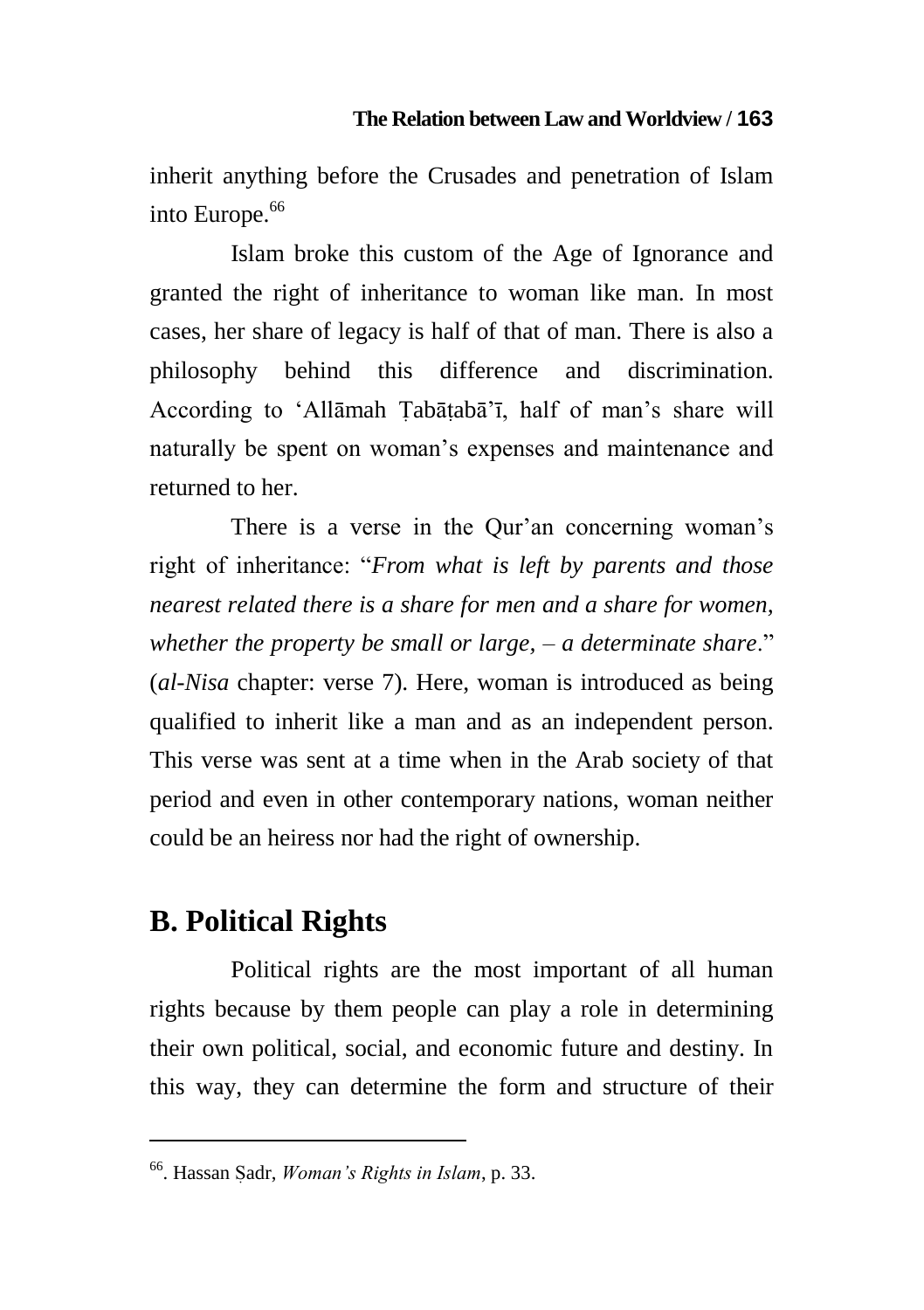government and play a role in the process of legislating and enforcing laws. They can demand the desirable administration of all affairs and prevent the deviation of the leaders and administrators of the country from the right path. The most important political rights that are commonly shared by man and woman, and that Islam has returned to woman (and, in this way, placed her beside man) include the right to vote in elections, the right to participate in gatherings and meetings, the right to fight in wars and defend her country, and the right to take part in diplomacy and sign political treaties.

**1.** *Bey'at* **or the right to vote in elections:** 14 centuries ago, when woman sometimes was not even considered a human being, when having a daughter was a mark of dishonor and humiliation, and when woman was treated like a servant and slave-maid, Islam acknowledged her political independence and responsibility and allowed her to choose her own way herself, determine her own future, and take the oath of allegiance to the Prophet (pbuh) in order to choose the leader and policy of her society and country.

In Islam, *Bey"at* is another manifestation of individual"s right to choose. In the Qur'an it is written,

> *O Prophet! When believing women come to thee to take the oath of fealty to thee, that they will not associate in worship any other thing whatever with Allah, that they will not steal, that they will not commit adultery (or fornication), that they will not kill their children, that they will not utter slander,*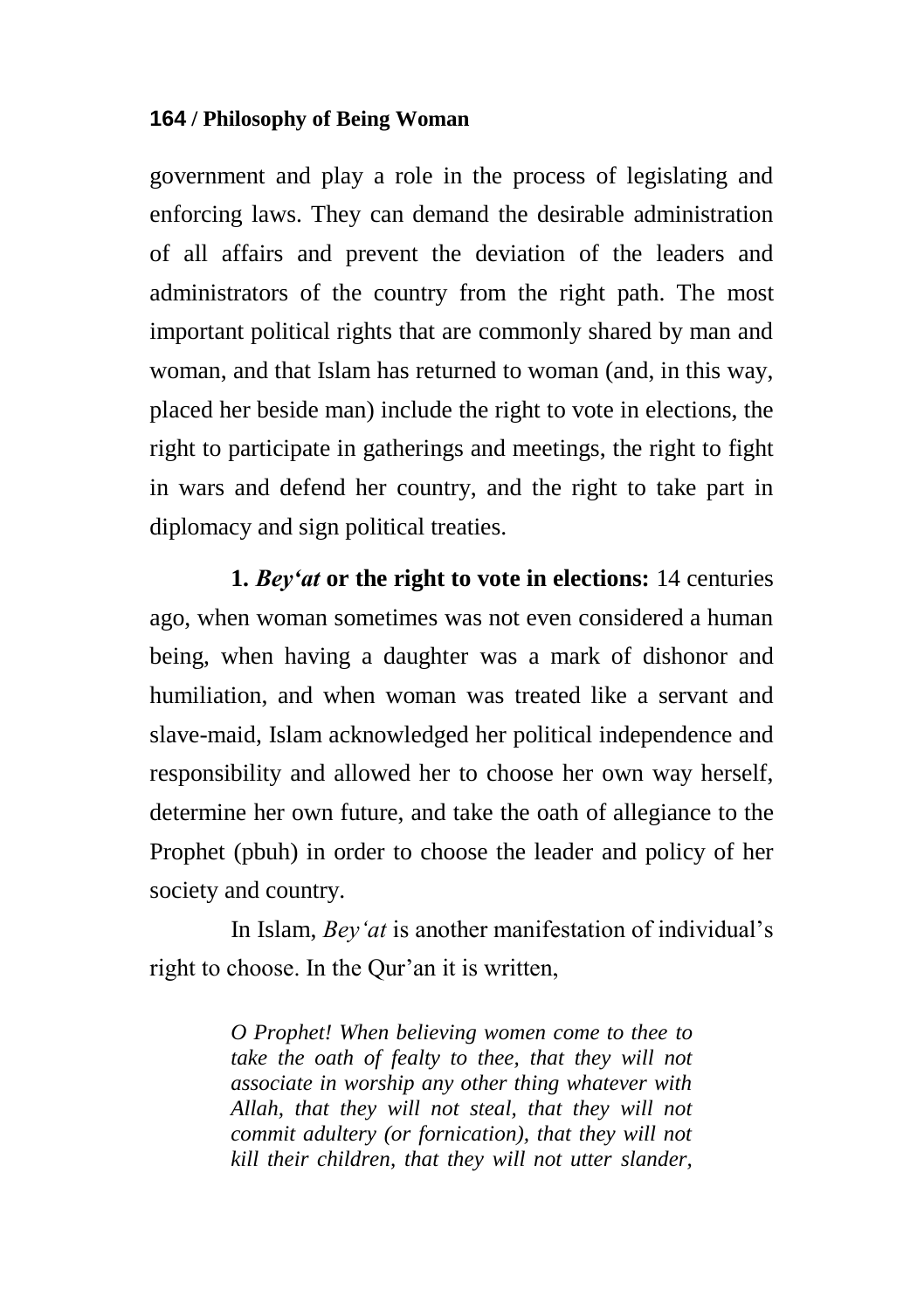#### **The Relation between Law and Worldview / 165**

*intentionally forging falsehood, and that they will not disobey thee in any just matter,- then do thou receive their fealty, and pray to Allah for the forgiveness (of their sins): for Allah is Oft-Forgiving, Most Merciful.* (*al-Mumtahinah* chapter: verse 12).

**2. The right to take part in Friday Prayer and other gatherings:** The right to attend political or religious gatherings is one of the clear manifestations of woman's political independence and obtaining her fundamental rights.

By granting woman the permission to attend gatherings (except those that lead to corruption or damage their respect and honor), Islam has made her an equal to man so that she can preach sermons or deliver lectures, teach people, and even lead other women.

The vast and active participation of intellectual, brave, and God-believing Iranian women in political gatherings and meetings, street demonstrations and protests, and Friday Prayers, whether before the Islamic Revolution (in order to fight against the royal system) or after that (in order to support the system that replaced it), can testify to the political and social independence of women in Islam. This is in contrast to the slanders against Muslim women that present them as men's slaves or being deprived of their fundamental rights.

**3. Fight and defense:** Fighting is one of the ways to defend individual or social independence, freedom, and authority. It is one of the political rights of all people in society.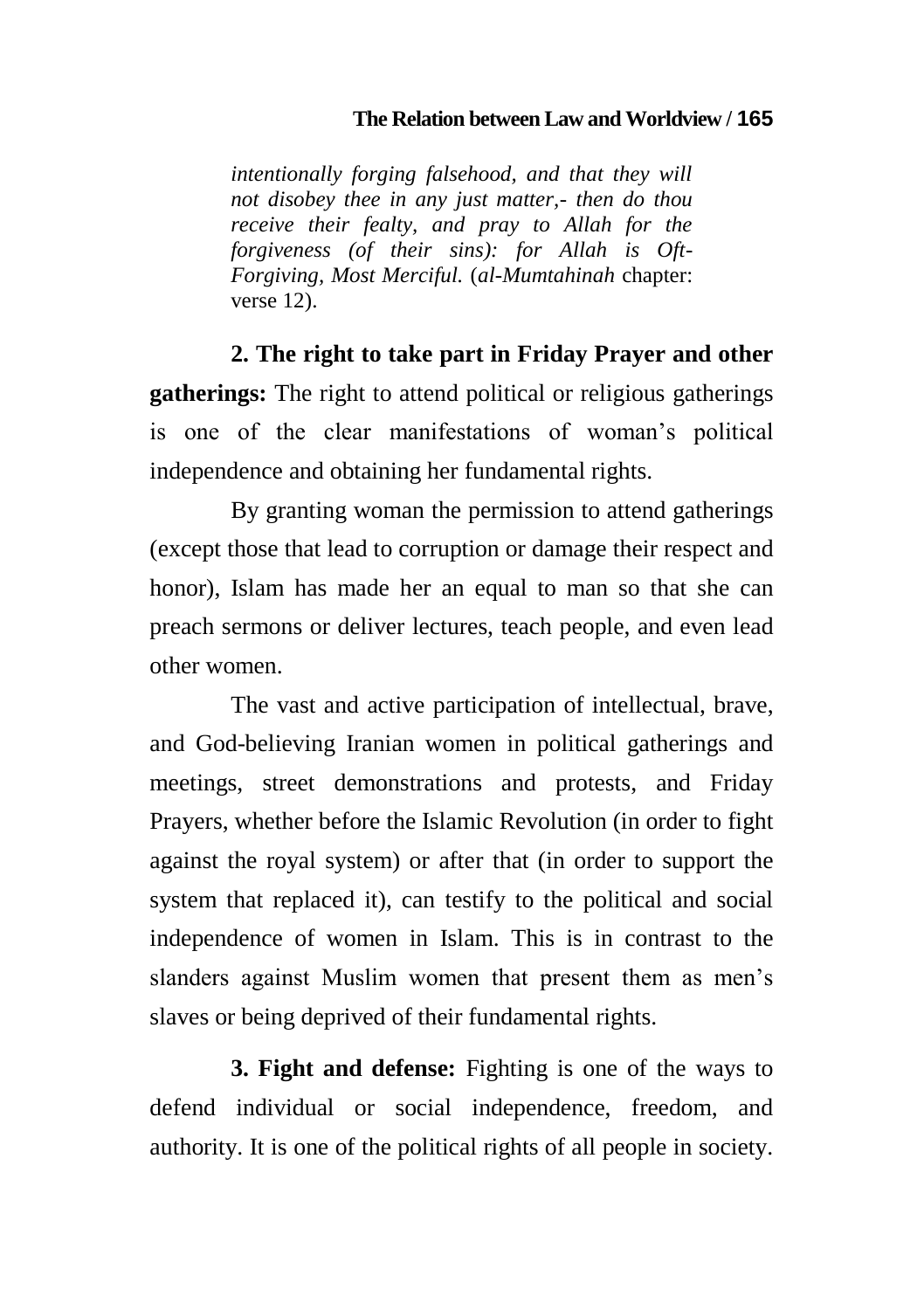Women have the right to take part in offensive and defensive wars in order to defend their countries, ideas, and character and fight as much as their nature and capabilities allow them. Sometimes, it is even an obligation for them to do so.

Women"s active participation in the activities carried out behind the frontline is one of the innovations of Islam. Previously, they were not permitted to take an active part in such situations and work independently; however, after the rise of Islam and in the time of the Prophet (pbuh), women willingly participated in wars in order to help men obtain the purposes for which they were fighting. Of course, there are some old myths in this regard as to women"s or slave-maid"s going to war in order to please commanders and sirdars. Nevertheless, they are irrelevant to our discussion here.

**4. The right of protective covenant and tenancy:**  This is a kind of political treaty and one of women"s true rights. According to Islamic principles, all Muslims, provided that the other necessary conditions are met, have the right to promise to provide political, social, and life security in the name of the Islamic government to any one who demands political asylum or safety. The government also has the obligation to agree to his acceptance of protective covenant and sign it. It is written in a prophetic *hadīth*: "The least of all believers can also provide protection…"

This great and critical right, which is, in fact, the right to represent the government and ministry of the Islamic regime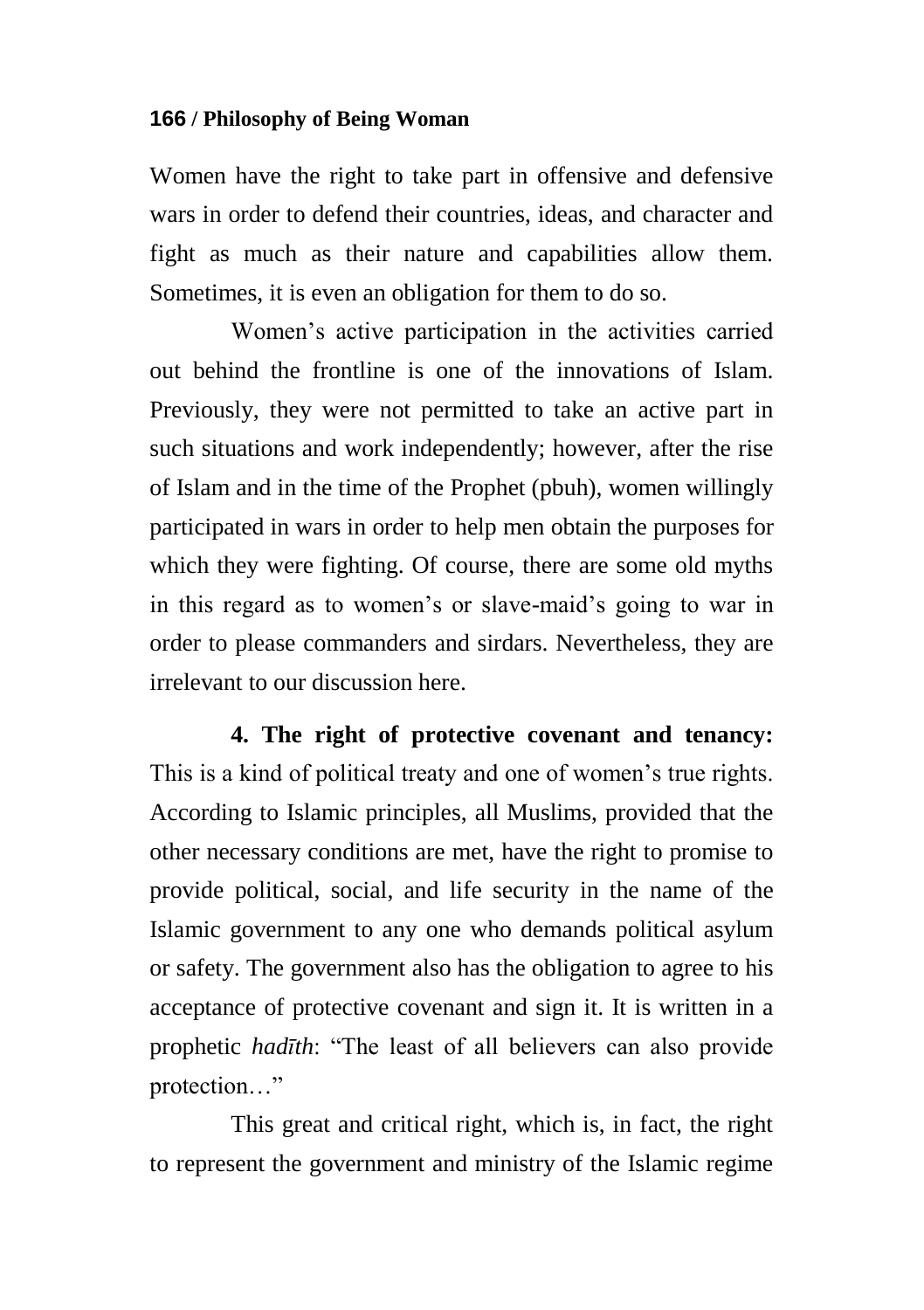### **The Relation between Law and Worldview / 167**

was given to women in the early days of the rise of Islam, too. It is written in *hadīth*, "Any commitment made by a woman to other people on behalf of the Islamic government is legal and valid." When Mecca was conquered, Umm Hānī, Imām "Ali"s sister, gave asylum to one of the idolaters of Mecca, and the Prophet (pbuh) authorized this act.

According to one of Arab writers, $67$  this indicates the highest level of Islam"s trust in woman and her political competence and efficiency. It also reveals her sublime place in society. Such an appraisal of woman's status has never been shown by any other religion or ideology.

### **C. Family Rights**

 $\overline{a}$ 

Islam has granted woman the right to choose her husband, which is a sign of her independent and free character, and of which she has always been deprived in the course of history. The significance of this freedom, which is enjoyed by both sides of marriage, in the subsistence and survival of family and the importance of this social unit are known to everyone.

According to Islamic law, woman has the right to refuse to marry anyone whom she dislikes, and no one can impose the contrary on her. If the woman marries against her free will and consent, the marriage is invalid. However, there is an exception: in the case of a virgin, as long as it is not against

<sup>67</sup>. al-Bahi al-Khulī, *al-Islam wal mar"at al-mu"aæirah*, p. 29.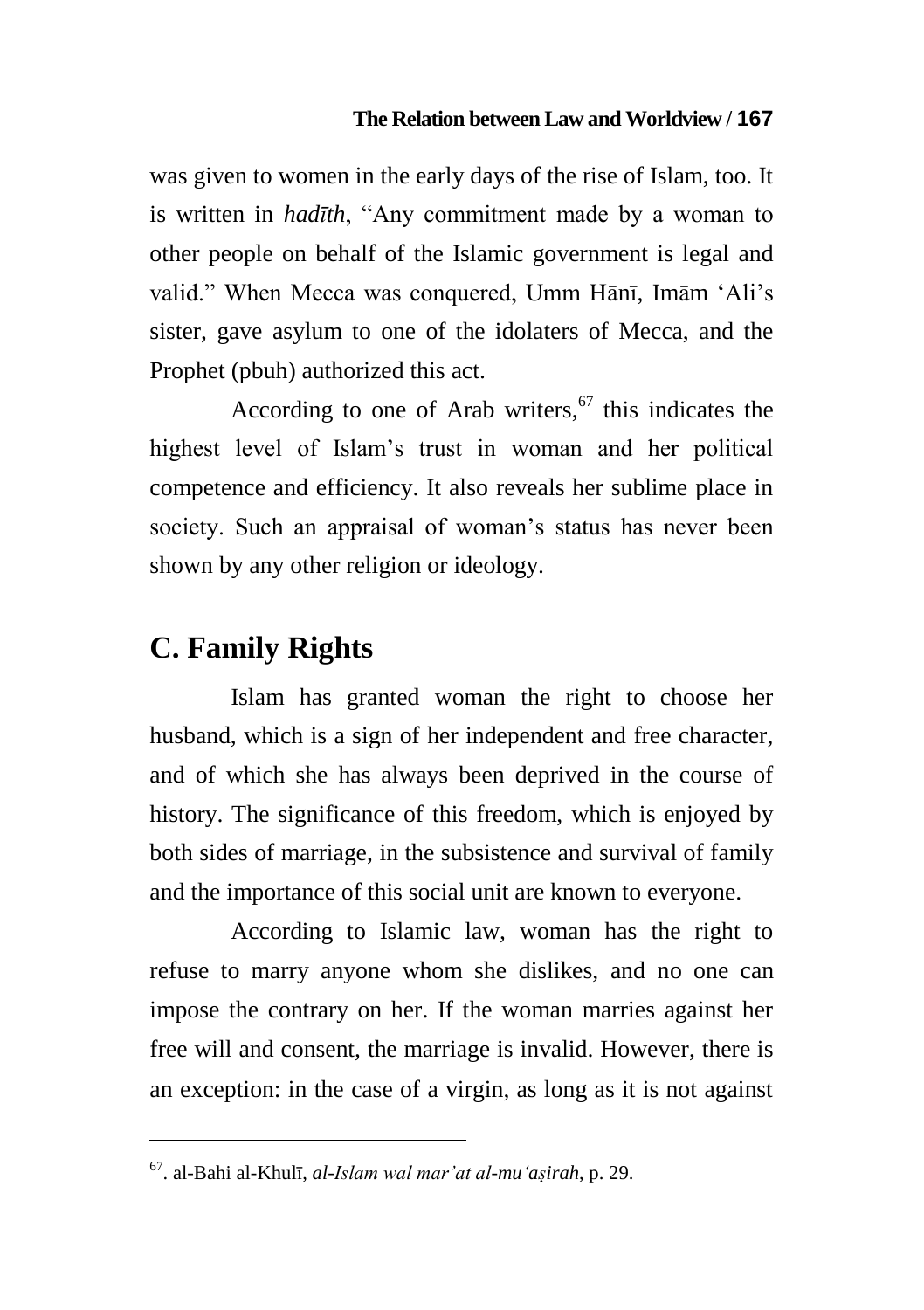his daughter's good interests, it is the consent of her father that is important in authorizing the marriage. This is like a veto right for fathers. It is granted to them so that they use it to protect their daughters" benefits and safeguard against the abuse of girls" lack of experience, youth, and naivety by men. It can also prevent girls" losing their capital easily due to men"s deceptive acts.

In marriage, in addition to woman"s consent, the *ijāb* (offer) right is given to woman. That is, in a recital she is the one who makes offers and directs the whole process. Man is the one who "accepts" and "takes" the offer and is, in fact, a customer. This shows the vast domain of woman"s freedom and choice.

In Islam, the responsibility for marriage, which is a happy event, is given to woman, and the responsibility for divorce, which is an ominous and destructive event, requires strong logic, and cannot be weighed by means of the scales of emotions, is given to man.

Before the rise of Islam, girls married when their fathers decided, and they had no right to object at all. Sometimes, two men even married each other"s daughters. In jurisprudence books, this is called *shigār nikāh* (exchange of daughters) and is forbidden in Islam.

The Holy Prophet (pbuh) himself was the best example of a father respecting his daughter"s freedom of choice in marriage. The story of Imām 'Ali's calling on Lady Fāțima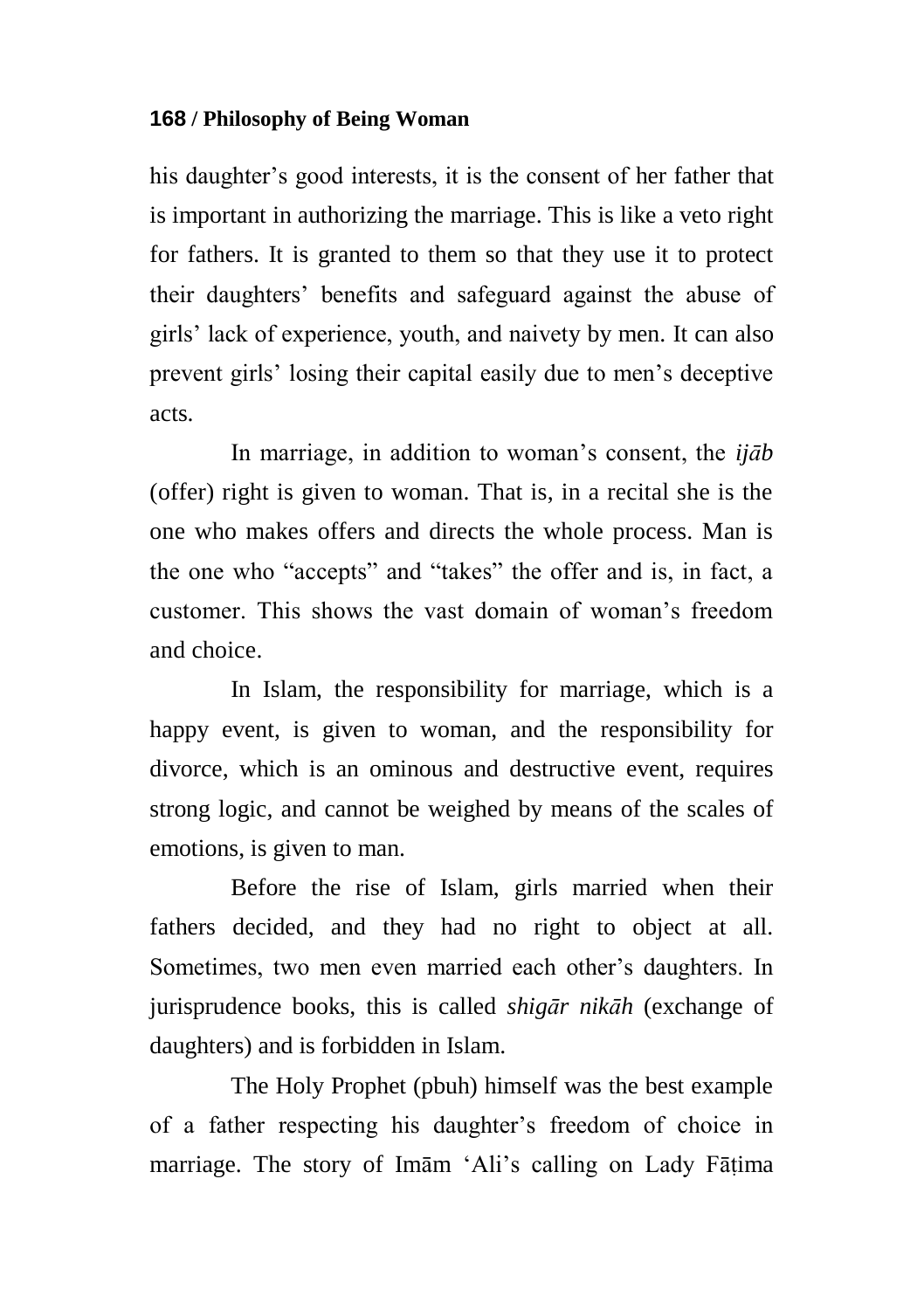Zahrā (as) and asking for the Prophet"s permission to marry her is very famous in this regard.

Some believe that a father"s interference with his virgin daughter"s marriage violates her independence, and, as a result, criticize Islam on this ground. However, the necessity of a father's permission for his daughter's marriage does not indicate the girl"s lack of independence and understanding or immaturity; otherwise, he would not have granted her independence to take control of her possessions or property. On the other hand, a woman who is not a virgin does not require her father"s consent to get married.

The father"s relative and limited interference concerning a virgin"s marriage is exercised in order to protect and support inexperienced girls in marriage, prevent their failure in married life, and safeguard against their falling into the trap of a goodlooking but deceptive and unqualified man.

## **D. Judicial Rights**

Some of the most important of human being"s rights are the ones subcategorized under judicial laws. They include the right to make a complaint officially, go to judicial centers (even against the will of her husband or father or against them), attend law courts, demand a specific sentence, such as retaliation or financial penalty, give testimony in the court, etc.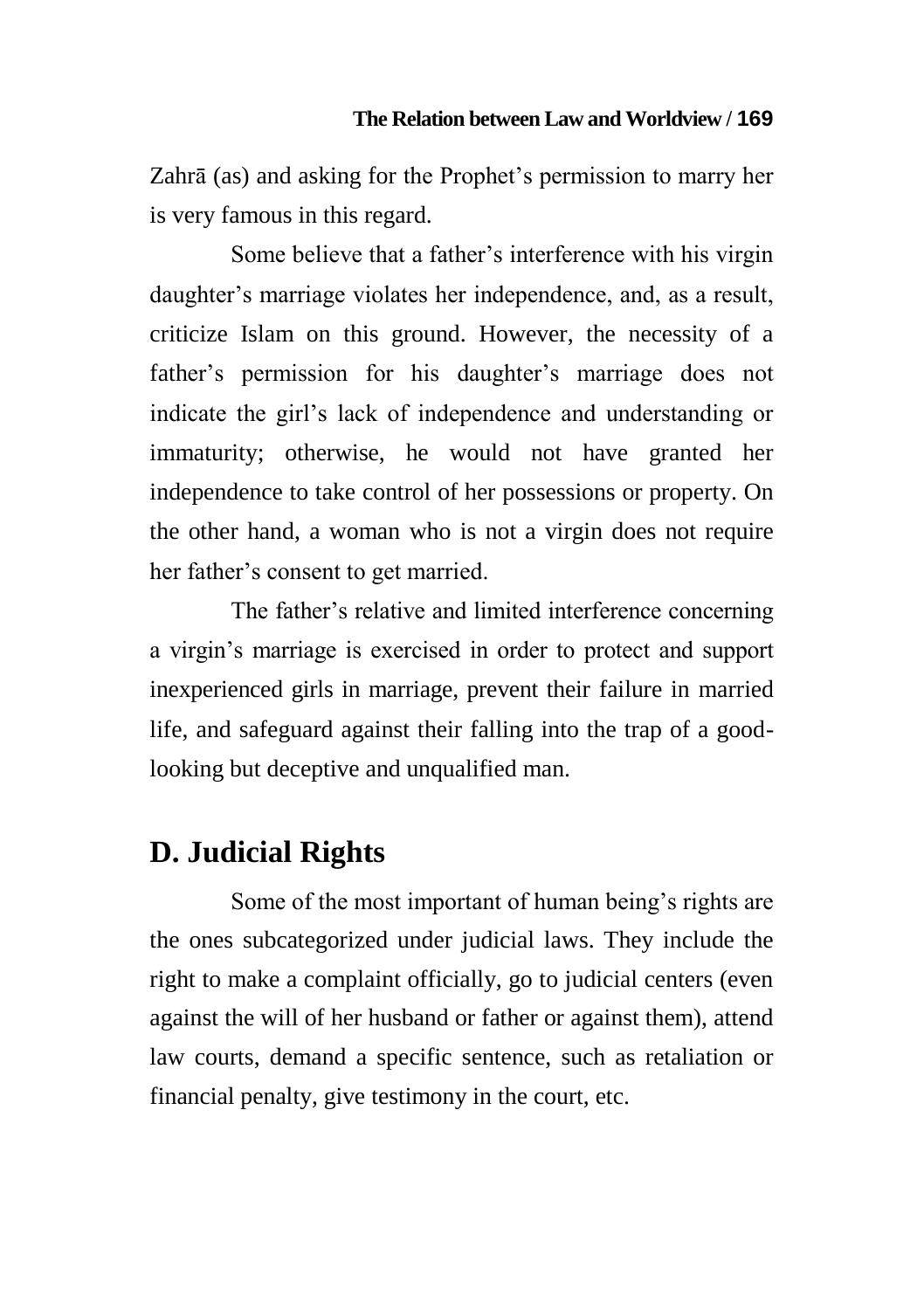Here, there is no difference between men and women in Islam, and their enjoying equal rights to man is considered a revolution in the history of women"s rights in the world.

### **E. Social Rights**

In addition to the rights mentioned above, women enjoy some other rights including the rights to enjoin the good and forbid of wrong, participate in social services, do business or other kinds of job, gain education in various fields of knowledge, technology, and art, do social and *Shar"i*  obligations such as going on Hajj pilgrimage, and attend religious, political, and similar gatherings. Previously, women were completely deprived of these rights; however, in rare cases, they were granted merely to the wives of aristocrats or kings.

Islam has made woman an equal and partner to man in their social rights and privileges, provided that no harm is done to her specific duties and social and natural commitments to her husband and children, and she does not lose her art of being a woman.

# **Part II. Woman's Particular Rights**

Considering woman"s natural and social characteristics, Islam has devised a series of specific rights for her in addition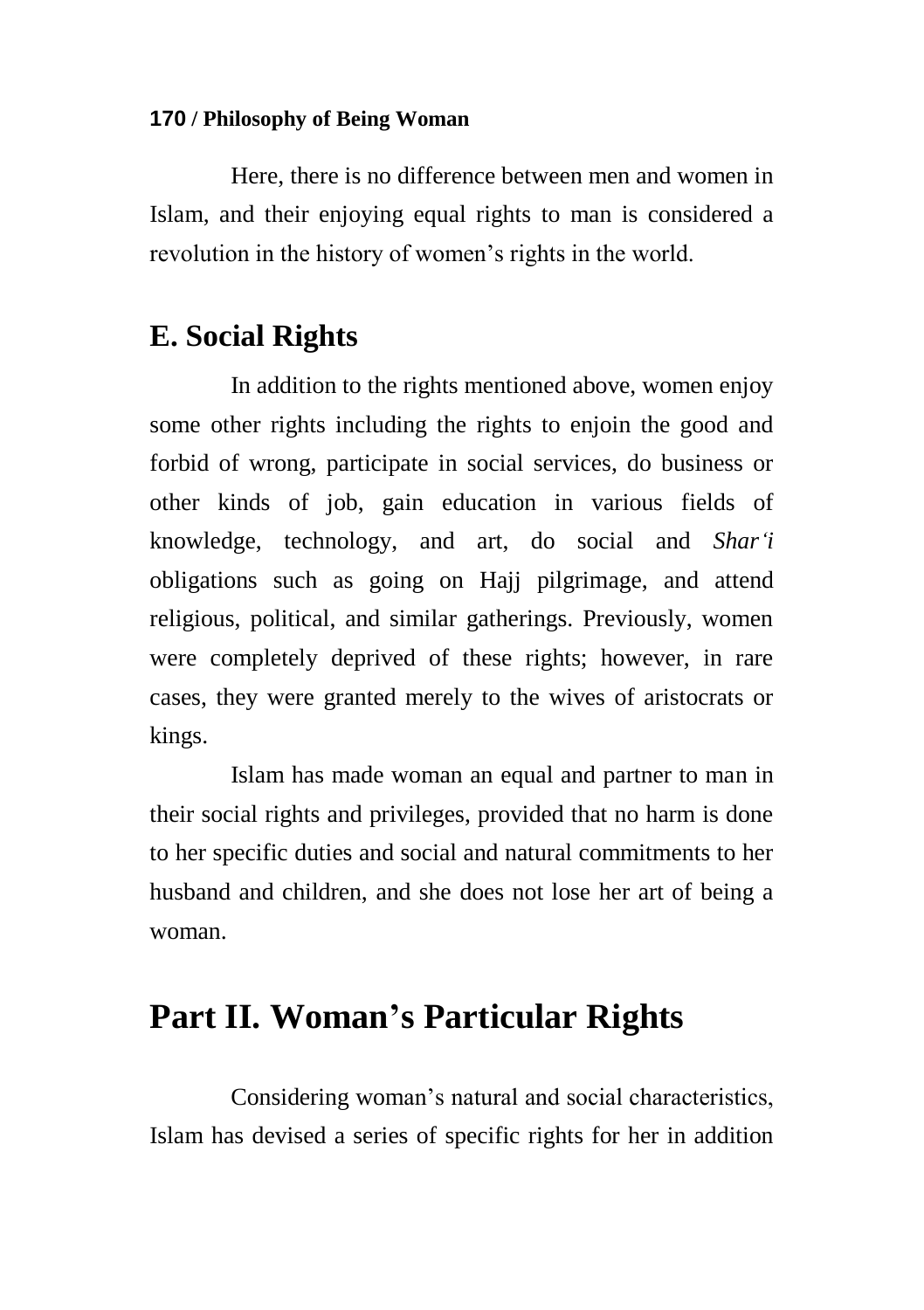### **The Relation between Law and Worldview / 171**

to the ones she commonly shares with man (general laws). Along these particular rights, it has also specified a series of particular duties (as we will refer to later) for her. These duties are also explicitly mentioned in the Qu"ran in addition to her rights.

Woman"s particular rights can be classified either as they were in the previous part or into two categories: financial and spiritual rights.

### **A. Financial Rights**

### **1. Nuptial gift**

One of a woman"s rights is to claim her nuptial gift. According to Islamic law, it is a financial commitment for a married man. Even if it is not written in the marriage document, he is responsible to pay or give it to his wife if she claims it. We read in the Qur"an: "*And give the women (on marriage) their dower as a free gift* …" (*al-Nisa* chapter: verse 4).

From an Islamic point of view, a nuptial gift is the best present that a man can give to his wife in order to show his loyalty and kindness.

In the Age of Ignorance, it was a custom to pay some money as the bride-price (or the price of parents" services to their daughter) to the girl"s father. It was assumed that the husband bought the girl with that money from the father and owned her like a commodity.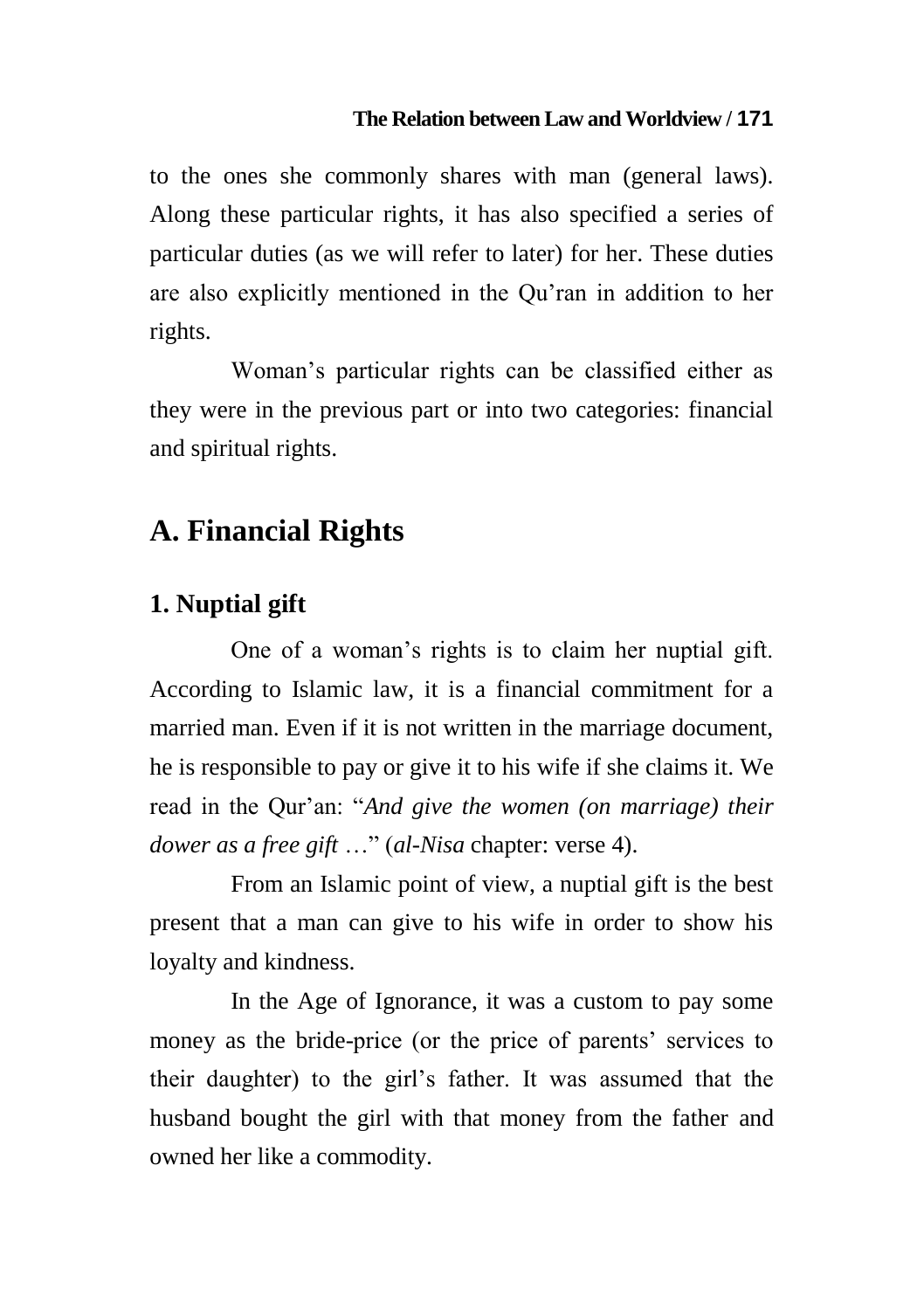This pagan tradition and thought led to a wrong legal relation between husband and wife the result of which was woman"s permanent captivity and disrespect to her. In Islam, the nuptial gift is based on certain issues, as follows:

- a. Woman"s character and independence rather than her price that must be paid to her parents.
- b. Woman"s grace and honor. This is because the nuptial gift, as the name suggests, is a gift, and a gift is usually given to an important person, to loved ones, and to people one greatly respects.
- c. Woman"s financial independence and considering her as a qualified person to take control of wealth.
- d. The relation between husband and wife. This relation is something beyond a simple bargain, and love and affection play great roles in its development. Woman does not become a part of man"s property through the payment of the nuptial gift; however, her heart must be captured by man. The word "*nahlat*" in the Our'an refers to this point in a very subtle way.<sup>68</sup>

### **2. Maintenance**

 $\overline{a}$ 

<sup>68</sup> . *Tuåf al-"uqêl*, p. 330.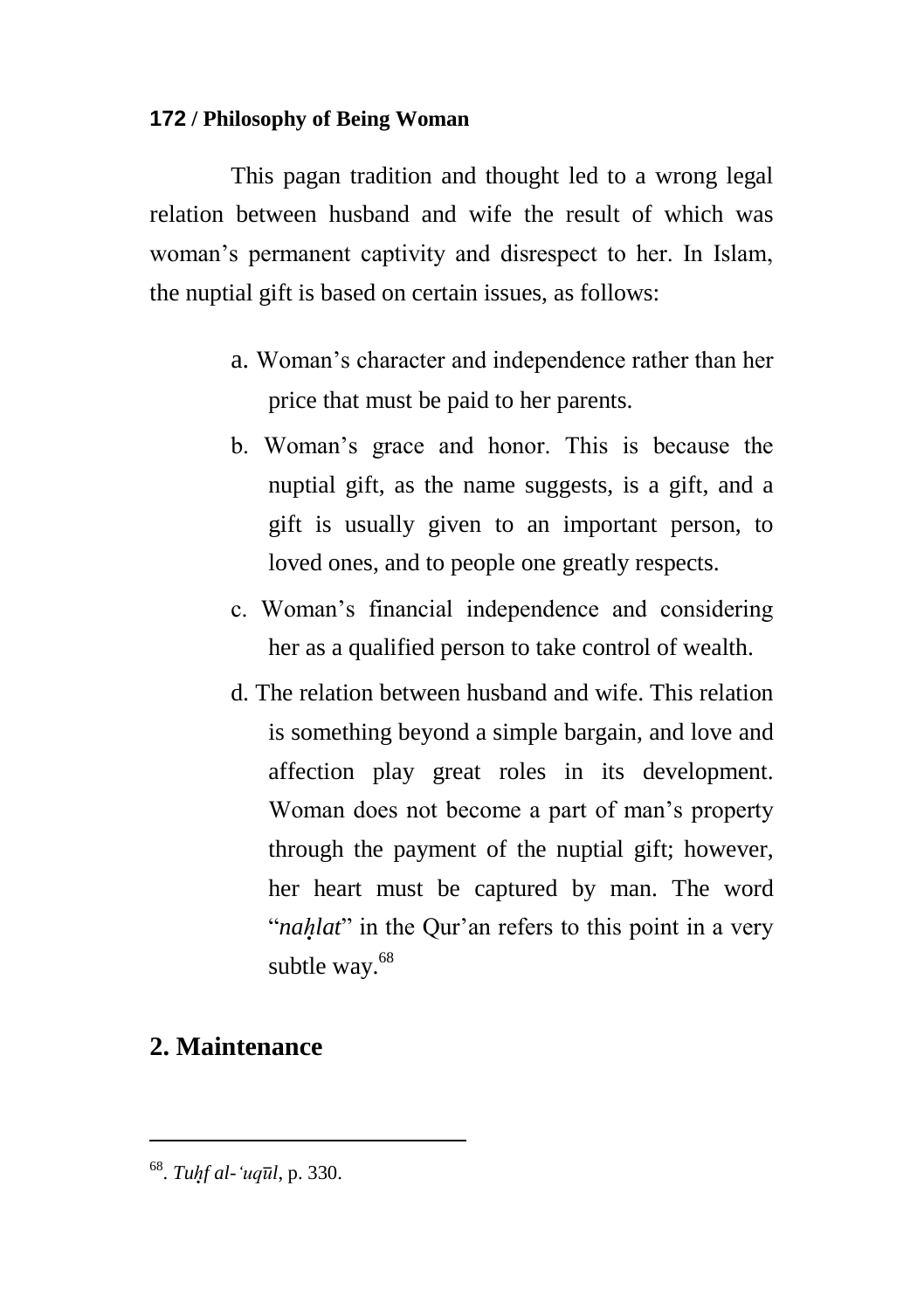### **The Relation between Law and Worldview / 173**

Maintenance is one of woman's other specific rights and one of man"s duties. It includes paying for woman"s general and normal expenses such as food, clothing, accommodation, and other necessities of her individual life to an acceptable and average level.

In addition to his duty to provide for the necessary and basic needs of woman, according to the explicit decree of Islam, man is recommended to work more in order to gain more and provide more welfare for his wife and family. Thus it is praiseworthy if man does not stop at necessary needs and tries to increase his income. This issue has even been considered an obligation in a *hadīth* from Imām Rezā (as).<sup>69</sup>

## **B. Spiritual Rights**

### **1. Good behavior**

 $\overline{a}$ 

Ethically speaking, good behavior is required for both man and woman. Rationally, observing this principle is necessary for a stable family and the desirable spiritual and mental development of both man and woman. However, Islamic law views it as one of man's specific duties and woman's specific rights. This is the case provided that woman herself is interested in being treated nicely and provides the necessary

<sup>69</sup>. Seyyed Reza Paknejad, *Marriage: A School for Human Making*, vol. 1, p. 194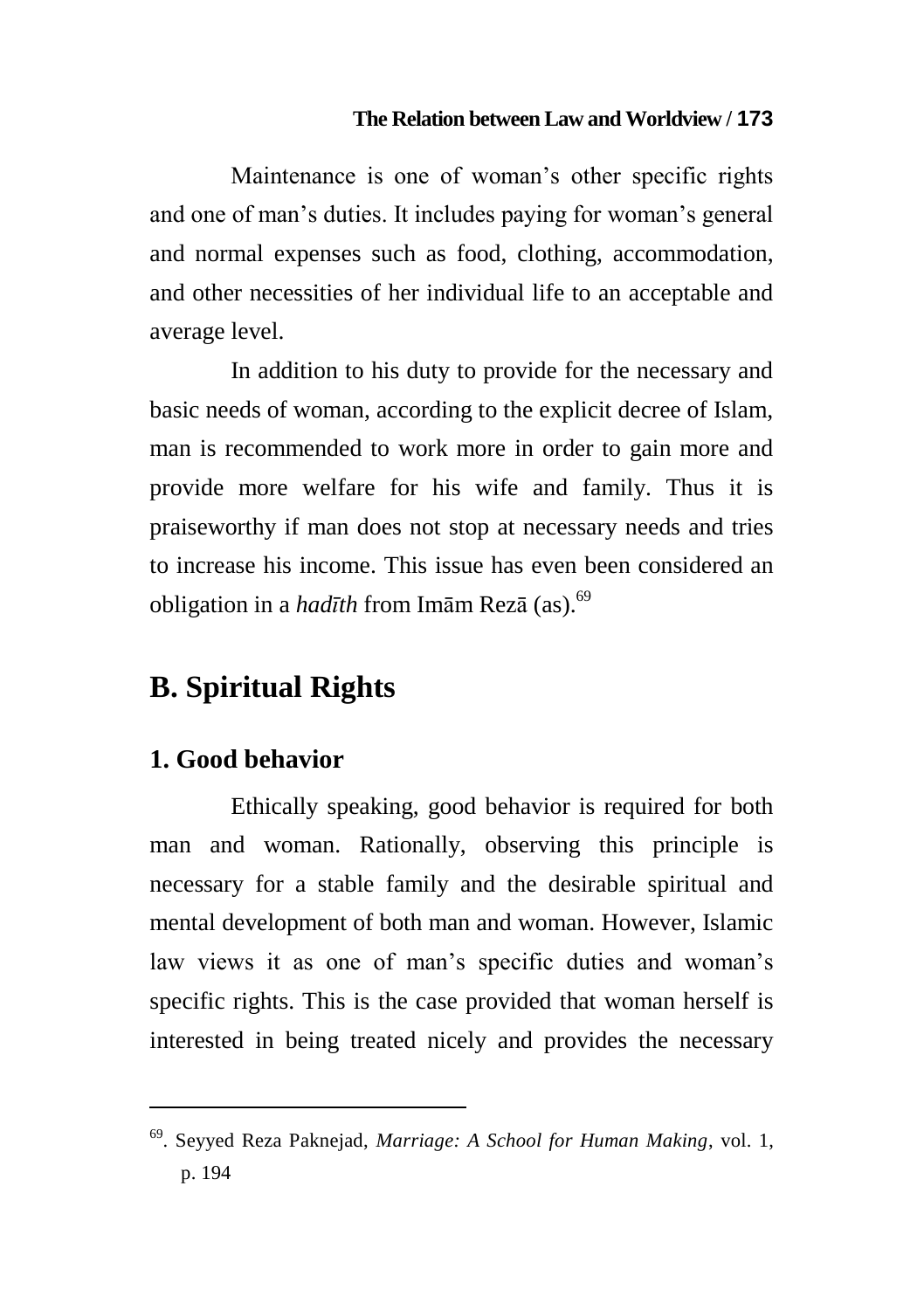conditions for man and helps him to maintain his good behavior. In other words, she should not, consciously or unconsciously, do something that makes this duty too difficult for her husband to accomplish. Otherwise, life will become unbearable and bitter for both of them.

Treating woman kindly is not only limited to wives. Rather, parents are ordered to behave well to their daughters. The Qur"an and *hadīth* seriously forbid any kind of ill-treatment of woman and imposing pressure on her. Violating this rule will sometimes lead to punishment, as well.

In a prophetic *hadīth*, the Holy Prophet (pbuh) said, "My brother Gabriel recommended women so much that I thought I could not blame them in the least." In another *hadīth*, it is written that there is a sublime station in Heaven that only three types of people can attain: a just ruler, one who has been kind to woman, and one who has been patient with woman's weak points. There are a lot of other Islamic traditions and *hadīth* in this regard, which, due to brevity of time and place, we cannot unfortunately narrate here.

According to Islamic principles, it is an obligation for man to treat woman nicely and kindly even if it is impossible for him to continue his life with her and has to divorce her.

The Holy Our'an calls this specific right of woman "setting free kindly" and has explicitly referred to it in several places including *al-Baqarah* chapter: verses 229-231 and *al-Ahzab* chapter: verse 49. In other words, when man is not able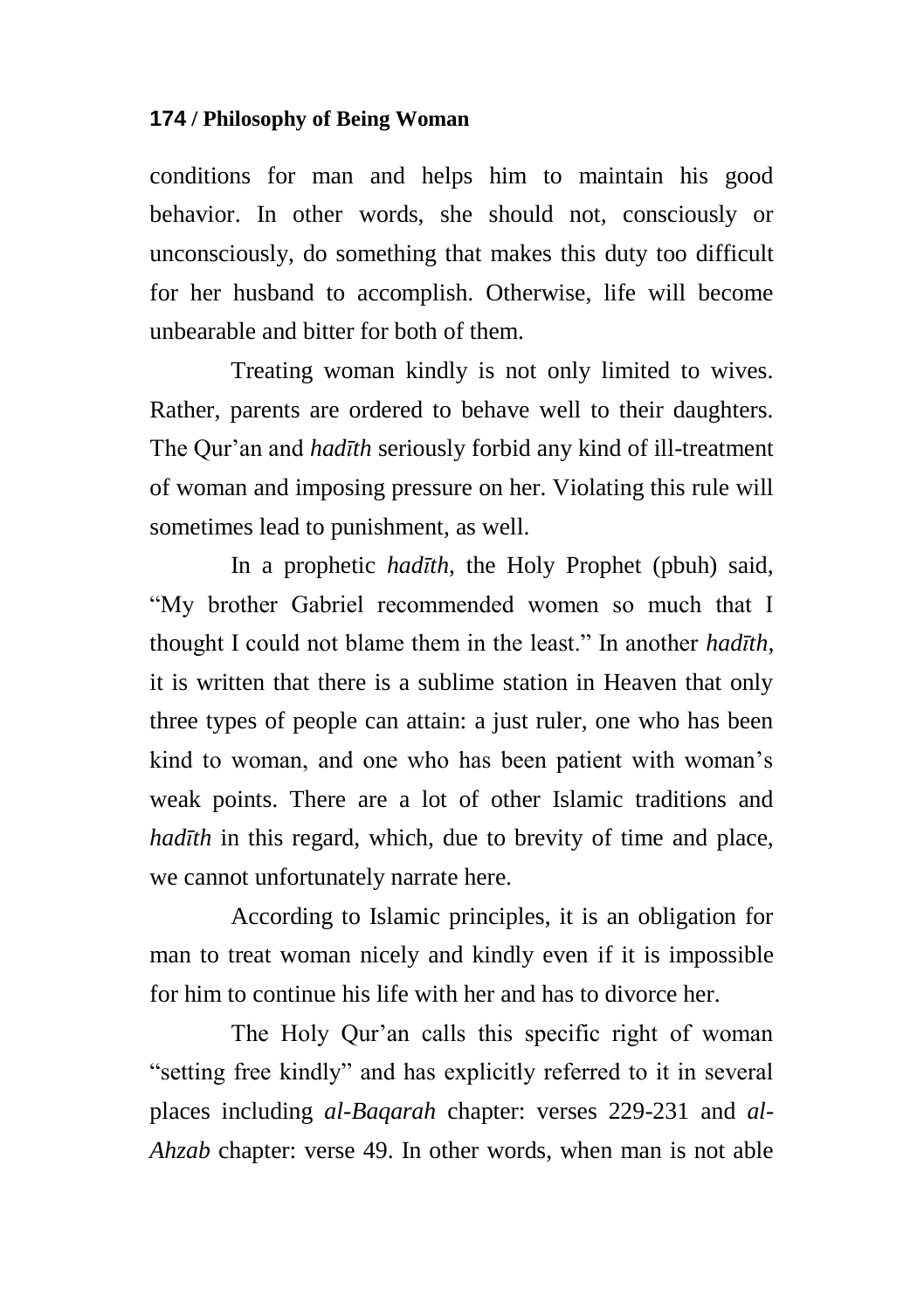to take care of woman, he must set her free. This freedom must be granted to her in the form of kindness and leave a good memory in her mind. He cannot have any financial demands for this separation. Nor is he allowed to harm or torture her.

## **2. Right of welfare and service**

One of man's duties in Islam is to provide for woman's welfare. In fact, she does not have to do the housework and serve man at home. However, no woman, by nature, likes to give up housework, and we can even say that she cannot even bear giving it up or be forbidden to do it. There is no psychological torture for woman greater than being prevented from working in her house and using her own ideas and taste in taking care of household affairs.

By working at home, woman proves her identity and control over the house and serves man automatically. No man is usually deprived of woman"s work and service at home. However, announcing the right that woman is exempt from doing the housework in the eyes of the law is a unique evolution in human rights and an unprecedented revolution in history in order to break the false tradition of having women play the roles of servants and slave-maids at home.

By passing this law, Islam demonstrated that not only does woman have her own specific rights, but also man must observe the rule of equality between the sexes and be just to her. It also acknowledged that woman is the lady and the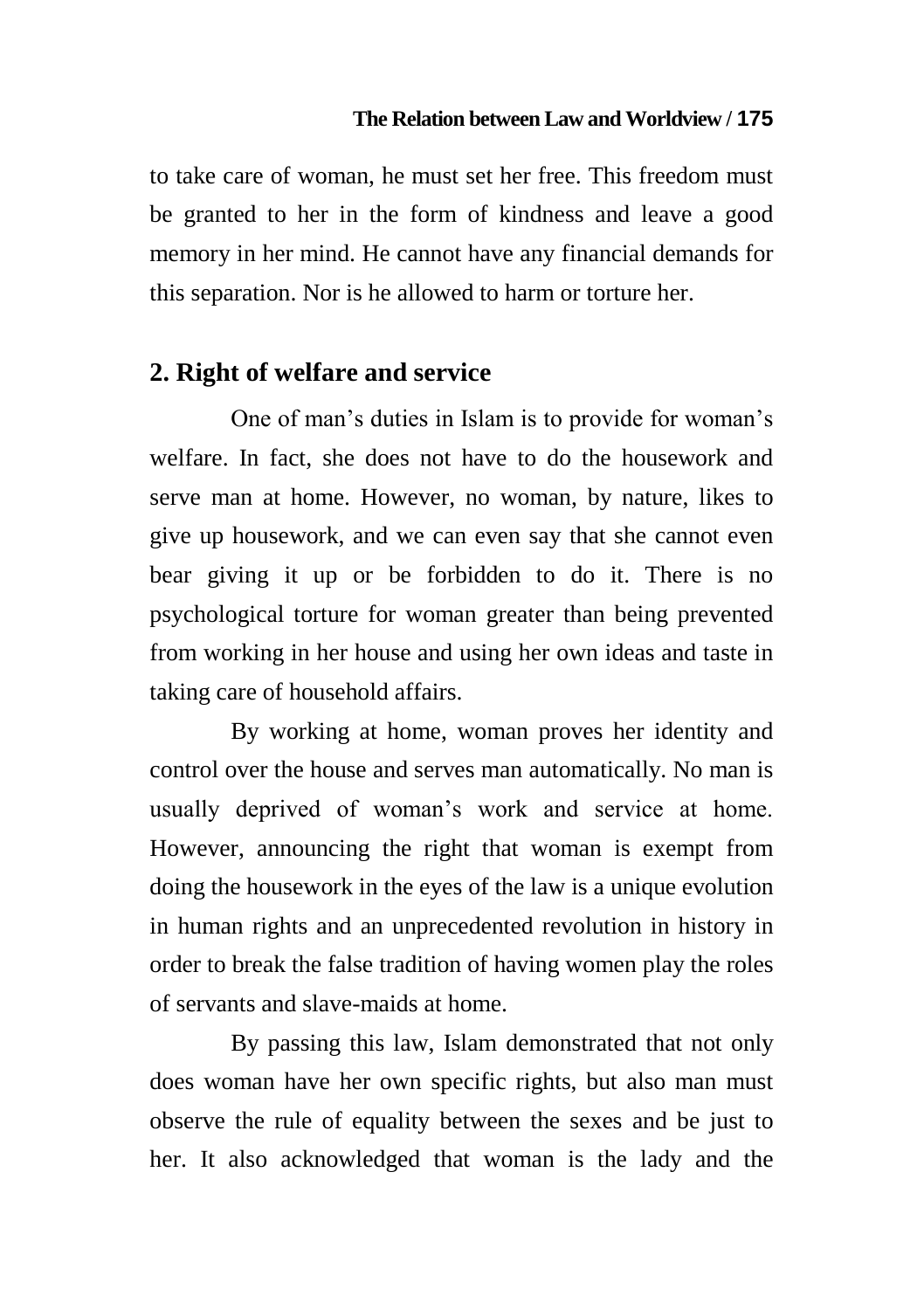favorite of the house who should sit like a princess and have her husband serve her so that she can perform her duties in peace and quiet and calmly. A husband must look at his wife as a heavenly gift that has been bestowed upon him rather than a load-carrying animal, slave-maid, or obedient servant whose duty is to work and try to provide for his welfare and pleasure. Nevertheless, with her behavior and conduct, woman must prove that she deserves this glory and respect.

The Universal Declaration of Human Rights, which represents the peak of the efforts of Western thinkers and politicians to obtain people"s human rights, supports woman only during her pregnancy and motherhood  $(25<sup>th</sup>$  article: paragraph 2). In no other place of this international declaration and treaty and its enclosed civil and political rights document has woman been referred to as an existent that deserves to be supported. This demonstrates the points that were previously mentioned in the part of woman"s place in Western culture.

In the part that it claims to have granted woman's human rights to her, this declaration presents a blind plan of equality, which refers to the absolute sameness of the rights of both sexes. In this way, it has, in fact, ignored and destroyed woman"s particular and political rights.

In the  $23<sup>rd</sup>$  article of the  $3<sup>rd</sup>$  paragraph and the  $25<sup>th</sup>$ article of the  $1<sup>st</sup>$  paragraph of this declaration, the greatest favor done to woman as a member of man"s family is to give the responsibility for her financial support to man. This is the same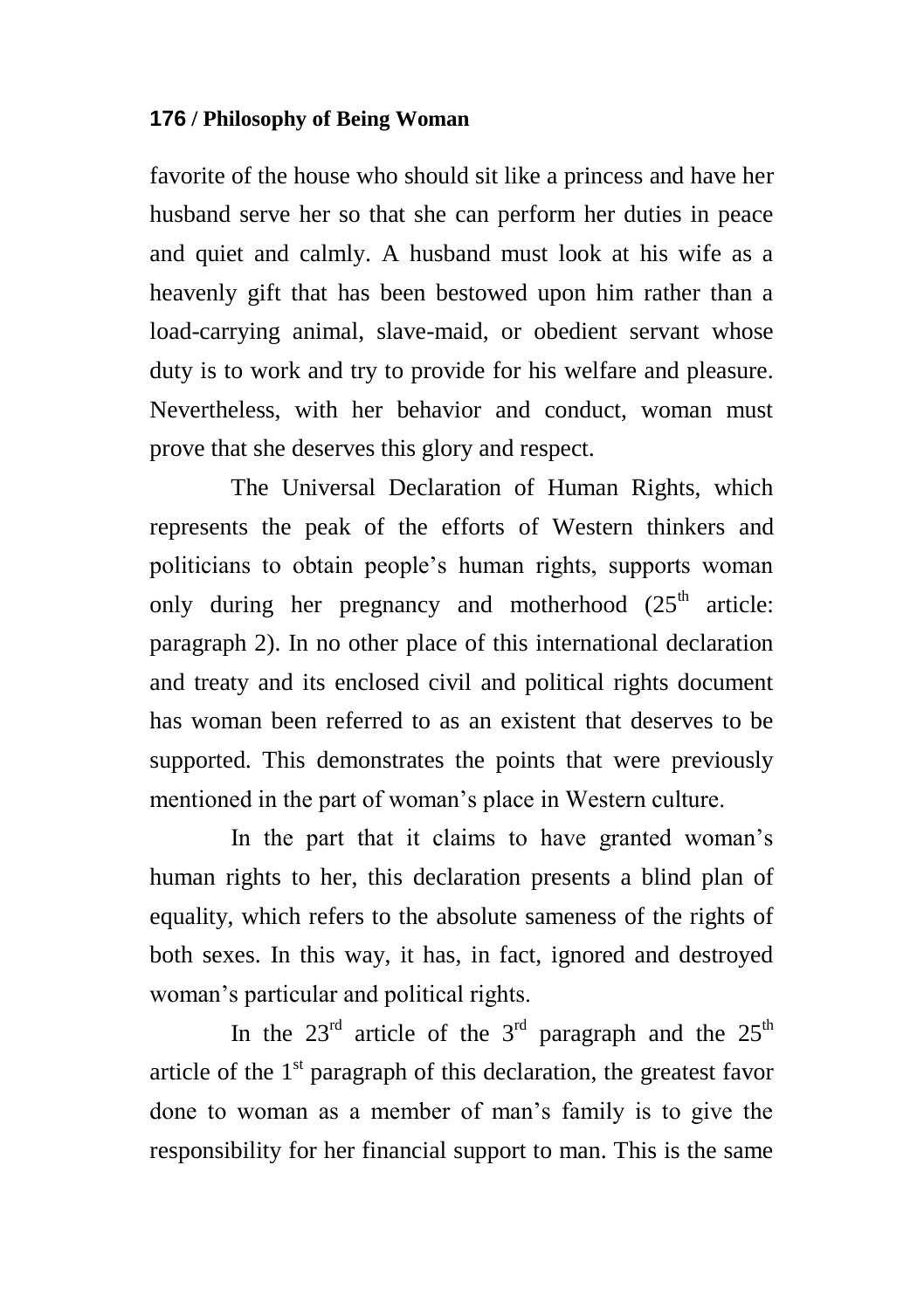right that is granted to domestic animals by their owners. Paying for woman"s expenses and maintenance demonstrates neither her perfection nor her weakness. Rather, it leads to other principles.

However, in the Islamic charter, woman is essentially recognized as an existent with a subtle and delicate spirit whom man must know as she really is and not as he wants her to be. He must also treat her with great kindness and respect. From an Islamic point of view, woman is like a flower that has to be treated with extreme care. According to Imām "Ali (as), man should beware to deal with her gently, because she is as fragile as glass. She is not a servant and worker at home; however due to her constructive nature, she bears the responsibility for household chores single-handedly.

## **3. Right of bed fellowship**

One of the other rights of woman that must be observed by man is that he is not allowed to give up his sexual relationship with her. If he has more that one wife, he is under the obligation of "*mubiyyat*", i.e. he cannot leave her alone at home at night and must stay with her (the related principles are given in jurisprudence books).

Bed fellowship is one of the purposes of matrimony. Thus if man takes "*I"ila*"", i.e. swears not to have sex with his wife in order to annoy her, Islam orders courts either to make him break his oath and pay "*kaffāreh*", which is a kind of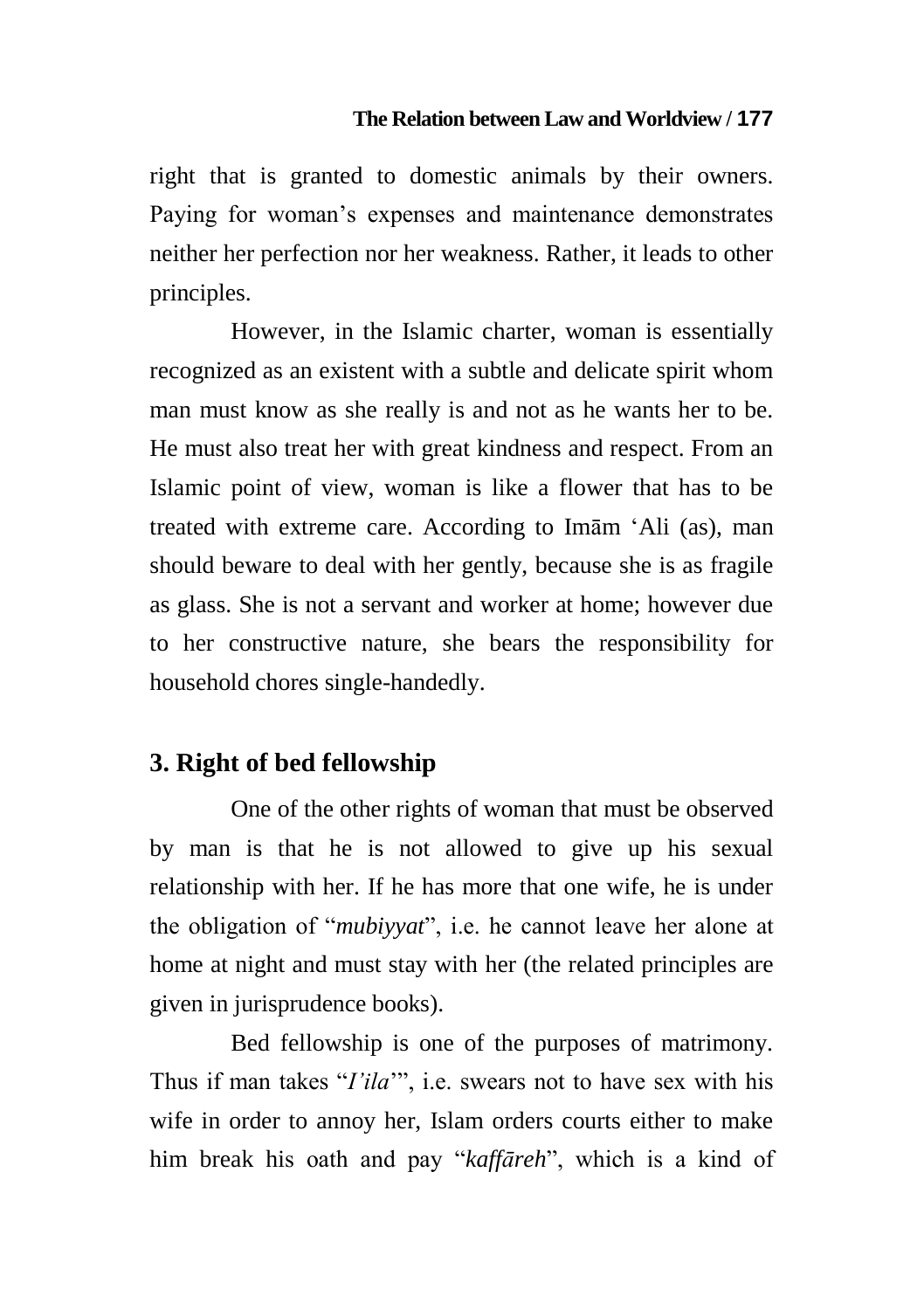monetary penalty, or to divorce her. If he suffers from a defect that does not allow him to have sexual intercourse, his wife can nullify the marriage contract.

According to Islamic principles, man has no right to ignore woman"s right to this obligation even if his reason is his great involvement in worship and piety. The Holy Prophet (pbuh) told someone who had given up his sexual relationship with woman in order to have ascetic practice and worship God, "Your wife has some rights in this regard."

One of the rights that woman enjoys in case her husband has more than one wife is an equal right of companionship in bed fellowship and the necessary justice that should be done to all wives (jurisprudents agree with the essence of the problem but disagree in some of its minor aspects).

# **Part III. Woman's Particular Duties**

Rights and duties are concomitant with each other; hence, in return for her general and particular rights in relation to man, she has also some obligations and duties (which are considered man"s particular rights). The most important of these duties are as follows:

## **1. Compliance**

Tamkīn or compliance means wife's obedience to husband and asking for his permission to leave the house or to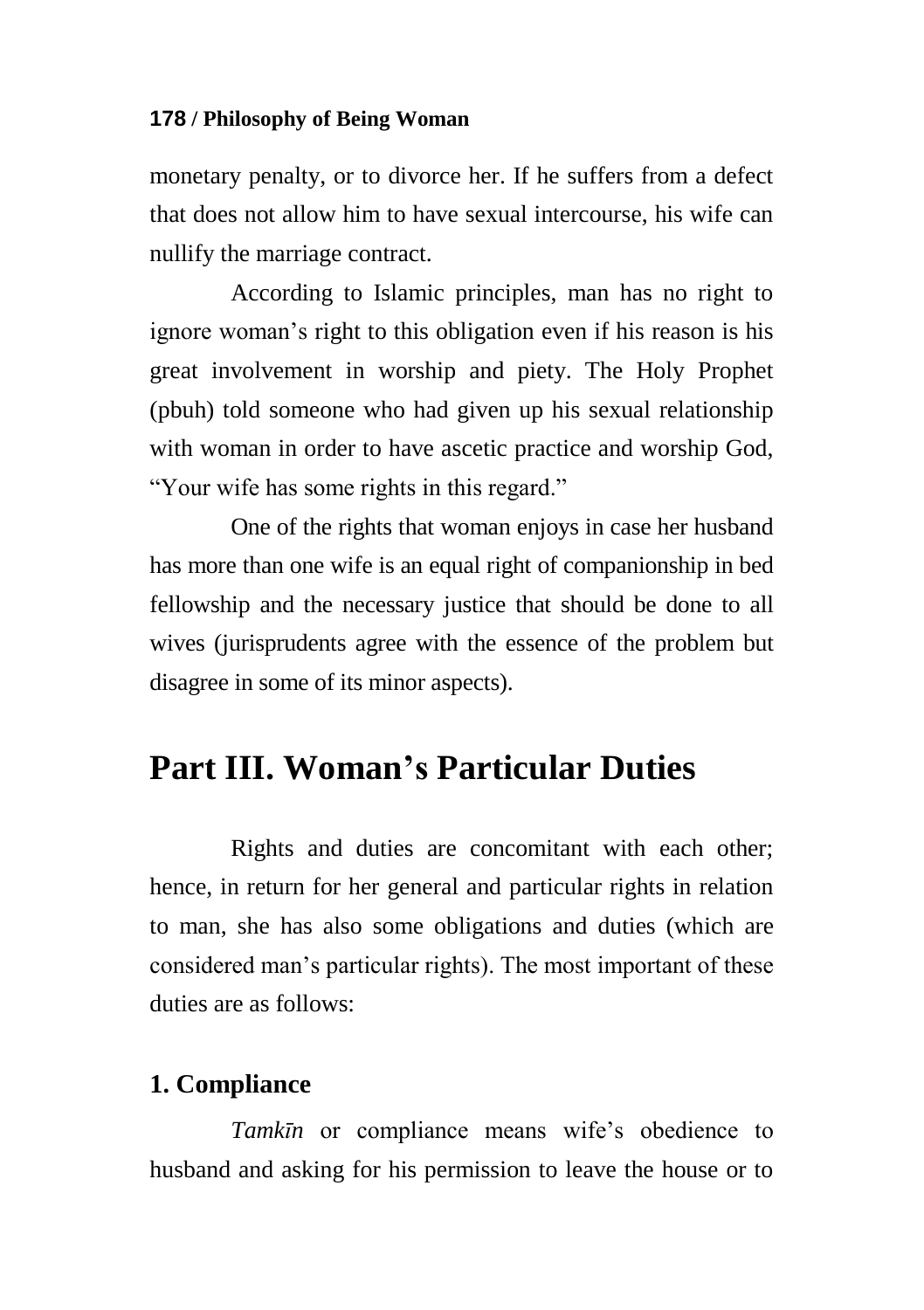do anything that might harm his specific rights. Contrary to the common belief, the law does not oblige woman to obey her husband blindly, although it is considered extremely desirable and, ultimately, leads to the good of woman.

Considering man"s nature, his sexual needs, and the features of this natural need (both physical and psychological) – which are qualitatively different from those of woman, the right to condescension is a natural one and violating it, which is referred to as "*nashūz*" (disobedience), is followed by legal punishment. If a woman disobeys man, he can refuse to do some of his financial duties in return.

In some traditions woman"s preventing man from having sex with her due to some illusions, such as the fetus's being harmed, is forbidden. Woman is also explicitly forbidden to go out of the house without her husband"s permission. She is not allowed to do anything, even recommended worship or lengthening obligatory prayers, that violates man's rights.<sup>70</sup>

## **2. Chastity**

 $\overline{a}$ 

Chastity means protecting the invaluable but calamitous jewel that man has left in trust with woman. It is a mark of her feminine character. Woman is usually the trustee of man, the protector of his wealth and property, the guardian and nurse of his children, and the keeper of his honor.

<sup>70</sup> . *Wasa"il al-Shi"a*, part 83, Adab al-nikah.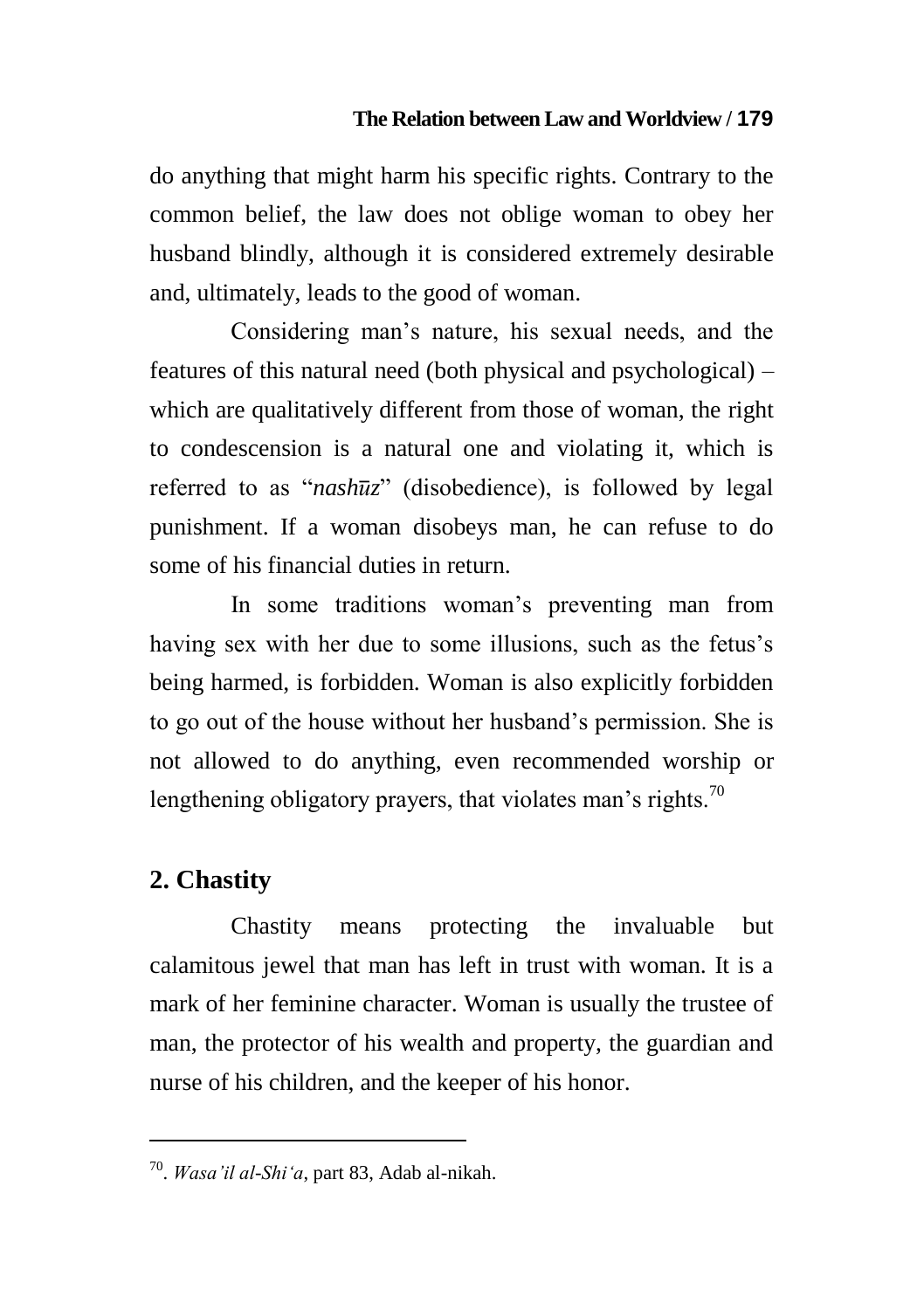Through her chastity, which shows her essential selfrestraint before other men and against the reckless attack of male human beings, which due to their sex seek for a mate in order to reproduce and increase the generation, creates a firm barrier to protect the offspring of her own man. Her duty is, indeed, to safeguard the generation that she must bring up and the honor that has been left in trust with her against harmful events and avarice of bandits and robbers of human grace.

We read in a *hadīth* from the Prophet (pbuh), "Woman is a like a taboo; she must be covered." He also said, "Sometimes, women say unbearable things. At these times they must keep silent and be inaccessible to others. They must be asked to stay at home without their husbands."<sup>71</sup>

Islam has made all necessary predictions and taken all precautions in different forms and manifestations in order to protect woman"s piety and chastity. It has not only forbidden "adultery" or sleeping with a man other than her husband and considered death as a punishment for it, but also forbidden using make up and jewelry for other than her husband and giving up *hijab*. She can even be taken to the court if she violates these rules. More importantly, it has even forbidden woman to cast passionate and lustful looks at men, even if they are blind $^{72}$ 

 $\overline{a}$ 

<sup>71</sup> . *Ibid*.

<sup>72</sup> . *Wasa"il al-Shi"a*, part 128, Muqaddamat al-nikah.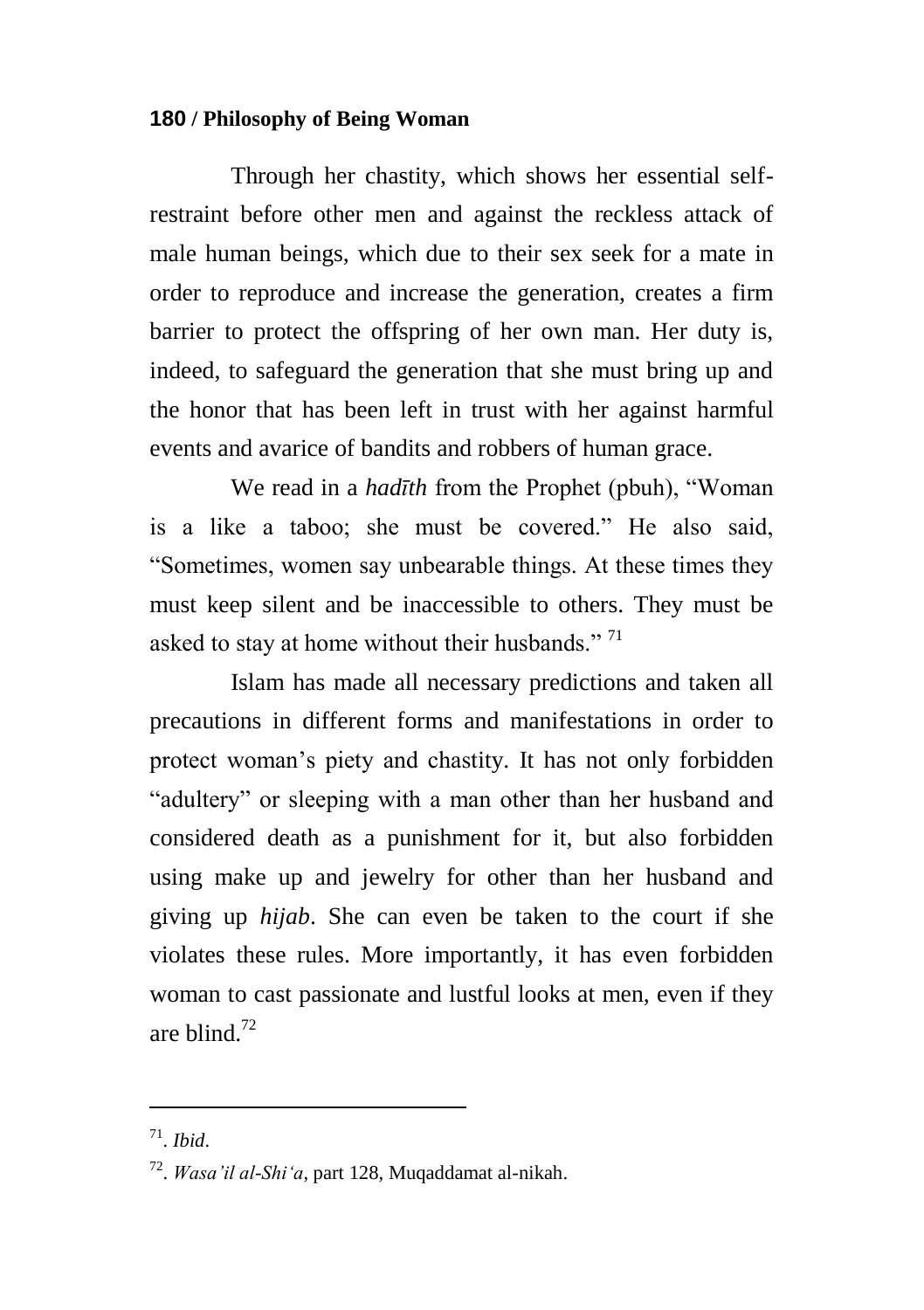According to a *hadīth*, "God"s anger rises when a married woman casts a lustful look at a man other than her husband. At this time He ignores all her good acts."<sup>73</sup>

\* \* \*

 $\overline{a}$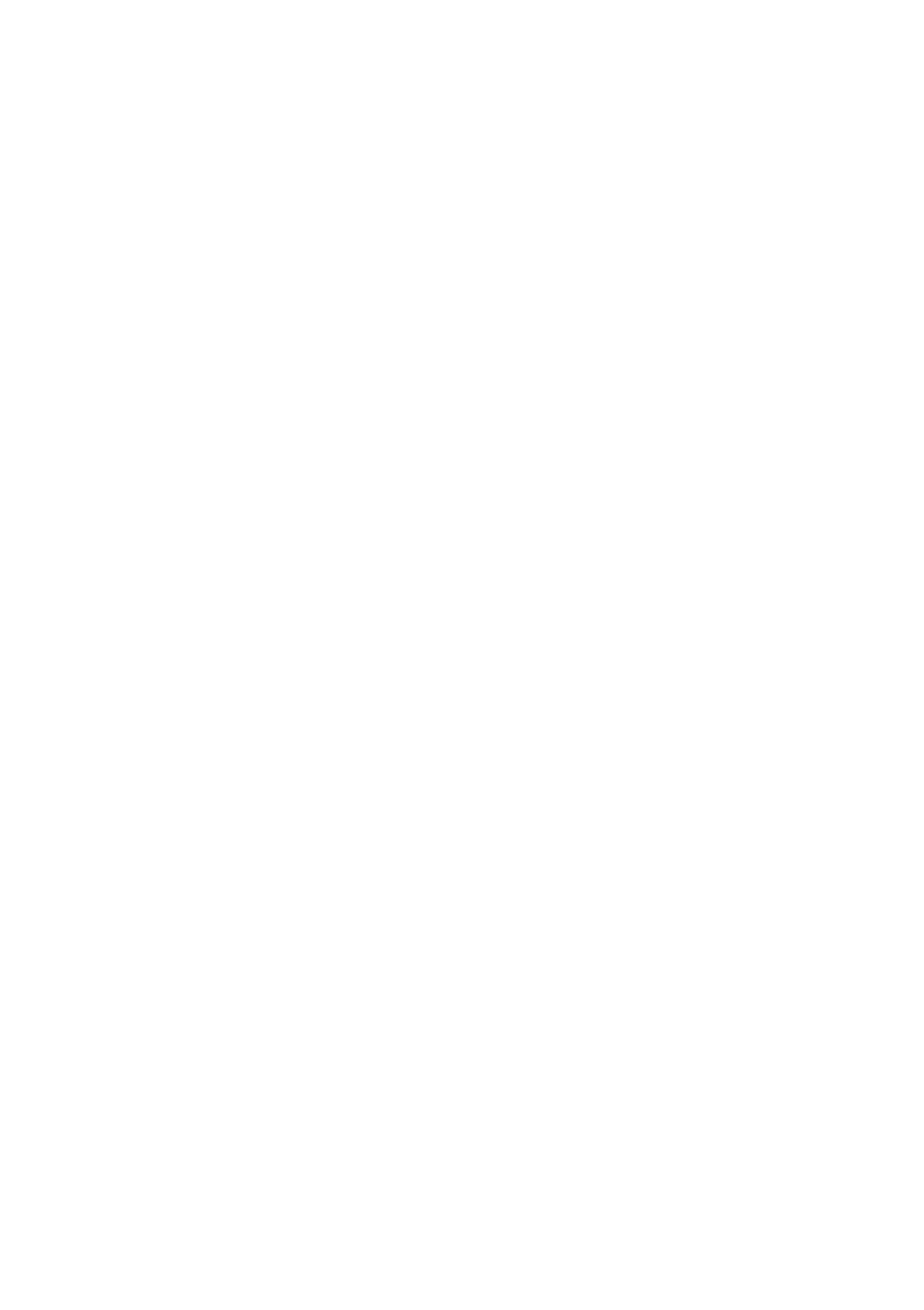# Chapter 9

# Differences between the Rights of Men and Women

n addition to the points discussed previously, there are some differences between man and woman in Islamic civil and penal laws. The maddition to the points discussed previously, there are some differences between man and woman in Islamic civil and penal laws. The most important of these differences, which have sometimes been used as excuses by enemies of Islam to attack it by means of their propaganda and considered them as proof for the lack of recognition and negation of woman"s true rights, include those pertaining to inheritance, giving testimony, blood money, divorce, and polygamy.

After an analysis of the secrets behind these differences in various scientific dimensions and based on trust in the legislative Islamic wisdom, there is no need to justify them. However, in order to clarify the issue more clearly, we will provide a brief explanation in this regard.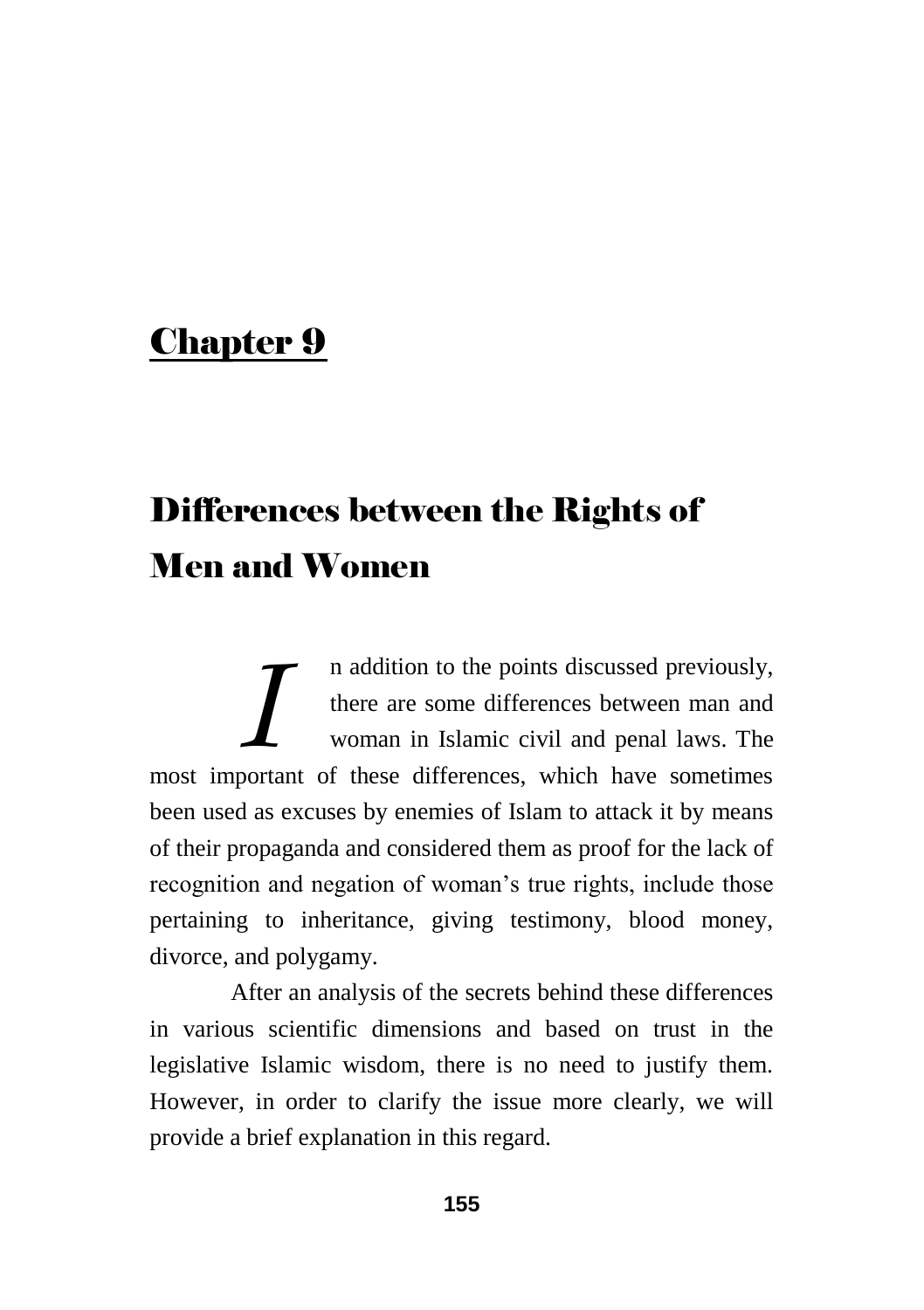# **A. Inheritance**

In Islam there is a difference between man and woman in term of inheriting from their father. Here, man"s share is twice as much as that of woman: "*Allah (thus) directs you as regards your children"s (inheritance): to the male, a portion equal to that of two females* …"<sup>74</sup>

Some people attribute this difference to discrimination against woman and lack of attention to her essential rights. Nevertheless, we must pay attention that this law descended at a time when human societies did not believe in the right of inheritance for woman at all. Second, judging the law of inheritance in terms of a simple division of benefits is wrong. In fact, the existence of superficial differences of shares in the law of inheritance in Islam, which is very complicated and based on many factors, cannot be evaluated and judged very easily.

Third, the principle of man"s having a double share of inheritance does not hold true in all cases, and there are situations in which there is not any difference between their shares (for example, father and mother or the relatives of the mother). In some cases (mother's distant heirs in comparison to father's distant heirs), the mother's side is prior to the father's, and in some others, when the heiress is closer to the dead than the heir, he does not inherit anything. Apparently, the simple principles that we have in mind are not enough to help us

 $\overline{a}$ 

<sup>74</sup> . *al-Nisa* chapter: verse 11.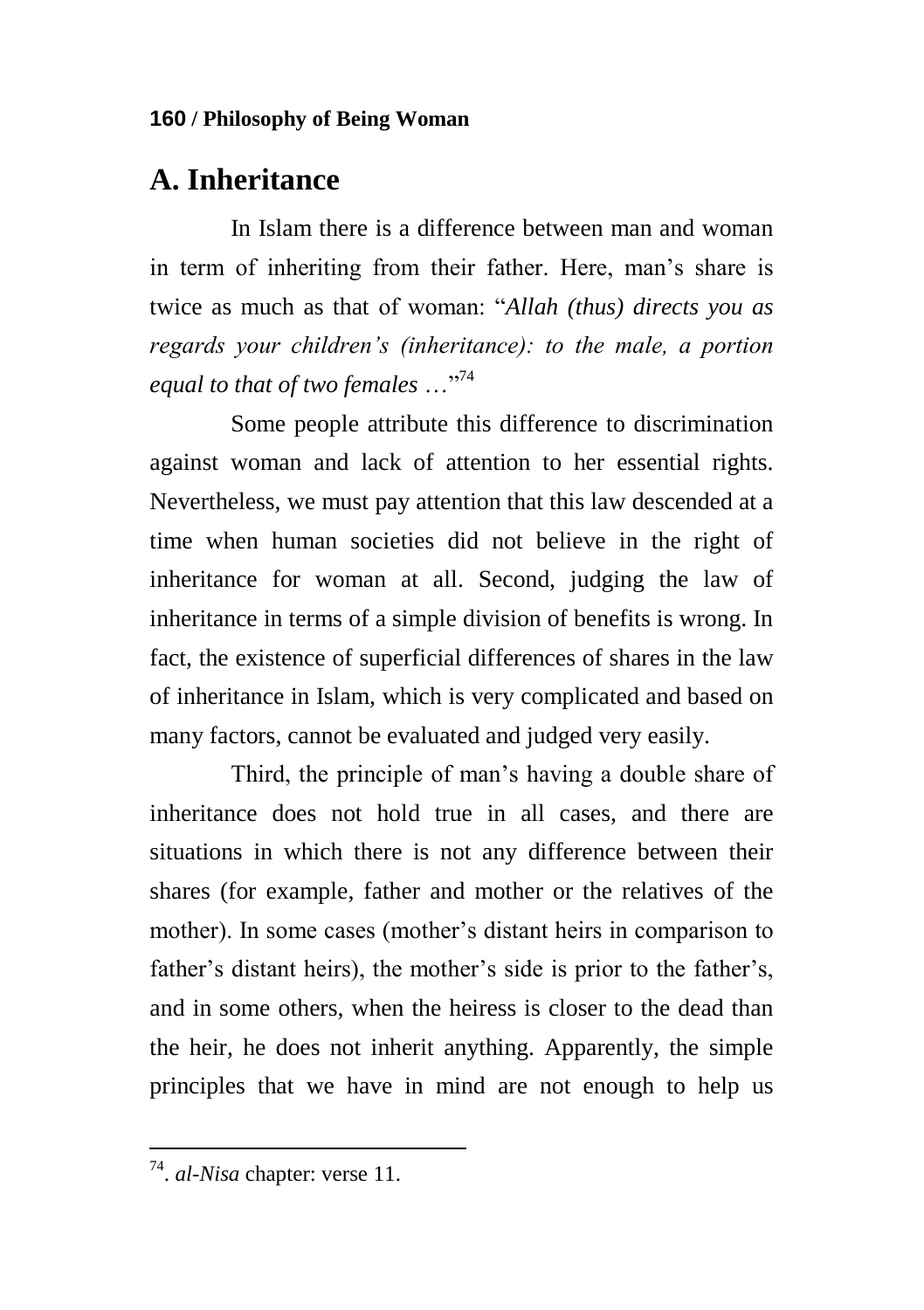understand the hidden secrets and benefits behind the various assumptions of this rule.

In his invaluable interpretation,<sup>75</sup> 'Allāmah Tabātabā'ī writes about this difference as follows:

> The result of this method of dividing inheritance between man and woman is that at the level of "ownership", man"s share is twice as much as that of woman. However, at the level of "consumption", she always benefits twice as much as man. This is because woman keeps her share and property for herself, whereas man must pay for woman's maintenance. In fact, he spends half of what he inherits for woman.

The philosophy behind giving a greater share to man lies in woman's being more emotional and man's being more logical. The verse "*Men are the protectors and maintainers of women, because Allah has given the one more (strength) than the other, and because they support them from their means*…" also refers to this point. This is because "*qawwām*" is used to refer to someone who is responsible for the expenses and maintenance of another person. In Arabic, *qiyām "alā* means man"s having control over the expenses rather than general affairs. Since man is a logical and reasonable human being, he has a great talent for administering property and wealth.

> The most comprehensive response in this regard has been given by Imām Sādiq (as): Man"s share is twice as much as that of woman since *jihād*, war,

 $\overline{a}$ 

<sup>75</sup> . *al-Mizan*, vol. 4, p. 215.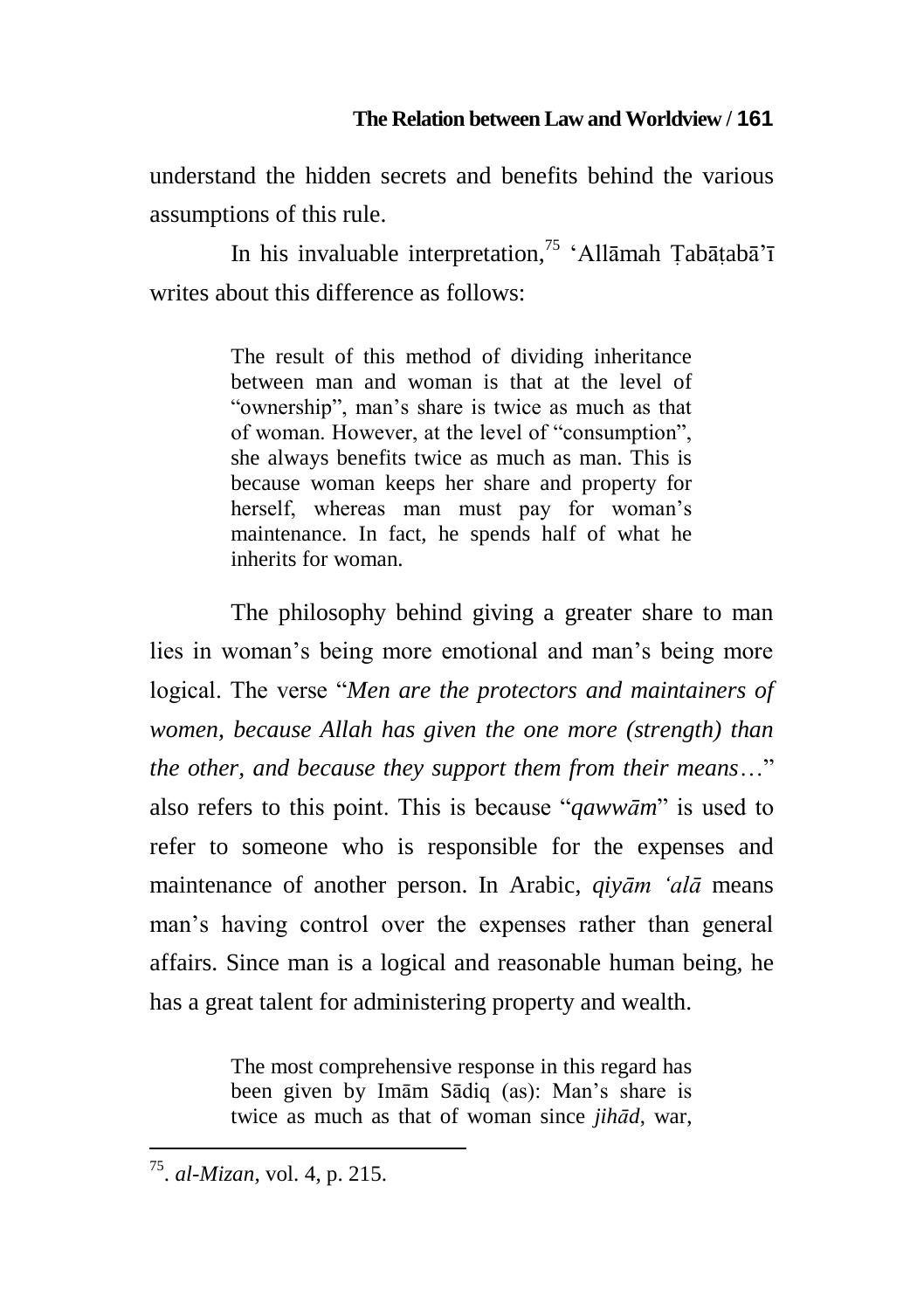and defense are not obligatory for woman, and her maintenance is with man. Man must pay the nuptial gift. Moreover, in some cases it is man who must pay the blood money of the person who is killed rather than woman.

# **B. Giving Testimony**

The values of the testimony of man and woman in Islamic legal procedures are not always equal. In some cases, such as delegation, administration, divorce, revocation, blood relationship, seeing the crescent moon, etc., woman"s testimony is not effective and does not demonstrate them. In cases, where the testimony of two just men is enough to prove an incident in a court, the number of female witnesses has to be four. In other words, woman"s testimony is half as valid as that of man. When giving testimony for adultery (which requires four male witnesses), the testimony of man and woman together can prove the case. However, the testimony of woman alone is not enough.

This difference has created some criticisms and turned into an excuse for the claim that woman"s value and rights in Islam are less than those of man. As mentioned before, a quick and simplistic judgment in such cases is a mark of lack of care and attention to the hidden secrets of creation and reveals the ignorance or ill-intentions of those who make it.

We can briefly say in response that, first, giving testimony is not a right but an obligation. One who has something to testify cannot refrain from doing so. Hiding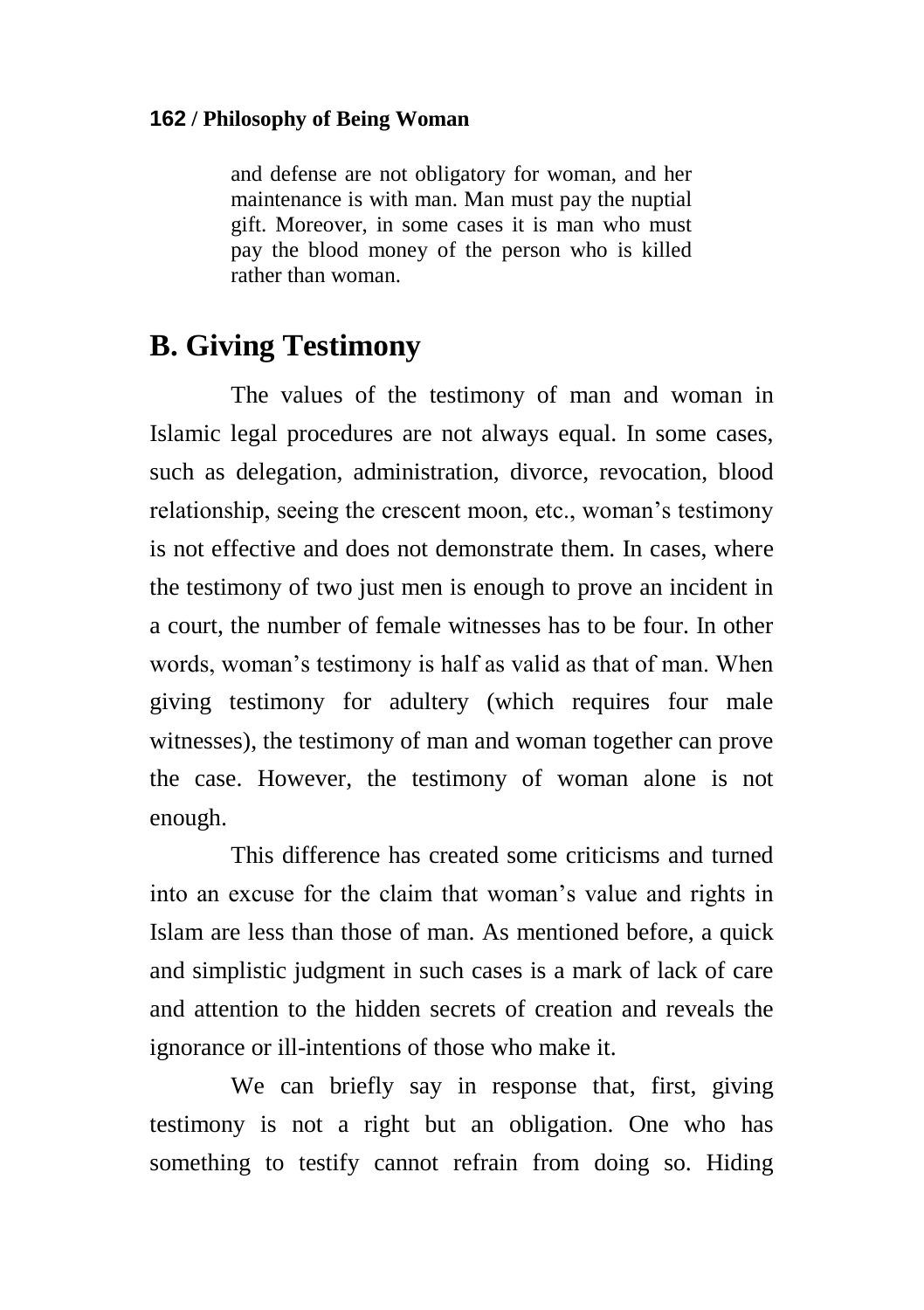evidence is a crime and sin in Islam.<sup>76</sup> Hence, when requiring more witnesses in order to prove something, a lower level of obligation is imposed upon individuals. Therefore, a favor has been done in this regard to woman.

Second, as demonstrated in the philosophy of law, principles of criminology, and penal legal procedures, and as confirmed by psychologists, the way one describes the different aspects of the features of an event one has witnessed depends on whether the witness is a woman or man, emotional or restrained, child or adult. Experience shows that the testimony of sentimental and emotional people, who have naturally a more powerful imagination (which, unconsciously, makes them change some parts of the event when describing it) enjoys a lower level of truth and accuracy. Naturally, the testimony of woman, whose emotions and feelings typically dominate her reason in important cases, must be accompanied with more evidence confirming her words. In giving testimony, the essence of words and the characteristics of witnesses are not intended to be separated from each other; rather, both of them are necessary in order to present an accurate picture of the event. Nature has not granted woman the accuracy it has to man in giving testimony.

Third, if the equality of the testimony of two women with one man indicated their low value, in some cases in which man"s testimony is invalid, woman"s testimony had to be

 $\overline{a}$ 

<sup>76</sup> . *al-Baqarah* chapter: verse 282.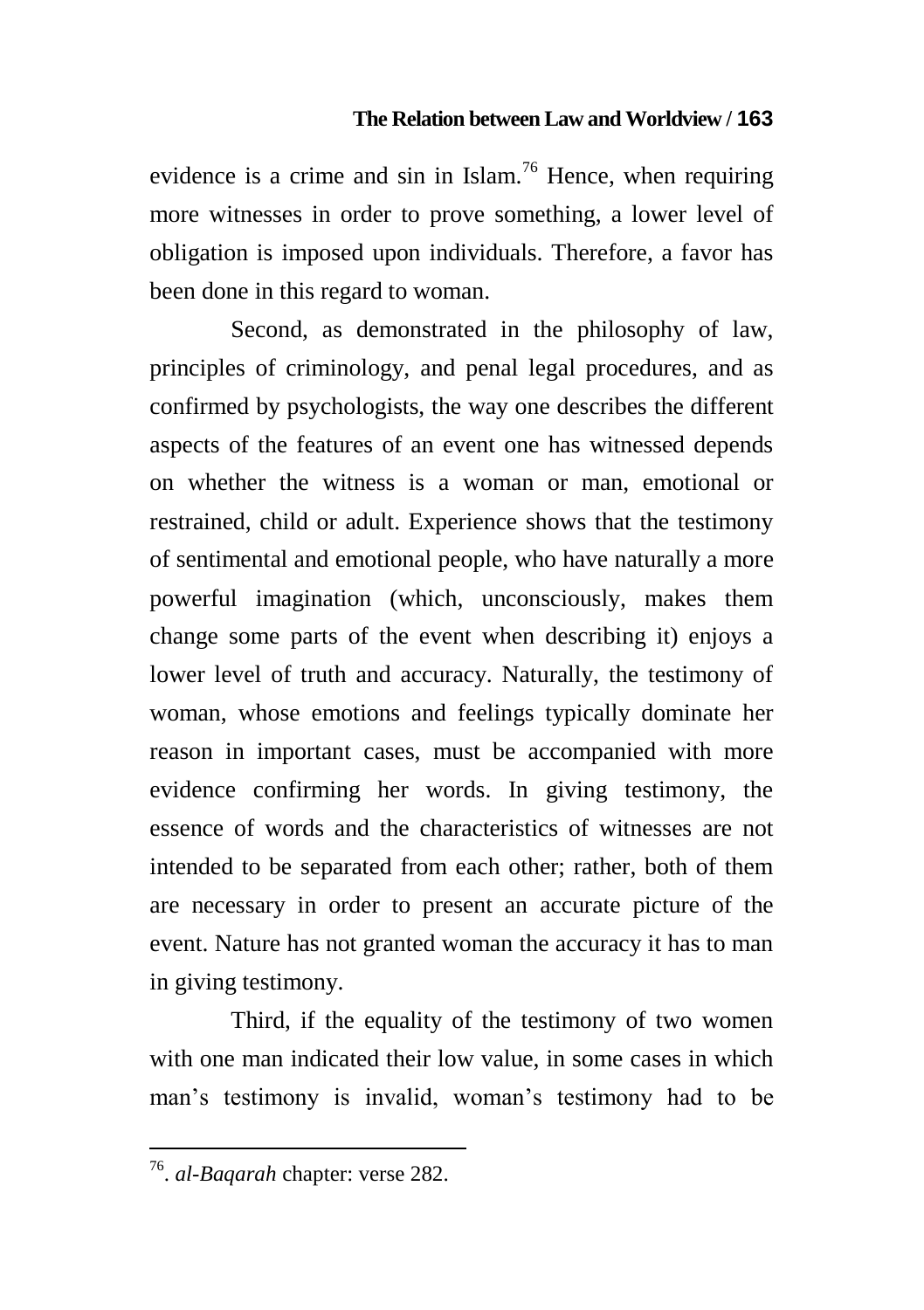primarily invalid. However, in such cases the testimony of one woman proves one fourth of what in desired, whereas the testimony of a man has no judicial value.

For instance, in order to prove the right to legacy, the testimony of one man is not valid; however, a woman"s testimony proves one fourth of its truth. For every woman that is added to the witnesses, one fourth of the case is proved. It will be completely proved when four women testify to its truth. This method also works when testifying that a baby has been born alive. The testimony of one man does not prove that a baby is an heir to legacy, but that of four women does. However, this rule does not indicate that man has a low status or his testimony is unimportant.

Fourth, in some cases woman"s testimony is absolutely accepted, for example regarding the birth of a child, a woman"s virginity, or her sexual problems. Sometimes, the testimony of even a single woman proves the truth of a case.

Fifth, the condition for accepting testimony is the justice of the witness, i.e. s/he must have the criteria for truth and trust. It the woman witness lacks honor and a respectable character, her testimony will not be acceptable. The number of required witnesses for each case is determined in relation to the nature of the witness.

Considering the different Islamic rules and principles concerning testimony, we can see that two points are taken into consideration by the judge: First, the witnesses must be certain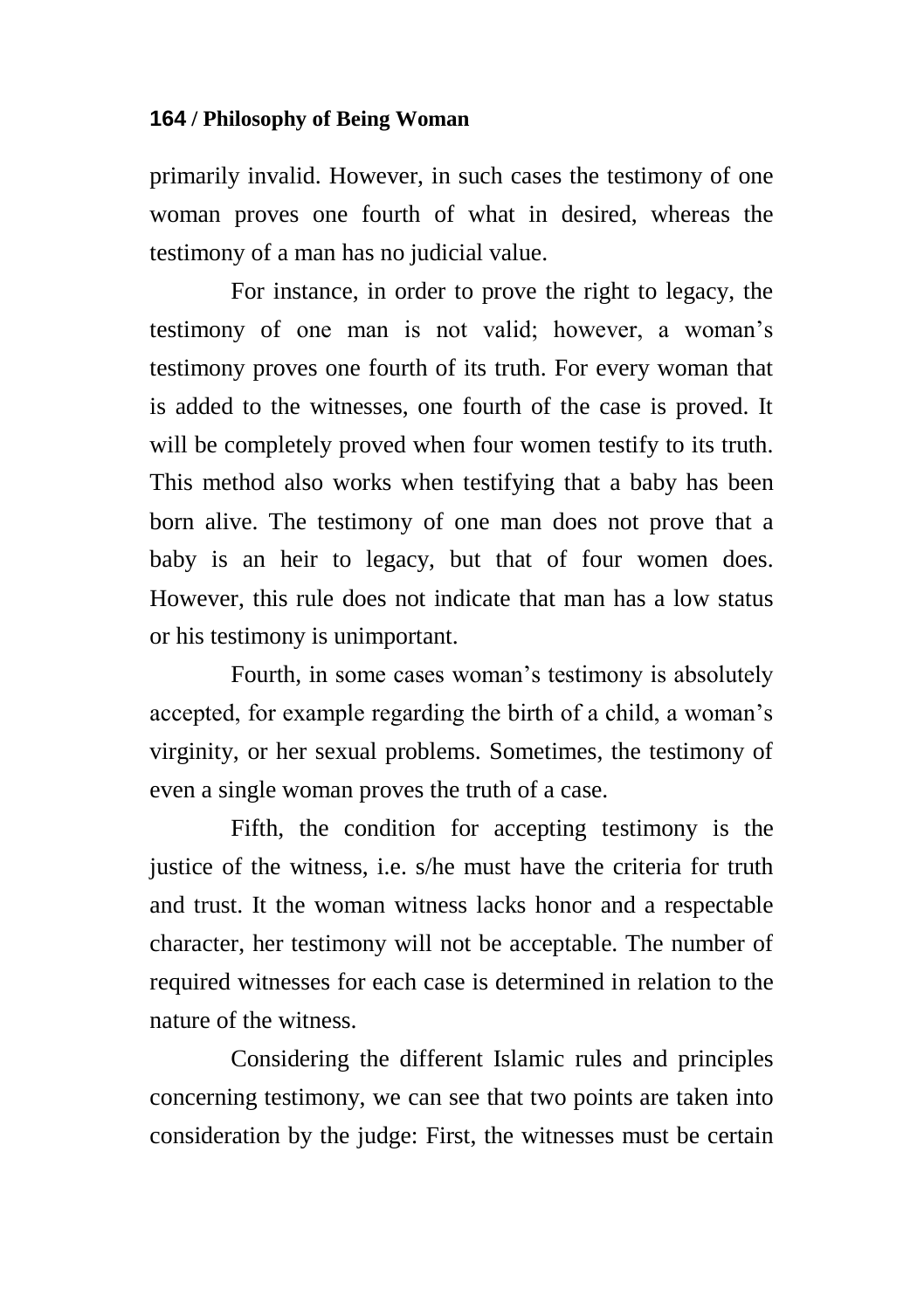about their testimony. Second, the motive behind testimony must be providing true knowledge regarding the case rather than the personal benefits of the witness, escaping damage to oneself, enmity with the accused, and the servant-master or the employee-employer relationship.

Both of the above conditions show the accuracy of the judge in terms of testimony and witnesses so that the truth rather than falsity is proved. In cases where it is felt that a witness, due to the dominance of his feelings and emotions over his wisdom, ignores the truth even to a little extent and, under the influence of other problems, gives a false testimony, the judge must increase the number of witnesses.

# **C. Blood Money**

Blood money is paid to the legal guardian of one who has lost his life or been physically damaged by another person either deliberately or indeliberately. According to the law of blood money, when a Muslim woman is killed, her blood money is half of that of a Muslim man. If less than one third of her body is injured, her blood money is equal to that of a man, and if she is injured more than that, it is half of man"s blood money.

Some critics maintain that it is a sign of defect in woman"s rights or character and criticize Islam in this regard. Such criticisms are rooted in analyzing the Islamic penal system and the general philosophy of rules in very small and separate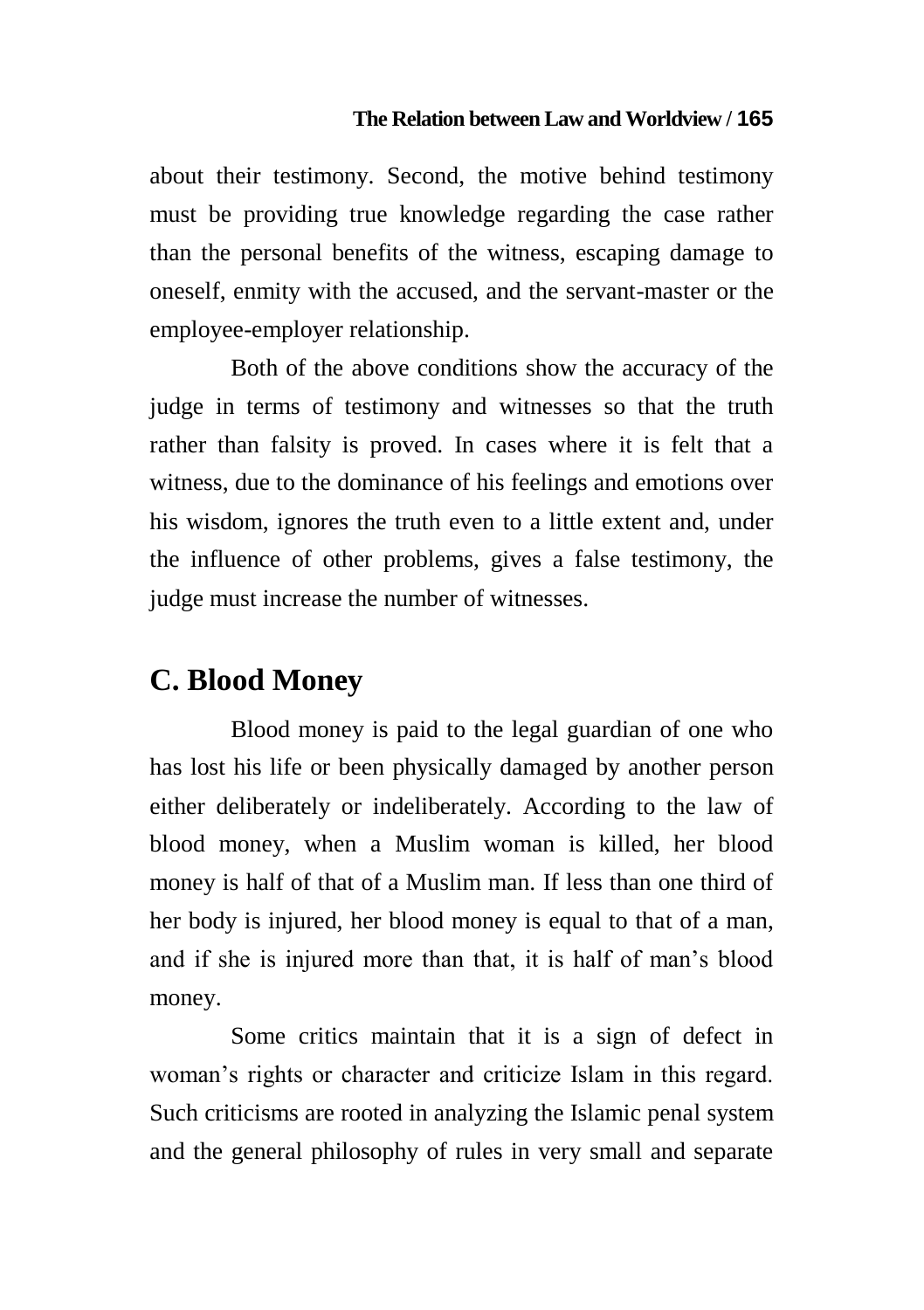components and putting each under a magnifying glass, irrespective of the harmony that connects and governs the sum of all these component parts.

Such criticisms are unscientific and lacking in the kind of accuracy that is required in research. They can be of no help in discovering the reality or demonstrating it in an unbiased fashion.

A thorough study of the collection of Islamic laws reveals that they accept woman as a human of high character and respect and consider her to be completely equal to man in terms of her essential and human rights and characteristics. They also acknowledge that man and woman are different from each other in their social functions and features and jobs and specialty division due to their different natures.

They never criticize Islam for requiring man to protect her and pay for her maintenance and nuptial gift; there, they should not show a lot of sensitivity here and create chaos in cases where woman"s rights are a little different from man"s, or where a rule applies to them a little differently.

According to the law of blood money, woman is not considered an *"aqilah* (meaning one who the civil law forces to pay for blood money in case of a crime, such as murder or assault resulting in injury, that their family members or relatives have committed). This is a great financial privilege for woman, and it is possibly the reason why more blood money is paid to a man"s family.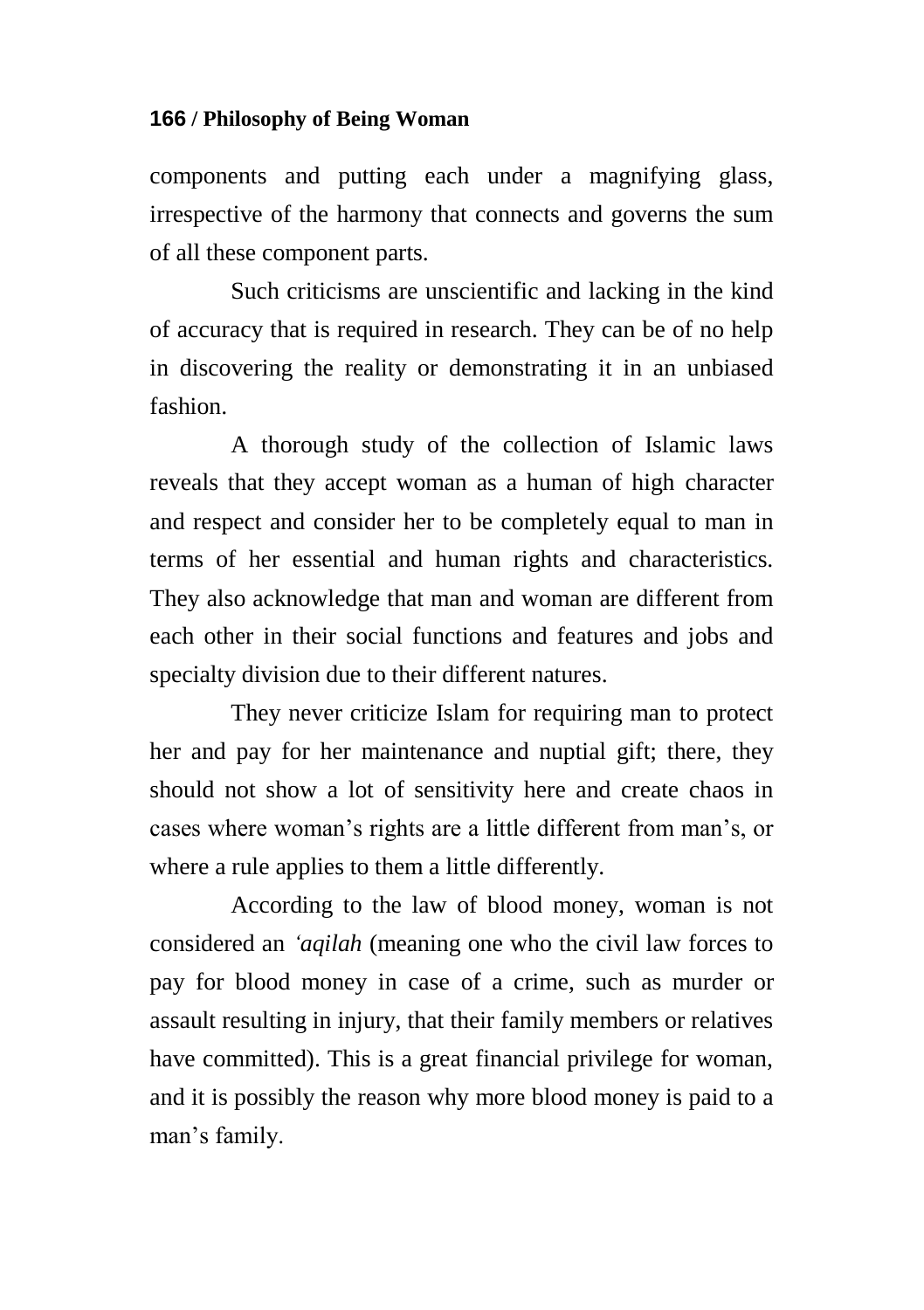In cases where the blood money for "injury" is not more than one third of complete blood money (the money that is paid when one is killed), man and woman enjoy the same rights. However, if the philosophy behind blood money is based on woman"s defective character and low human rights, her blood money must always be half of that of man.

Some people believe that the difference between the blood money of man and woman is due to the fact that man is responsible for providing for his household and family and bears the responsibility for their maintenance and other expenses. If he is murdered, some people whose maintenance is necessary are left behind and must receive more money in compensation. This has nothing to do with man and woman"s substance; rather, it is due to the side effects of their death and its impacts on their family.

It is necessary to point out that "*dieh*" is not the price of the killed person. Rather, it is possibly the money that is paid to the remaining ones of the deceased.

# **D. Divorce**

One of the most famous criticisms advanced against Islam is why the right of divorce has been given to man and not to woman. The general response to this criticism is the same as the one given to the one related to the philosophy behind the differences between some of the rules and principles for man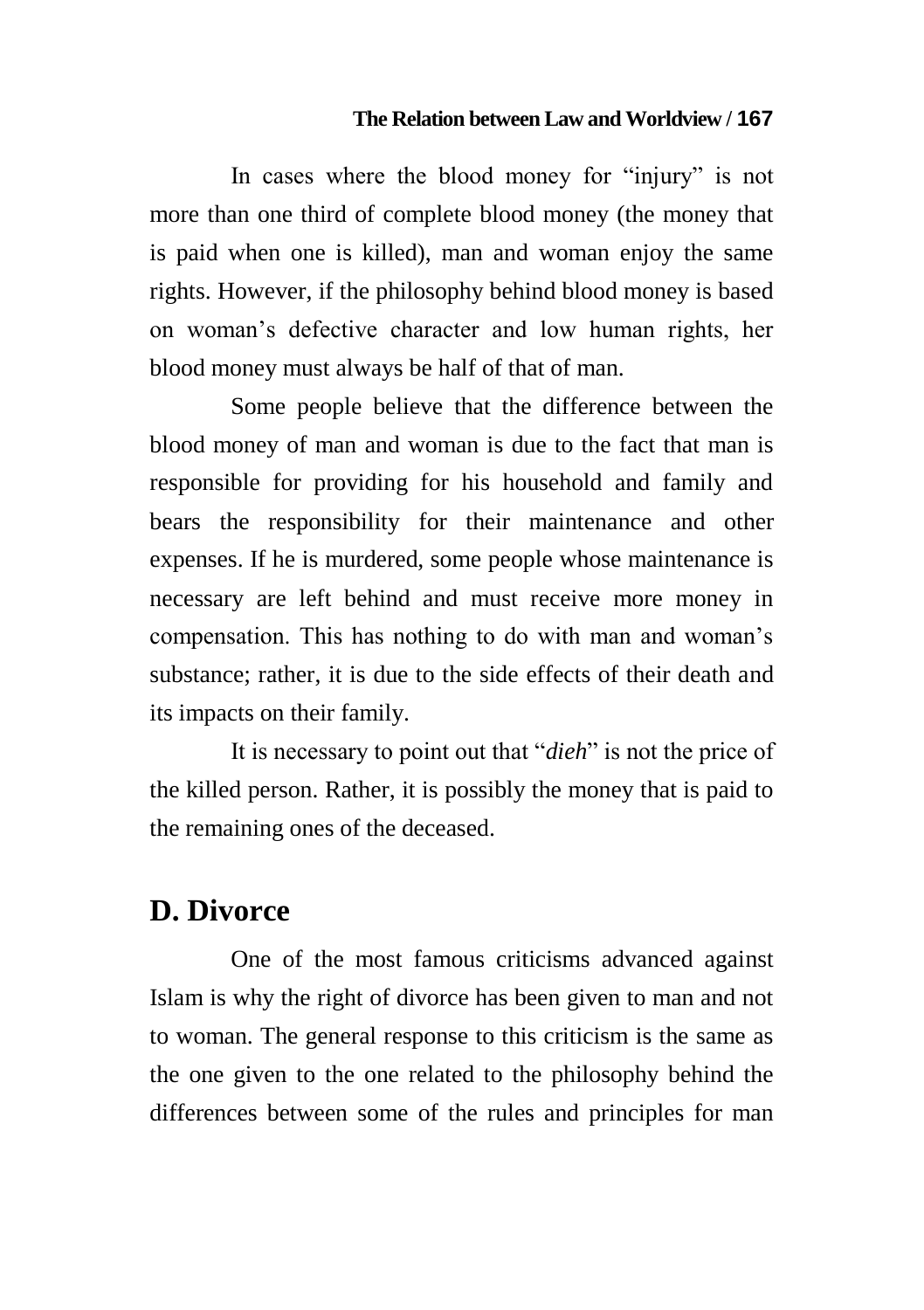and woman. In order to provide a particular response to this criticism, we must pay attention to the following points:

First, divorce is basically an abhorrent affair. According to prophetic traditions, "Divorce is lawful, but it is the most hated of all lawful affairs." In fact, the more limited the domain of choice in divorce, the less frequently it happens.

In order to prevent divorce and to remove all the causes and factors leading to it, Islam has taken all of its aspects and dimensions into consideration and announced them in the form of orders and prohibitions to couples. Islam"s clear orders concerning the family and social customs of life have been voiced in order to dry the roots of separation and destruction of the center of happiness of man and woman. It considers divorce merely as a "final solution for an absolutely helpless situation."

Second, divorce usually happens when couples' personal emotions and tendencies dominate their wisdom, and thus they treat each other unpleasantly. The strength of emotions and weakness of logic and rationality play a great role in intensifying the arguments and accelerating separation.

In order to prevent the interference of illogical and blind emotions in family affairs and separation of couples from each other, Islam maintains that logic should be the criterion for judgment so that in the sudden uproar of the emotions of the sides of matrimony no nest is ruined, and no family is destroyed. That is why it decrees that divorce decisions based on conditions and oaths are absurd and void. This is because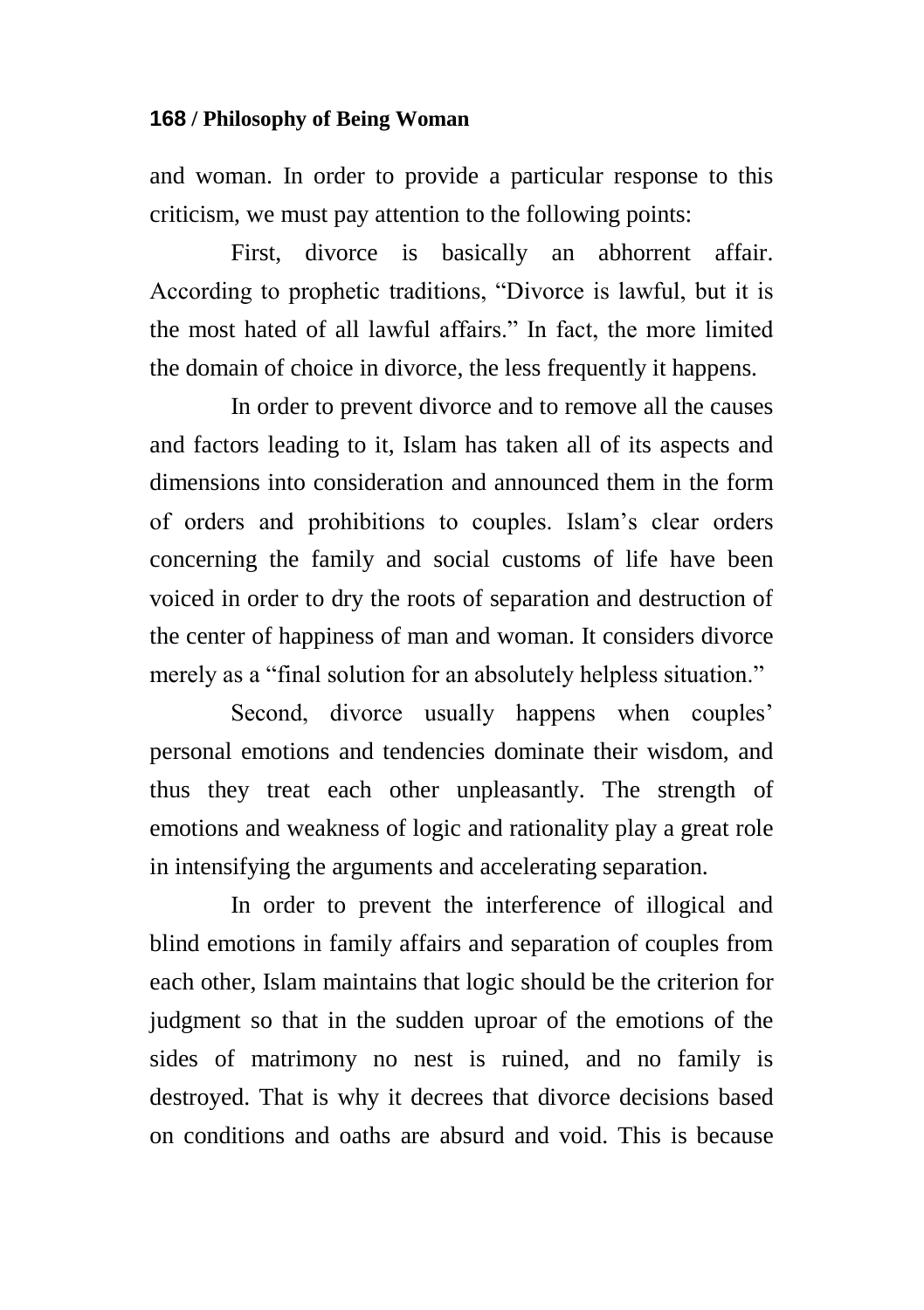when he says, "I swear to divorce my wife if this or that happens (or does not happen)," or if he warns his wife, "If you do this or that, I will divorce you," his criterion for such an act is his transient emotions rather than logic and wisdom.

It has been quoted from the Prophet (pbuh), "Divorce is never authorized in cases where man is not in a normal condition." "A not-normal condition" has been interpreted by some jurisprudents as anger, drunkenness, insanity, compulsion, etc. In other words, divorce must be enforced when the individual is in a normal condition and in his right mind.

Other traditions stipulate that divorce is cancelled if it has been carried out due to coercion, force, drunkenness, and anger. In a *hadīth* from Imām Sādiq (as) we read, "Divorce is legal only when it happens without exercising force, insisting on term and ordinance, with presence of two just witnesses, and when the wife is not having her menstrual period or is in childbirth. Otherwise, it is nullified." $77$ 

The technical reason for such nullification is that divorce has very important consequences, and, therefore, no factor can affect the free will, or as jurisprudents say, the intent, of the agent. In other words, divorce is correct only when the intention behind it is good, i.e. the sides decide to divorce in order to satisfy God, show their obedience to him, and take each other"s good into consideration. As mentioned before, a divorce motivated by lust and whimsical passions is cancelled.

 $\overline{a}$ 

<sup>77</sup> . *Wasa"il al-Shi"a*, part 37, Talaq, *hadīth* 2, *Jawahir*, vol. 32, p. 11.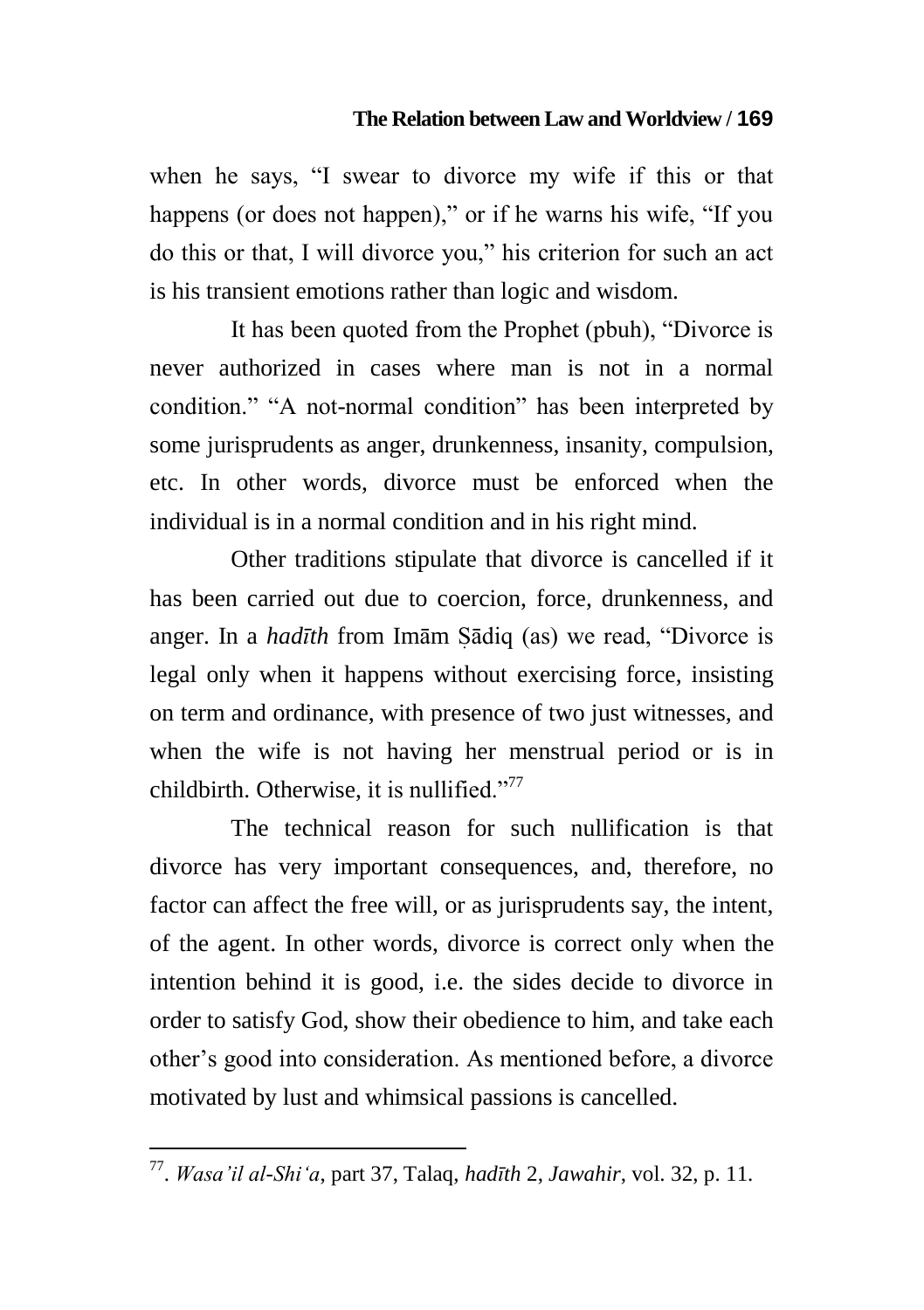Such emphasis upon intention and free will, as well as anger, emotions, momentary insanity, absent–mindedness, and the like, as factors leading to the nullification of divorce, signify the importance of the role of logic and wisdom in authorizing this abhorring lawful issue. Evidently, if the decision for divorce were to be made by woman, more divorces would occur due to emotional crises, jealousy, conflicts, competitions, etc. This is because woman is more influenced by her feelings, and factors such as anger revenge, and hatred than man. According to some statistics, about 80% of divorces in Western countries are asked for by women. In contrast, men are typically more reasonable, farsighted, and restrained than women, and if they make an emotional decision, they change their mind very soon.

Third, married life is based on heart–felt relations, attractions, and tendencies rather than purely legal, unemotional relations, violence, dominance, force, and compulsion. If woman"s consent is a condition for divorce, and if man"s intention is not enough (i.e. there is a contract rather than a one– sided disposition), there is a breach of promise. This is because in this case, man has to follow an obligatory life that is void of love, attraction, emotion, and kindness, although he cannot love and tolerate his wife in any way. Essentially, man"s nature is such that, without a motivation or healthy body and sexual organs, he cannot perform his natural sexual duties, while woman can respond to man"s desires even if she has no motivation in this regard or is unhealthy.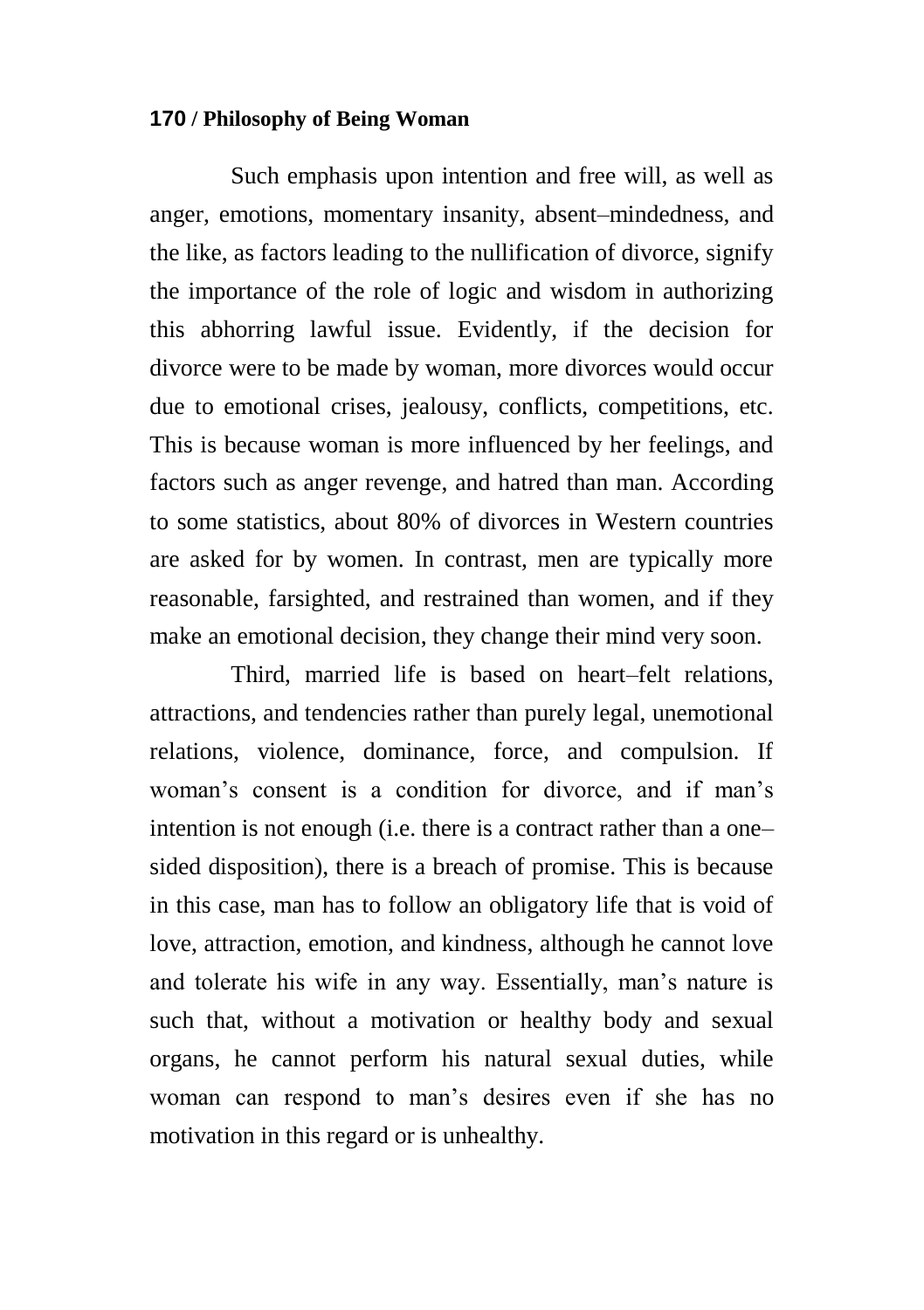According to Murtada Mutahharī, there are some differences between the spirits of man and woman in dealing with each other. Man needs the woman herself (her body), but woman needs man"s heart. He also maintains that the concepts of family life and even being a mother, loving her child, and other manifestations of her emotions are summarized in man"s love for her, and that without this love, she will hate even her own child and house. He also adds that, considering man"s aggressive and hunting behavior concerning woman, it is not a humiliation for man to keep his beloved wife in spite of her disinterested attitude and lack of love for him with the force of law, until he gradually tames her. However, it is an offense for a woman to resort to law and force to live with a man who does not love her.

That is why when a man"s heart becomes empty of his wife's love, and other factors such as *Shar'i* and ethical duties, mercy, or loyalty cannot stop him, it is better for him to separate from his wife and not to have a "veto" right. In this way, her benefits will be protected and her respect observed.

Fourth, divorce is a "right" and can be transferred to others. In cases in which, despite man"s weak character, the dominance of his emotions over his wisdom, and the existence of some logical barriers against having a healthy life, he does not accept to divorce his wife in order to harm her, Islam has allowed man to give power of attorney concerning divorce to woman at the time of signing the marriage contract. Therefore,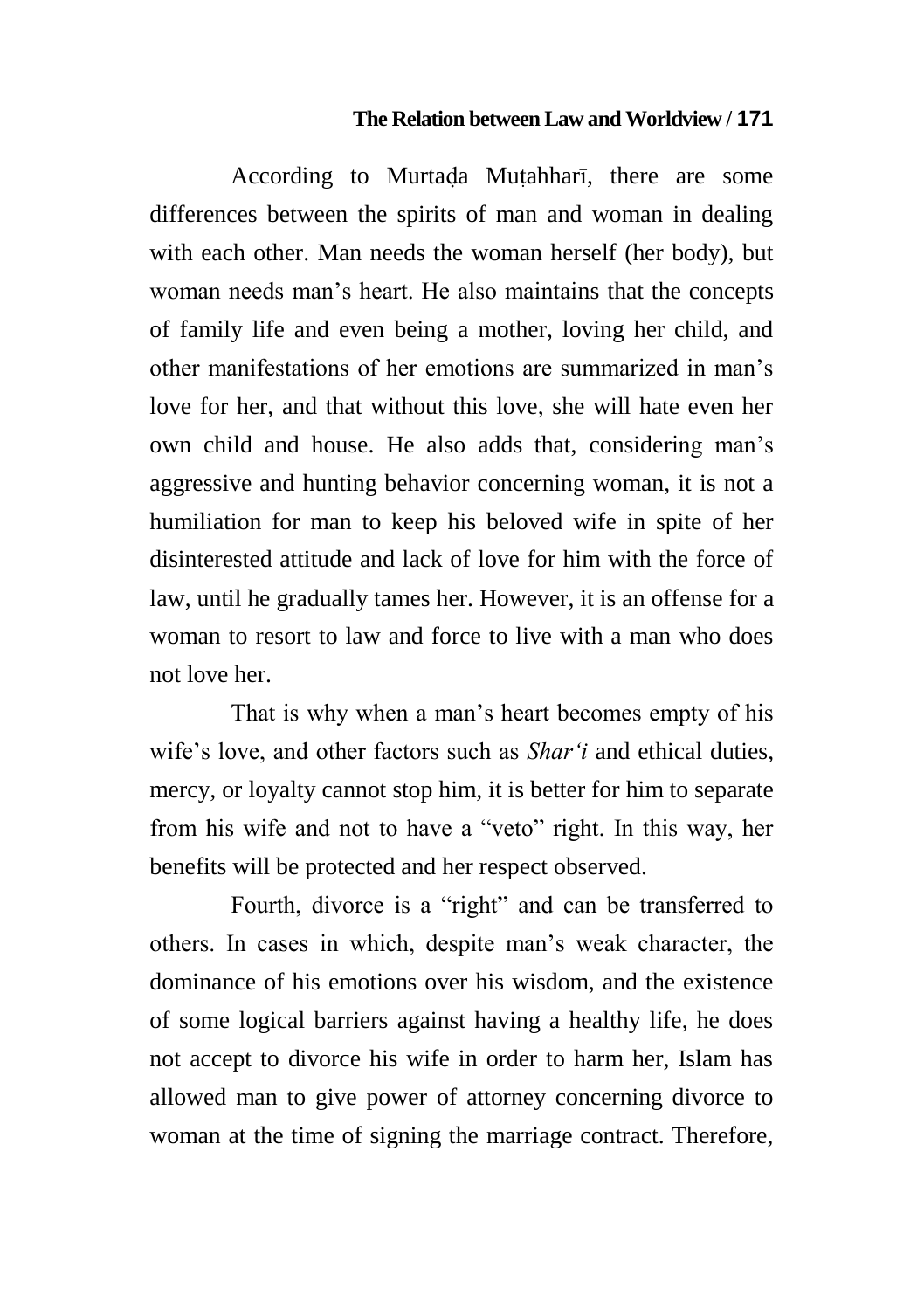if the conditions for divorce are realized (such as man"s misbehavior and refusing to pay for woman"s maintenance or do his other duties), woman can get her divorce through her power of attorney.

Moreover, two other types of divorce have been predicted in Islam: *Khol"ī* divorce and *mobarāt* divorce. In the former, a woman can ask for a divorce in the court provided that she dispenses with her nuptial gift or *mehriyyah*. In the latter case, the couple can separate from each other based on a mutual agreement.

Therefore, a little scrutiny reveals that divorce is not always determined by man, and woman can also obtain the right for divorce through legal and *Shar"i* ways. She can do this when man steps out of the circle of piety, logic, and ethics.

Fifth, divorce usually has some financial and moral consequences for man. He has to pay his wife"s *mehrīyyah*, which is an obligation. If he marries again, he has to pay for more expenses. He also has to take the custody of his children and bear the burden of the social and moral aspects of this event, which is possibly reflected in the form of reproach and blame, alone. Hence, the decision for divorce is made by a side who has to accept its harmful consequences, which is not to his good at all.

# **E. Polygamy**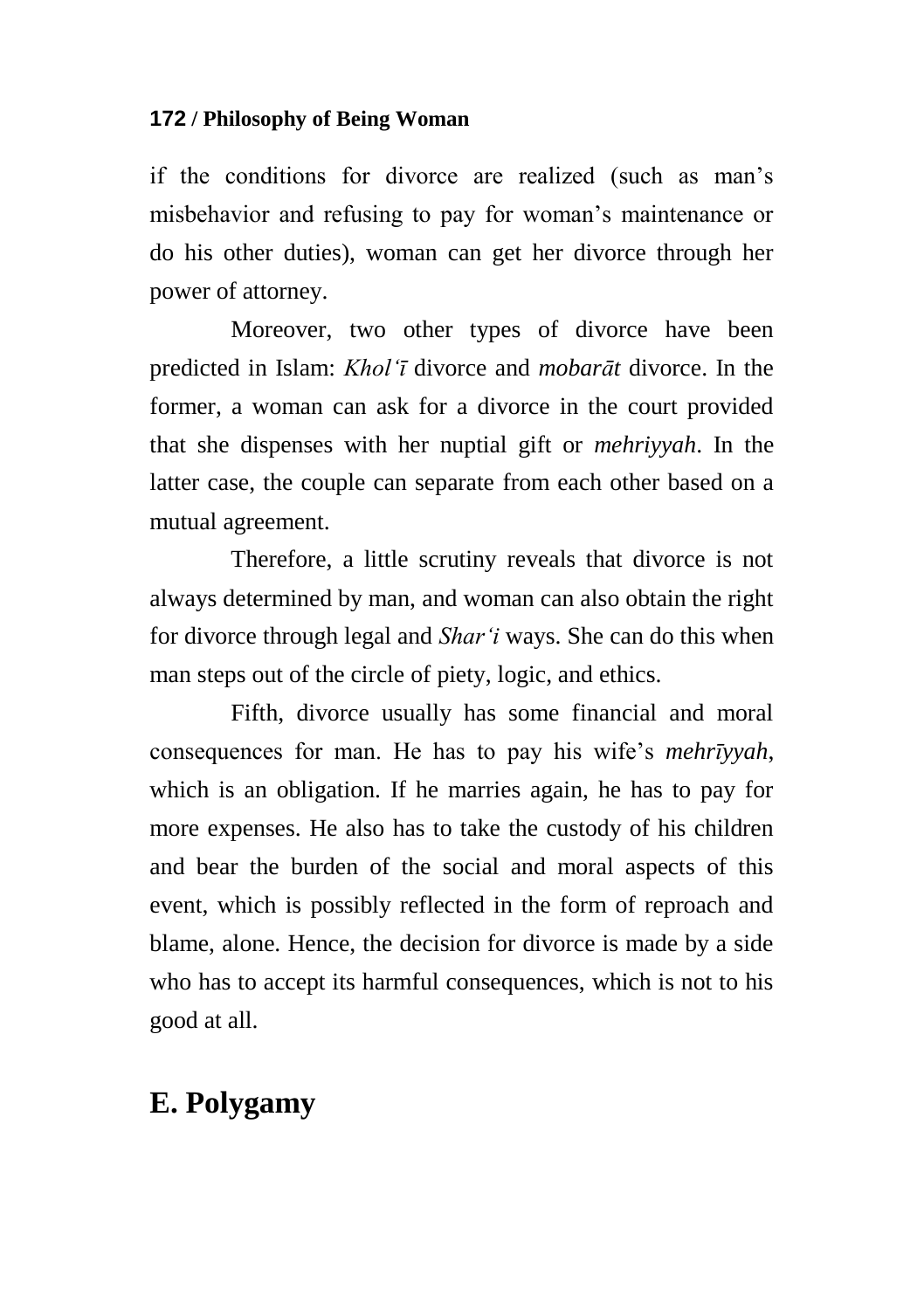According to Islamic laws, men can have more than one wife, while women can have only one husband. Some believe that this is a discrimination against women. Due to the scientific and social clarity of the issue, no one asks for the polygamy right for women. Nevertheless, men"s right in this regard is usually criticized, and it is said that they must not be allowed to have several wives at the same time.

Woman"s polygamy, as discussed in the theories of some philosophers such as Plato and in some schools such as Marxism and as existing in some societies in the past (it is said that it is common even now in some parts of Tibet) is forbidden in Islam. The reasons are as follows:

1. Having multiple husbands is against woman"s primordial nature, and she herself naturally evades it. This is because, unlike man, whose nature spreads seeds like a farmer, woman is like land, which embraces the seed, maintains it, and brings it to production. Naturally, she obtains her purpose when she finds her true mate and closes the door to other men. Nevertheless, man is ambitious and aggressive by nature and goes from one flower to another like a butterfly.

2. A woman"s relation with several men results in natural harmful problems (physical and psychological), such as diseases of venereal system, having disabled or deformed children, and becoming infertile. She will also suffer from some nervous problems and mental disorders.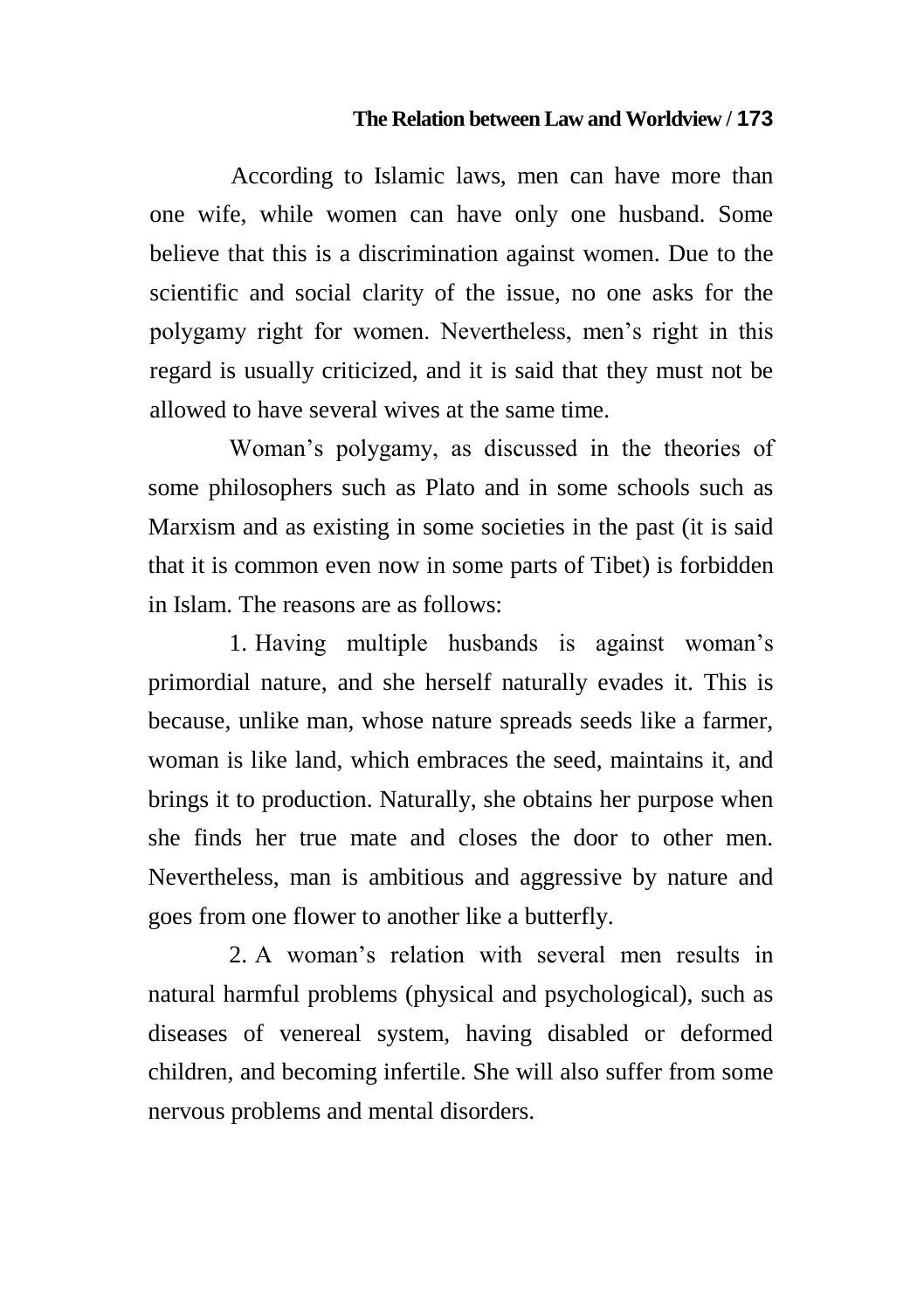3. Woman is the keeper of bloodline. In the case of having multiple husbands, the bloodline, which is very important in the system of nature and greatly emphasized by Islam, will be disrupted. Here, children will not know who their father is and, as a result, will suffer many spiritual and emotional problems. They might even have psychological breakdowns and create a lot of difficulties in society.

The above reasons have put a stop to the phenomenon of woman"s polygamy. Some communist countries tried to experience it under the pretext of promoting the idea of "free woman"; however, they changed their ideas and principles in this regard soon after observing its harmful consequences.

However, we can respond to the criticism of why Islam has granted the permission to man to have multiple wives by referring to the following points:

1. Polygamy is a *fiìr*ī (related to primordial nature) issue for man. It is a natural principle, and if it does not create any damages to human societies, Islam does not prohibit it. Although it might appear correct according to common customs and traditions, man"s monogamy is against the law of nature.

2. Unlike what its enemies spread, Islam was not the founder of this law. It, rather, modified it from its extreme and disorderly from and set some limits for it. At the time of the rise of Islam, it was common among Arabs to keep sometimes more than ten women in the house. In the harems of the kings of China, Iran, Rome, and other civilizations of that time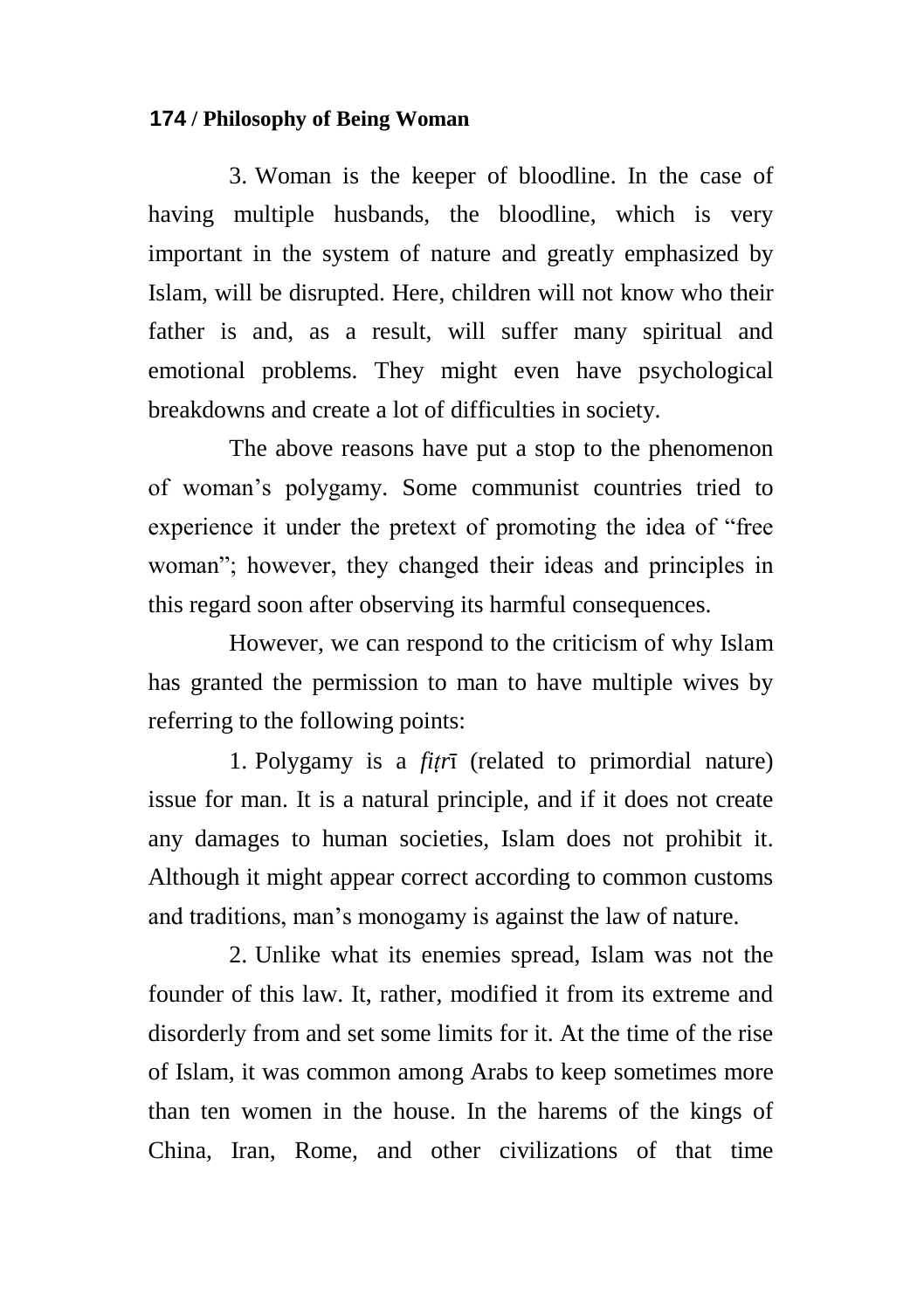sometimes hundreds of women lived together as their wives. By limiting polygamy in terms of the number of wives and specifying necessary conditions for it, Islam made a revolution in protecting the rights and honor of woman.

3. Irrespective of the naturalness of the necessity of woman"s monogamy and man"s polygamy, sometimes polygamy becomes a social necessity and must be predicted in law.

Although the number of women is equal to that of men, sometimes, due to reasons such as girls' early maturity, which makes them ready for marriage under the age of 15, their lower rate of death, due to their higher resistance against diseases, not taking part in wars, and doing dangerous and difficult jobs, the number of women in society becomes much more than men. If men are not legally permitted to have more than one wife, they themselves and a great number of single women are attracted to prostitution. As a result, families will be destroyed and sexual diseases will spread everywhere, and even pious and virtuous women will be infected. That is why the legal permission for men"s polygamy under necessary conditions is to the advantage of society, woman, and man and not merely to the advantage of man.

4. Unlike the common belief, not all women are against polygamy. The opponents consist of women who view the second wife of their husband as their enemy and rival. Almost all the women who are chosen as a new wife agree with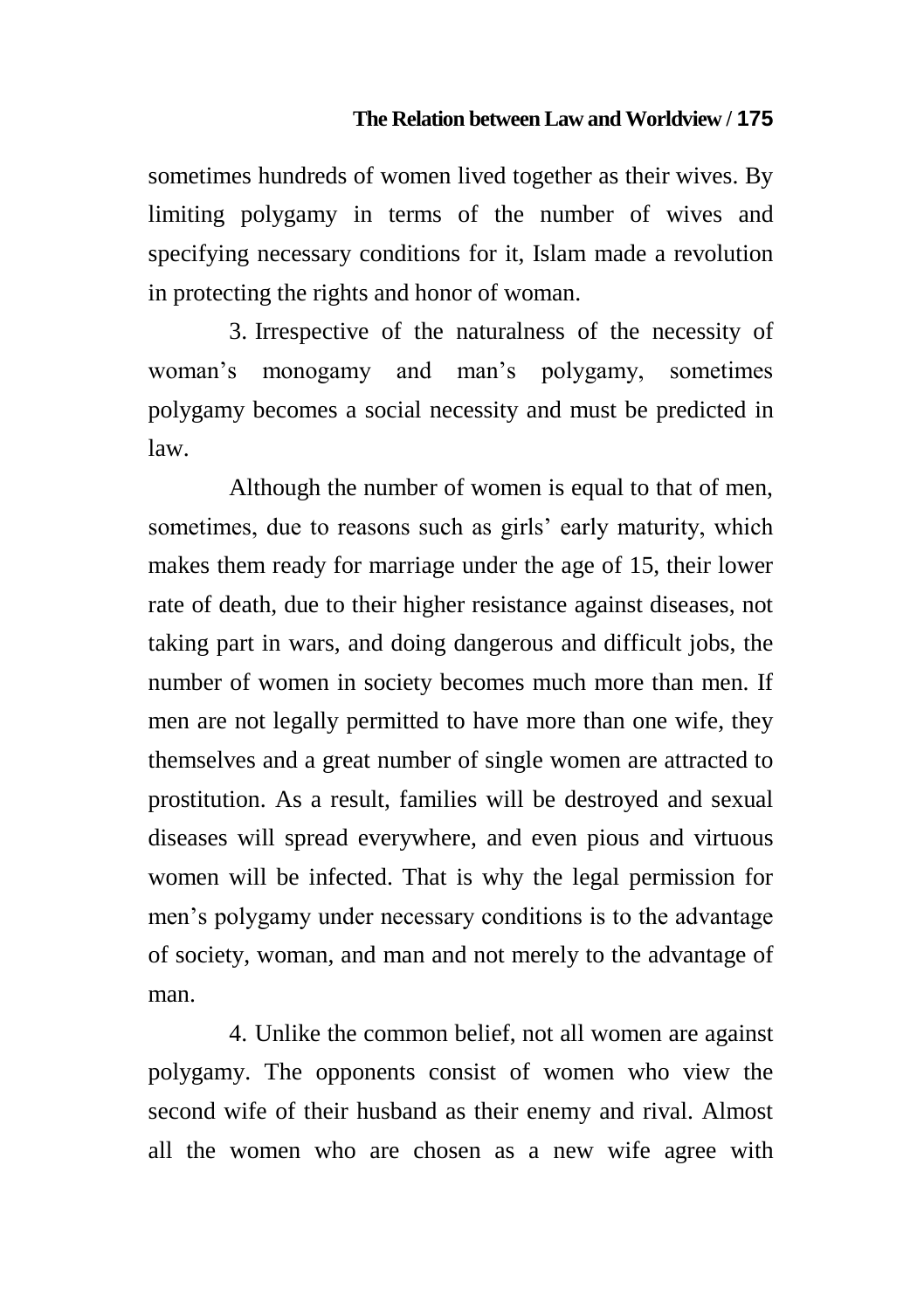polygamy and man"s second marriage is to their advantage. In other words, about half of women agree with this principle.

Woman"s nature itself is not against her husband"s polygamy, and there have been instances of some women who have been able to live with each other peacefully under the same roof and with the same husband while even helping and cooperating with each other.

5. A natural duty of woman is to accept the zygote, grow it in her womb, and then give birth to a baby.

Therefore, in most cases, after the formation of the fetus, she becomes uninterested in man and sometimes develops allergy-like sensitivities to him. As a result, she becomes temporarily cold to her husband. Such things do not happen to man in the long run, his natural needs and desires are always alive, and he cannot be naturally forced to forget them.

Moreover, women"s menstrual period stops sexual activities sometimes for almost one third of their married life, while this does happen to man. Woman reaches the menopause at the age of 50, whereas man might feel the need for having a wife and children for many years.

6. In spite of all the above points, Islam has related polygamy, which is based on natural needs and principles, to other rules of human and social emotions and limited it to certain conditions. One of the heavy conditions for man"s polygamy is his obligation to observe "justice", i.e. maintain absolute material and spiritual equality among all his wives.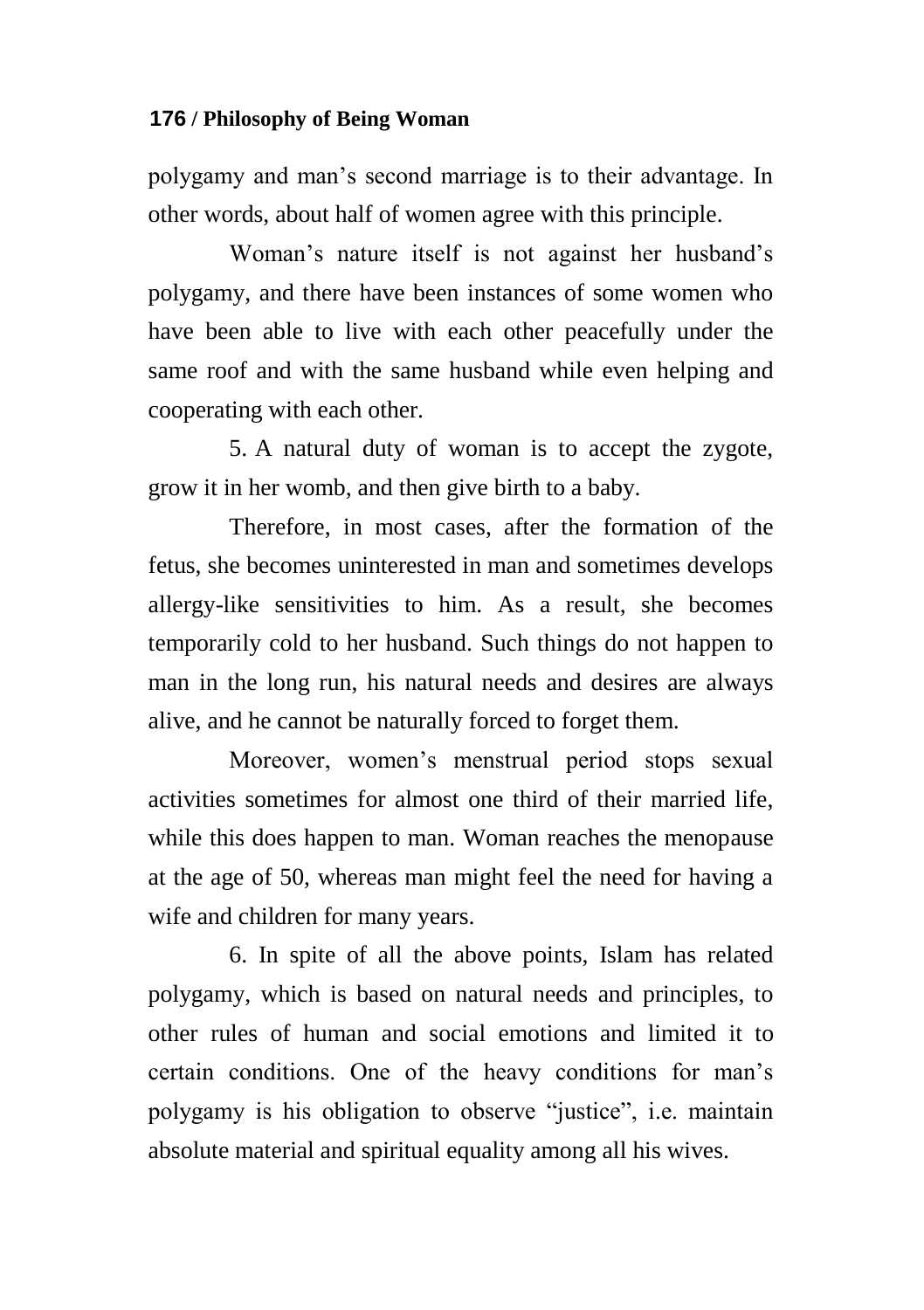The Holy Our'an has referred to the underlying principles of this issue in various verses, as follows:

> "*If ye fear that ye shall not be able to deal justly with the orphans, Marry women of your choice, two or three or four; but if ye fear that ye shall not be able to deal justly (with them), then only one, or (a captive) that your right hands possess, that will be more suitable, to prevent you from doing injustice*." *(al-Nisa* chapter: verse 3)

> "*Ye are never able to be fair and just as between women, even if it is your ardent desire: But turn not away (from a woman) altogether, so as to leave her (as it were) hanging (in the air). If ye come to a friendly understanding, and practice self-restraint, Allah is Oft-forgiving, Most Merciful*." (*al-Nisa* chapter: verse 129)

A comparison of the above verses reveals that since it is practically impossible for man to maintain true justice among his wives, polygamy is not allowed to him. Such a subtlety in legislation, which embraces all natural, ethical, and social aspects of an issue, signifies the supreme wisdom of the Qur'an.

That is why some thinkers claim that Islam advocates monogamy unless certain conditions necessitate the opposite. In Islamic traditions, remarriage, even after the previous wife has left, has been forbidden. Indeed, Islam greatly blames lustful men.

\* \* \*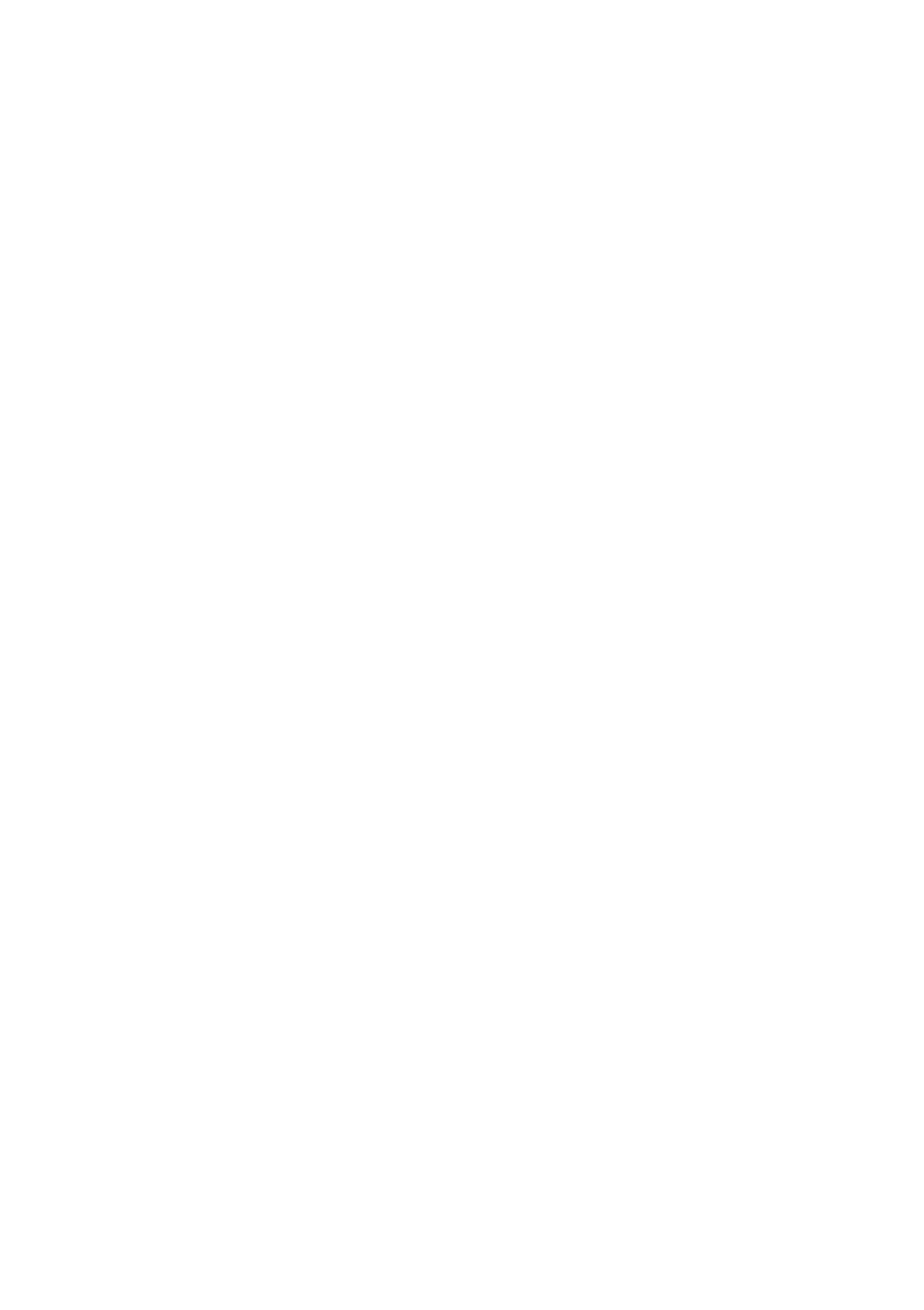# **Conclusion**

# Revival of Woman's Human Rights

n spite of all the clear laws that Islam has presented concerning woman"s rights and the duties of each sex, unfortunately she has not yet attained her true place in Islamic societies and is still deprived of many of her rights. *I*

This can also be seen in modern civilized societies which have granted some rights to their women based on the Declaration of Human Rights. Despite all the seminars and congresses that are held on this topic and all the related books and research activities, woman"s status in society is still unstable.

The disorderly and unsatisfactory legal and social status of woman during the centuries after the rise of Islam and Western civil evolution has many reasons. A careful study of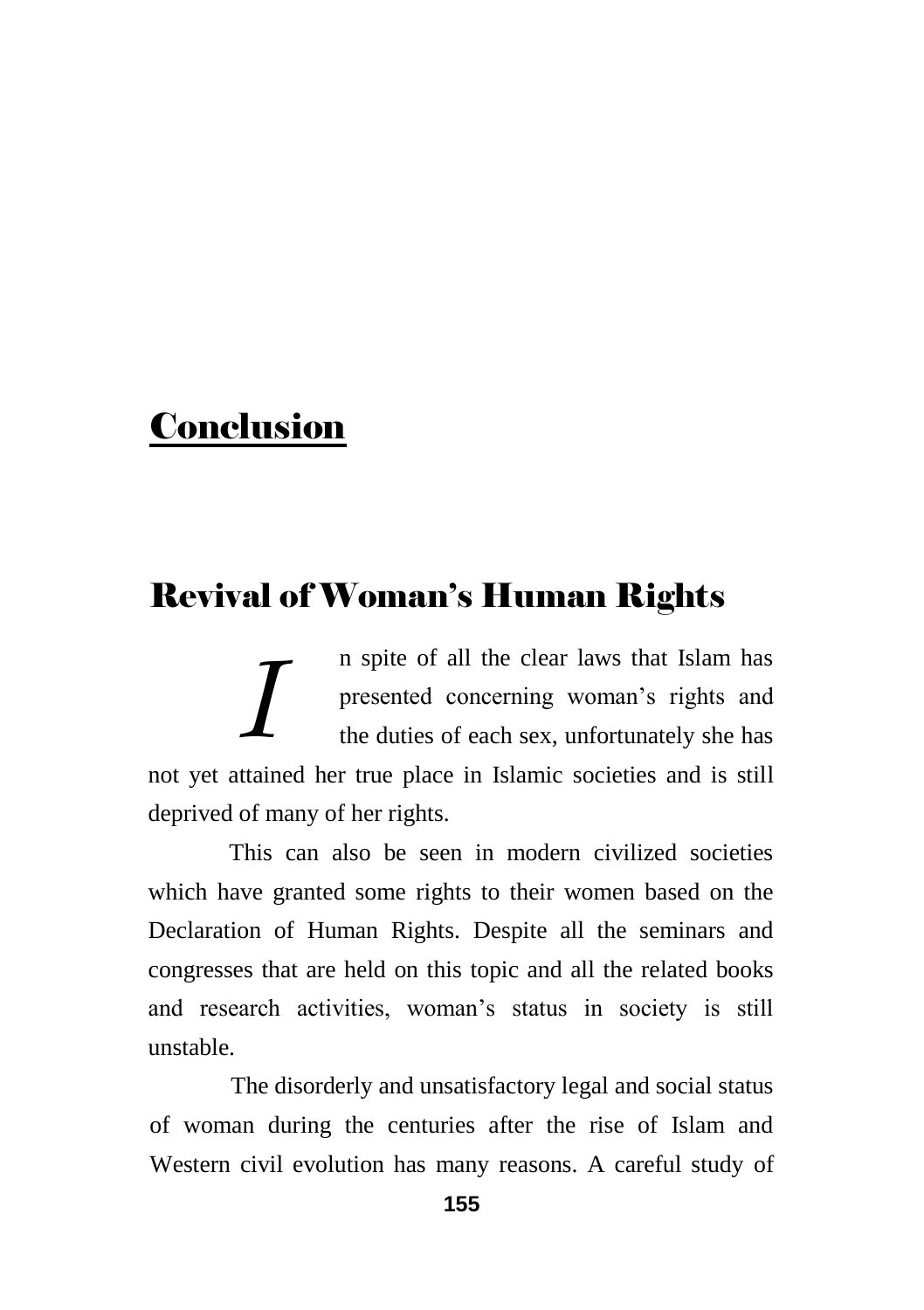these reasons is necessary for the "revival of woman"s human rights". Some of them are given below:

1. The first reason for not finding a solution to woman"s problem in this regard is that it has not been taken into consideration seriously. Propounding the issue of reviving woman"s rights has merely been limited to words, and it has never been put to practice.

In spite of all the slogans, cries, and uproars in the world, the problem of woman has never been a number one or front-row issue in the world. In fact, legislation organizations, parliaments, and international communities have always given the priority to problems that have been much less important but more immediate than women"s rights.

2. Another factor that has played a role in this regard is the cultural weakness of Islamic countries, which has opened the gate to the penetration of other cultures in Islamic countries, mixture of cultures, and, particularly, imitating foreign cultures. This has played a great part in preventing men and women to increase their awareness in this regard. More importantly, the exploitive culture of relying on instincts and disseminating nudity has declined woman"s status to it lowest possible level, i.e. becoming an instrument for giving short-term pleasure to man.

The rule of a wrong culture, cultural crisis, lack of culture, or following rootless cultures in societies has resulted in the suppression of women"s rights.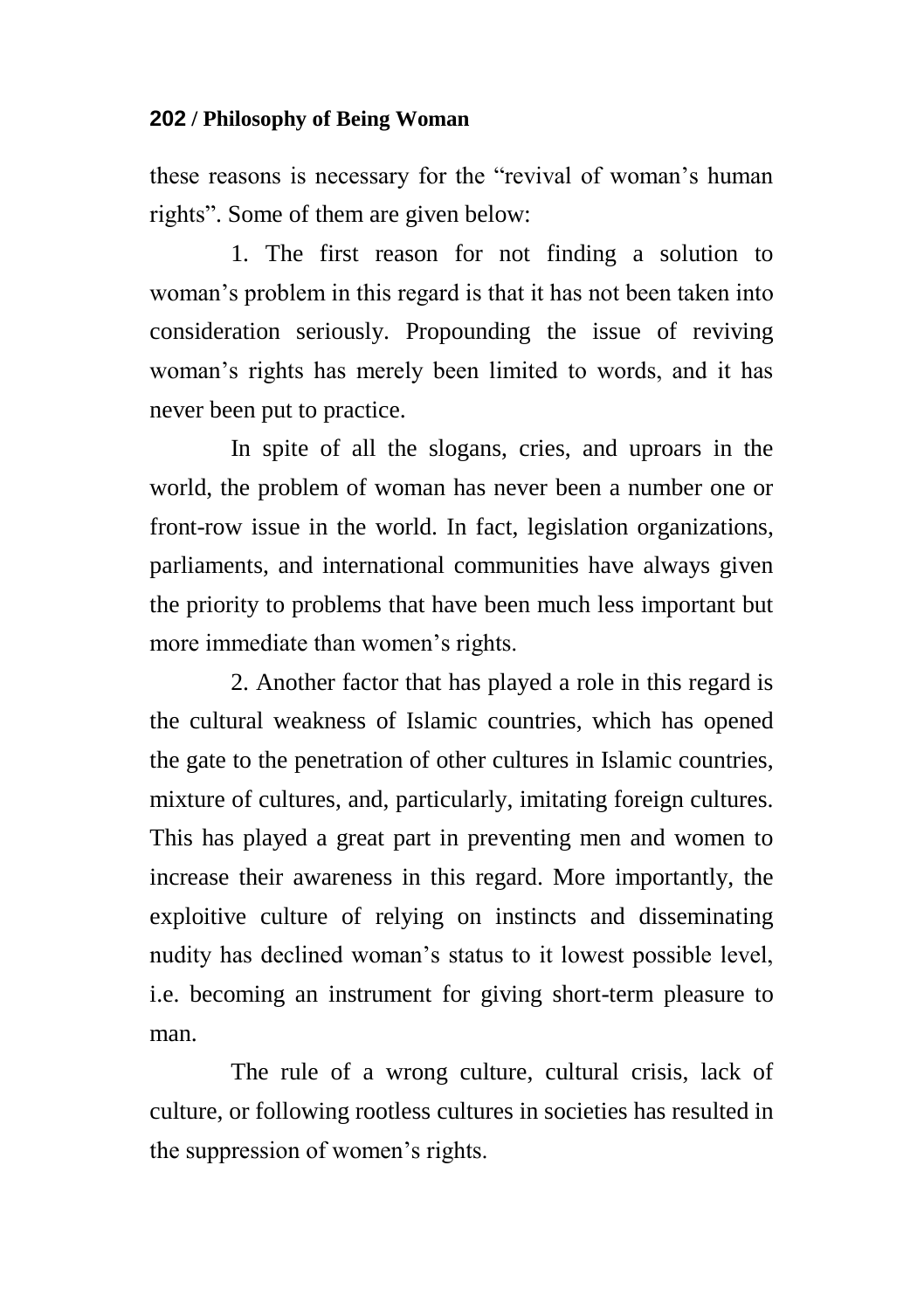3. Women"s negligence regarding training their rational and cognitive faculties and developing the necessary mental prerequisites has been one of the reasons behind such a backwardness. This is because, in addition to the effects of a healthy culture and its necessity, as long as women do not receive good training and do not reach the necessary mental and practical growth, they cannot have access to their true human identity.

4. The other reason behind the persistence of this problem is majority of men lack the necessary knowledge concerning their *Shar"i* and legal duties, their natural and traditional humiliating view of woman, and refusing to change it into one that is rooted in a realistic worldview and the Islamic approach to this problem. The existence of a healthy conscience in man is the most powerful administrative guarantee for the revival of woman"s rights. In fact, if man does not bring faith in woman"s rights and her true and sublime Islamic status, the problem will remain unresolved.

5. The most important reason of all miseries of woman and her deprivation of her true rights is her ignorance of her true identity. As long as woman does not learn about her true self and the differences between herself and man in all dimensions (whether from a sociological or psychological view, or whether in terms of the various functions and roles of either sex), she will not be able to perceive her own value and make men and the entire society perform their duties.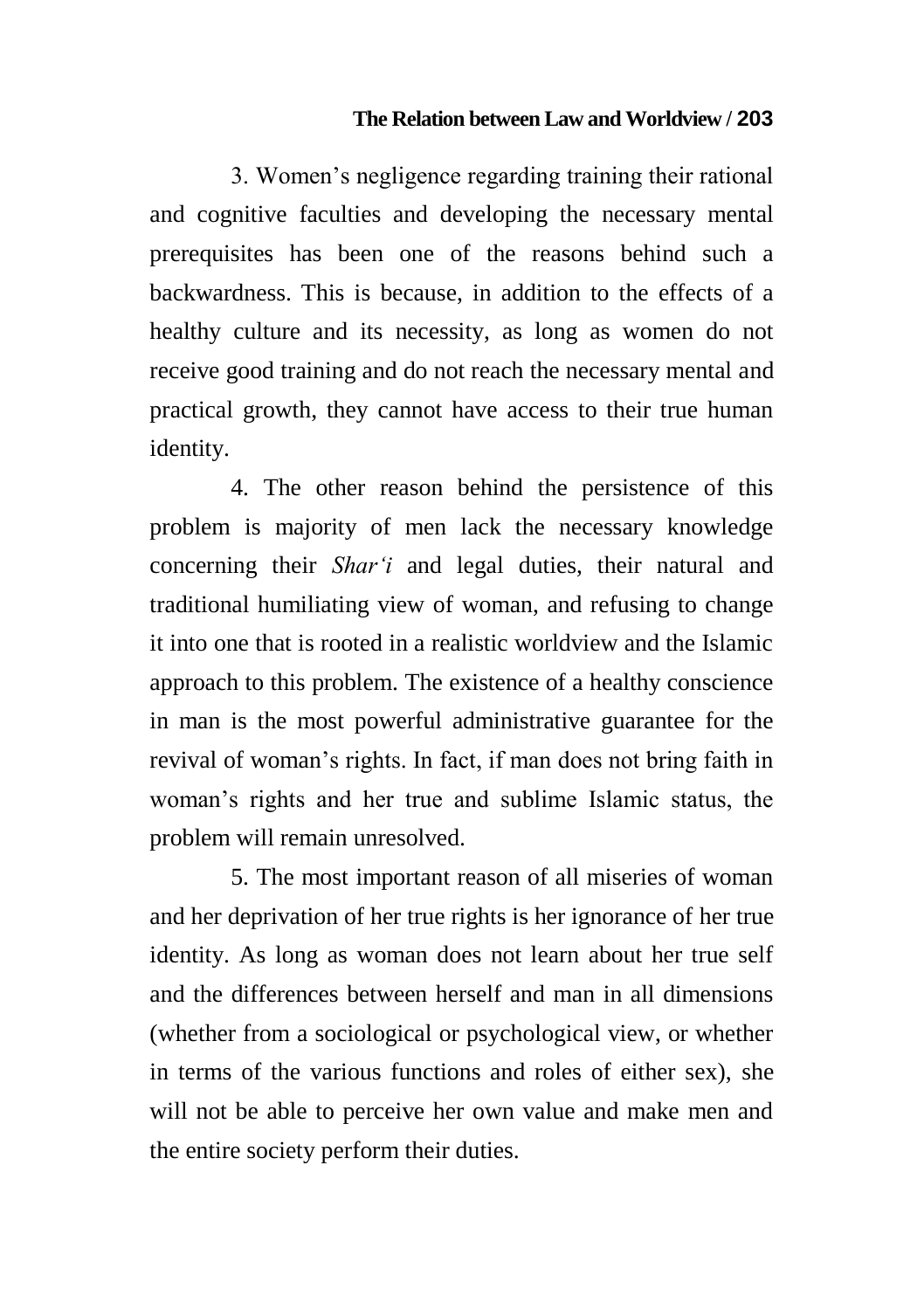Perhaps not many women accept that they do not know themselves. Nevertheless, we believe that without a reconsideration of our knowledge of woman, as Islam has introduced her, and a return to the primordial nature and customs of creation, woman will never manage to save herself from the whirlpool in which she is drowning.

6. Lack of a ruling system that can provide an optimal context for the modification and betterment of woman"s rights is one of the other reasons of women"s deprivation of their Islamic rights. Such a ruling system can lead to a correct enforcement of related laws in the light of its power and authority.

A fully qualified Islamic government is the only system that can obtain this purpose and accomplish its duty concerning all aspects of the issue, including legislation of related rules, modification of culture and mental enlightenment, and training and punishment of violators of woman"s rights.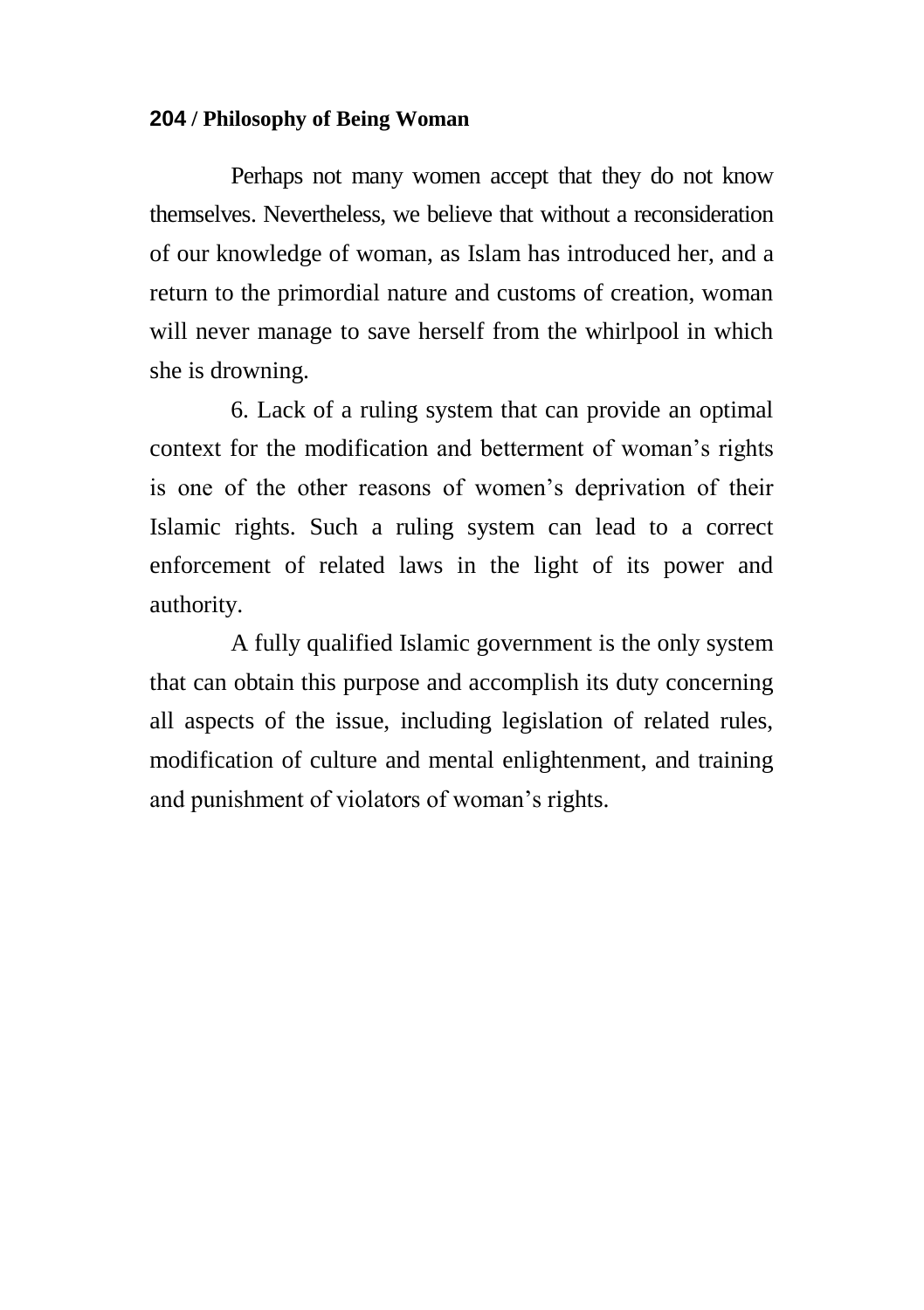# *Index*

### *A*

alms, 92, 111, 113

authority, 14, 22, 31-33, 35, 40, 41, 43, 44, 48, 52, 56, 64, 70, 112, 113, 116, 165, 204

## *B*

blood money, 181, 184, 187, 188, 189

Bourgeois, 14, 17, 103, 106

## *C*

chastity, 59, 62, 111, 134, 179, 180 compliance, 178 corruption, 15, 19, 61, 70, 99, 105, 115, 148, 150, 156, 165

## *D*

declaration, iii, 79, 80, 82, 84, 85, 87, 90, 91, 94, 95, 128, 129, 160, 176, 201

- discrimination, 83, 84, 132, 157, 163, 182, 194
- divorce, 117, 121, 122, 156, 168, 174, 177, 181, 184, 189-194
- dignity, 14, 19, 49, 71, 72, 75, 92, 110
- dominance, 19, 31-35, 40, 41, 44, 46, 48, 64, 87, 90, 124, 143, 187, 192, 193

## *E*

economics, 19, 22, 23, 28, 30-32, 80, 86, 87, 89, 97, 100, 103, 105, 163

**205**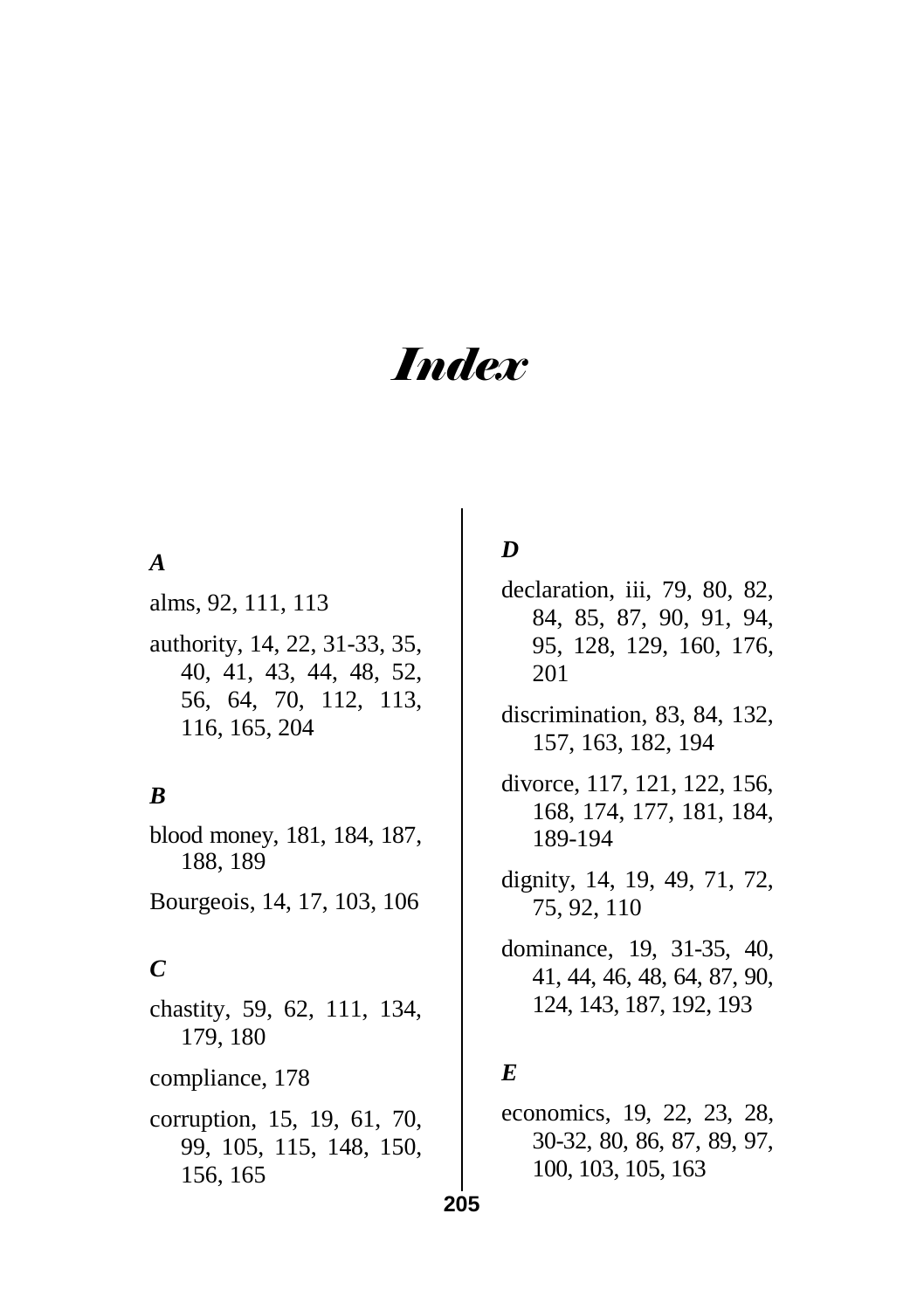emotion, iv, 22, 26, 31, 42-48, 64, 89, 104, 117, 123, 134, 138, 142-145, 147, 150, 168, 183, 185, 187, 190-193, 195, 198

emotional weakness, 42

equality, 12, 13, 16, 17, 59, 69, 71, 75, 81, 105, 110, 124, 127, 128, 154, 157, 160, 175, 176, 185, 198

## *F*

- family rights, 120, 167
- feminist, iii, 3, 10, 13, 18, 19, 22, 48, 50, 51, 63
- feudalism, 14-16, 103, 104, 107
- financial rights, 160, 171

fraternity, 81, 105

freedom, 10, 12, 13, 15, 16, 61, 80, 82, 84-89, 92, 93, 103-105, 111, 126, 128, 162, 165, 167, 168, 174

## *G*

generation, 8, 25, 26, 28, 29, 31, 38, 43, 46, 49, 51, 53, 54, 60, 102, 133, 141, 142, 150, 153, 179

God-given gifts, 52, 53

## *H*

- *hadith*, 44, 70, 73, 91, 100, 110, 111, 115-120, 122, 124, 127, 128, 149, 166, 173, 174, 180, 191
- heaven, 5, 7, 8, 43, 67, 74, 75, 79, 81-83, 96, 99, 101, 114, 120, 127, 174, 175

Hereafter, 74

- *hijāb*, 58-61, 63, 134, 180
- homosexuality, 15, 19, 20, 50
- honor, 33, 34, 40, 43, 52, 58, 59, 61, 63, 64, 67, 68, 71, 72, 75, 88-92, 96, 104, 105, 107, 110, 114, 117, 126, 151, 165, 172, 179, 180, 186, 196

human respect, 84, 88

- human rights, iii, 10, 12-14, 16, 17, 63, 66, 67, 79, 80-84, 86, 87, 90, 93, 94, 95, 104-107, 109, 128, 129, 155, 156, 158, 160, 163, 175, 176, 188, 189, 201
- humanity, 9, 12, 16, 26, 27, 31, 41, 45, 52, 55, 59, 67, 72, 80, 83, 88, 89,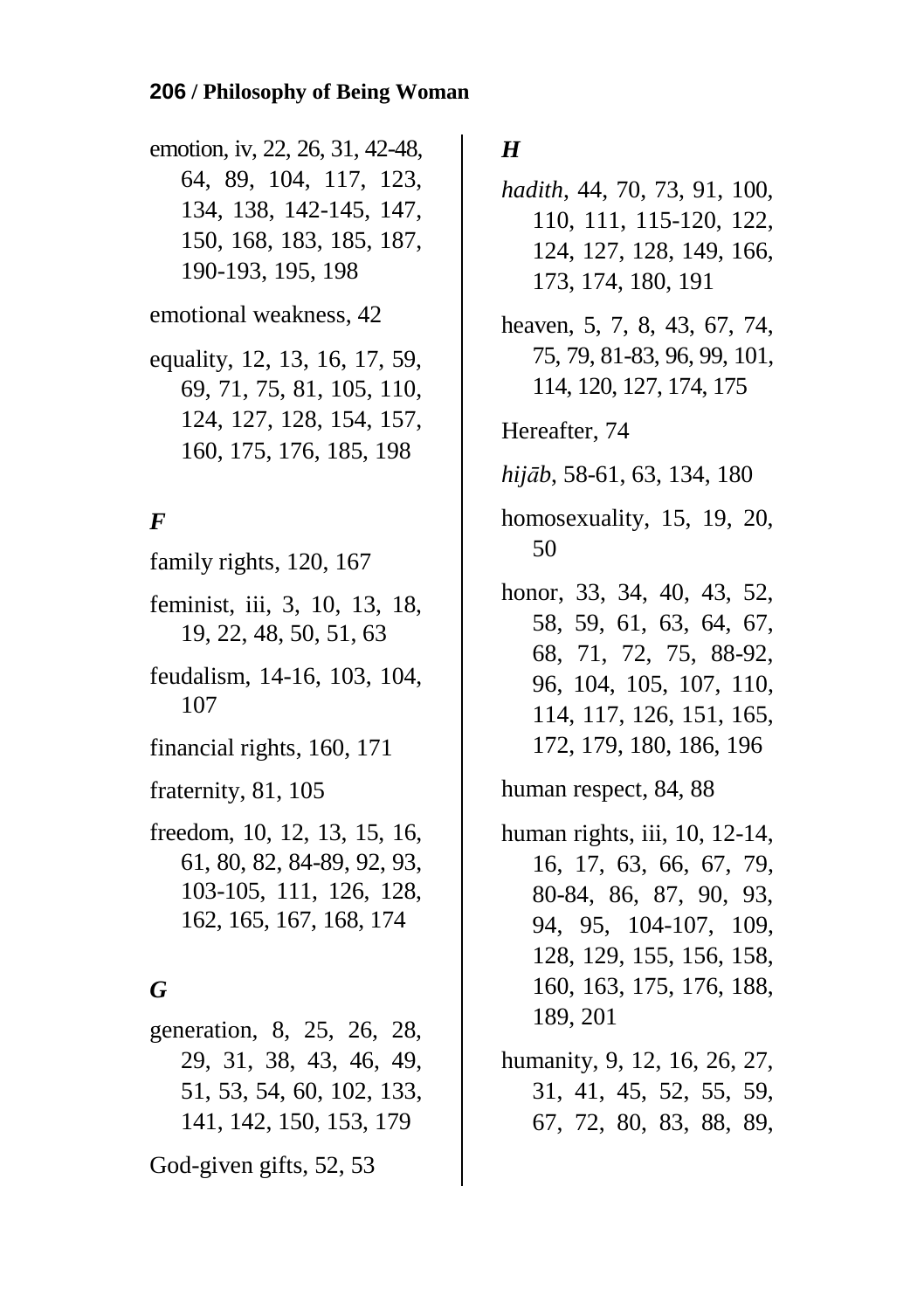91, 94, 104, 106, 110, 127-129, 141, 151, 153

## *I*

- identity, 3, 18, 23, 58, 81, 93, 96, 97, 118, 126, 144, 175, 203
- ideology, 28, 65, 83, 86, 94, 96, 98, 151, 167
- independence, 16, 69, 97, 101-103, 113, 144, 161, 162, 164, 165, 169, 172
- inheritance, 161-163, 181-183
- innate, 43, 72
- instinct, 24, 26, 27, 32-34, 40, 47, 50, 51, 53-55, 57, 58, 86, 140, 143, 149, 150, 202

## *J*

- *jihad*, 69, 111, 112, 151, 183
- judicial rights 169

## *L*

- liberalism, 89, 103, 105
- liberty 81, 105

## *M*

maintenance, 29, 163, 172, 176, 183, 184, 188, 189, 193

manifestation, 60, 92, 99, 119, 164, 165, 180, 193

- matrimony, 53, 115, 120, 177, 190
- monogamy, 134, 196, 199
- motherhood, 46, 51, 52, 68, 73, 119, 120, 142, 145, 176

## *N*

nudity, 15, 56, 58, 61, 202

nuptial gift, 171, 172, 184, 188, 194

## *O*

ownership, 7, 14, 17, 102, 103, 161-163, 183

## *P*

piety, 21, 61, 72, 110, 111, 114, 126, 134, 177, 180, 194

political rights, 102, 163- 165, 176

polygamy, 134, 181, 194-199

- power, 12, 14, 22, 27, 30, 31-42, 44, 47-49, 51, 56, 61, 64, 73, 86, 87, 90, 104, 112, 113, 118, 132, 133, 147, 151, 185, 193, 203, 204
- pregnancy, 8, 22, 26, 27, 46, 51, 68, 133, 176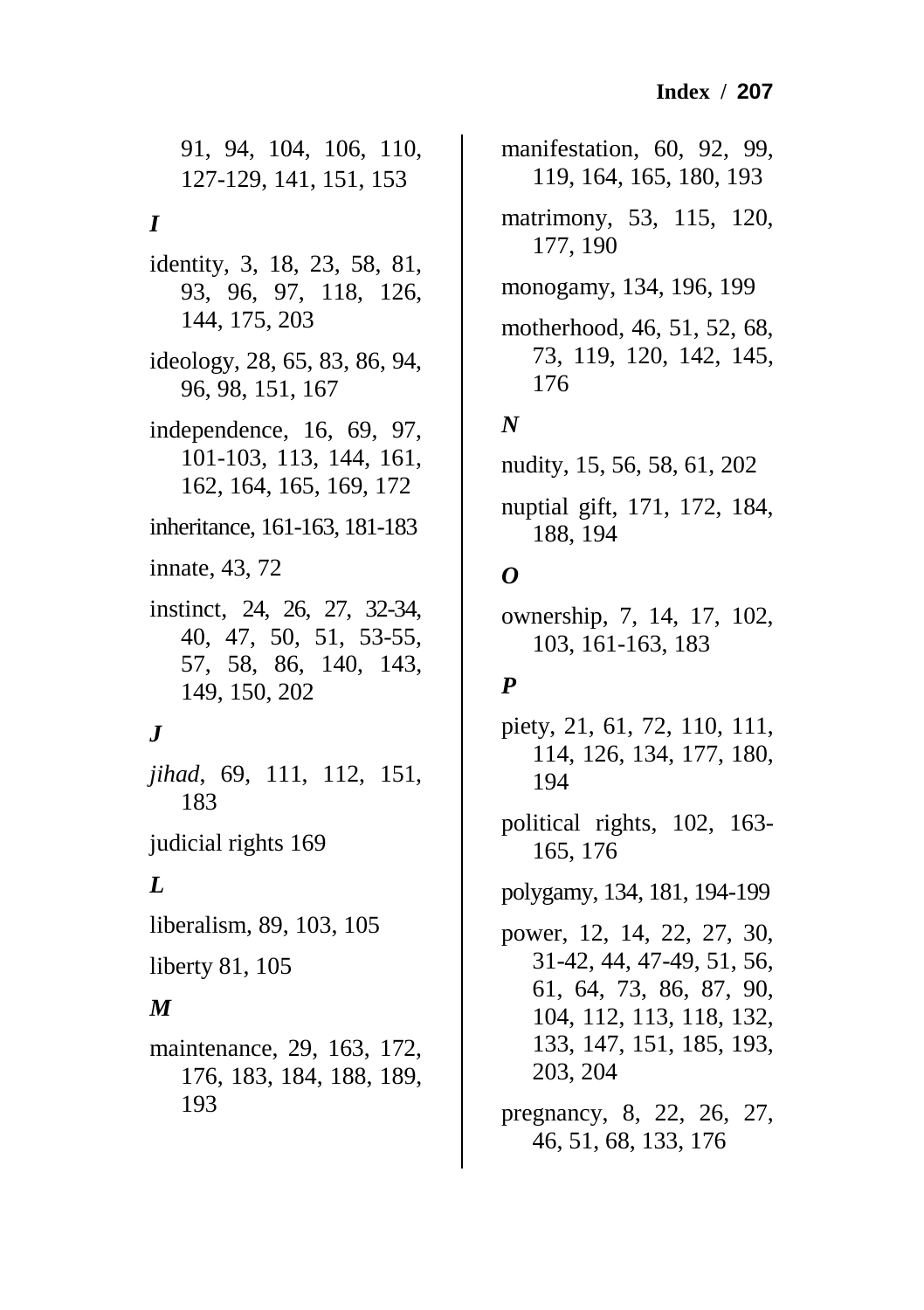primordial nature, 90, 106, 118, 140, 151, 158, 195, 196, 203

propaganda, 19, 52, 63, 95, 104, 181

# *Q*

Qur"an, 5, 8, 10, 11, 14, 39, 41, 46, 64, 66, 68-75, 84, 91, 93, 100, 109-111, 114, 116, 119-122, 128, 143, 163, 164, 170-172, 174, 198, 199

## *R*

rationality, 44, 45, 190 religious text, 5, 9, 55 Renaissance, 10, 12, 19, 100, 103, 105 responsibility, 26, 31, 32, 38-40, 43, 52, 53, 57, 69, 70, 74, 75, 102, 112, 115-117, 119, 122, 127, 142, 143, 149, 156, 157, 159, 164, 168, 176, 177, 189 right of inheritance, 162, 163, 182 right of ownership, 161-163

security, 20, 29-34, 38, 44, 46, 59, 60, 62, 73, 90, 166 sensitivity, 44, 47, 188 sexual desires, 19, 49-56, 57, 68, 150 slavery, 16, 56, 84-86, 103,120 social rights, 59, 69, 70, 170 social role, 30, 57, 60, 69, 138-141, 150, 152, 154 spiritual rights, 171, 173

## *T*

taboo, 61-63, 180 testimony, 169, 181, 184-187 Torah, 7-10, 65-67

## *V*

vicegerency, 72, 91, 92, 125 violence, 39, 45, 92, 133, 134, 138, 143, 155, 156, 192 virgin, 75, 114, 167, 169, 186

## *W*

wayfaring, 112, 151

*S*